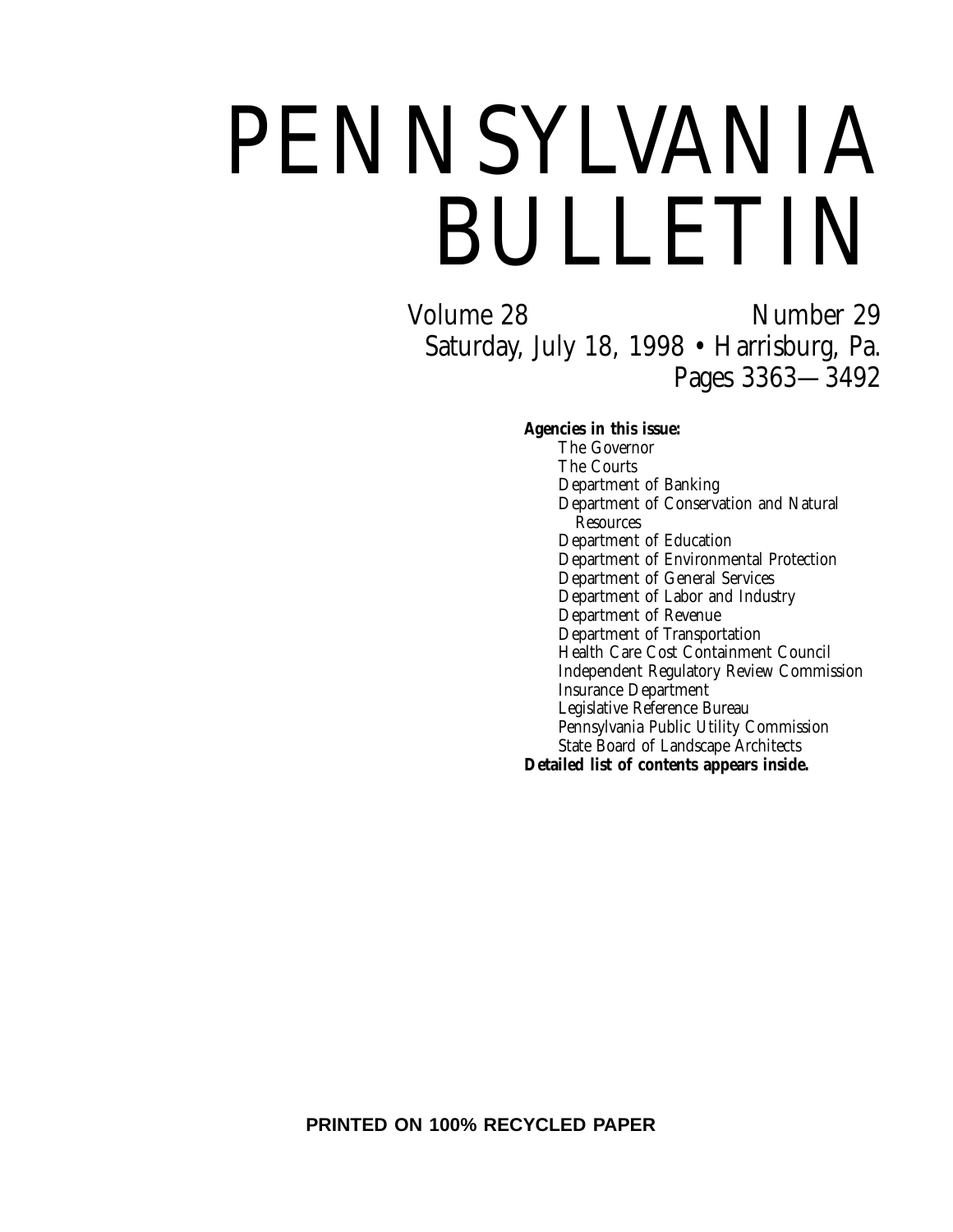**Latest Pennsylvania Code Reporter (Master Transmittal Sheet):**

**No. 284, July 1998**

# **PENNSYLVANIA**



**BULLETIN** (ISSN 0162-2137)

Postmaster send address changes to:

FRY COMMUNICATIONS Attn: *Pennsylvania Bulletin* 800 W. Church Rd. Mechanicsburg, Pennsylvania 17055-3198 (717) 766-0211 ext. 340 (800) 334-1429 ext. 340 (toll free, out-of-State) (800) 524-3232 ext. 340 (toll free, in State)

published weekly by Fry Communications, Inc. for the Commonwealth of Pennsylvania, Legislative Reference Bureau, 647 Main Capitol Building, State & Third Streets, Harrisburg, Pa. 17120, under the policy supervision and direction of the Joint Committee on Documents pursuant to Part II of Title 45 of the Pennsylvania Consolidated Statutes (relating to publication and effectiveness of Commonwealth Documents). Subscription rate \$82.00 per year, postpaid to points in the United States. Individual copies \$2.50. Checks for subscriptions and individual copies should be made payable to ''*Fry Communications, Inc.*'' Periodicals postage paid at Harrisburg, Pennsylvania.

Orders for subscriptions and other circulation matters should be sent to:

Fry Communications, Inc. Attn: *Pennsylvania Bulletin* 800 W. Church Rd. Mechanicsburg, PA 17055-3198

Copyright 1998 Commonwealth of Pennsylvania ISBN 0-8182-0004-9

Editorial preparation, composition, printing and distribution of the *Pennsylvania Bulletin* is effected on behalf of the Commonwealth of Pennsylvania by FRY COMMUNICATIONS, Inc., 800 W. Church Road, Mechanicsburg, Pennsylvania 17055-3198.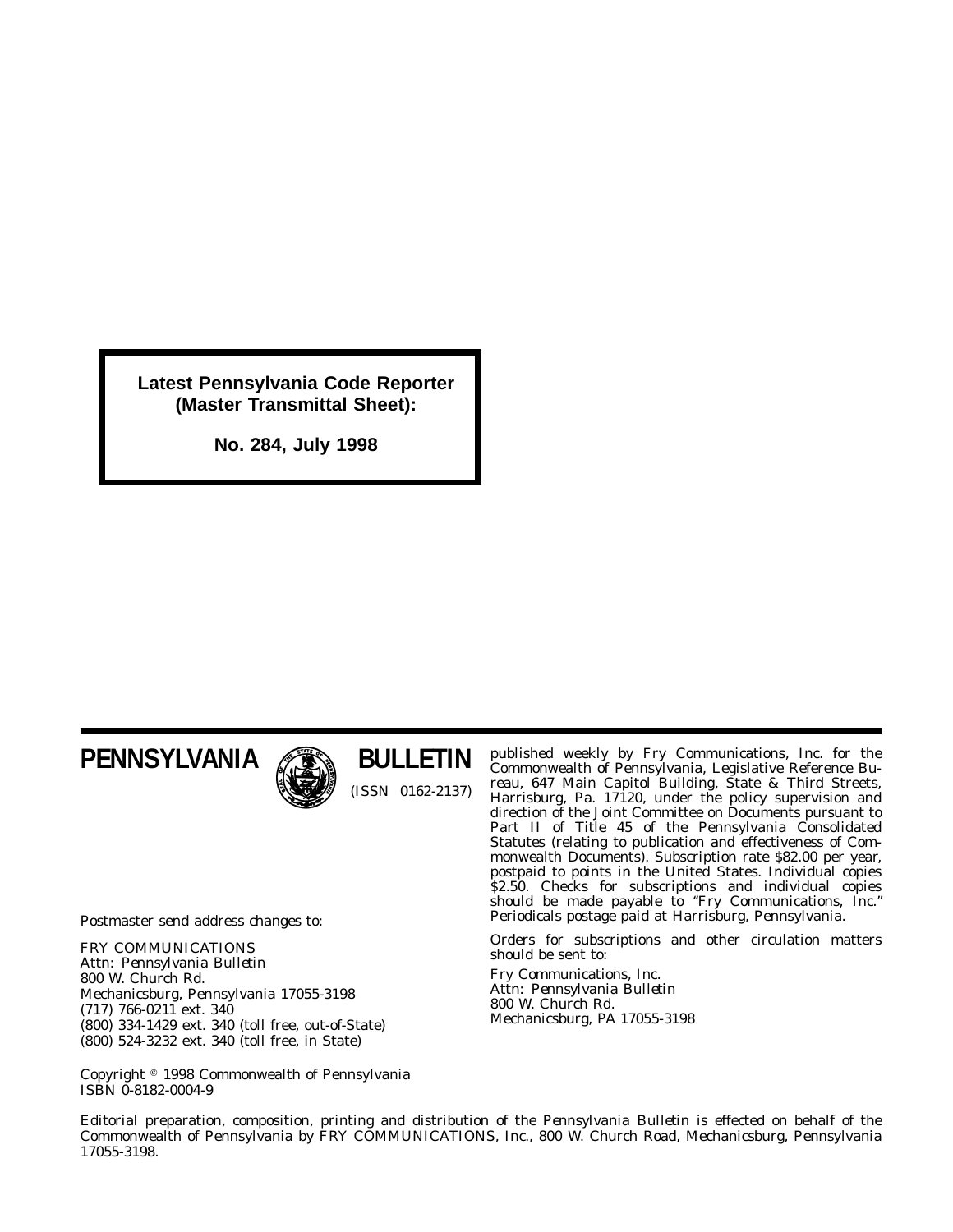# **Contents**

### **THE GOVERNOR**

#### **GOVERNOR'S OFFICE**

|--|--|--|--|

### **THE COURTS**

#### **ALLEGHENY COUNTY RULES**

| Rules of Court of Common Pleas: no. 1 of 1998 rules |  |  |  |  |  |
|-----------------------------------------------------|--|--|--|--|--|
|                                                     |  |  |  |  |  |

#### **CIVIL PROCEDURAL RULES**

Rule 400.1, temporary provisions for Philadelphia County; no. 296, doc. no. 5 ...................... 3373

#### **PHILADELPHIA RULES**

Procedure for sale of motor vehicles impounded for driving without operating privileges for registration pursuant to 75 Pa.C.S. § 6309.2; joint general court regulation no. 98-2 (correction) ........ 3373

### **EXECUTIVE AGENCIES**

#### **DEPARTMENT OF BANKING**

#### **Notices**

Action on applications ............................ 3420 Maximum lawful rate of interest for residential mortgages for the month of August 1998 ......... 3421

#### **DEPARTMENT OF CONSERVATION AND NATURAL RESOURCES**

#### **Notices**

Keystone Recreation, Park and Conservation Fund; Land Trust Grant Program ..................... 3421

#### **DEPARTMENT OF EDUCATION**

#### **Proposed Rulemaking**

| Nurse aide applicant criminal history record infor-                                                                                                        |
|------------------------------------------------------------------------------------------------------------------------------------------------------------|
| <b>Notices</b>                                                                                                                                             |
| Application of Bucknell University for approval of<br>amendment of Articles of Incorporation; opportu-<br>nity for hearing and invitation to protest  3422 |
| DEPARTMENT OF ENVIRONMENTAL PROTECTION                                                                                                                     |
| <b>Rules and Regulations</b>                                                                                                                               |
| Corrective amendment to 25 Pa. Code § 93.9e  3378                                                                                                          |
| <b>Notices</b>                                                                                                                                             |
| Applications, actions and special notices  3423                                                                                                            |
| Availability of technical guidance  3454                                                                                                                   |
| Retention of an archaeological consulting firm  3455                                                                                                       |
| <b>DEPARTMENT OF GENERAL SERVICES</b><br>.                                                                                                                 |
|                                                                                                                                                            |

#### **Notices**

| State contracts information 3483 |  |
|----------------------------------|--|

# **DEPARTMENT OF LABOR AND INDUSTRY Notices**

| Current Prevailing Wage Act debarments  3458                                                  |
|-----------------------------------------------------------------------------------------------|
| <b>DEPARTMENT OF REVENUE</b>                                                                  |
| <b>Statements of Policy</b>                                                                   |
|                                                                                               |
| <b>Notices</b>                                                                                |
| Pennsylvania Harley-Davidson instant lottery game . 3458                                      |
| DEPARTMENT OF TRANSPORTATION                                                                  |
| <b>Notices</b>                                                                                |
| Contemplated sale of land no longer needed for                                                |
| transportation purposes  3458                                                                 |
| Decentralized driver licensing and vehicle registra-                                          |
| tion services by messenger service center main-                                               |
| Retention of engineering firms (2 documents) . 3459, 3465                                     |
| HEALTH CARE COST CONTAINMENT COUNCIL                                                          |
| <b>Notices</b>                                                                                |
| Mandated benefits (3 documents)  3467, 3468                                                   |
| Special reports and requests for data  3469                                                   |
| <b>INDEPENDENT REGULATORY REVIEW</b>                                                          |
| <b>COMMISSION</b>                                                                             |
| Notices                                                                                       |
| Notice of filing of final-form rulemakings  3474                                              |
| <b>INSURANCE DEPARTMENT</b>                                                                   |
| Notices                                                                                       |
| Appeal of Aetna Life Insurance Company, et al.;                                               |
| Pennsylvania Life and Health Insurance Guar-                                                  |
| anty Association; doc. no. FC98-07-002  3474                                                  |
| Appeal of Canada Life Assurance Company; Penn-<br>sylvania Life and Health Insurance Guaranty |
| Association; doc. no. FC98-07-001  3474                                                       |
| Appeal of Saucon Valley School District under the                                             |
| Storage Tank and Spill Prevention Act; Under-                                                 |
| ground Storage Tank Indemnification Fund; doc.                                                |
| Eligible surplus lines insurer list  3475                                                     |
| Review procedure hearings; cancellation or refusal                                            |
|                                                                                               |
| <b>LEGISLATIVE REFERENCE BUREAU</b>                                                           |
| <b>Notices</b>                                                                                |
| Documents filed but not published  3481                                                       |
| PENNSYLVANIA PUBLIC UTILITY COMMISSION                                                        |
| <b>Rules and Regulations</b>                                                                  |
|                                                                                               |
| Electric service reliability  3385<br>Standards and billing practices for residential util-   |
|                                                                                               |
| Telephone and residential telephone service  3394                                             |
| <b>Notices</b>                                                                                |
| PEI Power Corporation-electric and steam service 3482                                         |
|                                                                                               |
| STATE BOARD OF LANDSCAPE ARCHITECTS                                                           |
| <b>Proposed Rulemaking</b><br>Continuing education  3414                                      |

### **Now Available Online at http://www.pabulletin.com**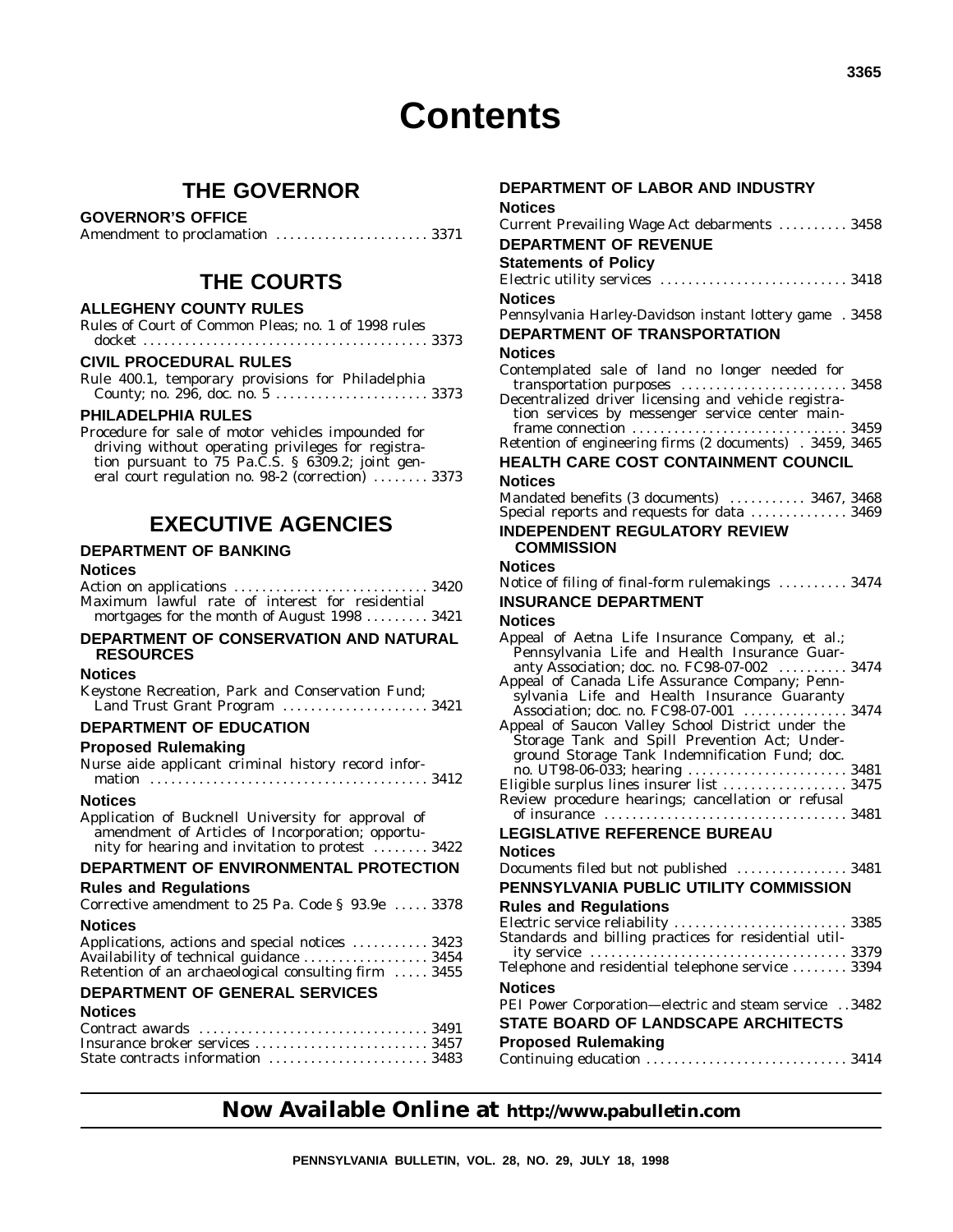# **READER'S GUIDE TO THE** *PENNSYLVANIA BULLETIN* **AND** *PENNSYLVANIA CODE*

#### *Pennsylvania Bulletin*

The *Pennsylvania Bulletin* is the official gazette of the Commonwealth of Pennsylvania. It is published every week and includes a table of contents. A cumulative subject matter index is published quarterly.

The *Pennsylvania Bulletin* serves several purposes. First, it is the temporary supplement to the *Pennsylvania Code*, which is the official codification of agency rules and regulations and other statutorily authorized documents. Changes in the codified text, whether by adoption, amendment, repeal or emergency action must be published in the *Pennsylvania Bulletin*. Further, agencies proposing changes to the codified text do so in the *Pennsylvania Bulletin*.

Second, the *Pennsylvania Bulletin* also publishes: Governor's Executive Orders; State Contract Notices; Summaries of Enacted Statutes; Statewide and Local Court Rules; Attorney General Opinions; Motor Carrier Applications before the Public Utility Commission; Applications and Actions before the Department of Environmental Protection; Orders of the Independent Regulatory Review Commission; and other documents authorized by law.

The text of certain documents published in the *Pennsylvania Bulletin* is the only valid and enforceable text. Courts are required to take judicial notice of the *Pennsylvania Bulletin*.

#### **Adoption, Amendment or Repeal of Regulations**

Generally an agency wishing to adopt, amend or repeal regulations must first publish in the *Pennsylvania Bulletin* a Notice of Proposed Rulemaking. There are limited instances where the agency may omit the proposal step; they still must publish the adopted version.

The Notice of Proposed Rulemaking contains the full text of the change, the agency contact person, a fiscal note required by law and background for the action.

The agency then allows sufficient time for public comment before taking final action. An adopted proposal must be published in the *Pennsylvania*

*Bulletin* before it can take effect. If the agency wishes to adopt changes to the Notice of Proposed Rulemaking to enlarge the scope, they must repropose.

#### **Citation to the** *Pennsylvania Bulletin*

Cite material in the *Pennsylvania Bulletin* by volume number and page number. Example: Volume 1, *Pennsylvania Bulletin*, page 801 (short form: 1 Pa.B. 801).

#### *Pennsylvania Code*

The *Pennsylvania Code* is the official codification of rules and regulations issued by Commonwealth agencies and other statutorily authorized documents. The *Pennsylvania Bulletin* is the temporary supplement to the *Pennsylvania Code*, printing changes as soon as they occur. These changes are then permanently codified by the *Pennsylvania Code Reporter*, a monthly, loose-leaf supplement.

The *Pennsylvania Code* is cited by title number and section number. Example: Title 10 *Pennsylvania Code*, § 1.1 (short form: 10 Pa.Code § 1.1).

Under the *Pennsylvania Code* codification system, each regulation is assigned a unique number by title and section. Titles roughly parallel the organization of Commonwealth government. Title 1 *Pennsylvania Code* lists every agency and its corresponding *Code* title location.

#### **How to Find Documents**

Search for your area of interest in the *Pennsylvania Code*.

The *Pennsylvania Code* contains, as Finding Aids, subject indexes for the complete *Code* and for each individual title, a list of Statutes Used As Authority for Adopting Rules and a list of annotated cases. Source Notes give you the history of the documents. To see if there have been recent changes, not yet codified, check the List of *Pennsylvania Code* Chapters Affected in the most recent issue of the *Pennsylvania Bulletin*.

The *Pennsylvania Bulletin* also publishes a quarterly List of Pennsylvania Code Sections Affected which lists the regulations in numerical order, followed by the citation to the *Pennsylvania Bulletin* in which the change occurred.

#### **SUBSCRIPTION INFORMATION: (717) 766-0211 GENERAL INFORMATION AND FINDING AIDS: (717) 783-1530**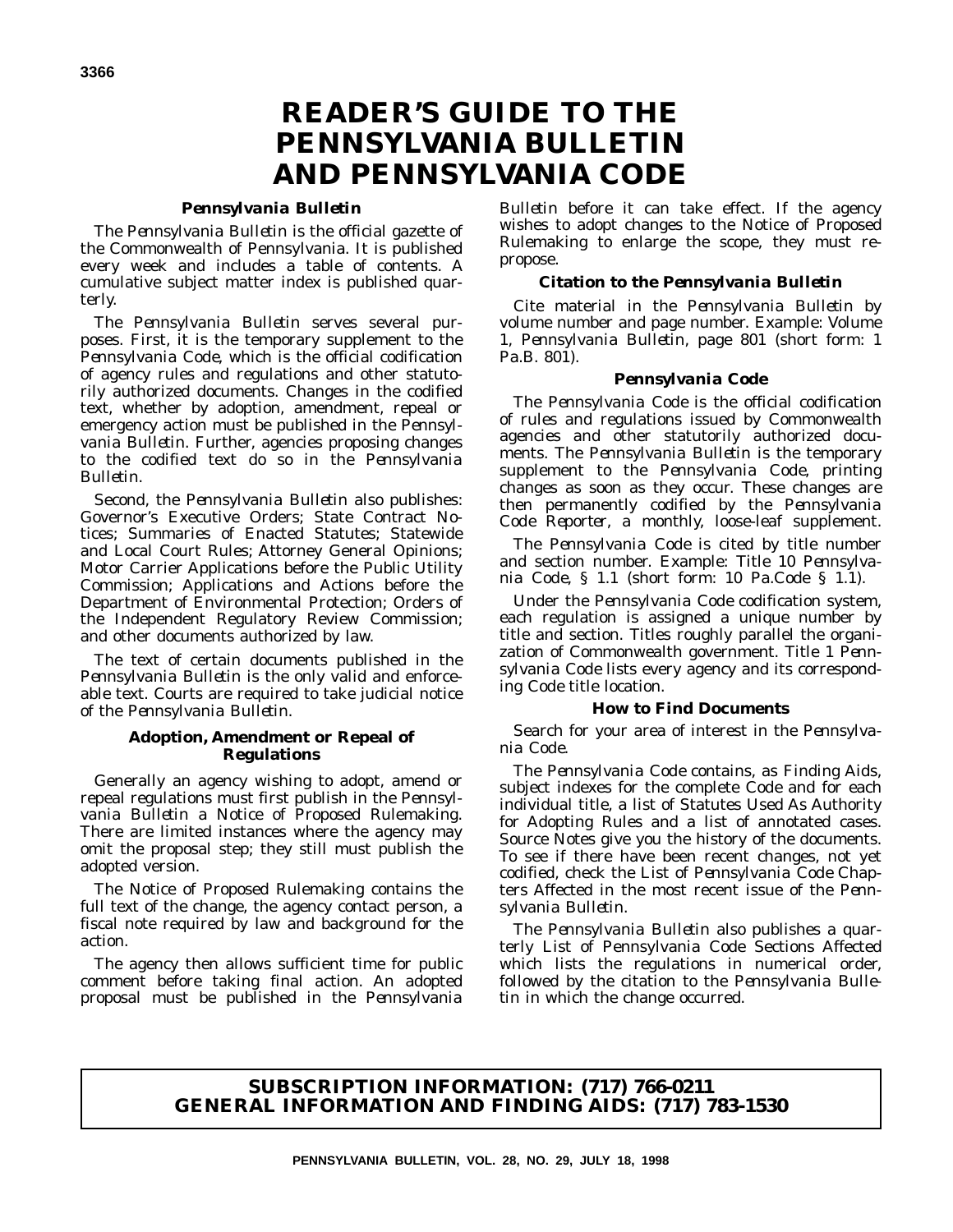#### **Printing Format**

Material proposed to be added to an existing rule or regulation is printed in **bold face** and material proposed to be deleted from such a rule or regulation is enclosed in brackets **[ ]** and printed in **bold face.** Asterisks indicate ellipsis of *Pennsylvania Code* text retained without change. Proposed new or additional regulations are printed in ordinary style face.

#### **Fiscal Notes**

Section 612 of The Administrative Code of 1929 (71 P. S. § 232) requires that the Office of Budget prepare a fiscal note for regulatory actions and administrative procedures of the administrative departments, boards, commissions or authorities receiving money from the State Treasury stating whether the proposed action or procedure causes a loss of revenue or an increase in the cost of programs for the Commonwealth or its political subdivisions; that the fiscal note be published in the *Pennsylvania Bulletin* at the same time as the proposed change is advertised; and that the fiscal note shall provide the following information: (1) the designation of the fund out of which the appropriation providing for expenditures under the action or procedure shall be made; (2) the probable cost for the fiscal year the program is implemented; (3) projected cost estimate of the program for each of the five succeeding fiscal years; (4) fiscal history of the program for which expenditures are to be made; (5) probable loss of revenue for the fiscal year of its implementation; (6) projected loss of revenue from the program for each of the five succeeding fiscal years; (7) line item, if any, of the General Appropriation Act or other appropriation act out of which expenditures or losses of Commonwealth funds shall occur as a result of the action or procedures; (8) recommendation, if any, of the Secretary of the Budget and the reasons therefor.

The required information is published in the foregoing order immediately following the proposed change to which it relates; the omission of an item indicates that the agency text of the fiscal note states that there is no information available with respect thereto. In items (3) and (6) information is set forth for the first through fifth fiscal years; in that order, following the year the program is implemented, which is stated. In item (4) information is set forth for the current and two immediately preceding years, in that order. In item (8) the recommendation, if any, made by the Secretary of Budget is published with the fiscal note. See 4 Pa. Code § 7.231 *et seq.* Where ''no fiscal impact'' is published, the statement means no additional cost or revenue loss to the Commonwealth or its local political subdivision is intended.

#### **Reproduction, Dissemination or Publication of Information**

Third parties may not take information from the *Pennsylvania Code* and *Pennsylvania Bulletin* and reproduce, disseminate or publish such information except as provided by 1 Pa. Code § 3.44. 1 Pa. Code § 3.44 reads as follows:

#### **§ 3.44. General permission to reproduce content of Code and Bulletin.**

Information published under this part, which information includes, but is not limited to, cross references, tables of cases, notes of decisions, tables of contents, indexes, source notes, authority notes, numerical lists and codification guides, other than the actual text of rules or regulations may be reproduced only with the written consent of the Bureau. The information which appears on the same leaf with the text of a rule or regulation, however, may be incidentally reproduced in connection with the reproduction of the rule or regulation, if the reproduction is for the private use of a subscriber and not for resale. There are no other restrictions on the reproduction of information published under this part, and the Commonwealth hereby consents to a reproduction.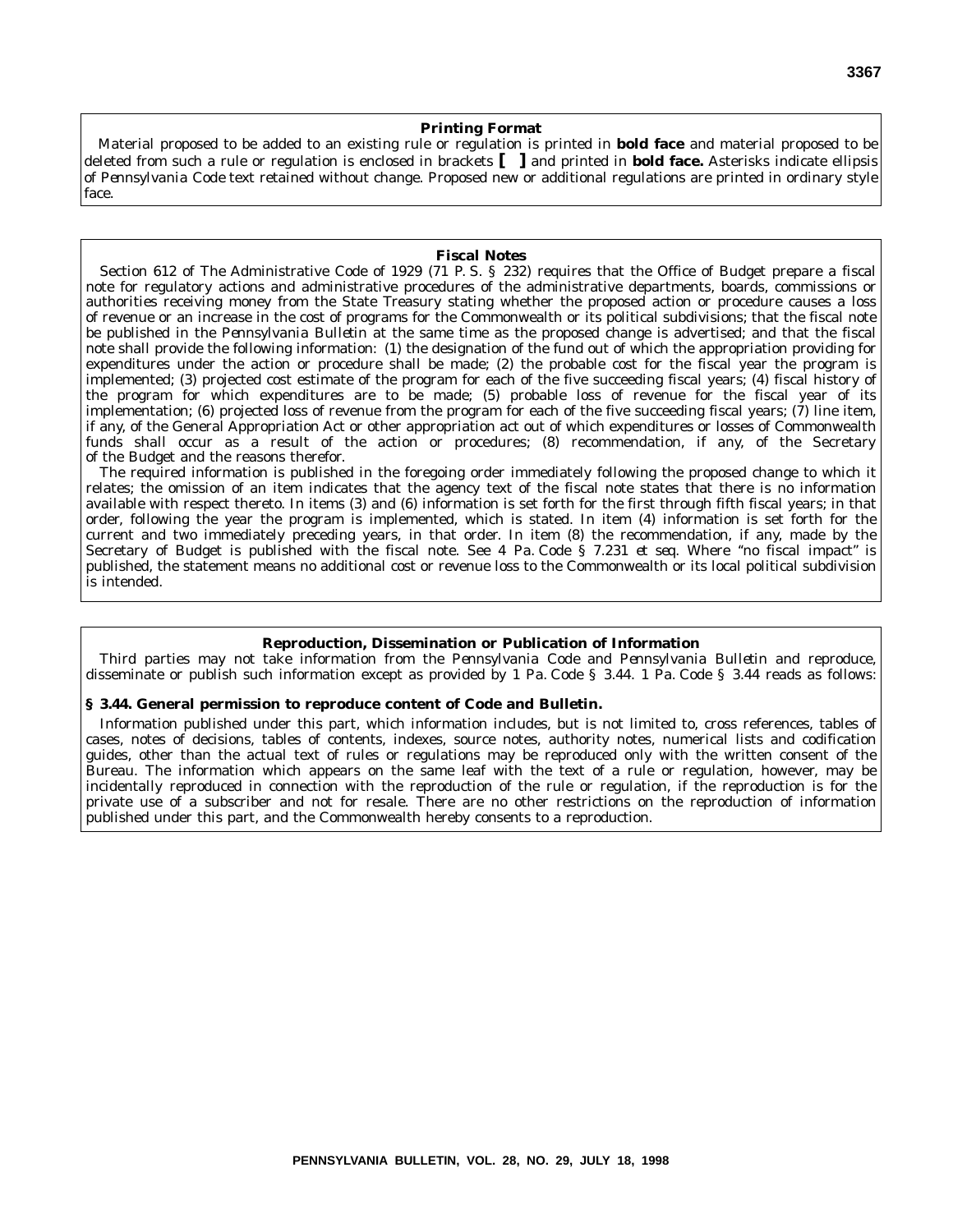# List of Pa. Code Chapters Affected

The following numerical guide is a list of the chapters of each title of the *Pennsylvania Code* affected by documents published in the *Pennsylvania Bulletin* during 1998.

| 4 Pa. Code (Administration)<br><b>Adopted Rules</b>                          |      |
|------------------------------------------------------------------------------|------|
|                                                                              |      |
| <b>Proposed Rulemaking</b>                                                   |      |
| <b>Statements of Policy</b>                                                  |      |
| 10 Pa. Code (Banks and Banking)<br><b>Adopted Rules</b>                      |      |
|                                                                              |      |
| <b>Proposed Rulemaking</b>                                                   |      |
| <b>Statements of Policy</b>                                                  |      |
| 12 Pa. Code (Community and Economic Development)                             |      |
| <b>Statements of Policy</b>                                                  |      |
| 19 Pa. Code (Corporations and Business Associations)<br><b>Adopted Rules</b> |      |
| 22 Pa. Code (Education)                                                      |      |
| <b>Adopted Rules</b><br>342 (with correction) 1004, 1135                     |      |
| <b>Proposed Rulemaking</b><br>44 — 1                                         | 2148 |
| 25 Pa. Code (Environmental Protection)<br><b>Adopted Rules</b>               |      |
| 88                                                                           |      |

| 93 (with correction) 137, 1633, 3378                   | 18 |
|--------------------------------------------------------|----|
|                                                        |    |
|                                                        |    |
|                                                        |    |
| <b>Proposed Rulemaking</b>                             |    |
|                                                        |    |
|                                                        |    |
|                                                        |    |
|                                                        |    |
|                                                        |    |
|                                                        |    |
|                                                        |    |
|                                                        |    |
|                                                        |    |
|                                                        |    |
|                                                        |    |
|                                                        |    |
| 28 Pa. Code (Health and Safety)                        |    |
| <b>Adopted Rules</b>                                   |    |
|                                                        |    |
|                                                        |    |
|                                                        |    |
|                                                        |    |
|                                                        |    |
| <b>Proposed Rulemaking</b>                             |    |
|                                                        |    |
| 31 Pa. Code (Insurance)                                |    |
| <b>Adopted Rules</b>                                   |    |
|                                                        |    |
|                                                        |    |
| 73 (with correction) 1401, 1518, 1941                  |    |
|                                                        |    |
|                                                        |    |
|                                                        |    |
| 34 Pa. Code (Labor & Industry)<br><b>Adopted Rules</b> |    |
|                                                        | 21 |
|                                                        |    |
|                                                        |    |
|                                                        |    |
|                                                        |    |
| <b>Proposed Rulemaking</b>                             |    |
|                                                        |    |
|                                                        |    |
|                                                        |    |
| 37 Pa. Code (Law)                                      |    |
| <b>Adopted Rules</b>                                   |    |
|                                                        |    |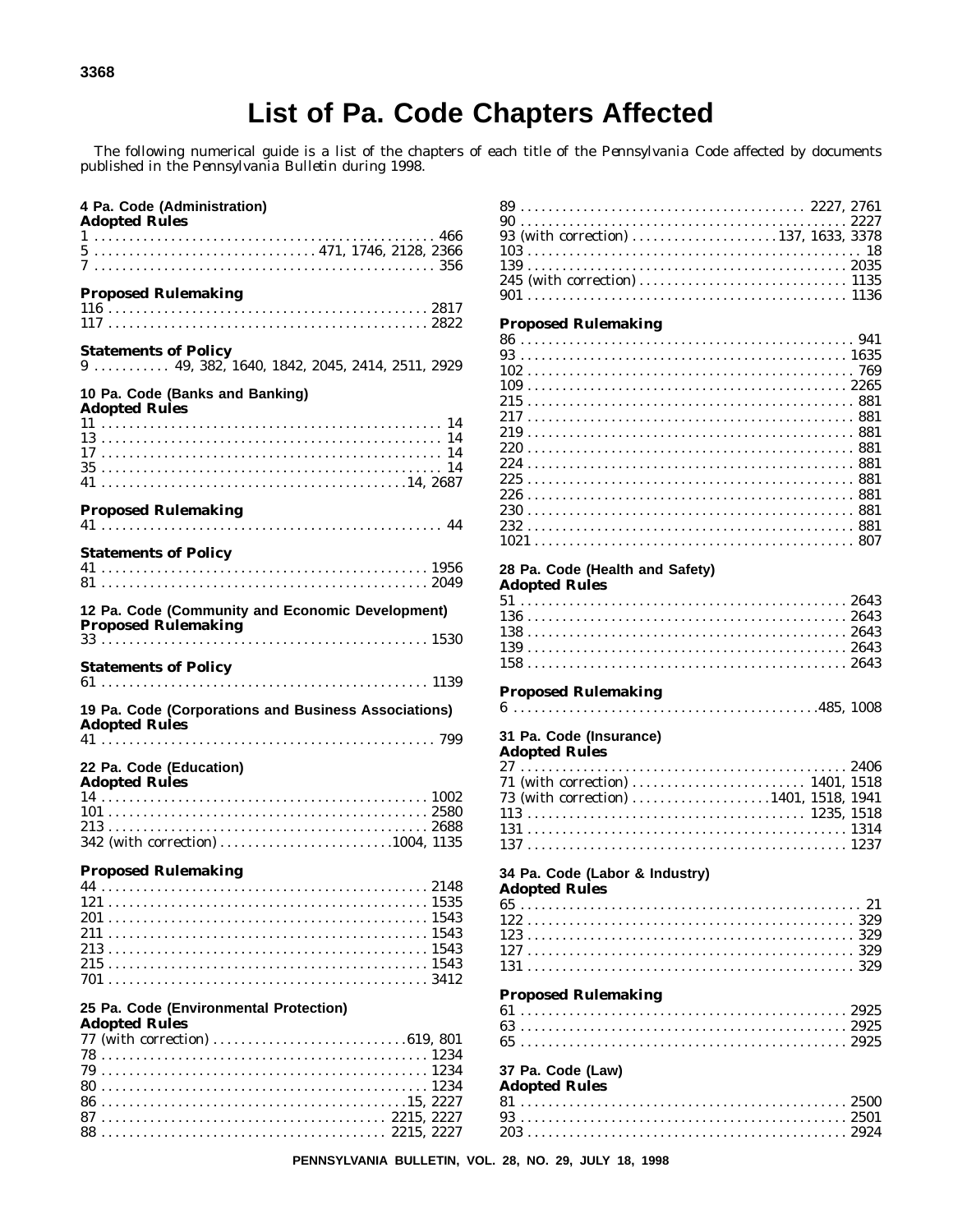#### **Proposed Rulemaking**

 $\frac{1}{2}$ 

# 40 Pa. Code (Liquor)<br>Adopted Rules

| Adopted Rules |  |  |  |  |  |  |  |  |  |  |  |  |  |  |  |  |  |  |  |  |  |  |  |  |  |  |
|---------------|--|--|--|--|--|--|--|--|--|--|--|--|--|--|--|--|--|--|--|--|--|--|--|--|--|--|
|               |  |  |  |  |  |  |  |  |  |  |  |  |  |  |  |  |  |  |  |  |  |  |  |  |  |  |
|               |  |  |  |  |  |  |  |  |  |  |  |  |  |  |  |  |  |  |  |  |  |  |  |  |  |  |
|               |  |  |  |  |  |  |  |  |  |  |  |  |  |  |  |  |  |  |  |  |  |  |  |  |  |  |
|               |  |  |  |  |  |  |  |  |  |  |  |  |  |  |  |  |  |  |  |  |  |  |  |  |  |  |
|               |  |  |  |  |  |  |  |  |  |  |  |  |  |  |  |  |  |  |  |  |  |  |  |  |  |  |
|               |  |  |  |  |  |  |  |  |  |  |  |  |  |  |  |  |  |  |  |  |  |  |  |  |  |  |
|               |  |  |  |  |  |  |  |  |  |  |  |  |  |  |  |  |  |  |  |  |  |  |  |  |  |  |

#### **Proposed Rulemaking**

| 110posca Ruicmannig |  |  |  |  |  |  |  |  |  |  |  |  |  |  |  |  |  |  |  |  |  |  |
|---------------------|--|--|--|--|--|--|--|--|--|--|--|--|--|--|--|--|--|--|--|--|--|--|
|                     |  |  |  |  |  |  |  |  |  |  |  |  |  |  |  |  |  |  |  |  |  |  |
|                     |  |  |  |  |  |  |  |  |  |  |  |  |  |  |  |  |  |  |  |  |  |  |

#### 49 Pa. Code (Professional and Vocational Standards) **Adopted Rules**

| $\frac{1}{2}$ |  |  |  |  |  |  |  |  |  |  |  |  |  |  |  |  |  |  |  |  |  |  |  |  |  |
|---------------|--|--|--|--|--|--|--|--|--|--|--|--|--|--|--|--|--|--|--|--|--|--|--|--|--|
|               |  |  |  |  |  |  |  |  |  |  |  |  |  |  |  |  |  |  |  |  |  |  |  |  |  |
|               |  |  |  |  |  |  |  |  |  |  |  |  |  |  |  |  |  |  |  |  |  |  |  |  |  |
|               |  |  |  |  |  |  |  |  |  |  |  |  |  |  |  |  |  |  |  |  |  |  |  |  |  |
|               |  |  |  |  |  |  |  |  |  |  |  |  |  |  |  |  |  |  |  |  |  |  |  |  |  |
|               |  |  |  |  |  |  |  |  |  |  |  |  |  |  |  |  |  |  |  |  |  |  |  |  |  |
|               |  |  |  |  |  |  |  |  |  |  |  |  |  |  |  |  |  |  |  |  |  |  |  |  |  |
|               |  |  |  |  |  |  |  |  |  |  |  |  |  |  |  |  |  |  |  |  |  |  |  |  |  |
|               |  |  |  |  |  |  |  |  |  |  |  |  |  |  |  |  |  |  |  |  |  |  |  |  |  |

#### **Proposed Rulemaking**

#### **Statements of Policy**

#### 52 Pa. Code (Public Utilities) **Adopted Rules**

| Adopted Rules |  |  |  |  |  |  |  |  |  |  |  |  |  |  |  |  |  |  |  |  |  |  |  |      |  |
|---------------|--|--|--|--|--|--|--|--|--|--|--|--|--|--|--|--|--|--|--|--|--|--|--|------|--|
| 1             |  |  |  |  |  |  |  |  |  |  |  |  |  |  |  |  |  |  |  |  |  |  |  |      |  |
| 3             |  |  |  |  |  |  |  |  |  |  |  |  |  |  |  |  |  |  |  |  |  |  |  | 647  |  |
| 5             |  |  |  |  |  |  |  |  |  |  |  |  |  |  |  |  |  |  |  |  |  |  |  |      |  |
| 21            |  |  |  |  |  |  |  |  |  |  |  |  |  |  |  |  |  |  |  |  |  |  |  | 647  |  |
| 23            |  |  |  |  |  |  |  |  |  |  |  |  |  |  |  |  |  |  |  |  |  |  |  | 647  |  |
| 29            |  |  |  |  |  |  |  |  |  |  |  |  |  |  |  |  |  |  |  |  |  |  |  | 647  |  |
| 31            |  |  |  |  |  |  |  |  |  |  |  |  |  |  |  |  |  |  |  |  |  |  |  |      |  |
| 37            |  |  |  |  |  |  |  |  |  |  |  |  |  |  |  |  |  |  |  |  |  |  |  | 801  |  |
| 53            |  |  |  |  |  |  |  |  |  |  |  |  |  |  |  |  |  |  |  |  |  |  |  | 801  |  |
| 54            |  |  |  |  |  |  |  |  |  |  |  |  |  |  |  |  |  |  |  |  |  |  |  |      |  |
| 55            |  |  |  |  |  |  |  |  |  |  |  |  |  |  |  |  |  |  |  |  |  |  |  |      |  |
| 56            |  |  |  |  |  |  |  |  |  |  |  |  |  |  |  |  |  |  |  |  |  |  |  |      |  |
| 57            |  |  |  |  |  |  |  |  |  |  |  |  |  |  |  |  |  |  |  |  |  |  |  | 3385 |  |
| 58            |  |  |  |  |  |  |  |  |  |  |  |  |  |  |  |  |  |  |  |  |  |  |  |      |  |
|               |  |  |  |  |  |  |  |  |  |  |  |  |  |  |  |  |  |  |  |  |  |  |  |      |  |
| 59            |  |  |  |  |  |  |  |  |  |  |  |  |  |  |  |  |  |  |  |  |  |  |  |      |  |
| 63            |  |  |  |  |  |  |  |  |  |  |  |  |  |  |  |  |  |  |  |  |  |  |  | 3394 |  |
| 64            |  |  |  |  |  |  |  |  |  |  |  |  |  |  |  |  |  |  |  |  |  |  |  |      |  |
| 65            |  |  |  |  |  |  |  |  |  |  |  |  |  |  |  |  |  |  |  |  |  |  |  |      |  |
| 69            |  |  |  |  |  |  |  |  |  |  |  |  |  |  |  |  |  |  |  |  |  |  |  | 801  |  |
|               |  |  |  |  |  |  |  |  |  |  |  |  |  |  |  |  |  |  |  |  |  |  |  | 801  |  |
|               |  |  |  |  |  |  |  |  |  |  |  |  |  |  |  |  |  |  |  |  |  |  |  |      |  |

#### **Proposed Rulemaking**

| 110poscu Ruicmaning |  |  |  |  |  |  |  |  |  |  |  |  |  |  |  |  |  |  |  |  |  |  |  |  |  |
|---------------------|--|--|--|--|--|--|--|--|--|--|--|--|--|--|--|--|--|--|--|--|--|--|--|--|--|
|                     |  |  |  |  |  |  |  |  |  |  |  |  |  |  |  |  |  |  |  |  |  |  |  |  |  |
|                     |  |  |  |  |  |  |  |  |  |  |  |  |  |  |  |  |  |  |  |  |  |  |  |  |  |
|                     |  |  |  |  |  |  |  |  |  |  |  |  |  |  |  |  |  |  |  |  |  |  |  |  |  |
|                     |  |  |  |  |  |  |  |  |  |  |  |  |  |  |  |  |  |  |  |  |  |  |  |  |  |
|                     |  |  |  |  |  |  |  |  |  |  |  |  |  |  |  |  |  |  |  |  |  |  |  |  |  |
|                     |  |  |  |  |  |  |  |  |  |  |  |  |  |  |  |  |  |  |  |  |  |  |  |  |  |
|                     |  |  |  |  |  |  |  |  |  |  |  |  |  |  |  |  |  |  |  |  |  |  |  |  |  |

#### **Proposed Statements of Policy** 55 Pa. Code (Public Welfare) **Adopted Rules Proposed Rulemaking**

#### **Statements of Policy**

#### 58 Pa. Code (Recreation)

#### **Adopted Rules**

#### **Proposed Rulemaking**

|  |  |  |  |  |  |  |  |  |  |  |  |  |  |  |  |  |  |  |  |  | $65$ 45, 1322, 1322, 1758, 1937, 3058 |  |
|--|--|--|--|--|--|--|--|--|--|--|--|--|--|--|--|--|--|--|--|--|---------------------------------------|--|
|  |  |  |  |  |  |  |  |  |  |  |  |  |  |  |  |  |  |  |  |  |                                       |  |
|  |  |  |  |  |  |  |  |  |  |  |  |  |  |  |  |  |  |  |  |  |                                       |  |
|  |  |  |  |  |  |  |  |  |  |  |  |  |  |  |  |  |  |  |  |  |                                       |  |
|  |  |  |  |  |  |  |  |  |  |  |  |  |  |  |  |  |  |  |  |  |                                       |  |
|  |  |  |  |  |  |  |  |  |  |  |  |  |  |  |  |  |  |  |  |  |                                       |  |
|  |  |  |  |  |  |  |  |  |  |  |  |  |  |  |  |  |  |  |  |  |                                       |  |
|  |  |  |  |  |  |  |  |  |  |  |  |  |  |  |  |  |  |  |  |  |                                       |  |
|  |  |  |  |  |  |  |  |  |  |  |  |  |  |  |  |  |  |  |  |  |                                       |  |
|  |  |  |  |  |  |  |  |  |  |  |  |  |  |  |  |  |  |  |  |  |                                       |  |
|  |  |  |  |  |  |  |  |  |  |  |  |  |  |  |  |  |  |  |  |  |                                       |  |

#### 61 Pa. Code (Revenue)

#### **Adopted Rules**

| $61522$ |  |  |  |  |  |  |  |  |  |  |  |  |  |  |  |  |  |  |  |  |  |  |  |  |  |  |  |
|---------|--|--|--|--|--|--|--|--|--|--|--|--|--|--|--|--|--|--|--|--|--|--|--|--|--|--|--|
|         |  |  |  |  |  |  |  |  |  |  |  |  |  |  |  |  |  |  |  |  |  |  |  |  |  |  |  |
|         |  |  |  |  |  |  |  |  |  |  |  |  |  |  |  |  |  |  |  |  |  |  |  |  |  |  |  |
|         |  |  |  |  |  |  |  |  |  |  |  |  |  |  |  |  |  |  |  |  |  |  |  |  |  |  |  |
|         |  |  |  |  |  |  |  |  |  |  |  |  |  |  |  |  |  |  |  |  |  |  |  |  |  |  |  |
|         |  |  |  |  |  |  |  |  |  |  |  |  |  |  |  |  |  |  |  |  |  |  |  |  |  |  |  |
|         |  |  |  |  |  |  |  |  |  |  |  |  |  |  |  |  |  |  |  |  |  |  |  |  |  |  |  |

 $1000$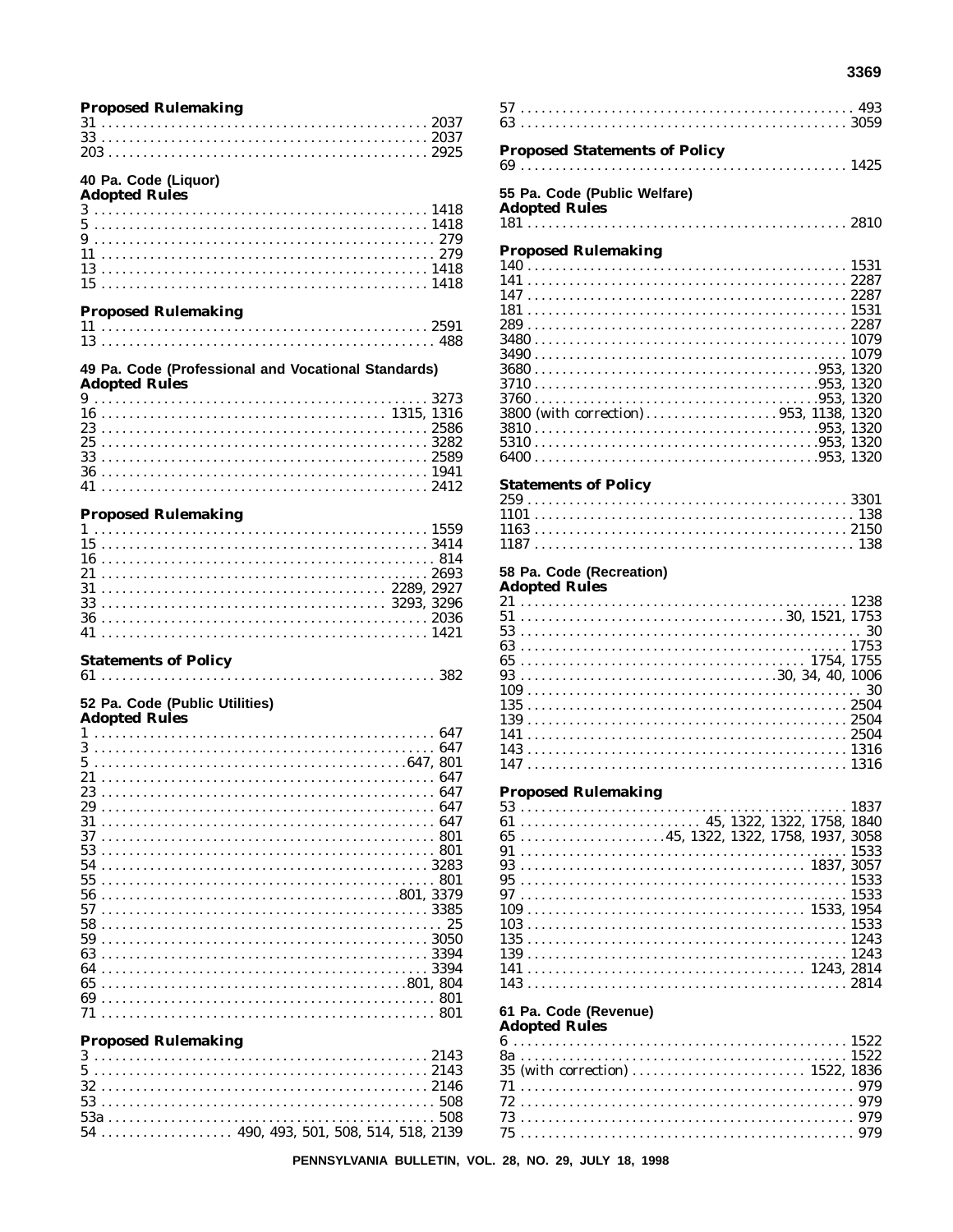#### 3370

| 77                                                |  |
|---------------------------------------------------|--|
|                                                   |  |
|                                                   |  |
|                                                   |  |
|                                                   |  |
|                                                   |  |
| <b>Proposed Rulemaking</b>                        |  |
|                                                   |  |
|                                                   |  |
|                                                   |  |
|                                                   |  |
|                                                   |  |
|                                                   |  |
|                                                   |  |
|                                                   |  |
|                                                   |  |
| 45                                                |  |
| 46                                                |  |
|                                                   |  |
|                                                   |  |
|                                                   |  |
|                                                   |  |
|                                                   |  |
|                                                   |  |
| <b>Statements of Policy</b>                       |  |
|                                                   |  |
|                                                   |  |
|                                                   |  |
| 64 Pa. Code (Securities)                          |  |
| <b>Adopted Rules</b>                              |  |
|                                                   |  |
|                                                   |  |
|                                                   |  |
| <b>Statements of Policy</b>                       |  |
|                                                   |  |
|                                                   |  |
|                                                   |  |
|                                                   |  |
| 67 Pa. Code (Transportation)                      |  |
| <b>Adopted Rules</b>                              |  |
|                                                   |  |
|                                                   |  |
|                                                   |  |
|                                                   |  |
|                                                   |  |
| <b>Proposed Rulemaking</b>                        |  |
|                                                   |  |
|                                                   |  |
|                                                   |  |
|                                                   |  |
|                                                   |  |
|                                                   |  |
| 70 Pa. Code (Weights, Measures and Standards)     |  |
| <b>Statements of Policy</b>                       |  |
|                                                   |  |
|                                                   |  |
|                                                   |  |
| 201 Pa. Code (Rules of Judicial Administration)   |  |
| <b>Adopted Rules</b>                              |  |
| 7                                                 |  |
|                                                   |  |
| 204 Pa. Code (Judicial System General Provisions) |  |
|                                                   |  |
| <b>Adopted Rules</b>                              |  |
|                                                   |  |
|                                                   |  |
|                                                   |  |
|                                                   |  |
|                                                   |  |
|                                                   |  |
|                                                   |  |
| 207 Pa. Code (Judicial Conduct)                   |  |
| <b>Adopted Rules</b>                              |  |
|                                                   |  |
|                                                   |  |

| <b>Proposed Rulemaking</b>                                                                                                                                                                                                                                                                                            |
|-----------------------------------------------------------------------------------------------------------------------------------------------------------------------------------------------------------------------------------------------------------------------------------------------------------------------|
|                                                                                                                                                                                                                                                                                                                       |
| 225 Pa. Code (Rules of Evidence)                                                                                                                                                                                                                                                                                      |
| 231 Pa. Code (Rules of Civil Procedure)<br><b>Adopted Rules</b>                                                                                                                                                                                                                                                       |
|                                                                                                                                                                                                                                                                                                                       |
| <b>Proposed Rulemaking</b>                                                                                                                                                                                                                                                                                            |
| 234 Pa. Code (Rules of Criminal Procedure)<br><b>Adopted Rules</b>                                                                                                                                                                                                                                                    |
|                                                                                                                                                                                                                                                                                                                       |
| <b>Proposed Rulemaking</b>                                                                                                                                                                                                                                                                                            |
|                                                                                                                                                                                                                                                                                                                       |
| 246 Pa. Code (Minor Court Civil Rules)<br><b>Proposed Rulemaking</b>                                                                                                                                                                                                                                                  |
|                                                                                                                                                                                                                                                                                                                       |
| 249 Pa. Code (Philadelphia Rules)<br>Unclassified (with correction) 997, 1516, 2919, 2920,<br>3021, 3373                                                                                                                                                                                                              |
| 252 (Allegheny County Rules)                                                                                                                                                                                                                                                                                          |
| 255 Pa. Code (Local Court Rules)<br>Unclassified 8, 9, 10, 135, 136, 277, 481,<br>482, 646, 795, 796, 798, 1000, 1128, 1132, 1233,<br>1312, 1516, 1750, 1751, 1834, 1835, 1939, 2033,<br>2132, 2283, 2285, 2403, 2404, 2405, 2499, 2578,<br>2685, 2686, 2806, 2808, 2921, 2922, 2923, 3024,<br>3048, 3255, 3257, 3258 |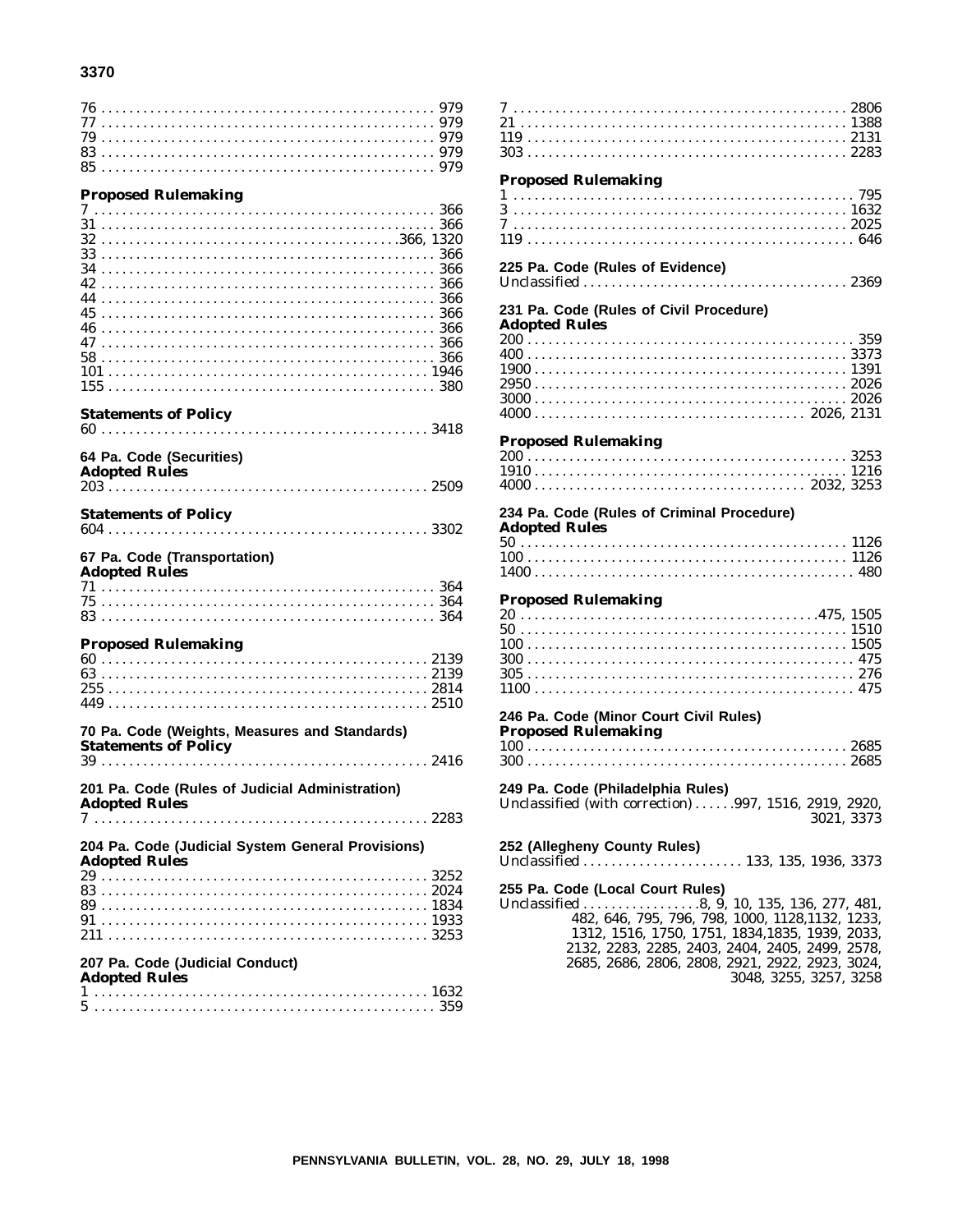# **THE GOVERNOR GOVERNOR'S OFFICE**

**Amendment to Proclamation**

June 26, 1998

*Whereas*, Two severe weather systems that each included a series of confirmed tornadoes struck the Commonwealth on May 31, 1998 and June 2, 1998 and caused extensive damage to private homes, businesses, public infrastructure and posed other adverse impacts upon the general population of the Commonwealth; and

*Whereas*, due to the two severe weather systems and resultant extensive damage to many areas of the Commonwealth, I declared a State of Disaster Emergency in nine counties of the Commonwealth on June 2, 1998; and

*Whereas*, on June 3, 1998, June 5, 1998, and June 11, 1998, I amended my Proclamation of Disaster Emergency to add six additional counties to the previously designated disaster emergency area; and

*Whereas*, the Commonwealth has continued to be affected by a series of severe weather systems during the past two weeks; and

*Whereas*, on June 23, 1998, one of those severe weather systems struck Tioga County and caused extensive damage to State Highway Route 4024 and its surrounding area; and

*Whereas*, the damage to State Highway Route 4024 has closed the road to emergency service vehicles and has thereby created a serious concern for the public safety and well-being of residents located in the immediate vicinity of the damaged road; and

*Whereas*, it is necessary to take immediate steps to provide for the reopening of State Highway Route 4024 in Tioga County and to repair and reconstruct the damaged sections of that highway.

*Now Therefore*, Pursuant to the provisions of Subsection 7301(c) of the Emergency Management Services Code (35 Pa.C.S. Section 7101 et seq.), I do hereby amend my Proclamation of June 2, 1998, as follows:

1. That portion of Tioga County affected by the June 23, 1998 storm is now declared to be in a state of disaster emergency and is added to the previously designated disaster emergency area.

2. Based upon the above declaration, the immediate repair, reconstruction, or new construction of State Highway Route 4024 is hereby authorized. In addition, I authorize the Secretary of the Department of Transportation to use all available equipment, resources and personnel of the Department and to dispense with time-consuming bid and contract procedures and formalities, in whatever manner he deems necessary, to insure that the damage to State Highway Route 4024 and related facilities and structures is repaired as expeditiously as possible. I hereby waive any laws or regulations that would restrict the application and use of the Department's equipment, resources and personnel to respond immediately and effectively in repairing,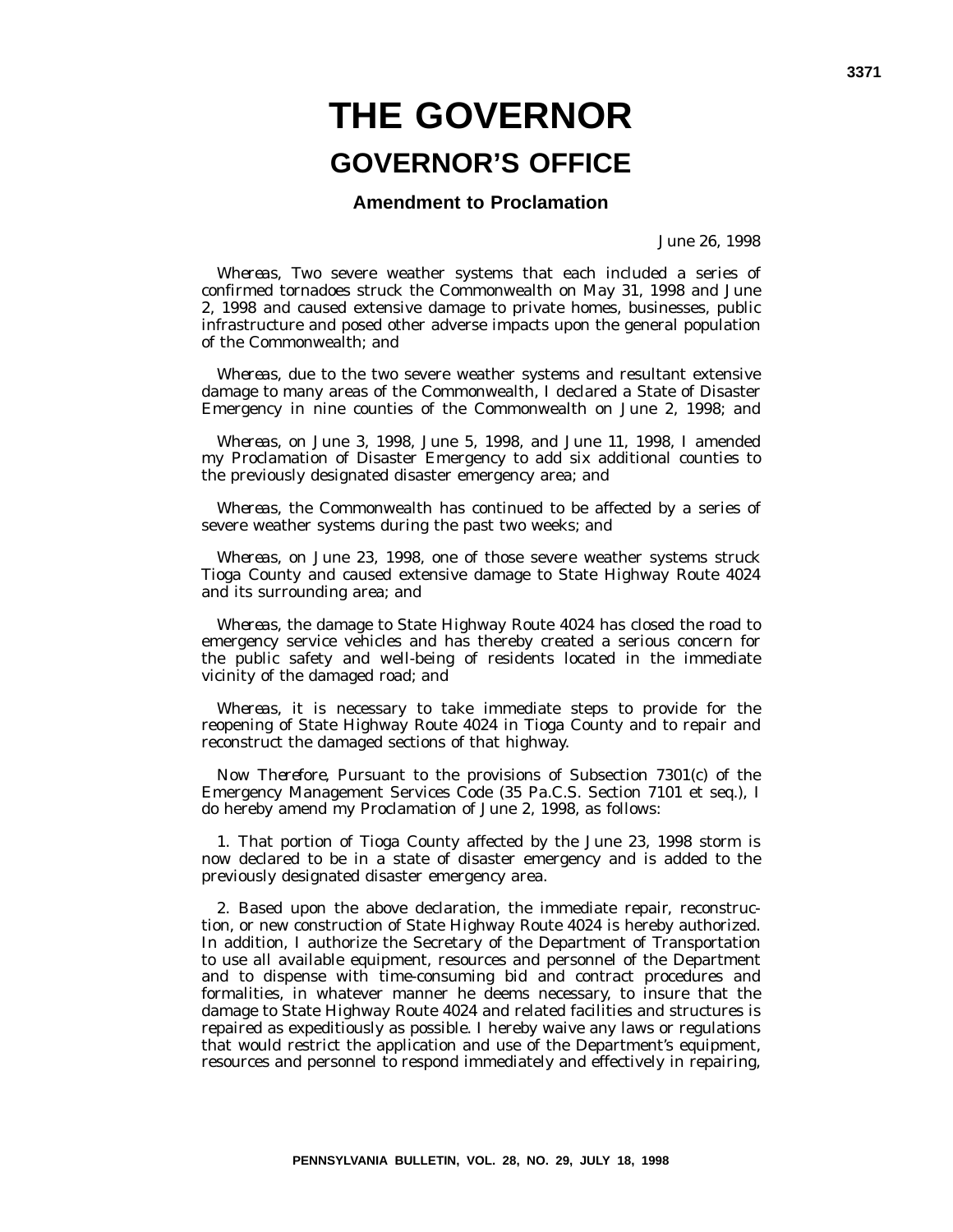#### **3372 THE GOVERNOR**

reconstructing or replacing this highway and related facilities, in conducting any detour operations and in undertaking any new construction, as required.

> *Given*, under my hand and the Seal of the Governor, at the City of Harrisburg, this twenty-sixth day of June in the year of our Lord one thousand nine hundred and ninety-eight and of the Commonwealth the two hundred and twenty-second.

> > *Governor*

[Pa.B. Doc. No. 98-1143. Filed for public inspection July 17, 1998, 9:00 a.m.]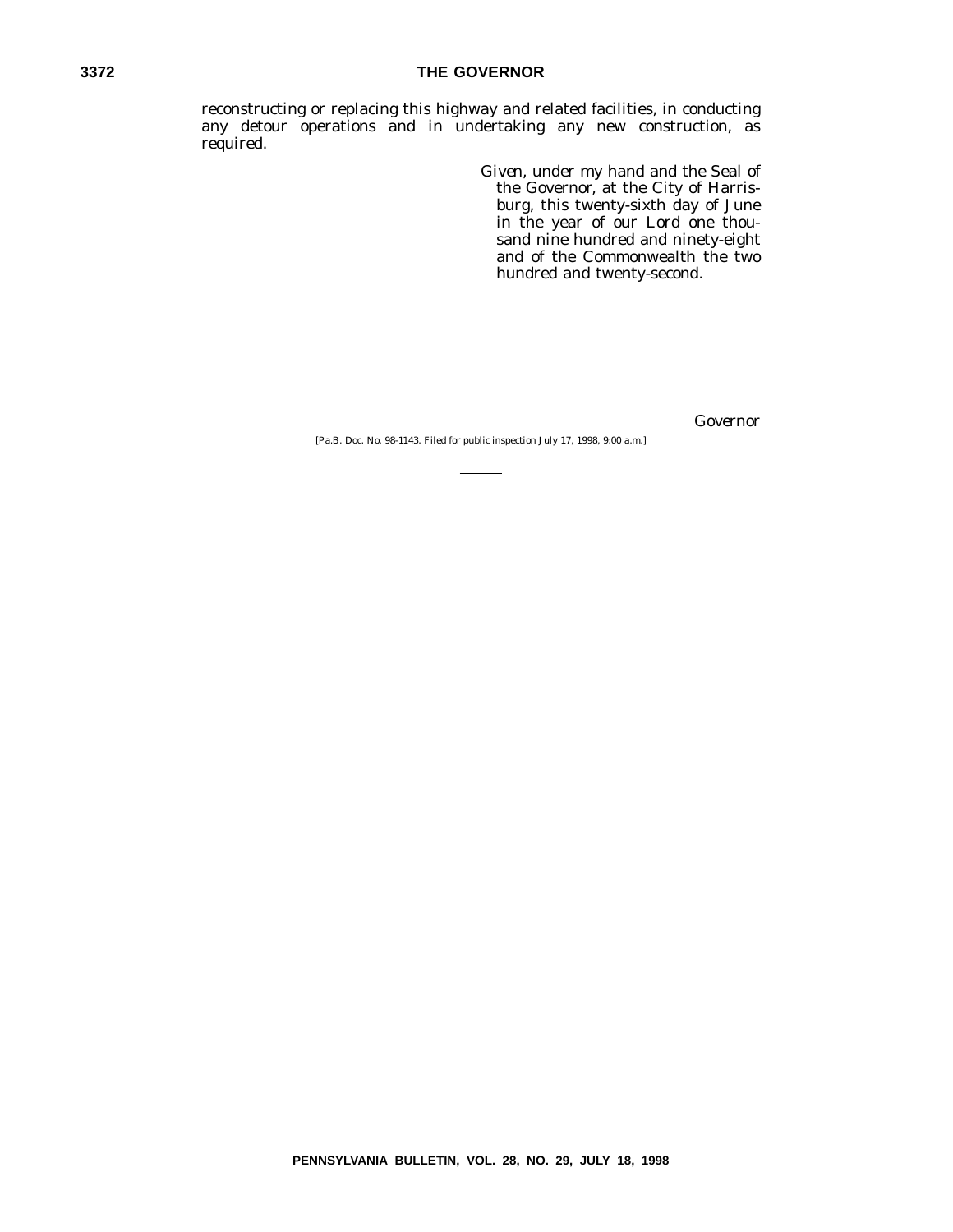# **THE COURTS**

# **Title 231—RULES OF CIVIL PROCEDURE**

#### **PART I. GENERAL**

**[231 PA. CODE CH. 400]**

**Rule 400.1, Temporary Provisions for Philadelphia County; No. 296, Doc. No. 5**

#### **Order**

#### *Per Curiam*

*And Now*, this 2nd day of July, 1998, it is hereby *Ordered* that Pennsylvania Rule of Civil Procedure 400.1, Temporary Provisions for Philadelphia County, is made permanent and retitled ''Provisions for All Courts of the First Judicial District.'' It is further *Ordered* that the last sentence of Rule 111A of the Philadelphia Municipal Court Rules of Civil Procedure is deleted.

To the extent that notice of proposed rulemaking would be required by Rule 103 of the Pennsylvania Rules of Judicial Administration or otherwise, the immediate amendment of such rule is hereby found to be required in the interest of justice and efficient administration.

This Order shall be processed in accordance with Rule 103(b) of the Pennsylvania Rules of Judicial Administration and the amendment shall be effective August 1, 1998.

[Pa.B. Doc. No. 98-1144. Filed for public inspection July 17, 1998, 9:00 a.m.]

# **Title 249—PHILADELPHIA RULES**

#### **PHILADELPHIA COUNTY**

#### [Correction]

**Procedure for Sale of Motor Vehicles Impounded for Driving Without Operating Privileges for Registration Pursuant to 75 Pa.C.S. § 6309.2; Joint General Court Regulation No. 98-2**

An error occurred in the Philadelphia County rules published at 28 Pa.B. 3021, 3022 (July 4, 1998). The following signatures should have been printed on page 3022.

| ALEX BONAVITACOLA.     | <b>BERNICE DeANGELIS.</b>   |
|------------------------|-----------------------------|
| <b>President Judge</b> | <b>Administrative Judge</b> |
| June 17, 1998          | Traffic Court               |
|                        | June 17, 1998               |

[Pa.B. Doc. No. 98-1052. Filed for public inspection July 2, 1998, 9:00 a.m.]

# **Title 252—ALLEGHENY COUNTY RULES**

#### **ALLEGHENY COUNTY**

**Rules of Court of Common Pleas; No. 1 of 1998 Rules Docket**

#### **Order**

*And Now*, to wit, this 4th day of June, 1998, pursuant to action of the Board of Judges and effective upon publication in the *Pennsylvania Bulletin*, the following rules of procedure are hereby adopted by this court:

Civil Rules:

A2039 Compromise, Settlement, Discontinuance and Distribution (of minors' claims).

A2064 Compromise, Settlement, Discontinuance and Distribution (of incapacitated persons' claims).

In connection therewith, the following administrative orders of this court are hereby vacated:

No. 69 of 1988, No. 158 of 1990, No. 159 of 1990 and No. 1 of November 23, 1992.

A1007 Actions Between Family Members.

In connection therewith, Administrative Order No. 188 of 1990 of this court is hereby vacated.

A1301.1 Discovery in Arbitration Proceedings.

In connection therewith, Administrative Order No. 148 of 1991 of this court is hereby vacated.

District Justice Rules:

A409(6) Writ of Execution. Money Judgment Entered by District Justice. (Lawyer Referral Service)

The following administrative orders of this court, are hereby vacated, as their subject matter is now covered by Rules 249 and 1028\*1 of this court:

No. 140 of 1989,

No. 25 of March 9, 1989,

No. 271 of 1990.

Copies of the above new rules follow hereto.

*By the Court*

ROBERT E. DAUER, *President Judge*

#### **Rule 409. Writ of Execution. Money Judgment entered by District Justice.**

The agency to be named in the Notice Accompanying Orders of Execution of judgments for the payment of money rendered by a District Justice pursuant to Pennsylvania Rule of Civil Procedure for District Justice 409(6) shall be: Lawyer Referral Service, Allegheny County Bar Association, 920 City County Building, Pittsburgh, Pennsylvania 15219, Telephone: (412) 261-5555.

#### **Rule 2039. Compromise, Settlement, Discontinuance and Distribution.**

1. Contents of Petition

A petition under Pa.R.Civ.P. 2039 shall be verified by the guardian of the minor, and shall contain a statement of the nature of the evidence relied upon to show liability,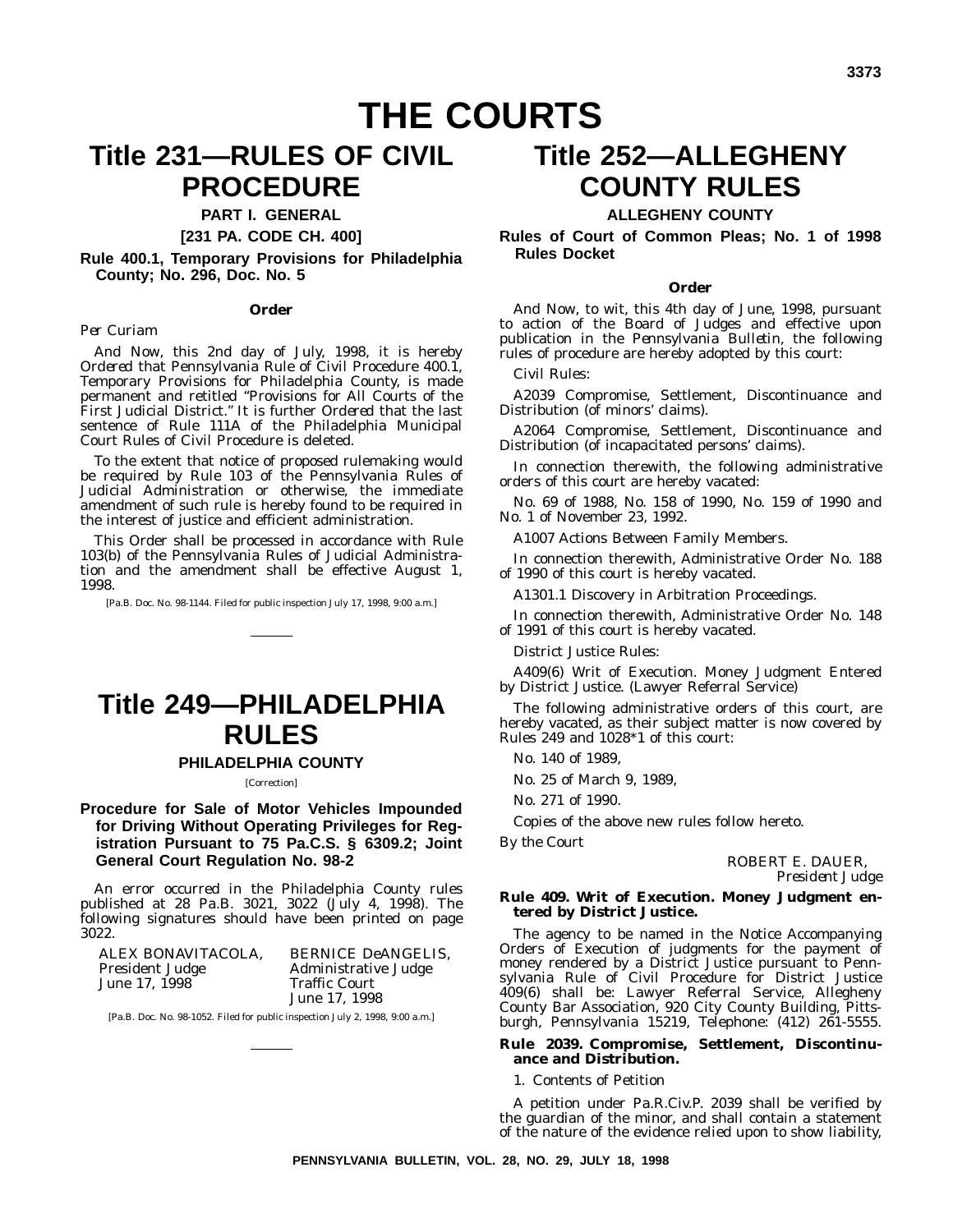the elements of damage, the injuries sustained, and the list of expenses incurred or to be incurred. The petition shall be accompanied by the following exhibits:

(A) A statement by counsel as to his professional opinion regarding the desirability of the settlement and reasons therefor, a description of the services rendered, a description and the amount of reimbursable expenses requested, and the amount of fees requested, which, except in extraordinary circumstances, shall not exceed 33-1/3% of the present value of a structured settlement or 33-1/3% of the gross recovery of any other settlement.

Note: See, Johnson v. Sears, Roebuck & Co. 436 A.2d 635 (Pa.Super 1981)

(B) A statement by the attending physician as to the injuries sustained by the minor, the treatment administered and the prognosis;

(C) In property damage claims, a statement by the party who made the repairs or appraised the loss.

2. Deposit of Funds by Order of Court

All petitions under Pa.R.Civ.P. 2039, where the proceeds of settlement are to be deposited in a savings account or in a certificate of deposit, shall have attached to the petition an order including the following:

It is hereby ordered and decreed that the amount of \$

a minor, by counsel of record in a savings account or certificate of deposit in a federally insured bank, savings and loan association or credit union. The of savings account or certificate of deposit shall be marked ''NOT TO BE WITHDRAWN UNTIL THE MINOR REACHES THE AGE OF MAJORITY OR BY FURTHER ORDER OF COURT.''

Proof of deposit is to be filed with the Clerk of the Orphans' Court within thirty (30) days by counsel of record.

#### 3. Presentation of Petition

All petitions under Pa.R.Civ.P. 2039 shall be first delivered for signature to the Administrative Judge of the Orphans' Court Division and thereafter presented to the appropriate judge of the Civil Division in accordance with Rule 249.

#### 4. annuity Contracts

(A) Where the terms of settlement of a minor's claim include an annuity contract, the annuity contract shall provide that the policy will not be transferred or assigned to another company without the prior approval of the Orphans' Court Division of this Court.

(B) A copy of this rule shall be served upon the company issuing the annuity contract and proof of service thereof shall be filed with the Clerk of the Orphans' Court Division of this Court.

Note: For approval of a settlement of a minor's claim where no action has been instituted, see Orphans' Court Rule 29, Sec. 6.

#### **Rule 2064. Compromise, Settlement, Discontinuance and Distribution.**

#### 1. Presentation of Petition.

All petitions under Pa.R.Civ.P. 2064 shall be first delivered for signature to the Administrative Judge of the Orphans' Court Division and thereafter presented to the appropriate judge of the Civil Division in accordance with Rule 249.

#### 2. Annuity Contracts

(A) Where the terms of settlement of an incapacitated person's claim include an annuity contract, the annuity contract shall provide that the policy will not be transferred or assigned to another company without the prior approval of the Orphan's Court Division of this Court.

(B) A copy of this rule shall be served upon the company issuing the annuity contract and proof of service thereof shall be filed with the Clerk of the Orphans' Court Division of this Court.

#### **Rule 198.10. Actions between family members.**

(a) All cases at law and in equity between spouses, former spouses, or persons living as spouses shall be filed in the Family Division. Cases between other family members shall be filed in the Civil Division.

(b) The Administrative Judge of the Division in which a case is filed has the authority, in consultation with the other Administrative Judge, to transfer a case to the other Division.

#### **Rule 1301.1. Discovery in Arbitration Proceedings.**

(a) For any personal injury claim filed in the Arbitration Division, the plaintiff may serve arbitration discovery requests (see form A attached hereto) either together with the copy of the complaint served on the defendant or thereafter.

(b) The defendant shall furnish the information sought in the discovery requests within thirty (30) days of service of the discovery requests.

(c) For any personal injury claim filed in the Arbitration Division, any defendant may serve arbitration discovery requests (see form B attached thereto) together with a copy of the answer served on the plaintiff or thereafter.

(d) The plaintiff shall furnish the information sought in the discovery requests within thirty (30) days of receipt of the discovery requests.

(e) (i) A party may not seek additional discovery through interrogatories or request for production of documents until that party has sought discovery through the arbitration discovery requests described herein.

(e) (ii) A party may not include any additional interrogatories or request for the production of documents in the arbitration discovery request provided for in this rule.

(f) This rule applies to additional defendants.

(g) This rule does not apply to claims which do not exceed the sum of \$3,000.00 wherein the parties right to discovery for small claims shall continue to be governed by Rule 1019(2)(j).

Note: While this rule does not bar additional discovery in arbitration proceedings, it is anticipated that additional interrogatories or request for the production of documents will be unreasonably burdensome in most arbitration proceedings involving personal injury claims.

This rule does not affect the right to discovery provided by Pa.R.Civ.P. 4001-4020 for arbitration cases which are appealed pursuant to Pa.R.Civ.P. 1308-1311.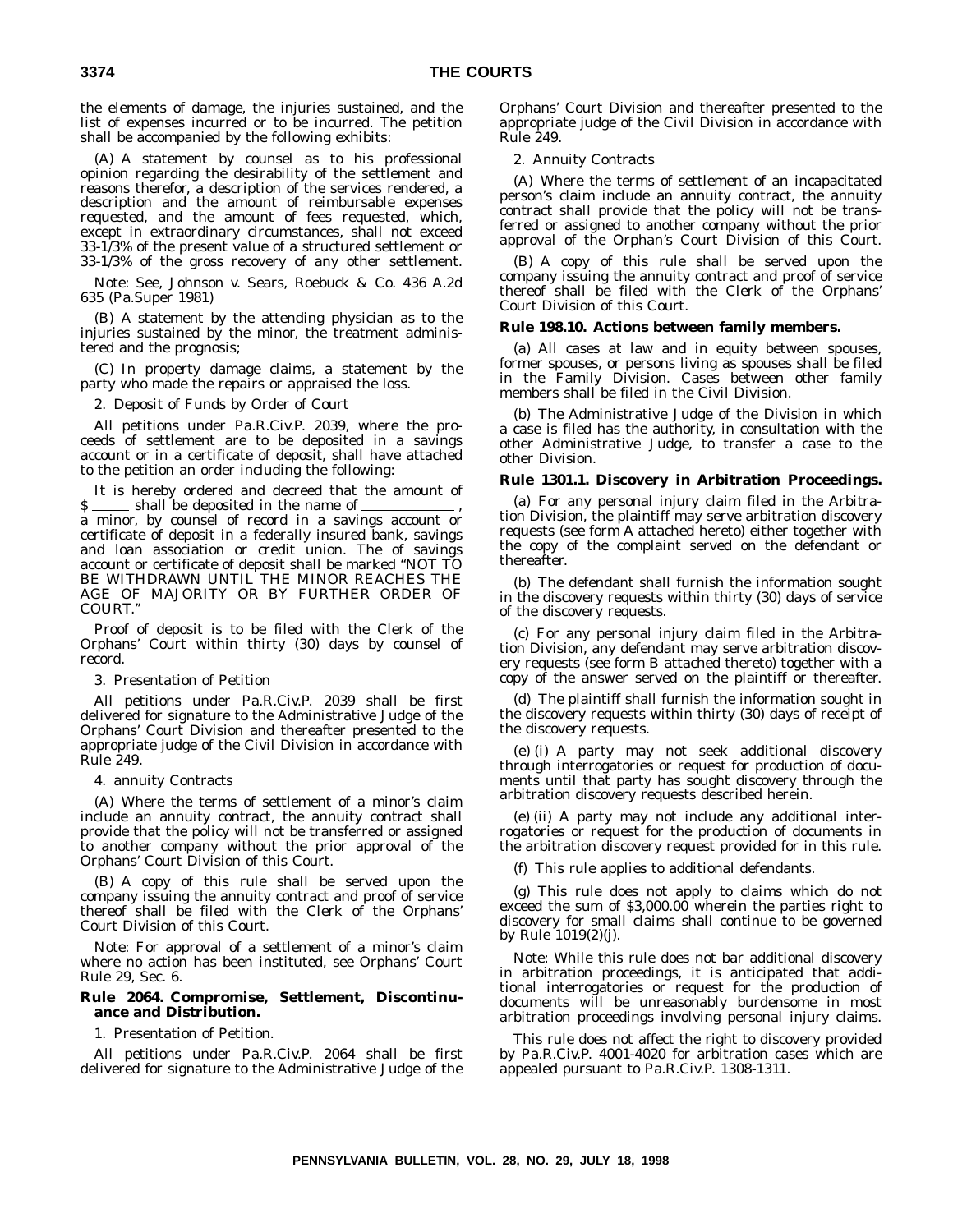#### THE COURTS 3375

#### FORM A IN THE COURT OF COMMON PLEAS OF ALLEGHENY COUNTY, PENNSYLVANIA CIVIL DIVISION

)

)

)

)

, where the contract of  $\mathcal{O}(n)$ Plaintiff )

, where the contract of  $\mathcal{O}(\mathcal{A})$ 

 $\mathbf{v}\mathbf{s}$ .  $\qquad \qquad$  )

Defendant.

#### PLAINTIFF'S ARBITRATION DISCOVERY REQUESTS FOR PERSONAL INJURY CLAIMS

These discovery requests are directed to

Within thirty (30) days of service of these discovery requests, you shall provide the information sought in these discovery requests to every other party to this lawsuit.

#### IDENTITY OF DEFENDANT(S)

1. Set forth your full name and address.

#### INSURANCE

2. (a) Is there any insurance agreement that may provide coverage to you for this incident? Yes \_\_\_\_\_ No \_\_\_\_\_

(b) If so, list the name of each company and the amount of protection that may be available.

#### **WITNESSES**

3. List the names, present addresses, and telephone numbers (if known) of any persons who witnessed the incident (including related events before and after the incident) and any relationship between the witness and you.

#### STATEMENTS AND OTHER WRITINGS

4. (a) Do you have any written or oral statements from any witness, including any plaintiff? Yes \_\_\_\_\_ No \_

(b) If you answered yes, attach any written statements signed, adopted or approved by any witness, attach a written summary of any other statements (including oral statements), and identify any witness from whom you obtained a stenographic, mechanical, electrical or other recording that has not been transcribed. (This request does not cover a statement by a party to that party's attorney.)

I have  $\frac{1}{\sqrt{1-\frac{1}{\sqrt{1-\frac{1}{\sqrt{1-\frac{1}{\sqrt{1-\frac{1}{\sqrt{1-\frac{1}{\sqrt{1-\frac{1}{\sqrt{1-\frac{1}{\sqrt{1-\frac{1}{\sqrt{1-\frac{1}{\sqrt{1-\frac{1}{\sqrt{1-\frac{1}{\sqrt{1-\frac{1}{\sqrt{1-\frac{1}{\sqrt{1-\frac{1}{\sqrt{1-\frac{1}{\sqrt{1-\frac{1}{\sqrt{1-\frac{1}{\sqrt{1-\frac{1}{\sqrt{1-\frac{1}{\sqrt{1-\frac{1}{\sqrt{1-\frac{1}{\sqrt{1-\frac{1}{\sqrt{1-\frac{1}{\$ 

(c) Do you have any photographs, maps, drawings, diagrams, etc. that you may seek to introduce at trial or that may otherwise pertain to this lawsuit? Yes  $\_\_\_\_\_\$  No  $\_\_\_\_\$ 

(d) If you answered yes, attach each of these writings.

I have  $\frac{m}{\sqrt{1 - \frac{1}{2}}}\$  fully complied with request 4(c).

#### MEDICAL DOCUMENTS

5. (a) Do you have any medical documents relating to the plaintiff? Yes \_\_\_\_\_ No \_\_\_\_\_

(b) If you answered yes, attach each of these documents.

I have <u>seen bave not</u> seems fully complied with request 5(b).

#### CRIMINAL CHARGES

6. (a) Were any felony or misdemeanor criminal charges filed against you or any of your agents as a result of the incident that is the subject of this lawsuit? Yes  $\_\_\_\_\_\_\_\_\_\_\_\_\_\_\_\_\_\_\_$ 

(b) If you answered yes, list each felony or misdemeanor charge that is pending and each felony or misdemeanor conviction.

Defendant verifies that the statements made herein are true and correct. Defendant understands that false statements herein are made subject to the penalties of 18 Pa.C.S § 4904 relating to unsworn falsifications to authorities.

DATE:

Defendant

\*\*\*\*\*\*\*\*\*\*\*\*\*\*\*\*\*\*\*\*\*\*\*\*\*\*\*\*\*\*\*\*\*\*\*\*\*\*\*\*\*\*\*\*\*\*\*\*\*\*\*\*\*\*\*\*\*\*\*\*\*\*\*\*\*\*\*\*\*\*\*\*\*\*\*\*\*\*\*\*\*\*\*\*\*\*\*\*\*\*\*\*\*\*\*\*\*\*\*\*\*\*\*\*\*\*\*\*\*\*\*\*\*\*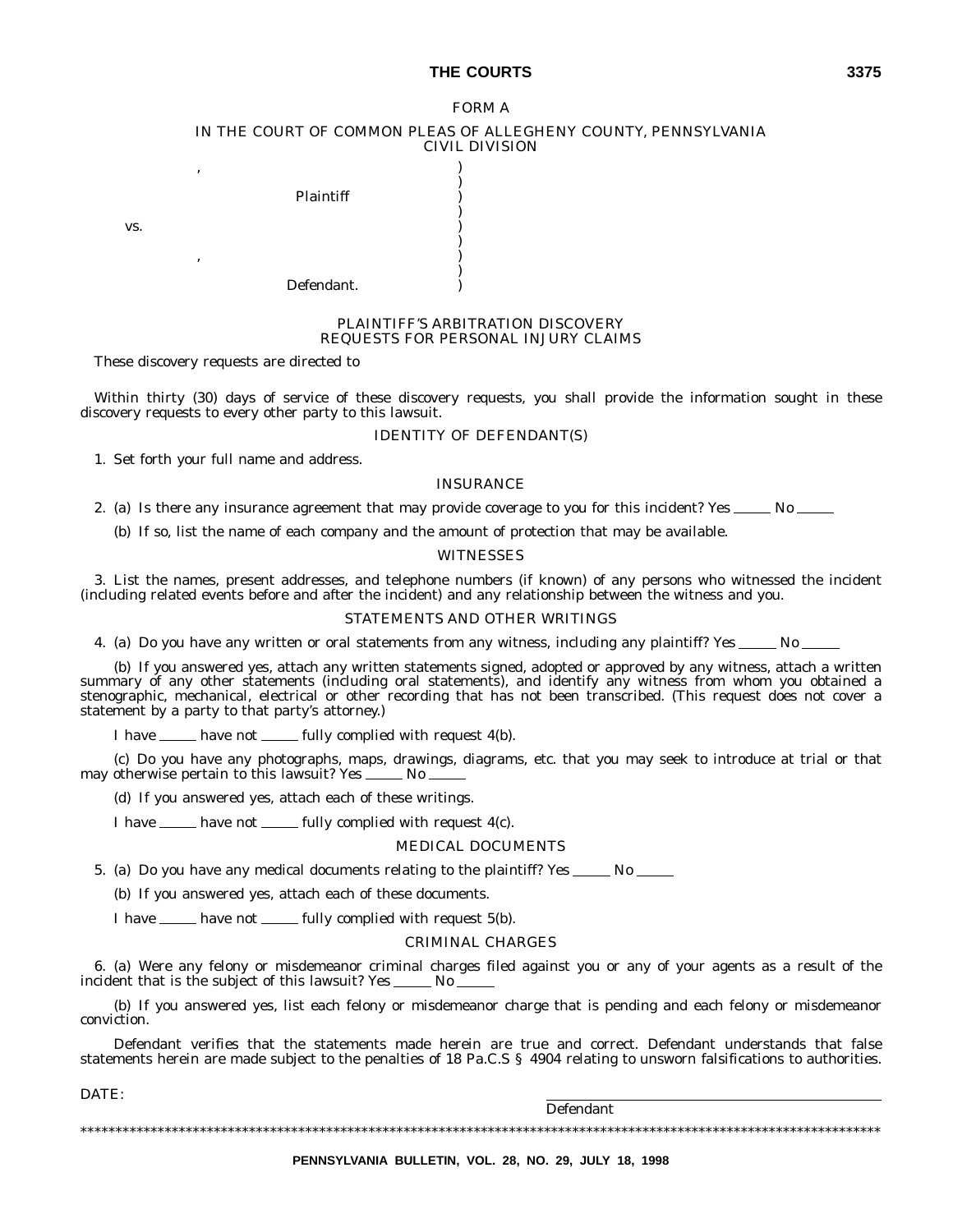#### **3376 THE COURTS**

#### FORM B IN THE COURT OF COMMON PLEAS OF ALLEGHENY COUNTY, PENNSYLVANIA CIVIL DIVISION

)

)

)

)

, where the contract of  $\mathcal{O}(\mathcal{A})$ Plaintiff )

, where the contract of  $\mathcal{O}(n)$ 

 $\mathbf{v}\mathbf{s}$ .  $\qquad \qquad$  )

Defendant.

#### DEFENDANT'S ARBITRATION DISCOVERY REQUESTS FOR PERSONAL INJURY CLAIMS

These discovery requests are directed to

Within thirty (30) days following receipt of these requests, you shall provide the information sought in these discovery requests to every other party to this lawsuit.

#### IDENTITY OF PLAINTIFF(S)

1. Set forth your full name, address, age, employer and type of employment.

#### **WITNESS**

2. List the names, present addresses, and telephone numbers (if known) of any persons who witnessed the incident (including related events before and after the incident) and any relationship between the witness and you.

#### STATEMENTS AND OTHER WRITINGS

3. (a) Do you have any written or oral statements from any witness, including any defendant? Yes  $\sim$ No  $\sim$ 

(b) If you answered yes, attach any written statements signed, adopted or approved by any witness, attach a written summary of any other statements (including oral statements), and identify any witness from whom you obtained a stenographic, mechanical, electrical or other recording that has not been transcribed. (This request does not cover a statement by a party to that party's attorney.)

I have <u>see have not</u> see fully complied with request 3(b).

(c) Do you have any photographs, maps, drawings, diagrams, etc. that you may seek to introduce at trial?

 $Yes \_\_No \_\_$ 

(d) If you answered yes, attach each of these documents.

I have  $\mu$  have not  $\mu$  fully complied with request 3(c).

#### MEDICAL INFORMATION CONCERNING PERSONAL INJURY CLAIM

4. (a) Have you received inpatient or outpatient treatment from any hospital for any injuries or other medical conditions for which you seek damages in this lawsuit?

 $Yes \_\_\_No \_\_$ 

(b) If you answered yes, list the name of the hospitals, the names and addresses of the attending physicians, and the dates of the hospitalizations.

(c) Have you received any chiropractic treatment for any injuries or other medical conditions for which you seek damages in this lawsuit? Yes  $\_\_\_\$  No

(d) If you answered yes, list the names and address of each chiropractor and the dates of treatment.

(e) Have you received any other medical treatment for any injuries or other medical conditions for which you seek damages in this lawsuit? Yes \_\_\_\_\_\_ No

(f) If you answered yes, list the name and address of each physician or other treatment provider and the dates of the treatment.

(g) Attach complete hospital and office records covering the injuries or other medical conditions for which you seek damages for each hospital, chiropractor, and other medical provider identified in 4(b), 4(d) and 4(f) or authorizations for these records.

I have  $\frac{1}{\sqrt{2}}$  have not  $\frac{1}{\sqrt{2}}$  fully complied with request 4(g).

#### OTHER MEDICAL INFORMATION

5. (a) List the name and address of your family physician for the period from five (5) years prior to the incident to the present date.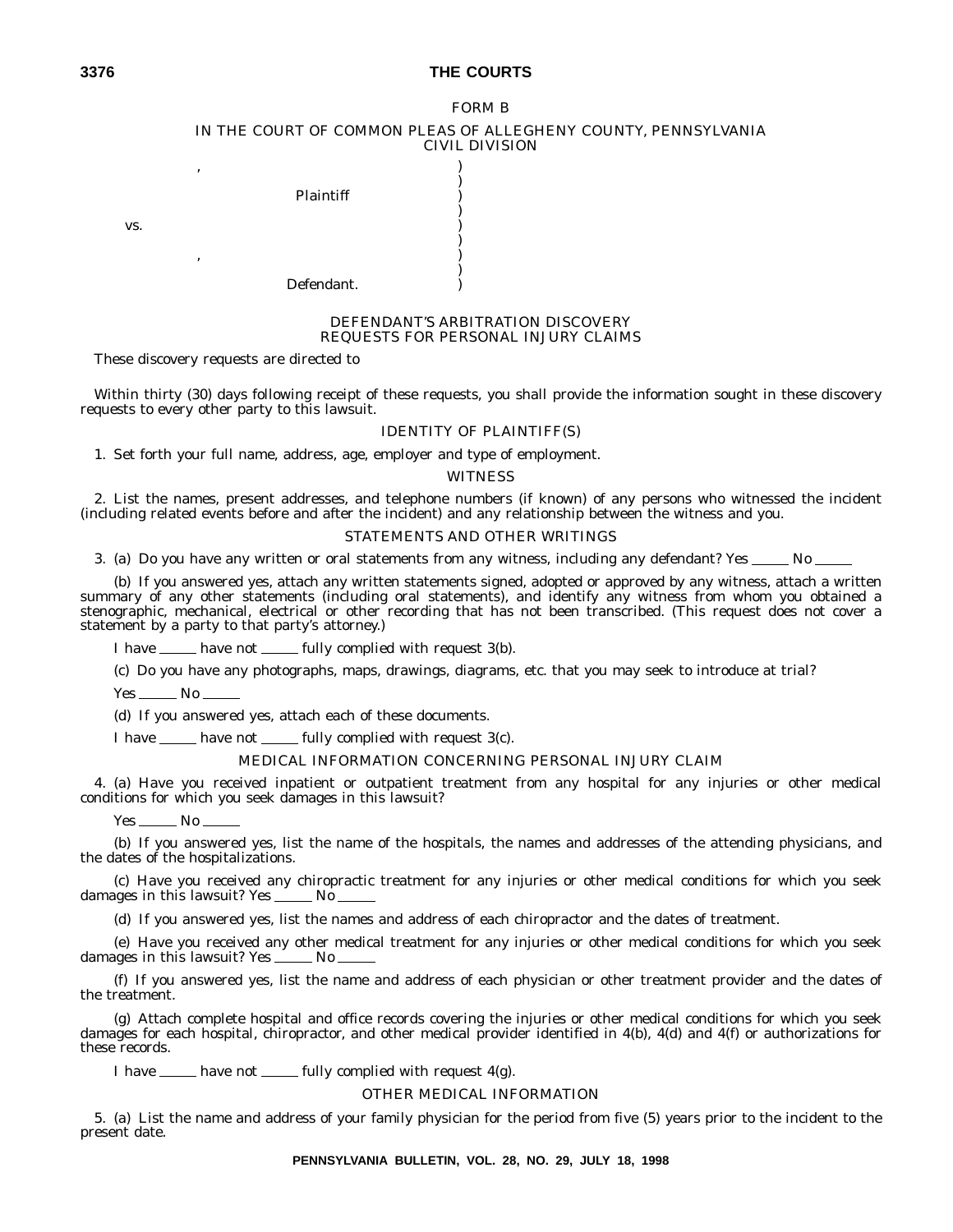(b) Have you received inpatient or outpatient treatment for injuries or physical problems that are not part of your claim in this lawsuit from any hospital within the period from five (5) years prior to the incident to the present date?

Yes No

(c) If you answered yes, attach a separate sheet which lists the name of the hospital, the date of each treatment, the reason for the treatment, and the length of the hospitalization.

(d) Have you received chiropractic treatment for injuries or physical problems that are not part of your claim in this lawsuit within the period from five (5) years prior to the incident to the present date? Yes  $\_\_\_\_\_\_\_\_\$ 

(e) If you answered yes, attach a separate sheet which lists the dates of the treatment, the reasons for the treatment, and the chiropractor's name and address.

(f) Within the period from (5) years prior to the incident to the present date, have you received any other medical treatment for injuries that are not part of your claim in this lawsuit?

 $Yes \_\_\_No$ 

(g) If you answered yes, attach a separate sheet which lists the dates of the treatment, the reasons for the treatment, and the name and address of the treatment provider.

I have <u>equests 5(b), 5(c)</u>, and 5(f).

#### WORK LOSS

6. (a) Have you sustained any injuries which resulted in work loss within the period from five (5) years prior to the incident to the present date? Yes \_\_\_\_\_\_ No \_

(b) if you answered yes, for each injury list the date of the injury, the nature of the injury, and the dates of the lost work.

7. If a claim is being made for lost income, state the name and address of your employer at the time of the incident, the name and address of your immediate supervisor at the time of the incident, your rate of pay, the dates of work loss due to the injuries from this accident, and the total amount of your work loss claim.

#### REQUESTS 8 AND 9 APPLY ONLY TO PERSONAL INJURY CLAIMS ARISING OUT OF A MOTOR VEHICLE ACCIDENT.

#### OTHER BENEFITS

8. (a) If you are raising a claim for medical benefits or lost income, have you received or are you eligible to receive benefits from Workmen's Compensation or any program, group contract, or other arrangement for payment of benefits as defined by Title  $75$  P. S. $\S$  1719(b)?

 $Yes \_\_No \_\_$ 

(b) If you answered yes, set forth the type and amount of these benefits.

#### INSURANCE INFORMATION

9. (a) Are you subject to the ''Limited Tort Option'' or ''Full Tort Option'' as defined in Title 75 P. S. § 1705(a) and (b)?

Limited Tort Option (no claim made for non-monetary damages)

Limited Tort Option (claim is made for non-monetary damages because the injuries fall within the definition of serious injury or because one of the exceptions set forth in 75 P. S. § 1705(d)(I)-(3) applies)

Full Tort Option

(b) (Applicable only if you checked ''Full Tort Option.'') Describe each vehicle (make, model, and year) in your household.

(c) (Applicable only if you checked ''Full Tort Option.'') Attach a copy of the Declaration Sheet for the automobile insurance policy covering each automobile in your household.

I have  $\_\_\_\$  have not  $\_\_\_$ fully complied with request 9(c).

Plaintiff verifies that the statements made herein are true and correct. Plaintiff understands that false statements herein are made subject to the penalties of 18 Pa.C.S. § 4904 relating to unsworn falsifications to authorities. DATE:

PLAINTIFF

[Pa.B. Doc. No. 98-1145. Filed for public inspection July 17, 1998, 9:00 a.m.]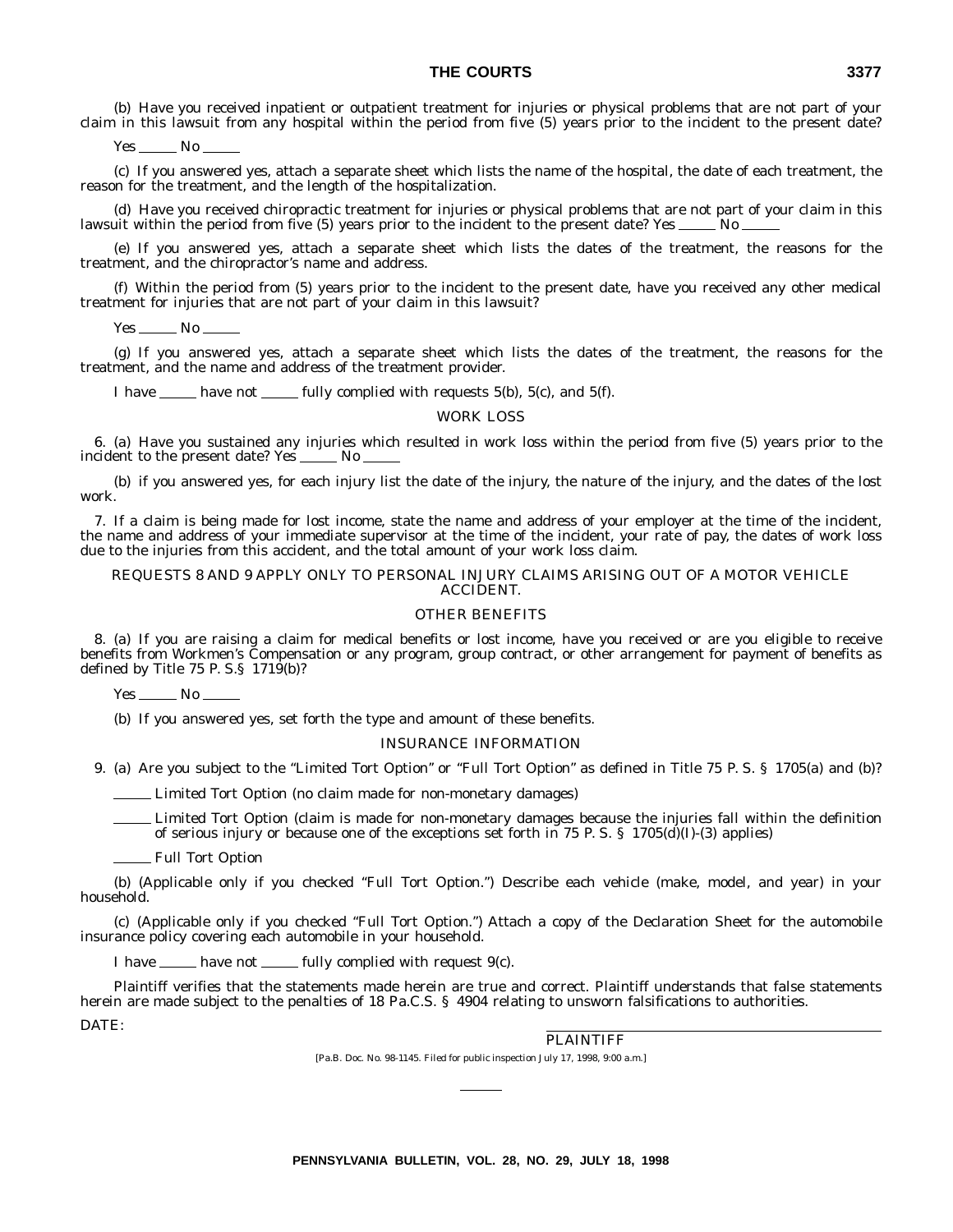# **RULES AND REGULATIONS**

# **Title 25—ENVIRONMENTAL PROTECTION**

#### **DEPARTMENT OF ENVIRONMENTAL PROTECTION [25 PA. CODE CH. 93]**

#### **Corrective Amendment to 25 Pa. Code § 93.9e**

The Department of Environmental Protection has discovered a discrepancy between the agency text of 25 Pa. Code § 93.9e (relating to Drainage List E), as deposited with the Legislative Reference Bureau and published at 27 Pa.B. 5247 (October 11, 1997) and the official text as published in the *Pennsylvania Code Reporter* (Master

Transmittal Sheet No. 277 (December 1997)), and as currently exists in the *Pennsylvania Code*. When the amendment made by the Department at 27 Pa.B. 5247 was codified, it was not accurately reflected in the text.

Therefore, under 45 Pa.C.S. § 901: The Department of Environmental Protection has deposited with the Legislative Reference Bureau a corrective amendment to 25 Pa. Code § 93.9e. The corrective amendment to 25 Pa. Code § 93.9e is effective as of December 6, 1997, the date the defective official text was announced in the *Pennsylvania Bulletin*.

The correct version of 25 Pa. Code § 93.9e appears in Annex A, with ellipses referring to the existing text of the regulation.

*Exceptions*

#### **Annex A**

## **TITLE 25. ENVIRONMENTAL PROTECTION PART I. DEPARTMENT OF ENVIRONMENTAL PROTECTION Subpart C. PROTECTION OF NATURAL RESOURCES ARTICLE II. WATER RESOURCES**

#### **CHAPTER 93. WATER QUALITY STANDARDS**

#### **§ 93.9e. Drainage List E.**

#### **Delaware River Basin in Pennsylvania** *Delaware River*

| Stream                                     | <b>Zone</b>                                          | <b>County</b>                | <b>Water Uses</b><br><b>Protected</b> | <b>To Specific</b><br><i><b>Criteria</b></i>                                                                                                                                                         |
|--------------------------------------------|------------------------------------------------------|------------------------------|---------------------------------------|------------------------------------------------------------------------------------------------------------------------------------------------------------------------------------------------------|
| 1-Delaware River                           | Main Stem,<br>Lehigh River to<br><b>Head of Tide</b> | <b>Bucks</b>                 | WWR; MF                               | Delete Bac <sub>1</sub> ,<br>$pH_1$ and TDS <sub>1</sub><br>Add Bac <sub>5</sub> ,<br>$MBAS1$ , pH <sub>4</sub> ,<br>Rad, $TD\bar{S}_3$ ,<br>Temp <sub>4</sub> Temp <sub>8</sub> ,<br>TON and $Tur7$ |
| 2—Unnamed Tributaries to<br>Delaware River | Basins, Lehigh<br>River to Pidcock<br>Creek          | Northampton-<br><b>Bucks</b> | <b>TSF</b>                            | <b>None</b>                                                                                                                                                                                          |
| 2—Frya Run                                 | Basin                                                | Northampton                  | HQ-CWF;<br>MF                         | <b>None</b>                                                                                                                                                                                          |
| 2-Cooks Creek                              | <b>Basin</b>                                         | <b>Bucks</b>                 | EV                                    | None                                                                                                                                                                                                 |
| 2—Gallows Run                              | <b>Basin</b>                                         | <b>Bucks</b>                 | <b>CWF</b>                            | <b>None</b>                                                                                                                                                                                          |
| 2—Tinicum Creek                            | <b>Basin</b>                                         | <b>Bucks</b>                 | EV                                    | <b>None</b>                                                                                                                                                                                          |
| 2-Tohickon Creek                           | Basin, Source to<br>Lake Nockamixon<br>Dam           | <b>Bucks</b>                 | TSF                                   | <b>None</b>                                                                                                                                                                                          |
| 2-Tohickon Creek                           | Basin, Lake<br>Nockamixon Dam<br>to Deep Run         | <b>Bucks</b>                 | <b>CWF</b>                            | <b>None</b>                                                                                                                                                                                          |
| 3—Deep Run                                 | <b>Basin</b>                                         | <b>Bucks</b>                 | <b>WWF</b>                            | <b>None</b>                                                                                                                                                                                          |
|                                            | $\ast$<br>$\ast$<br>$\ast$                           | $\ast$<br>$\ast$             |                                       |                                                                                                                                                                                                      |

[Pa.B. Doc. No. 98-1146. Filed for public inspection July 17, 1998, 9:00 a.m.]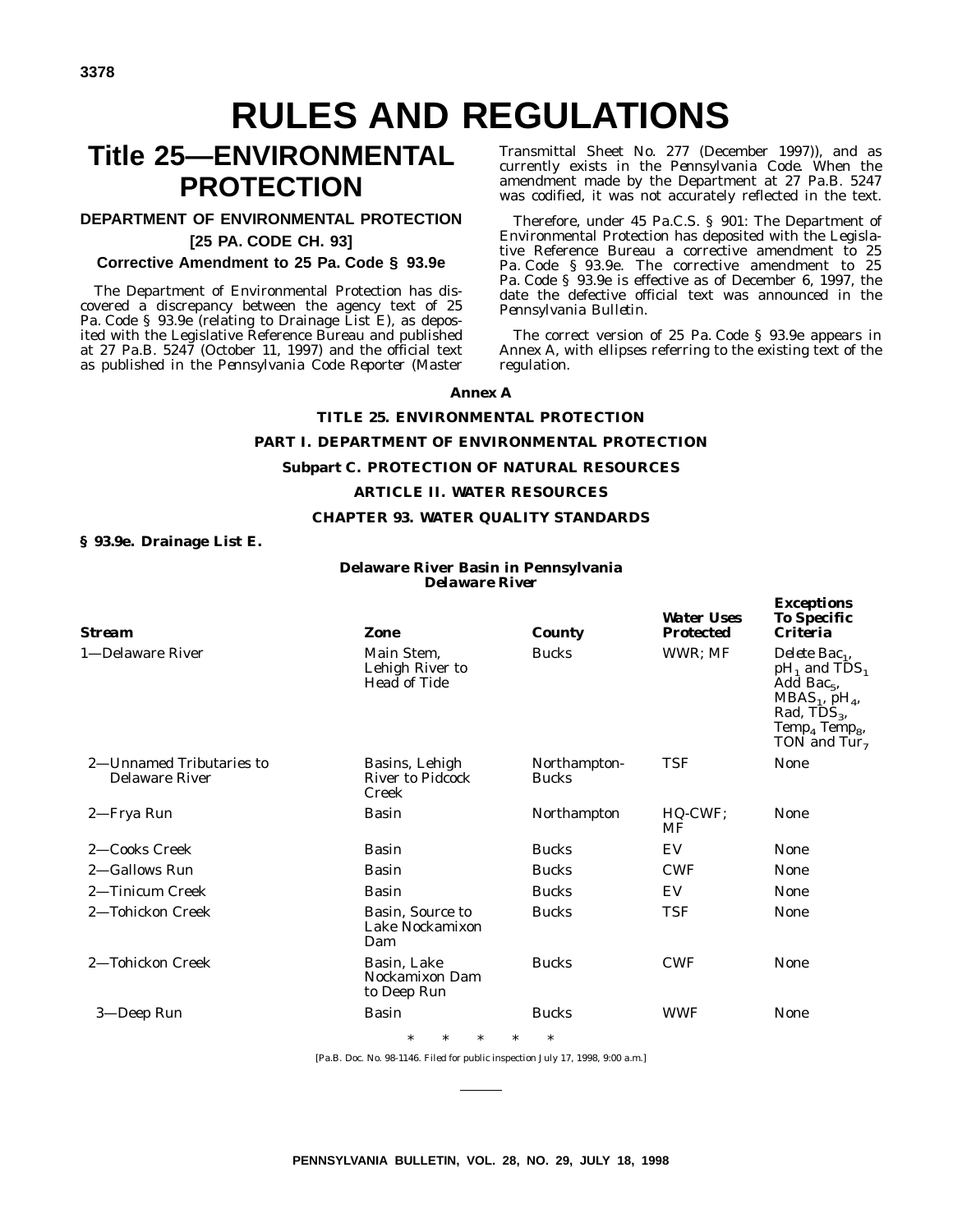# **Title 52—PUBLIC UTILITIES**

#### **PENNSYLVANIA UTILITY COMMISSION**

#### **[52 PA. CODE CH. 56]**

#### [L-960114]

#### **Standards and Billing Practices for Residential Utility Service**

The Pennsylvania Public Utility Commission (Commission) on April 30, 1998, adopted a final rulemaking to clarify, simplify and remove excessive and burdensome requirements from the parties dealing with the Bureau of Consumer Services. The contact persons are Kathryn G. Sophy, Law Bureau, (717) 772-8839 and Louis Sauers, Bureau of Consumer Services, (717) 783-6688.

#### *Executive Summary*

On June 3, 1995, this Commission published an Advance Notice of Proposed Rulemaking (ANPR) in the *Pennsylvania Bulletin* inviting public comments. See 25 Pa.B. 2188. Upon review of numerous constructive comments, the Commission issued its proposed rulemaking which was published at 26 Pa.B. 2908 (June 22, 1996) inviting further comments. Comments were received from legislators, the utility industry, consumer groups, various associations, organizations and unions and more than 200 individuals.

Our review of Chapter 56 (relating to standards and billing practices) was careful and meticulous. We are well aware of our duty to ensure that the quality of utility service remain high while not unreasonably restricting the efforts of the utility companies to collect amounts due to them.

The comments assisted the Commission in its final evaluation of the procedures in Chapter 56. On May 1, 1998, the Commission approved final changes designed to clarify, simplify and remove excessive and burdensome requirements from parties dealing with our Bureau of Consumer Services.

Section 56.2 (relating to definitions) has been revised to allow a utility to call a customer back or to allow contact with more than one utility employe without escalating the matter to the level of a ''dispute.'' The chapter has been revised to require less frequent actual meter readings, to remove the use of composite credit groups, to revise utility recordkeeping requirements.

Chapter 56 has been revised further to modify the requirements associated with termination of service. The revisions clarify when a utility may terminate service and what steps are required to be taken before termination may occur.

Finally, § 56.211 (relating to informal complaints) has been modified to require customers to attempt to resolve their disputes with their utilities before bringing their complaints to the Commission.

#### *Regulatory Review*

Under section 5(a) of the Regulatory Review Act (71 P. S. § 745.5(a)), on September 30, 1997, the Board submitted a copy of the final rulemaking, which was published as proposed at 26 Pa.B. 2908 to IRRC and the Chairpersons of House Committee on Consumer Affairs and the Senate Committee on Consumer Protection and Professional Licensure for review and comment. Under section 5(c) of the Regulatory Review Act, IRRC and the Committees were provided with copies of all comments received, as well as other documentation.

In preparing these final-form regulations, the Commission has considered all comments received from IRRC, the Committees and the public.

These final-form regulations was deemed approved by the House and Senate Committees on June 8, 1998, and were approved by IRRC on June 18, 1998, in accordance with section 5(c) of the Regulatory Review Act.

> Public Meeting held April 30, 1998

*Commissioners Present*: John M. Quain, Chairperson; Robert K. Bloom, Vice Chairperson; John Hanger; David W. Rolka; and Nora Mead Brownell

#### *By the Commission:*

By order entered March 5, 1996, we issued a Proposed Rulemaking Order to Review And Rescind All Obsolete And Excessive Rules And Regulations at Docket No. L-950103. The proposed rulemaking was published at 26 Pa.B. 2908 and a 30-day comment period set. Advance notice of this rulemaking was given by order entered May 23, 1995, and published at 25 Pa.B. 2188 with a 60-day comment period.

Comments were received from Columbia Gas of Pennsylvania, the Office of Consumer Advocate, PECO Energy Company, The Pennsylvania Gas Association, Pennsylvania Power & Light Company, The Peoples Natural Gas Company, Pennsylvania Utility Caucus, T.W. Phillips Gas & Oil Company, the Honorable Kathrynann W. Durham, the Honorable David R. Wright, Westmoreland County Blind Association, the Honorable Sara Steelman, the Pennsylvania Chapter of the National Association of Water Companies, System Council U-10 of the International Brotherhood of Electrical Workers, the Honorable Bruce Smith, the Independent Regulatory Review Commission (IRRC), various union petitions, other organizations and more than 200 individuals. Each of the comments were reviewed and considered. We are setting forth final changes which we believe will clarify, simplify and remove excessive and burdensome requirements from the parties dealing with our Bureau of Consumer Services.

What follows is a summary of the final changes pursuant to the many helpful comments from interested parties.

#### *Chapter 56. Standards and Billing Practices for Residential Utility Service*

§ 56.2. Definition of ''dispute.'' The definition is amended to allow a utility to exclude an ''initial inquiry.''

§ 56.2. Definition of "initial inquiry." Addition of this definition will allow a utility to check records and get back to the customer within 3 business days with additional information without the contact being categorized as a dispute.

§ 56.2. Definition of "utility." After receiving a great many comments expressing deep concern over our initial proposal to expand the definition to include a utility's agents, we have reconsidered our initial proposal and will retain the present definition of "utility."

§ 56.2. Definition of "remote reading device." Language has been added to better define these types of meters.

§ 56.12. Meter reading; estimated billing; ratepayer readings. The new language allows gas, water and electric utilities which use remote reading devices to do an actual reading every 5 years instead of every 2 for electric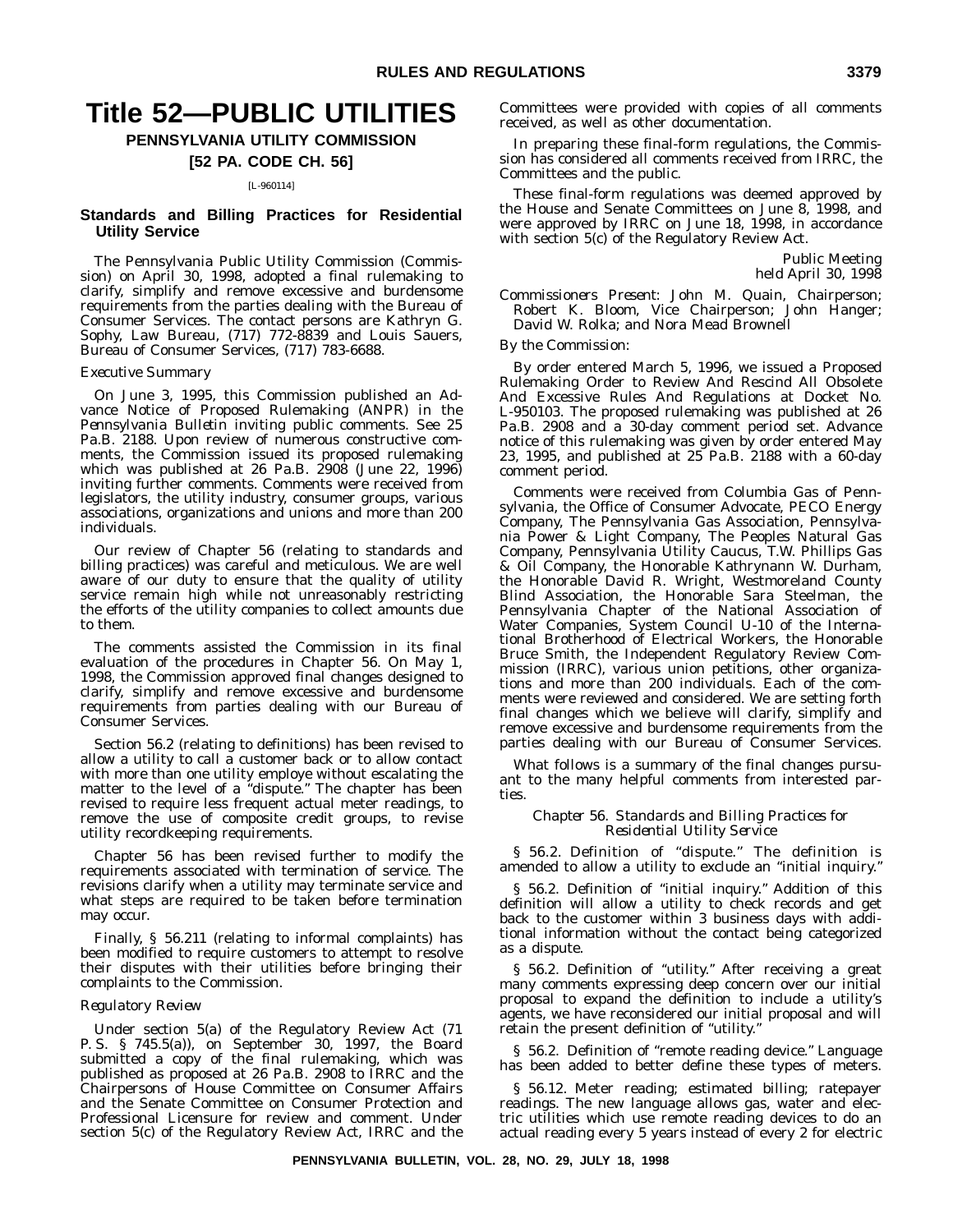and gas and every 3 years for water, which reflects the increasing reliability of meters used in each utility field. To balance the chance that any underbilling discovered may be proportionately higher, language is added to require that the utility comply with the requirements of § 56.14. Language is also added to require utilities to make a bona fide attempt to schedule an appointment with the departing ratepayer or new occupant to secure an actual meter reading.

§ 56.14. Previously unbilled utility service. To remove an unfair administrative burden for utilities, this section now requires that companies comply with § 56.14 only if the billing or rebilling exceeds otherwise normally estimated bills by at least 50% and \$50.

§ 56.33. Composite credit group; cash deposits; thirdparty guarantors. Composite credit groups are eliminated as an option to payment of a deposit.

§ 56.53. Refund of deposit. Paragraph (3) is eliminated to remove the use of composite credit groups.

§§ 56.61-56.65. Composite credit groups. These sections have been eliminated to remove the use of composite credit groups.

§ 56.91. General notice provisions. This section is changed to clarify the language.

§ 56.93. Personal contact. After receiving a great many comments concerning our initial proposal to change the personal contact provisions, we have reconsidered our initial proposal and will retain the present procedures. However, this section is changed to correct a typographical error.

§ 56.97. Procedures upon ratepayer or occupant contact prior to termination. This section is modified to require that the authorized utility employe explain the reasons for the proposed termination, how to avoid termination, and the medical emergency procedures if a settlement payment agreement is not established.

§ 56.101. Limited notice upon noncompliance with report or order. Language is altered to include mediation decisions and to allow the use of limited notice on a restricted basis during the nonwinter period whenever a customer breaks a payment agreement entered after the company issued a 10-day notice.

§ 56.114. Length of postponement; renewals. Language is added to allow a ratepayer to renew a medical certification only twice in situations where the ratepayer is not fully meeting the obligation under § 56.116 to equitably arrange to make payment on all bills.

§§ 56.121—56.126. Termination at residential dwellings where service is in the name of the landlord. These sections are eliminated in light of the specific requirement in 66 Pa.C.S. §§ 1523—1528.

§ 56.140. Follow-up response to inquiry. This section is added to provide that a utility may not terminate service during the period that a customer is awaiting a response to an inquiry which does not yet fall into the category of ''dispute.''

§ 56.142. Time for filing a termination dispute or informal complaints. Language is added to eliminate the possibility that a dispute may be filed with the representative of the utility company when that representative shows up to terminate service. Disputes must be filed prior to that time.

§ 56.151. General rule. This section is changed to identify when a utility may limit the information contained in its report.

§ 56.152. Contents of the utility company report. (Utility company dispute procedures) The section reflects the general change that if a customer is satisfied with the dispute resolution the company does not need to provide all of the information in § 56.152. If, however, the customer is not satisfied, then the company would adhere to the current full requirements at § 56.152.

§ 56.162. Informal complaint filing procedures. The list of requested information now includes the telephone number of the complainant.

§ 56.191. General rule. (Restoration of service) This section is modified to allow companies to require full payment of outstanding charges for restoration of service if a customer has twice defaulted on a payment arrangement.

§ 56.202. Record maintenance. This section is modified to require that a utility maintain records for a minimum of 4 years.

§ 56.211. Informal complaints. This section is modified to require customers to attempt to resolve disputes with their utility providers before bringing their complaints to the Bureau of Consumer Services.

Through these changes, we are eliminating those sections which no longer serve a useful purpose and we are modifying others to promote the ease of application as well as fairness. Accordingly, under sections 501, 504, 505, 506, 1301 and 1501 of the Public Utility Code, 66 Pa.C.S. §§ 501, 504, 505, 506, 1301 and 1501, and the act of July 31, 1968 (P. L. 769, No. 240) (45 P. S. § 1201 et seq.), and the regulations promulgated thereunder, we hereby amend the Commission's regulations as set forth in this order and the attached Annex A. *Therefore*,

#### *It is Ordered That*:

1. The regulations of the Commission, 52 Pa. Code Chapter 56, are amended by:

(a) Amending §§ 56.2, 56.12, 56.14, 56.33, 56.53, 56.91, 56.93, 56.97, 56.101, 56.114, 56.142, 56.151, 56.152, 56.162, 56.191, 56.202 and 56.211; by

(b) Deleting §§ 56.61—56.65 and 56.121—56.126; and by

(c) Adding § 56.140 to read as set forth in Annex A, with ellipses referring to the existing text of the regulations.

2. The Secretary shall submit this order and Annex A to the Office of Attorney General for approval as to legality.

3. The Secretary shall submit this order and Annex A to the Governor's Budget Office for review of fiscal impact.

4. The Secretary shall submit this order and Annex A for formal review by the designated standing committees of both houses of the General Assembly, and for formal review and approval by IRRC.

5. The Secretary shall deposit this order and Annex A with the Legislative Reference Bureau for publication in the *Pennsylvania Bulletin*. The amendments are effective August 17, 1998.

6. A copy of this order shall be served upon all persons who submitted comments in this rulemaking proceeding.

#### *By the Commission*

JAMES J. MCNULTY, *Secretary*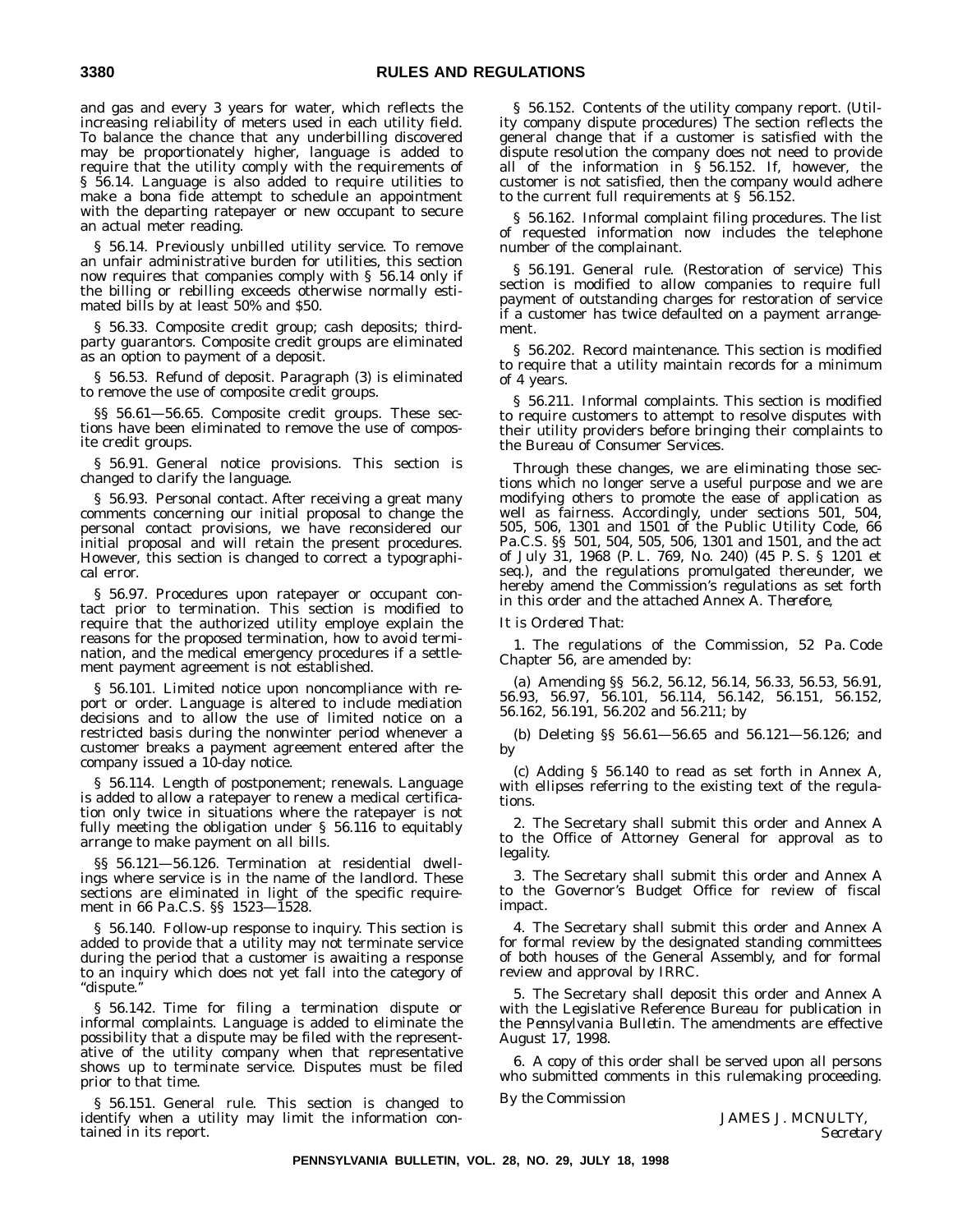(*Editor's Note*: The proposal to amend §§ 56.35, 56.95 and 56.135, included at 26 Pa.B. 2908, has been withdrawn. The addition of § 56.135, included in the proposal at 26 Pa.B. 2908, has been withdrawn. The addition of § 56.140 was not included in the proposal at 26 Pa.B. 2908.)

**Fiscal Note:** Fiscal Note 57-171 remains valid for the final adoption of the subject regulations.

(*Editor's Note*: For the text of the order of the Independent Regulatory Review Commission relating to this document, see 28 Pa.B. 3338 (July 11, 1998).)

#### **Annex A**

#### **TITLE 52. PUBLIC UTILITIES**

#### **PART I. PUBLIC UTILITY COMMISSION**

#### **Subpart A. PRELIMINARY PROVISIONS**

#### **CHAPTER 56. STANDARDS AND BILLING PRACTICES**

#### **Subchapter A. PRELIMINARY PROVISIONS**

#### **§ 56.2. Definitions.**

The following words and terms, when used in this chapter, have the following meanings, unless the context clearly indicates otherwise:

\*\*\*\*\*

*Dispute*—A grievance of an applicant, ratepayer or occupant about a utility's application of a provision covered by this chapter, including subjects such as credit determinations, deposit requirements, the accuracy of meter readings or bill amounts or the proper party to be charged. If, at the conclusion of an initial contact or, when applicable, a follow-up response, the applicant, ratepayer or occupant indicates satisfaction with the resulting resolution or explanation, the contact will not be considered a dispute.

\*\*\*\*\*

*Initial inquiry*—A concern or question of an applicant, ratepayer or occupant about a utility's application of a provision covered by this chapter, including subjects such as credit determinations, deposit requirements, the accuracy of meter readings or bill amounts or the proper party to be charged. If a utility, with the consent of the applicant, ratepayer or occupant, offers to review pertinent records and call back the applicant, ratepayer or occupant within 3 business days with a response, the contact will be considered an initial inquiry pending a determination of satisfaction by the applicant, ratepayer or occupant with the company's response. If the company cannot reach the customer to convey the information obtained through a review of company records, a letter shall be sent which summarizes the information and informs the customer to contact the company within 5 business days if the customer disagrees with the company position, or has additional questions or concerns about the matter.

\*\*\*\*\*

*Remote reading device*—A device which by electrical impulse or otherwise transmits readings from a meter, excluding devices that permit direct interrogation of the meter, usually located within a residence, to a more accessible location outside of a residence.

\*\*\*\*\*

#### **Subchapter B. BILLING AND PAYMENT STANDARDS**

#### **§ 56.12. Meter reading; estimated billing; ratepayer readings.**

Except as provided in this section, a utility shall render bills based on actual meter readings by utility company personnel.

(1) *Inapplicability to seasonally billed ratepayers*. This section does not apply to ratepayers billed on a seasonal basis under terms included in the tariff of the utility.

(2) *Estimates for bills rendered on a monthly basis*. If a utility bills on a monthly basis, it may estimate usage of service every other billing month, so long as the utility provides a ratepayer with the opportunity to read the meter and report the quantity of usage in lieu of the estimated bill. The resulting bills shall be based on the information provided, except for an account where it is apparent that the information is erroneous.

(i) Upon the request of the ratepayer, the utility shall, at least annually, provide preaddressed postcards on which the ratepayer may note the reading. The utility shall provide additional preaddressed postcards on request.

(ii) The utility may establish due dates by which the postcards shall be received for a bill to be based upon the meter reading of the ratepayer or occupant. If the reading of a ratepayer is not received by that due date, the utility may estimate the quantity of usage.

(3) *Estimates permitted under exigent circumstances*. A utility may estimate the bill of a ratepayer if extreme weather conditions, emergencies, equipment failure, work stoppages or other circumstances prevent actual meter reading.

(4) *Estimates when utility personnel are unable to gain access*. A utility may estimate the bill of a ratepayer if utility personnel are unable to gain access to obtain an actual meter reading, as long as the following apply:

(i) The utility has undertaken reasonable alternative measures to obtain a meter reading, including, but not limited to, the provision of preaddressed postcards upon which the ratepayer may note the reading or the telephone reporting of the reading.

(ii) The utility, at least every 6 months, or every four billing periods for utilities permitted to bill for periods in excess of 1 month, obtains an actual meter reading or ratepayer supplied reading to verify the accuracy of the estimated readings.

(iii) The utility, at least once every 12 months, obtains an actual meter reading to verify the accuracy of the readings, either estimated or ratepayer read.

(5) *Remote reading devices for water, gas and electric utilities*. A utility may render a bill on the basis of readings from a remote reading device under the following conditions:

(i) When a gas, electric or water utility uses readings from a remote reading device to render bills, the utility shall obtain an actual meter reading at least once every 5 years to verify the accuracy of the remote reading device. If the ratepayer of record at the dwelling changes during the 5-year period between actual meter readings, the utility shall make a bona fide attempt to schedule an appointment with the departing ratepayer and, if necessary, the new occupant, to secure an actual meter reading.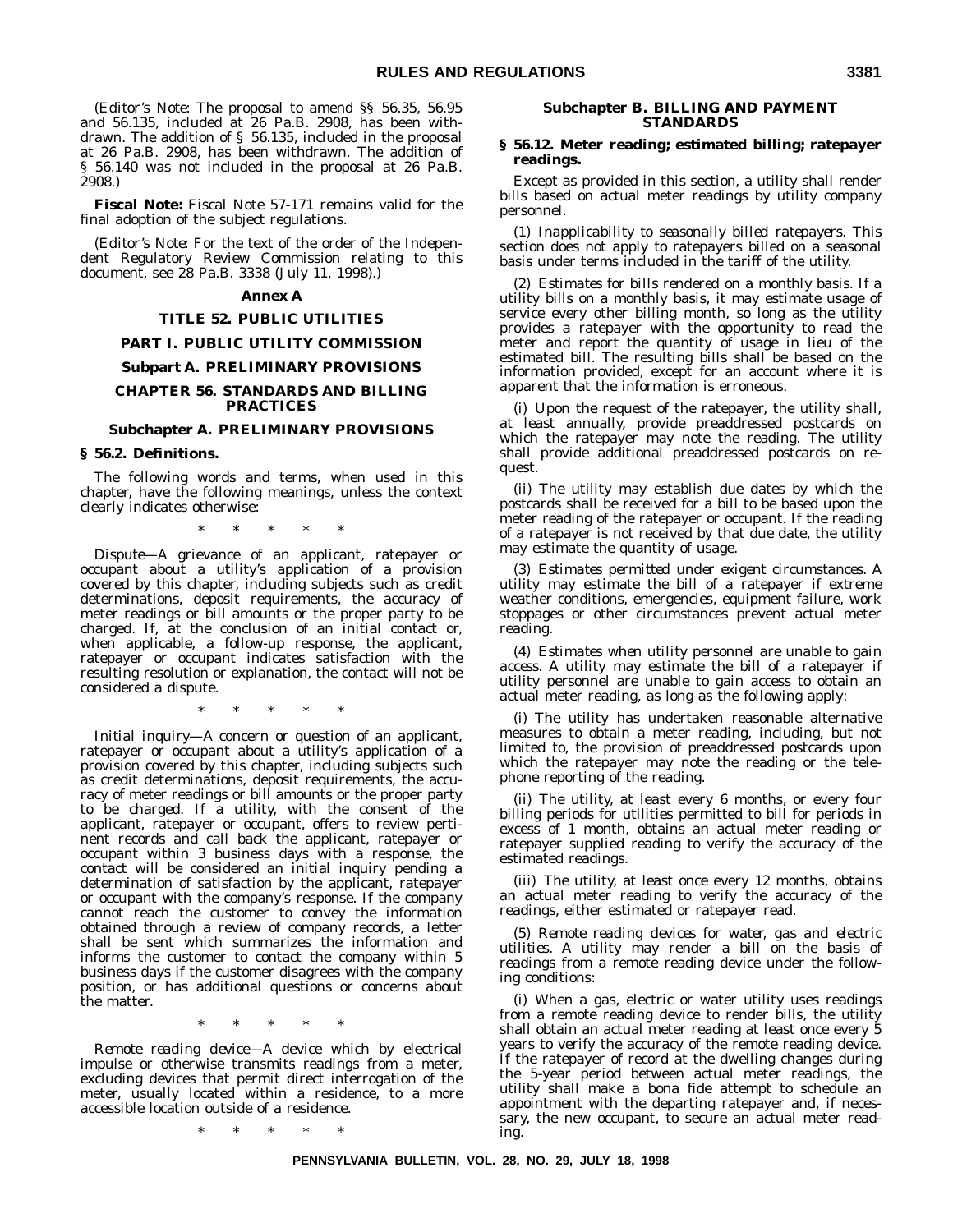(ii) When the actual meter reading establishes that the customer was underbilled due to an error in the registration of the remote reading device, the utility may render a bill for the uncollected amount. If the rebilling exceeds the otherwise normal estimated bill by at least 50% and at least \$50, the utility shall comply with § 56.14 (relating to previously unbilled utility service).

(iii) When the actual meter reading establishes that the customer was overbilled due to an error in the readings of the remote reading device, the utility shall credit or refund to the customer the amount overbilled plus interest calculated under § 56.181(3) (relating to duties of parties; disputing party's duty to pay undisputed portion of bills; utility's duty to pay interest whenever overpayment found).

(iv) Nothing in this section may be construed to limit the authority of electric, gas or water utilities to gain access to a residence for the purpose of checking or reading a meter.

(6) *Limitation of liability*. If a water company has estimated bills and if the ratepayer or occupant during that period has consumed an amount of water in excess of normal seasonal usage because of a verified leak that could not reasonably have been detected or other unknown loss of water, the ratepayer is not liable for more than 150% of the average amount of water consumed for the corresponding period during the previous year. This section does not apply when the water utility was unable to gain access and has complied with paragraph (4).

(7) *Equal monthly billing*. A gas, electric and steam heating utility shall provide its residential ratepayers with an optional billing procedure which averages estimated utility service costs over a 10-month, 11-month or 12-month period to eliminate, to the extent possible, seasonal fluctuations in utility bills. The utility shall review accounts at least three times during the optional billing period.

(8) *Notice*. The utility shall inform existing ratepayers of their rights under this section and under 66 Pa.C.S. § 1509 (relating to billing procedures).

#### **§ 56.14. Previously unbilled utility service.**

When a utility renders a make-up bill for previously unbilled utility service resulting from utility billing error, meter failure, leakage that could not reasonably have been detected or loss of service, or four or more consecutive estimated bills and the make-up bill exceeds the otherwise normal estimated bill by at least 50% and at least \$50:

(1) The utility shall review the bill with the ratepayer and make a reasonable attempt to enter into a payment agreement.

(2) The period of the payment agreement may, at the option of the ratepayer, extend at least as long as:

(i) The period during which the excess amount accrued.

(ii) Necessary so that the quantity of service billed in any one billing period is not greater than the normal estimated quantity for that period plus 50%.

#### **Subchapter C. CREDIT AND DEPOSITS STANDARDS POLICY PROCEDURES FOR NEW APPLICANTS**

#### **§ 56.33. Cash deposits; third-party guarantors.**

If an applicant does not establish his credit under § 56.32 (relating to credit standards), the utility shall provide residential service when one of the following requirements is satisfied:

(1) *Cash deposit*. The applicant posts a cash deposit.

(2) *Third-party guarantor*. The applicant furnishes a written guarantee from a responsible ratepayer which, for the purposes of this section, shall mean a ratepayer who has or can establish credit, under § 56.32, to secure payment in an amount equal to that required for cash deposits.

(i) A guarantee shall be in writing and shall state the terms of the guarantee.

(ii) The guarantor shall be discharged when the applicant has met the terms and conditions which apply under §§ 56.52—56.57.

#### **CASH DEPOSITS**

#### **§ 56.53. Refund of deposit.**

A cash deposit shall be refunded under the following conditions:

(1) *Termination or discontinuance of service*. Upon termination or discontinuance of service, the utility shall promptly apply the deposit of the ratepayer, including accrued interest, to any outstanding balance for utility service and refund or apply to the ratepayer's account, the remainder to the ratepayer. A transfer of service from one location to another within a service area may not be deemed discontinuance within the meaning of this chapter.

(2) *Credit established*. When a ratepayer establishes credit under § 56.32 (relating to credit standards), the utility shall refund or apply to the ratepayer's account, any cash deposit plus accrued interest.

(3) *Third-party guarantor*. When a ratepayer substitutes a third-party guarantor in accordance with § 56.33(3) (relating to composite group; cash deposits; third-party guarantor), the utility shall refund any cash deposit, plus accrued interest, up to the limits of the guarantee.

(4) *Prompt payment of bills*. After a ratepayer has paid bills for service for 12-consecutive months without having service terminated and without having paid his bill subsequent to the due date or other permissible period as stated in this chapter on more than two occasions, the utility shall refund any cash deposit, plus accrued interest, so long as the customer currently is not delinquent.

(5) *Optional refund*. At the option of the utility, a cash deposit, including accrued interest, may be refunded in whole or in part, at any time earlier than the time stated in this section.

- **§ 56.61. (Reserved).**
- **§ 56.62. (Reserved).**
- **§ 56.63. (Reserved).**
- **§ 56.64. (Reserved).**
- **§ 56.65. (Reserved).**

#### **Subchapter E. TERMINATION OF SERVICE**

#### **§ 56.91. General notice provisions.**

Prior to a termination of service, the utility shall mail or deliver written notice to the ratepayer at least 10 days prior to the date of the proposed termination. In the event of any taking or acceptance of utility service without the knowledge or approval of the utility, other than unauthorized use of service as defined in § 56.2 (relating to definitions), the utility shall comply with §§ 56.93— 56.97, but need not otherwise provide notice 10 days prior to termination.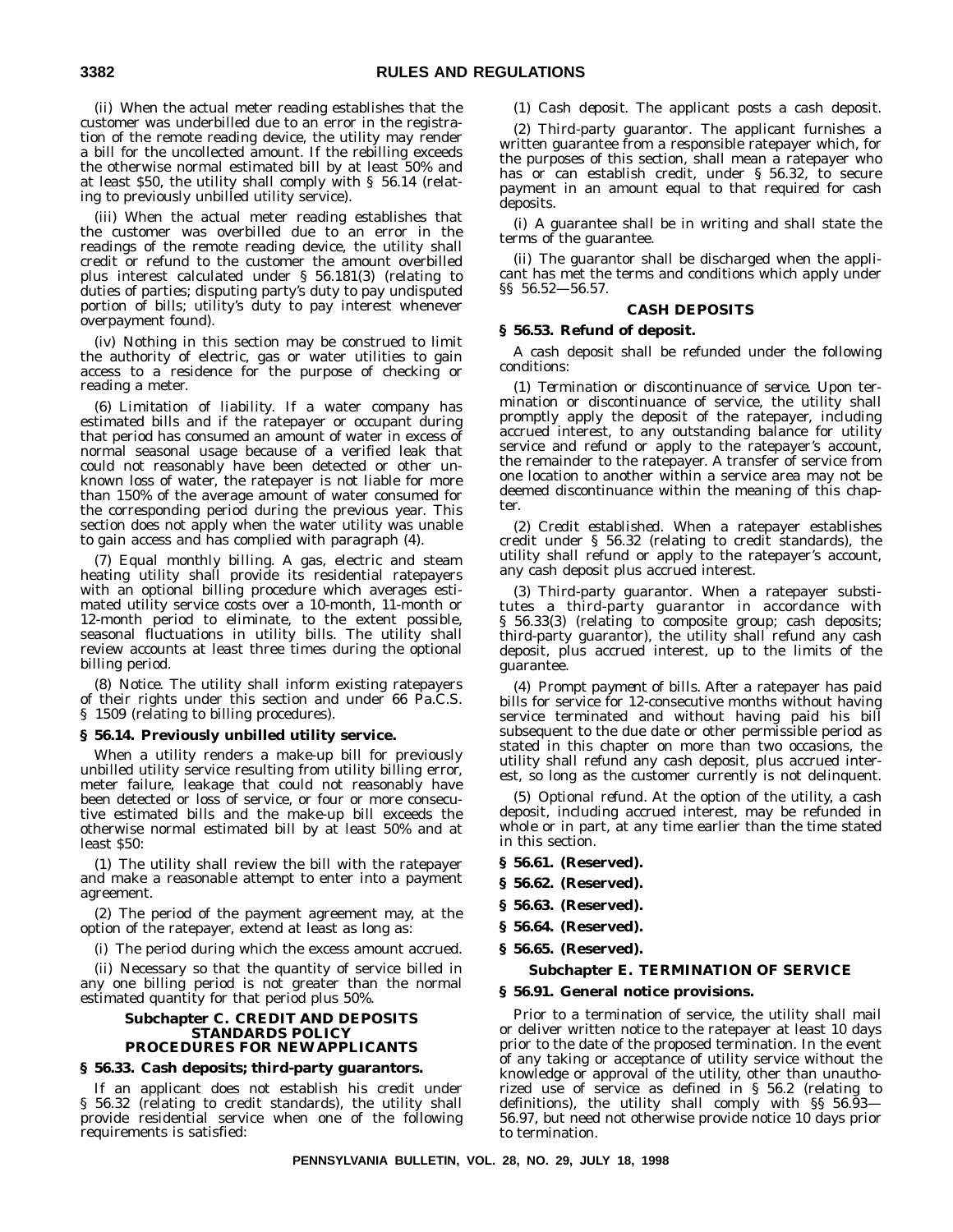#### **§ 56.93. Personal contact.**

Except when authorized by § 56.71, 56.72 or 56.98 (relating to interruption of service; discontinuation of service; and exception for terminations based on occurrences harmful to person or property), a utility may not interrupt, discontinue or terminate service without personally contacting the ratepayer or a responsible adult occupant at least 3 days prior to the interruption, discontinuance or termination, in addition to providing other notice as specified by the properly filed tariff of the utility or as required by this chapter or other Commission directive. For purposes of this section, "personal contact" means:

(1) Contacting the ratepayer or responsible adult occupant in person or by telephone.

(2) Contacting another person whom the ratepayer has designated to receive a copy of a notice of termination, other than a member or employe of the Commission.

(3) If the ratepayer has not made the designation noted in paragraph (2), contacting a community interest group or other entity, including a local police department, which previously shall have agreed to receive a copy of the notice of termination and to attempt to contact the ratepayer.

(4) If the ratepayer has not made the designation noted in paragraph (2) and if there is no community interest group or other entity which previously has agreed to receive a copy of the notice of termination, contacting the Commission in writing.

#### **§ 56.97. Procedures upon ratepayer or occupant contact prior to termination.**

(a) If, after the issuance of the initial termination notice and prior to the actual termination of service, a ratepayer or occupant contacts the utility concerning a proposed termination, an authorized utility employe shall fully explain:

(1) The reasons for the proposed termination.

(2) All available methods for avoiding a termination, including the following:

(i) Tendering payment in full or otherwise eliminating the grounds for termination.

(ii) Entering a settlement or payment agreement.

(3) The medical emergency procedures.

(b) The utility, through its employes, shall exercise good faith and fair judgment in attempting to enter a reasonable settlement or payment agreement or otherwise equitably to resolve the matter. Factors to be taken into account when attempting to enter into a reasonable settlement or payment agreement include the size of the unpaid balance, the ability of the ratepayer to pay, the payment history of the ratepayer and the length of time over which the bill accumulated. If a settlement or payment agreement is not established, the company shall further explain the following:

(1) The right of the ratepayer to file a dispute with the utility and, thereafter, an informal complaint with the Commission.

(2) The procedures for resolving disputes and informal complaints, including the address and telephone number of the Commission: Public Utility Commission, Box 3265, Harrisburg, Pennsylvania, 17105-3265, (800) 692-7380.

(3) The duty of the ratepayer to pay any portion of a bill which the ratepayer does not honestly dispute.

#### **NOTICE PROCEDURE AFTER DISPUTE FILED**

#### **§ 56.101. Limited notice upon noncompliance with report or order.**

(a) Except during the winter period identified in § 56.100 (relating to winter termination procedures), the original grounds for terminations may be revived provided a 10-day termination notice was previously issued to the ratepayer. The original grounds for termination shall be revived and utilities may proceed with termination as provided in subsection (b) upon the failure to timely appeal from or comply with any of the following:

(1) A utility company report required by § 56.151 (relating to the general rule).

(2) An informal complaint report required by § 56.161 (relating to general rule; time for filing).

(3) An order from a formal complaint, under § 56.173 or § 56.174 (relating to formal complaint procedures other than appeals from mediation decisions of the Bureau of Consumer Services; and formal complaint procedures for appeals from mediation decisions of the Bureau of Consumer Services).

(4) A company negotiated payment or settlement agreement where a customer fails, at any time, during the first 120 days to maintain the agreement and this failure reflects payments of less than 50% of the overdue balance during this same time period.

(b) The utility may not be required to give further written notice so long as within 10 business days of the failure to appeal or comply with subsection (a):

(1) The ratepayer is personally contacted as described in § 56.93(1), (2) or (3) (relating to personal contact), at least 3 days prior to termination. If the utility is unable to make personal contact as described in § 56.93(1), (2) or (3), it shall proceed with the posting procedure described in § 56.95 (relating to deferred termination when no prior contact).

(2) At the time of termination, the utility serves personally on the ratepayer or posts conspicuously at the residence of the ratepayer and at the affected premises, including common areas where permissible, a posttermination notice complying with § 56.96 (relating to post-termination notice).

#### **EMERGENCY PROVISIONS**

#### **§ 56.114. Length of postponement; renewals.**

Service may not be terminated for the time period specified in a medical certification; the maximum length of the certification shall be 30 days.

(1) *Time period not specified*. If no length of time is specified or if the time period is not readily ascertainable, service may not be terminated for at least 30 days.

(2) *Renewals*. Certifications may be renewed in the same manner and for the same time period as provided in §§ 56.112 and 56.113 (relating to postponement of termination pending receipt of certificate; and medical certifications) and this section if the ratepayer has met the obligation under § 56.116 (relating to duty of ratepayer to pay bills). In instances where a ratepayer has not met the obligation in § 56.116 to equitably make payments on all bills, the number of renewals is limited to two 30-day certifications. If a utility wishes to contest the renewal, it shall follow § 56.118(3) (relating to the right of utility to petition the Commission).

(*Editor's Note*: See 66 Pa.C.S. §§ 1521—1533 (relating to discontinuance of service to leased premises).)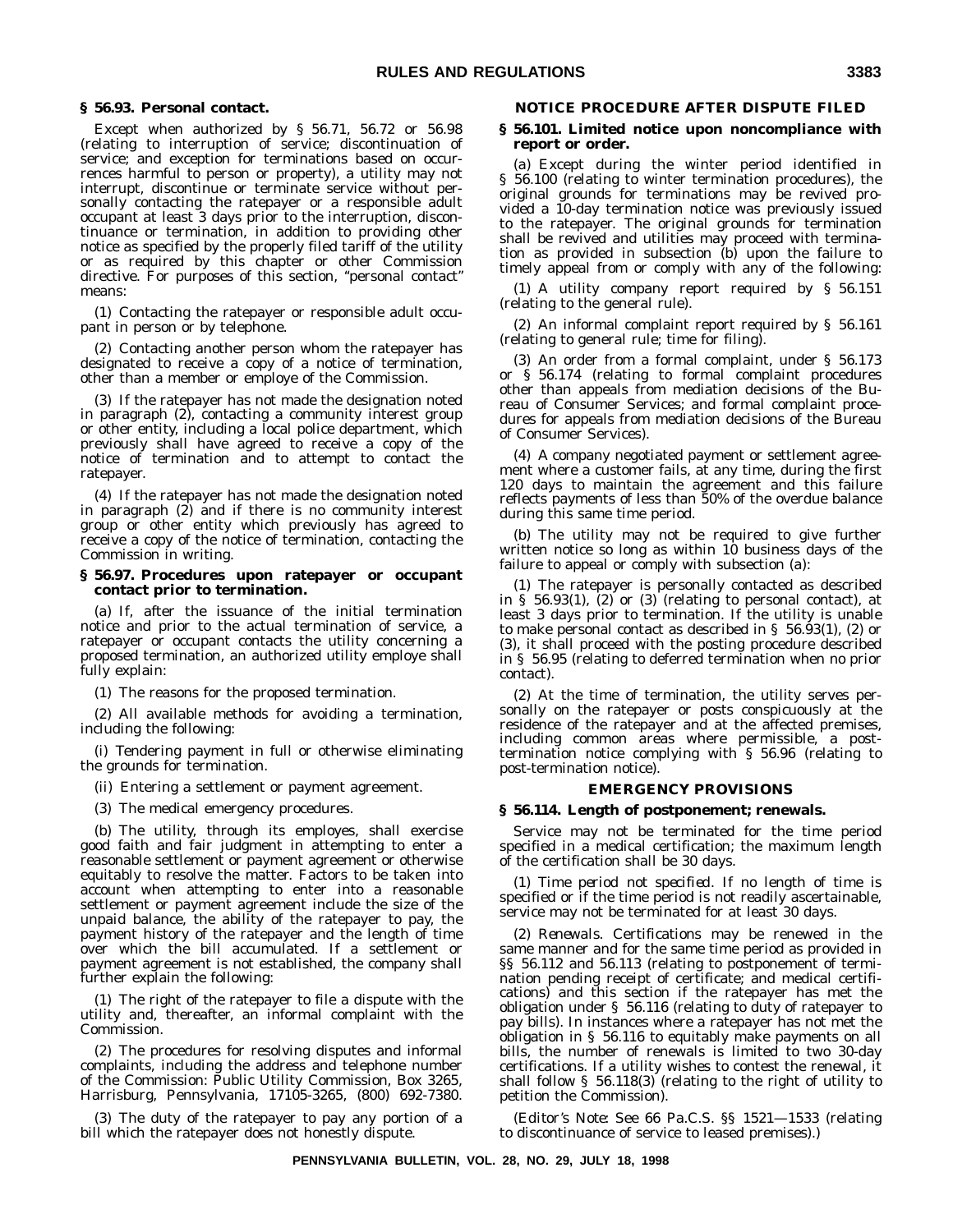**§ 56.121. (Reserved).**

**§ 56.122. (Reserved).**

**§ 56.123. (Reserved).**

**§ 56.124. (Reserved).**

**§ 56.125. (Reserved).**

**§ 56.126. (Reserved).**

#### **Subchapter F. DISPUTES; TERMINATION DISPUTES; INFORMAL AND FORMAL COMPLAINTS**

#### **GENERAL PROVISIONS**

#### **§ 56.140. Follow-up response to inquiry.**

When a customer is waiting for a follow-up response to an inquiry under § 56.2 (relating to the definition of initial inquiry), termination or threatening termination of service for the subject matter in question shall be prohibited until the follow-up response, and when applicable, subsequent dispute resolution is completed by the utility.

#### **§ 56.142. Time for filing a termination dispute or informal complaints.**

To be timely filed, a termination dispute—which may not include disputes under §§ 56.35 and 56.191 (relating to payment of outstanding balance; and general rule) and informal complaints shall be filed prior to the day on which the utility arrives to terminate service. If the utility arrives to terminate service and posts a deferred termination notice in lieu of termination or otherwise fails to terminate service, the time for filing a termination dispute or informal complaint shall be extended until the end of the business day prior to the utility again arriving to terminate service.

#### **UTILITY COMPANY DISPUTE PROCEDURES**

#### **§ 56.151. General rule.**

Upon initiation of a dispute covered by this section, the utility shall:

(1) Not issue a termination notice based on the disputed subject matter.

(2) Investigate the matter using methods reasonable under the circumstances, which may include telephone or personal conferences, or both, with the ratepayer or occupant.

(3) Make a diligent attempt to negotiate a reasonable payment agreement if the ratepayer or occupant claims a temporary inability to pay an undisputed bill. Factors which shall be considered in the negotiation of a payment agreement shall include, but not be limited to:

- (i) The size of the unpaid balance.
- (ii) The ability of the ratepayer to pay.
- (iii) The payment history of the ratepayer.
- (iv) The length of time over which the bill accumulated.

(4) Provide the ratepayer or occupant with the information necessary for an informed judgment, including, but not limited to, relevant portions of tariffs, statements of account and results of meter tests.

(5) Within 30 days of the initiation of the dispute, issue its report to the complaining party. The utility shall inform the complaining party that the report is available upon request.

(i) If the complainant is not satisfied with the dispute resolution, the utility company report shall be in writing and conform to § 56.152 (relating to contents of the utility company report). Further, in these instances, the written report shall be sent to the complaining party if requested or if the utility deems it necessary.

(ii) If the complaining party is satisfied with the orally conveyed dispute resolution, the written utility company report may be limited to the information in § 56.152(1), (2), and, when applicable,  $\S$  56.152(7)(ii) or (8)(ii).

(iii) If the complaining party expresses satisfaction but requests a written report, the report shall conform with § 56.152, in its entirety.

#### **§ 56.152. Contents of the utility company report.**

A utility company report shall include the following:

(1) A statement of the claim or dispute of the ratepayer and a copy thereof if the claim or notice of dispute was made in writing.

(2) The position of the utility regarding that claim.

(3) A statement that service will not be terminated pending completion of the dispute process, including both informal and formal complaints, so long as there is compliance with all requirements of the Commission.

(4) A statement that if the complaining party does not agree with the utility company report, an informal complaint shall be filed with the Commission within 10 days of the mailing date of the report to insure the preservation of all of his rights.

(5) The office where payment may be made or information obtained listing the appropriate telephone number and address of the utility.

(6) A full and complete explanation of procedures for filing an informal complaint with the Commission (see § 56.162 (relating to informal complaint filing procedures). If a written report is not requested by the complaining party or deemed necessary by the utility, the utility shall provide the information in  $\S$  56.162(1), (2) and (5). In addition, the utility should always provide the telephone number and address of the office of the Commission where an informal complaint may be filed.

(7) If the matter in dispute involves a billing dispute, the report shall include the following:

(i) An itemized statement of the account of the complaining ratepayer specifying the amount of credit, if any, and the proper amount due.

(ii) The date on or after which the account will become delinquent unless a settlement or payment agreement is entered into or an informal complaint is filed with the Commission. This date may not be earlier than the due date of the bill or 15 days after the issuance of a utility company report, whichever is later.

(8) If the matter involves a dispute other than a billing dispute, the report shall also state the following:

(i) The action required to be taken to avoid the termination of service.

(ii) The date on or after which service will be terminated unless the report is complied with, settlement agreement entered or an informal complaint filed. This date may not be earlier than the original date for compliance with the matter which gave rise to the dispute or 10 days from the date of issuance of the utility report, whichever is later.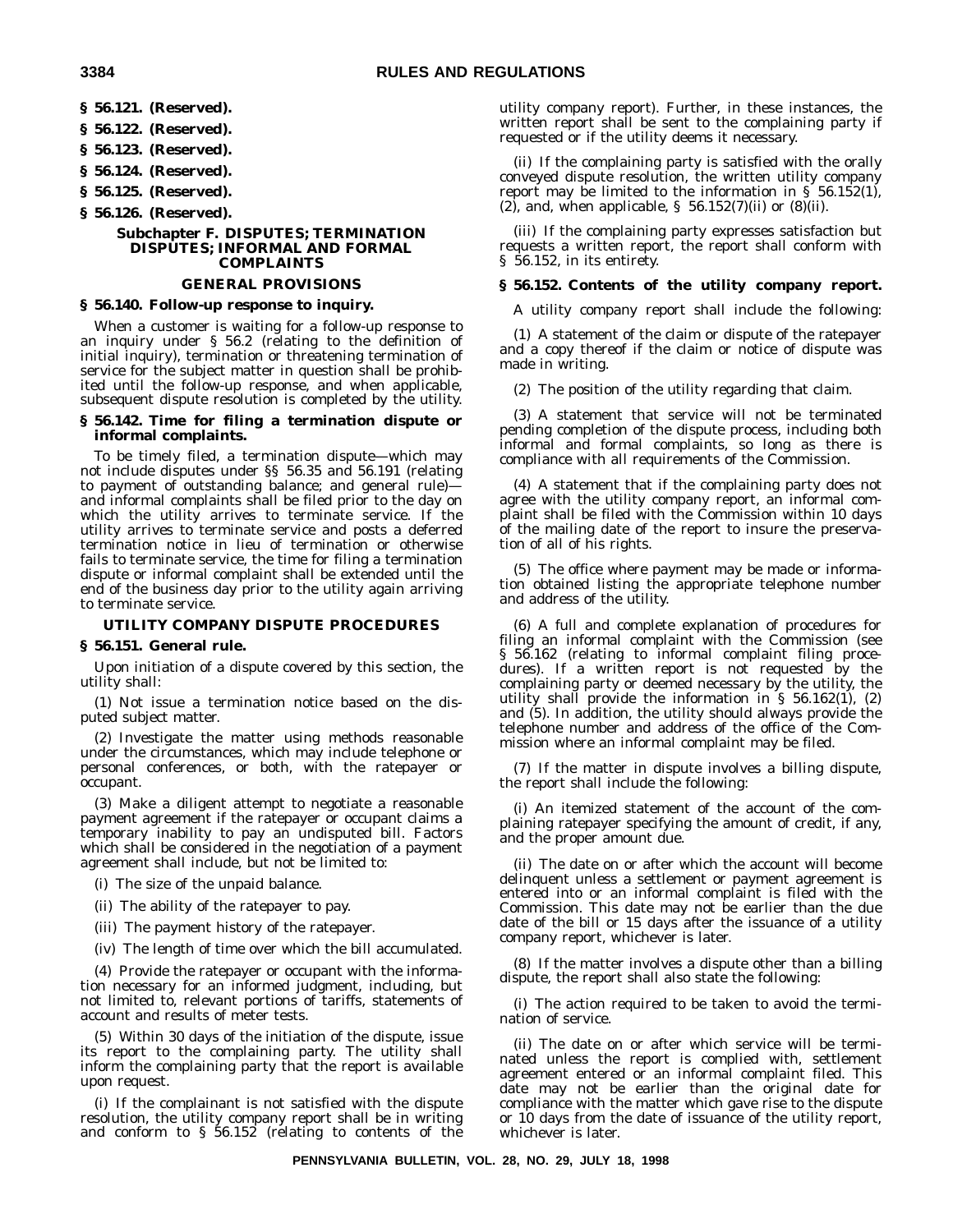#### **INFORMAL COMPLAINT PROCEDURES**

#### **§ 56.162. Informal complaint filing procedures.**

An informal complaint may be filed orally or in writing and shall include the following information:

(1) The name and address of the ratepayer and, if different, the address at which service provided.

(2) The telephone number of the ratepayer.

(3) The account number of the ratepayer, if applicable.

(4) The name of the utility.

(5) A brief statement of the dispute.

(6) Whether the dispute formerly has been the subject of a utility company investigation and report.

(7) Whether the dispute formerly has been the subject of a Commission informal or formal complaint.

(8) The date, if any, of proposed termination.

(9) The relief sought.

#### **Subchapter G. RESTORATION SERVICE**

#### **§ 56.191. General rule.**

When service to a dwelling has been terminated, the utility shall reconnect service by the end of the first full working day after receiving one of the following:

(1) Full payment of an outstanding charge plus a reasonable reconnection fee. Outstanding charges and the reconnection fee may be amortized over a reasonable period of time. Factors to be taken into account shall include, but not be limited to:

- (i) The size of the unpaid balance.
- (ii) The ability of the ratepayer to pay.
- (iii) The payment history of the ratepayer.
- (iv) The length of time over which the bill accumulated.

(2) Payment of amounts currently due according to a settlement or payment agreement, plus a reasonable reconnection fee, which may be a part of the settlement or payment agreement. The utility may apply the procedure in paragraph (1), if the payment history indicates that the ratepayer has defaulted on at least two payment agreements, or an informal complaint decision, or a formal complaint order.

(3) Adequate assurances that any unauthorized use or practice will cease, plus full payment of the reasonable reconnection fee of the utility, which may be subject to a payment agreement and compliance or adequate assurance of compliance with an applicable provision for the establishment of credit or the posting of deposits or guarantees.

#### **Subchapter H. PUBLIC INFORMATION PROCEDURES; RECORD MAINTENANCE**

#### **§ 56.202. Record maintenance.**

A utility shall preserve for a minimum of 4 years written or recorded disputes and complaints, shall keep the records within this Commonwealth at an office located in the territory served by it, and shall make the records available for examination by the Commission or its staff. Information to be maintained shall include the following:

(1) The payment performance of each of its ratepayers.

(2) The number of settlement agreements made by the utility company and a synopsis of the terms, conditions and standards upon which agreements were made.

(3) The number of service terminations and reconnections.

(4) Communications to or from individual ratepayers regarding interruptions, discontinuances, terminations and reconnections of service, including the name and address of the ratepayer, the date and character of the dispute or complaint and the adjustment or disposal made of the matter.

#### **Subchapter I. INFORMAL COMPLAINTS**

#### **§ 56.211. Informal complaints.**

The Bureau of Consumer Services (BCS) will have primary jurisdiction over ratepayer, applicant or occupant complaints arising under this chapter. The BCS, through its Director and with the concurrence of the Commission, will establish appropriate internal procedures to implement the provisions of this chapter.

(1) Absent good cause, the BCS will handle only Chapter 56 informal complaints in which the customer first attempted to resolve the matter with the utility.

(2) Only after the customer and the utility have failed to resolve the dispute will BCS initiate an investigation.

[Pa.B. Doc. No. 98-1147. Filed for public inspection July 17, 1998, 9:00 a.m.]

#### **PENNSYLVANIA PUBLIC UTILITY COMMISSION [52 PA. CODE CH. 57]**

[L-970120]

#### **Electric Service Reliability**

The Pennsylvania Public Utility Commission (Commission) on April 23, 1998, adopted a final rulemaking to provide for continuing adequacy and reliability and ensuring safety of the generation, transmission and distribution of electricity in this Commonwealth. The contact persons are Patricia Krise Burket, Law Bureau (717) 787-3464 and Blaine J. Loper, Bureau of Conservation, Economics and Energy Programs, (717) 787-3810.

#### *Executive Summary*

On June 12, 1997, the Commission promulgated proposed regulations to add Chapter 57, Subchapter N (relating to electric reliability standards) which establishes standards and procedures for assessing the reasonableness of electric service reliability. The proposed amendments were published at 27 Pa.B. 5262 (October 11, 1997) with a 60-day comment period.

At the public meeting held April 23, 1998, the Commission adopted an order which promulgates final-form regulations which are necessary to ensure the continued safety and reliability of electric service in this Commonwealth.

The final-form regulations require electric distribution companies (EDCs) and electric generation suppliers (EGSs) to conform to the requirements of the North American Electric Reliability Council and the appropriate regional reliability council, or successor organizations. The final-form regulations also adopt industry accepted performance indicators for monitoring the performance and reliability of the transmission and distribution systems, and requires annual filings of utility performance results.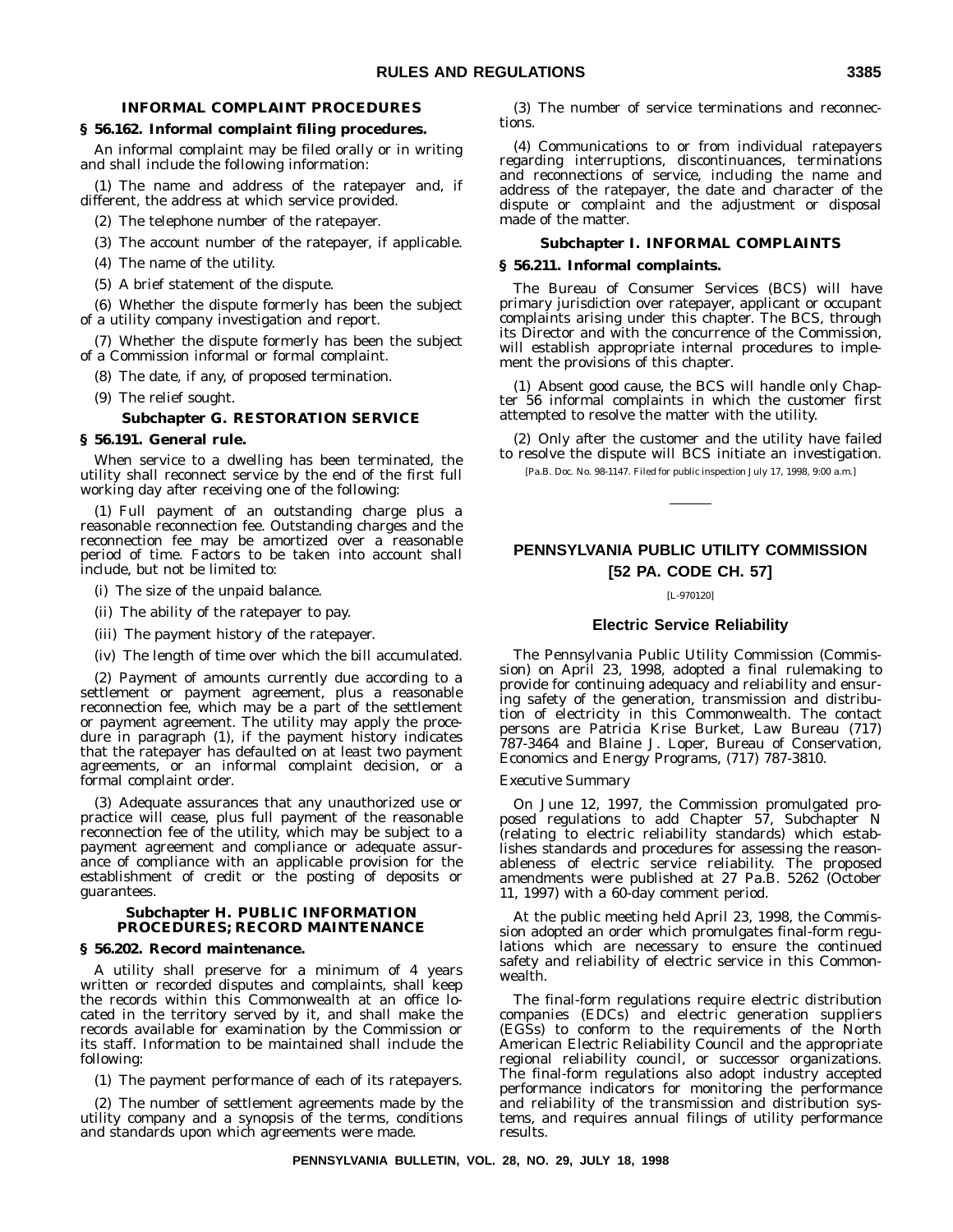#### *Regulatory Review*

Under section 5(a) of the Regulatory Review Act (71 P. S. § 745.5(a)), on September 30, 1997, the Commission submitted a copy of the final rulemaking, which was published as proposed at 27 Pa.B. 5262, to the Independent Regulatory Review Commission (IRRC) and the Chairpersons of House Committee Consumer Affairs and the Senate Committee on Consumer Protection and Professional Licensure for review and comment. Under section 5(c) of the Regulatory Review Act, IRRC and the Committees were provided with copies of all comments received, as well as other documentation.

In preparing these final-form regulations, the Commission has considered all comments received from IRRC, the Committees and the public.

These final-form regulations were deemed approved by the House and Senate Committees by June 8, 1998. IRRC met on June 18, 1998, and approved the final-form regulatons in accordance with section 5.1(e) of the Regulatory Review Act (71 P. S. § 745.5a(e)).

> Public Meeting held April 23, 1998

*Commissioners Present*: John M. Quain, Chairperson; Robert K. Bloom, Vice Chairperson; John Hanger, Statement attached; David W. Rolka; Nora Mead Brownell

#### **Final Rulemaking Order**

#### *By the Commission*:

On December 3, 1996, Governor Tom Ridge signed into law 66 Pa.C.S. §§ 2801-2812 (relating to Electricity Generation Customer Choice and Competition Act) (act). The act establishes standards and procedures to create direct access by retail customers to the competitive market for the generation of electricity, while maintaining the safety and reliability of the electric system.

In response to this Legislative mandate, on January 24, 1997, the Commission instituted a rulemaking proceeding to develop regulations to ensure the safety, adequacy and reliability of the generation, transmission and distribution of electricity in this Commonwealth See 66 Pa.C.S. §§ 2802(12) and (20), 2803, 2804(1), 2805(b)(1)(iii) and 2807(a).

An advance notice of proposed rulemaking was published at 27 Pa.B. 809 (February 15, 1997), with a 30-day comment period. Based upon the comments received, we promulgated proposed regulations to amend Chapter 57 by adding Subchapter N which establishes standards and procedures for assessing the reasonableness of electric service reliability. On September 30, 1997, a copy of the proposed rulemaking was submitted to IRRC and the Chairpersons of the House Consumer Affairs Committee and the Senate Consumer Protection and Professional Licensure Committee. The proposed amendments were published at 27 Pa.B. 5262, with a 60-day comment period.

Comments were received from: John G. Alford, former Commission Secretary; Enron Power Marketing, Inc. (Enron); Ford Motor Land Services Corporation (Ford); the Industrial Energy Consumers of Pennsylvania (IECPA); the International Brotherhood of Electrical Workers' Pennsylvania Utility Caucus (IBEW); IRRC; Lebanon Methane Recovery, Inc. (LMRI); Metropolitan Edison Company and Pennsylvania Electric Company (collectively, GPU Energy); the Office of Consumer Advocate (OCA); PECO Energy Company (PECO); the Pennsylvania Electric Association (PEA); the Pennsylvania Rural Electric Association (PREA); Pennsylvania Power & Light Company (PP&L); the Pennsylvania Rural Electric Association (PREA); and UGI Utilities, Inc.—Electric Division (UGI).

This order discusses the comments received and sets forth, in Annex A, final-form regulations governing the safety and reliability of electric service in this Commonwealth.

Many comments suggested that the proposed regulations adopted by the Commission failed to clearly communicate the basic approach to ensuring reliability. In general, the regulations establish recordkeeping and reporting requirements concerning various aspects of system reliability. However, the Commission believes that it is inappropriate, at this time, to establish specific performance standards due to the need to better understand existing performance levels and to permit flexible modification of standards as the competitive market develops.

Thus, these regulations generally utilize existing performance standards, such as those established under the National Electrical Safety Code (NESC) or by industry organizations, such as the Institute of Electrical and Electronic Engineers (IEEE), the North American Electric Reliability Council (NERC) and regional reliability organizations. IRRC comments that it was unable to determine from the proposed regulations what the performance standards would be or how they would be adopted. The Commission will issue additional orders pursuant to these regulations, from time to time, as necessary or appropriate to adopt specific benchmarks, based upon historic performance or standards, or both, for required performance. The orders will be adopted following the opportunity for interested parties to submit comments. It is noted that historic or benchmark performance may either exceed or fail to meet acceptable performance standards.

It is also important to note the long-standing concept of "reasonable service" under traditional utility regulation. Reasonable service always has balanced consumer demands and industry standards. Reliability performance standards must be consistent with this concept of reasonable service. Reasonable service for all consumers, considering the cost of providing the service, is the goal. Perfect service for all consumers, regardless of the cost, has never been the goal, and it cannot now be.

#### *Existing Regulations*.

Related existing regulations under §§ 57.13—57.16 remain in effect. The definition of ''service interruption'' under § 57.17 is replaced by the new definitions under § 57.192 (relating to definitions).

We agree with the OCA and IBEW that we cannot simply delete the existing regulations on maintenance and inspection and be consistent with the statutory directive to at least maintain or improve service quality. We have retained § 57.18(a) as § 57.194(c) (relating to distribution system reliability). Section 57.194(b) generally requires conformity with the NESC. While we are adopting the NESC as the basic external standard, neither existing regulations nor the NESC provides specific standards for inspection and maintenance. These standards will be adopted in subsequent orders.

Section 57.26 is deleted and has been replaced by § 57.193(a) (relating to transmission system reliability) and § 57.194(b).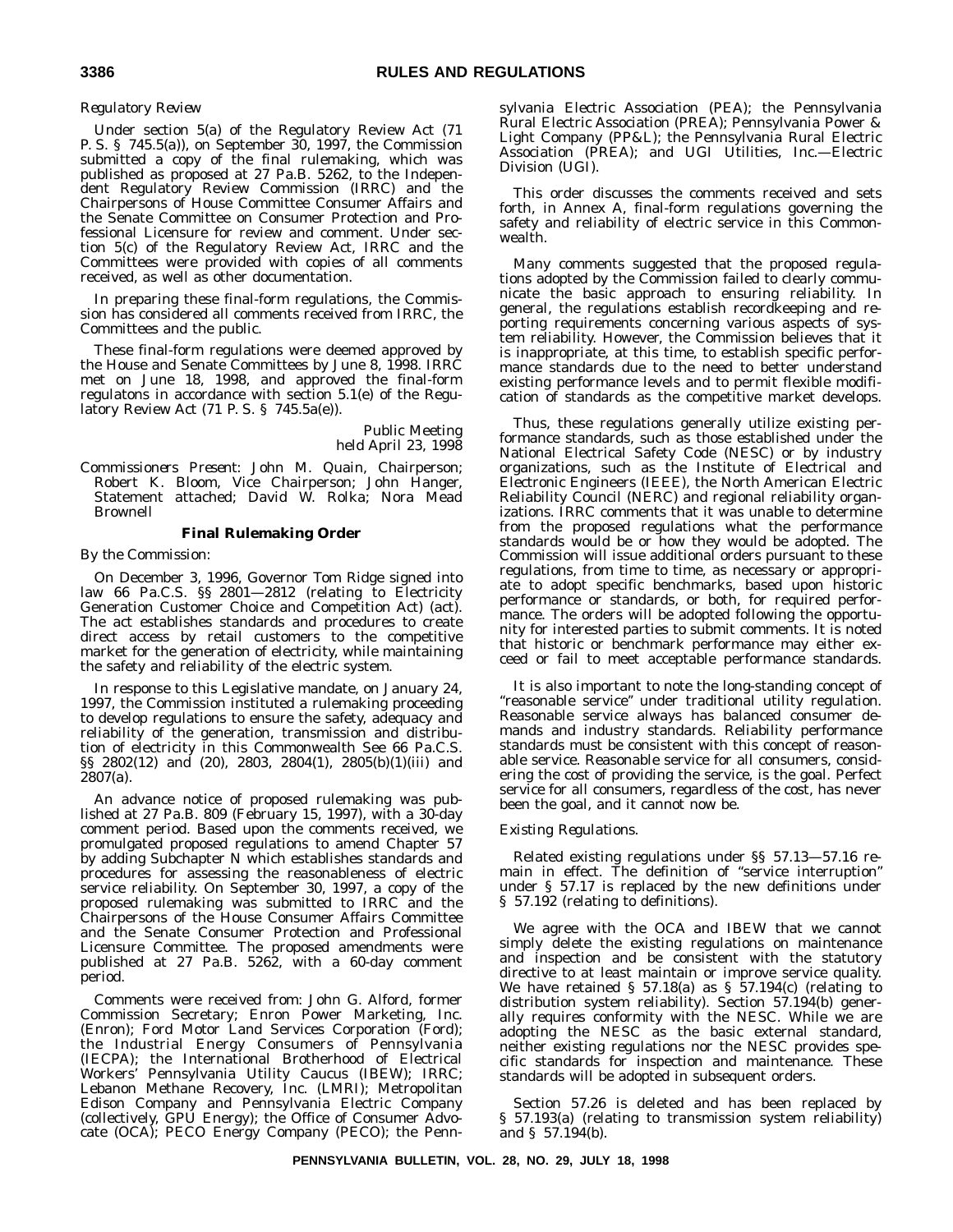#### *§ 57.192. Definitions*.

Several commentators suggested changes to definitions contained in the proposed rulemaking for clarification. Many of these suggestions have been incorporated in the final rule and are discussed below.

#### *Adequacy*

The transition to competition requires that adequacy include the delivery of power from multiple suppliers to customers in the service territory in an efficient open access network. Thus, the definition of ''adequacy'' has been modified.

#### *Interruption Duration*

Many commentators recommended modifications to the definitions relating to the duration of interruptions that would substantially change reporting requirements and performance standards. For example, IECPA proposes the adoption of existing IEEE standards, while the PEA proposes the adoption of the proposed IEEE standards. Upon consideration of these comments, we conclude that reference to an objective industry standard without specification of a defined time period is appropriate at this time. Thus, while the industry standard may change, these regulations need not be revised.

#### *Major Event*

The PEA and PP&L aver that the cause of a major event should not be limited to weather or unusual equipment failures. They suggest that other potential causes include relatively nonviolent weather conditions, such as thunderstorms and snowstorms, other types of natural disasters, such as earthquakes, floods or fires, and incidents beyond the control of the EDC, such as accidental damage, civil unrest or sabotage. PREA believes that weather conditions which routinely occur in this Commonwealth should be excluded from the definition unless they occur during and are attributable to a disaster emergency as declared by the Pennsylvania Emergency Management Agency (PEMA).

We agree with the PEA and PP&L that measurement of compliance with benchmark or performance standards should not be inappropriately distorted by significant major events beyond utility control. However, all events that are beyond the control of the utility should not be excluded. For example, a normal winter storm is beyond utility control but causes many outages, and the EDC must maintain its distribution system sufficiently to reasonably minimize the likelihood of service outages. Even if major events are not reported in a way which may distort system performance averages, they remain the central reliability issue. These events should be reported and service response to major events must still be adequate. Thus, we will exclude major events, as defined, from inclusion in the performance indices, but will require EDCs to include them in the reporting of all service interruptions.

We believe that the limitation in the definition of "major event" to those outages affecting at least 10% of the customers in an operating area during the course of the event for a duration of 5 minutes each or greater is appropriate to ensure that routine outages, even if weather related or otherwise beyond the control of the EDC, are nevertheless considered. It is noted that nothing in these regulations modify existing reporting or operational requirements related to PEMA or emergency operations.

The purpose of identifying a major event is to exclude abnormal events that would skew the data used in the

calculation of reliability indices and make it difficult to objectively analyze performance. While there may be several weather and nonweather related causes of random major events, we believe that the key to identifying such an event is the magnitude of the event; that is, the total number of customers affected by the event. Identification of every conceivable unusual occurrence is both impractical and unnecessary. Thus, we have revised this definition to include interruptions which are the results of involuntary factors beyond the control of the EDC. It is noted that under § 57.195(b), the EDC is required to annually provide an assessment of electric service reliability, including a discussion of major events occurring during the preceding calendar year. This will provide the Commission the opportunity to examine the causes of all major events identified by the EDC.

GPU Energy, PEA and PP&L believe that, when a major event affects more than one operating area, the resulting service interruptions for all affected areas should be excluded from the EDC's overall reliability indices, even though the other affected operating areas do not meet the threshold of at least 10% of the customers. We will accept this modification.

PECO believes that the 10% threshold is unfair to large EDCs and suggests that a 5% threshold is appropriate for PECO (approximately 75,000 customers). PECO alleges that the smaller EDCs will be removing a far greater percentage of events than the larger EDCs and wants assurance that it will be able to compete on a level playing field with the other Pennsylvania EDCs. For the Commission to ensure the continuation of reliable electric service, we intend to identify benchmark performance based on historical performance and new performance standards. Utility performance will be evaluated based on these measures. Thus, we believe, PECO's concern is without merit.

Based on other comments from PEA and OCA, we have made revisions to the definition of "major event" to identify when a major event begins and ends, and to clarify that a major event does not include an EDC's actions to interrupt customers on interruptible rate tariffs who agree to interruptions in return for a rate discount.

#### *Reliability Indices*

GPU Energy and PP&L recommended that the System Average Interruption Duration Index (SAIDI) be deleted, since SAIDI can be calculated by multiplying Customer Average Interruption Duration Index (CAIDI) by System Average Interruption Frequency Index (SAIFI). Although we agree that SAIDI can be calculated from SAIFI and CAIDI, we believe that the EDC should perform the calculations to avoid questions concerning Commission calculations.

GPU Energy, PEA and PP&L suggested that the requirement for a Momentary Average Interruption Frequency Index (MAIFI) be deleted, since the information needed to calculate this index is difficult and extremely costly to obtain, without any real attendant benefits. We do not intend to require knowledge of every interruption or the expenditure of large amounts of capital to obtain the information. Only the reporting of known interruptions, of any duration, will be required. Thus, we have retained this performance indicator.

#### *Sustained Customer Interruption*

Several commentators suggested expanding this definition to clarify the types of service interruptions which are not to be considered sustained customer interruptions for the purpose of calculating the reliability indices. We find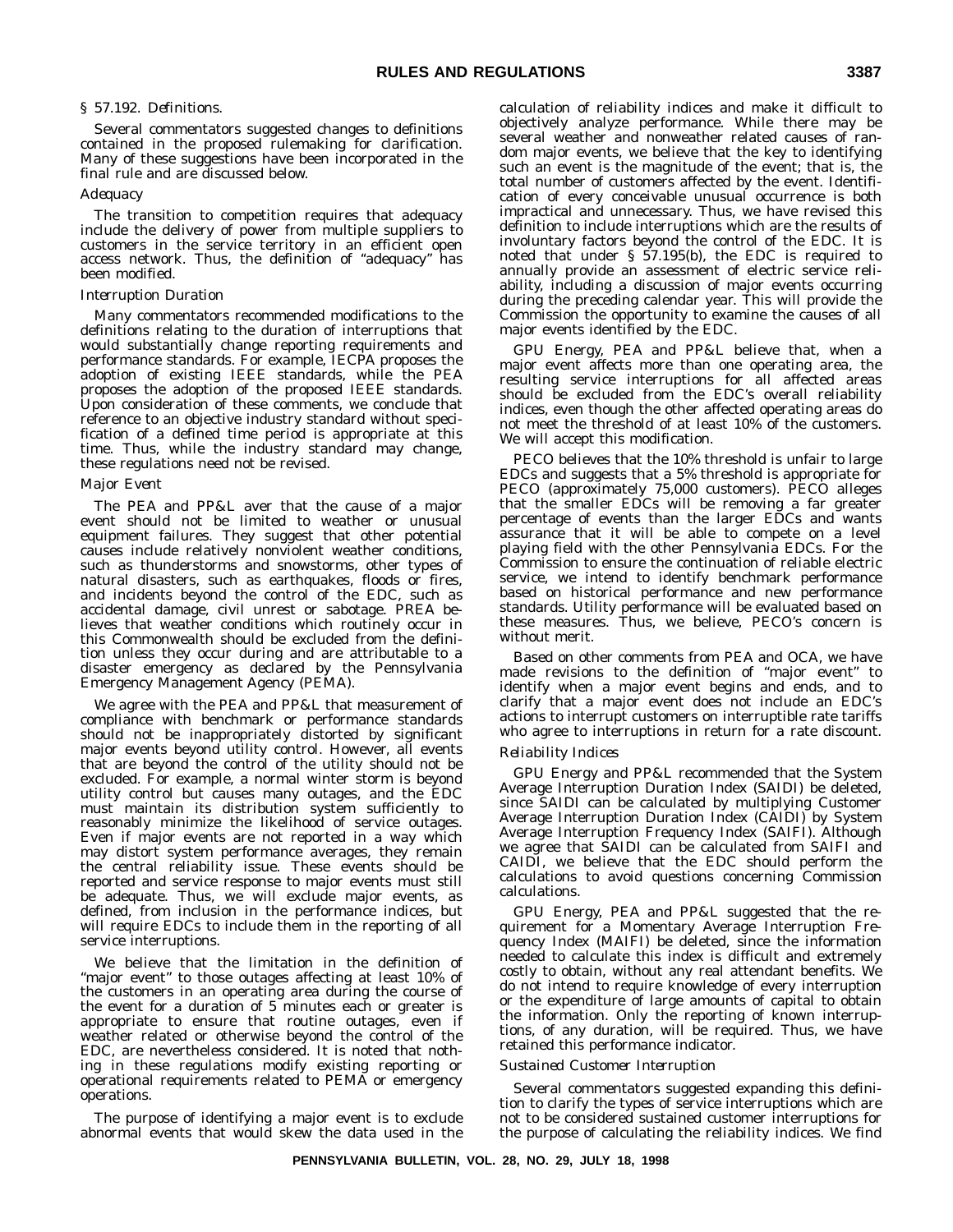that the modified definition of "major event" and the exclusion of major events from the calculation of the reliability indices render the detailed and inconsistent qualifications of this definition unnecessary. Additionally, rather than adopting a specific outage duration, we are adopting the IEEE definitions as they may change from time to time.

#### *Worst-Performing Circuits*

Many commentators suggested modifications to the definition and use of the concept of worst-performing circuits in order to make it more practical and meaningful. Upon consideration of the comments, we conclude that identification of worst-performing circuits adds unnecessary complication to the regulations without increasing our ability to ensure the maintenance or improvement of system reliability. For example, if only 1% of a utility's circuits fail to meet the reliability standard, focusing on the 5% worst-performing circuits is not useful. The concept is similarly inapt if 10% of a utility's circuits do not meet the performance standards. Thus, the concept of worst-performing circuits has been deleted from the regulations. Instead, the regulations will provide for the establishment of performance standards that identify circuits or operating areas requiring improved performance.

#### *§ 57.193. Transmission system reliability*.

The PEA commented that facilities governed by the NESC, while required to meet current the NESC requirements upon their initial installation, are permissibly maintained and operated in conformity with the relevant requirements of the same NESC edition, not the most recent edition. The application of the NESC is limited to new installations and extensions. PEA also states that the NESC requirements relate to the electrical, mechanical and civil engineering aspects of the design, installation and maintenance of the physical transmission and distribution facilities, whereas reliability council policies and requirements relate to continuing, real-time operation of the transmission system.

Our concern here is with applicable requirements, not the applicable edition. It is possible that future editions of the NESC may require the upgrading of some existing system components. It is also possible that an EDC may not operate all aspects of the transmission system directly, as in the case of an independent system operator (ISO), and there may be other entities, such as regulatory commissions or ISOs, which have additional requirements. Thus, we have revised subsection (a) to reflect these concerns.

Subsection (b) of the proposed regulations established comparability standards for an EDC's transmission service provided to wholesale customers. PP&L argued that this subsection should be deleted, since transmission service provided to wholesale customers is a matter wholly within the exclusive jurisdiction of the Federal Energy Regulatory Commission (FERC). IRRC recommended retaining this subsection to help ensure the quality of electric service, upon confirmation of its legality.

We included this section to reflect our legislative mandate under section 2805(b)(1)(iii) of the act (relating to regionalism and reciprocity). While we fully recognize FERC's authority to regulate the rates, terms and conditions of wholesale transmission service, we are nevertheless obligated by statute to ensure comparability of service to electric cooperative corporations and, therefore, reject PP&L's argument.

The OCA and Enron suggested that the Commission actively monitor the use of the transmission system. As we begin the retail open access era, the Commission must know if the transmission system is adequately constructed, maintained and operated in a way which promotes a fully competitive and efficient market. Thus, we have added subsection (c) to annually require an assessment of the performance of the transmission system.

#### *§ 57.194. Distribution system reliability*.

The language in subsection (a) has been modified to precisely reflect existing law and standards concerning reasonable service and facilities, see 66 Pa.C.S. § 1501 (relating to character of service and facilities).

We have modified subsection (b) to refer to the applicable requirements of the NESC instead of the ''most recent edition'' of the NESC. This is consistent with our change to § 57.193(a).

Subsection (e) required EDCs to maintain procedures designed to sustain, at a minimum, the historical level of reliability. PP&L believed that sustaining historically high levels of reliability in a specific operating area may not be practical or cost effective. PP&L recommends that this subsection refer to "acceptable levels of reliability" and that "and cost effective" should be added after "where necessary." IRRC agreed with adding the cost effective qualifier, but did not concur with PP&L's recommendation concerning the level of service to be sustained, noting that historical levels can be documented.

As discussed further, we will use historical data to establish performance standards which will serve as acceptable electric service reliability. Thus, to avoid confusion with regard to the minimum level of reliability required by this subsection, we have modified subsection (e) to clarify the link between this requirement and the reliability performance standards established under subsection (h).

In response to comments of the PEA, subsection (f) has been revised to reflect the deletion of the term ''worst performing circuits'' and to clarify the EDC's objective for analyzing its circuits.

Subsection (g) required that the EDC maintain a 5-year historical record of service interruptions. GPU Energy, PEA and PP&L commented that the EDC does not always know of service interruptions, especially those of short duration, unless notified by a customer or unless expensive, customer-specific equipment is installed. As discussed earlier, these regulations are not requiring knowledge of every interruption or the upgrade of interruption detection systems at this time. The requirement is to track and report all known interruptions of whatever duration, by category. It is noted that the existing regulations under §§ 57.14 and 57.15 (relating to service voltage; and system frequency) remain in effect and already require a minimum detection standard, although it may be appropriate to revise these standards at a later date. In addition, the EDC will be required to retain all records required to comply with the reporting requirements.

Subsection (h) required an EDC to "take measures necessary to meet the reliability performance standard set forth by this subsection.'' The provisions refer to the establishment of a numerical benchmark based on historic performance and a performance standard for each reliability index. The regulations adopt a general rule that each EDC must at least maintain the historic benchmark and meet the performance standard.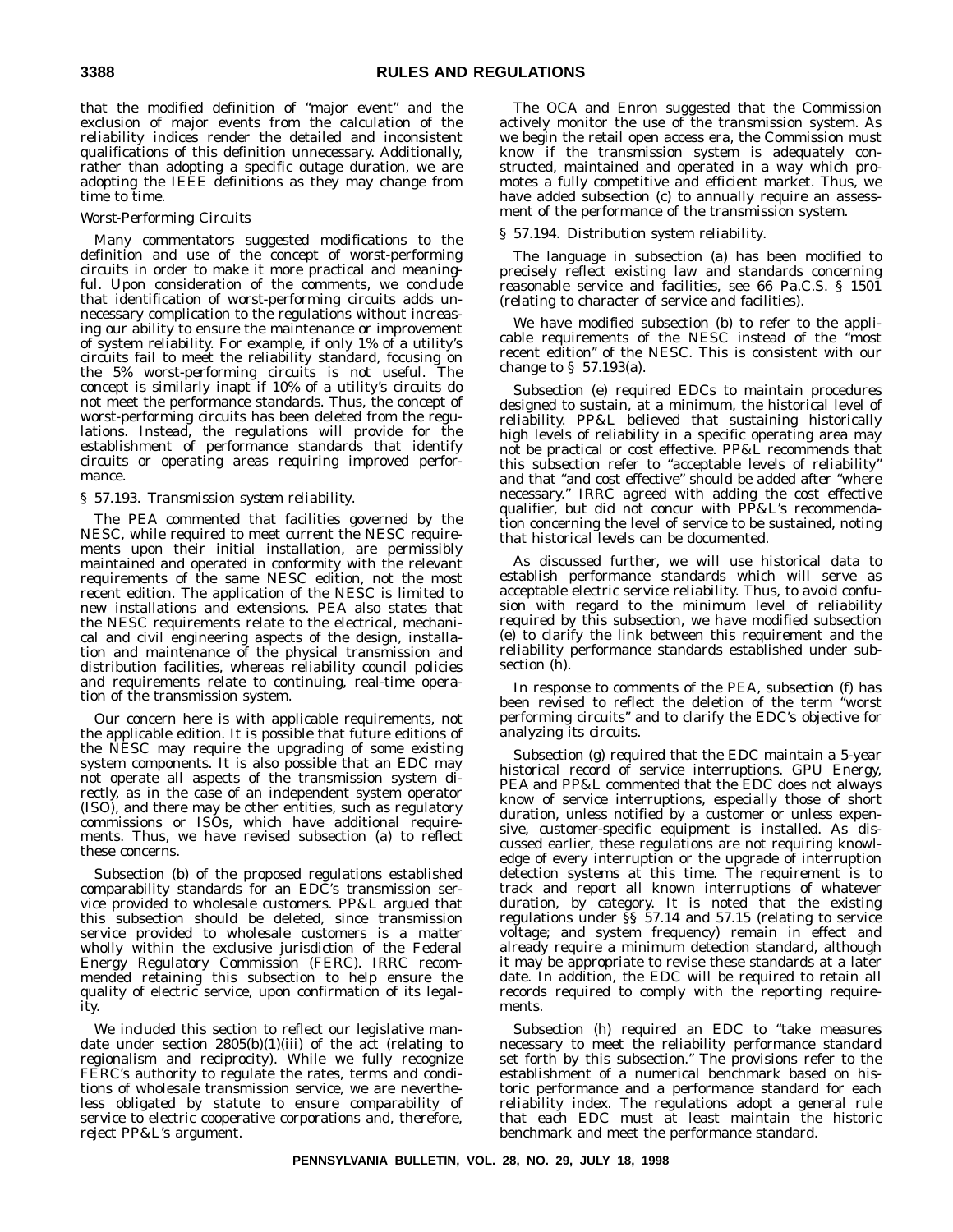PEA and PP&L believe that the numerical values for the reliability indices for each operating area should be developed in cooperation with the EDCs and other affected parties. UGI avered that it is incumbent upon the Commission to consider the specific conditions applicable to each operating area before setting that area's initial performance standards. GPU Energy recommended that the Commission use a 5-year historical average to calculate the initial and subsequent values for the reliability indices. IRRC believed that the regulations should either provide the actual standards or criteria for calculating the standards, or at least specify where the standards or criteria can be found. IRRC also suggests that the regulations should provide a timely due process opportunity for affected parties to provide input or raise objections.

It is the Commission's intention to set reliability performance standards in cooperation with the industry. All parties will have an opportunity to provide comments prior to final adoption of the Commission's decision. Since benchmarks based on historical performance of each EDC may vary, both below or above the performance standard established, the Commission may take such history into account as it establishes the benchmarks and performance standards. We have reflected IRRC's comments by clarifying this section with substantial changes. Although we agree with IRRC that actual standards or criteria are preferable, the foregoing comments and the lack of existing data in the record of this proceeding require that we decline to adopt a particular methodology or precise standard in this rulemaking. The parties have not had an opportunity to comment and there may be other specific factors to be considered. Rather, this rulemaking establishes the reporting requirements and the parameters that will permit the adoption of more specific standards and benchmarks in the future.

As discussed above, we will require reporting of all known service interruptions according to the definitions established by IEEE. Both IECPA and PEA indicated support for this result as an alternative to their preferred recommendations. We agree with this approach as being consistent with other aspects of these regulations concerning compliance with NERC, the NESC and other objective standards by reference. While we agree with PEA that it would be expensive and inappropriate to require an EDC to identify all outages, we note that the existing regulations under § 57.17 already require utilities to keep records of outages affecting the entire system or a major division of the system, as brief as 1 minute. As the Commission adopts performance benchmarks and standards, all parties must remain cognizant of the goal of requiring reasonable service without gold-plating, while recognizing that changes in our economy and society may indicate that a different level of performance quality is required to provide reasonably reliable service.

Subsection (h) has been modified to reflect the above discussion.

#### *§ 57.195. Reporting requirements*.

Subsection (a) requires an EDC to submit to the Commission, on or before March 31 of each year, a reliability report. PP&L avers that it would be very difficult to prepare and submit the report by March 31, because of the time required to verify and enter end-ofyear reliability information into its database, to make the necessary analyses, to plan improvements and to determine the improvement experienced by circuits that were worked on during the previous year. PP&L recommended a 2-month delay in the reporting deadline. Although no

other EDC has voiced this concern, we recognize the work required to comply with this and several other annual reporting requirements. To reduce the EDCs' reporting burden, we have moved the reporting deadline to May 31.

GPU Energy, PEA and PP&L suggested revisions to our proposed subsection (e), which required information regarding worst-performing circuits that fail to meet the performance standards. GPU Energy and PEA recommended that the reporting requirements of this subsection apply only for an operating area that fails to meet the standards established for the operating area. PP&L believed that circuits should be evaluated on a utility systemwide basis, not on an operating area basis.

GPU Energy also pointed out a recent action by the New York Public Service Commission (NYPSC), which eliminated a worst-performing circuits reporting requirement, since it had ''become something of a post-review exercise in that utilities were merely compiling and documenting corrective actions that had already been taken. This requirement has become a time consuming exercise of little benefit to the companies.'' The revised NYPSC standards only require a description of the company's program for analyzing worst-performing circuits and a summary of the results of the program. (Order Adopting Changes to Standards on Reliability and Quality of Service, Case 96-E-0979, Issued February 26, 1997, NYPSC.)

Consistent with our previous discussion, we have deleted this requirement.

#### *§ 57.196. Generation reliability*.

Subsection (a) required an electric generation supplier EGS to conform to the operating policies and standards of NERC and the appropriate regional reliability council. PEA strongly believed that EGSs must also be required to become members of NERC and regional councils, since membership will enhance their active participation in cooperation with and adherence to the full range of council activities and requirements, and subject them to council direction and discipline necessary to preserve electric service reliability. IBEW also agreed with mandatory membership. PEA suggested that brokers and marketers be exempt from the requirement of membership. IRRC agreed with PEA's position and recommended that the Commission impose a membership requirement, but couple it with an exemption provision for financial hardship.

At its January 6-7, 1997, Board of Trustees meeting, NERC voted unanimously to obligate its regional councils and their members to promote, support and comply with all NERC reliability policies and standards. The regional councils are currently in the process of revising their bylaws and agreements to conform with NERC. NERC and the regional councils are also developing appropriate mandatory compliance monitoring and enforcement mechanisms, including penalties for noncompliance. Although compliance is mandatory for members, membership is voluntary.

We agree with PEA and IRRC that EGSs must be required to be members of appropriate regional councils for the new enforcement mechanisms to be effective. We also recognize that the definition of electric generation supplier is quite broad. Some suppliers will not operate generating plants or schedule transmission directly. Moreover, mandatory membership beyond that which is required by such entities, may impose a financial hardship on smaller EGSs, which may become a barrier to participation in the generation market. Therefore, we have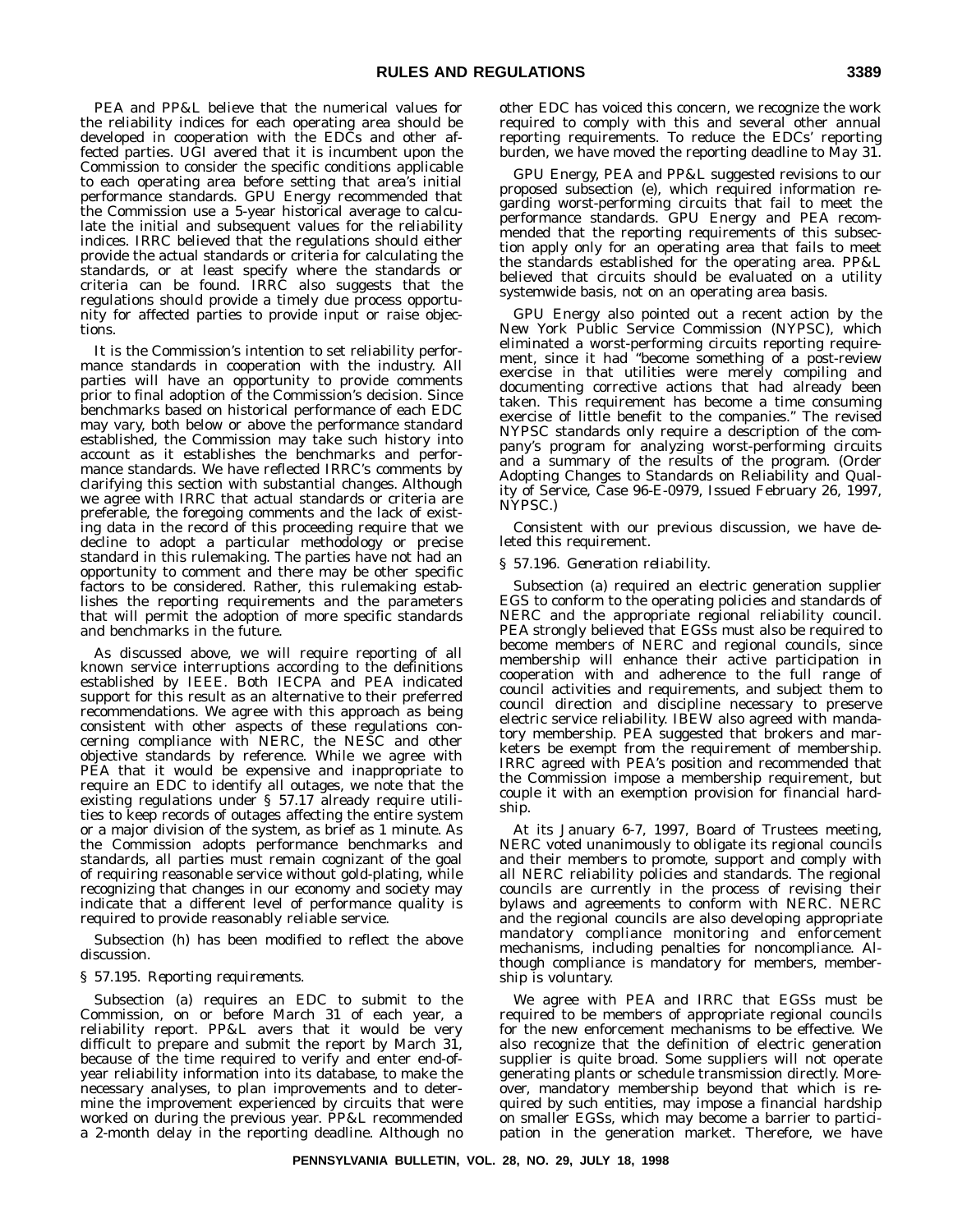added a new subsection (d) to require membership in an appropriate regional reliability council or other reliability entity, as required by such entity.

Subsection (b) provided for the maintenance of appropriate generating reserve capacity by EGSs. The IECPA argued that the Commission must allow the competitive market to establish appropriate levels of generation reserves. The IECPA suggested that the level of generation reserves necessary to ensure supply of electricity to a customer should be dictated by the level of reliability desired by the particular customer. IRRC suggested that the reserve requirement standards apply only to an EGS's firm service obligations.

Although the competitive market should, in time, provide the appropriate price signals necessary to ensure adequate levels of generation reserves, ISO and market information is just beginning at this time. We find it necessary and appropriate during this transition period to require compliance with all regional council policies and standards, including generation reserves. This is also our mandate under sections 2804(1) and 2809(e) of the act (relating to standards for restructuring of electric industry; and requirements for electric generation suppliers). Furthermore, interruptible loads are routinely factored out when determining the reserve obligations of EGSs. Thus, we have not revised subsection (b).

#### *§ 57.197. Reliability investigations and enforcement*.

Enron suggested that subsection (b)(2) be revised to provide for penalties less than revocation of the supplier's license. Enron also points out that the regional reliability councils are currently in the process of establishing penalties for EGSs that are noncompliant and, therefore, no additional Commission enforcement is necessary.

Inasmuch as we have the authority to impose civil penalties, under 66 Pa.C.S. § 3301 (relating to civil penalties for violations) and, to provide the ability for the Commission to assess less severe penalties, we will adopt the suggestion of lesser penalties. To the extent that the regional reliability councils have implemented their own penalties for noncompliance, we will defer to them with regard to those matters clearly within their purview. We have also made some minor changes to clarify this section. In addition, we have modified the regulations to make clear that Commission staff may initiate investigations as necessary.

#### *Other Issues*

IRRC pointed out that other commentators raise a number of issues which could have a direct bearing on the success of competition in electric generation. IRRC does not, however, believe these issues should be addressed in this rulemaking, but should be the subject of future rulemakings to insure that affected parties will have an adequate opportunity to provide input to the Commission.

#### *Power Quality*

IECPA and Ford argued that the Commission must establish specific reliability criteria related to voltage and frequency variations and mandate that the EDCs track and rectify interruptions of less than 30 seconds in duration. According to IECPA, these power quality problems are especially troublesome to sensitive manufacturing equipment such as computers, motors, heating elements, adjustable speed motor drives and programmable logic controllers.

We agree with the concerns of IECPA and Ford. We note that customers of all classes are using more sensitive equipment that can be adversely affected by power quality problems. However, the Commission does not have the record of data at this time to establish specific new standards for voltage or frequency variations or performance benchmarks or standards concerning the interruptions. In the meantime, the standards under §§ 57.14 and 57.15 are being retained, not eliminated, although it may be appropriate to modify them in the future.

#### *Inspection and Maintenance Standards*

IBEW reiterated its plea for the Commission to adopt specific inspection and maintenance standards. The IBEW avered that, without the standards, distribution systems would be allowed to deteriorate to the point where actual problems are being experienced. IBEW also pointed out that the NESC lacks requirements for the inspection and maintenance intervals for each type of equipment. IRRC recommended that the Commission reconsider this matter, including an evaluation of what other states have done or are doing regarding inspection and maintenance standards.

In our Proposed Rulemaking Order, we declined to require specific inspection and maintenance standards, because of the new methods and technologies that utilities are developing to improve the inspection and testing process. We hesitate to impose excessive requirements upon the EDCs and to engage in what may be considered micromanagement. Nevertheless, we believe that this matter is worthy of further consideration. Therefore, we shall direct the Commission's Bureau of CEEP to conduct a study of the issue of developing specific inspection and maintenance standards and submit recommendations for the Commission's consideration.

We find that the revisions to our proposed regulations, as delineated above, and as set forth in Annex A, to be necessary and appropriate to ensure the continued safety and reliability of electric service in this Commonwealth. Accordingly, under 66 Pa.C. S. §§ 501, 524, 1102, 1103, 1501, 1504, 1505, 2802, 2804, 2807 and 2809, and the Commonwealth Documents Law (45 P. S. § 1202 et seq.) and the regulations promulgated thereunder at 1 Pa. Code §§ 7.1-7.4, we hereby amend Chapter 57 by adding Subchapter N, as set forth in Annex A hereto, which establishes standards and procedures for assessing the reasonableness of electric service reliability; *Therefore*,

#### *It Is Ordered that*:

1. The regulations of the Commission, 52 Pa. Code Chapter 57, are amended by deleting §§ 57.17, 57.18 and 57.26 to read as set forth at 27 Pa.B. 5262; and by adding §§ 57.191—57.197 to read as set forth in Annex A.

2. The Secretary shall certify this order, 27 Pa.B. 5262 and Annex A and deposit them with the Legislative Reference Bureau for publication in the *Pennsylvania Bulletin*.

3. The Secretary shall submit this order, 27 Pa.B. 5262 and Annex A to the Office of Attorney General for approval as to legality.

4. The Secretary shall submit this order, 27 Pa.B. 5262 and Annex A to the Governor's Budget Office for review of fiscal impact.

5. The Secretary shall submit this order, 27 Pa.B. 5262 and Annex A for review by the designated standing committees of both Houses of the General Assembly, and for review and approval by the Independent Regulatory Review Commission.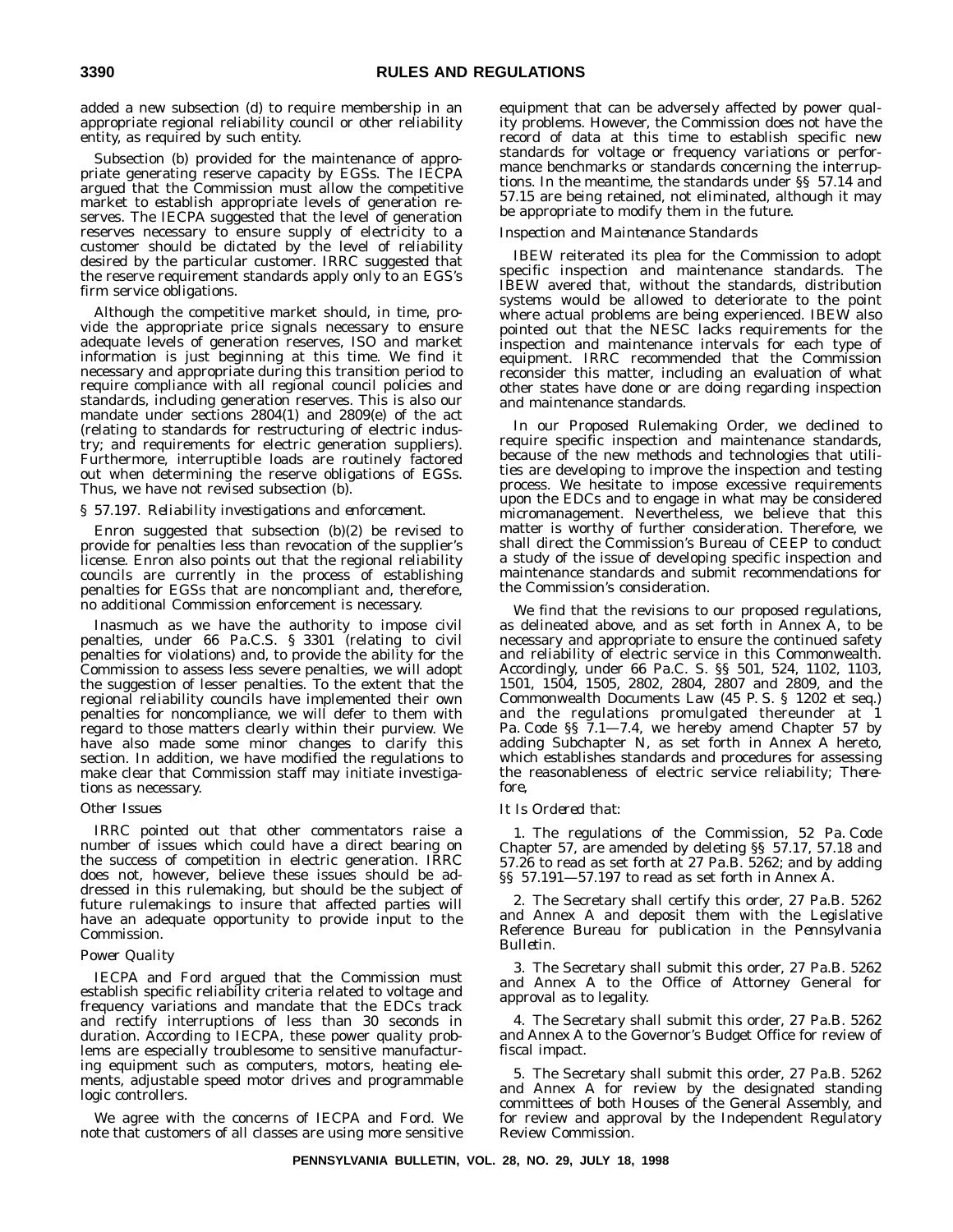6. A copy of this order, 27 Pa.B. 5262 and Annex A shall be served upon the Office of Consumer Advocate, the Office of Small Business Advocate, all jurisdictional electric utilities and all parties of record.

7. These final-form regulations shall become effective upon publication in the *Pennsylvania Bulletin*.

8. That the Bureau of Conservation, Economics and Energy Planning conduct a study of the issue of developing specific inspection and maintenance standards and submit recommendations for the Commission's consideration.

*By the Commission*

JAMES J. MCNULTY, *Secretary*

#### **Statement of Commissioner John Hanger**

This rulemaking does not address directly the issue of generation adequacy. Some have argued that regulatory authorities should play no role in insuring generation adequacy. Market forces, it has been said, will insure that the supply of generation meets demand.

Other voices have been raised to say that regulatory authorities or private organizations like Independent System Operators must set minimum generation adequacy standards. If one accepts this view, the questions are many. Who should set the standards? How should the standard be set? What should be the standard? These are but a few of the questions raised.

In Pennsylvania, those electric suppliers doing business in the PJM market must comply with an installed capacity requirement designed to create a loss of load probability of one day in ten years. The electric suppliers doing business in the ECAR region of Pennsylvania utilize an operating reserve requirements combined with dependence on supplemental capacity resources (DSCR) of less than 10 days per year as a generation adequacy standard.

In my opinion, this Commission must soon formally examine these differing standards, their relevance, their adequacy, and any possible necessary modifications as Pennsylvania begins electric generation competition.

**Fiscal Note:** Fiscal Note 57-185 remains valid for the final adoption of the subject regulations.

#### **Annex A**

#### **TITLE 52. PUBLIC UTILITIES**

#### **Subchapter C. FIXED SERVICE UTILITIES**

#### **CHAPTER 57. ELECTRIC SERVICE**

#### **Subchapter N. ELECTRIC RELIABILITY STANDARDS**

Sec.<br>57.191. 57.191. Purpose 57.192. Definitions.<br>57.193. Transmissio 57.193. Transmission system reliability.<br>57.194. Distribution system reliability. Distribution system reliability. 57.195. Reporting requirements. 57.196. Generation reliability. 57.197. Reliability investigations and enforcement. **§ 57.191. Purpose.**

Reliable electric service is essential to the health, safety and welfare of the citizens of this Commonwealth. The purpose of this subchapter is to establish standards and procedures for continuing and ensuring the safety and reliability of the electric system in this Commonwealth. The standards have been developed to provide a uniform method of assessing the reasonableness of electric service reliability.

#### **§ 57.192. Definitions.**

The following words and terms, when used in this subchapter, have the following meanings, unless the context clearly indicates otherwise:

*Adequacy*—The ability of the electric system to supply the aggregate electrical demand and energy requirements of the customers from various electric generation suppliers at all times, taking into account scheduled and reasonably expected unscheduled outages of system elements.

*Control area*—An electric system or systems, bounded by interconnection metering and telemetry, capable of controlling generation to maintain its interchange schedule with other control areas and contributing to frequency regulation of the interconnected systems.

*Electric distribution company*—An electric distribution company as defined in 66 Pa.C.S. § 2803 (relating to definitions).

*Electric generation supplier* or *electricity supplier*—An electric generation supplier or electricity supplier as defined in 66 Pa.C.S. § 2803.

*IEEE*—Institute of Electrical and Electronic Engineers.

*Interruption duration*—A period of time measured to the nearest 1-minute increment which starts when an electric distribution company is notified or becomes aware of an interruption, unless an electric distribution company can determine a more precise estimate of the actual starting time of an interruption, and ends when service is restored. Interruptions shall be categorized, based on duration, such as momentary or sustained interruptions, or by similar descriptions, as adopted by the IEEE or similar organization identified by the Commission. This subchapter requires tracking, reporting and evaluation of two categories of interruption duration that will incorporate any changes in the terms used or the definitions of those terms as adopted by the IEEE or Commission order.

*Major event*—

(i) Either of the following:

(A) An interruption of electric service resulting from conditions beyond the control of the electric distribution company which affects at least 10% of the customers in an operating area during the course of the event for a duration of 5 minutes each or greater. The event begins when notification of the first interruption is received and ends when service to all customers affected by the event is restored. When one operating area experiences a major event, the major event shall be deemed to extend to all other affected operating areas of that electric distribution company.

(B) An unscheduled interruption of electric service resulting from an action taken by an electric distribution company to maintain the adequacy and security of the electrical system, including emergency load control, emergency switching and energy conservation procedures, as described in § 57.52 (relating to emergency load control and energy conservation by electric utilities), which affects at least one customer.

(ii) A major event does not include scheduled outages in the normal course of business or an electric distribution company's actions to interrupt customers served under interruptible rate tariffs.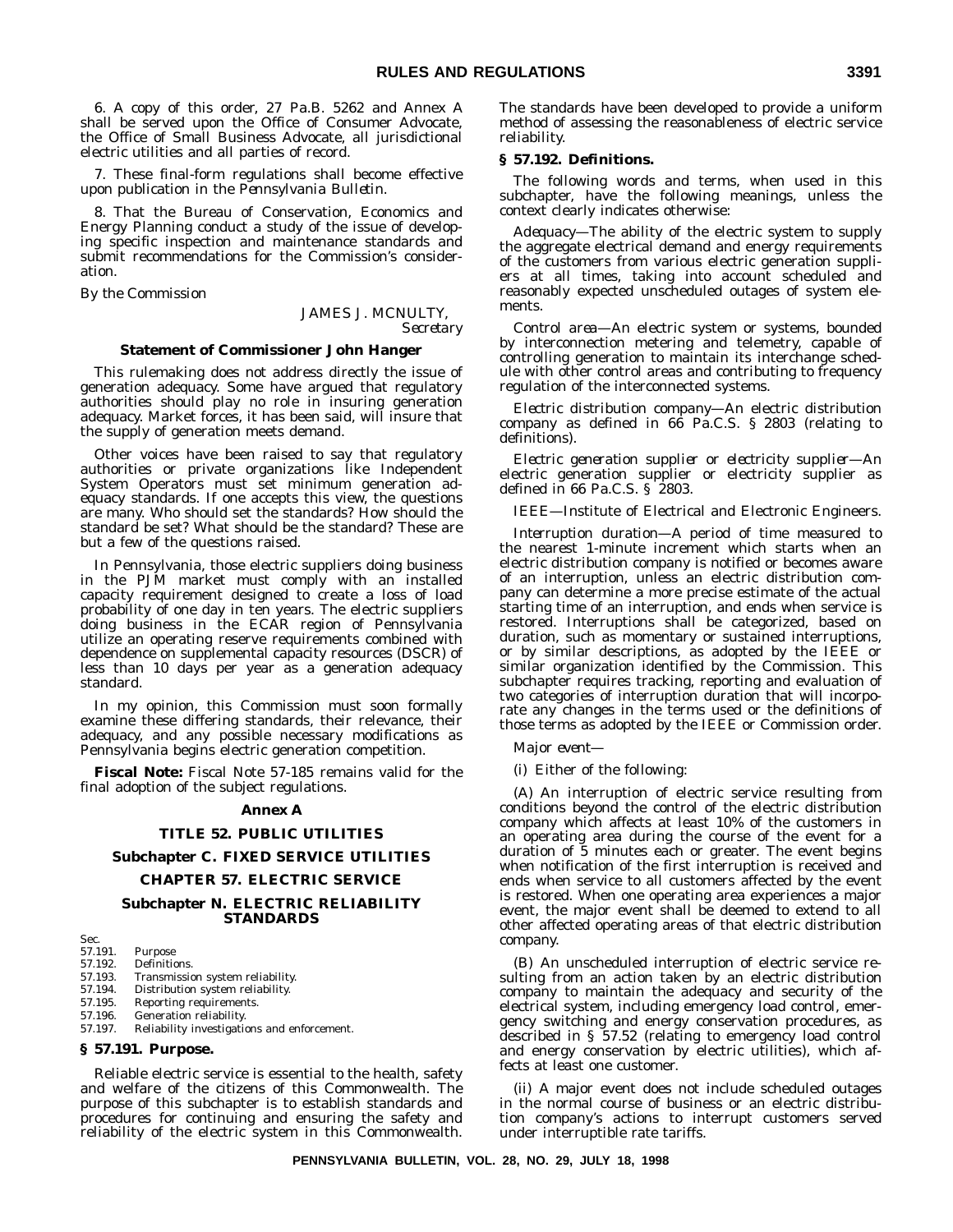*Momentary customer interruption*—The loss of electric service by one or more customers for the period defined as a momentary customer interruption by the IEEE as it may change from time to time. The term does not include interruptions described in subparagraph (ii) of the definition of ''major event,'' or the authorized termination of service to an individual customer.

*NERC—North American Electric Reliability Council*—An organization of regional reliability councils established to promote the reliability of the electricity supply for North America.

*Operating area*—A geographical area, as defined by an electric distribution company, of its franchise service territory for its transmission and distribution operations.

*Regional reliability council*—An organization established to augment the reliability of its members' bulk electric supply systems through coordinated planning and operation of generation and transmission facilities. The following regional reliability councils impact the bulk electric supply systems within this Commonwealth:

(i) The East Central Area Reliability Coordination Agreement (ECAR).

(ii) The Mid-Atlantic Area Council (MAAC).

(iii) The Northeast Power Coordinating Council (NPCC).

*Reliability*—The degree of performance of the elements of an electric system that results in electricity being delivered to customers within accepted standards and in the desired amount, measured by the frequency, duration and magnitude of adverse effects on the electric supply and by considering two basic and functional aspects of the electric system: adequacy and security.

*Reliability indices*—Service performance indicators which measure the frequency, duration and magnitude of customer interruptions, excluding outages associated with major events.

(i) *CAIDI—Customer Average Interruption Duration Index*—The average interruption duration of sustained interruptions for those customers who experience interruptions during the analysis period. CAIDI represents the average time required to restore service to the average customer per sustained interruption. It is determined by dividing the sum of all sustained customer interruption durations, in minutes, by the total number of interrupted customers. This determination is made by using the following equation:

$$
CAIDI = \frac{\sum r_i N_i}{\sum N_i} = \frac{SAIDI}{SAIFI}
$$

where:

i = an interruption event

 $r_i$  = restoration time for each interruption event

and  $N_i$  = number of customers who have experienced a sustained interruption during the reporting period

(ii) *MAIFI—Momentary Average Interruption Frequency Index*—The average frequency of momentary interruptions per customer occurring during the analysis period. It is calculated by dividing the total number of momentary customer interruptions by the total number of customers served. This determination is made by using the following equation:

$$
MAIFI = \frac{\sum M_i}{N_{\rm T}}
$$

where:

 $M_i$  = number of customers who have experienced a momentary interruption during the reporting period

(iii) *SAIDI—System Average Interruption Duration Index*—The average duration of sustained customer interruptions per customer occurring during the analysis period. It is the average time customers were without power. It is determined by dividing the sum of all sustained customer interruption durations, in minutes, by the total number of customers served. This determination is made by using the following equation:

$$
SADI = \frac{\sum r_i N_i}{N_T}
$$

where:

 $N_T$  = total number of customers served for the area being indexed

(iv) *SAIFI—System Average Interruption Frequency Index*—The average frequency of sustained interruptions per customer occurring during the analysis period. It is calculated by dividing the total number of sustained customer interruptions by the total number of customers served. This determination is made by using the following equation:

$$
SAIFI = \frac{\sum N_i}{N_T}
$$

*Security*—The ability of the electric system to withstand sudden disturbance such as electric short circuits or unanticipated loss of system elements.

*Sustained customer interruption*—The loss of electric service by one or more customers for the period defined as a sustained customer interruption by IEEE as it may change from time to time. This term does not include interruptions described in subparagraph (ii) of the definition of ''major event,'' or the authorized termination of service to an individual customer.

#### **§ 57.193. Transmission system reliability.**

(a) An electric distribution company shall install and maintain its transmission facilities, and ensure that its transmission facilities are operated, in conformity with the applicable requirements of the National Electrical Safety Code. An electric distribution company shall operate its transmission facilities in conformity with the operating policies, criteria, requirements and standards of NERC and the appropriate regional reliability council, or successor organizations, and other applicable requirements.

(b) The reliability of an electric distribution company's transmission service provided to wholesale customers, such as electric cooperative corporations and municipal corporations, shall be comparable to the reliability which the transmission supplier provides at the wholesale level, taking into account the nature of each service area in which electricity is delivered to the customer, the delivery voltage and the configuration and length of the circuit from which electricity is delivered.

(c) An electric distribution company shall submit to the Commission, on or before May 31, 1999, and May 31 of each succeeding year, information concerning the performance of the transmission system, as built and operated, to serve a fully competitive generation market efficiently. The report shall include available transfer capability, total transfer capability and the use, in general, of the

**PENNSYLVANIA BULLETIN, VOL. 28, NO. 29, JULY 18, 1998**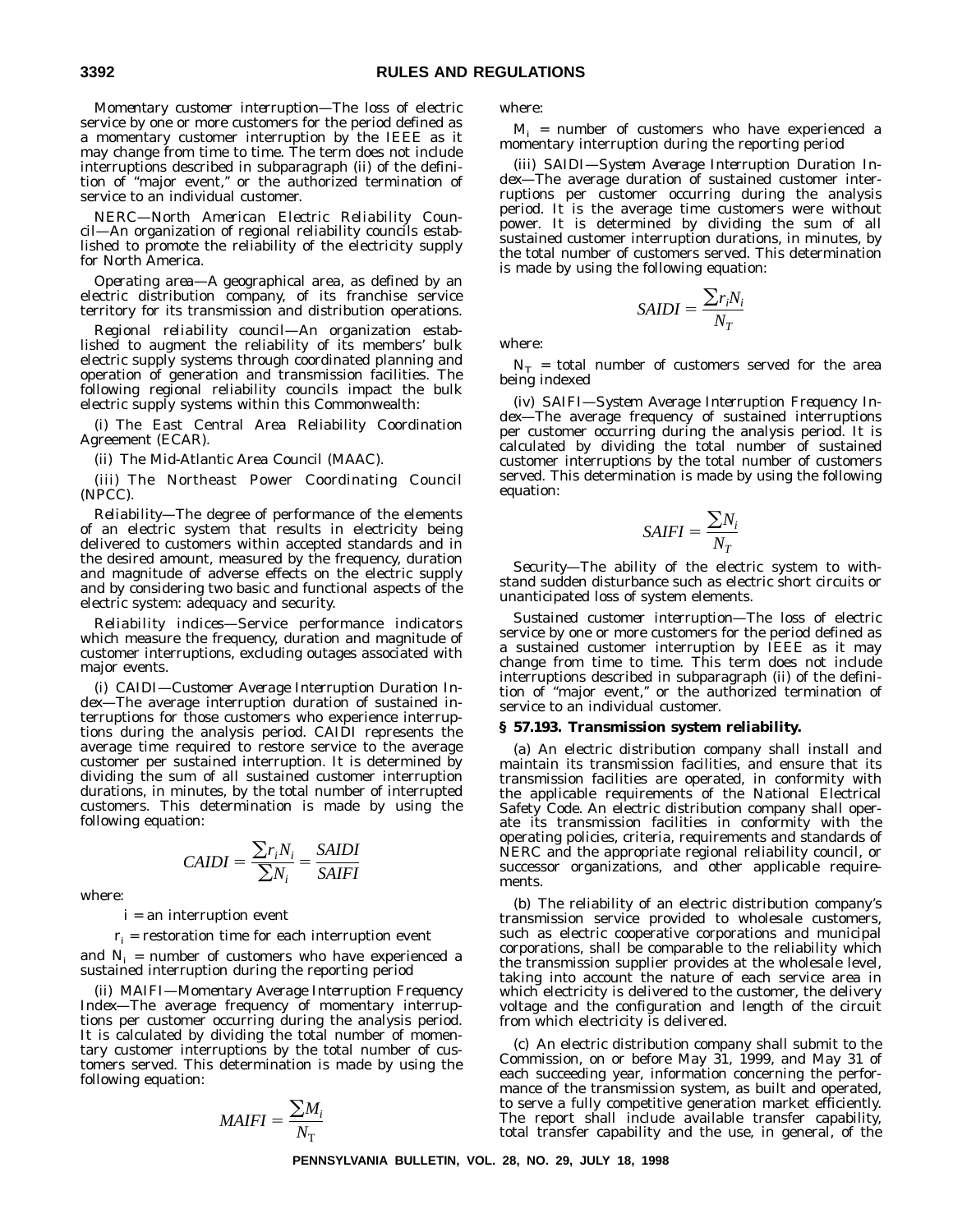transmission system. The report shall include an assessment of the past performance of the transmission system and an appraisal of future transmission system performance. In complying with this requirement, electric distribution companies operating under a single system operator may submit a joint report by an independent system operator, or other appropriate transmission system operator.

#### **§ 57.194. Distribution system reliability.**

(a) An electric distribution company shall furnish and maintain adequate, efficient, safe and reasonable service and facilities, and shall make repairs, changes, alterations, substitutions, extensions and improvements in or to the service and facilities necessary or proper for the accommodation, convenience and safety of its patrons, employes and the public. The service shall be reasonably continuous and without unreasonable interruptions or delay.

(b) An electric distribution company shall install, maintain and operate its distribution system in conformity with the applicable requirements of the National Electrical Safety Code.

(c) An electric distribution company shall make periodic inspections of its equipment and facilities in accordance with good practice and in a manner satisfactory to the Commission.

(d) An electric distribution company shall strive to prevent interruptions of electric service and, when interruptions occur, restore service within the shortest reasonable time. If service must be interrupted for maintenance purposes, an electric distribution company should, where reasonable and practicable, attempt to perform the work at a time which will cause minimal inconvenience to customers and provide notice to customers in advance of the interruption.

(e) An electric distribution company shall design and maintain procedures to achieve the reliability performance standards established under subsection (h).

(f) An electric distribution company shall develop and maintain a program for analyzing the service performance of its circuits during the course of each year.

(g) An electric distribution company shall maintain a 5-year historical record of all known customer interruptions by category of interruption duration, including the time, duration and cause of each interruption. An electric distribution company shall retain all records to support the reporting requirements under § 57.195 (relating to reporting requirements) for 5 years.

(h) An electric distribution company shall take measures necessary to meet the reliability performance standards adopted under this subsection.

(1) In cooperation with an electric distribution company and other affected parties, the Commission will, from time to time, establish numerical values for each reliability index or other measures of reliability performance that identify the benchmark performance of an electric distribution company, and performance standards.

(2) The benchmark will be based on an electric distribution company's historic performance for each operating area for that measure. In establishing the benchmark, the Commission may consider historic superior or inferior performance or system-wide performance.

(3) The performance standard shall be the minimal level of performance for each measure for all electric distribution companies, regardless of the benchmark established.

(4) An electric distribution company shall inspect, maintain and operate its distribution system, analyze performance and take corrective measures necessary to achieve the performance standard. An electric distribution company with a benchmark establishing performance superior to the performance standard shall maintain benchmark performance, except as otherwise directed by the Commission.

#### **§ 57.195. Reporting requirements.**

(a) An electric distribution company shall submit to the Commission, on or before May 31, 1999, and May 31 of each succeeding year, a reliability report which includes, at a minimum, the information prescribed in this section.

(1) An original and 5 copies of the report shall be filed with the Commission's Secretary and one copy shall also be submitted to the Office of Consumer Advocate and the Office of Small Business Advocate.

(2) The name and telephone number of the persons having knowledge of the matters, and to whom inquiries should be addressed, shall be included.

(b) The report shall include an assessment of electric service reliability in the electric distribution company's service territory, by operating area and system-wide.

(1) The assessment shall include a discussion of the electric distribution company's programs and procedures for providing reliable electric service.

(2) The assessment shall include a description of each major event, including the time and duration of the event, the number of customers affected, the cause of the event and any modified procedures adopted to avoid or minimize the impact of similar events in the future.

(c) The report shall include a table showing the actual values of each of the reliability indices, and other performance measures required by this subchapter or Commission order, for each operating area and for the electric distribution company as a whole for each of the preceding 5 calendar years.

(d) When an electric distribution company's reliability performance within an operating area is found to be unacceptable, as defined in § 57.194(h) (relating to distribution system reliability), the report shall include the following:

(1) An analysis of the service interruption patterns and trends.

(2) An analysis of the operational and maintenance history of the affected operating area.

(3) A description of the causes of the unacceptable performance.

(4) A description of the corrective measures the electric distribution company is taking and target dates for completion.

#### **§ 57.196. Generation reliability.**

(a) An electric generation supplier shall operate and maintain its generating facilities in conformity with the operating policies, criteria, requirements and standards of NERC and the appropriate regional reliability councils, or successor organizations.

(b) An electric generation supplier shall maintain appropriate generating reserve capacity in compliance with any applicable reserve requirement standards set forth by the appropriate regional reliability council, successor organizations or other entity or agency with jurisdiction to establish the requirements.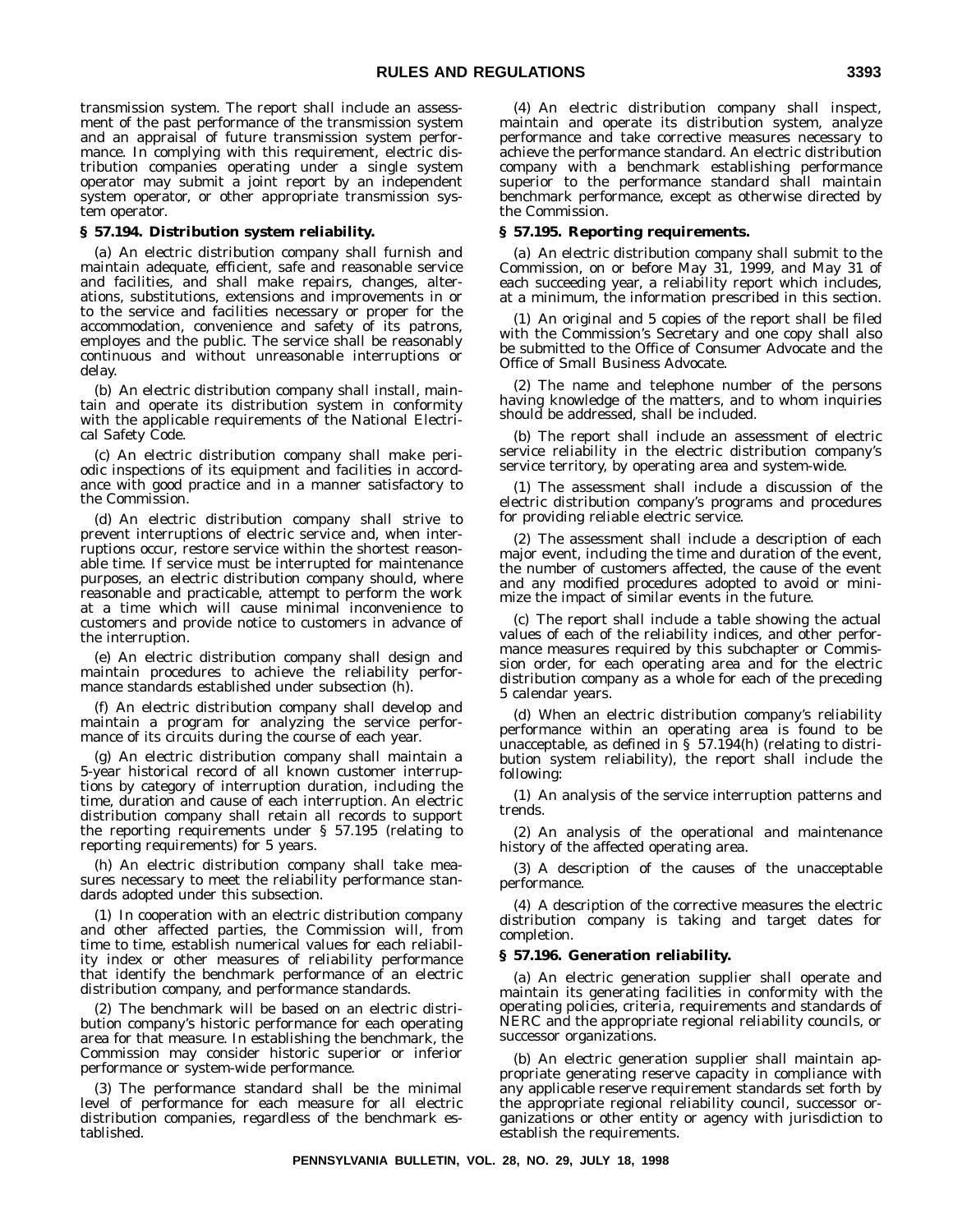(c) An electric generation supplier shall abide by applicable Commission regulations, procedures and orders, including emergency orders.

(d) An electric generation supplier shall maintain membership, to the extent required by any regional reliability council, independent system operator or similar organization, in the appropriate regional reliability councils, or successor organizations.

#### **§ 57.197. Reliability investigations and enforcement.**

(a) The Commission staff may initiate an investigation, or may do so upon complaint by an affected party, to determine whether an electric distribution company is providing service in accordance with §§ 57.193 and 57.194 (relating to transmission system reliability; and distribution system reliability).

(1) Based upon the record developed in such an investigation, the Commission may enter an order directing the electric distribution company to take reasonable corrective action necessary to improve the reliability of electric service.

(2) If the Commission directs an electric distribution company to make expenditures to repair or upgrade its transmission or distribution system, the electric distribution company may seek an exception to the limitations in 66 Pa.C.S. § 2804(4) (relating to electric utility rate caps).

(b) The Commission staff may initiate an investigation, or may do so upon complaint by an affected party, to determine whether an electric generation supplier is providing reasonable service in accordance with § 57.196 (relating to generation reliability).

(1) Based upon the record developed in such an investigation, the Commission may enter an order directing the electric generation supplier to take the corrective action the Commission deems necessary to improve the reliability of service.

(2) If the corrective action is not taken within the period of time designated by the Commission in an order entered under paragraph (1), the Commission may elect to impose a penalty up to and including the revocation, either temporarily or permanently, of the license of the electric generation supplier, obtained under 66 Pa.C.S. § 2809(a) (relating to requirements for electric generation suppliers).

[Pa.B. Doc. No. 98-1148. Filed for public inspection July 17, 1998, 9:00 a.m.]

#### **PENNSYLVANIA PUBLIC UTILITY COMMISSION [52 PA. CODE CHS. 63 AND 64]**

#### [L-960113]

#### **Telephone and Residential Telephone Service**

The Pennsylvania Public Utility Commission (Commission) on April 9, 1998, adopted a final rulemaking to clarify and streamline existing regulations to the extent possible and update existing regulations to reflect current industry standards. The contact persons are Susan D. Colwell, Law Bureau, (717) 783-3459 and Louis Sauers, Bureau of Consumer Services, (717) 783-6688.

#### *Executive Summary*

By order entered May 23, 1995, the Commission issued an Advance Notice of Proposed Rulemaking to Review

and Rescind All Obsolete and Excessive Rules and Regulations. Comments were received from the Pennsylvania Telephone Association (PTA), GTE North and the Office of Consumer Advocate (OCA). Based upon the comments and upon its own review, the Commission identified approximately 30 sections in Chapters 63 and 64 (relating to telephone services; and standards and billing practices for residential telephone service) which it proposed for revision in its proposed rulemaking, published at 26 Pa.B. 2810 (June 15, 1996). Comments were received from AT&T Communications of Pennsylvania, Bell Atlantic-Pennsylvania, Inc., OCA, PTA, the Independent Regulatory Review Commission (IRRC) and the Honorable Kathrynann W. Durham and the Honorable David R. Wright.

The Commission worked with industry representatives and the OCA to develop the final regulations, which are meant to update those regulations which were outdated, to clarify and streamline existing requirements, and to eliminate obsolete provisions.

#### *Regulatory Review*

Under section 5(a) of the Regulatory Review Act (71 P. S. § 745.5(a)), on May 30, 1996, the Commission submitted a copy of the final rulemaking, which was published as proposed at 26 Pa.B. 2810, and served on May 30, 1996, to IRRC and the Chairpersons of House Committee on Consumer Affairs and the Senate Committee on Consumer Protection and Professional Licensure for review and comment. In compliance with section 5(b.1) of the Regulatory Review Act, the Commission also provided IRRC and the Committees with copies of the comments received, as well as other documentation.

In preparing these final-form regulations, the Commission has considered all comments received from IRRC, the Committees and the public.

These final-form regulations were approved by the House and Senate Committees on June 8, 1998. IRRC met on June 18, 1998, and approved the final-form regulations in accordance with section 5(c) of the Regulatory Review Act.

> Public Meeting held April 9, 1998

*Commissioners Present:* John M. Quain, Chairperson; Robert K. Bloom, Vice Chairperson; John Hanger; David W. Rolka, Dissenting Statement attached; Nora Mead Brownell

#### **Final-Form Rulemaking Order**

#### *By the Commission:*

By order entered May 23, 1995, we issued at Docket No. L-00950103 an Advance Notice of Proposed Rulemaking To Review And Rescind All Obsolete And Excessive Rules And Regulations. The advance notice was published at 25 Pa.B. 2188, and a 60-day comment period set.

After reviewing and considering the detailed comments we received from the telephone industry, we issued a proposed rulemaking order on March 18, 1996, at this docket, for the purpose of revising Chapters 63 and 64 and requested further comments from interested parties. Following publication of the order at 26 Pa.B. 2810, comments were received by AT&T Communications of Pennsylvania (AT&T), Bell Atlantic-Pennsylvania, Inc. (BA-PA), OCA, PTA, IRRC, the Honorable Kathrynann W. Durham and the Honorable David R. Wright.

**PENNSYLVANIA BULLETIN, VOL. 28, NO. 29, JULY 18, 1998**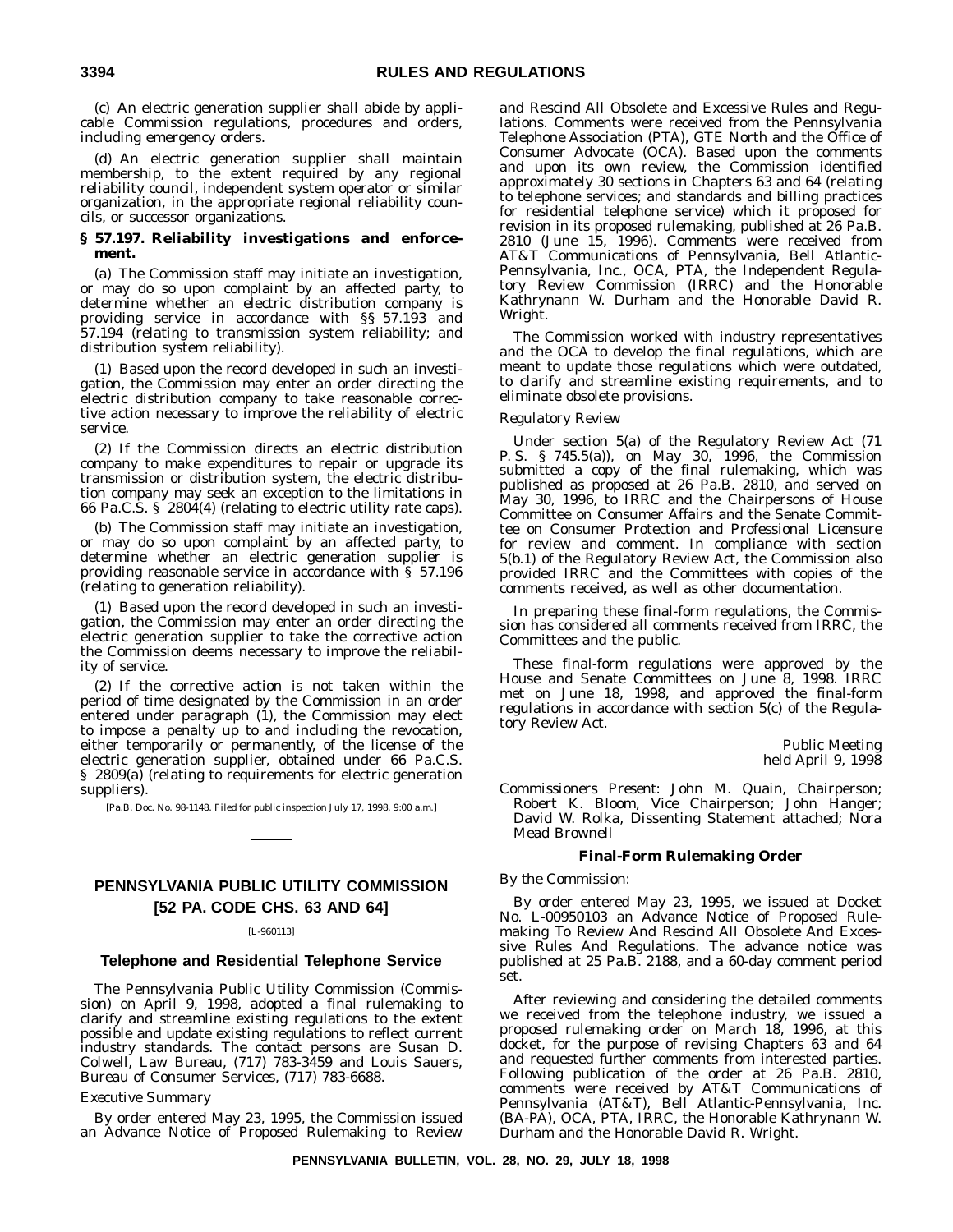We believe that the changes we adopt with this final rulemaking order are necessary to clarify and simplify existing requirements of the telephone industry, to update certain regulations to reflect present industry standards and to eliminate provisions believed to be excessive and which no longer serve a useful purpose.

#### **CHAPTER 63. TELEPHONE SERVICE Subchapter B. SERVICE AND FACILITIES**

#### *Section 63.1. Definitions.*

As with § 64.2 (relating to definitions), the definition of "interexchange carrier" is obsolete and is updated to provide that it is a carrier which provides interexchange services to the public under 66 Pa.C.S. § 3008 (relating to interexchange telecommunications carrier).

#### *Section 63.15. Complaint procedures.*

Subsection (a) is amended to provide that the utility may terminate the investigation by submitting a copy of the service order which identifies the action taken by the utility to resolve the service complaint.

#### *Section 63.17. Number of subscribers per line.*

This section is being deleted since it contains standards and procedures applicable prior to December 19, 1983. The four subscriber-maximum presently used by the industry is being added to § 63.18.

#### *Section 63.18. Multiparty line subscribers.*

To reflect the change in industry standards, the limit for maximum subscribers to a multiparty line is added.

#### *Section 63.21. Directories.*

Subsection (e) is replaced to clarify a LEC's authority to investigate, evaluate and require modification or deletion of misleading directory listings without being as duplicative or onerous as the existing language.

#### **Subchapter C. ACCOUNTS AND RECORDS**

#### *Section 63.31. Classification of telephone public utilities.*

The amendment to this section reflects the standards included in Chapter 30 and recent Commission rulemakings to provide for two classes of telephone utilities: Class A carriers are defined as those with more than 50,000 access lines; while Class B carriers are defined as carriers with 50,000 access lines or less. We note that AT&T suggests that we raise the number of demarcation for access lines to 250,000 to be consistent with our order in *Investigation into IntraLATA Interconnection Arrangements,* I-00940034 (December 14, 1995), but we are constrained by the numbers appearing in our enabling statute at 66 Pa. C.S. § 3006 (relating to streamlined form of rate regulation). Consequently, we are keeping the number at 50,000.

#### *Section 63.41(k).*

This section now requires that telephone utilities file undergrounding construction and specification standards and revisions with the Commission's Bureau of Fixed Utility Services instead of the Bureau of Safety and Compliance.

#### **Subchapter G. PUBLIC COIN TELEPHONE SERVICE**

In the proposed rulemaking order, under Subchapter G, the Commission proposed making changes to two sections, namely, §§ 63.95 and 63.96 (relating to coin telephone service in the public interest; and service requirements for coin telephone). However, the changes proposed did not reflect the passage and implementation of the

Telecommunications Act of 1996 (TA-96), 47 U.S.C.A. § 251 et seq., which was enacted February 8, 1996. We are including a number of changes here which were not included in the proposed rulemaking but are mandated by the Federal Communications Commission (FCC) in orders implementing the Federal legislation.

The purpose of TA-96 is ''to provide for a procompetitive, deregulatory National policy framework designed to accelerate rapidly private sector deployment of advanced telecommunications and information technologies and services to all Americans by opening all telecommunications markets to competition . . ..'' <sup>1</sup> TA-96 directs the FCC to promulgate new regulations which govern the payphone industry and, inter alia, ensure that all payphone owners are compensated for calls originated on their payphones and discontinue subsidies for payphones owned by local exchange carriers (LECs). See 47 U.S.C.A. § 276.

Our proposed rulemaking order was entered on March 18, 1996. Given that the FCC did not conclude the rulemaking until November of 1996, we did not have an opportunity to consider the ramifications of the FCC's action with respect to our coin telephone regulations.

A notice of proposed rulemaking (NOPR) to promulgate new regulations to govern the payphone industry was adopted by the FCC on June 4, 1996, and released on June 6, 1996. On June 27, 1996, this Commission filed comments to the FCC's rulemaking. On September 20, 1996, the FCC adopted and released a report and order implementing the payphone provisions of TA-96. *Implementation of the Pay Telephone Reclassification and Compensation Provisions of the Telecommunications Act of 1996,* CC Docket No. 96-128 and No. 91-35, *Report and Order,* (September 20, 1996). Although the Commission did not petition for reconsideration of the FCC *Report and Order,* the Commission filed a Reply in Support of the Petitions for Reconsideration filed jointly by New York, Maine, Vermont, Virginia, Alabama, the District of Columbia, Maryland and Montana (the Petitioners). The Petitioners argued that section 276 of TA-96 does not empower the FCC to preempt state regulation of entry and exit to the payphone market, or to regulate intrastate retail coin rates for local service, including rates charged for directory assistance. The Petitioners also emphasized that the FCC failed to raise the issue of deregulation of local coin rates in the NOPR. Finally, the Petitioners believed that the record developed in the Federal rulemaking did not support the FCC's deregulation plan or conclusion that unfettered competition will ensure fair compensation for all calls from payphones.

On November 8, 1996, the FCC released its order on reconsideration. *Implementation of the Pay Telephone Reclassification and Compensation Provisions of the Telecommunications Act of 1996,* CC Docket No. 96-128 and No. 91-35, *Reconsideration Order*, (November 8, 1996). A summary of the *Reconsideration Order* was published in the *Federal Register* on December 12, 1996. See 61 FR 65341 (December 12, 1996). The FCC, finding no new evidence or arguments, made no significant changes to its *Report and Order.* The decision to deregulate the local coin rate remained basically unchanged.

The FCC affirmed its position that the payphone market is fundamentally competitive and can be safely deregulated so as to permit market forces to set the rate for local coin calls. *Reconsideration Order,* ¶¶61—62. The FCC also disagreed with the Petitioners' arguments that

<sup>&</sup>lt;sup>1</sup> Congressional Conference Report accompanying S. 652.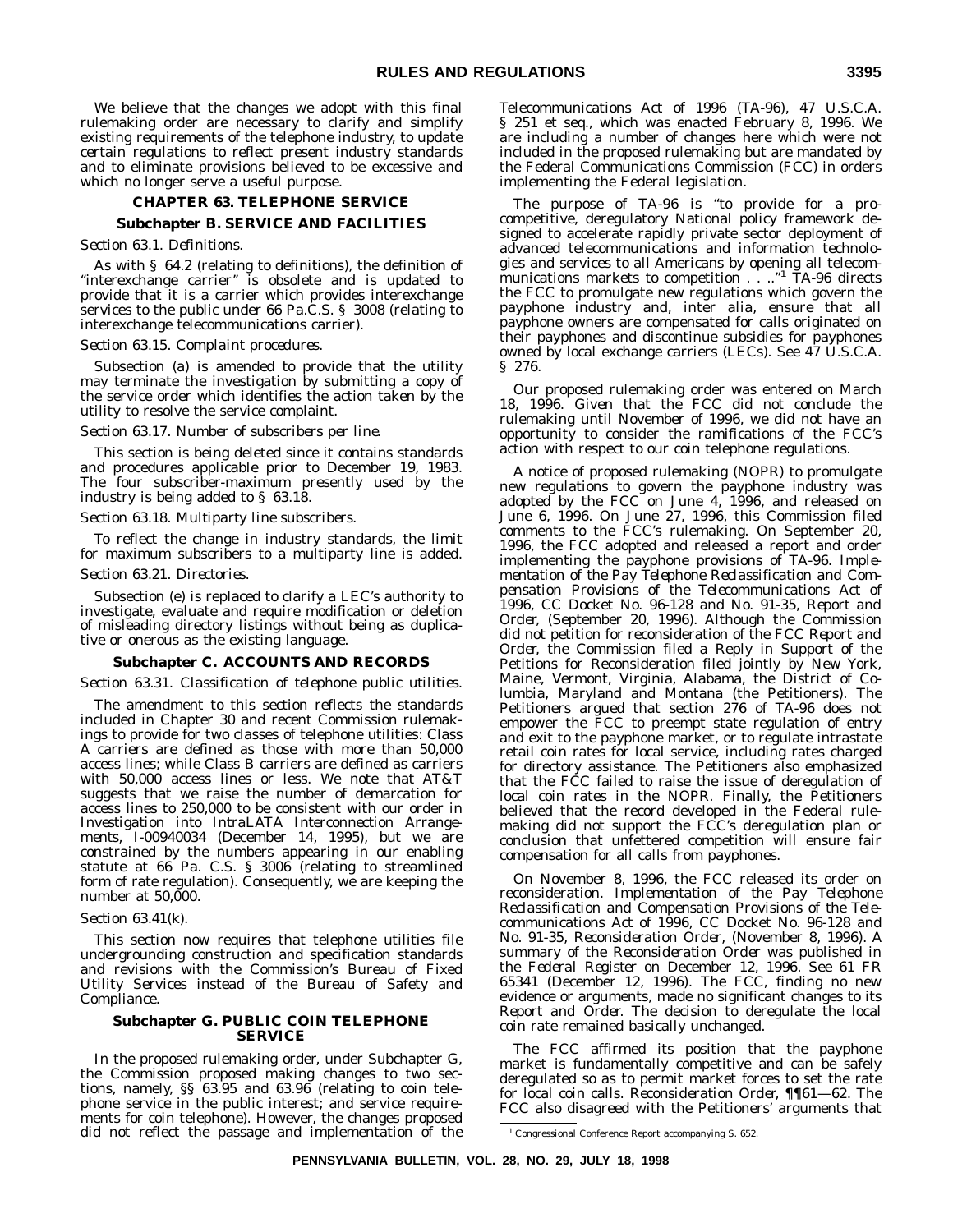its conclusions concerning local coin rates constitute unwarranted preemption of state authority over intrastate telecommunications. *Reconsideration Order,* ¶57. In the *Reconsideration Order* (¶60), the FCC also declined to reconsider conclusions that its actions were necessary to implement the stated goals of TA-96 Section 276 ''of promot[ing] competition among payphone service providers and promot[ing] the widespread deployment of payphone services to the benefit of the general public . . ..'' See 47 U.S.C.A. § 276(b)(1). The FCC clarified that while it is willing to consider petitions from individual states for exceptions to deregulation of local coin calls, the state must make a detailed showing of justification for regulation based on findings in a state proceeding that examines areas of market failure. The FCC also stated that it viewed the exception for market failures as a ''limited'' one. *Reconsideration Order,* ¶62.

The FCC has directed each state to examine its regulations applicable to payphones and payphone service providers (PSPs), removing or modifying those that erect barriers to entry or exit and thereby affect the ability of companies to compete in the payphone industry on an equal footing. *Report and Order,* ¶60. As of October 7, 1997, the market was allowed to set the price for local coin rates. *Report and Order*, ¶60.

Finally, in response to Congress' concern about public interest payphones expressed in TA-96 section 276(b)(2), the FCC concluded that a need exists to ''ensure the maintenance of payphones that serve the public policy interests of health, safety, and welfare in locations where there would not otherwise be payphones as a result of the operation of the market.'' *Report and Order,* ¶277. The FCC was concerned about the access to emergency services in isolated areas with low residential phone penetration. *Report and Order,* ¶277. The FCC further expressed the opinion that states are in a better position to ascertain the need for payphones which serve community interests. *Report and Order,* ¶278. However, the FCC believed that TA-96 directed the agency to impose guidelines for establishment of a public interest payphone program. *Report and Order,* ¶281.

As we recognized in our decision on the *Petition of the Pennsylvania Telephone Association Regarding Paystation Deregulation Compliance Filings (PTA Petition),* P-00971166 (March 14, 1997) page 5:

The FCC established a National guideline whereby the companies providing public interest payphones are to be fairly compensated for the cost of such services. The FCC allows the individual state commissions to determine whether they want to adopt rules for funding and maintaining such a program.

After noting that Pennsylvania's Universal Service Fund may be used to fund public interest payphones, we directed the Universal Task Force to consider this issue and requested the submission of recommendations and comments on public interest payphones and their funding. *PTA Petition,* page 13.

The FCC essentially preempted state regulations of entry and exit to the payphone market and intrastate coin rates for local service, including rates charged for directory assistance. Historically, states have had the central role in regulating payphone rates, which the Commission believed should continue given the individual states' better position to determine local market conditions. Furthermore, since the competitive market has resulted in an overabundant supply of payphones in urban areas, the states should retain control over entry

and exit to the payphone market. Moreover, the Commission was concerned that the FCC's removal of entry and exit restrictions may conflict with the broad discretion granted to the states for maintaining public interest payphones, 47 U.S.C.A. § 276(b)(2), and with the Commission's express authority under Chapter 30 and our regulations concerning the placement of payphones. See 66 Pa.C.S. §§ 3001—3009 and §§ 63.91—63.98.

On January 29, 1997, the Commission filed with the United States Court of Appeals for the District of Columbia Circuit (DC Circuit) a Motion for Leave to Intervene of the Pennsylvania Public Utility Commission to intervene in Case No. 97-1016, *People of the State of New York and the Public Service Commission of the State of New York v. Federal Communications Commission and the United States of America,* and in any other appeals which may be consolidated with this case, as well as appeals<br>into which this proceeding may be consolidated.<sup>2</sup> The People of the State of New York and the Public Service Commission of the State of New York had petitioned the DC Circuit for review of the *Reconsideration Order* issued by the FCC (FCC 96-439) on November 8, 1996.3 By Order filed February 11, 1997, the DC Circuit granted the Commission's Motion for Leave to Intervene and further acknowledged that the Commission must join the brief of similarly situated state agencies.<sup>4</sup>

Before the DC Circuit, the Various States filed an initial, reply, final and final reply brief advancing the argument that the FCC has crossed the line between the federal and state jurisdictions insofar as it asserts power over local coin rates. Furthermore, assuming for argument that the FCC has jurisdiction over local coin rates, TA-96 section 10 still requires that the FCC, before forbearing from regulating local coin telephone rates, make a finding that ''enforcement of such regulation or provision is not necessary for protection of consumers.'' 47 U.S.C.A. § 160(a)(2). Based on the existence of the "locational monopoly," such as, coin providers in airports, malls, and convenience stores, etc., the Various States argued that consumers would not be protected in the absence of regulation. Accordingly, the Various States concluded that the FCC's deregulation was arbitrary and capricious for failing to address these recognized monopolies.

On July 1, 1997, the DC Circuit decided the consolidated petitions for review of the FCC decision implementing the payphone provisions of TA-96.<sup>5</sup> In addition to deciding the issue of the FCC assuming authority over local coin rates, the Court addressed a number of issues raised on appeal by the Various States. With respect to the issue of local coin rates, emphasized by the Various States, the Court recognized that Congress in § 276 of TA-96 directed the FCC to establish regulations to "ensure that all payphone service providers are fairly compensated for each and every completed intrastate and interstate call.'' 117 F.3d 562. The Court framed the issue as whether in § 276 Congress gave the FCC the authority to set local coin rates to achieve that goal. Finding that Congress has used the term ''compensation'' elsewhere in TA-96 to encompass rates paid by callers, and that a payphone service provider's compensation is in the form of coins deposited in the phone, the DC Circuit held that

<sup>2</sup> This proceeding was consolidated with Case No. 96-1394, *Illinois Public Telecom-*

munications Association v. Federal Communications Commission.<br>
<sup>3</sup> The petition for review was filed on or about January 9, 1997.<br>
<sup>4</sup> This Commission joined in the filing of briefs with the state regulatory Commissions o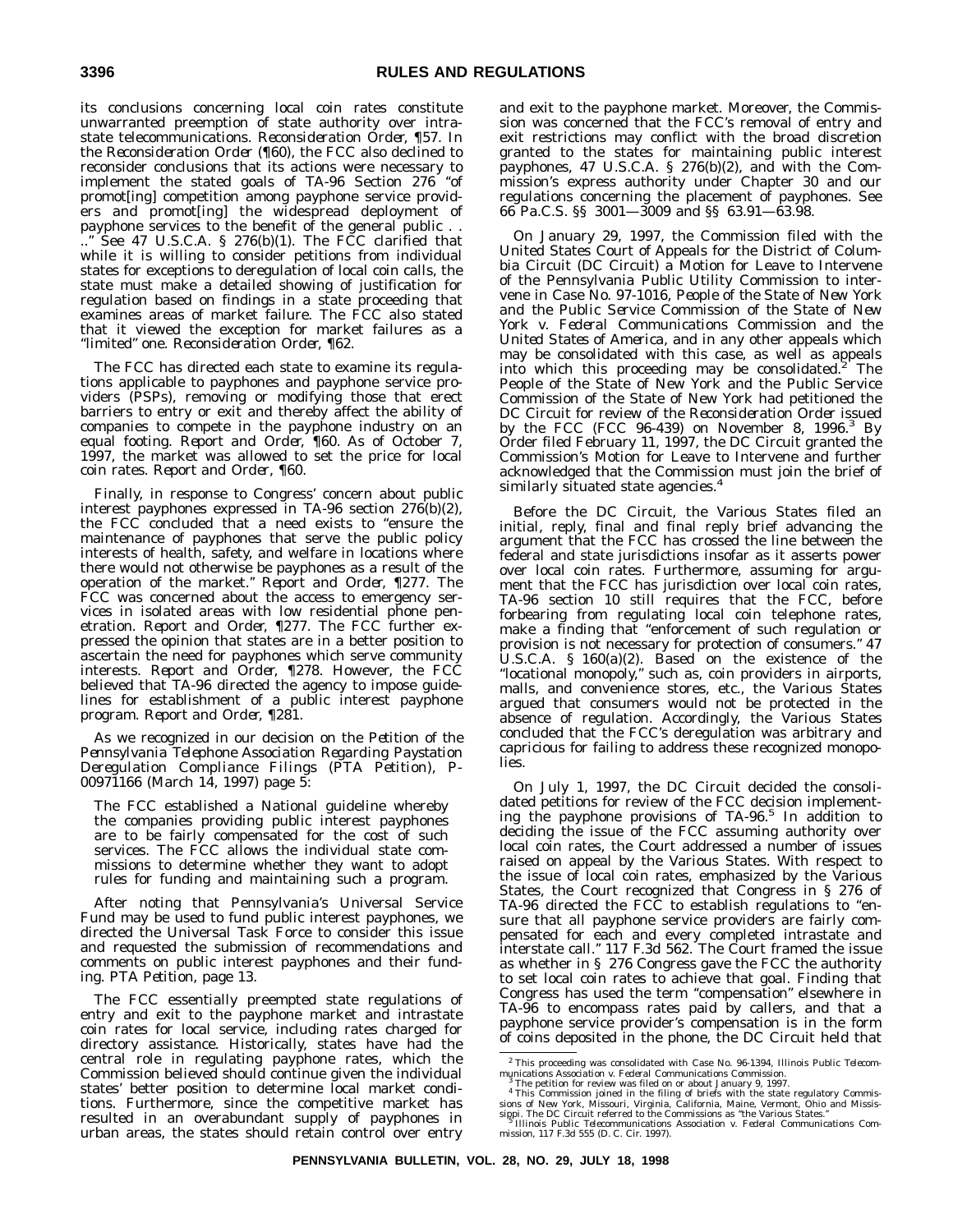there is no indication that Congress intended to exclude local coin rates from the term "compensation" in § 276. 117 F.3d 562.

Furthermore, the Court determined, given the lack of any evidence that there are significant locational monopolies in states that have already deregulated local coin rates, it was not unreasonable for the FCC to conclude that market forces will keep prices at a reasonable level. 117 F.3d 562. Finally, the Court agreed with the FCC that the Federal agency did not forebear from regulating local coin rates because it did establish a compensation plan consistent with TA-96 since a market-based approach is as much a compensation scheme as a rate-setting approach.6 117 F.3d 563. On December 24, 1997, the Virginia State Corporation Commission and Texas Office of Public Utility Counsel filed a Petition for Writ of Certiorari with the Supreme Court of the United States of America. That appeal was subsequently denied by order entered March 30, 1998.

As indicated previously, the FCC concluded that many states impose regulations on PSPs that are barriers to a fully competitive payphone marketplace and shall be preempted. *Report and Order,* ¶59. The FCC reasoned that ease of market entry and exit will promote competition and allow the market to control the payphone industry. In order to accomplish this goal of competition in the payphone industry, the FCC has directed each state to examine and modify its restrictive regulations as follows:

.. we conclude that each state should, in light of the instant proceeding, examine and modify its regulations applicable to payphones and PSPs, particularly those rules that impose market entry or exit requirements, and others that are not competitively neutral and consistent with the requirements of Section 276 of the Act. We conclude that, for purposes of ensuring fair compensation through a competitive market place, states need only remove those regulations that restrict competition, and they need not address those regulations that, on a competitively neutral basis, provide consumers with information and price disclosure.

*Report and Order,* ¶49. Therefore, we must satisfy the FCC's directive that state commissions remove market entry and exit requirements.

In our decision on the *PTA Petition* of March 14, 1997, we acknowledged that we might have to revisit this matter and modify our payphone regulations so as to comply with the FCC's decision and address the new competitive environment. We shall now take this opportunity to review our regulations to determine whether any regulations exist that may adversely affect payphone competition in the Commonwealth. In completing this task we are mindful that competitively neutral regulations on information and price disclosure are not preempted. Moreover, the access to dialtone, emergency calls, and telecommunications relay service calls must still be available from all payphones without charge. *Report and Order,* ¶60.

Our current regulations on coin telephones are in §§ 63.91—63.98. The title refers to this type of telephone service as "Public Coin." However, in § 63.92, we will be deleting the definition of the term ''public coin telephone.'' Therefore, we shall retain the term "coin telephone" as the title of the subchapter since this term is still defined in § 63.92. The reason for deleting the definition ''public coin telephone'' will be discussed below.

#### **Subchapter G. PUBLIC COIN TELEPHONE SERVICE**

#### *§ 63.91. Purpose.*

The purpose of these regulations was ''to maintain and promote the availability and affordability of coin telephone service in this Commonwealth.'' See § 63.91. The FCC has preempted our ability to regulate availability through entry or exit requirements, and also to regulate the price of local coin service. It will be necessary for us to replace this provision given that the purpose of the subchapter is no longer legally enforceable. Rather than regulating the overall number of payphones in the market and the price charged for a call, our emphasis will now be on promoting competition in the coin telephone market in this Commonwealth, assuring accurate price disclosure, and providing for public interest payphones.

#### *§ 63.92. Definitions.*

The changes to this section involve deletion of the definitions for ''comparable public telephone,'' ''public coin telephone,'' and the term ''nonpublic utility.'' The term "comparable public telephone" is only used in § 63.95(a) and (b). As will be discussed below, these provisions will be deleted from the subchapter. Therefore, it will no longer be necessary to retain this definition. Furthermore, since the term "public coin telephone" is only used within the definition of ''comparable public telephone,'' which is being deleted, and other sections, such as, §§ 63.94(f), 63.95(c) and 63.98(a), where a distinction is irrelevant, retention of this definition is also unnecessary.

Finally, although we do not believe it necessary to modify the substantive definition of the term ''nonpublic utility,'' we shall change the name to ''payphone service provider'' to be consistent with the terminology used by the FCC, and use it throughout the subchapter. The FCC has determined that incumbent LEC payphones should be treated as deregulated and detariffed customer premises equipment. *Report and Order,* ¶142. We recognized the FCC's action in our *PTA Petition* decision where we declared that ''ILECs may maintain the assets on their books on a deregulated basis or transfer the payphone assets to a separate affiliate'' (page 5). The players are now all nonpublic utilities, or PSPs, and the definition as written can encompass a LEC maintaining separate books under a segregated corporate division or a separate affiliated entity.

#### *§ 63.93. Conditions of service.*

Under the definitions section of these regulations, § 63.92, a payphone service provider is an entity that ''manufactures, vends, owns, or leases coin telephones, and is not required to be certificated by the Commission for the provision of coin telephone service.'' Section 63.93 imposes upon a nonpublic utility the obligation to comply with conditions of service set forth in the subchapter to be eligible for access to intrastate telephone facilities. Given that certain requirements are mandated by the FCC, like access to dialtone and emergency calls, and that other requirements on information and price disclosure are allowable if competitively neutral, this provision is not violative of the FCC's decision and shall not be deleted nor modified.

#### *§ 63.94. Coin telephone requirements.*

Under § 63.94, subsectons (a) and (b), a coin telephone must comply with FCC registration requirements and

<sup>6</sup> However, the Court vacated and remanded, for further consideration, portions of the FCC's decision unrelated to the issues we are addressing here. Also, three petitions<br>for rehearing were filed in response to the D. C. Circuit opinion. These petitions were<br>all denied with the last denial occurring on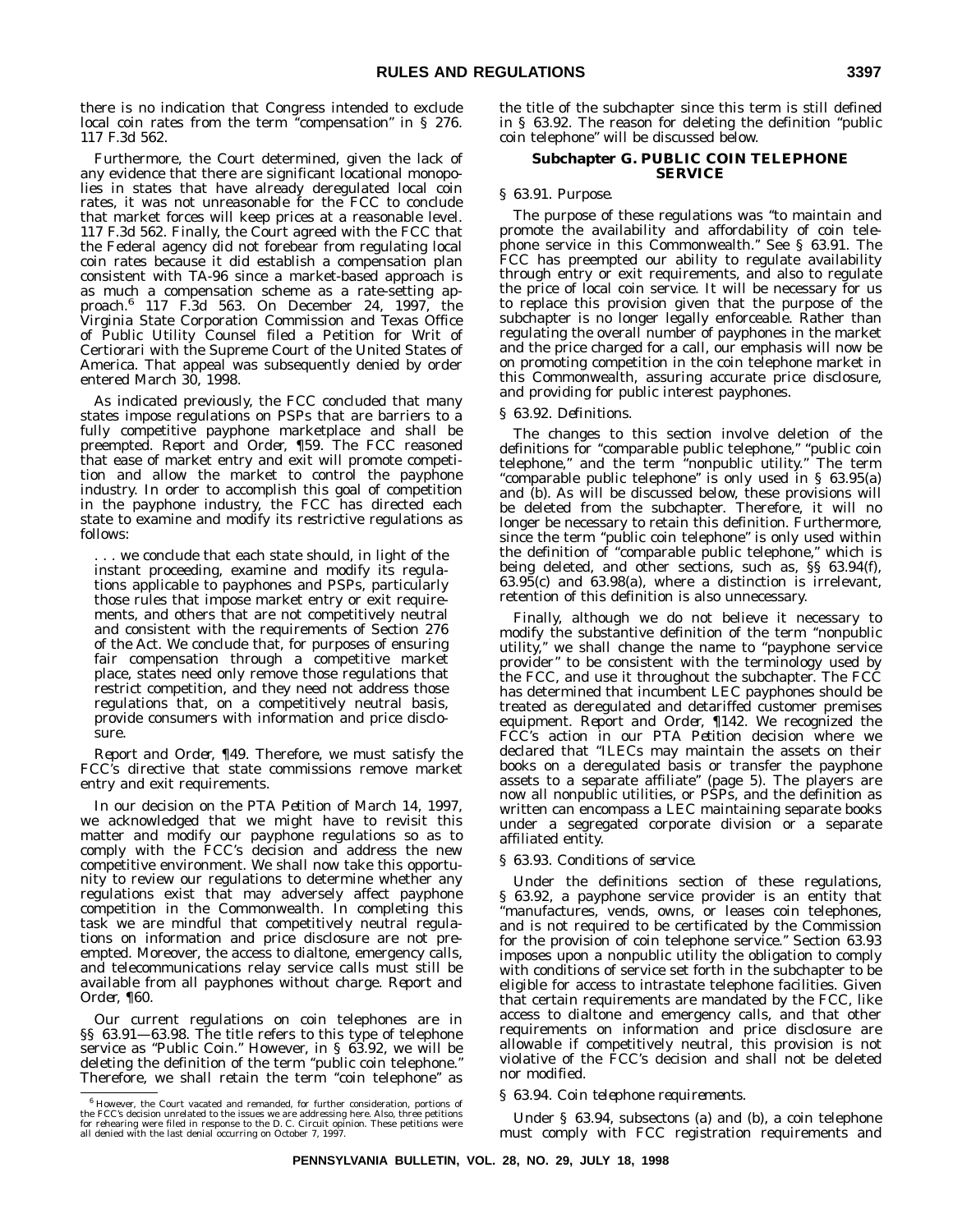provide access to dialtone and 911 service, respectively. Furthermore, we are adding the requirement that the coin telephone provide access to telecommunications rely services and comply with ADAAG<sup>7</sup> usability standards where compliance with usability standards is required by the ADA.<sup>8</sup> Clearly, since these requirements are also imposed by the FCC and Federal government, deletion is unnecessary and the additions are warranted.

We also find it necessary to require that coin telephones provide per-call blocking service whereby the caller can initiate the service by dialing \*67. In *Petition of Intellicall, Inc. for a Declaratory Order (Petition of Intellicall),* P-00950936 (April 14, 1997), we issued an order declaring that customer owned coin operated telephone (COCOT) providers are obligated to make caller identification (Caller ID) service blocking options available from their telephones. We determined in the *Petition of Intellicall* (pages 13—14) that whoever offers Caller ID service is legally obligated to make blocking options available to callers to satisfy the requirement of section 2906 of the Public Utility Code, 66 Pa. C.S. § 2906.<sup>9</sup> We concluded that customer premises equipment which cannot provide to the end user a service required by law is effectively in violation of section 2906. We ordered all payphone service providers, including LEC coin telephones and COCOTs, to provide per-call blocking whereby the end user caller can initiate the service by dialing  $*67$ . The payphone service provider must provide notice of the availability of this service which can be placed on the phone or enclosure. As an alternative to per-call blocking, we further allowed the COCOT provider to offer and pay for operator service to callers to override the unblocked line and block Caller ID. Again, the COCOT must provide notice of this option. *Petition of Intellicall,* pages 16—17. The OCA, the Central Atlantic Payphone Association, BA-PA, PTA, Pennsylvania Coalition Against Domestic Violence, and Intellicall, Inc. were parties to this proceeding. Our decision was not appealed. We therefore make modification to our regulations so as to include these service requirements. The new provision is a competitively neutral service requirement to satisfy statutory privacy interests accorded to Pennsylvania coin telephone end users.

Subsections (c) and (d) address coin telephones being capable of accepting coins and being able to provide message toll service and completing toll free 800-number calls without payment of coins. The requirements that coin telephones accept nickels, dimes and quarters and provide message service do not restrict entry and exit into the payphone market in this Commonwealth. Furthermore, since the FCC has provided for compensating the payphone service provider for subscriber 800 calls, *Report and Order,* ¶52, coin compensation for each call is not mandated by the FCC's decision. However, we shall delete the reference to "800" numbers since toll free numbers are also provided through 888, and possibly through additional numbers in the future. Section (e) prohibits connecting more than one coin telephone to a single access line and imposes a restriction if a noncoin extension is connected. These provisions apply equally to all payphones, and therefore are competitively neutral.

Subsection (f) addresses an LEC's service obligations to the payphone service provider, the charges, and the payphone service provider's responsibilities. We submit that the only inconsistency under this provision is subparagraph (f)(5), but only to the extent that the subparagraph limits directory assistance charges to 25¢. The FCC has determined that " if the incumbent LEC imposes a fee on the independent payphone providers for '411' calls, then the LEC must impute the same fee to its own payphones for this service.'' *Report and Order,* ¶62. Given the preemption on the local charge for directory assistance, this provision on limiting the charge is inconsistent with the FCC's decision and must be deleted. Accordingly, LECs in Pennsylvania will no longer have to comply with this provision. However, subparagraph (f)(6) can remain because improperly or erroneously accepted calls is a cost for which the LEC should be reimbursed in a competitive market.

A review of subsections (g) and (h), and all subparagraphs, clearly indicates that these provisions deal with display instructions and notices, which are specifically allowed by the FCC as providing consumers with information and price disclosure. However, we shall modify paragraph (1) so as to recognize the difficulty that posting rates for message toll calls imposes on payphone service providers. Given the variant types of calls that may be placed from a coin telephone, we shall instead impose the posting of dialing instructions to obtain the rates. Furthermore, we shall include a new paragraph (4) requiring notification of the per-call blocking option and the alternative free operator services to block Caller ID to be ''prominently posted on, or in the immediate vicinity of the pay telephone.'' See *Petition of Intellicall,* page 18. Finally, we shall delete subsection (h) so as to remove the redundancy.

Subsection (i), which will change to (h), addresses the LEC obligation to provide payphone service provider access lines and to make available to payphone service providers a number of services on an unbundled basis. Essentially, these services have been available from or provided to LEC coin telephones. Since the purpose of the regulation is to create a level playing field for competition in the payphone industry, we will not delete this provision. However, we believe it unnecessary to identify all these unbundled services since LECs must provide these tariffed services, where available, on a nondiscriminatory basis, and shall modify the paragraph accordingly.

The last subsection of the current section, subsection (j), establishes a procedure for LECs to petition the Commission to waive subsection (i), or parts thereof, if there is not enough demand to economically justify any service. Recently, we have had the occasion to address such a petition. *Petition of Pennsylvania Telephone Association Requesting a Waiver of Obligation to Unbundle Services for Public Coin Telephones,* P-00940869; P-00940870 (Order entered May 23, 1997). On the third page of the Order, we cited language in the *Report and Order* (¶146) and the *Reconsideration Order* (¶163) where the FCC has imposed on incumbent LECs the obligation to provide individual central office coin transmission services to payphone service providers and file intrastate tariffs for these services, respectively. Thereafter, on the same page of the Order, we went on to acknowledge that in our March 14, 1997 *PTA Petition* (page 2), we stated that ''any unbundled payphone services used by the ILEC's operations must also be made available to independent payphone providers.'' Consequently, we denied the petition as being moot, and an identical result should be reached here, that is, LECs cannot be relieved of the obligation to provide these services that are available to their own coin telephones. This provision is no longer available to LECs, and shall be deleted.

<sup>7</sup> Americans With Disabilities Act Accessibility Guidelines for Buildings and Facil-

<sup>&</sup>lt;sup>8</sup> Americans With Disabilities Act of 1990. The justification for including this provision can be found under § 69.221 which is the policy statement for application of accessibility and usability standards to pay telephon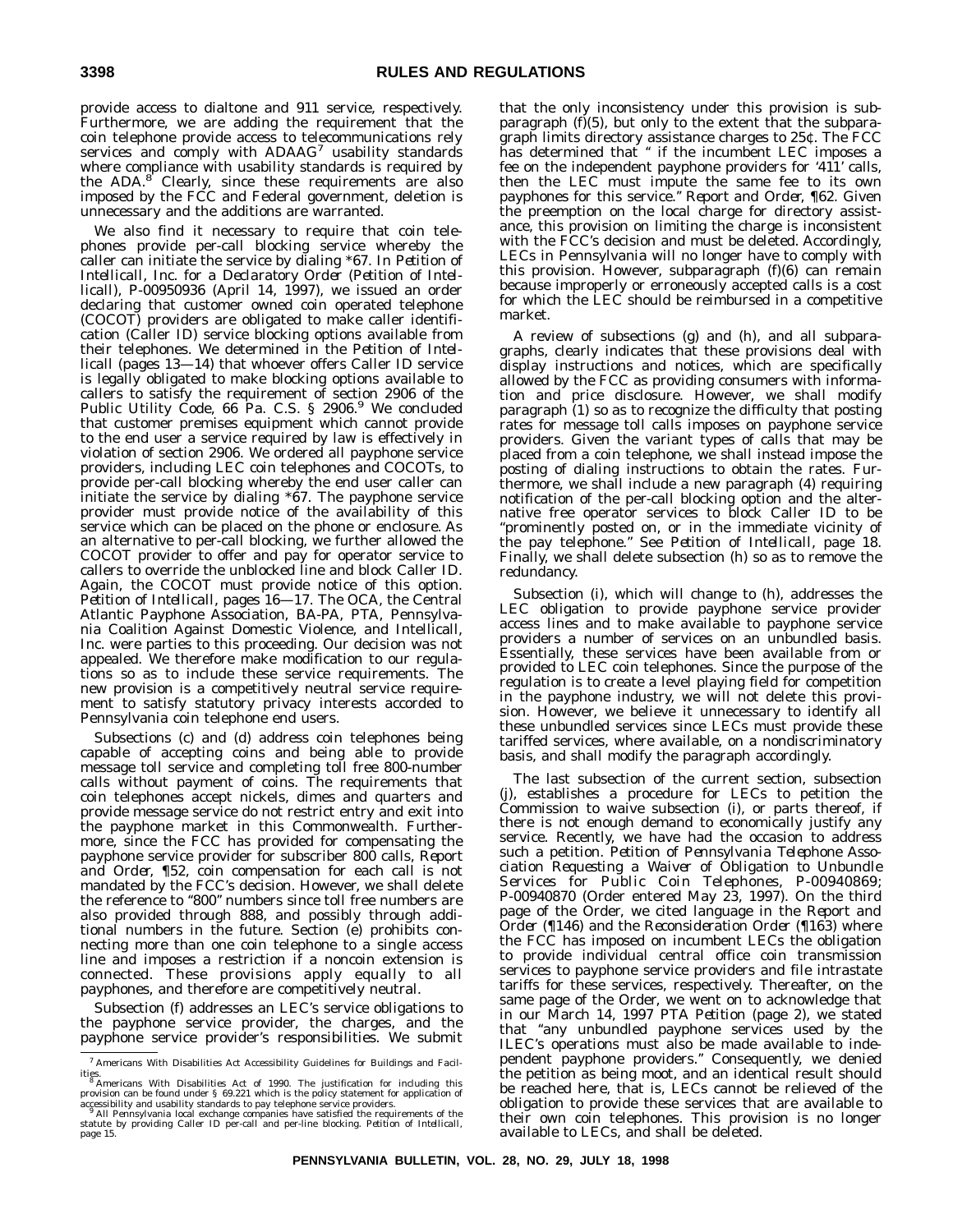### *§ 63.95. Sufficiency of public telephone service.*

The current section addresses the need to both maintain the number of public telephones and replace certain public telephones. In particular, subsection (a) requires LECs to maintain their level of public telephones except where replaced by a "comparable public telephone." Furthermore, subsection (b) directs that the Commission be notified of plans to remove public telephones. Upon review of these provisions, it appears that continued enforcement of these provisions would have a chilling effect on competition in the coin telephone market. The entry and exit requirements into the coin telephone market which are being imposed by this section must be deleted. Furthermore, the current section still references LEC ownership of coin telephones, which is inconsistent with the FCC's action.

We had intended to replace the existing section with wording that more closely follows 66 Pa.C.S. § 291210 which authorizes the Commission to ensure that there is adequate coin telephone service in this Commonwealth. While we still believe that we retain this authority under existing subsection (c), the proposed language appears to explicitly impose upon LECs requirements that must be satisfied prior to removing an existing coin telephone station. Whereas we are preempted from imposing these standards, and the LEC coin telephone classification no longer exists, the requirements with respect to existing subsection (c) are still enforceable, but only upon payphone service providers.

This provision outlines the discretion retained by the Commission in ordering the placement or replacement of a public telephone that is in the public interest. As referred to earlier in this Final Rulemaking Order, the FCC is concerned about the public's access to emergency services in isolated areas and the need for payphones which serve community interests. *Report and Order,* ¶¶277 and 278. Therefore, the FCC has still left for the states the implementation of public interest payphone programs, finding that states are better equipped to respond to factors affecting the need for these payphones as opposed to the program being addressed on a National level. *Reconsideration Order,* ¶245.

In its *Reconsideration Order,* ¶248, the FCC set the following guideline with respect to the program:

Each state is required, within two years of the date of issuance of the *Report and Order*, to evaluate whether it needs to take any measures to ensure that payphones serving important public interests will continue to exist in light of the elimination of subsidies and other competitive provisions established pursuant to Section 276 of the 1996 Act, and that any existing programs are administered and funded consistent with the Commission's rules.

In response to this directive, the Commission addressed this issue of public interest payphones in the *Final Report and Recommendation of the Pennsylvania Universal Telephone Service Task Force,* filed September 29, 1997, at Docket No. I-00940035.11 The following decision was made with respect to our obligation in addressing this matter:

With respect to the issue of public interest payphone funding, the Subcommittee concludes that the issue is too complex to be addressed within the time

allotted. Further, much of the information that the Subcommittee needs to consider will not be available until after October 7, 1997, the date on which the regulation of payphone prices is scheduled to end. The Subcommittee will address this issue when the requisite information becomes available, and will submit a supplemental report to the Commission concerning this subject.

*Universal Service Task Force Report,* page 3. Given the relatively recent deregulation of payphone rates, the requisite information on this subject is still not available. In fact, it has been a number of years since we dealt with complaints about the low level of residential payphone penetration. To the contrary, our recent concern and the complaints we have received on payphone penetration levels pertain to having too many phones and the role they play in illegal drug transactions. In any event, existing subsection (c) is consistent with the FCC's directive since the regulation contemplates that we would ensure the placement of public telephones at certain locations to promote the public interest. Therefore, this regulation will remain, but the title to the section will be changed to reflect the deletion. To the extent that the Commission relies on this provision to order the removal of nuisance payphones, or service to such payphones, we conclude that Congress never intended the FCC to preempt the states ability to take this action based on public health, safety or welfare concerns. See 47 U.S.C.A. § 276(b)(2).

Finally, the OCA raised a good point in its comments about the current definition of the term ''comparable public telephone'' interfering with the objective of 66 Pa.C.S. § 2912 as it relates to accessibility to public telephones by those with disabilities. According to the OCA, coin telephones that are designed to assist those with physical impairments, such as deafness, hearing deficiencies and loss of sight, could be replaced with telephones that cannot provide assistance without being in violation of the new or old regulations. Given the FCC's action in this matter, the issue raised by the OCA is moot since we are without the requisite jurisdiction to control the overall level of payphones in the marketplace. However, we still believe that the power we retain under existing subsection (c) provides sufficient authority for requiring the placement of a public interest payphone that assists those with disabilities. Whereas our general jurisdiction to impose entry and exit requirements is preempted, we continue to have the legal ability or control over the placement or replacement of a coin telephone that is in the public interest, including a coin telephone that is needed to assist those with disabilities.

Similarly, we also find merit with IRRC's concerns about proposed subsection (c)(3) and its failure to define the term ''insufficient usage'' and limiting the LEC's ability to remove a public coin telephone. However, because of the FCC's action, the issue is moot.

### *§ 63.96. Service requirements for coin telephones.*

We further find that it is unnecessary to modify proposed § 63.96 which establishes the general rule that a coin telephone must provide two-way service unless the Commission determines one-way outgoing service is in the public interest. Again, the Commission believes that regulating the type of service that a coin telephone can provide, whether two-way or one-way calling, based on public health, safety or welfare considerations, is not outside the parameters of our jurisdiction as intended by Congress and defined by the FCC. These matters do not entail regulation of entry and exit requirements, nor do

<sup>&</sup>lt;sup>10</sup> At some point, it will be necessary to amend Subchapter B. Regulation of Coin Telephone Services, 66 Pa.C.S. §§ 2911—2915, to comply with the Federal mandate in

TA-96.<br>- '' This report and recommendation was adopted and approved by the Commission by<br>Final Opinion and Order entered February 2, 1998.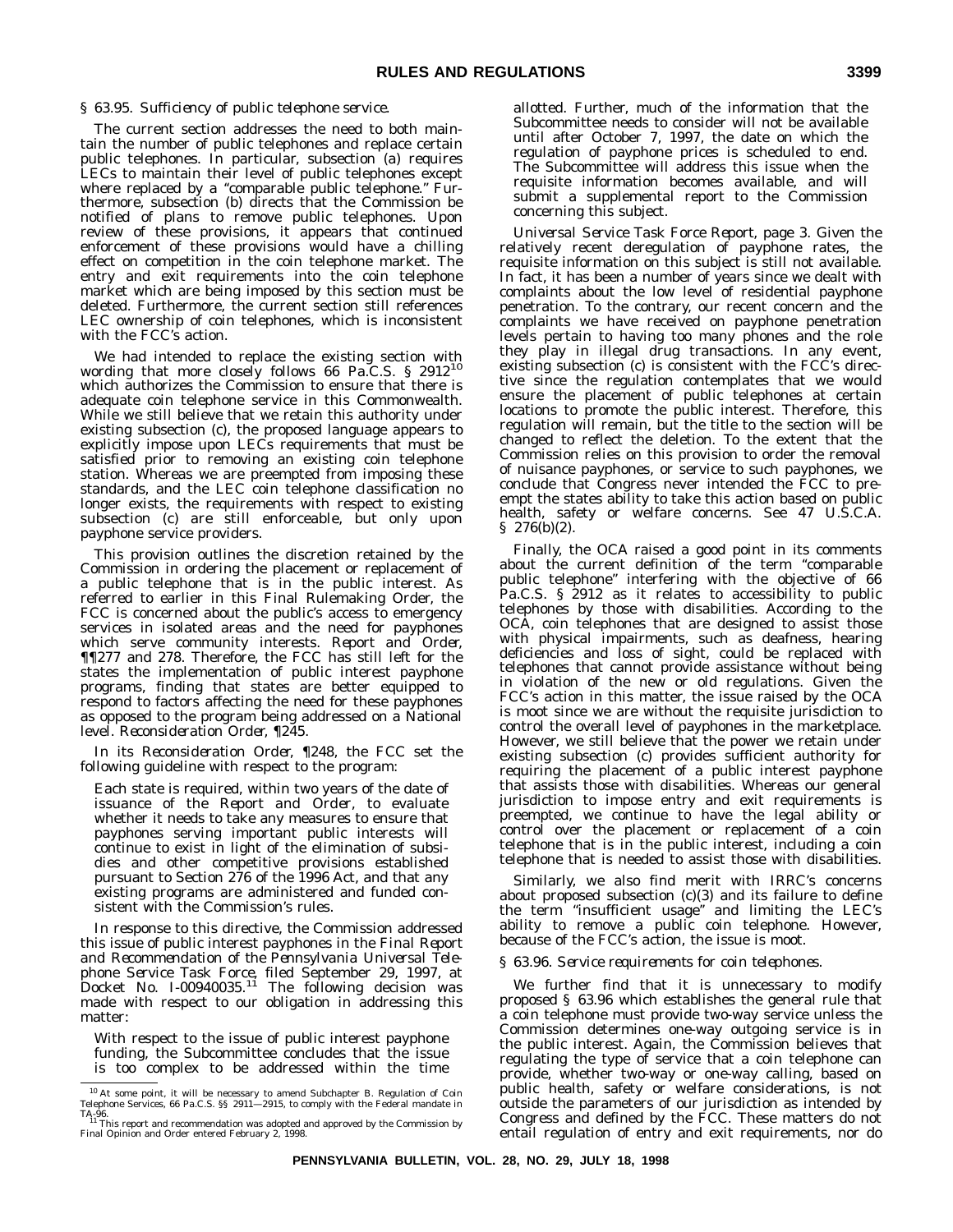they restrict the coin telephone marketplace. Moreover, we are equally confident that the proposed regulation, which replaces the existing subsections  $(b)$ — $(h)$  with new subsections (b)—(e), is competitively neutral and does not impose restriction on entry and exit to the marketplace.

Finally, we are not persuaded that an exception should be carved out for credit card telephones as proposed by AT&T. Although credit card phones may be used by a more limited segment of the payphone users' market for outgoing calls, the receivers of incoming calls are not so limited and may, in fact, rely on a credit card phone for primary incoming telephone service.

### *§ 63.97. Coin telephone rate filings.*

Section 63.97 requires, inter alia, LECs to file tariffs establishing coin telephone rates, nonpublic utilities completing forms to obtain service from LECs and revise rates, limiting the charge for a local call and directory assistance, and setting the minimum period for the duration of the local call. Given the FCC's preemption of local coin rates and entry and exit requirements, we are without authority to regulate these matters, and these provisions are deleted.

### *§ 63.98. Compliance.*

Finally, § 63.98 addresses the submission of data, the Commission's authority to direct LEC termination of service to a payphone service provider for noncompliance with the regulations, payphone service provider participation with a self-enforcement program, and a housekeeping provision. To the extent that we still retain jurisdiction to regulate certain aspects of the coin telephone market in this Commonwealth, this section recognizes a payphone service provider's obligation to provide information on their compliance with the sections still in effect, and also insures a payphone service provider's compliance by our authority to direct LEC termination of service to the PSP for noncompliance. This directive, along with retaining authority to require payphone service providers to participate in a self-enforcement program, are not inconsistent with or in violation of the FCC's rulemaking or DC Circuit decision. These provisions merely assist the Commission in enforcing its legally authorized regulations. However, the section is modified so as to clarify that LEC coin telephones are considered payphone service provider coin telephones.

### **CHAPTER 64. STANDARDS AND BILLING PRACTICES FOR RESIDENTIAL TELEPHONE SERVICE**

### **Subchapter A. PRELIMINARY PROVISIONS**

### *Section 64.2. Definition of dispute.*

The definition of ''dispute'' is changed to exclude callbacks, issues outside the scope of Chapter 64, payment arrangements and interexchange carrier (IXC) billing. BA-PA characterizes this change as ''positive,'' and AT&T also supports the change, stating that the modification ''. . . will convert an ambiguous and excessive regulation to one which is considerably more reasonable.'' the OCA notes that the proposed change significantly alters the definition of ''dispute,'' and is concerned with the elimination from the definition of transactions and billing related to IXCs. OCA recommends "... that the Commission examine this chapter of the regulations and modify only those provisions that are truly obsolete, rather than discounting the entire chapter when it comes to billing disputes with IXCs.'' The OCA further states that ''[c]onsumers are still in need of being advised of the informal complaint procedure, having access to that procedure and

to the protections afforded by that process, and access to the formal complaint process even where their long distance service is concerned.''

In response to the OCA's comments regarding the proposed elimination from the definition of ''dispute'' of transactions and billing related to IXCs, the Commission notes that this new regulatory language resulted from a proposal by the PTA. The language was approved by this Commission at Public Meeting of February 8, 1996. As the PTA notes in its comments dated August 2, 1995, the definition of ''dispute'' should exclude ''...a disagreement which arises from billing data provided to the LEC by an interexchange carrier.'' The PTA commented that this exclusion "... obviates the necessity of LECs' treating customer IXC toll inquiries which must be passed on to IXCs for resolution as 'disputes' even though the vast majority of such billing inquiries are resolved to the customer's satisfaction and even though such inquiries do not give rise to 'disputes' when they are made directly to the IXC by the customer.'' (Emphasis in original.) The PTA further noted that this proposed exclusion ". . . recognizes that the current competitive reality that customers who are dissatisfied with the resolution of IXC billing inquiries have the option to easily and immediately switch to another IXC. Such a market penalty provides a powerful disincentive to IXCs' causing customer dissatisfaction in the handling of IXC inquiries, and eliminates the need for the protection of Chapter 64 'dispute' regulations.''

The Commission concurs with PTA's argument that the elimination of the Chapter 64 dispute provisions is offset by the option of a dissatisfied customer to easily and immediately switch to another IXC. Accordingly, the final version of the definition of ''dispute'' will retain the elimination of IXC billing data as disputable subject matter under the Chapter 64 provisions. Given this change in the definition of "dispute," the final regulations will delete § 64.22(1) since the LECs will no longer be responsible for settling IXC-related complaints.

Finally, IRRC expressed concerns regarding the length and clarity of the proposed definition of ''dispute.'' IRRC recommends, and we concur, that the definition be revised as we have it in Annex A.

### *Section 64.2. Definition of "interexchange carrier."*

AT&T notes that the definition of "interexchange carrier" is obsolete and recommends that it be modified to read: A carrier which provides interexchange services to the public under 66 Pa.C.S. § 3008. The Commission is adopting this recommendation.

### **Subchapter B. PAYMENT AND BILLING STANDARDS**

### *Section 64.11. Method of payment.*

This section is modified to provide that LECs may treat an unpaid check as a payment never made by the customer, and consequently, may take immediate action to suspend or terminate service once a check is returned as ''unpaid.'' The new language prohibits suspension or termination of service when the bill is in dispute and further provides that LECs may not impose a handling charge if the customer stops payment on a check due to a good faith billing dispute. No comments were received regarding this revision as it was proposed, and the language will be adopted as proposed.

### *Section 64.12. Due date for payment.*

The proposed language, which would have added an exception to the 20-day rule in those instances where the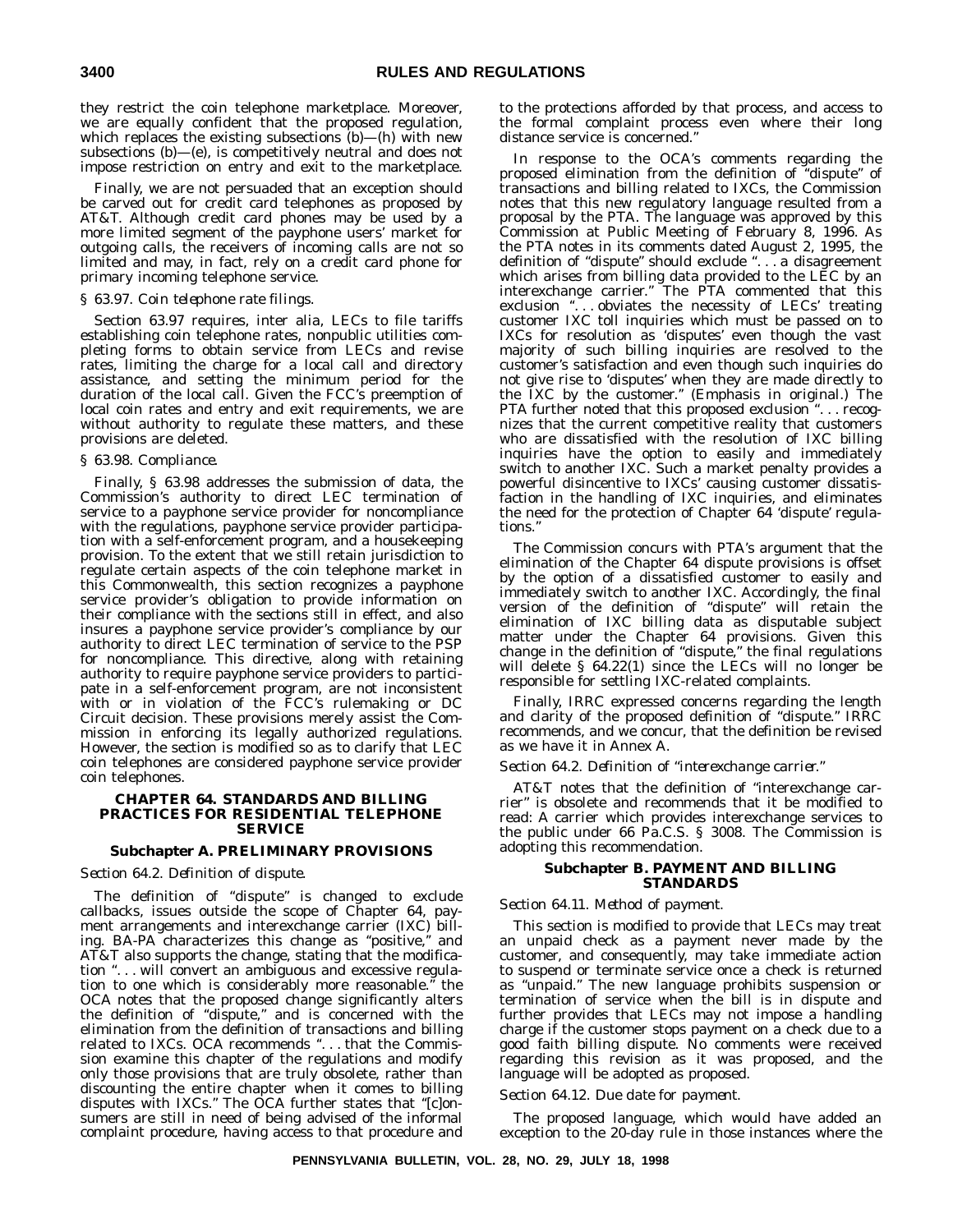LEC had negotiated earlier due date arrangements with the customer, is deleted under recommendations by the OCA and IRRC as contrary to 66 Pa.C.S. § 1509. Therefore, the provision will remain unchanged.

### *Sections 64.17 and 64.18. Partial payments and application of partial payments between past and current bills.*

The proposed language for §§ 64.17 (a) and (b) and 64.18 would have provided that partial payments be applied first to payment of basic charges before going toward payment of any other service. The PTA and BA-PA question whether the proposed revision to the hierarchy of applying partial payments by customers to balances for different services would result in any substantive degree of protection for basic service. Further, they raise concerns about the cost of implementing the change. Representative David R. Wright, Democratic Chairperson of the House Consumer Affairs Committee, in a letter dated August 14, 1996, states that "... the changes are not required and will lead to customer confusion as to how the partial payments are being applied to past due balances.'' IRRC states that there may be a greater need to protect basic service as long distance and other services enter the era of deregulation. However, IRRC recommends that the Commission review the proposed revision to determine if, in fact, the current partial payment application hierarchy places basic service at greater risk than the proposed revision. Further, IRRC recommends that the Commission determine if any additional protection derived from the proposed revision justifies the cost of reprogramming utility billing systems. After careful review, the Commission agrees with the LEC industry and Representative Wright that the proposed revisions to §§ 64.17(a) and (b) and 64.18 do not provide any substantive degree of protection for basic service above the protections currently contained at §§ 64.17 and 64.18. Accordingly, the proposed changes to §§ 64.17(a) and (b) and 64.18 have been deleted from this rulemaking.

Section 64.17(c) drew comments from both IRRC and the OCA pointing out that the phrase "may not" lacks clarity and needs to be changed in the final-form regulation. Accordingly, ''may not'' is replaced with ''does not.''

### *Section 64.21. Separate Billing for Nonbasic Service, Toll Service, and Basic Service.*

Proposed changes allow LECs to bill in two ''pots'' rather than one for each service, with the requirement that basic service be billed separately being retained. The OCA expresses concern that consumers will not be able to check bills or to identify services for which they are being charged if all services, other than basic, are allowed to be billed in one lump sum. IRRC believes the OCA raises a valid concern regarding the proposed change in § 64.21, and recommends the Commission PUC include language in the final regulation requiring itemization for each service rendered.

The Commission respectfully disagrees with the OCA and IRRC that language should be placed in § 64.21 requiring itemization for each service rendered. Section 64.12 is intended to separate telephone bills into the two general categories of basic, toll and nonbasic services. Further, this regulation prohibits suspension of basic service for nonpayment of the other services. Section 64.21 is not intended to address the legitimate concern raised by the OCA regarding itemization. Instead, the current language in § 64.14(b) (relating to billing information) is intended to address this concern. Section 64.14(b) provides that ''[a]t least annually, and upon the

request of the customer, the local exchange carrier shall provide an itemization of all service equipment and other recurring charges.'' Moreover, § 64.14(a)(5) requires itemization of toll charges. Finally,  $\S$  64.14(c) requires the LEC to inform a customer of the monthly recurring charge for new or additional services ordered by the customer. This provision also requires that the LEC maintain a record of the estimates given to a customer for 90 days. This 90-day record requirement allows any subsequent disputes to be properly investigated. Thus, while the need for some degree of itemization is legitimate, the Commission believes § 64.14 adequately addresses this concern. Given the fact that the average telephone bill already is viewed by many consumers as too long, the Commission does not believe further itemization of charges is appropriate. Accordingly, this order retains the language that allows LECs to bill in two "pots" rather than three, with the requirement that basic service remains a separately billed charge.

Note, too, that in response to comments regarding § 64.191(a) (relating to public information), the newly revised requirements call for the LEC to send new customers a confirmation letter itemizing the services ordered at the time of application. Thus, residential customers will receive immediate itemization through application of § 64.191(a), and periodic itemization by means of application of § 64.14.

### **Subchapter C. CREDIT AND DEPOSIT STANDARDS POLICY**

### *Section 64.31. (Policy Statement) Local exchange carrier credit and deposit policies.*

The proposed language was meant to clarify that LECs are not required to furnish service to an applicant if a member of applicant's household is indebted to the LEC for service previously furnished. The BA-PA and PTA support the proposed change in § 64.31. Both parties believe it is a positive change that will reduce a loophole that allows customers to ''game the system'' and remain on the network while not paying for service. Further, BA-PA and the PTA view this change as "limited," and recommend additional changes to allow LECs to collect advance payments and set credit limits for toll and nonbasic services from customers who are a credit risk.

The OCA opposes the change at this section and §§ 64.61(9) and 64.63(7), both of which contain similar language. The OCA expresses privacy concerns relating to this proposed change, as well as pointing out that this proposed change allows telephone companies the unprecedented advantage of independently determining that one party is responsible for a debt that accrued under an account in another party's name. Finally, the OCA notes that the regulation fails to define the term ''household.''

Representative Kathrynann Durham, Majority Chairperson of the House Consumer Affairs Committee, by letter dated August 5, 1996, expressed similar concerns. She opposes this change and states:

. the proposed change at § 64.31 goes too far by allowing LECs to deny service to any applicant sharing a household with a person indebted to the LEC. The regulation does not even define the word household. Permitting phone companies to effectively dictate living arrangements by restraint of basic service without even an attempt to define the parameters is unprecedented and clearly a violation not appropriately placed in this state regulation.

IRRC shares the concerns expressed by Representative Durham and the OCA, and recommends that this provi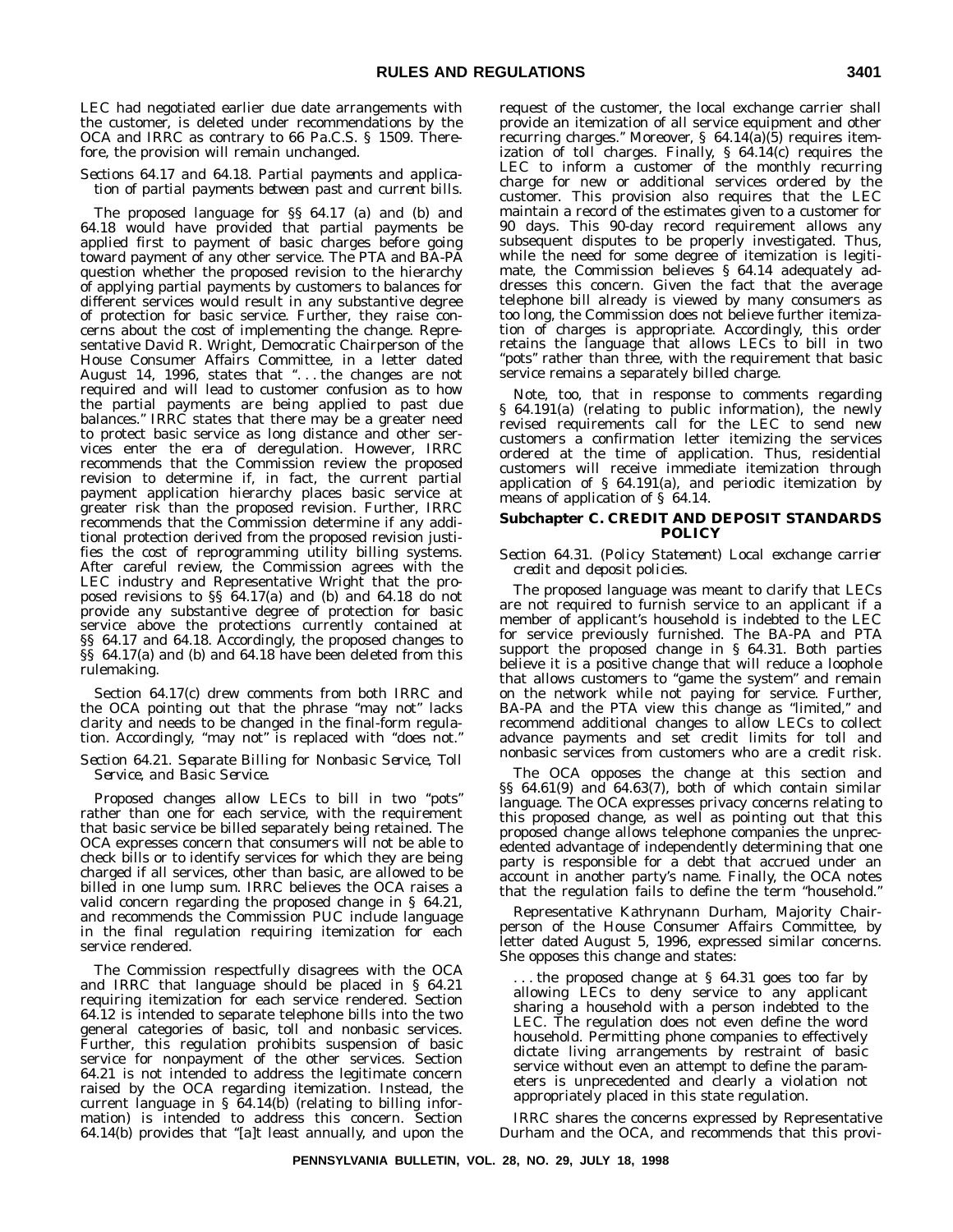sion be deleted from the final regulation. IRRC also expresses concern that the title ''policy statement'' does not clearly reflect the content of the section. IRRC recommends that the Commission replace the existing title of § 64.31 with a title such as ''Local exchange carrier credit and deposit policies.''

The Commission supported the publication of this PTA proposal for comment in the hope that, through comments, the final language in § 64.31 would enable LECs to deal with the legitimate scenarios they cite without adversely impacting privacy rights or the volume of complaints to the Commission about bill-responsibility issues. However, given the merit of the comments of the OCA, Representative Durham and IRRC to the proposed change, as well as the absence of suggestions for changes in language that would satisfactorily address these concerns, the Commission has eliminated the proposed language in the final rulemaking. Instead, this section is included to effect only the change in its title according to IRRC's suggestion.

Discussion of the following two sections has been consolidated and appears following the explanation of the proposed changes.

### *Section 64.33. Payment of outstanding balance.*

The proposed rulemaking proposed deleting subsection (b), which prohibits LECs from requiring payment for a residential service previously furnished under an account in the name of persons other than the applicant without a legal determination that the applicant is obligated to pay.

### *Section 64.34. Written procedures.*

Proposed language would permit LECs to give a ''brief'' explanation of credit and deposit procedures rather than the lengthy explanation given by some LECs now.

The PTA and BA-PA recommend additional changes to the credit and deposit standards to help LECs reduce fraudulent use of the network and avoid uncollected debt. Specifically, the LEC industry suggests changes to allow advance payments for toll and nonbasic service to be collected from customers who are credit risks. The industry also believes the rules should be changed to allow LECs to set credit limits on toll and nonbasic for customers who are credit risks. Further, if a customer exceeds his or her credit limit, LEC industry wants to apply the limited notice provisions in § 64.81.

IRRC expresses a favorable view of both credit limits and advance payment, but recommends the Commission "... give them serious consideration for a future rulemaking since these types of revisions were not included in this proposed regulation.''

Comments concerning § 64.12 explain why the Commission did not include these types of revisions in the instant rulemaking proceeding. Briefly, the Commission considered proposed regulatory language regarding advance payment and credit limits, but deleted language pertaining to these two credit activities because they went beyond the intent of the Commission's May 23, 1995 Order. The Commission did, however, grant a petition by GTE North Incorporated (Docket No. P-00950967) to establish Advance Credit Management (ACM) on a 24 month trial basis to help determine the effectiveness of credit limit procedures. The Commission looks forward to the GTE report on the results of this trial program.

As a result of this review, the Commission withdraws its proposed changes to § 64.33.

### *Section 64.41. Interest.*

The BCS proposed changing this section to be consistent with § 56.57 which provides that the interest rate be determined by the average rate of 1-year Treasury Bills for September, October and November of the previous year. The PTA, however, recommended that the interest rate be changed from 9% per annum to the current legal rate. The PTA stated that it believed the change from 9% to 6%, the current legal rate, is a positive change, although the OCA argues that the interest rate paid on deposits should remain at 9% so that consumers will not be hurt if the market is paying higher interest. The Commission believes that it is more important to set the interest rate at a level that provides incentive to collect a deposit in appropriate situations than to set the interest rate to ensure no loss in value to the consumer. Consumers who are dissatisfied with the interest paid on deposits need only pay their bills on time for 12-consecutive months to receive refund of this money. See § 64.37(3).

In a petition filed by on April 3, 1998, the PTA has requested a waiver of the existing section to utilize the standard set forth in § 56.57. *Petition of The Pennsylvania Telephone Association for Waiver of the Pennsylvania Public Utility Commission's Regulation at 52 Pa. Code § 64.41*, Docket No. . PTA recognizes that this represents a marked departure from its prior recommendation but states that it believes that the waiver will benefit consumers of telecommunications services in the Commonwealth by reducing interest payments made by LECs and foster an increased willingness on the part of LECs to require customer deposits in situations that warrant such measures.

To give the industry and other interested entities an opportunity to comment on this change, we are eliminating this section from the instant rulemaking with the intent to include it in a future rulemaking. If we grant the petition, we will also have the additional benefit of seeing how well this standard works for LECs prior to implementing any permanent industry-wide change.

### **Subchapter D. INTERRUPTION AND DISCONTINUATION OF SERVICE GROUNDS FOR SUSPENSION**

### *Section 64.61(9). Authorized suspension of service.*

The proposed language allowed LECs to suspend service whenever there exists an unpaid indebtedness for telephone service from a previous customer, and the previous customer continues to occupy the premises.

IRRC notes that the same concerns raised by the OCA and Representative Durham in relation to §§ 64.31 and 64.33 apply to the proposed change in this section. Consequently, IRRC recommends that proposed section 64.61(9) be deleted. The Commission agrees and withdraws its proposed language for amending this section.

#### *Section 64.63(7). Unauthorized suspension of service.*

The proposed language would have removed the requirement that the legal obligation must be established prior to suspending service, and service could not be suspended for nonpayment of a previous occupant of the residence unless that occupant continues to reside there. Since these proposals raise the same concerns as those raised by OCA, IRRC, and Representative Durham in relation to §§ 64.31, 64.33 and 64.61(9), the Commission withdraws the amendment.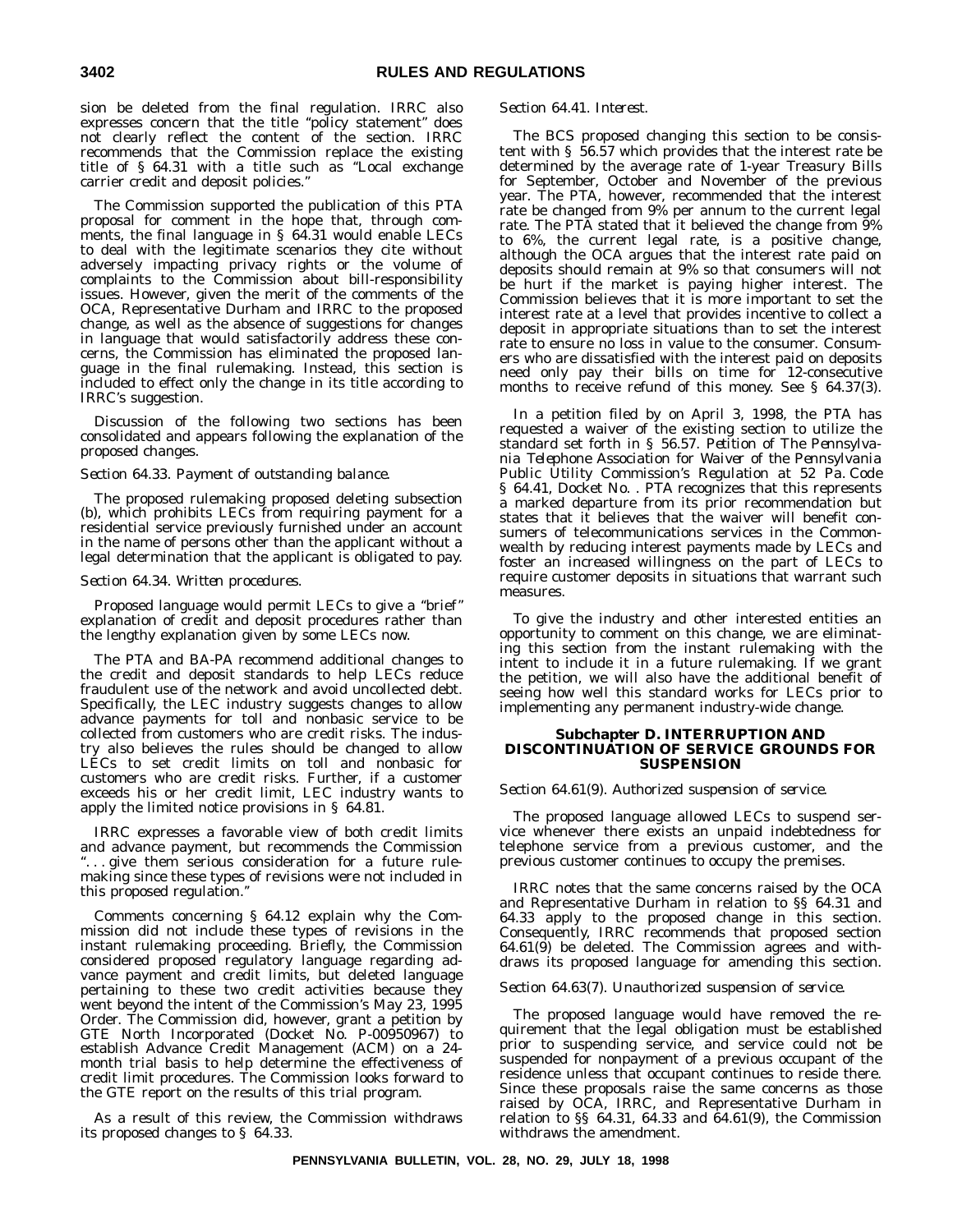## **NOTICE PROCEDURES PRIOR TO SUSPENSION**

### *Section 64.71. General notice provisions.*

The additional language provides that LECs may revert to the 24-hour personal notice of suspension provision of § 64.81 when a customer fails to comply with the material terms of a payment agreement for toll or nonbasic service, or both.

The BA-PA and PTA recommend extending application of the limited notice provision in  $\S$  64.81 to breached payment agreements for basic service. Although recognizing the merits of such an addition from the LECs' point of view, the Commission will not grant the extension in order to ensure that basic service is afforded the highest degree of protection. Each LEC needs to provide customers with an opportunity to point out mistakes that may have resulted in a threat to suspend basic service. Sometimes, customer payments are sent but not received by the company. Other times, customer payments are received but are applied to the wrong account. According to the Commission's Bureau of Consumer Services, BA-PA has reported on several occasions that ''payment claims'' constitute a high number of complaints from residential customers. A written 7-day notice provides an opportunity for the customer to contact the LEC and correct such errors before service is suspended. The § 64.81 limited notice does not provide that same degree of protection. The limited notice is not guaranteed contact; it is a reasonable attempt at contact 24 hours before suspension. Since denial of basic service raises health and safety concerns relating to the ability to access 911 emergency services or medical services, or both, the Commission believes that it is in the best interest of all parties to retain the requirement of written notice to residential customers that basic service will be suspended in 7 days.

### *Section 64.74. Procedures upon customer contact before suspension.*

Language is added to subsection (b) to provide that the LEC may suspend toll or nonbasic service after complying with the limited notice provision in § 64.81 when a customer breaches a payment agreement for toll or nonbasic service. The BA-PA and PTA recommend language changes in § 64.74 to conform with their recommendation to allow the use of limited notice for basic service if a customer breaches a payment agreement. For reasons stated above, the Commission declines to accept this recommendation.

### **NOTICE PROCEDURES AFTER DISPUTE FILED**

### *Section 64.81. Limited notice upon noncompliance with report or order.*

Added language expands this section to allow LECs to use limited notice in instances where a customer fails to keep the terms of a payment agreement for toll or nonbasic service. The BA-PA and PTA recommend language changes to allow the use of limited notice for basic service if a customer breaches a payment agreement. For reasons stated above, the Commission declines to accept this recommendation.

### *Section 64.108. Right of LEC to petition the Commission.*

Revised language recognizes the new § 64.109, which deals with the circumstances under which LECs can suspend service before the expiration of a medical certification. No comments were received relating to this section.

### *Section 64.109. Suspension prior to expiration of medical certification.*

This new section provides that a telephone company may suspend service prior to the expiration of a medical certification if the customer has failed to make timely payments for service provided, if the company follows the notice procedures in § 64.71. No comments were received relating to this section.

### **Subchapter G. DISPUTES; INFORMAL AND FORMAL COMPLAINTS**

### **GENERAL PROVISIONS**

### *Section 64.133. Termination stayed.*

New language provides that the disputing party shall pay or enter into a reasonable payment agreement on all undisputed portions of the bill. No comments were received relating to this section.

### **TELEPHONE COMPANY DISPUTE PROCEDURES**

### *Section 64.141. General rule.*

Paragraph (5) is changed to reduce the paperwork of a company if a customer is satisfied with the dispute resolution. At IRRC's suggestion, we have added a sentence in the final rulemaking requiring the LEC to inform the complaining party that a copy of the written summary is available upon request. This additional language addresses IRRC's concern that customers may not be aware of the written summary and their right to receive a copy upon request.

### *Section 64.142. Contents of the LEC report.*

Paragraph (6) is revised to specify that LECs must provide the information at Section  $64.152(a)(1)$ —(3) and (6) when a written report is neither requested nor deemed necessary. AT&T comments that the proposed and existing language is unclear. AT&T suggests adding a new subsection (b) providing that the LEC shall submit a letter in lieu of a written report, containing some basic information regarding the complaint. Contrary to AT&T's statements, the Commission believes that the proposed language provides clear direction for LECs regarding when it is appropriate to abbreviate the explanation of informal complaint filing procedures in § 64.152.

Nor do we agree with AT&T's suggestion to substitute a letter in lieu of a written summary in instances where a written report is not requested by the complainant or deemed necessary by the LEC. Since LECs are required to prepare a written summary at the conclusion of every dispute, AT&T's suggestion would have the effect of doubling the amount of paperwork of the LEC. Moreover, this extra paperwork would go to customers who indicated satisfaction with the LEC resolution. While we do not object to LECs sending a letter as suggested by AT&T, we decline to make this a requirement. Accordingly, we are retaining the proposed language regarding this section.

### **INFORMAL COMPLAINT PROCEDURES**

### *Section 64.153. Commission Informal Complaint Procedures.*

New language prohibits LECs from suspending or terminating service based on the complaining party's nonpayment of other billed amounts where these other amounts reflect the same underlying problem as the contested billed amounts. No comments were received regarding this section.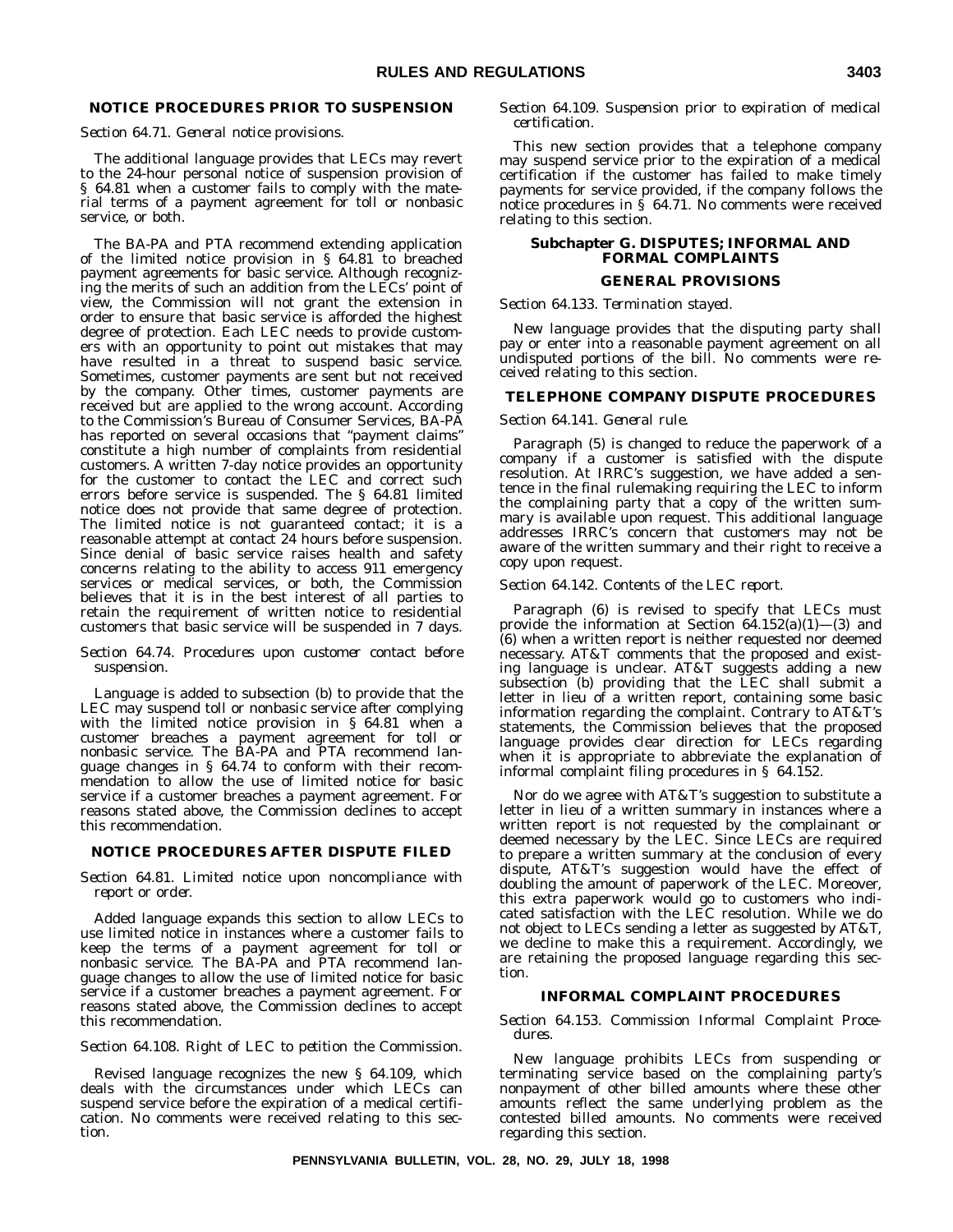### **FORMAL COMPLAINTS**

*Section 64.161. General rule.*

Added language limits a broad stay provision to specifically provide that LECs may still suspend or terminate service based on the complaining party's nonpayment of other billed amounts. No comments were received regarding this section.

### **Subchapter I. PUBLIC INFORMATION; RECORD MAINTENANCE**

### *Section 64.191. Public information.*

New language specifies which verbal information must be transmitted to an applicant in order to relieve LECs of the necessity of giving all information to the applicant. Numerous comments were made regarding the proposed changes. This section is extremely important since it sets forth the standards by which a local exchange carrier responds to applications for residential telephone service. Representative Wright expresses concern that the proposed regulations " $\ldots$  limit the flexibility of any local exchange carrier (LEC) to tailor the information provided during a new service contact to individual customers' needs and requests.'' Representative Durham expresses similar concerns by stating the following in regard to this section:

Requiring the oral description of the numerous service options will cause unnecessary customer confusion and possibly lead to consumers mistakenly purchasing services that they do not want or need. The extensive oral recitation is also unnecessary as the customer currently has the option, at § 64.191, to have the LEC mail a copy of written service choices. Finally, telecommunications competition, itself, creates more than adequate marketing incentive without mandating an overwhelming recitation of a LECs service capabilities.

The regulation should require that the service representative recite the least expensive basic service price, inform applicants when services discussed are optional and answer all questions related to the purchase of telephone services.

AT&T comments that it "... generally supports the new language proposed by the Commission . . . ," but recommends that the list of service and equipment options should contain only those options which the LEC determines would be of interest to residential customers, and that the LEC should be required to send it only to customers who, in response to an inquiry by the LEC service representative, say they want the price list.

Additionally, AT&T recommends that the Commission insert the words "objective and unbiased" into the language which requires LEC representatives to explain the choices for toll service. AT&T states:

This explanation should be for informational purposes and should not be an opportunity to give the customer a ''sales pitch'' for the LEC or one of its affiliates. Furthermore, the language of the regulation should be clarified to include intraLATA toll services once presubscription is available.

AT&T's final suggestion regarding this section is to delete the requirement that service applicants be informed that they can purchase a phone instead of leasing because the requirement is outdated.

The LEC industry recommends against the proposed change in § 64.191(a), stating that it would ''. . . straightjacket the contact into a invariable basic, toll,

nonbasic order-or-service discussion.'' The industry recommends the following alternative:

.. [t]he Commission should adopt an alternative Section 64.191 revision which would limit the required oral recitation to giving applicants the least expensive basic service and its price, and telling applicants when services discussed are optional. This revision will give LECs needed flexibility in the competitive arena to discuss additional basic and optional services and prices with customers in a way that both best meets their individual needs and conserves their time.

Finally, IRRC supports a limited oral recitation of service options as long as prices are included with the description of each optional service. IRRC recommends the Commission revise this section ''. . . to require that LECs provide applicants with a brief description and price for the least expensive basic service available, and require that they ask applicants if they want information about toll services or other services or options beyond basic service. The final regulation should also require that any description of a service include the applicable price list." IRRC cautions, "... that any further revision to Section 64.191 needs to be carefully drafted to prevent recurrence of past abuses.''

The Commission appreciates the many comments regarding § 64.191(a) since this provision deals with a difficult consumer issue involved in the ongoing transition of telecommunications from the traditional monopoly setting to the competitive marketplace. Since 1984, applicants for residential telephone service find themselves contacting a monopoly, the LEC, but interacting with a service representative who is expected to market optional services. The Commission, therefore, shares the concern expressed by several parties that the application process for residential telephone service not cause unnecessary customer confusion or result in consumers mistakenly purchasing services that they do not want or need. We also agree with IRRC that any further revision to § 64.191 needs to be carefully drafted to prevent recurrence of past abuses. Finally, the Commission also shares the parties' desire to shorten the application process.

Regarding this latter point, the proposed revision to § 64.191(a) eliminates the requirement that the LEC provide ''...a verbal recitation of *all* available service and equipment options and their prices'' to applicants who apply by phone. (Emphasis added.) We proposed this modification because in our view the proliferation of service options since the promulgation of that requirement has made compliance with this requirement increasingly difficult for LECs, and confusing for applicants. Thus, the elimination of this requirement to recite all services was intended to address the need to shorten the process and help reduce unnecessary customer confusion.

With the aid of the above-noted comments relating to § 64.191(a), we believe the final regulation: 1) provides for quality service by ensuring communication of factual information to each applicant 2) provides LECs with the flexibility they desire to respond to applicant's needs and 3) conserves applicants' time by shortening the process.

The final-form regulation recognizes the fact that applying for residential telephone service requires applicants to select from an increasing number of options. The Commission believes the final-form regulation must set forth a reasonable process for covering the many services available to residential telephone applicants in a manner that allows applicants to make informed decisions. Moreover, as other parties enter the local exchange carrier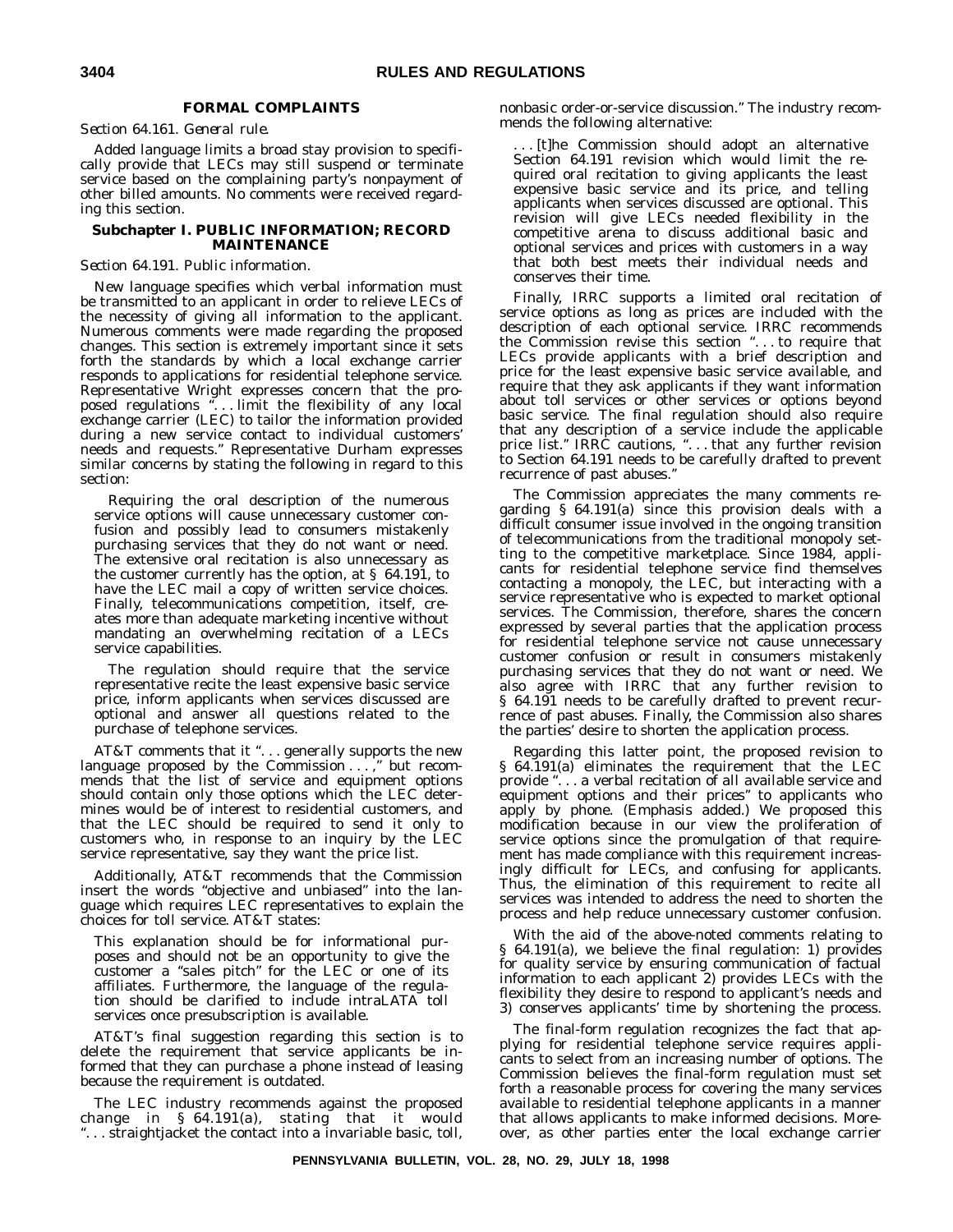business and local competition develops, presubscription becomes available for intraLATA toll service, and LECs begin to provide interLATA toll service, the regulation in §  $64.191(a)$  should enable a consumer to more easily compare offerings and prices. We have attempted, therefore, to modify the final regulation so as to address the many comments, including those urging more LEC flexibility to respond to specific requests and conserve consumers' time.

Accordingly, the final-form regulation requires LECs to describe the least expensive basic service and quote its price. Next, the LEC must determine whether the applicant needs to know about services for customers with disabilities.

After these two items have been addressed, the final regulation will allow LECs to complete the remainder of the application in the manner that best responds to the applicant's questions and preferences. The final-form regulation, however, sets forth other items that must be covered at some point in the application process. These include: 1) the date service will be installed 2) available blocking options, that is, 900, 976, collect call and Caller ID and 3) directory listing options.

Another important decision for an applicant is choosing a Primary Interexchange Carrier (PIC). Further, as noted by AT&T, the recent Federal telecommunication legislation will eventually allow applicants to decide whether the provider of both intraLATA and interLATA toll service will be the same or different parties. The Commission, therefore, agrees with AT&T that the LEC, acting as the gatekeeper for the toll presubscription process, should provide an explanation of the choices or options for toll services in an ''objective and unbiased'' manner so as to safeguard the rights of consumers. The final-form regulation reflects this general requirement.

The Commission also agrees with IRRC and other parties that the LEC should inform applicants when services discussed are optional, along with their price. We include this requirement in the final-form regulation. Further, we are deleting the outdated requirement that applicants be informed of the lease-versus-purchase option.

Finally, we believe there is merit in AT&T's comments regarding price lists. Therefore, we are replacing the requirement relating to mailing a lengthy price list upon request with a requirement that LECs send each applicant a confirmation letter which itemizes the services ordered, identifies those services that are optional, and clearly states the prices of the services ordered. If the new customer purchases a package, then the confirmation letter must itemize the services that make up the package, and identify all optional services and their prices. Where applicable, the confirmation letter must also inform the new customer that a more complete explanation and price list of services of interest to residential customers is contained in the phone book. Since most companies send some type of confirmation letter already, this change not only helps eliminate customer confusion, it does so without increasing paperwork.

Accordingly, under sections 501, 504—506, 1301 and 1501 of the Public Utility Code, 66 Pa.C.S. §§ 501, 504—506, 1301 and 1501, and the Commonwealth Documents Law, 45 P. S. § 1201, et seq., and the regulations promulgated thereunder, we adopt as final the regulations appended to this order to accomplish the objectives described in the body of this order; *Therefore,*

### *It Is Ordered that:*

1. The Commission's regulations 52 Pa. Code Chapters 63 and 64, are amended by:

Adding § 64.109;

Deleting §§ 63.17 and 63.97; and by

Amending §§ 63.1, 63.15, 63.18, 63.21, 63.31, 63.41, 63.91—63.96, 63.98, 64.2, 64.11, 64.17, 64.21, 64.31, 64.34, 64.71, 64.74, 64.81, 64.108, 64.109, 64.133, 64.141, 64.142, 64.153, 64.161 and 64.191 to read as set forth in Annex A, with ellipses referring to the existing text of the regulations.

2. The Secretary shall submit this order and Annex A to the Office of Attorney General for approval as to legality.

3. The Secretary shall submit this order and Annex A to the Governor's Budget Office for review of fiscal impact.

4. The Secretary shall submit this order and Annex A for formal review by the designated standing committees of both houses of the General Assembly, and for formal review and approval by the IRRC.

5. The Secretary shall deposit this order and Annex A with the Legislative Reference Bureau for publication in the *Pennsylvania Bulletin.*

6. A copy of this order and Annex A shall be served upon all persons who submitted comments in this rulemaking proceeding.

7. The regulations adopted with this order are effective upon publication in the *Pennsylvania Bulletin.*

> JAMES J. MCNULTY, *Secretary*

(*Editor's Note:* The proposed amendments to §§ 64.12, 64.18, 64.33, 64.41 and  $64.61$ , included in the proposal at 26 Pa.B. 2810 (June 15, 1996) have been withdrawn by the Commission. The amendments to §§ 63.1, 63.91— 63.94 and 63.98, included in this rulemaking, were not published in the proposal at 26 Pa.B. 2810.)

*Dissenting Statement of Coimmissioner David W. Rolka*

The current "three pot rule" which requries separate subtotals for basic, toll and non-basic services is not obsolete and should not be rescinded. The reference to the notice requirement of § 64.14(c) regarding recurring charges provides no information to the customer that uses non-basic services in ways that result only in nonrecurring charges as is the case with usage sensitive services. I therefore dissent from that portion of the Law Bureau recommendations regarding the recision of Section 64.21 Separate Billing for Nonbasic Service, Toll Service, and Basic Service

(*Editor's Note:* For the text of the order of Independent Regulatory Review Commission relating to this document, see 28 Pa.B. 3338 (July 11, 1998).)

**Fiscal Note:** Fiscal Note 57-170 remains valid for the final adoption of the subject regulations.

### **Annex A**

## **TITLE 52. PUBLIC UTILITIES**

### **PART I. PUBLIC UTILITY COMMISSION**

### **Subject C. FIXED SERVICE UTILITIES**

### **CHAPTER 63. TELEPHONE SERVICE**

### **Subchapter A. GENERAL PROVISIONS**

### **§ 63.1. Definitions.**

The following words and terms, when used in this chapter, have the following meanings, unless the context clearly indicates otherwise:

\*\*\*\*\*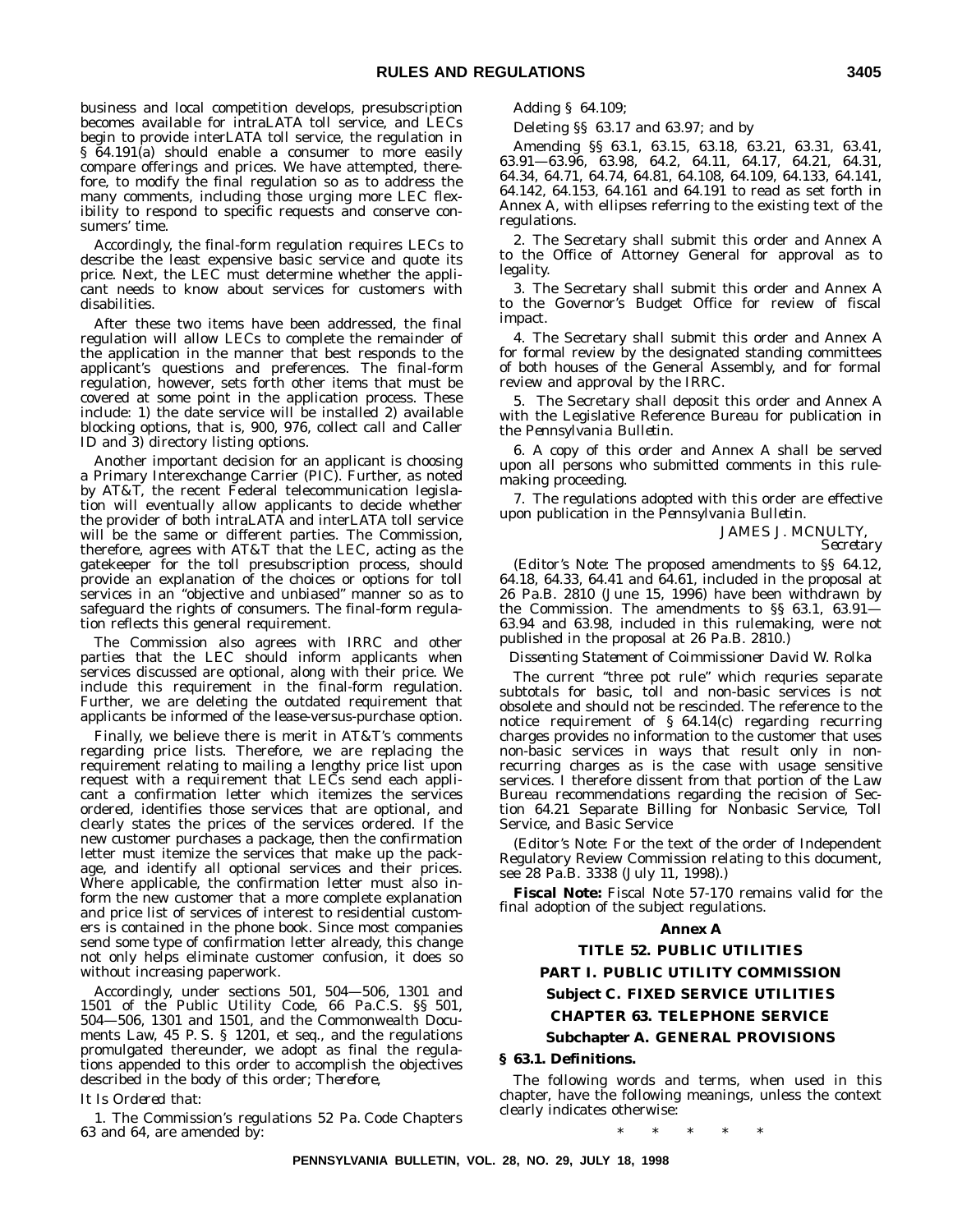*Interexchange carrier*—A carrier which provides interexchange telephone services to the public under 66 Pa.C.S. § 3008 (relating to interexchange telecommunication carrier).

\*\*\*\*\* **§ 63.15. Complaint procedures.**

(a) *Investigations.* A public utility shall make a full and prompt investigation of service complaints made to it through the Commission by its customers or third parties. Upon receiving a service complaint from a customer of a utility, the Commission will transmit a summary of the service complaint to the utility. If a service complaint is resolved, the utility may terminate the investigation by submitting or transmitting a copy of the service order which identified the action taken by the utility to resolve the service complaint. When complaints are referred to the public utility through the Commission, the public utility and the Commission shall work to process and resolve all complaints.

\*\*\*\*\*

### **§ 63.17. (Reserved).**

### **§ 63.18. Multiparty line subscribers.**

A multiparty line subscriber may be required to take service of a different grade if his use of service interferes unreasonably with the necessary service of the other subscribers on the line. The number of subscribers connected to a multiparty line shall be limited to a maximum of four.

### **§ 63.21. Directories.**

(a) When a directory is provided by the public utility, it shall be revised and reissued at sufficiently frequent intervals to avoid serious inconvenience to the public. A satisfactory length for a directory period shall be determined by the volume of changes and new listings and the facilities available for supplying new numbers to calling parties and for intercepting calls to numbers which have been changed.

(b) One copy of each new directory issue shall be furnished to each subscriber and one copy sent to the Commission by the issuing public utility at the time of its distribution to subscribers.

(c) A directory shall contain the following:

(1) The name of the issuing public utility.

(2) The month and year issued.

(3) A statement of the area covered by the directory.

(4) Necessary instructions to enable users to place calls efficiently, including, but not limited to, telephone company local, toll, emergency and operator-assistance calls. Necessary instructions to transact business with the telephone company, such as payment of bills, ordering changes in service and reporting service difficulties.

(5) A separate section containing social service organization, school and government listings.

(d) A name shall be listed in a directory only if the following conditions are met:

(1) It leads to a positive and particular identification of a party.

(2) It is a name the party legally is authorized to use.

(3) It is a name used by the party in the community.

(4) It is a name which is not misleading, deceptive or confusing.

(e) Upon receiving a customer complaint alleging misleading, deceptive or confusing directory listings, a public utility shall investigate the complaint under § 63.15 (relating to complaint procedures). If the utility determines that a directory listing is misleading, deceptive or confusing, the utility shall delete the listing from future directories. After reaching its decision the public utility shall advise interested parties in writing of its opinion and shall inform them of the right to file a complaint with the Commission.

### **§ 63.31. Classification of public utilities.**

For accounting and reporting purposes, telephone public utilities are classified as follows:

(1) *Class* A. Public utilities having 50,000 or more access lines.

(2) *Class* B. Public utilities having less than 50,000 access lines.

(3) *Class* C. Telephone public utilities having average annual operating revenues exceeding \$10,000 but not more than \$50,000.

(4) *Class* D. Telephone public utilities having average annual operating revenues not exceeding \$10,000.

### **Subchapter D. UNDERGROUND SERVICE**

**§ 63.41. Underground telephone service in new residential developments.**

\*\*\*\*\*

(k) Telephone utilities shall file undergrounding construction and specification standards and revisions thereto with the Commission's Bureau of Fixed Utility Services.

\*\*\*\*\*

### **Subchapter G. COIN TELEPHONE SERVICE**

### **§ 63.91. Purpose.**

The purpose of this subchapter is to promote competition in the coin telephone market, assure accurate price disclosure and provide for public interest coin telephones.

### **§ 63.92. Definitions.**

The following words and terms, when used in this subchapter, have the following meanings, unless the context clearly indicates otherwise:

*Coin telephone—*A telephone which includes a coin mechanism which accepts coins for payment of rates or charges associated with placing local or interexchange calls from the telephone. The term does not include a telephone which requires insertion of a credit card to pay for using or placing calls from the telephone and does not include a telephone without a coin mechanism.

*Local exchange carrier—*A telephone company certificated by the Commission to provide service within a local calling area.

*Payphone service provider—*A corporation, association, partnership or person who manufactures, vends, owns or leases coin telephones and is not required to be certificated by the Commission for the provision of coin telephone service.

### **§ 63.93. Conditions of service.**

A payphone service provider shall provide service in accordance with this subchapter to be eligible for access to a public utility's intrastate telephone facilities and services, and these services shall be denied when a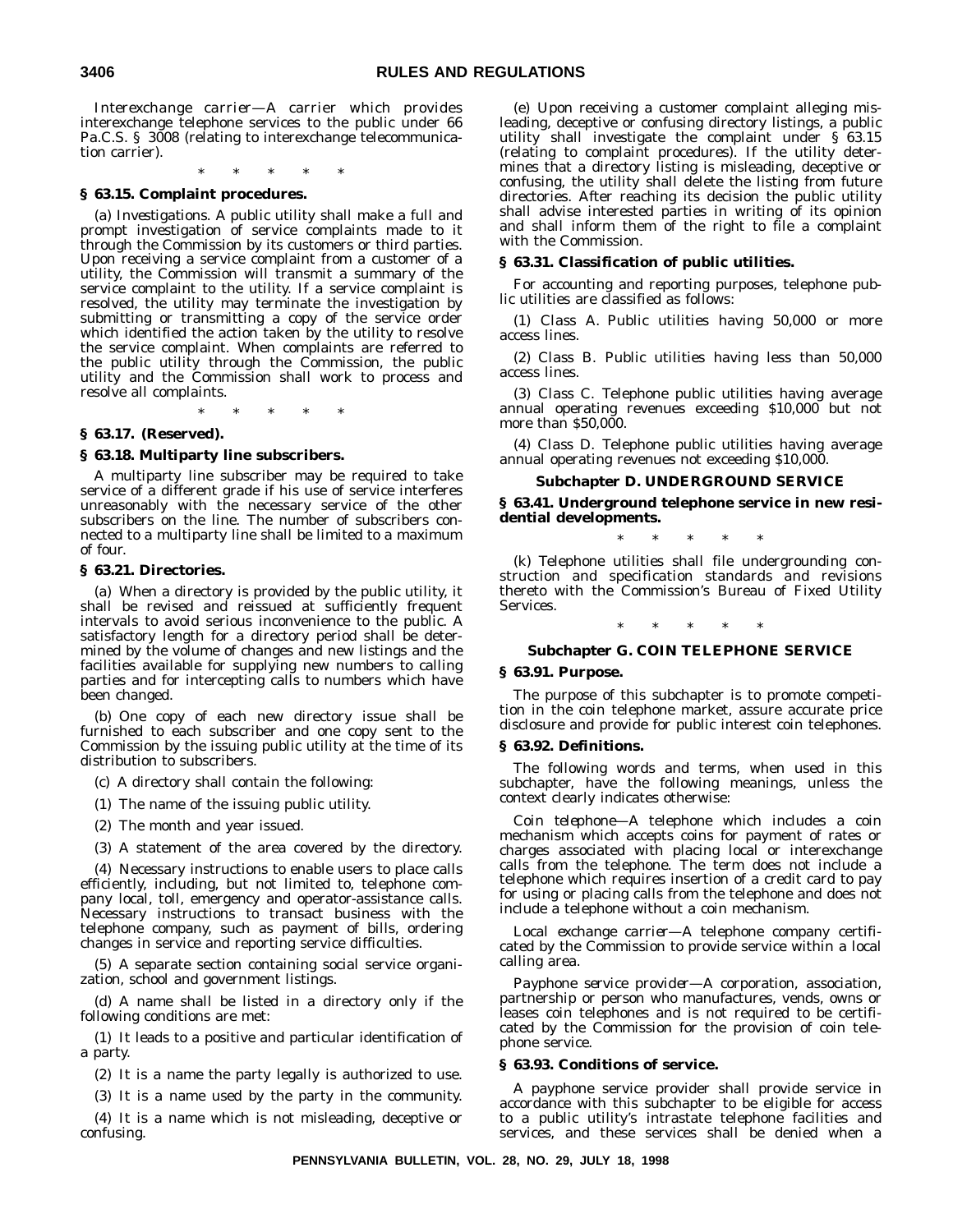payphone service provider does not comply with the requirements of this subchapter.

### **§ 63.94. Coin telephone requirements.**

(a) A coin telephone shall be registered with the Federal Communications Commission when required under 47 CFR Part 68 (relating to the connection of terminal equipment to the telephone network).

(b) A coin telephone shall provide a dial tone without the insertion of a coin to permit access to the operator. A coin telephone shall comply with the Americans With Disabilities Act Accessibility Guidelines for Buildings and Facilities (ADAAG) usability standards where compliance with usability standards is required by the Americans With Disabilities Act of 1990 (ADA). It shall provide call completion for 911 service if available, access to telecommunication relay services, and per-call blocking of any caller identification service when the caller initiates the blocking service by dialing \*67. As an alternative to the per-call blocking service, the coin telephone shall offer callers free operator service to block caller identification.

\*\*\*\*\*

(d) Coin telephones shall provide message toll service. The coin telephone shall be capable of completion of toll free numbers without the payment of a coin, that is, either without the insertion of a coin or with the return of the coin inserted.

\*\*\*\*\*

(f) A local exchange carrier shall provide access lines to a payphone service provider. The payphone service provider shall be responsible for charges properly attributable to the installation, connection and use of the line. The charges may not include a charge for unpublished numbers for coin telephone listings. The charges may include the following:

(1) Nonrecurring installation charges.

(2) Connection and reconnection charges.

(3) Service call charges.

(4) Recurring monthly flat rate and measured-metered charges.

(5) Directory assistance charges.

(6) Improperly or erroneously accepted collect message toll charges, third number billing charges and credit card billing charges unless the nonpublic utility is paying a charge to the local exchange carrier for screening calls.

(g) A coin telephone shall display instructions and notices which are prominently posted on, or in the immediate vicinity of, the coin telephone clearly stating the following:

(1) The charge for local coin calls and dialing instructions to obtain rates for other types of calls.

(2) The name, address and telephone number of the owner, lessee or supplier of the telephone.

(3) Dialing and other instructions applicable to the use of the coin telephone.

(4) The telephone number of the coin telephone.

(5) Notice that the coin telephone provides one-way service only, if applicable.

(6) Notice of the per-call blocking option by dialing \*67 or, as an alternative, free operator service to block any caller identification service.

(7) The procedure for registering service complaints and obtaining refunds.

(h) A coin telephone may not be connected to a type of line other than a payphone service provider access line. Existing connections using business or residential access lines shall be converted by the local exchange carrier to utilize payphone service provider access lines. Each local exchange carrier shall maintain provisions in its tariff providing for payphone service provider access line service offerings. Through these tariff provisions, each local exchange carrier shall offer payphone service provider access lines and associated optional features to all payphone service providers on a nondiscriminatory basis.

### **§ 63.95. Coin telephone service in the public interest.**

The Commission may require a payphone service provider to place or replace a coin telephone at a particular location if it is determined that a placement or replacement is in the public interest.

### **§ 63.96. Service requirements for coin telephones.**

(a) A coin telephone shall provide two-way service and may be converted to one-way outgong service only under extraordinary circumstances when the Commission determines that the action is justified based on public health, safety or welfare concerns, and is in the best interest of the public.

(b) A local exchange carrier, payphone service provider or other interested party may seek Commission review of whether conversion of a coin telephone from two-way service to one-way is justified by extraordinary circumstances. Conversion requests shall be made in writing and shall identify the telephone number and location of the coin telephone, and describe the circumstances which justify conversion.

(c) The Commission's Bureau of Consumer Services shall determine whether a conversion request is justified within 10 days of its receipt unless the information provided by the requesting party is inadequate to make a determination. The Bureau will notify the requesting party and the owner of the coin telephone of its determination by telephone. The Bureau will provide the requesting party and the owner of the coin telephone written notice of its determination. The Bureau will limit the duration of the conversion authorization if it appears that the circumstances justifying the conversion are temporary in nature.

(d) A party may appeal the Bureau's determination, or request that a coin telephone previously approved for one-way conversion be returned to two-way service, by filing a formal complaint with the Commission.

(e) In instances where a conversion request involves allegations of drug trafficking from a coin telephone or other emergency circumstances pertaining to public health, safety or welfare concerns, the Bureau may telephonically authorize the owner of the coin telephone to convert the telephone to one-way service on the same day the emergency conversion request is received. Following an emergency conversion authorization, the Bureau will review the conversion request under the procedures established in subsection (c).

### **§ 63.97. (Reserved).**

### **§ 63.98. Compliance**

(a) The Commission may direct a payphone service provider to submit data or other information to ensure compliance with this subchapter and may direct a local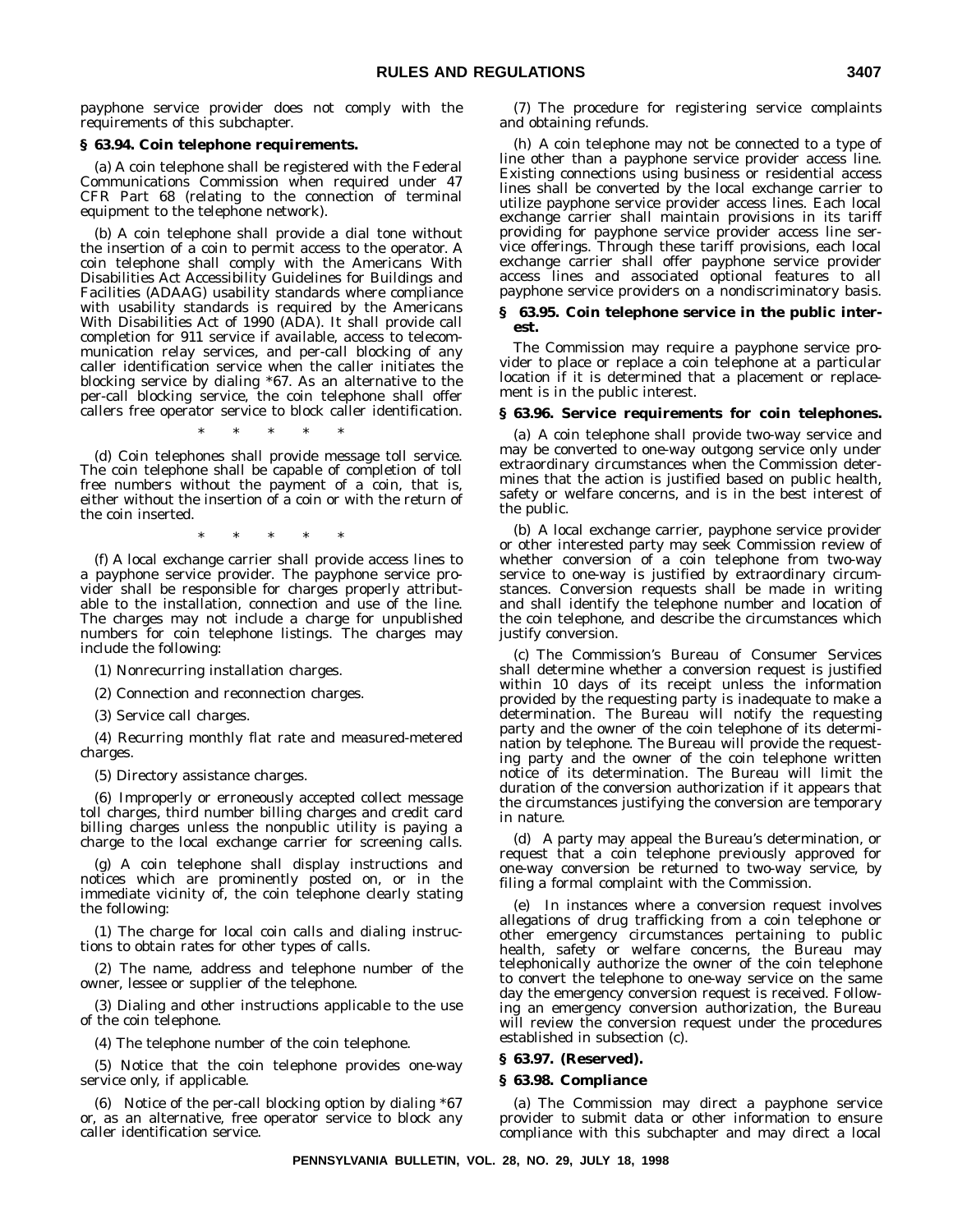exchange carrier to terminate service to a payphone service provider found by the Commission to be in violation of this subchapter. The owner of a coin telephone shall be primarily responsible for assuring compliance with this subchapter.

(b) The Commission may direct payphone service providers to participate in the implementation of a selfenforcement program for payphone service provider coin telephones.

(c) This subchapter supersedes conflicting provisions of previously issued Commission orders.

### **CHAPTER 64. STANDARDS AND BILLING PRACTICES FOR RESIDENTIAL TELEPHONE SERVICE**

### **§ 64.2. Definitions.**

The following words and terms when used in this chapter, have the following meanings, unless the context clearly indicates otherwise:

\*\*\*\*\*

*Dispute—*A grievance of an applicant, customer or customer's designee about a utility's application of one or more provisions covered by this chapter, including credit determinations, deposit requirements, the accuracy of amounts billed or the proper party to be charged, which remains unresolved after the initial contact or utility follow-up response when the applicant, customer or customer's designee consents to the utility reviewing pertinent records or other information and calling back. The term does not include a disagreement arising from matters outside the scope of this chapter, or failure to negotiate a mutually satisfactory payment agreement regarding undisputed amounts, or a disagreement over billing data provided to the local exchange carrier by an interexchange carrier.

\*\*\*\*\*

*Interexchange carrier—*A carrier which provides interexchange services to the public under 66 Pa.C.S. § 3008 (relating to interexchange telecommunications carrier).

\*\*\*\*\*

### **§ 64.11. Method of payment.**

Payment may be made in any reasonable manner including payment by personal check, unless the customer within the past year has tendered a check which has been returned unpaid to the LEC by a financial institution for a reason for which the customer is at fault. When a tendered personal check is returned unpaid to the LEC by a financial institution for a reason for which the customer is at fault, the LEC may treat such unpaid check as a payment never made by the customer and, if it does so, shall not be obligated to halt suspension or termination action based on its receipt of this check from the customer. The LEC also may impose a handling charge, the amount of which shall be set forth in the carrier's approved tariff. Notwithstanding the foregoing provisions, the LEC may not proceed with suspension or termination of service based on a disputed billed amount or impose a handling charge if the customer stops payment on a check due to a good faith billing dispute.

### **§ 64.17. Partial payments.**

(a) Payments received by a LEC which are insufficient to pay the balance due for telephone service and nonbasic service shall first be applied to telephone service.

(b) Payments received by a LEC which are insufficient to pay the amount due for telephone service shall first be applied to basic service.

(c) This section does not apply if the customer supplies written instructions specifying how a partial payment should be applied.

### **§ 64.21. Separate billing for basic service.**

(a) Charges for basic service shall be billed separately from charges for other services.

(b) A customer's failure to pay charges for other services may not be a basis for termination of basic service unless the LEC is technically unable to terminate toll service without also terminating basic service as provided in § 64.63 (relating to unauthorized suspension of service).

### **§ 64.31. LEC credit and deposit policies.**

An essential ingredient of the credit and deposit policies of each LEC shall be the equitable and nondiscriminatory application of those precepts to potential and actual customers throughout the service area or a part thereof. Deposit policies shall be based on the credit risk of the applicant or customer rather than upon the credit history of the affected premises or upon the collective credit reputation or experience in the area in which the applicant or customer lives without regard to race, religion, gender, age if over 18, national origin or marital status.

### **§ 64.34. Written procedures.**

Each LEC shall establish written procedures for dtermining the credit status of an applicant. Each LEC employe processing applications or determining the credit status of an applicant shall be familiar with and have ready access to a copy of the written procedures of the LEC. A copy of the procedures shall be maintained on file in each business office of the LEC and be made available, upon request, for inspection by the public and the Commission.

(1) *Informing applicants of procedures.* The LEC personnel shall provide an explanation of applicable credit and deposit procedures to each customer or applicant for service.

(2) *Reasons for deposit request.* If a deposit or payment of an outstanding residential account is required before furnishing service, the LEC shall inform the applicant in writing of the reasons for denial of credit and how to obtain service. Existing customers will be informed of the reasons for denial of credit before suspension of service.

### **§ 64.71. General notice provisions.**

The LEC shall mail or deliver written notice to the customer at least 7 days before the date of proposed suspension regardless of the grounds upon which suspension is sought, with the exception of the following: Failure to comply with the material terms of a payment agreement for toll or nonbasic service, or both. In these cases, the LEC shall comply with § 64.81 (relating to limited notice upon noncompliance with report or order).

### **§ 64.74. Procedures upon customer contact before suspension.**

(a) If, at a time after the issuance of the suspension notice and before the suspension of service, a customer contacts the LEC concerning the proposed suspension, an authorized LEC employe shall fully explain, where applicable, some or all of the following:

(1) The reasons for the proposed suspension.

**PENNSYLVANIA BULLETIN, VOL. 28, NO. 29, JULY 18, 1998**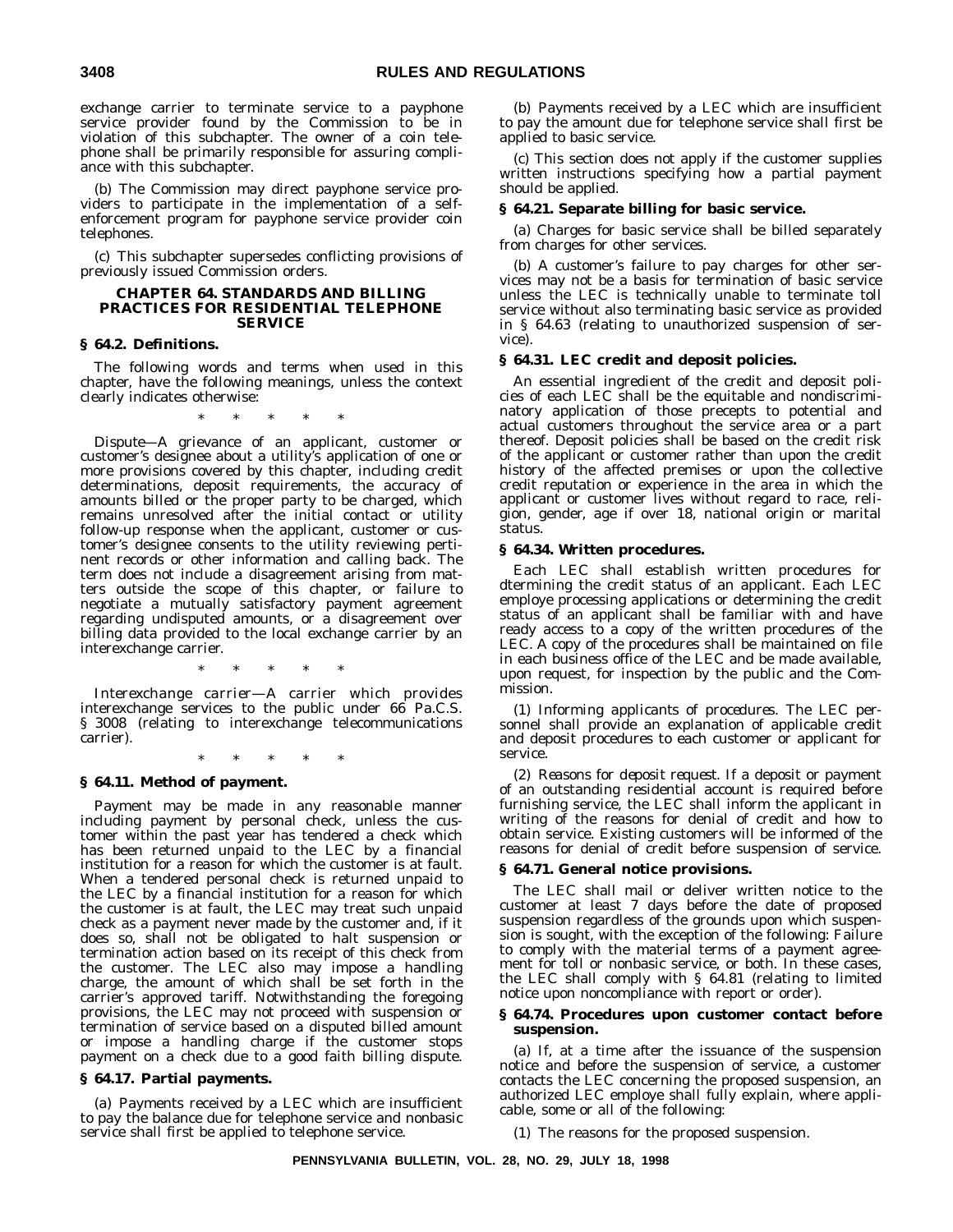(2) All available methods of avoiding a suspension including:

(i) Tendering payment in full or otherwise eliminating the grounds for suspension.

(ii) Entering a payment agreement.

(iii) The right of the customer to file a dispute with the telephone company and, thereafter, an informal complaint with the Commission.

(3) The procedures for resolving disputes relating to charges on the notice other than IXC toll charges and the procedures for filing informal complaints to request payment terms on the basic service portion of the account, including the address and the telephone number of the nearest regional Commission office.

(4) The duty of the customer to pay a portion of a bill not honestly disputed.

(5) The duty of the customer to restrict toll usage to 150% of average normal toll usage.

(6) The medical emergency procedures.

(7) That upon failure to timely appeal from or comply with a telephone company report, as defined in § 64.142 (relating to contents of written summary by the LEC), an informal complaint report, or an order from a formal complaint—the LEC is not required to give further written notice before suspension so long as the LEC makes a reasonable attempt to contact the customer personally at least 24 hours prior to suspension.

(b) The LEC, through its employes, shall exercise good faith and fair judgment in attempting to enter into a reasonable payment agreement regarding undisputed amounts or to otherwise equitably resolve the matter. Factors to be taken into account when attempting to make a reasonable payment agreement shall include, but not be limited to, the size of the unpaid balance, the payment history of the customer and the length of time over which the bill accumulated. When the customer breaches a payment agreement for toll or nonbasic service, or both, the LEC may suspend the toll or nonbasic, or both, service after complying with § 64.81 (relating to limited notice upon noncompliance with report or order). At the time a payment agreement is entered into, the LEC shall explain to the customer the consequences of breaching the payment agreement, including the possible suspension of toll or nonbasic service, or both, without further written notice. The LEC may not suspend service for an undisputed delinquent bill under either of the following circumstances:

(1) While it is negotiating a payment agreement with the customer.

(2) Within 24 hours after negotiating fails, except where toll usage increases by \$25 or more after the initial customer or customer designee contact.

### **§ 64.81. Limited notice upon noncompliance with report or order.**

Upon the customer's failure to timely appeal from or comply with a LEC report as defined in  $\S$  64.142 (relating to contents of the LEC report), an informal complaint report, an order from a formal complaint, or a payment agreement negotiated for toll or nonbasic service, or both, the original grounds for suspension shall be revived and the LEC may not be required to give further written notice before suspension if the telephone company makes a reasonable attempt to contact the customer personally at least 24 hours before suspension.

### **§ 64.108. Right of LEC to petition the Commission.**

(a) To completely suspend service before the expiration of the medical certification, except when allowed under § 64.109 (relating to suspension prior to expiration of medical certification), an LEC may petition the Commission for waiver from the medical certification procedures to contest the validity of a certification.

(b) A LEC shall continue to provide access to emergency telephone services while a final Commission adjudication on the petition is pending.

(c) Upon the filing of a petition for waiver of medical certification, Commission staff will review the facts and issue an informal written decision.

(d) A party to the proceeding may, within 20 days of the informal decision, and not thereafter except for good cause shown, appeal by filing with the Secretary of the Commission a letter stating the basis for appeal. An appeal from the informal decision will be assigned to the Office of Administrative Law Judge for hearing and decision.

### **§ 64.109. Suspension prior to expiration of medical certification.**

A telephone company may suspend service prior to the expiration of the medical certification when the customer fails to make timely payments for service provided by the LEC after the date on which service is restored or suspension postponed. The company must follow notice procedures prior to suspension according to § 64.71— 64.74.

### **§ 64.133. Termination stayed.**

Except as otherwise provided in this chapter, when a dispute is properly registered in accordance with this subchapter, suspension or termination based on disputed portions of the bill is prohibited until resolution of the dispute. However, the disputing party shall pay, or enter into a reasonable payment agreement for all undisputed portions of the bill. If the disputing party does not do so, the LEC may suspend or terminate service based on the nonpayment, if the suspension or termination is otherwise permitted under this chapter.

### **§ 64.141. General rule.**

If, at any time before suspension or termination of service, a customer registers a dispute, the LEC shall do the following:

(1) Not issue a suspension or termination notice based on the disputed subject matter.

(2) Investigate the matter using resonable methods which may include telephone contacts and personal contacts with the customer.

(3) In a manner clear to the customer, set aside the disputed charges pending resolution of the dispute and demand payment of undisputed charges only.

(4) Provide the customer with the information necessary to arrive at an informed judgment, including, but not limited to, relevant portions of tariffs and statements of account.

(5) Within 30 days of the registration of the dispute, review findings with the customer in a manner which outlines clearly the results of the investigation and which indicates what action will be necessary for the customer to continue service. The findings shall be summarized in a report as follows, and the LEC shall inform the customer that a copy of the report is available upon request: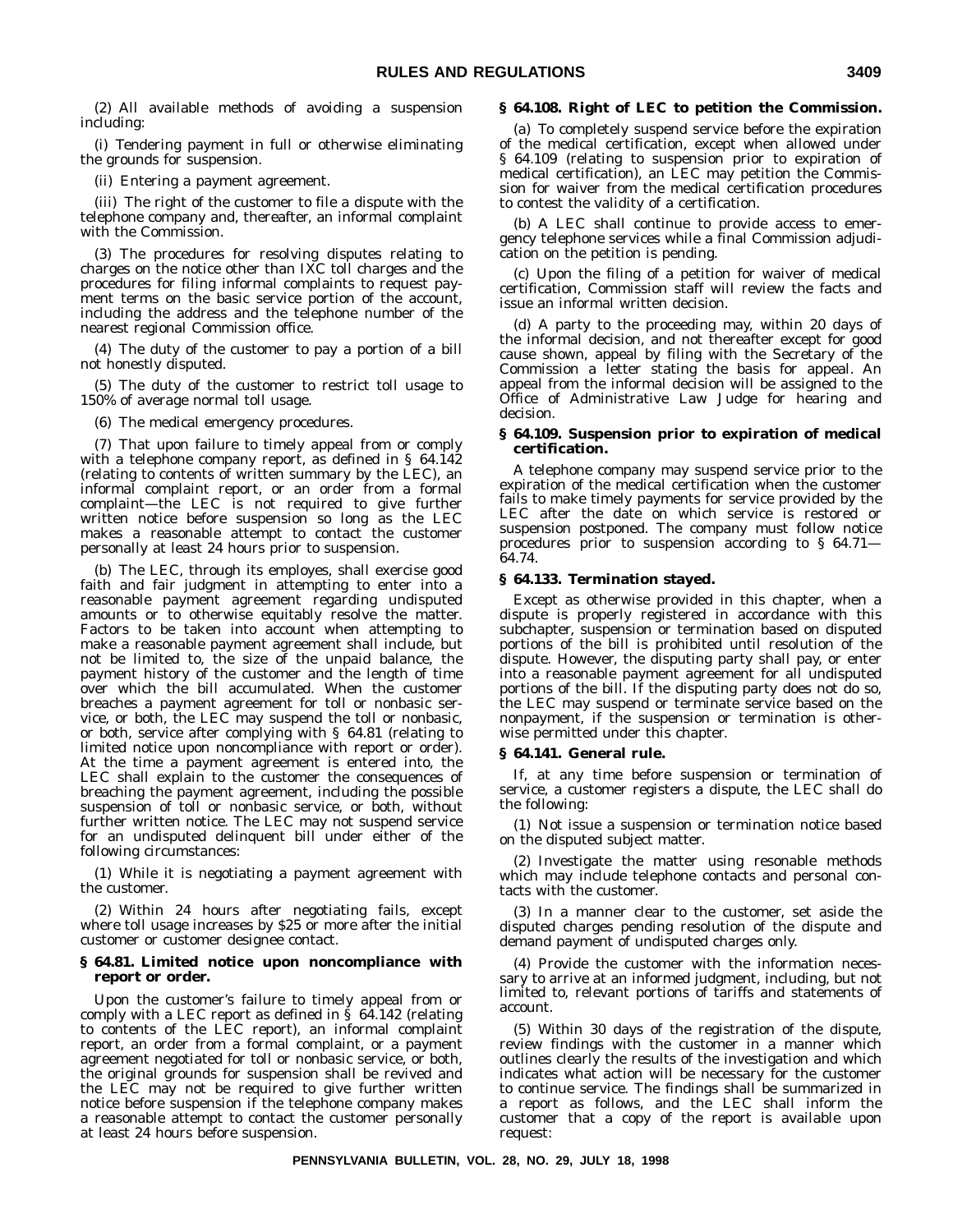(i) If the complainant is not satisfied with the dispute resolution, the LEC report shall be in writing and conform to § 64.142 (relating to contents of the LEC report). In these instances, the written report shall be sent to the complaining party if requested, or if deemed necessary by the LEC. The written report shall also be sent to the Commission upon request.

(ii) If, however, the complaining party is satisfied with the orally conveyed dispute resolution, the written LEC report may be limited to the information required by § 64.142(1) and (2), and, if applicable, § 64.142(7).

(iii) If the complaining party expresses satisfaction but requests a written report, the report shall conform with § 64.142 in its entirety.

### **§ 64.142. Contents of written summary by the LEC.**

The LEC report shall include the following:

(1) A statement of the claim or dispute and a copy thereof if the claim or dispute was made in writing.

(2) The position of the LEC and the results of investigation.

(3) An itemized statement of the account, specifying amounts credited or due as a result of the disputed subject matter.

(4) A statement that service will not be suspended pending completion of the dispute process, including both informal and formal complaints, so long as the customer:

(i) Pays all nondisputed amounts.

(ii) Files an informal complaint with the Commission within 10 days of the date on which the LEC mailed the written summary to the customer.

(5) The address and telephone number of the LEC office where payment can be made or information obtained.

(6) A complete explanation of procedures for filing an informal complaint with the Commission (see § 64.152 (relating to informal complaint filing procedures)). If a written report is not requested by the complaining party or deemed necessary by the LEC, the LEC must provide the information in  $\S$   $64.152(a)(1)$  – (3) and (6). In addition, the LEC should provide the telephone number and address of the office of the Commission where the informal complaint may be filed.

(7) The date on or after which the account will be delinquent unless a payment agreement is entered into or an informal complaint is filed with the Commission. The date may not be earlier than the original due date of the bill or 10 days after the mailing or personal delivery of the written summary, whichever is later.

### **§ 64.153. Commission informal complaint procedures.**

(a) The timely filing of an informal complaint acts as a limited stay and the LEC may not suspend or terminate service based on the complaining party's nonpayment of any billed amount which is contested in the informal complaint until the complaint is resolved. The LEC may not suspend or terminate service based on the complaining party's nonpayment of additional billed amounts that reflect the same underlying problem, other than a claimed inability to pay, as the billed amounts contested in the informal complaint. This limited stay does not prevent the LEC from suspending or terminating service based on the complaining party's nonpayment of other billed amounts, where the suspension or termination is otherwise permitted under this chapter.

(b) Upon the filing of an informal complaint, which shall be docketed as ''(complainant) v. (company),'' Commission staff will immediately notify the utility, review the dispute, and, within a reasonable period of time, issue to the utility and the complaining party an informal report with findings and a decision. The reports shall be in writing and a summary will be sent to the parties if a party requests it or if the Commission staff finds that a summary is necessary.

(1) *Review techniques.* Review shall be by appropriate means, including LEC written summaries, telephone calls, conferences, written statements, research, inquiry and investigation. Procedures shall be designed to insure a fair and reasonable opportunity to present pertinent evidence and to challenge evidence submitted by the other party to the dispute. Information and documents requested by Commission staff as part of the review process shall be provided by the LEC within 30 days of the request.

(2) *Settlement.* Before the issuance of its report, Commission staff may negotiate with the parties in an attempt to settle the matters in dispute.

(c) Commission staff resolution of informal complaints is binding upon the parties unless formal proceedings are initiated under Chapter 5 (relating to formal proceedings).

(d) Subsection (b) supersedes § 3.112 (relating to action on informal complaints).

### **§ 64.161. General rule.**

(a) Except as otherwise provided in this chapter, formal complaint proceedings shall proceed according to Chapters 3 and 5 (relating to special provisions; and formal proceedings).

(b) The timely filing of a formal complaint acts as a limited stay and the LEC may not suspend or terminate service based on the complaining party's nonpayment of any billed amount which is contested in the formal complaint until the complaint is resolved. This limited stay does not prevent the LEC from suspending or terminating service based on the complaining party's nonpayment of other billed amounts, if the suspension or termination is otherwise permitted under this chapter, and if the suspension or termination is preceded by the required notification.

### **§ 64.191. Public information.**

(a) LEC service representatives shall provide applicants who apply for residential telephone service in person with a concise, easy-to-understand printed price list showing all available service and equipment options. The price of the least expensive single-party basic service option shall be clearly and conspicuously displayed on the list.

(b) If an applicant applies for service by telephone, the LEC service representative shall:

(1) Explain and give the price of the least expensive type of single-party basic service.

(2) Determine whether the applicant wants information about services for customers with disabilities.

(c) The LEC service representative may complete the remainder of the application in the manner the LEC determines best responds to the applicant's questions and needs. Applicants shall be informed of the following information during the application process:

(1) The date service will be installed.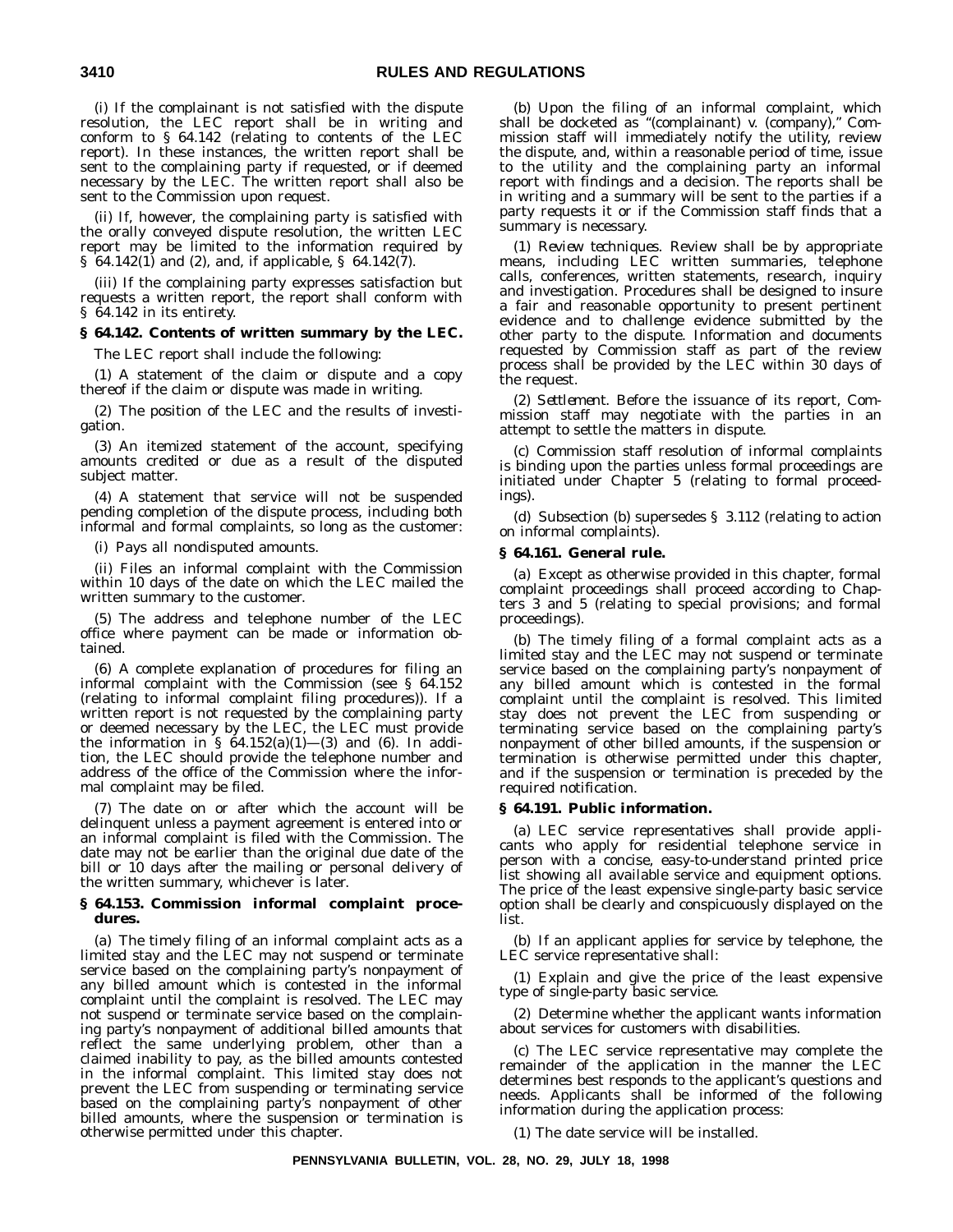(2) Available blocking options, for example, 900, 976, collect call, Caller ID.

(3) Directory listing options.

(d) The LEC service representative shall inform applicants when services discussed are optional and shall include the price with the description of each optional service.

(e) The explanations of toll presubscription, whether interLATA, intraLATA, or both, shall be objective and unbiased.

(f) The LEC service representative shall inform each applicant that they will be sent a confirmation letter, which will include:

(1) An itemization of the services ordered.

(2) The price of each service ordered.

(3) Identification of the services that are optional.

(4) Information instructing the applicant that a more thorough explanation and price list of services of interest to residential customers, and instructions on how to obtain the information, may be found in the telephone directory, when applicable.

[Pa.B. Doc. No. 98-1149. Filed for public inspection July 17, 1998, 9:00 a.m.]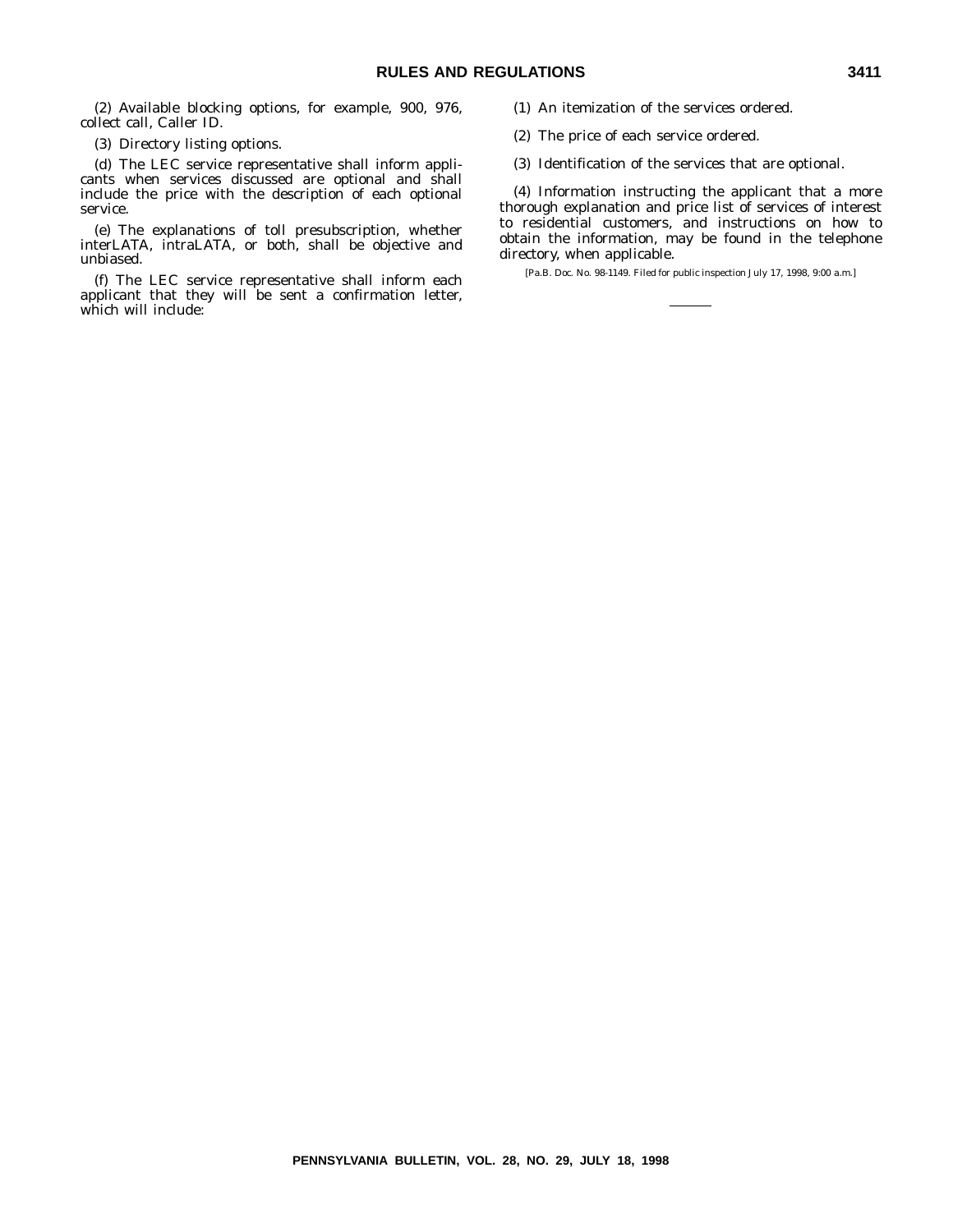# **PROPOSED RULEMAKING**

## **DEPARTMENT OF EDUCATION**

## **[22 PA. CODE CH. 701]**

## **Nurse Aide Applicant Criminal History Record Information**

The Department of Education (Department) proposes to add Chapter 701 (relating to nurse aide training program applicant criminal history record information) to read as set forth under the Nurse Aide Resident Abuse Prevention Training Act (act) (63 P. S. §§ 671—680). These proposed regulations implement the act.

The process of developing Chapter 701 was undertaken in accordance with section 6 of the act (63 P. S. § 676), which directs the Department to promulgate regulations necessary to carry out the criminal history record information requirements of the act. Section  $\ddot{\theta}(2)$  of the act further requires that the regulations provide for the confidentiality of criminal history record information.

The proposed regulations define words and terms specific to this chapter to ensure a uniform interpretation across this Commonwealth. See § 701.1 (relating to definitions).

Section 701.2 (relating to compliance) states that the Department will ensure compliance with the act.

Sections 701.11—701.15 set forth the general responsibilities of facilities that sponsor State-approved nurse aide training programs. These entities are required to have all applicants obtain criminal history record information reports before they enroll in the training program. The reports are procured from the State Police for applicants living in this Commonwealth for 1 or more years and from the Federal Bureau of Investigation for all others. Sections 701.11—701.15 specify time-lines and procedures, provide for confidentiality of the criminal history record information, prohibit enrollment of persons who have committed certain offenses (as required by the act), require the sponsoring facilities to keep a file copy of the report (signed and dated by the designated personnel) and provide written notification to applicants who are denied enrollment because of information found in the criminal history record information.

Section 701.16 (relating to violations) sets forth who is responsible for reviewing the criminal history information and the procedures to complete the review. It also proposes that the facility administrators be subject to penalties if they fail to designate the appropriate personnel, otherwise the Department cannot ensure compliance.

Section 701.21 (relating to the responsibilities of the Department) sets forth the general responsibilities to determine compliance violations as stated in the act. This section specifies the procedures, notification of violations, hearings and possible civil penalty assessment.

### *Fiscal Impact and Paperwork Requirements*

The proposed regulations would have a fiscal impact upon the Commonwealth at the State level. During the first full year the State Police project their fiscal impact at \$31,940. This includes staffing and equipment. The Department may need to hire additional clerical assistance for the Federal Bureau of Investigation criminal background checks. This is estimated at \$14,028. The proposed regulations would have no fiscal impact upon the local entities. The proposed regulations impose no new significant paperwork requirements beyond those required by the act. However, the Department will need to readjust the length of time for monitoring each nurse aide training program to review the criminal history record information for all enrolled nurse aide students.

## *Effective Date*

The proposed regulations will take effect on the date of publication in the *Pennsylvania Bulletin* of the final adoption of the regulations.

### *Sunset Date*

The effectiveness of proposed Chapter 701 will be reviewed by the Department every 4 years, in accordance with the Department's practice of examining all regulations. Thus, no sunset date is necessary.

## *Regulatory Review*

Under section 5(a) of the Regulatory Review Act (71 P. S. § 745.5(a)), on July 7, 1998, the Department submitted copies of these proposed regulations to the Independent Regulatory Review Commission (IRRC) and to the Chairpersons of the House and Senate Education Committees. In addition to submitting the proposed regulations, the Department has provided IRRC and the Committees with a copy of a detailed Regulatory Analysis Form prepared by the Department in compliance with Executive Order 1996-1 Regulatory Review and promulgation. A copy of this material is available to the public upon request.

If IRRC has objections to any portion of the proposed regulations, it will notify the Department within 10 days of the close of the Committees' review period. The notification shall specify the regulatory review criteria which have not been met by that portion. The Regulatory Review Act specifies detailed procedures for review, prior to final publication of the regulations, by the Department, the General Assembly and the Governor of objections raised.

### *Contact Person*

Interested persons are invited to submit written comments, suggestions or objections regarding this proposal to Jane M. Acri, Vocational Services Supervisor, Bureau of Vocational-Technical Education, 333 Market Street, Harrisburg, PA 17126-0333 within 30 days following publication in the *Pennsylvania Bulletin*, (717) 787-5530.

Persons with disabilities needing alternative means of providing public comments may make arrangements by calling Jane Acri at (717) 783-6867 or TTY (717) 783- 8445.

Alternative formats of the proposed chapter (such as, braille, large print, cassette tape) can be made available to members of the public upon request to Jane Acri at (717) 783-6867 or TTY (717) 783-8445.

## EUGENE W. HICKOK,

*Secretary*

**Fiscal Note:** 006-262. (1) General Fund; (2) Implementing Year 1998-99 is \$Minimal; (3) 1st Succeeding Year 1999-00 is \$Minimal; 2nd Succeeding Year 2000-01 is \$Minimal; 3rd Succeeding Year 2001-02 is \$Minimal; 4th Succeeding Year 2002-03 is \$Minimal; 5th Succeeding Year 2003-04 is \$Minimal; (4) Fiscal Year 1997-98 \$Non-Applicable; Fiscal Year 1996-97 \$; Fiscal Year 1995-96 \$;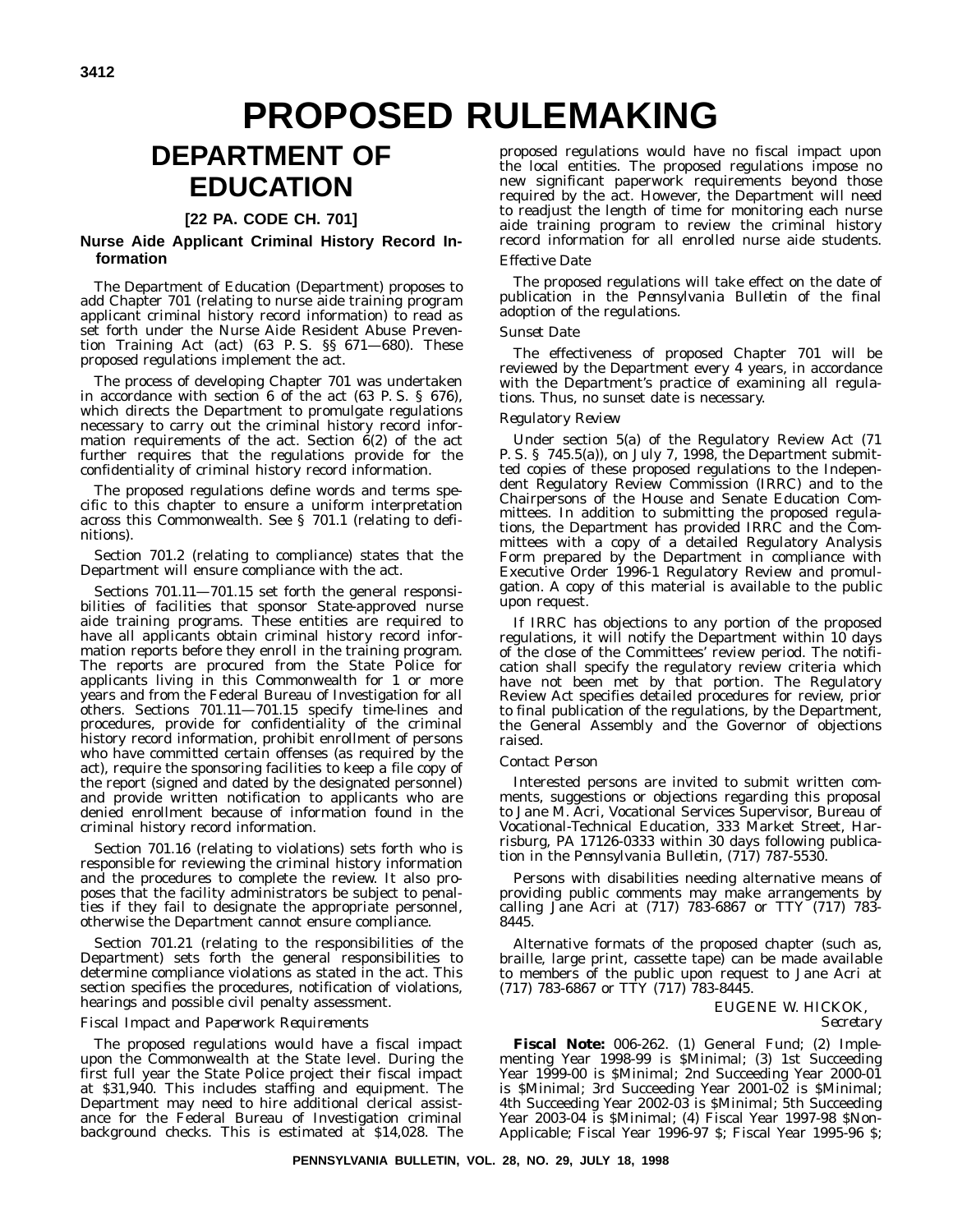(7) Department of Education, General Government Operations and Pennsylvania State Police, General Government Operations; (8) recommends adoption.

This regulation may result in minor administrative costs to the General Government Operations appropriation of the Department of Education for Federal Bureau of Investigation criminal background checks for certain applicants.

The regulation will result in increased costs to the General Government Operations appropriation of the State Police to perform the background checks on applicants. These costs are not expected to be significant and will be offset, to some extent, from increased revenue from the \$10 fee.

### **Annex A**

### **TITLE 22. EDUCATION**

### **PART XIX. CRIMINAL HISTORY RECORD INFORMATION**

### **CHAPTER 701. NURSE AIDE TRAINING PROGRAM APPLICANT CRIMINAL HISTORY RECORD INFORMATION**

#### **GENERAL**

Sec.<br>701.1. Definitions.

### 701.2. Compliance.

### **RESPONSIBILITIES OF FACILITIES AND DESIGNATED PERSONNEL**

701.11. Submission of CHRI report.<br>701.12. Receipt of CHRI report by f.

701.12. Receipt of CHRI report by facility. 701.13. Nonacceptance of certain applicants.

- 
- 701.14. Notification to applicant regarding CHRI report. 701.15. Confidentiality of information.<br>701.16. Violations.
- **Violations**

### **RESPONSIBILITIES OF THE DEPARTMENT**

701.21. Responsibilities of the Department.

### **GENERAL**

### **§ 701.1. Definitions.**

The following words and terms, when used in this chapter, have the following meanings, unless the context clearly indicates otherwise:

*Act*—The Nurse Aide Resident Abuse Prevention Training Act (63 P. S. §§ 671—680).

*Applicant*—An individual applying for admission into a program.

*CHRI—Criminal History Record Information*—A report of criminal history from the State Police, or a statement that their central repository contains no information or, a report of criminal history from, or a statement that no information is on file with the Federal Bureau of Investigation.

*Department*—The Department of Education of the Commonwealth.

*Enrollment*—Approval of an applicant for admission in a program.

*Facility*—An institution or agency that sponsors a program.

*Nurse aide*—An individual providing nursing or nursing-related services to residents in a nursing facility or skilled nursing facility. The term does not include an individual who is a licensed health professional or an individual who volunteers to provide services without monetary compensation.

*Program*—The State-approved nurse aide training program.

### **§ 701.2. Compliance.**

It is the policy of the Department to ensure compliance with the act.

### **RESPONSIBILITIES OF FACILITIES AND DESIGNATED PERSONNEL**

### **§ 701.11. Submission of CHRI report.**

The facility shall require an applicant to submit a CHRI report prior to enrolling as a nurse aide student into the program, according to one of the following:

(1) The facility shall require an applicant who has resided in this Commonwealth for a minimum of 1 year to obtain a CHRI report from the State Police.

(2) The facility shall require an applicant who has resided in this Commonwealth less than 1 year to obtain a CHRI report from the Federal Bureau of Investigation by contacting the Department for the required form.

### **§ 701.12. Receipt of CHRI report by facility.**

In receiving and reviewing CHRI reports, the facility and its personnel shall do the following:

(1) The facility administrator shall designate in writing and at the administrator's discretion the appropriate facility personnel to review the CHRI report for enrollment eligibility and maintain a copy of the designation in the facility's file.

(2) The facility's designated personnel shall receive the applicant's original CHRI report.

(3) The facility's designated personnel shall review the CHRI report in the following manner:

(i) Make a photocopy of the original CHRI.

(ii) Sign and date the copy of the CHRI report.

(iii) Review the CHRI report for the offenses listed in

§ 701.13 (relating to nonacceptance of certain applicants).

(iv) Place the signed and dated copy of the CHRI report in a specific file for all CHRI reports.

(v) Return the original CHRI report to the applicant.

### **§ 701.13. Nonacceptance of certain applicants.**

The facility and its designated personnel may not enroll a nurse aide applicant whose CHRI indicates the applicant has been convicted of any of the following offenses:

(1) An offense designated as a felony under The Controlled Substance, Drug, Device and Cosmetic Act (35 P. S. §§ 780-101—780-144).

(2) An offense under one or more of the following provisions of 18 Pa.C.S. (relating to crimes and offenses):

(i) Chapter 25 (relating to criminal homicide).

(ii) Section 2702 (relating to aggravated assault).

(iii) Section 2901 (relating to kidnapping).

(iv) Section 2902 (relating to unlawful restraint).

(v) Section 3121 (relating to rape).

(vi) Section 3122.1 (relating to statutory sexual assault).

(vii) Section 3123 (relating to involuntary deviate sexual intercourse).

(viii) Section 3124.1 (relating to sexual assault).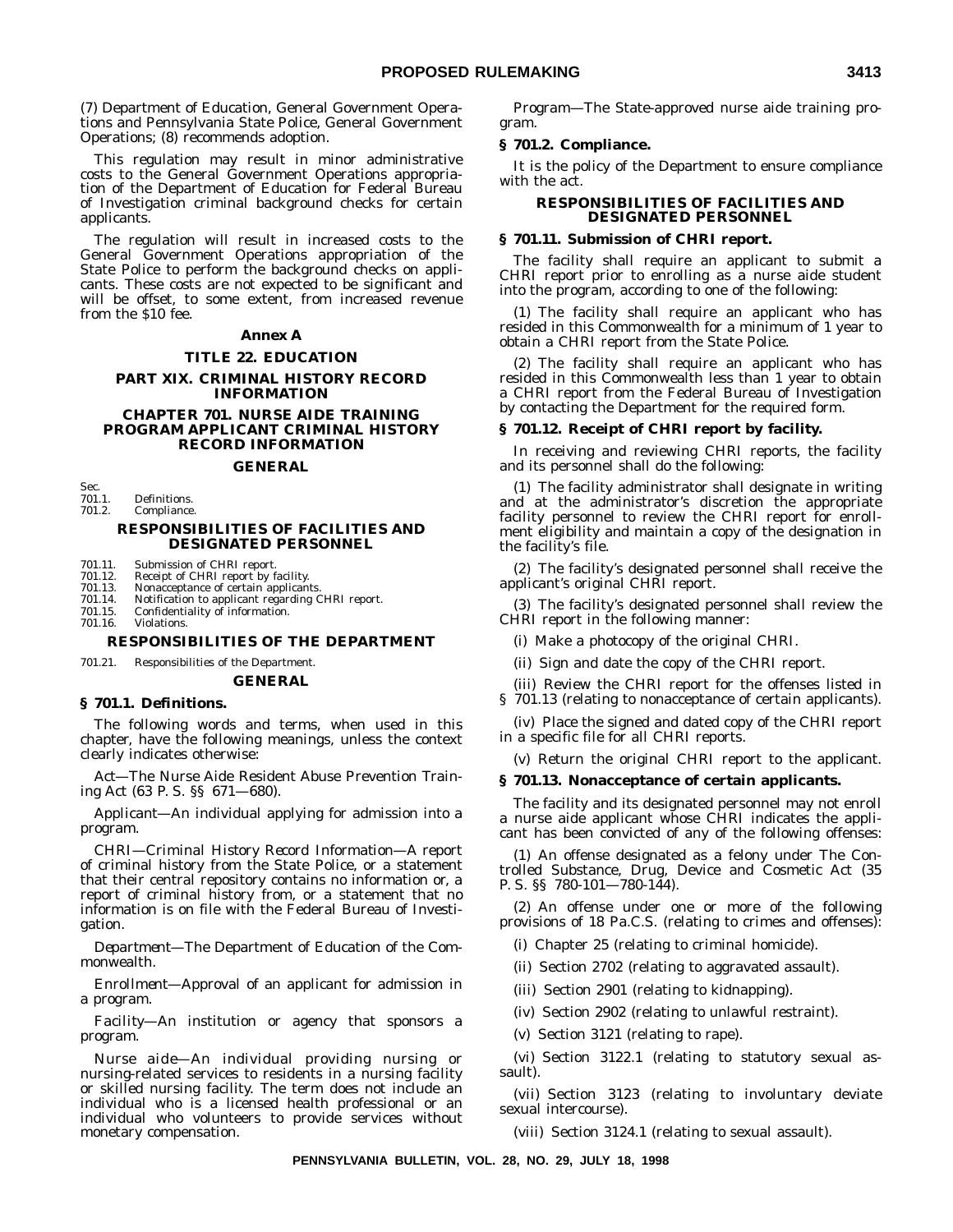(ix) Section 3125 (relating to aggravated indecent assault).

(x) Section 3126 (relating to indecent assault).

(xi) Section 3127 (relating to indecent exposure).

(xii) Section 3301 (relating to arson and related offenses).

(xiii) Section 3502 (relating to burglary).

(xiv) Section 3701 (relating to robbery).

(xv) A felony offense under Chapter 39 (relating to theft and related offenses) or two or more misdemeanors under Chapter 39.

(xvi) Section 4101 (relating to forgery).

(xvii) Section 4114 (relating to securing execution of documents by deception).

(xviii) Section 4302 (relating to incest).

(xix) Section 4303 (relating to concealing death of child).

(xx) Section 4304 (relating to endangering welfare of children).

(xxi) Section 4305 (relating to dealing in infant children).

(xxii) Section 4952 (relating to intimidation of witnesses or victims).

(xxiii) Section 4953 (relating to retaliation against witness or victim).

(xxiv) A felony offense under section 5902(b) (relating to prostitution and related offenses).

(xxv) Section 5903(c) or (d) (relating to obscene and other sexual materials and performances).

(xxvi) Section 6301 (relating to corruption of minors).

(xxvii) Section 6312 (relating to sexual abuse of children).

(3) A Federal or out-of-State offense similar in nature to those crimes listed under paragraphs (1) and (2).

### **§ 701.14. Notification to applicant regarding CHRI report.**

The facility's designated personnel shall notify the applicant in writing that is clear and understandable, if the decision not to admit the applicant is based in whole or in part on the CHRI report.

### **§ 701.15. Confidentiality of information.**

(a) The facility's designated personnel shall establish two policies to ensure that:

(1) The confidentiality of the CHRI report is maintained by placing it in a locked file cabinet or similar storage area.

(2) The CHRI report is not available to anyone who is not directly involved in evaluating the applications for enrollment into the program, except State and Federal personnel who monitor the program.

(b) The Department will record the name of the designated facility personnel.

### **§ 701.16. Violations.**

An individual who is responsible for reviewing and approving applications for enrollment into the program (that is the facility's designated personnel) and who willfully fails to comply with § 701.12(2) and (3) or § 701.13 (relating to receipt of CHRI report by facility; and nonacceptance of certain applicants) shall be subject to a civil penalty as provided for in § 701.21 (relating to responsibilities of the Department).

### **RESPONSIBILITIES OF THE DEPARTMENT**

### **§ 701.21. Responsibilities of the Department.**

(a) The Department will determine compliance violations.

(b) As part of the routine monitoring of facilities, the Department's monitoring staff will review the facility's files of nurse aide students who are enrolled in the program after . (*Editor's Note*: The blank refers to the effective date of adoption of this proposal.)

(c) The Department will receive and investigate complaints which allege violations of the act or this chapter.

(d) Based upon the information gathered as part of its routine monitoring or its investigation of a complaint, the Department may hold a hearing to determine violations of § 701.16 (relating to violations).

(1) The procedures for a hearing will conform to 2 Pa.C.S. (relating to administrative law and procedure).

(2) After the hearing, the Department may assess a civil penalty of not more than \$2,500 per violation.

[Pa.B. Doc. No. 98-1150. Filed for public inspection July 17, 1998, 9:00 a.m.]

## **STATE BOARD OF LANDSCAPE ARCHITECTS**

## **[49 PA. CODE CH. 15] Continuing Education**

The State Board of Landscape Architects (Board) proposes to amend §§ 15.12 and 15.63 and add §§ 15.71— 15.82, to read as set forth in Annex A.

### A. *Effective Date*

The amendments will go into effect upon publication as final rulemaking in the *Pennsylvania Bulletin*. The continuing education requirements would apply to the biennial period commencing June 1, 1999. Licensees would be required to accrue continuing education hours through the 1999—2001 biennium.

### B. *Statutory Authority*

The proposal is made under the authority of section 9.1 of the Landscape Architects Registration Law (act) (63 P. S. § 909.1).

## C. *Purpose*

Section 9.1 of the act requires the Board to adopt regulations which implement a 10-hour mandatory continuing education requirement for biennial renewal, to establish fees necessary to implement the requirement and to establish the initial renewal period for which continuing education will be required.

### D. *Persons Affected*

All licensees seeking to biennially register as a landscape architect with the Board will be affected by this proposal. In addition, persons seeking approval of the Board to offer approved continuing education programs will be required to meet the Board's standards for the content and conduct of courses.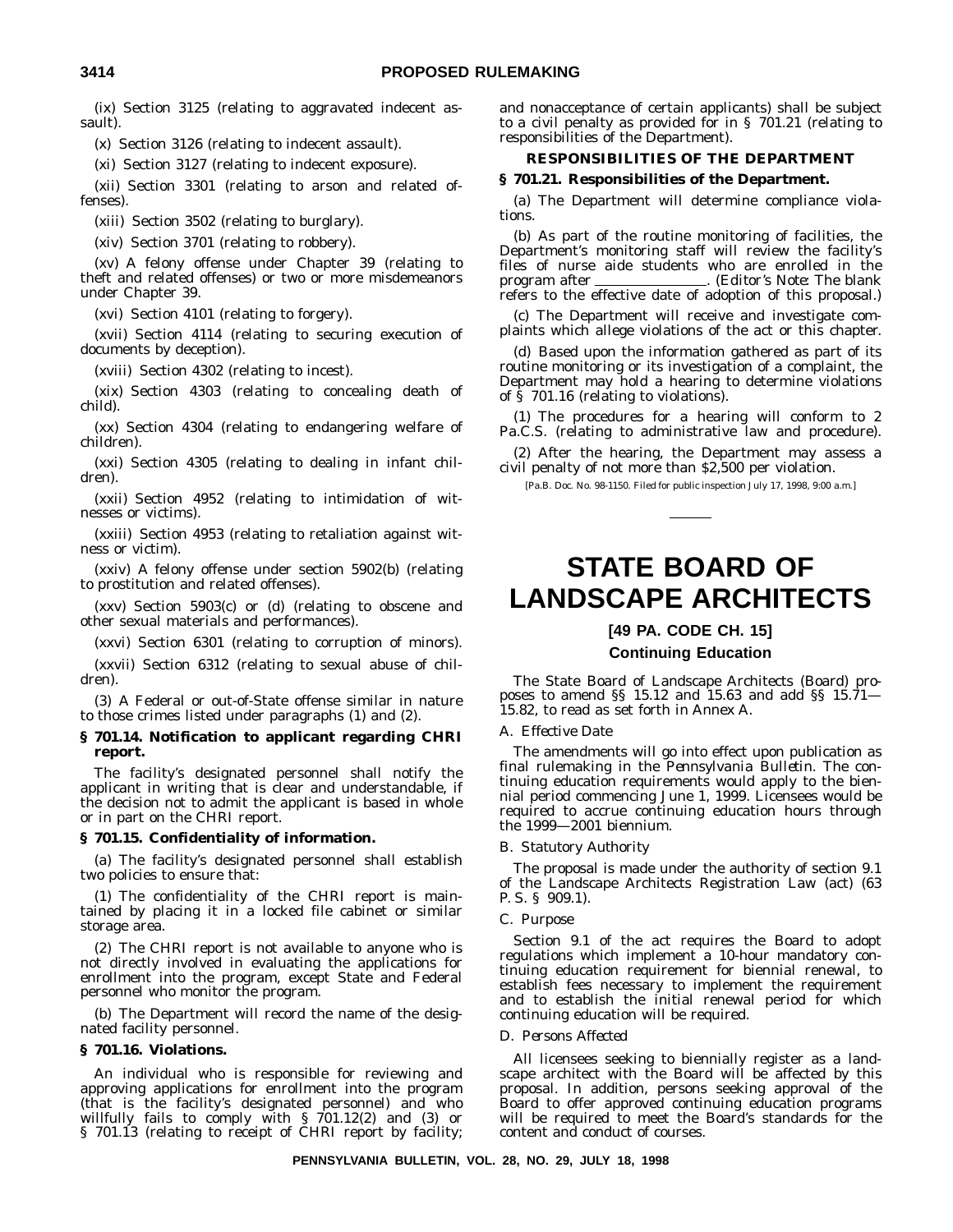### E. *Requirements of the Proposal*

This proposal would require landscape architects to accrue 10 hours of continuing education in the preceding biennial period as a condition of biennial renewal. The requirement would apply to renewal periods commencing June 1, 2001.

Section 15.12 (relating to fees) adds fees for approval of courses submitted by providers and licensees.

Section 15.63(10) (relating to misconduct) adds, as additional grounds for misconduct, failure to furnish evidence of satisfaction of completion of continuing education as requested by the Board or the furnishing of false or fraudulent information pertaining to the completion of continuing education.

Section 15.71 (relating to definitions) would define the terms biennium, clock hour, office management and provider.

Section 15.72 (relating to requirement for biennial renewal) would establish, as a licensure renewal in 1999 and thereafter, 10 clock hours of continuing education in acceptable courses for the landscape architects as required by section 9.1(b) of the act.

Section 15.73 (relating to acceptable continuing education courses) would describe acceptable courses as being those which enhance the landscape architect's professional skills. A maximum of 5 hours of satellite seminars and electronic presentations are permitted so long as certain requirements are met. It would preclude credit for courses in office management.

Section 15.74 (relating to approval of continuing education providers) would provide for the registration of continuing education providers, establish procedures for the review of provider applications and mandate that applications be submitted 120 days before the date of the course.

Section 15.75 (relating to standards for courses) would establish standards for continuing education programs, including adequate facilities, instructors and course content, and mandate that providers inform the Board of material modification in courses.

Section 15.76 (relating to sources of continuing education courses) would establish a list of approved providers which currently meet established standards and provide for ongoing requirements.

Section 15.77 (relating to licensee application for nonpreapproved continuing education courses) would provide for alternate sources of continuing education submitted by licensees within 60 days prior to the course, establish standards for supporting document and verification of attendance.

Section 15.78 (relating to withdrawal of approval of program sponsors) would provide for withdrawal of approval of program sponsors.

Section 15.79 (relating to reporting of hours spent in continuing education) would provide for the reporting of hours spent in continuing education.

Section 15.80 (relating to retention of records) would require licensees to retain copies of renewal forms and continuing education records for 4 years.

Section 15.81 (relating to waiver) would authorize the Board to waive the continuing education requirement upon written documentation of serious illness, military service or hardship, as required by section 9.1(a) of the act.

Section 15.82 (relating to continuing education requirement for biennial renewal of inactive and lapsed licenses) would require licensees to meet the continuing education requirement for the preceding biennium to reactivate inactive or lapsed licenses.

### F. *Fiscal Impact and Paperwork Requirement*

Registered landscape architects seeking renewal of registration must complete 10 continuing education clock hours. Providers of continuing education courses must submit applications to the Board for approval of programs, along with an appropriate fee. Registered landscape architects must retain continuing education records for 4 years. The Board must maintain records pertaining to provider and course approval and licensees' completion of continuing education. The Board will randomly audit its licensees to ensure compliance.

### G. *Regulatory Review*

Under section 5(a) of the Regulatory Review Act (71 P. S. § 745.5(a)), on July 8, 1998, the Board submitted a copy of these proposed amendments to the Independent Regulatory Review Commission (IRRC) and the Chairpersons of the House Committee on Professional Licensure and the Senate Committee on Consumer Protection and Professional Licensure. In addition to submitting the proposed amendments, the Board has provided IRRC and the Committees with a copy of a detailed Regulatory Analysis Form prepared by the Board in compliance with Executive Order 1996-1, "Regulatory Review and Promulgation.'' A copy of the material is available to the public upon request.

Under section 5(g) of the Regulatory Review Act, if IRRC has objections to any portion of the proposed amendments, it will notify the Board within 10 days of the close of the Committees' review period. The notification shall specify the regulatory review criteria which have not been met by that portion. The Regulatory Review Act specifies detailed procedures for review, prior to final publication of the amendments by the Board, the General Assembly and the Governor of objections raised.

#### H. *Public Comment*

Interested persons are invited to submit written comments, suggestions or objections regarding this proposed rulemaking to Shirley S. Klinger, Board Administrator, State Board of Landscape Architects, Post Office Box 2649, Harrisburg, PA 17105-2649, within 30 days following publication of this proposed rulemaking in the *Pennsylvania Bulletin*.

> DAVID M. DUTOT, L.A., *Chairperson*

**Fiscal Note:** 16A-612. No fiscal impact; (8) recommends adoption.

### **Annex A**

### **TITLE 49. PROFESSIONAL AND VOCATIONAL STANDARDS**

### **PART I. DEPARTMENT OF STATE**

### **Subpart A. PROFESSIONAL AND OCCUPATIONAL AFFAIRS**

## **CHAPTER 15. STATE BOARD OF LANDSCAPE ARCHITECTS**

## **APPLICATION PROCEDURES**

### **§ 15.12. Fees.**

Following is the schedule of fees charged by the Board: \*\*\*\*\*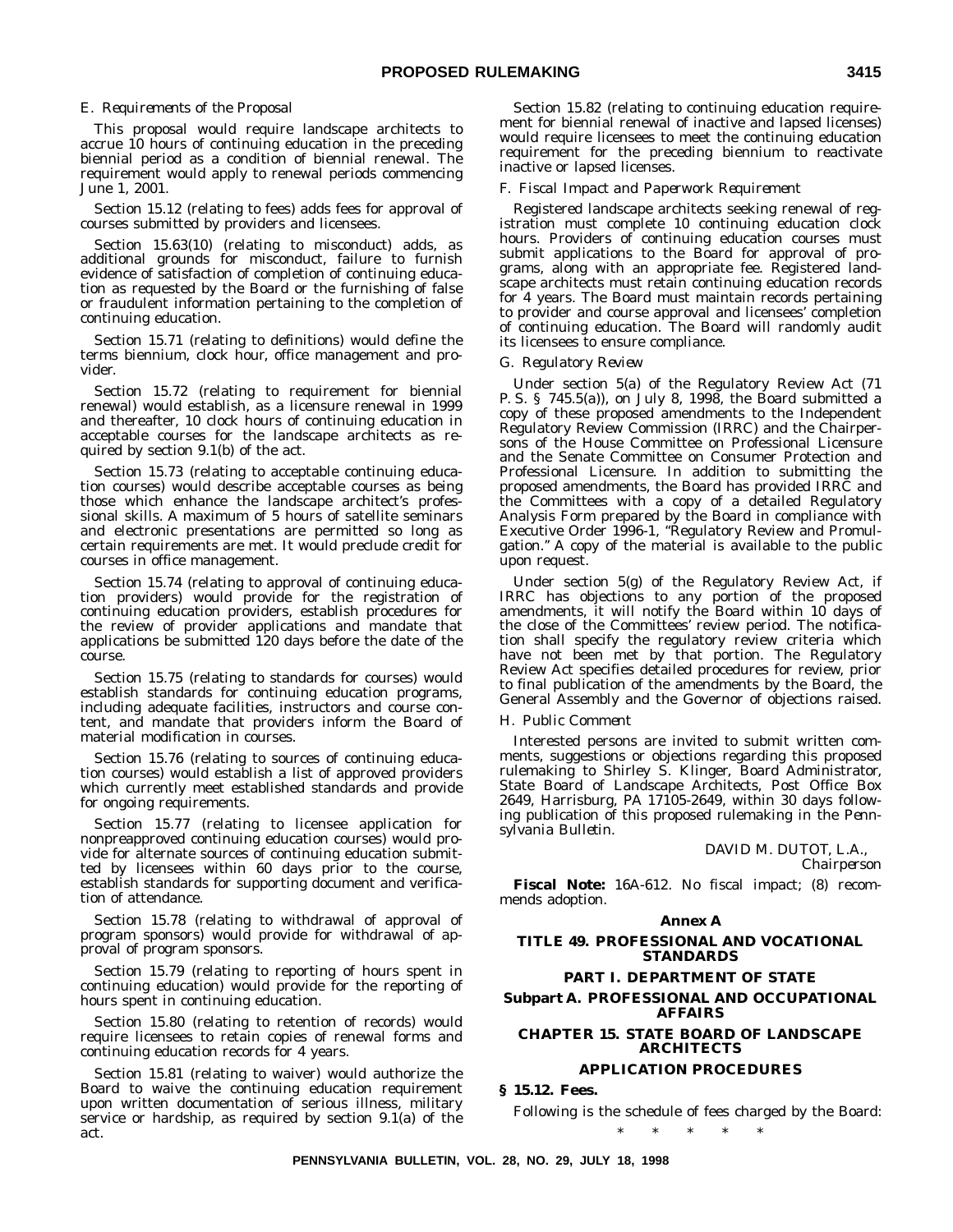**(11) Continuing education provider application fee . . . . . . . . . . . . . . . . . . . . . . . . . . . . . . . . . . . . . . . . \$65**

**(12) Continuing education licensee appli-**

**cation fee (non preapproved course) . . . . . . . . . . . . \$25 (per clock hour)**

### **PROFESSIONAL OBLIGATIONS, COMPETENCE AND CONDUCT**

### **§ 15.63. Misconduct.**

A landscape architect who is found guilty by the Board of misconduct in the practice of landscape architecture is subject to disciplinary action under section 4(4) of the act  $(63$  P.S. §  $904(4)$ ). Misconduct in the practice of landscape architecture includes**[ , but is not limited to, ]** the following:

\*\*\*\*\*

**(10) Failure to furnish evidence of completion of continuing education as requested by the Board or the furnishing of false or fraudulent information pertaining to the completion of continuing education.**

### **CONTINUING EDUCATION**

(*Editor's Note*: Sections 15.71—15.82 are new. They have been printed in regular type to enhance readability.)

## **§ 15.71. Definitions.**

The following words and terms, when used in this section and  $\S$ <sup>5</sup> 15.72-15.82 (relating to continuing education), have the following meanings, unless the context clearly indicates otherwise:

*Biennium*—The period from June 1 of an odd-numbered year to May 31 of the next odd-numbered year.

*Clock hour*—Fifty minutes of instruction or participation in an approved course, not including keynote speeches, luncheon speeches or breaks and marketing or product presentations.

*Office management*—Activity supportive of administrative or business activities and not related to professional practice including bookkeeping, business development, finance, marketing, taxes, human resources and the use of office equipment or computers.

*Provider*—An agency, organization, institution or association approved by the Board to offer an organized course.

### **§ 15.72. Requirement for biennial renewal.**

As a condition of biennial renewal commencing with the 2001 biennium and thereafter, licensees shall have completed during the preceding biennium 10 hours of continuing education in acceptable courses offered by approved providers.

### **§ 15.73. Acceptable continuing education courses.**

(a) Only courses approved by the Board will be accepted for continuing education credit. The licensee is responsible for ascertaining the approved status of the provider before undertaking a continuing education activity.

(b) Acceptable subject matter for continuing education courses is limited to courses pertaining to the enhancement of the landscape architect's professional skills. The Board will not approve courses in office management.

(c) The Board will accept no more than 5 credit hours per biennium of satellite seminars and electronic presentations if the hours comply with this chapter and meet the following requirements:

(1) Satellite seminars viewed at other sites by electronic transmission shall have a moderator present or available by telecommunication facility.

(2) Electronic presentations shall consist of television viewing, use of computers, telecommunications and related correspondence work at any location which provides a mechanism to test or evaluate the licensee's successful completion of the credit hours.

### **§ 15.74. Approval of continuing education providers.**

(a) An agency, organization, institution or association seeking to offer an organized course may apply to the Board for approval as a provider per biennium.

(b) An applicant for Board approval as provider of a course shall submit an application, accompanied by the fee in § 15.12 (relating to fees), at least 120 days before the date of the course.

(c) The application shall include the following information:

(1) The full name and address of the provider applicant.

(2) The title of the course and subjects covered.

(3) The dates and location of the course.

(4) The instructor's name, titles, affiliations and degrees.

(5) The schedule of the course, syllabus and time allocated.

(6) The total number of clock hours requested.

(7) The method of certifying attendance.

(8) The course coordinator.

(9) The materials used in the instruction of the course which shall be attached to the application.

(10) The evidence of meeting the standards in § 15.75 (relating to standards for courses).

(d) Applicants seeking approval for satellite seminars or electronic presentations shall provide materials relating to compliance with  $\S$  15.73(c) (relating to acceptable continuing education courses).

(e) Disapproval of a course will include a statement setting forth the reasons for the disapproval. Provider applicants may submit new applications which shall document alterations made to meet Board requirements.

### **§ 15.75. Standards for courses.**

(a) Providers shall supply adequate facilities that provide physical access to licensees in conformance with applicable law except for electronic presentations provided for in § 15.73(c)(2) (relating to acceptable continuing education courses).

(b) Providers shall insure that instructors are qualified.

(c) Providers seeking Board approval of a course shall present evidence that the course has the following:

(1) Subject matter pertaining to the enhancement of the landscape architect's professional knowledge and practice skills.

(2) Procedures to periodically review the qualifications of its instructor and the subject matter to ensure that it is contemporaneous.

(d) Providers shall inform the Board of material modifications in courses.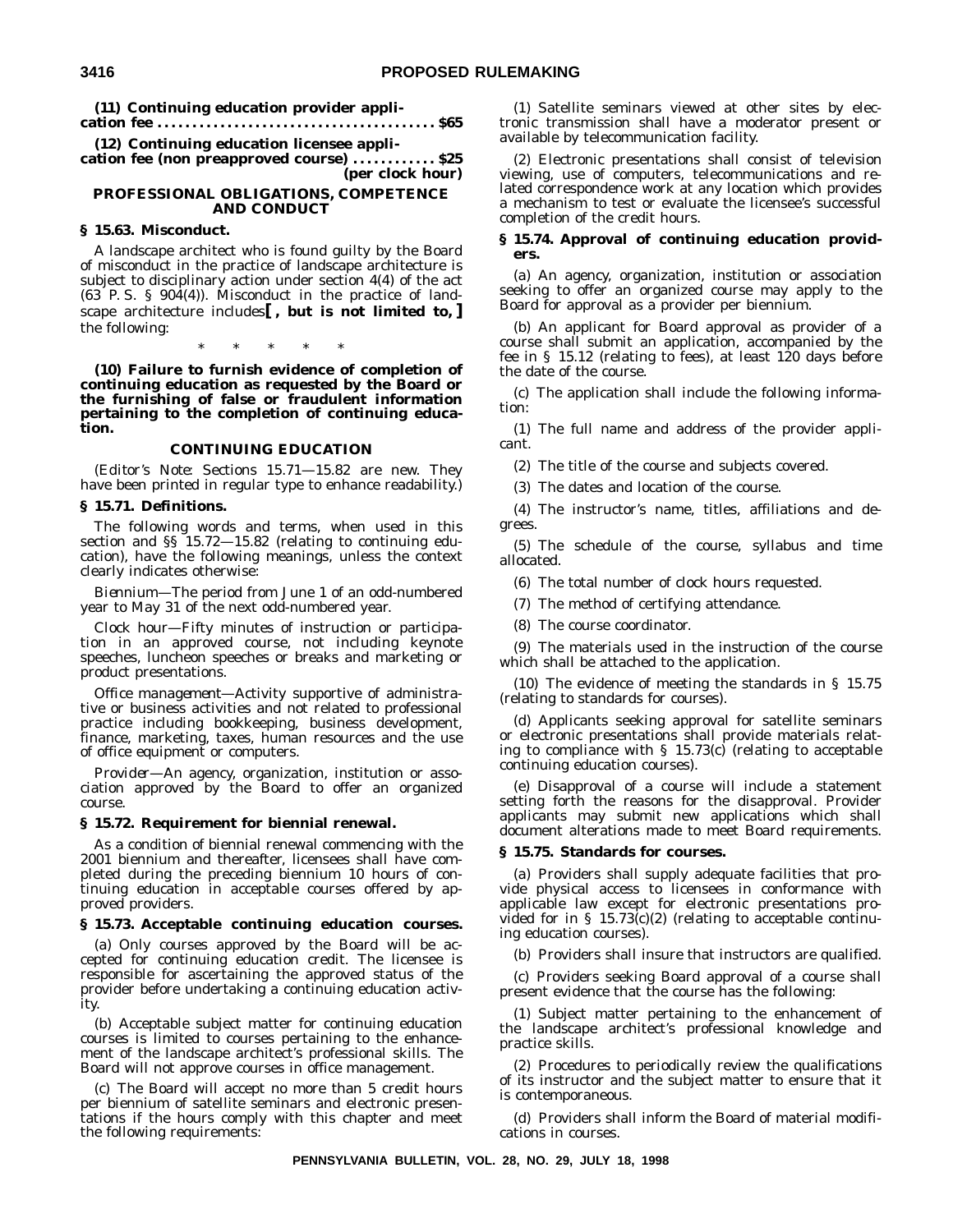(e) Providers of satellite seminars or electronic presentations shall comply with § 15.73(c).

### **§ 15.76. Sources of continuing education courses.**

(a) In addition to providers approved under § 15.74 (relating to approval of continuing education providers), the Board finds the following entities meet the standards in § 15.75 (relating to standards for courses). Accordingly, the following are approved providers:

(1) The American Society of Landscape Architects and its affiliates.

(2) The American Nurserymen's Association and its affiliates.

(3) The American Planning Association and its affiliates

(4) The American Institute of Architects and its affiliates.

(5) The National Council of Examiners for Engineering and Land Surveying and its affiliates.

(6) The National Recreation and Parks Association and its affiliates.

(7) The Urban Land Institute.

(8) Accredited colleges and universities which offer courses in landscape architecture or related fields.

(9) Agencies of the Commonwealth and Federal Government offering training programs in landscape architecture and its related fields.

(b) Approved providers shall submit course materials and fees for courses as provided for in § 15.12 (relating to fees) and § 15.74.

(c) Approved providers shall comply with this chapter.

### **§ 15.77. Licensee application for nonpreapproved continuing education courses.**

(a) The Board will consider approval of a nonpreapproved course submitted by a licensee on a one-time basis per biennium. A licensee shall submit an application for approval and required fee at least 60 days prior to the date the course commences.

(b) The application shall contain the supporting documentation provided in § 15.74 (relating to approval of continuing education providers).

(c) The Board will only consider courses that meet the requirements of this chapter.

(d) The licensee shall submit acceptable documentation of completion of this course to the Board.

### **§ 15.78. Withdrawal of approval of program sponsors.**

The Board may withdraw approval of a provider for failure to comply with this section, failure to supply course information to the Board or its representatives or for other cause. The Board will provide written notice to the provider of the reasons for withdrawal of approval.

### **§ 15.79. Reporting of hours spent in continuing education.**

An applicant for license renewal shall provide the following information on Board-provided forms:

(1) The date attended.

(2) The clock hours claimed.

(3) The title of the course.

(4) The course sponsor.

(5) The location of the course.

### **§ 15.80. Retention of records.**

(a) The licensee shall retain licensure renewal forms and certificates, transcripts or other acceptable documentation of completion of the prescribed number of clock hours for 4 years following completion of the course which shall be produced upon demand by the Board or its auditing agents. The Board will utilize a random audit of renewals to determine compliance with the continuing education requirement.

(b) Acceptable documentation of completion shall consist of a document prepared by the provider indicating continuing education course titles, completion dates and clock hours.

### **§ 15.81. Waiver.**

The Board may waive all or part of the continuing education requirement for biennial renewal upon written documentation of illness, emergency or hardship. A waiver request will be evaluated by the Board on a case-by-case basis. The Board will send written notification of its approval or denial of a waiver request.

### **§ 15.82. Continuing education requirement for biennial renewal of inactive and lapsed licenses.**

A licensee seeking to reinstate an inactive or lapsed license shall show proof of compliance with the continuing education requirement for the preceding biennium.

[Pa.B. Doc. No. 98-1151. Filed for public inspection July 17, 1998, 9:00 a.m.]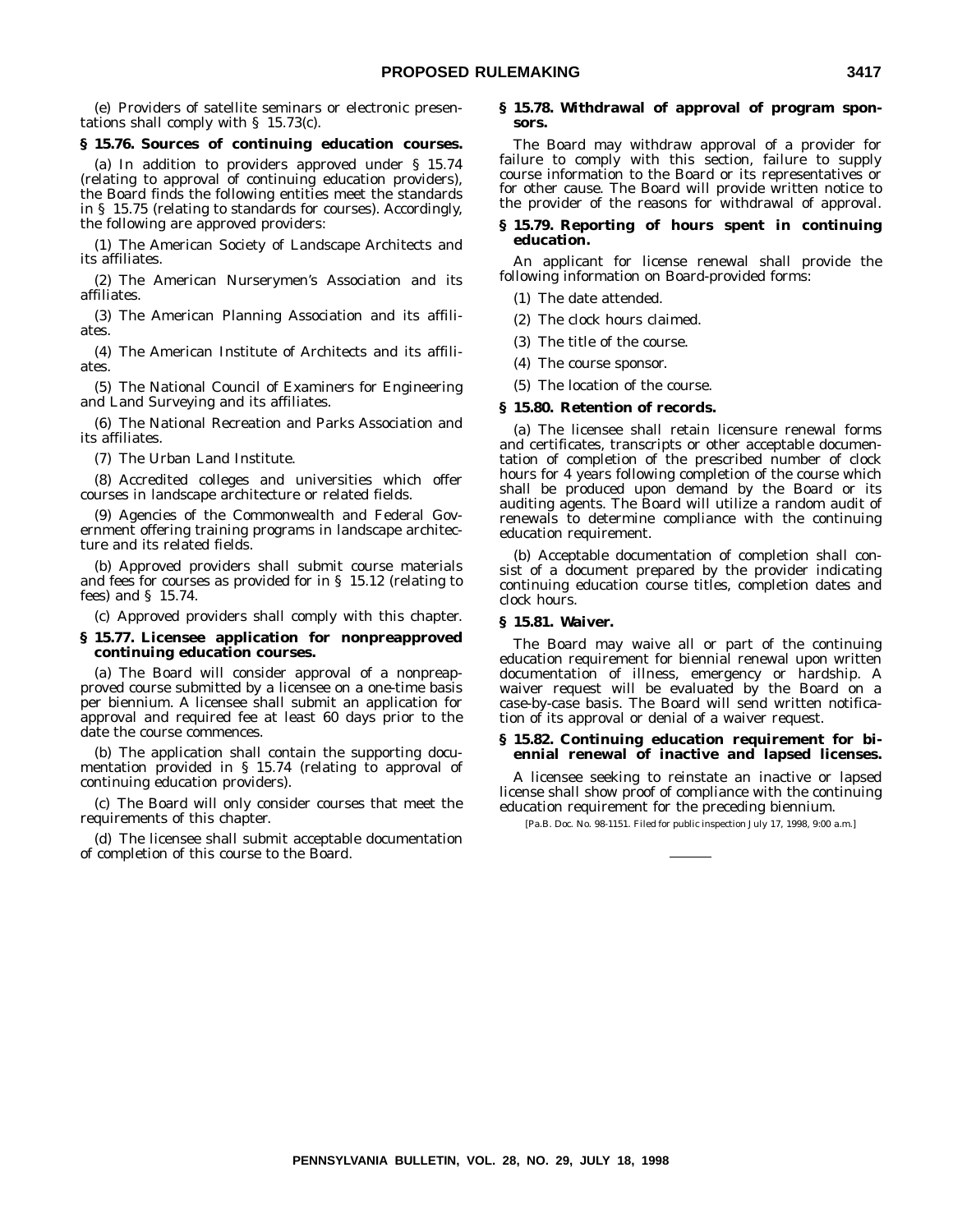# **STATEMENTS OF POLICY**

## **Title 61—REVENUE**

## **DEPARTMENT OF REVENUE [61 PA. CODE CH. 60] Electric Utility Services**

The Department of Revenue (Department) has adopted a statement of policy in accordance with §  $3.2(a)(1)(i)$  and (b) (relating to statements of policy) regarding taxation of unbundled nonresidential electric utility services, to read as set forth in Annex A.

This statement of policy adds § 60.23 (relating to electric utility services) and will take effect upon publication in the *Pennsylvania Bulletin*.

Chapter 28 of 66 Pa.C.S. (act) (relating to Electricity Generation Choice for Customers of Electric Cooperatives Act) became effective on January 1, 1997. The act includes two major changes. First, section 2804 of the act gives the retail customer the choice of an electric generation supplier. Second, section 2804 of the act gives the Pennsylvania Public Utility Commission (Commission) the authority to require the unbundling of electric utility services, tariffs and customer bills to separate the charges for generation, transmission and distribution. The Commission may require the unbundling of other services. This statement of policy is being issued to set forth the policy of the Department in taxing unbundled charges relating to the sale or use of electricity for nonresidential use under Article II of the Tax Reform Code (TRC) (72 P. S. §§ 7201—7201-A).

Subsection (b) of § 60.23 provides information regarding applicable provisions of Article II of the TRC. Subsection (c) details the revenue-neutral reconciliation.

Subsection (d) of § 60.23 provides that to fulfill its responsibilities under Article II of the TRC as well as the recognition of the specific provisions of section 2810 of the act, the Department is required to impose Sales and Use Tax upon the total purchase price for each separate charge. The separate charges include charges for the generation, transmission or distribution in connection with providing electric utility services, as well as, all related charges, services or costs for the generation, production, transmission or distribution of electricity whether or not the total amount charged is billed as a single charge by one vendor or billed separately by one or more vendors.

Specific questions relating to information provided in this statement of policy may be directed to the Department of Revenue, Office of Chief Counsel, Dept. 281061, Harrisburg, PA 17128-1061.

ROBERT A. JUDGE, Sr.,

*Secretary*

**Fiscal Note:** 15-403. No fiscal impact; (8) recommends adoption.

## **Annex A**

**TITLE 61. REVENUE PART I. DEPARTMENT OF REVENUE Subpart B. GENERAL FUND REVENUES ARTICLE II. SALES AND USE TAX**

**CHAPTER 60. SALES AND USE TAX PRONOUNCEMENTS—STATEMENTS OF POLICY**

### **§ 60.23. Electric utility services.**

(a) *General*. Chapter 28 of 66 Pa.C.S. (relating to The Electricity Generation Choice for Customers of Electric

Cooperatives Act) (act) became effective on January 1, 1997. The act includes two major changes. First, section 2804 of the act (relating to standards for restructuring of electric industry) gives the retail customer the choice of an electric generation supplier. Second, section 2804 of the act gives the Pennsylvania Public Utility Commission the authority to require the unbundling of electric utility services, tariffs and customer bills to separate the charges for generation, transmission and distribution. This statement of policy sets forth the policy of the Department in taxing unbundled charges relating to the sale to or use of electricity by nonresidential users under Article II of the TRC (72 P. S. §§ 7201—7201-A).

### (b) *Article II of the TRC*.

(1) The TRC became effective on March 4, 1971. Article II of the TRC imposes Sales and Use Tax upon certain tangible personal property and selected services.

(i) Section  $201(m)$  of the TRC  $(72 \text{ P. S. } § 7201(m))$ defines tangible personal property to include ''electricity for nonresidential use.''

(ii) Section 202 of the TRC (72 P. S. § 7202) imposes Sales or Use Tax upon the "purchase price" of each "sale at retail'' or ''purchase at retail'' of tangible personal property within this Commonwealth.

(iii) The term ''sale at retail'' is defined in section 201(k) of the TRC as any transfer for a consideration, of the ownership, custody or possession of tangible personal property.

(iv) The term ''purchase at retail,'' is defined in section  $201(f)$  of the TRC as the acquisition for a consideration of the ownership, custody or possession of tangible personal property when the acquisition is made for the purpose of consumption or use.

(v) Section 201(g) of the TRC defines ''purchase price'' as the total value of anything paid or delivered or promised to be paid or delivered in the complete performance of a "sale at retail" or a "purchase at retail.'

(2) Since the enactment of the TRC, the bundled charges for the generation, transmission and distribution of ''electricity for nonresidential use,'' together with other charges representing reimbursements to the seller for taxes, fuel adjustment costs and similar charges, have been subject to tax.

(c) *Revenue-neutral reconciliation*. Section 2810 of the act (relating to revenue-neutral reconciliation) provides: ''It is the intention of the General Assembly that the restructuring of the electric industry be accomplished in a manner that allows Pennsylvania to enjoy the benefits of competition, promotes the competitiveness of Pennsylvania's electric utilities and maintains revenue neutrality to the Commonwealth.'' In maintaining revenue neutrality, section 2810 of the act further provides that it is the intention of the General Assembly not ''to cause a shift in proportional tax obligations among customer classes or individual electric distribution companies'' but ''to establish this revenue replacement at a level necessary to recoup losses that may result from the restructuring of the electric industry and the transition thereto.'' Among the taxes to which the General Assembly makes reference are the sales and use taxes collected under Article II of the TRC. To maintain revenue neutrality, both bundled and unbundled charges relating to the sale or use of ''electricity for nonresidential use'' will continue to be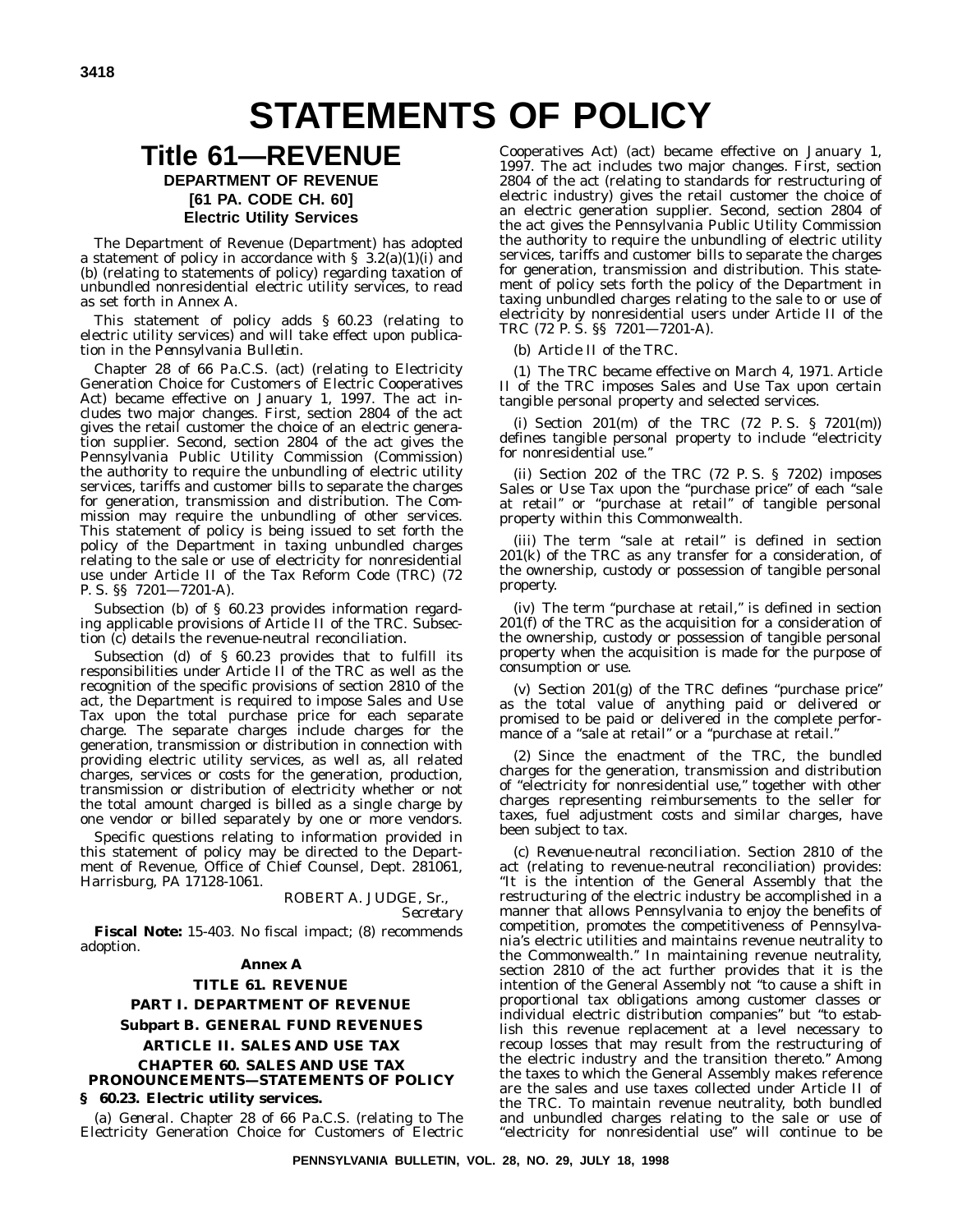subject to Sales and Use Tax under Article II of the TRC to the same extent as receipts from bundled charges for ''electricity for nonresidential use'' were taxable during the Fiscal Year 1995—1996.

(d) *Taxability of unbundled charges*. To fulfill its responsibilities under Article II of the TRC, as well as, the recognition of the intention of the General Assembly, as provided under the act, the Department is required to impose Sales and Use Tax upon the total purchase price charged upon each separate charge for the generation,

transmission or distribution in connection with providing nonresidential electric utility services as well as all related charges, services or costs for the generation, production, transmission or distribution of electricity whether or not the total amount charged is billed as a single charge by one vendor or billed separately by one or more vendors.

[Pa.B. Doc. No. 98-1152. Filed for public inspection July 17, 1998, 9:00 a.m.]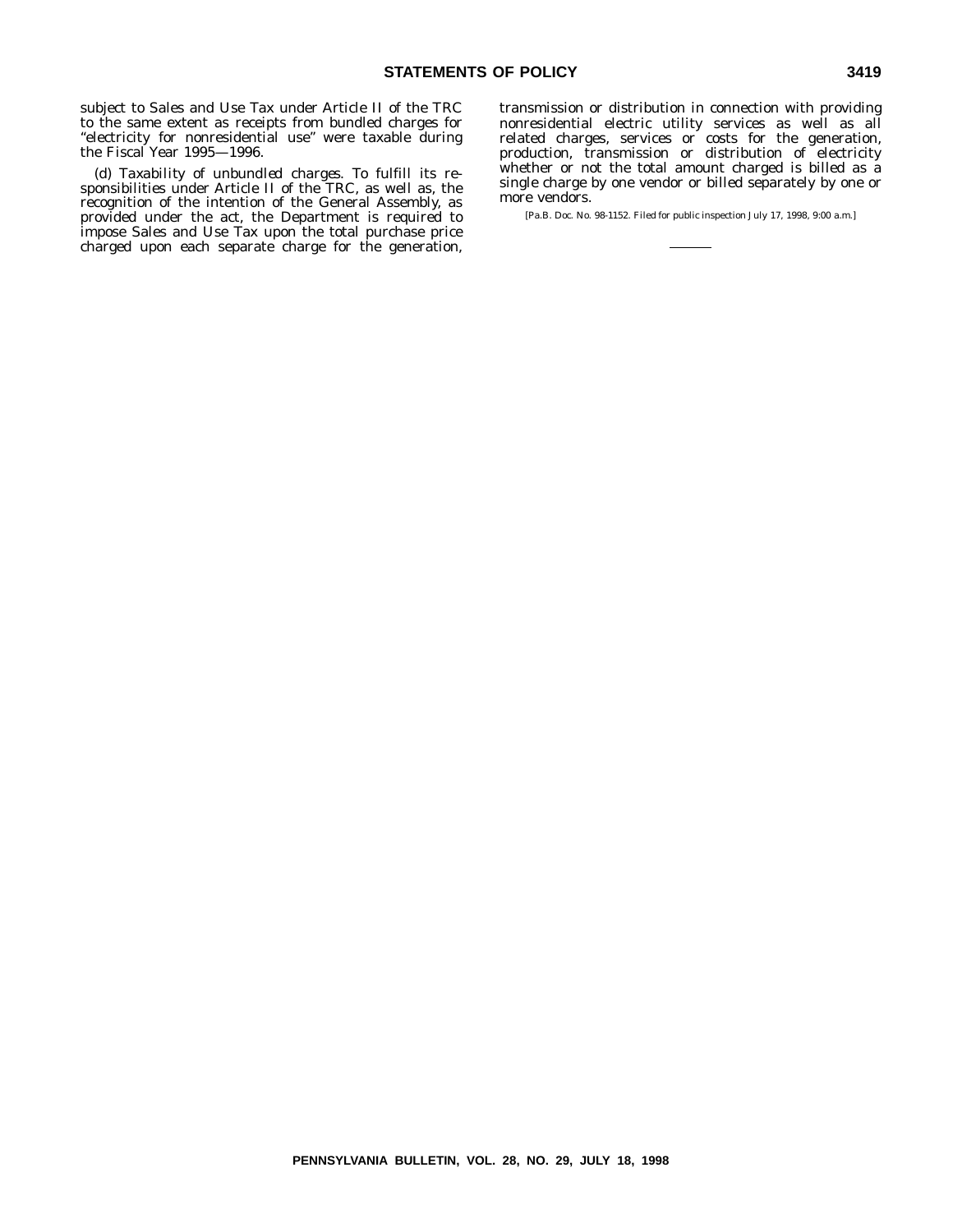# **NOTICES DEPARTMENT OF BANKING**

## **Action on Applications**

The Department of Banking of the Commonwealth of Pennsylvania, under the authority contained in the act of November 30, 1965 (P. L. 847, No. 356), known as the Banking Code of 1965; the act of December 14, 1967 (P. L. 746, No. 345), known as the Savings Association Code of 1967; the act of May 15, 1933 (P. L. 565, No. 111), known as the Department of Banking Code; and the act of December 19, 1990 (P. L. 834, No. 198), known as the Credit Union Code, has taken the following action on applications received for the week ending July 7, 1998.

## **BANKING INSTITUTIONS**

## **Holding Company Acquisitions**

| Date          | Name of Corporation                                                                                                                                                                                        | Location                                                                                              | Action                              |  |
|---------------|------------------------------------------------------------------------------------------------------------------------------------------------------------------------------------------------------------|-------------------------------------------------------------------------------------------------------|-------------------------------------|--|
| $7 - 1 - 98$  | Salineville, OH<br>Citizens Bancshares, Inc.,<br>Salineville, Ohio to acquire up to<br>10.13% of the common stock of NSD<br>Bancorp, Inc., Pittsburgh,<br>Pennsylvania                                     |                                                                                                       | Approved<br>and<br><b>Effective</b> |  |
|               |                                                                                                                                                                                                            | <b>Foreign Bank Organization Offices</b>                                                              |                                     |  |
| Date          | Name of Bank                                                                                                                                                                                               | Location                                                                                              | Action                              |  |
| $6 - 30 - 98$ | <b>Seoul Bank</b><br>10-1 Namdaemun-No.<br>2-ga Chung-gu<br>Seoul, Korea                                                                                                                                   | 401 City Line Ave.<br>Philadelphia<br>Philadelphia County                                             | Discontinued                        |  |
|               |                                                                                                                                                                                                            | <b>Consolidations, Mergers and Absorptions</b>                                                        |                                     |  |
| Date          | Name of Bank                                                                                                                                                                                               | Location                                                                                              | Action                              |  |
| $7 - 1 - 98$  | Juniata Valley Bank,<br>Mifflintown, and<br>Lewistown Trust Company,<br>Lewistown<br>Surviving Institution-<br>Juniata Valley Bank,<br>Mifflintown                                                         | Mifflintown                                                                                           | Effective                           |  |
|               | All branch offices of Lewistown Trust Company will become branch offices of Juniata Valley Bank upon<br>consummation of the merger including the former main office of Lewistown Trust Company located at: |                                                                                                       |                                     |  |
|               | 100 East Market Street<br>Lewistown<br><b>Mifflin County</b>                                                                                                                                               |                                                                                                       |                                     |  |
|               |                                                                                                                                                                                                            | <b>Branch Applications</b>                                                                            |                                     |  |
| Date          | Name of Bank                                                                                                                                                                                               | Location                                                                                              | Action                              |  |
| $7 - 1 - 98$  | <b>Summit Bank</b><br><b>Bethlehem</b><br><b>Northampton County</b>                                                                                                                                        | Pathmark Supermarket<br>1000 Easton Road<br>Wyncote<br><b>Montgomery County</b>                       | Approved                            |  |
| $7 - 1 - 98$  | <b>Summit Bank</b><br><b>Bethlehem</b><br>Northampton County                                                                                                                                               | <b>Pathmark Supermarket</b><br>421 South 69th Blvd.<br><b>Upper Darby</b><br><b>Delaware County</b>   | Approved                            |  |
| $7 - 2 - 98$  | <b>Farmers First Bank</b><br>Lititz<br><b>Lancaster County</b>                                                                                                                                             | Mobile Branch Facilities at<br>various locations in<br>Lancaster, Lebanon and<br><b>York Counties</b> | Commenced<br><b>Operations</b>      |  |
| $7 - 6 - 98$  | <b>PFC Bank</b><br>Ford City<br><b>Armstrong County</b>                                                                                                                                                    | Route 68 and 356<br><b>Butler Township</b><br><b>Butler County</b>                                    | Filed                               |  |
| $7 - 7 - 98$  | The Drovers & Mechanics Bank<br>York<br><b>York County</b>                                                                                                                                                 | Route 15 and Spring Lane<br><b>Dillsburg</b><br>Carroll Township<br><b>York County</b>                | Filed                               |  |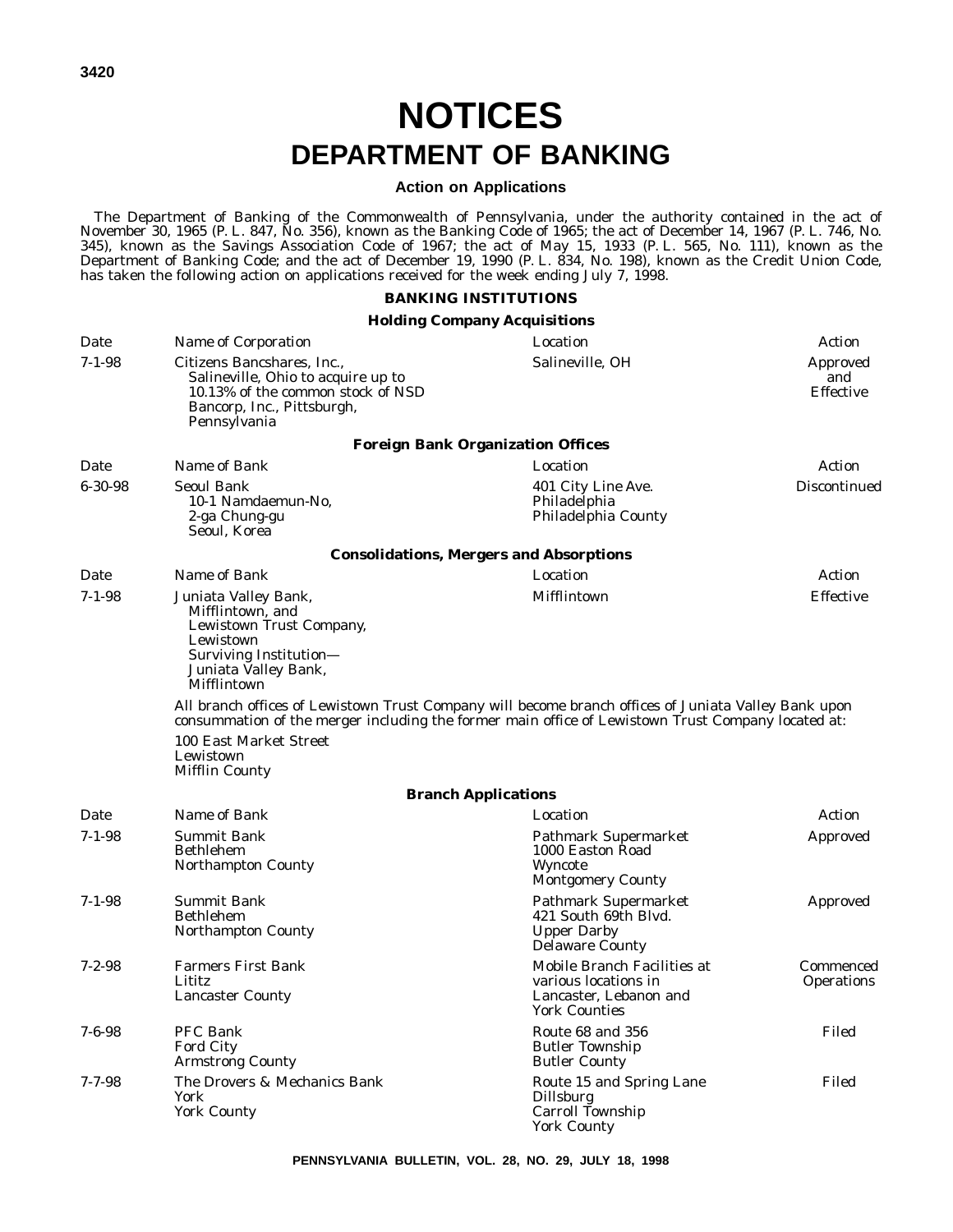**Branch Relocations/Consolidations**

*Date Name of Bank Location Action*

7-6-98 Lebanon Valley Farmers Bank Lebanon Lebanon County

*To*: 9th and Cumberland Sts. Lebanon

Effective

Lebanon County *From*: 817 Cumberland Street

Lebanon Lebanon County

### **SAVINGS ASSOCIATIONS**

No activity.

## **CREDIT UNIONS**

No activity.

RICHARD C. RISHEL, *Secretary*

[Pa.B. Doc. No. 98-1153. Filed for public inspection July 17, 1998, 9:00 a.m.]

## **Maximum Lawful Rate of Interest for Residential Mortgages for the Month of August 1998**

The Department of Banking of the Commonwealth of Pennsylvania, under the authority contained in section 301 of the act of January 30, 1974 (P. L. 13, No. 6) (41 P. S. § 301), hereby determines that the maximum lawful rate of interest for residential mortgages for the month of August, 1998, is 8 1/4 %.

The interest rate limitations under the State's usury statute were preempted to a great extent by Federal law, the Depository Institutions Deregulation and Monetary Control Act of 1980 (Pub. L. 96-221). Further preemption was instituted with the signing of Pub. L. 96-399, which overrode State interest rate limitations on any individual who finances the sale or exchange of residential real property which the individual owns and which the individual occupies or has occupied as his principal residence.

Each month the Department of Banking is required by State law to compute and announce the ceiling rate on residential mortgages in this Commonwealth. This maximum rate is determined by adding 2.50 percentage points to the yield rate on long-term government bonds as published by the Federal Reserve Board and/or the United States Treasury. The latest yield rate on long-term government securities is 5.78 to which was added 2.50 percentage points for a total of 8.28 that by law is rounded off to the nearest quarter at 8 1/4 %.

> RICHARD C. RISHEL, *Secretary*

[Pa.B. Doc. No. 98-1154. Filed for public inspection July 17, 1998, 9:00 a.m.]

## **DEPARTMENT OF CONSERVATION AND NATURAL RESOURCES**

## **Keystone Recreation, Park and Conservation Fund; Land Trust Grant Program**

The Department of Conservation and Natural Resources (Department) has announced an open application period for the 1998—1999 fiscal year of funding for land trust projects from the Keystone Recreation, Park and Conservation (Keystone) Fund. The Keystone Land Trust Grant Program is administered by the Department's Bureau of Recreation and Conservation.

The Department has mailed an announcement of this open application period, program manual and application forms to the following 55 organizations which are prequalified as eligible land trust applicants. The deadline for receipt of completed grant applications by the Department is 5 p.m. on September 25, 1998. No applications will be accepted by fax.

Allegheny Land Trust (Pittsburgh, PA)

American Farmland Trust (Washington, D.C.)

Armstrong County Conservancy (Kittanning, PA)

Back Mountain Regional Land Trust (Shavertown, PA)

Berks County Conservancy (Wyomissing, PA)

Brandywine Conservancy (Chadds Ford, PA)

Brandywine Valley Association (West Chester, PA)

Buck Hill Conservation Foundation (Buck Hill Falls, PA)

Central Pennsylvania Conservancy (Harrisburg, PA)

Chartiers Nature Conservancy (Crafton, PA)

ClearWater Conservancy (State College, PA)

Conneaut Lake—French Creek Valley Conservancy (Conneaut Lake, PA)

Conservation Fund (Philadelphia, PA)

Ecologically Concerned of Zelienople (Butler, PA)

Edward L. Rose Conservancy (Brackney, PA)

Farm and Natural Lands Trust (York, PA)

Fox Chapel Land Conservation Trust (Pittsburgh, PA)

French & Pickering Creeks Conservation Trust (Pottstown, PA)

Friends of Pennypack Park (Philadelphia, PA)

Friends of the Wissahickon (Philadelphia, PA)

Hawk Mountain Sanctuary Association (Kempton, PA)

Headwaters Charitable Trust (DuBois, PA)

Heritage Conservancy (Doylestown, PA)

Hollow Oak Land Trust (Moon Township, PA)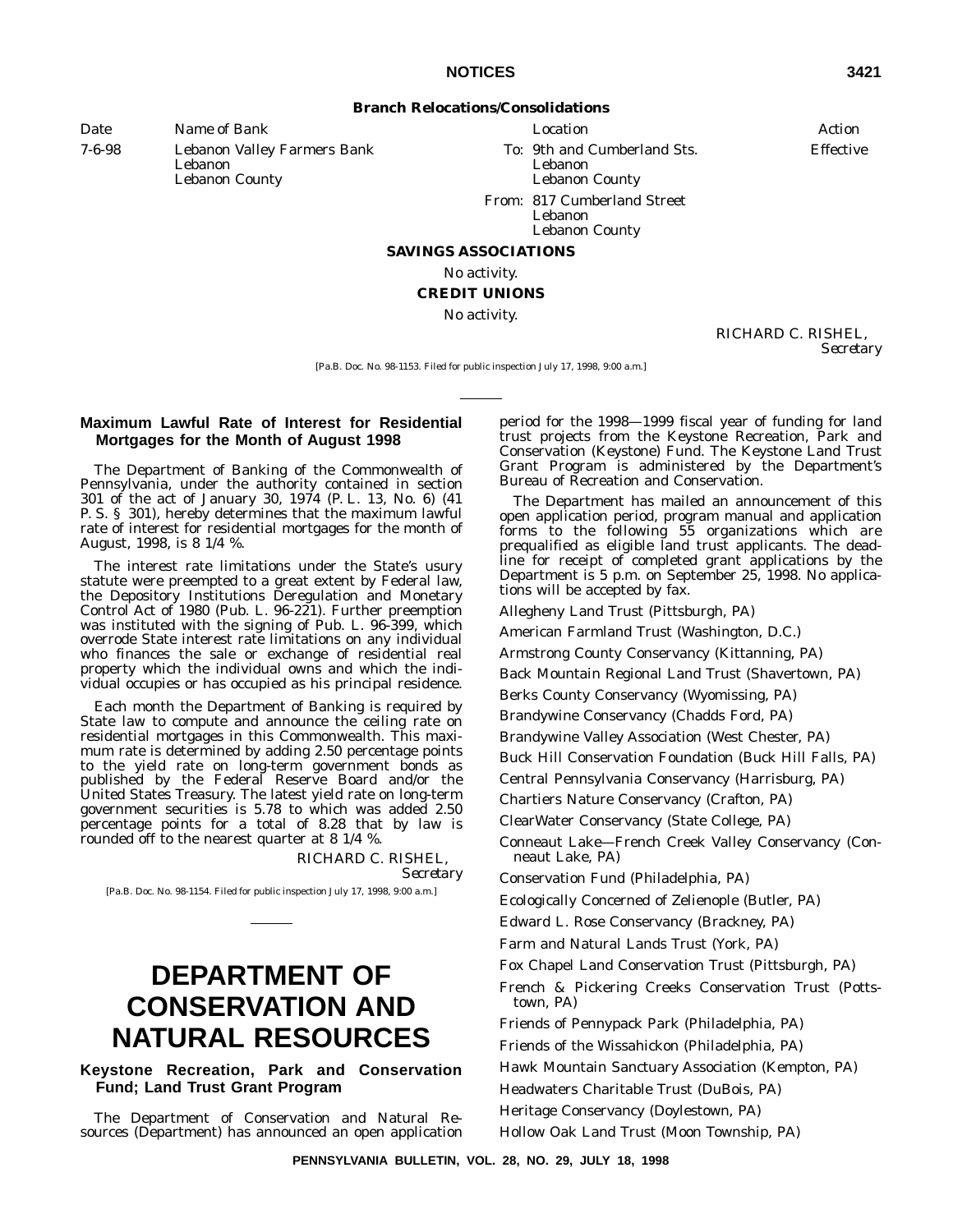Lacawac Sanctuary Foundation (Lake Ariel, PA)

Lackawanna River Corridor Association (Mayfield, PA)

Lancaster County Conservancy (Lancaster, PA)

Loyalhanna Watershed Association (Ligonier, PA)

- Merrill W. Linn Land & Waterways Conservancy (Lewisburg, PA)
- Moraine Preservation Fund (Zelienople, PA)

National Audubon Society (Camp Hill, PA)

- Natural Lands Trust (Media, PA)
- Nature Conservancy (Philadelphia, PA)

Neighborhood Gardens Association (Philadelphia, PA)

- Northcentral Pennsylvania Conservancy (Williamsport, PA)
- Northern Allegheny Conservation Association (Warren, PA)
- Open Land Conservancy of Chester County (Paoli, PA)
- Penn Soil Conservancy Charitable Trust (Clarion, PA)
- Pennsylvania Environmental Council (Philadelphia, PA)
- Pennypack Ecological Restoration Trust (Huntingdon Valley, PA)
- Perkiomen Valley Watershed Association (Schwenksville, PA)
- Pine Creek Valley Watershed Association (Oley, PA)
- Presque Isle Audubon Society (Erie, PA)
- Rails-to-Trails Conservancy (Harrisburg, PA)
- Red Clay Valley Association (West Chester, PA)
- Roaring Run Watershed Association (Spring Church, PA)
- Rocky Mountain Elk Foundation (Missoula, MT)

Schuylkill River Greenway Association (Wyomissing, PA)

- Scott Conservancy (Pittsburgh, PA)
- Southern Alleghenies Conservancy (Bedford, PA)
- Trust for Public Land (Washington, D. C.)
- Western Pennsylvania Conservancy (Pittsburgh, PA)

White Clay Watershed Association (Landenberg, PA)

Wildlands Conservancy (Emmaus, PA)

Wissahickon Valley Watershed Association (Ambler, PA)

The Keystone Fund was established by passage of the Keystone Recreation, Park and Conservation Fund Act (Act 1993-50) signed on July 2, 1993. On November 2, 1993, the voters of the Commonwealth overwhelmingly approved a public referendum incurring bond indebtedness by the Commonwealth in the amount of \$50 million to provide for the funding of nature preserves and wildlife habitats, and for improvements to and expansion of State parks, community parks and recreation facilities, historic sites, zoos and public libraries. The Keystone Fund is currently supported by a 15% allocation from the State Realty Transfer Tax revenues. The Department receives 10% of the State Realty Transfer Tax allocation for matching grants to assist land trusts with planning and acquisition projects involving natural areas and open space. Approximately \$3.5 million will be available in this fifth round of funding for land trust projects.

A land trust is defined in Act 1993-50 as a nonprofit conservation or preservation organization, conservancy or land trust whose primary purpose is the conservation and preservation of open space, park lands or natural areas

for public benefit. To qualify for Keystone funding, a land trust must be tax exempt under section  $501(c)(3)$  of the Internal Revenue Code of 1986; registered with the Bureau of Charitable Organizations, PA Department of State, and in existence for at least 5 consecutive years.

Land trusts must prequalify as eligible applicants in accordance with procedures published at 24 Pa.B. 4216 (August 20, 1994). Land trust organizations that are not prequalified for this fifth round of funding may do so prior to announcement of the next open application period. A prequalification form and instructions may be obtained from the Department of Conservation and Natural Resources, Bureau of Recreation and Conservation, P. O. Box 8475, Harrisburg, PA 17105-8475, (717) 783-2656.

Persons with a disability who wish to submit a land trust prequalification form or grant application and require assistance should contact Darrel J. Siesholtz at (717) 783-2661 to discuss how the Department may best accommodate their needs.

JOHN C. OLIVER,

*Secretary*

[Pa.B. Doc. No. 98-1155. Filed for public inspection July 17, 1998, 9:00 a.m.]

## **DEPARTMENT OF EDUCATION**

## **Application of Bucknell University for Approval of Amendment of Articles of Incorporation; Opportunity for Hearing and Invitation to Protest**

Under 24 Pa.C.S. § 6503(e) (relating to certification of institutions), the Department of Education (Department) will consider the application of Bucknell University for a Certificate of Authority approving the institution's request for amendment of its Articles of Incorporation that will add a new Section, Article VII, as required by Act 55 of 1997, The Institutions of Purely Public Charity Act.

In accordance with 24 Pa.C.S. § 6503(e), the Department will act upon the application without hearing, unless within 30 days after the publication of this notice in the *Pennsylvania Bulletin* a written request for public hearing is filed with the Department, along with a notice of intervention, a petition to intervene or protest in accordance with 1 Pa. Code § 35.23 and 35.24 (relating to protest) or 1 Pa. Code §§ 35.27—35.32 (relating to intervention).

All petitions to intervene, protest and request for hearing shall be filed with Dr. Warren D. Evans, Chartering/Governance/Accreditation Specialist, 333 Market Street, Harrisburg, PA 17126-0333, (717) 787-6576 on or before 4 p.m. on the due date prescribed by this notice. Persons wishing to review the application should phone or write to the aforementioned office to schedule a time for an in-office review. Duplicate copies of the application are not available.

Persons with a disability who wish to attend the hearing, if held, and require an auxiliary aid, service or other accommodation to participate should contact Suzanne B. Markowicz at  $(717)$  787-6576 to discuss how the Department may best accommodate their needs.

EUGENE W. HICKOK,

*Secretary*

[Pa.B. Doc. No. 98-1156. Filed for public inspection July 17, 1998, 9:00 a.m.]

**PENNSYLVANIA BULLETIN, VOL. 28, NO. 29, JULY 18, 1998**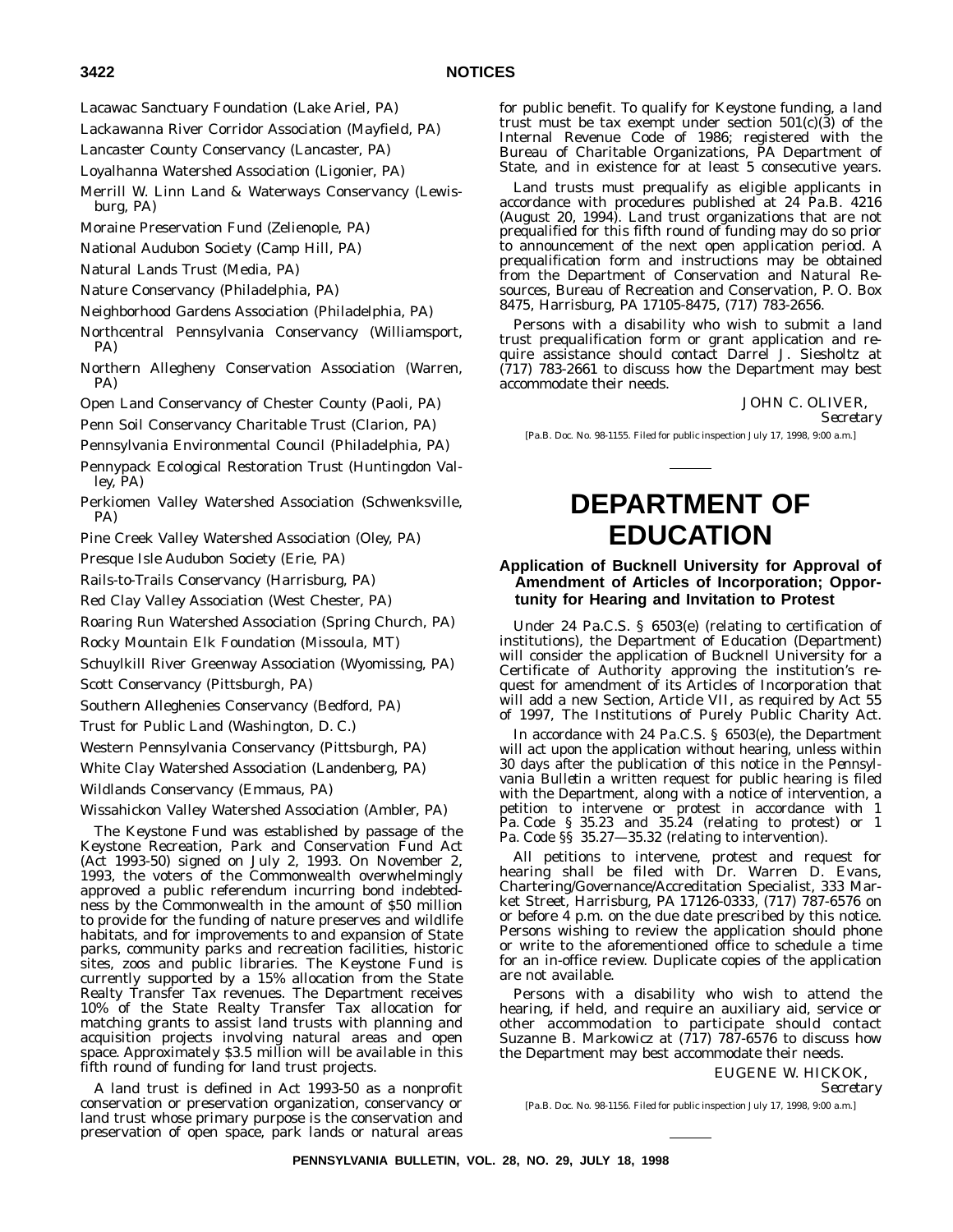## **DEPARTMENT OF ENVIRONMENTAL PROTECTION**

**Applications, Actions and Special Notices**

## **APPLICATIONS**

## **APPLICATIONS RECEIVED UNDER THE PENNSYLVANIA CLEAN STREAMS LAW AND THE FEDERAL CLEAN WATER ACT**

### **[National Pollution Discharge Elimination System Program (NPDES)]**

## **DISCHARGE OF CONTROLLED INDUSTRIAL WASTE AND SEWERAGE WASTEWATER**

### **(Part I Permits)**

The following parties have applied for an NPDES permit to discharge controlled wastewaters into the surface waters of this Commonwealth. Unless otherwise indicated on the basis of preliminary review and application of lawful standards and regulations the Department of Environmental Protection (Department) proposes to issue a permit to discharge, subject to certain effluent limitations and special conditions. These proposed determinations are tentative.

Where indicated, the EPA, Region III, Regional Administrator has waived his right to review or object to this proposed permit action under the waiver provision 40 CFR 123.6E.

Persons wishing to comment on the proposed permit are invited to submit a statement to the Field Office indicated as the office responsible, within 30 days from the date of this public notice. Comments received within this 30-day period will be considered in the formulation of the final determinations regarding this application. Responses should include the name, address and telephone number of the writer and a concise statement to inform the Field Office of the exact basis of a comment and the relevant facts upon which it is based. A public hearing may be held if the Field Office considers the public response significant.

Following the 30-day comment period, the Water Management Program Managers will make a final determination regarding the proposed permit. Notice of this determination will be published in the *Pennsylvania Bulletin* at which time this determination may be appealed to the Environmental Hearing Board.

The application and related documents, proposed effluent limitations and special conditions, comments received and other information are on file and may be inspected and arrangements made for copying at the Field Office indicated above the application.

Persons with a disability who wish to attend the hearing and require an auxiliary aid, service or other accommodation to participate in the proceeding should contact the Secretary to the Board at (717) 787-3483. TDD users may contact the Department through the Pennsylvania AT&T Relay Service at (800) 654-5984.

### **Applications for National Pollutant Discharge Elimination System (NPDES) permit to discharge to State waters.**

*Southeast Regional Office: Regional Manager, Water Management, Lee Park, Suite 6010, 555 North Lane, Conshohocken, PA 19428, (610) 832-6130.*

**PA 0057517.** Sewage, **Pual Chicos**, 1436 Monk Road.

This application is for issuance of an NPDES permit to discharge treated sewage from the Chicos residence STP in Lower Merion Township, **Montgomery County**. This is a new discharge to an unnamed tributary to the Schuylkill River.

The receiving stream is classified for the following uses: warm water fishery, aquatic life, water supply and recreation.

The proposed effluent limits for Outfall 001, based on an average flow of 500 gpd are as follows:

| Parameter                                                                                                     | Average<br>Monthly $\bar{m}g/I$                                                                                                  | Instantaneous<br>Maximum $(mg/l)$ |
|---------------------------------------------------------------------------------------------------------------|----------------------------------------------------------------------------------------------------------------------------------|-----------------------------------|
| CBOD <sub>5</sub><br><b>Suspended Solids</b><br><b>Total Residual Chlorine</b><br><b>Fecal Coliform</b><br>pH | 10<br>20<br>monitor/report<br>200 colonies/100 ml as a geometric average<br>within limits of 6.0-9.0 standard units at all times | 20<br>40<br>monitor/report        |

The EPA waiver is in effect.

### **PA 0055778.** Sewage, **John and Lynn Savon**, 47 Carter Road, Thornton, PA 19373.

This application is for renewal of an NPDES permit to discharge treated sewage from a single residence sewage treatment plant in Thornbury Township, **Delaware County**. This is an existing discharge to a dry swale tributary to West Branch Chester Creek.

The receiving stream is classified for the following uses: trout stocking fishery, aquatic life, water supply and recreation.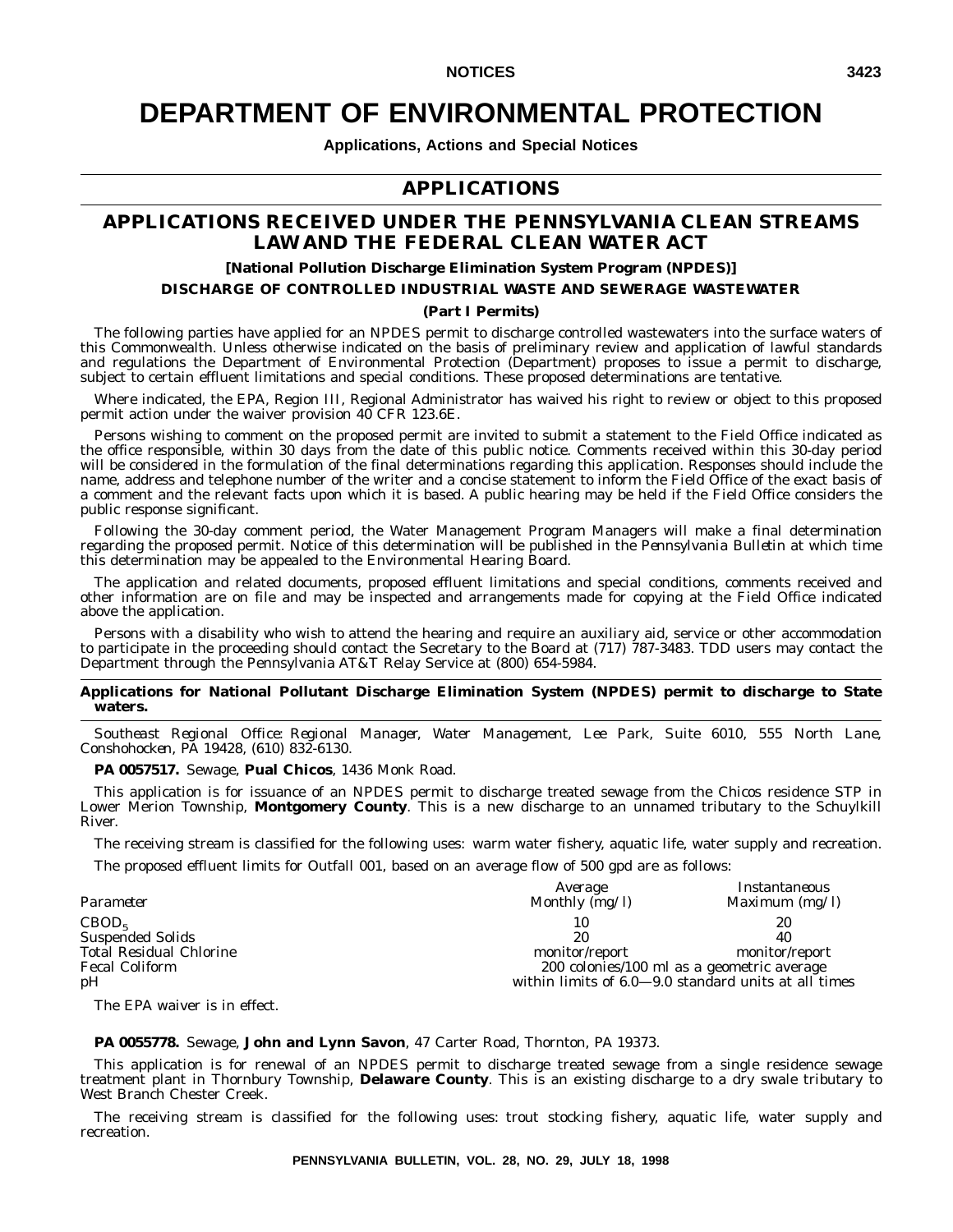## **3424 NOTICES**

The proposed effluent limits for Outfall 001, based on an average flow of 500 gpd are as follows:

| Parameter                      | Average<br>Monthly $\overline{(mg/l)}$               | Instantaneous<br>Maximum $(mg/l)$          |  |
|--------------------------------|------------------------------------------------------|--------------------------------------------|--|
|                                |                                                      |                                            |  |
| CBOD <sub>5</sub>              |                                                      |                                            |  |
| $(5-1 \text{ to } 10-31)$      | 10                                                   | 20                                         |  |
| $(11-1 \text{ to } 4-30)$      | 20                                                   | 40                                         |  |
| <b>Suspended Solids</b>        | 10                                                   | 20                                         |  |
| Ammonia (as N)                 |                                                      |                                            |  |
| $(5-1 \text{ to } 10-31)$      |                                                      |                                            |  |
| $(11-1 \text{ to } 4-30)$      |                                                      | 18                                         |  |
| <b>Total Residual Chlorine</b> | monitor/report                                       | monitor/report                             |  |
| <b>Fecal Coliform</b>          |                                                      | 200 colonies/100 ml as a geometric average |  |
| Dissolved Oxygen               | minimum of $3.0 \text{ mg/l}$ at all times           |                                            |  |
| pH                             | within limits of 6.0-9.0 standard units at all times |                                            |  |
| $\mathbf{m}$                   |                                                      |                                            |  |

The EPA waiver is in effect.

**PA 0051331.** Sewage, **Girl Scouts of Southern Pennsylvania**, 594 South New Middletown Road, Media, PA 19063. This application is for renewal of an NPDES permit to discharge treated sewage from Camp Laughing Waters STP in

Upper Frederick Township, **Montgomery County**. This is an existing discharge to Swamp Creek.

The receiving stream is classified for the following uses: trout stocking fishery, aquatic life, water supply and recreation.

The proposed effluent limits for Outfall 001, based on an average flow of 45,000 gpd are as follows:

| Parameter                      | Average<br>Monthly (mg/l) | Instantaneous<br>Maximum $(mg/l)$                    |
|--------------------------------|---------------------------|------------------------------------------------------|
| CBOD <sub>5</sub>              | 25                        | 50                                                   |
| <b>Suspended Solids</b>        | 30                        | 60                                                   |
| Ammonia (as N)                 | 20                        | 40                                                   |
| Phosphorus (as P)              |                           |                                                      |
| $(4-1 \text{ to } 10-31)$      | 2.0                       | 4.0                                                  |
| <b>Fecal Coliform</b>          |                           | 200 colonies/100 ml as a geometric average           |
| Dissolved Oxygen               |                           | minimum of $3.0 \text{ mg/l}$ at all times           |
| pH                             |                           | within limits of 6.0–9.0 standard units at all times |
| <b>Total Residual Chlorine</b> |                           |                                                      |
| (issuance through year 2)      | 0.8                       | 2.0                                                  |
| (year 3 through expiration)    | 0.5                       | 1.2                                                  |
| <b>Other Conditions:</b>       |                           |                                                      |
| The EDA weiver is in effect    |                           |                                                      |

The EPA waiver is in effect. Conditions for future permit modification. Effective disinfection.

### **PA 0057541.** Sewage, **Mr. and Mrs. William Sellers**, 1378 Clearview Drive, Denver, PA 17517.

This application is for issuance of an NPDES permit to discharge treated sewage from a single residence STP in Upper Salford Township, **Montgomery County**. This is a new discharge to UNT to Vaughns Run.

The receiving stream is classified for the following uses: warm water fishery, aquatic life, water supply and recreation.

The proposed effluent limits for Outfall 001, based on an average flow of 400 gpd are as follows:

| Parameter                      | Average<br>Monthly $(mg/l)$ | Instantaneous<br>Maximum $(mg/l)$                      |
|--------------------------------|-----------------------------|--------------------------------------------------------|
| CBOD <sub>5</sub>              | 10                          | 20                                                     |
| <b>Suspended Solids</b>        | 20                          | 40                                                     |
| <b>Total Residual Chlorine</b> | monitor/report              |                                                        |
| <b>Fecal Coliform</b>          |                             | 200 colonies/100 ml as a geometric average             |
| pH                             |                             | within limits of $6.0-9.0$ standard units at all times |
| The EPA waiver is in effect.   |                             |                                                        |

*Northeast Region: Environmental Protection Manager, Water Management, 2 Public Square, Wilkes-Barre, PA 18711- 0790, (717) 826-2553.*

**PA 0062251.** Sewerage, **Valley Gorge Mobile Home Park**, George Swerdon, R. D. 1, White Haven, PA 18661.

This proposed action is for renewal of an NPDES permit to discharge treated sewage into an unnamed Tributary to Wildcat Run in White Haven Borough, **Luzerne County**.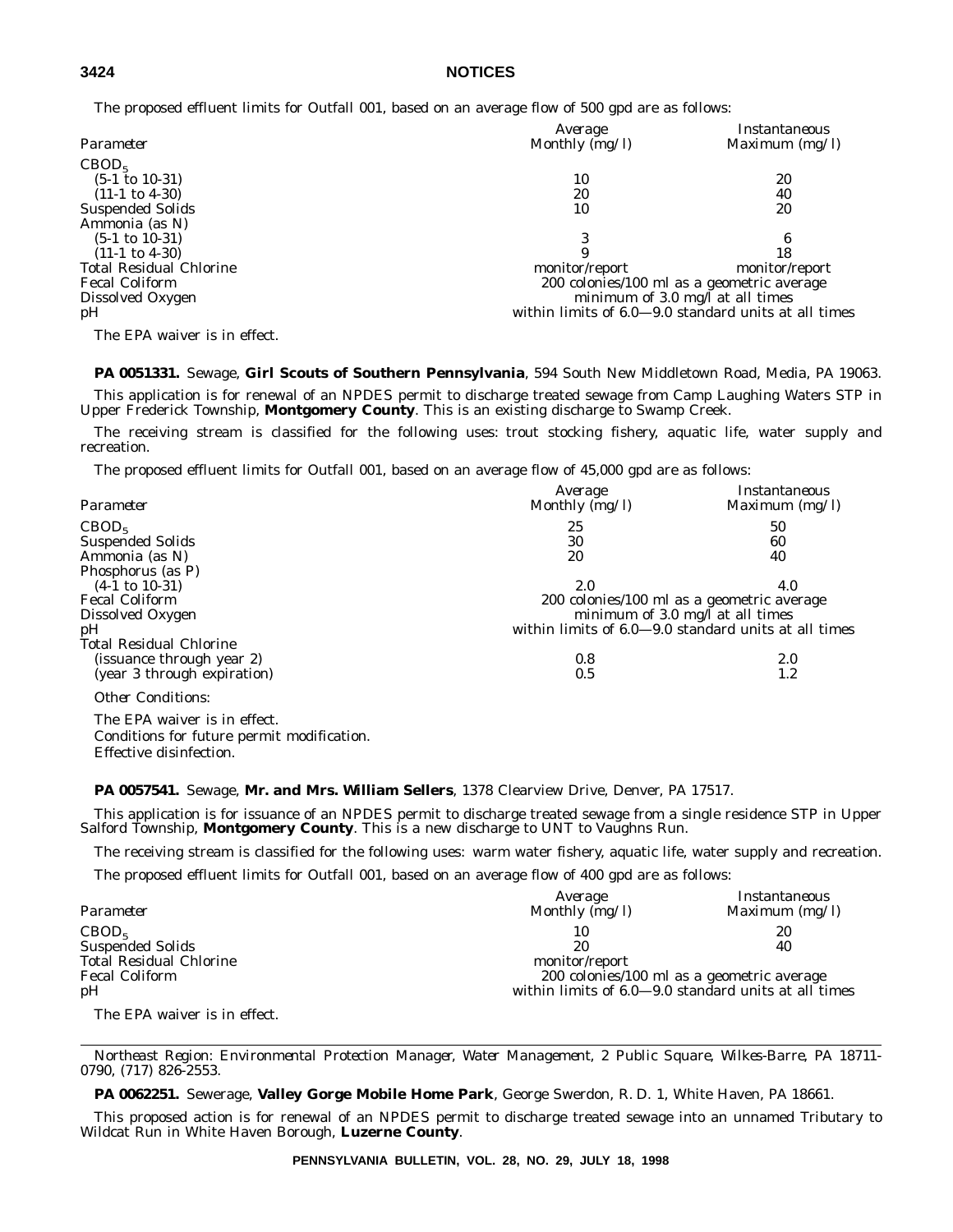The receiving stream is classified for the following uses: high quality, cold water fishery, aquatic life, water supply and recreation.

For the purpose of evaluating effluent requirements for TDS,  $NO_2$ - $NO_3$ , fluoride and phenolics, the existing/proposed downstream potable water supply (PWS) considered during the evaluation is Northampton Water Supply on the Lehigh River.

The proposed effluent limits for Outfall 001 based on a design flow of 0.010 mgd are:

|                                | <b>Monthly</b>                         | Instantaneous    |
|--------------------------------|----------------------------------------|------------------|
| Parameter                      | Average $(mg/l)$                       | Maximum $(mg/l)$ |
| CBOD <sub>5</sub>              |                                        |                  |
| $(5-1 \text{ to } 10-31)$      | <b>20.0</b>                            | 40.0             |
| $(11-1 \text{ to } 4-30)$      | 25.0                                   | 50.0             |
| <b>Total Suspended Solids</b>  | 30.0                                   | 60.0             |
| $NH_{3}-N$                     |                                        |                  |
| $(5-1 \text{ to } 10-31)$      | 3.0                                    | 6.0              |
| $(11-1 \text{ to } 4-30)$      | 9.0                                    | 18.0             |
| Dissolved Oxygen               | a minimum of 5.0 mg/l at all times     |                  |
| <b>Fecal Coliform</b>          |                                        |                  |
| $(5-1 \text{ to } 9-30)$       | 200/100 ml as a geometric mean         |                  |
| $(5-1 \text{ to } 9-30)$       | 2,000/100 ml as a geometric mean       |                  |
| pH                             | 6.0 to 9.0 standard units at all times |                  |
| <b>Total Residual Chlorine</b> |                                        |                  |
| (Months 1 through 36)          | monitor and report                     |                  |
| (Months 37 through 60)         | 0.8                                    | 1.9              |
| The EPA waiver is in effect.   |                                        |                  |

**PA 0031127.** Sewerage, **Borough of Northampton**, 1516 Main Street, Northampton, PA 18067.

This proposed action is for renewal of an NPDES permit to discharge sewage into Hokendauqua Creek in Northampton Borough, **Northampton County**.

The receiving stream is classified for the following uses: cold water fishery, aquatic life, water supply and recreation.

For the purpose of evaluating effluent requirements for  $NO<sub>2</sub>-NO<sub>3</sub>$ , the existing downstream potable water supply (PWS) considered during the evaluation is Northampton Water Supply on Lehigh River.

The proposed effluent limits for Outfall 001 based on a design flow of 1.5 mgd are:

| Parameter                        | Monthly<br>Average $(mg/l)$            | Weekly<br>Average $(mg/l)$ | Instantaneous<br>Maximum $(mg/l)$ |
|----------------------------------|----------------------------------------|----------------------------|-----------------------------------|
| CBOD <sub>5</sub>                | 28                                     | 40                         | 50                                |
| <b>Total Suspended Solids</b>    | 30                                     | 45                         | 60                                |
| $NH_{3}-N$                       |                                        |                            |                                   |
| $(5-1 \text{ to } 10-31)$        | 14.5                                   |                            | 29                                |
| Dissolved Oxygen                 | a minimum of 5 mg/l at all times       |                            |                                   |
| <b>Fecal Coliform</b>            |                                        |                            |                                   |
| $(5-1 \text{ to } 9-30)$         | $200/100$ ml as a geometric mean       |                            |                                   |
| $(10-1 \text{ to } 4-30)$        | 2,000/100 ml as a geometric mean       |                            |                                   |
| pH                               | 6.0 to 9.0 standard units at all times |                            |                                   |
| The EPA waiver is not in effect. |                                        |                            |                                   |

*Southcentral Regional Office: Regional Water Management Program Manager, 909 Elmerton Avenue, Harrisburg, PA 17110-8200, (717) 705-4707.*

**PA 0084638.** SIC Code 4951, Industrial waste, **Borough of Boyertown**, 100 South Washington Street, Boyertown, PA 19512-1521.

This application is for renewal of an NPDES permit for an existing discharge of treated industrial waste to an unnamed tributary of Ironstone Creek, in Earl Township, **Berks County**.

The receiving stream is classified for trout stocking, recreation, water supply and aquatic life. For the purpose of evaluating effluent requirements for TDS,  $NO_2\text{-}NO_3$ , fluoride and phenolics, the existing downstream potable water supply intake considered during the evaluation was Borough of Boyertown located in Ironstone Creek. The discharge is not expected to impact any potable water supply.

The proposed effluent limits for Outfall 001 for a design flow of 0.034 mgd are:

|                               | Average        | Maximum                 | Instantaneous    |
|-------------------------------|----------------|-------------------------|------------------|
| Parameter                     | Monthly (mg/l) | Daily (mg/l)            | Maximum $(mg/l)$ |
| <b>Total Suspended Solids</b> | 30             | 60                      |                  |
| pH                            |                | 6.0 to 9.0 at all times |                  |

**PENNSYLVANIA BULLETIN, VOL. 28, NO. 29, JULY 18, 1998**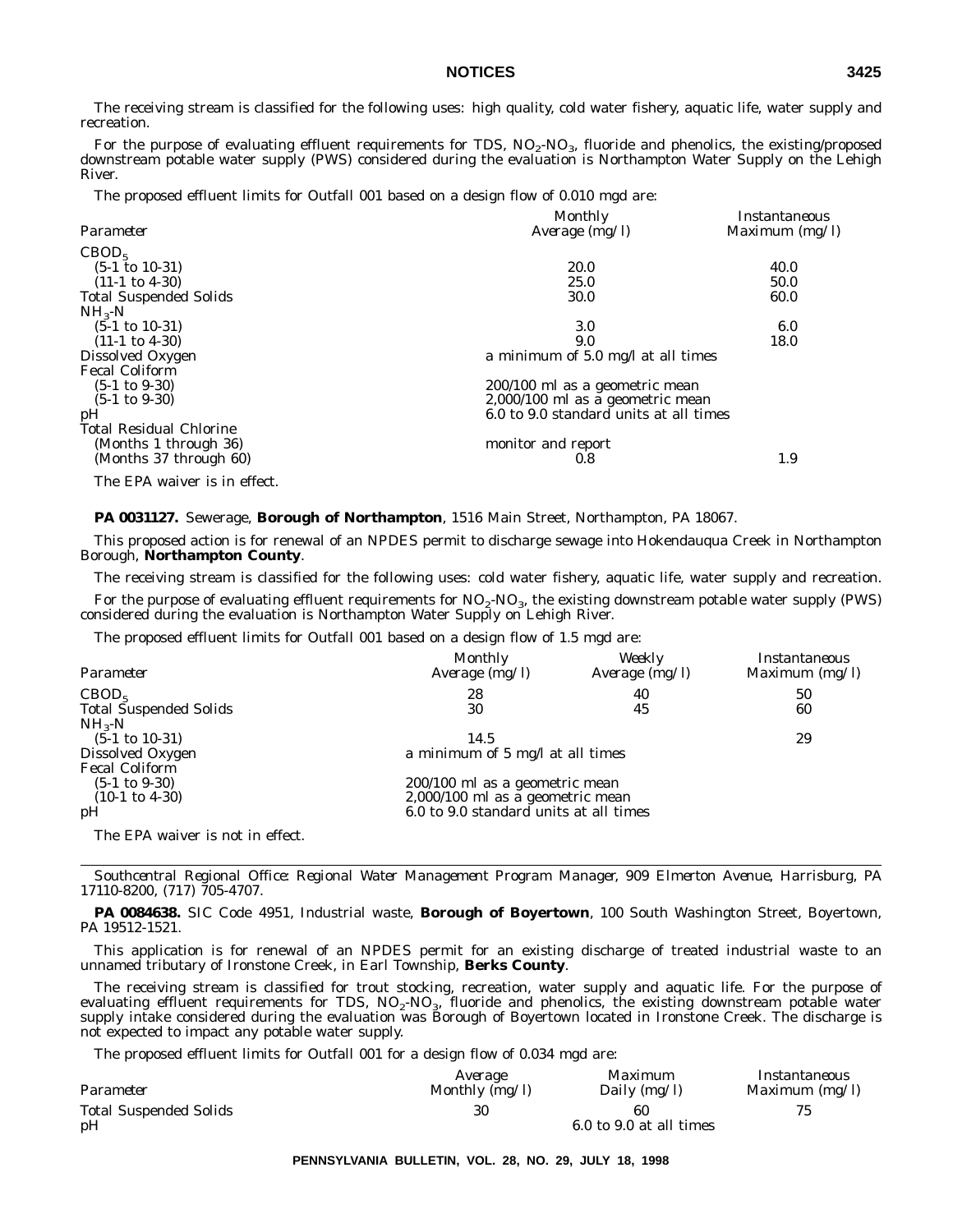## **3426 NOTICES**

| Parameter                      | Average<br>Monthly $(mg/l)$ | Maximum<br>Daily $(mg/l)$ | Instantaneous<br>Maximum $(mg/l)$ |
|--------------------------------|-----------------------------|---------------------------|-----------------------------------|
| <b>Total Residual Chlorine</b> |                             |                           |                                   |
| (Interim)                      |                             | monitor and report        |                                   |
| (Final)                        | 0.321                       |                           | 1.05                              |
| <b>Total Aluminum</b>          | 1.61                        | 3.22                      | 4.03                              |
| <b>Total Manganese</b>         | 1.0                         | 2.0                       | 2.5                               |
| <b>Total Iron</b>              | 2.0                         | 4.0                       | 5.0                               |
| <b>Total Copper</b>            | 0.037                       | 0.074                     | 0.093                             |
| The EPA waiver is in effect.   |                             |                           |                                   |

*Northcentral Region: Environmental Program Manager, Water Management Program, 208 West Third Street, Suite 101, Williamsport, PA 17701-6448, (717) 327-3666.*

**PA 0209660.** Sewerage, SIC: 4952, **Cooper Township Municipal Authority**, P. O. Box 446, Winburne, PA 16879.

This proposed action is for issuance of an NPDES permit for an existing discharge of treated sewage wastewater to Moshannon Creek in Cooper Township, **Clearfield County**.

The receiving stream is classified for the following uses: cold water fishes, aquatic life, water supply and recreation. For the purposes of evaluating effluent requirements for TDS,  $NO<sub>2</sub>-NO<sub>3</sub>$ , fluoride and phenolics, the existing downstream potable water supply (PWS) considered during the evaluation is PA American Water Company located at Milton.

The proposed effluent limits for Outfall 001 based on a design flow of 0.225 mgd, are:

| Parameter                      | Average<br>Monthly $(mg/l)$ | Average<br>Weekly (mg/l)             | Instantaneous<br>Maximum $(mg/l)$ |
|--------------------------------|-----------------------------|--------------------------------------|-----------------------------------|
| CBOD <sub>5</sub>              | 25                          | 40                                   | 50                                |
| <b>TSS</b>                     | 30                          | 45                                   | 60                                |
| Total Cl <sub>2</sub> Residual | 1.00                        |                                      | 3.3                               |
| <b>Fecal Coliforms</b>         |                             |                                      |                                   |
| $(5-1 \text{ to } 9-30)$       |                             | 200 col/100 ml as a geometric mean   |                                   |
| $(10-1 \text{ to } 4-30)$      |                             | 2,000 col/100 ml as a geometric mean |                                   |
| pH                             |                             | 6.0 to 9.0 at all times              |                                   |
|                                |                             |                                      |                                   |

The EPA waiver is in effect.

**PA 0209678.** Sewerage, SIC: 4952, **Cooper Township Municipal Authority**, P. O. Box 446, Winburne, PA 16879. This proposed action is for issuance of an NPDES permit for new discharge of treated sewage wastewater to Unnamed Tributary of Moshannon Creek in Cooper Township, **Clearfield County**.

The receiving stream is classified for the following uses: cold water fishes, aquatic life, water supply and recreation. For the purposes of evaluating effluent requirements for TDS,  $NO<sub>2</sub>-NO<sub>3</sub>$ , fluoride and phenolics, the existing downstream potable water supply (PWS) considered during the evaluation is PA American Water Company located at Milton.

The proposed effluent limits for Outfall 001 based on a design flow of 0.12 mgd, are:

| Parameter                      | Average<br>Monthly (mg/l) | Average<br>Weekly $(mg/l)$           | Instantaneous<br>Maximum $(mg/l)$ |
|--------------------------------|---------------------------|--------------------------------------|-----------------------------------|
| CBOD <sub>5</sub>              | 25                        | 40                                   | 50                                |
| <b>TSS</b>                     | 30                        | 45                                   | 60                                |
| Total Cl <sub>2</sub> Residual | 1.0                       |                                      | 3.3                               |
| <b>Fecal Coliforms</b>         |                           |                                      |                                   |
| $(5-1 \text{ to } 9-30)$       |                           | 200 col/100 ml as a geometric mean   |                                   |
| $(10-1 \text{ to } 4-30)$      |                           | 2,000 col/100 ml as a geometric mean |                                   |
| pH                             |                           | 6.0 to 9.0 at all times              |                                   |
| The FPA waiver is in effect    |                           |                                      |                                   |

The EPA waiver is in effect.

**PA 0026557.** SIC: 4952, **The Municipal Authority of the City of Sunbury**, 225 Market Street, Sunbury, PA 17801.

This proposed action is for renewal of an NPDES permit for an existing discharge of treated sewage to Shamokin Creek in the City of Sunbury, **Northumberland County**.

The receiving stream is classified for the following uses: warm water fishery and aquatic life, water supply and recreation. For the purpose of evaluating effluent requirements for TDS,  $NO<sub>2</sub>-NO<sub>3</sub>$ , fluoride and phenolics, the downstream potable water supply (PWS) considered during the evaluation is the Dauphin Borough.

The proposed effluent limits for Outfall 001 based on a design flow of 3.5 mgd, are:

| Parameter               | Average        | Average         | Instantaneous    |
|-------------------------|----------------|-----------------|------------------|
|                         | Monthly (mg/l) | Weekly $(mg/l)$ | Maximum $(mg/l)$ |
| CBOD <sub>5</sub>       | 25             | 40              | 50               |
| <b>Suspended Solids</b> | 30             | 45              | 60               |

**PENNSYLVANIA BULLETIN, VOL. 28, NO. 29, JULY 18, 1998**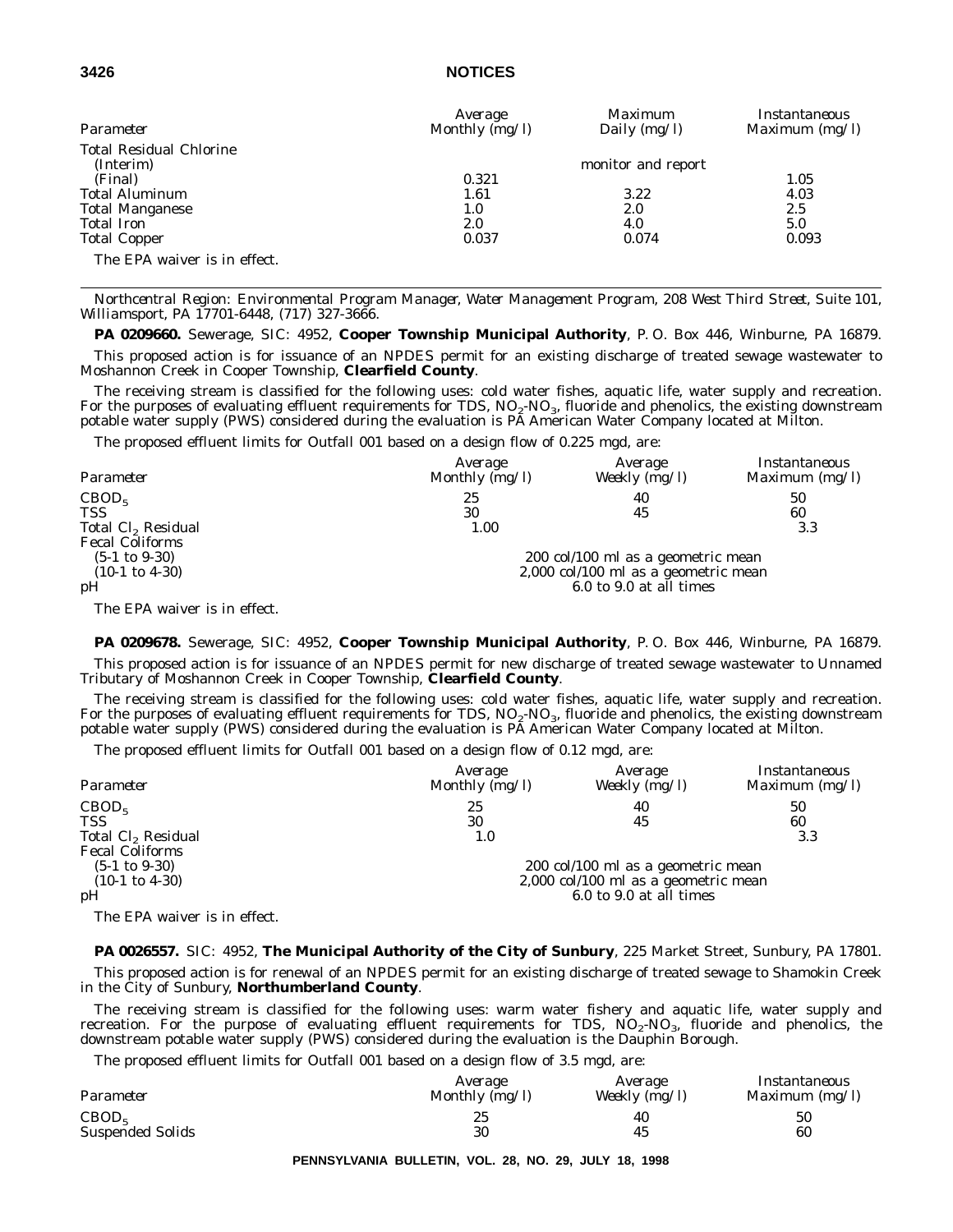| Average      | Average         | Instantaneous  |
|--------------|-----------------|----------------|
| nthly (mg/l) | Weekly $(mg/l)$ | Maximum $(mg)$ |

*Parameter Monthly (mg/l) Weekly (mg/l) Maximum (mg/l)* Total Chlorine Residual 0.5 1.6

(5-1 to 9-30) 200/100 ml as a geometric average (10-1 to 4-30)  $2,000/100$  ml as a geometric average  $6.0-9.0$  SU at all times.  $6.0 - 9.0$  SU at all times.

Fecal Coliform<br>(5-1 to 9-30)

*Other Conditions*:

(1) Total Chlorine Residual limits effective 3 years from permit issuance date. Monitoring and reporting required in the interim.

(2) Monitoring of combined sewer overflow (CSO) Outfalls 002—007 for cause, frequency, duration and quantity; development of a long term CSO control plan.

The EPA waiver is not in effect.

## **PA 0113883.** SIC: 4952. **George E. Bittner**, R. R. 1, Box 4, Trout Run, PA 17771.

This proposed action is for renewal of an NPDES permit for discharge of treated sewage to Lycoming Creek in Lewis Township, **Lycoming County**.

The receiving stream is classified for the following uses: cold water fishery and aquatic life, water supply and recreation. For the purpose of evaluating effluent requirements for TDS,  $NO_2\text{-}NO_3$ , fluoride and phenolics, the downstream potable water supply (PWS) considered during the evaluation is the PA American Water Company located approximately 45 miles downstream.

The proposed effluent limits for Outfall 001 based on a design flow of 0.01925 mgd, are:

| Parameter                      | Average<br>Monthly (mg/l)           | Instantaneous<br>Maximum $(mg/l)$ |
|--------------------------------|-------------------------------------|-----------------------------------|
| CBOD <sub>5</sub>              | 25                                  | 50                                |
| <b>Suspended Solids</b>        | 30                                  | 60                                |
| <b>Total Chlorine Residual</b> | $1.0\,$                             | 2.3                               |
| <b>Fecal Coliform</b>          |                                     |                                   |
| $(5-1 \text{ to } 9-30)$       | 200/100 ml as a geometric average   |                                   |
| $(10-1 \text{ to } 4-30)$      | 2,000/100 ml as a geometric average |                                   |
| pH                             | $6.0 - 9.0$ SU at all times.        |                                   |
|                                |                                     |                                   |

The EPA waiver is in effect.

### **PA 0038865.** Sewerage, SIC: 4952, **Zerbe Township**, 800 Mahanoy Street, Trevorton, PA 17881.

This proposed action is for renewal of an NPDES permit for an existing discharge of treated sewage wastewater to Zerbe Run in Zerbe Township, **Northumberland County**.

The receiving stream is classified for the following uses: cold water fishes, aquatic life, water supply and recreation. For the purposes of evaluating effluent requirements for TDS,  $NO<sub>2</sub>-NO<sub>3</sub>$ , fluoride and phenolics, the existing downstream potable water supply (PWS) considered during the evaluation is Dauphin Consolidated Water Company located at Dauphin.

The proposed effluent limits for Outfall 001 based on a design flow of 0.28 mgd, are:

| Parameter                      | Average<br>Monthly (mg/l)            | Average<br>Weekly (mg/l)           | Instantaneous<br>Maximum $(mg/l)$ |  |
|--------------------------------|--------------------------------------|------------------------------------|-----------------------------------|--|
| CBOD <sub>5</sub>              | 25                                   | 40                                 | 50                                |  |
| TSS                            | 30                                   | 45                                 | 60                                |  |
| Total Cl <sub>2</sub> Residual | 1.0                                  |                                    | 3.3                               |  |
| <b>Fecal Coliforms</b>         |                                      |                                    |                                   |  |
| $(5-1 \text{ to } 9-30)$       |                                      | 200 col/100 ml as a geometric mean |                                   |  |
| $(10-1 \text{ to } 4-30)$      | 2,000 col/100 ml as a geometric mean |                                    |                                   |  |
| pH                             | $6.0-9.0$ at all times               |                                    |                                   |  |
| The EPA waiver is in effect.   |                                      |                                    |                                   |  |

*Southwest Regional Office: Water Management Program Manager, 400 Waterfront Drive, Pittsburgh, PA 15222-4745, (412) 442-4000.*

**PA 0020613.** Sewage, **Borough of Waynesburg**, 90 East High Street, Waynesburg, PA 15370.

This application is for renewal of an NPDES permit to discharge treated sewage from the Waynesburg STP in Franklin Township, **Greene County**.

The following effluent limitations are proposed for discharge to the receiving waters, known as South Fork Tenmile, which are classified as a warm water fishery with existing and/or potential uses for aquatic life, water supply and recreation. The first downstream potable water supply intake from this facility is the Tri-County Joint Water Authority.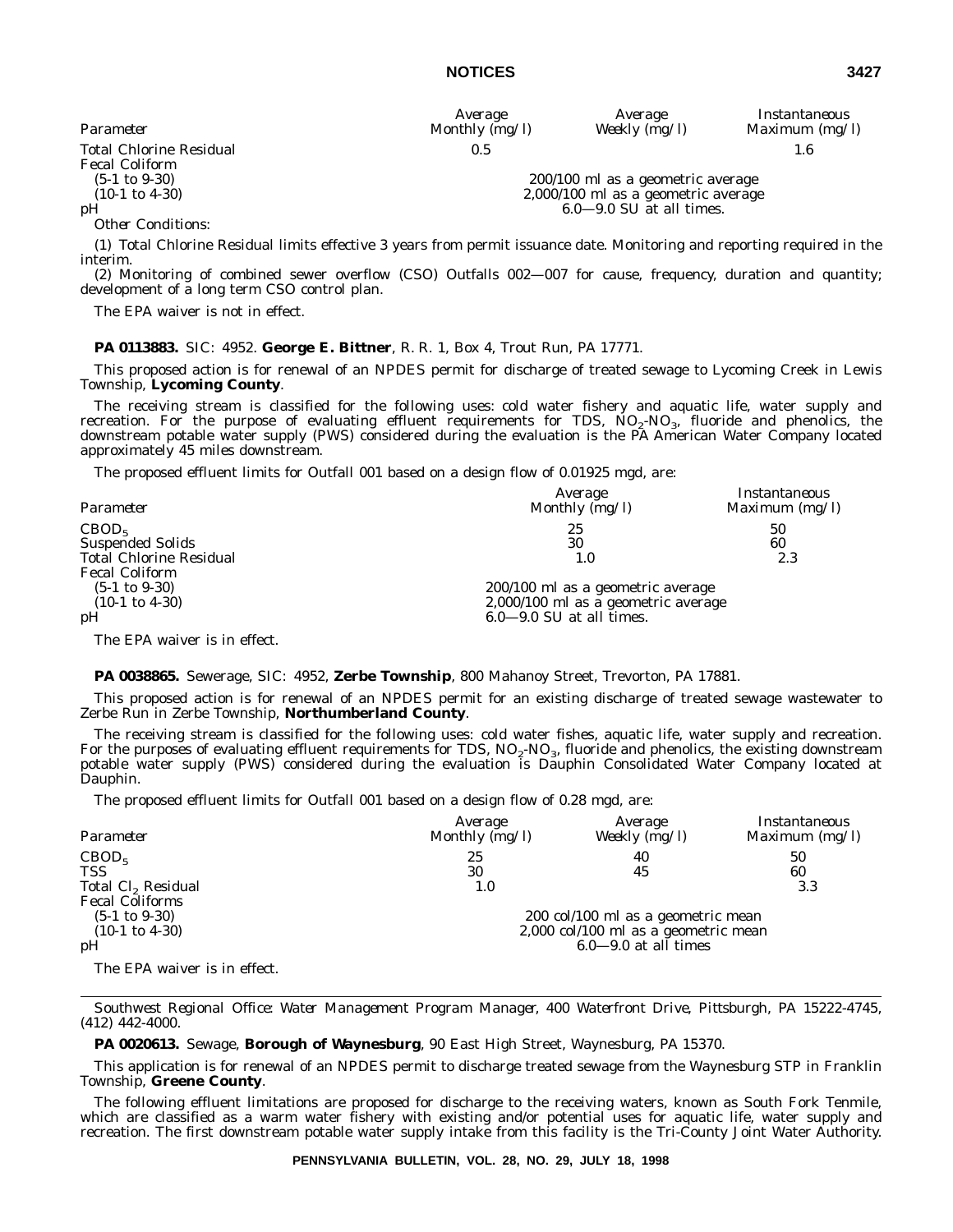### **3428 NOTICES**

*Outfall 001*: existing discharge, design flow of 0.80 mgd.

|                                | Concentration (mg/l)                   |                    |                         |                                 |
|--------------------------------|----------------------------------------|--------------------|-------------------------|---------------------------------|
| Parameter                      | Average<br>Monthly                     | Average<br>Weekly  | <i>Maximum</i><br>Daily | Instantaneous<br><i>Maximum</i> |
| CBOD <sub>5</sub>              |                                        |                    |                         |                                 |
| $(5-1 \text{ to } 10-31)$      | 20                                     | 30                 |                         | 40                              |
| $(11-1 \text{ to } 4-30)$      | 25                                     | 38                 |                         | 50                              |
| <b>Suspended Solids</b>        | 30                                     | 45                 |                         | 60                              |
| Ammonia Nitrogen               |                                        |                    |                         |                                 |
| $(5-1 \text{ to } 10-31)$      | 2.0                                    | 3.0                |                         | 4.0                             |
| $(11-1 \text{ to } 4-30)$      | 4.0                                    | 6.0                |                         | 8.0                             |
| Lead                           |                                        |                    |                         |                                 |
| 1st month-36th month           |                                        | monitor and report |                         |                                 |
| 37th month-expiration          | .007                                   |                    | .014                    | .018                            |
| <b>Fecal Coliform</b>          |                                        |                    |                         |                                 |
| $(5-1 \text{ to } 9-30)$       | 200/100 ml as a geometric mean         |                    |                         |                                 |
| $(10-1 \text{ to } 4-30)$      | 2,000/100 ml as a geometric mean       |                    |                         |                                 |
| <b>Total Residual Chlorine</b> |                                        |                    |                         |                                 |
| 1st month-36th month           |                                        | monitor and report |                         |                                 |
| 37th month-expiration          | 0.15                                   |                    |                         | 0.5                             |
| Dissolved Oxygen               | not less than 5 mg/l                   |                    |                         |                                 |
| pН                             | not less than 6.0 nor greater than 9.0 |                    |                         |                                 |
|                                |                                        |                    |                         |                                 |

## The EPA waiver is in effect.

### **PA 0204285.** Sewage, **Reesman Mobile Home Park**, Box 99B, Waynesburg, PA 15370.

This application is for renewal of an NPDES permit to discharge treated sewage from the Reesman Mobile Home Park STP in Morgan Township, **Greene County**.

The following effluent limitations are proposed for discharge to the receiving waters, known as Tributary of South Fork Tenmile Creek, which are classified as a warm water fishery with existing and/or potential uses for aquatic life, water supply and recreation. The first downstream potable water supply intake from this facility is the Tri County Joint Municipal Authority.

*Outfall 001*: existing discharge, design flow of .0175 mgd.

| Concentration (mg/l) |                   |                                                                                                                                      |                          |
|----------------------|-------------------|--------------------------------------------------------------------------------------------------------------------------------------|--------------------------|
| Average<br>Monthly   | Average<br>Weekly | Maximum<br>Daily                                                                                                                     | Instantaneous<br>Maximum |
| 25                   |                   |                                                                                                                                      | 50                       |
| 30                   |                   |                                                                                                                                      | 60                       |
| 2.0                  |                   |                                                                                                                                      | 4.0                      |
| 4.0                  |                   |                                                                                                                                      | 8.0                      |
|                      |                   |                                                                                                                                      |                          |
|                      |                   |                                                                                                                                      |                          |
|                      |                   |                                                                                                                                      |                          |
|                      |                   |                                                                                                                                      |                          |
| monitor and report   |                   |                                                                                                                                      |                          |
| .03                  |                   |                                                                                                                                      | .07                      |
|                      |                   |                                                                                                                                      |                          |
|                      |                   |                                                                                                                                      |                          |
|                      |                   |                                                                                                                                      |                          |
|                      |                   | 200/100 ml as a geometric mean<br>2,000/100 ml as a geometric mean<br>not less than 5 mg/l<br>not less than 6.0 nor greater than 9.0 |                          |

### **Proposed NPDES Permit Renewal Actions for Minor Sewage Discharges**

The following parties have applied to renew their current NPDES permits to allow the continued discharge of controlled wastewaters into the surface waters of this Commonwealth. The Department of Environmental Protection (Department) has made a tentative determination to renew these permits and proposes to issue them, subject to their current permit effluent limitations, and monitoring and reporting requirements, with appropriate and necessary updated requirements to reflect new or changed regulations and other requirements. The updates may include, but will not be limited to, applicable permit conditions and/or requirements addressing combined sewer overflows (CSOs), municipal sewage sludge management and total residual chlorine control (TRC). Any major changes to or deviations from the terms of the existing permit will be documented and published with the final Department actions.

The EPA, Region III, Regional Administrator has waived the right to review or object to these proposed permit actions under the waiver provision 40 CFR 123.6E.

Persons wishing to comment on the proposed permits are invited to submit a statement to the Field Office indicated as the office responsible, within 30 days from the date of this public notice. Comments received within this 30-day period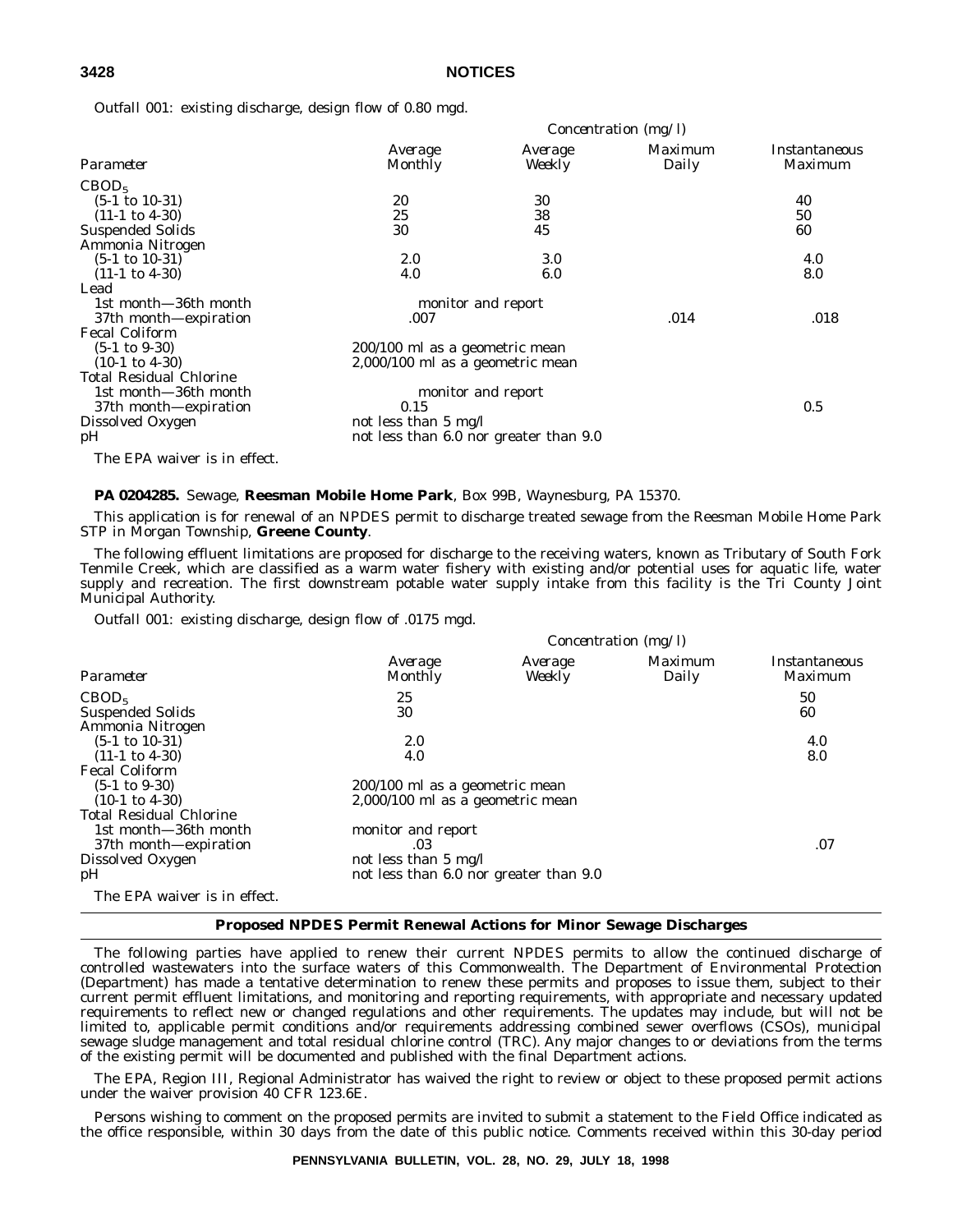## **NOTICES 3429**

will be considered in the formulation of the final determinations regarding these applications and proposed permit actions. Comments should include the name, address and telephone number of the writer and a brief statement to inform the Field Office of the basis of the comment and the relevant facts upon which it is based. A public hearing may be held if the Field Office considers the public response significant.

Following the 30-day comment period, the Water Management Program Managers will make a final determination regarding the proposed permit action. Notice of this determination will be published in the *Pennsylvania Bulletin* at which time this determination may be appealed to the Environmental Hearing Board.

The permit renewal application and related documents, proposed effluent limitations and special conditions, comments received and other information are on the Department's file. The documents may be inspected at, or a copy requested from, the Field Office that has been indicated above the application notice.

*Northeast Regional Office, Regional Water Management Program Manager, 2 Public Square, Wilkes-Barre, PA 18711-0790, (717) 826-2511.*

Carbon

Kidder Township

| <i>NPDES</i> | <i>Facility</i>              | Countv and   | Tributary   | New Permii |
|--------------|------------------------------|--------------|-------------|------------|
| No.          | <i>Name and Address</i>      | Municipality | Stream      | Reauiremen |
| PA0032999    | Commonwealth of Pennsylvania | Carbon       | Hickorv Run | TRC        |

*No. Name and Address Municipality Stream Requirements* PA0032999 Commonwealth of Pennsylvania Hickory Run State Park R. R. 1, Box 81 White Haven, PA 18661

### **DISCHARGE OF CONTROLLED INDUSTRIAL WASTE AND SEWERAGE WASTEWATER**

## **Applications under the Pennsylvania Clean Streams Law**

## **(Part II Permits)**

The following permit applications and requests for plan approval have been received by the Department of Environmental Protection (Department). Persons objecting on the grounds of public or private interest to the approval of an application or submitted plan may file a written protest with the Department at the address indicated above each permit application or plan. Each written protest should contain the following: name, address and telephone number; identification of the plan or application to which the protest is addressed and a concise statement in sufficient detail to inform the Department of the exact basis of the protest and the relevant facts upon which it is based. The Department may conduct a factfinding hearing or an informal conference in response to any given protest. Each writer will be notified in writing of the time and place if a hearing or conference concerning the plan, action or application to which the protest relates is held. To insure consideration by the Department prior to final action on permit applications and proposed plans, initial protests and additions or amendments to protests already filed should be filed within 15 calendar days from the date of this issue of the *Pennsylvania Bulletin*. A copy of each permit application and proposed plan is on file in the office indicated and is open to public inspection.

Persons with a disability who wish to attend the hearing and require an auxiliary aid, service or other accommodation to participate in the proceedings should contact the specified program. TDD users may contact the Department through the Pennsylvania AT&T Relay Service at (800) 654-5984.

### **Industrial waste and sewerage applications under The Clean Streams Law (35 P. S. §§ 691.1— 691.1001).**

*Northeast Regional Office: Water Management Program Manager, 2 Public Square, Wilkes-Barre, PA 18711-0790, (717) 826-2511.*

**A. 3598401.** Sewerage. **Tall Timbers Village Mobile Home Park**, 1559 Main Street, Peckville, PA 18452-2016. Application for modification of an existing sewage treatment plant, located in LaPlume Township, **Lackawanna County**. Application received in the Regional Office June 29, 1998.

Hickory Run TRC

**A. 4898201.** Industrial waste. **Tirenergy Corporation**, 918 Cloverhill Road, Wynnewood, PA 19096-1631. Application to discharge noncontact cooling water to existing quarry, located in Plainfield Township, **Northampton County**. Application received in the Regional Office June 30, 1998.

*Southcentral Regional Office: Water Management Program Manager, 909 Elmerton Avenue, 2nd Floor, Harrisburg, PA 17110-8200, (717) 705-4707.*

**A. 0698404.** Sewage, submitted by **Lower Heidelberg Township Municipal Authority**, 720 Brownsville Road, Sinking Spring, PA 19608-9727 in Lower Heidelberg Township, **Berks County** to construct a sanitary sewer pump station (Rosewood Hills Pump Station) was received in the Southcentral Region on June 22, 1998.

**A. 2198406.** Sewage, submitted by **Carlisle Suburban Authority**, 240 Clearwater Drive, Carlisle, PA 17013 in North Middleton Township, **Cumberland County** to construct the Longs Gap Road and Hilltop Manor Area Sewer Extension was received in the Southcentral Region on June 22, 1998.

**A. 2198405.** Sewage, submitted by **Carlisle Suburban Authority**, 240 Clearwater Drive, Carlisle, PA 17013-1100 in North Middleton Township, **Cumberland County** to construct a municipal wastewater pumping station (North Ridge Development Wastewater Pumping Station) was received in the Southcentral Region on June 25, 1998.

**A. 3698404.** Sewage, submitted by **Mount Joy Borough Authority**, 121 East Main Street, Mount Joy, PA 17552 in Mount Joy Borough, **Lancaster County** to replace an existing low pressure sewer service with gravity sewer service (Wood Street Temporary Pumping Station) was received in the Southcentral Region on June 26, 1998.

**A. 0698405.** Sewage, submitted by the **City of Reading**, 815 Washington Street, Reading, PA 19601 in Reading City, **Berks County** to upgrade the Fritz Island Wastewater Treatment Plant was received in the Southcentral Region on June 29, 1998.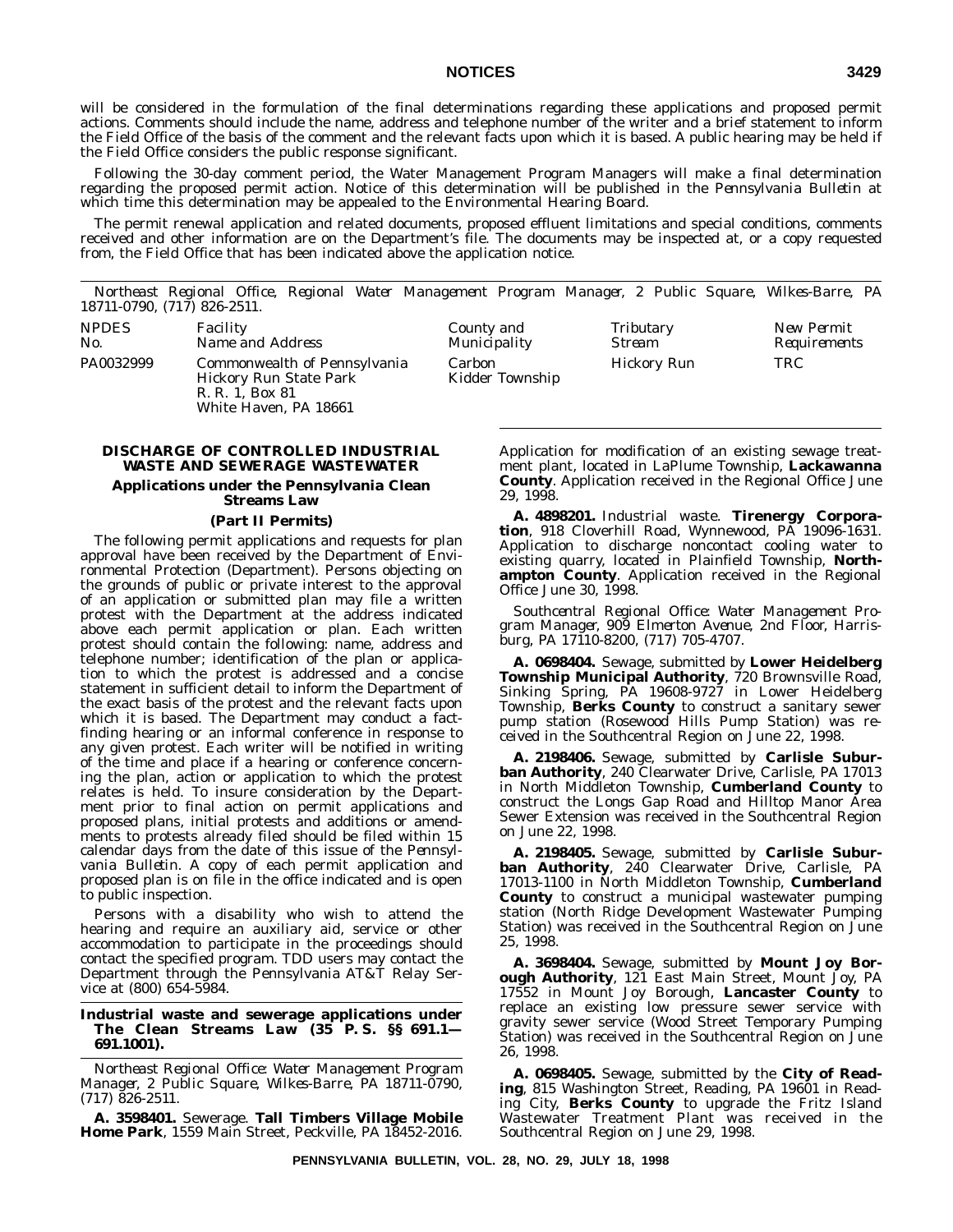*Northwest Regional Office, Regional Water Management Program Manager, 230 Chestnut Street, Meadville, PA 16335-3481, (814) 332-6942.*

**WQM Permit No. 4298202.** Sewage. **Hazel Hurst Water Association**, P. O. Box 197, Hazel Hurst, PA 16733. This project is for the construction of underground settling/holding tanks for treatment and discharge of water treatment plant filter backwash water in Hamlin Township, **McKean County**.

**WQM Permit No. 2098408.** Sewage, **David L. Kralj, SRSTP**, R. R. 2, Box 752, Meadville, PA 16335. This project is for the construction of a Single Residence Sewage Treatment Plant in Hayfield Township, **Crawford County**.

**WQM Permit No. 4398414.** Sewage, **Bruce Powell, SRSTP**, 429 Greenville Rd., Greenville, PA 16125. This project is for the construction of a Single Residence Sewage Treatment Plant in Sugar Creek Township, **Mercer County**.

**WQM Permit No. 2098409.** Sewage, **Allen W. and Linda S. Dreisbach**, 11312 State Highway 198, Conneautville, PA 16406-3214. This project is for the construction of a Single Residence Sewage Treatment Plant in Summerhill Township, **Crawford County**.

**WQM Permit No. 2098410.** Sewage, **Kathleen A. and Ronald A. Suich**, 511 W. Arrowhead Ct., Louisville,

### CO 80027. This project is for the construction of a Single Residence Sewage Treatment Plant in Fairfield Township, **Crawford County**.

### **DISCHARGE OF CONTROLLED INDUSTRIAL WASTE AND SEWERAGE WASTEWATER FROM OIL AND GAS ACTIVITIES**

*Southwest Regional Office: Regional Oil and Gas Program Manager, 400 Waterfront Drive, Pittsburgh, PA 15222-4745, (412) 442-4000.*

**PA 0206075.** Industrial waste, SIC: 4925, **Canton Oil and Gas Company**, 22811 Titusville Road, Pleasantville, PA 16341.

This application is for issuance of an NPDES permit to discharge water produced during coalbed methane production to Blacklick Creek in Burrell Township, **Indiana County**. This is an existing discharge.

The receiving stream is classified for trout stocking and the Statewide list. For the purpose of evaluating effluent requirements for TDS the existing downstream water supply considered during the evaluation is located in Saltsburg, PA approximately 21.77 miles downstream of the discharge point.

The proposed discharge limits for Outfall No. 001 are:

| Parameter                                                                                                                                          | Average<br><b>Monthly</b>                                                                                       | Maximum Daily | Instantaneous<br>Maximum |
|----------------------------------------------------------------------------------------------------------------------------------------------------|-----------------------------------------------------------------------------------------------------------------|---------------|--------------------------|
| Flow<br>Total Iron (mg/l)<br>Oil and Grease (mg/l)<br>$TSS$ (mg/l)<br>Acidity $(mg/l)$<br>Alkalinity (mg/l)<br>pH<br>TDS (mg/l)<br>Chloride (mg/l) | 3.5<br>15<br>30<br>monitor only<br>greater than acidity<br>6 to 10 at all times<br>monitor only<br>monitor only | $0.48$ mgd    | 333 gpm<br>30<br>60      |

The EPA waiver is in effect.

### **INDIVIDUAL PERMITS**

### **(PAS)**

The following parties have applied for an NPDES permit to discharge stormwater from a proposed construction activity into the surface waters of this Commonwealth. Unless otherwise indicated, on the basis of preliminary review and application of lawful standards and regulations, the Department of Environmental Protection (Department) proposes to issue a permit to discharge, subject to certain limitations set forth in the permit and special conditions. These proposed determinations are tentative. Limitations are provided in the permit as erosion and sedimentation control measures and facilities which restrict the rate and quantity of sediment discharged.

Where indicated, the EPA, Region III, Regional Administrator has waived the right to review or object to this proposed permit action under the waiver provision 40 CFR 123.24(d).

Persons wishing to comment on the proposed permit are invited to submit a statement to the office noted above the application within 30 days from the date of this public notice. Comments reviewed within this 30-day period will be considered in the formulation of the final

determinations regarding this application. Responses should include the name, address and telephone number of the writer and a concise statement to inform the Department the exact basis of a comment and the relevant facts upon which it is based. A public hearing may be held if the responsible office considers the public response significant.

Following the 30-day comment period, the Water Management Program Manager will make a final determination regarding the proposed permit. Notice of this determination will be published in the *Pennsylvania Bulletin* at which time this determination may be appealed to the Environmental Hearing Board.

The application and related documents, including the erosion and sedimentation control plan for the construction activity, are on file and may be inspected at the office noted above the application.

Persons with a disability who wish to attend the hearing and require an auxiliary aid, service or other accommodation to participate in the proceedings should contact the specified program. TDD users may contact the Department through the Pennsylvania AT&T Relay Service at (800) 654-5984.

**PENNSYLVANIA BULLETIN, VOL. 28, NO. 29, JULY 18, 1998**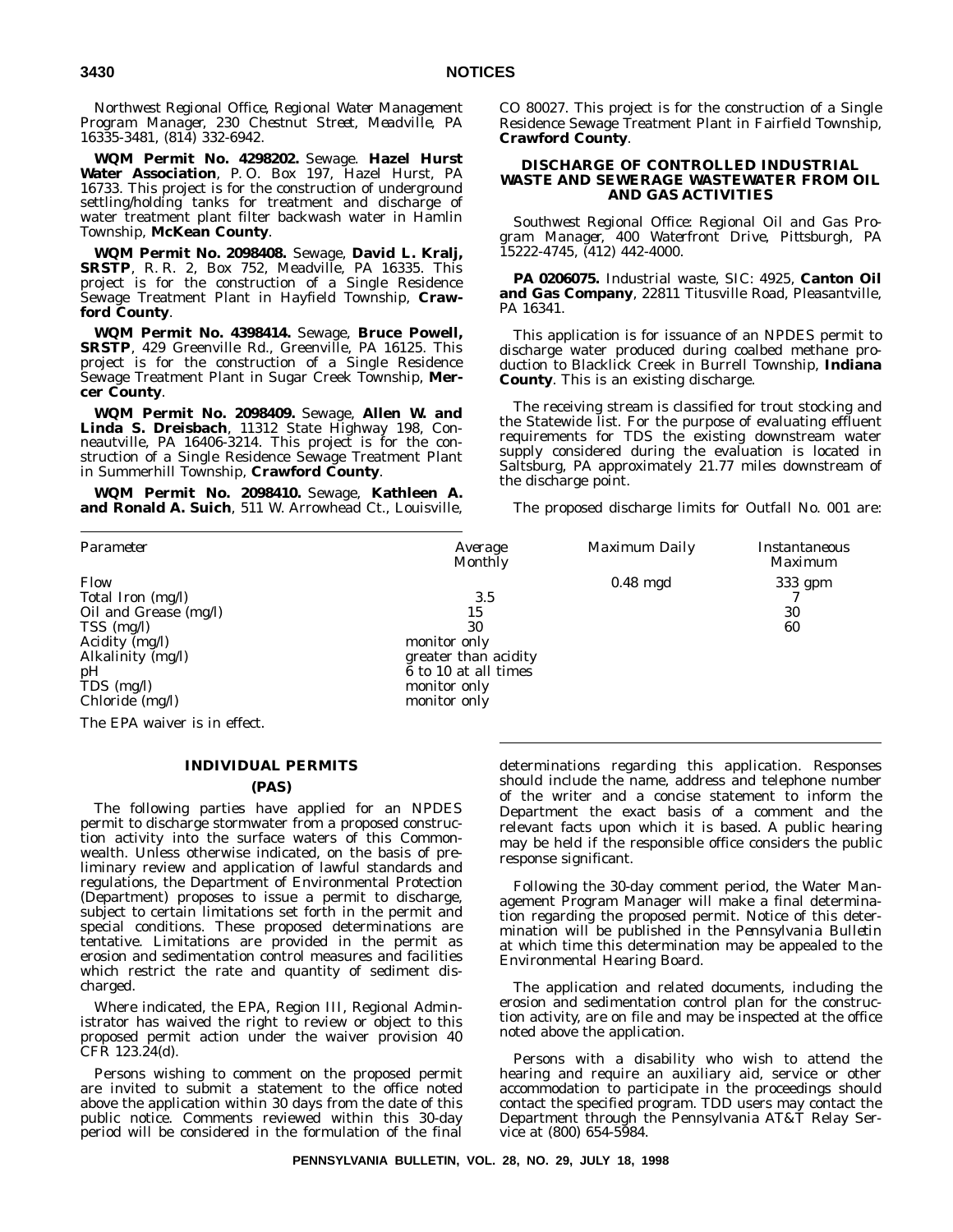*Southeast Regional Office: Regional Water Management Program Manager, Lee Park, Suite 6010, 555 North Lane, Conshohocken, PA 19428-2233, (610) 832-6130.*

**NPDES Permit PAS10-G325.** Stormwater. **Thomas and Ann Ashton**, 1935 Horseshoe Trail, Chester Springs, PA 19425, has applied to discharge stormwater from a construction activity located in West Pikeland Township, **Chester County**, to Pickering Creek.

**NPDES Permit PAS10-G326.** Stormwater. **Honey Brook Golf Club**, 1420 Cambridge Road, Honey Brook, PA 19344, has applied to discharge stormwater from a construction activity located in Honey Brook Township, **Chester County**, to West Branch Brandywine Creek.

**NPDES Permit PAS10-G327.** Stormwater. **West Bradford Township**, 1385 Campus Drive, Downingtown, PA 19355, has applied to discharge stormwater from a construction activity located in West Bradford Township, **Chester County**, to Broad Run.

*Northeast Regional Office, Regional Water Management Program Manager, 2 Public Square, Wilkes-Barre, PA 18711-0790, (717) 826-2511.*

*Carbon County Conservation District, District Manager, 5664 Interchange Rd., Lehighton, PA 18235-5114, (610) 377-4894.*

**NPDES Permit PAS101302-1R.** Stormwater. **Vacation Charters, Ltd.**, One Lake Drive, P. O. Box 592, Lake Harmony, PA 18624 has applied to discharge stormwater from a construction activity located in Kidder Township, **Carbon County**, to Shingle Mill Creek.

*Northcentral Regional Office, Regional Water Management Program Manager, 208 W. 3rd St., Suite 101, Williamsport, PA 17701, (717) 327-3574.*

*Lycoming County Conservation District, 2130 County Farm RD., Suite 6, Montoursville, PA 17754.*

**NPDES Permit PAS103912. Amanda Welker Estates**, R. R. 3, Jersey Shore, PA 17740 has applied to discharge stormwater from a construction activity located in Mifflin Township and Salladasburg Borough, **Lycoming County** to Second Fork and Larry's Creek.

*Tioga County Conservation District, 5 East Avenue, Wellsboro, PA 16901.*

**NPDES Permit PAS106606.** Stormwater. **United Salt Northeast LLC**, 4800 San Felipe, Houston, TX 77057 has applied to discharge stormwater from a construction activity located in Tioga Township, **Tioga County** to Crooked Creek.

## **SAFE DRINKING WATER**

### **Applications received under the Pennsylvania Safe Drinking Water Act (35 P. S. §§ 721.1—721.17).**

*Southeast Regional Office, Sanitarian Regional Manager, Lee Park, Suite 6010, 555 North Lane, Conshohocken, PA 19428-2233, (610) 832-6130.*

**A. 1598504.** Public water supply. **Philadelphia Suburban Water Company**, 762 W. Lancaster Avenue, Bryn Mawr, PA 19010. This proposal involves the construction of a booster pump station with chlorination facilities in West Whiteland Township, **Chester County**.

*Southcentral Regional Office, Sanitarian Regional Manager, 909 Elmerton Avenue, Harrisburg, PA 17110-8200, (717) 705-4708.*

**A. 0598503.** Public water supply. **Rainsburg Borough Council**, Municipality: Rainsburg Borough, **Bedford County**. *Responsible Official*: William A. Cessna, President, Rainsburg Borough Council, R. D. 4, Box 199, Bedford, PA 15522. *Type of Facility*: Installation of a sodium hydroxide chemical treatment system for corrosion control treatment of lead and copper within the Borough's water distribution system. *Consulting Engineer*: Daniel J. Carbaugh, P. E., Keller Engineers, Inc., 418 Allegheny Street, Hollidaysburg, PA 16648.

*Regional Office: Northcentral Field Operations, Environmental Program Manager, 208 West Third Street, Suite 101, Williamsport, PA 17701.*

**A. M. A.** The Department has received a construction permit application from **PA American Water Company** (105 Sodom Road, Milton, PA 17847-9762; Borough of Milton, **Northumberland County**) for permit of three additional treatment chemicals at both the Milton and White Deer Creek Filter Plants.

**A. 4146426.** The Department has received a operating permit application from **H2O To Go** (49 Village Square Drive, Marietta, PA 17547; Northcentral Region, **Centre County**) for operation of vended water system located at Weis Store #31, JPM Road, Lewisburg, PA 17837.

## **LAND RECYCLING AND ENVIRONMENTAL REMEDIATION**

### **Under Act 2, 1995**

### **Preamble 1**

Sections 302 and 303 of the Land Recycling and Environmental Remediation Standards Act (act) require the Department of Environmental Protection (Department) to publish in the *Pennsylvania Bulletin* an acknowledgment noting receipt of any Notices of Intent to Remediate. An acknowledgment of the receipt of a Notice of Intent to Remediate identifies a site where a person proposes to, or has been required to, respond to a release of a regulated substance at a site. Persons intending to use the background or Statewide health standard to remediate a site must file a Notice of Intent to Remediate with the Department. A Notice of Intent to Remediate filed with the Department must provide a brief description of the location of the site, a list of known contaminants at the site, the proposed remediation measures for the site, and a description of the intended future use of the site. A person who demonstrates attainment of one or a combination of the cleanup standards identified under the act will be relieved of further liability for the remediation of the site for any contamination identified in reports submitted to and approved by the Department and shall not be subject to citizen suits or other contribution actions brought by responsible persons not participating in the remediation.

For further information concerning the content of a Notice of Intent to Remediate, please contact the Department of Environmental Protection Regional Office under which the notice appears. If information concerning this acknowledgment is required in an alternative form, contact the community relations coordinator at the appropriate Regional Office listed. TDD users may telephone the Department through the AT&T Relay Service at (800) 654-5984.

The Department has received the following Notices of Intent to Remediate:

*Northwest Regional Office: Craig Lobins, Environmental Cleanup Program Manager, 230 Chestnut Street, Meadville, PA 16335, (814) 332-6648.*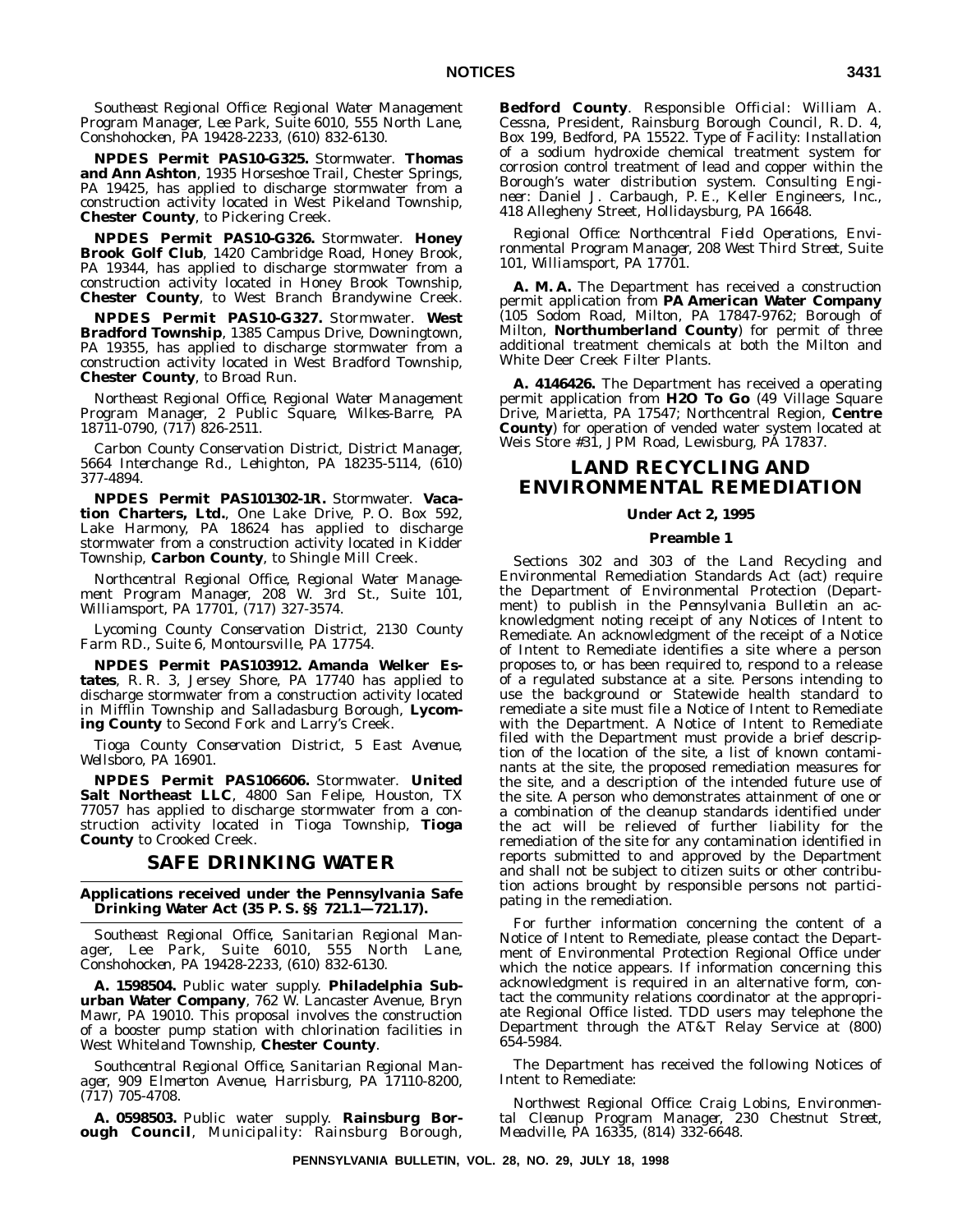**Pine Instrument Company** (former Cooper Energy Services Steel) has submitted a Notice of Intent to Remediate Soil. The site has been found to be contaminated with PAHs. The applicant proposes to remediate the site to meet the Statewide health standard. The Notice of Intent to Remediate was reported to be published in the *Allied News* on June 24, 1998.

## **AIR QUALITY**

### **Notice of Plan Approval and Operating Permit Applications**

### **Nonmajor Sources and Modifications**

The Department of Environmental Protection (Department) has developed an ''integrated'' plan approval, State operating permit and Title V operating permit program. This integrated approach is designed to make the permitting process more efficient for the Department, the regulated community and the public. This approach allows the owner or operator of a facility to complete and submit all the permitting documents relevant to its application one time, affords an opportunity for public input and provides for sequential issuance of the necessary permits.

Notice is hereby given that the Department has received applications for plan approvals and/or operating permits from the following facilities. Although the sources covered by these applications may be located at a major facility, the sources being installed or modified do not trigger major new source review or prevention of significant deterioration requirements.

Copies of these applications, subsequently prepared draft permits, review summaries and other support materials are available for review in the Regional Offices identified in this notice. Persons interested in reviewing the application files should contact the appropriate regional office.

Persons wishing to file protests or comments on the proposed plan approval and/or operating permits must submit the protest or comment within 30 days from the date of this notice. Interested persons may also request that a hearing be held concerning the proposed plan approval and operating permit. Any comments or protests filed with the Department Regional Offices must include a concise statement of the objections to the issuance of the plan approval or operating permit and relevant facts which serve as the basis for the objections. If the Department schedules a hearing, a notice will be published in the *Pennsylvania Bulletin* at least 30 days prior to the date of the hearing.

Final plan approvals and operating permits will contain terms and conditions to ensure that the source is constructed and operating in compliance with applicable requirements in 25 Pa. Code Chapters 121—143, the Federal Clean Air Act and regulations adopted under the act.

### **OPERATING PERMITS**

### **Applications received and intent to issue Operating Permits under the Air Pollution Control Act (35 P. S. §§ 4001—4015).**

*Southeast Regional Office, Air Quality Program, 555 North Lane, Conshohocken, PA 19428, (610) 832-6242.*

**46-0054A: Abington Memorial Hospital** (1200 Old York Road, Abington, PA 19001) for the operation of a Facility VOC/NOx RACT in Abington Township, **Montgomery County**.

*Southcentral Regional Office, Air Quality Program, 909 Elmerton Avenue, Harrisburg, PA 17110, (717) 705-4702.*

**01-303-008: Valley Quarries, Inc.** (P. O. Box J, Chambersburg, PA 17201) for the operation of a batch asphalt plant located in Cumberland Township, **Adams County**. This source is subject to 40 CFR 60, Subpart I, Standards of Performance for Hot Mix Asphalt Facilities.

**07-310-025: Grannas Bros. Stone & Asphalt Co., Inc.** (P. O. Box 488, Hollidaysburg, PA 16648) for the operation of a limestone crushing and screening plant controlled by a wet suppression system in Catherine Township, **Blair County**. This source is subject to 40 CFR 60, Subpart OOO, Standards of Performance for New Stationary Sources.

**22-317-010C: Moyer Packing Co.** (P. O. Box 395, Souderton, PA 18964) for the operation for a continuous cooker controlled by an air condenser and series with a scrubber and packed tower in Washington Township, **Dauphin County**.

**28-318-012D: Letterkenny Army Depot** (Building 1 North, Chambersburg, PA 17201-4150) for the operation of chrome plating tanks controlled by a composite mesh pad chrome mist eliminator in Greene Township, **Franklin County**. This source is subject to 40 CFR 63, Subpart N, National Emission Standards for Chromium Emissions from Hard and Decorative Electroplating and Chromium Anodizing Tanks.

**36-302-130A: R. R. Donnelley & Sons Co.** (216 Greenfield Road, Lancaster, PA 17601) for the operation of a natural gas/no. 6 fuel oil fired boiler located in Lancaster City, **Lancaster County**.

**38-2002: Aluminum Co. of America** (3000 State Drive, Lebanon, PA 17042) for the operation of the facilities VOC RACT sources located in South Lebanon Township, **Lebanon County**.

*Northcentral Regional Office, Air Quality Program, 208 West Third Street, Suite 101, Williamsport, PA 17701, (717) 327-3637.*

**59-302-015: Dietrich's Milk Products, LLC** (100 McKinley Avenue, Reading, PA 19605-2199) for the operation of a natural gas/#2 fuel oil fired boiler previously owned and operated by Dietrich's Milk Products, Inc. in Middlebury Township, **Tioga County**.

**59-317-003: Dietrich's Milk Products, LLC** (100 McKinley Avenue, Reading, PA 19605-2199) for the operation of a powdered milk spray dryer and associated air cleaning devices (two fabric collectors) previously owned and operated by Dietrich's Milk Products, Inc. in Middlebury Township, **Tioga County**.

**59-317-004: Dietrich's Milk Products, LLC** (100 McKinley Avenue, Reading, PA 19605-2199) for the operation of a lactose spray drying system and associated air cleaning devices (two fabric collectors) previously owned and operated by Dietrich's Milk Products, Inc. in Middlebury Township, **Tioga County**.

### **AIR QUALITY OPERATING PERMITS**

### **Notice of Intent to Issue Title V Operating Permits**

Under 25 Pa. Code § 127.521, notice is given that the Department of Environmental Protection (Department) intends to issue a Title V Operating Permit to the following facilities. These facilities are major facilities subject to the operating permit requirements under Title V of the Federal Clean Air Act and 25 Pa. Code Chapter

**PENNSYLVANIA BULLETIN, VOL. 28, NO. 29, JULY 18, 1998**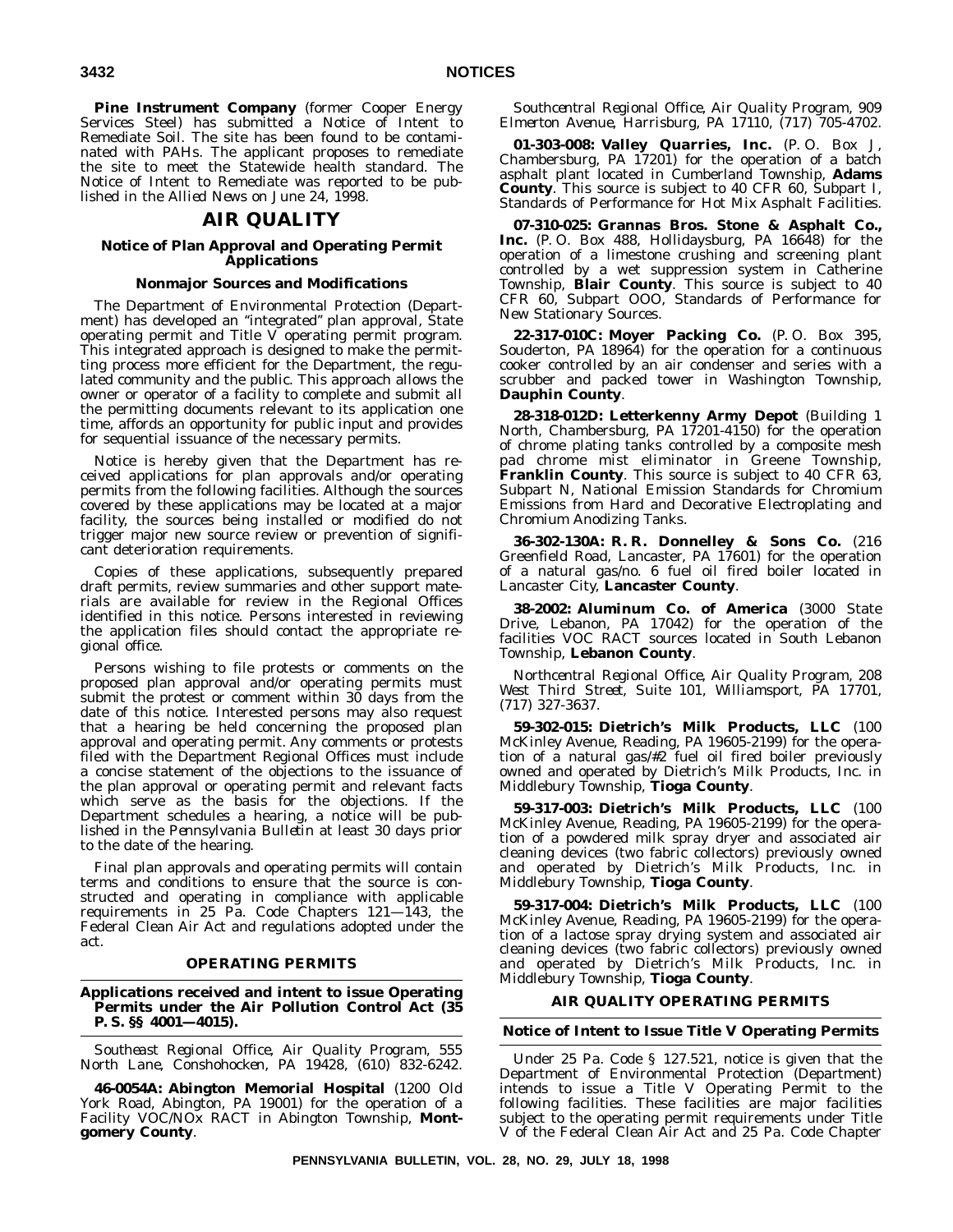127, Subchapters F and G (relating to operating permit requirements; and Title V operating permits).

Copies of the Title V application, proposed permit and other relevant information are available for public inspection and additional information may be obtained by contacting the regional office noted.

Interested persons may submit written comments, suggestions or objections concerning the proposed Title permit to the regional office within 30 days of publication of this notice. Written comments submitted to the Department during the 30-day public comment period shall include the name, address and telephone number of the person submitting the comments, along with the reference number of the proposed permit. The commentator should also include a concise statement of any objections to the permit issuance and the relevant facts upon which the objections are based.

The Department reserves the right to hold a public hearing on the proposed action based upon the information received during the public comment period and will provide notice of any scheduled public hearing at least 30 days in advance of the hearing. The hearing notice will be published in the *Pennsylvania Bulletin* and a newspaper of general circulation where the facility is located.

*Southeast Regional Office: Air Quality Program, Lee Park, Suite 6010, 555 North Lane, Conshohocken, PA 19428, Attn: Edward Brown, (610) 832-6242.*

**15-00027: Johnson Matthey, Inc.** (456 Devon Park Drive, Wayne, PA 19087-1816) located in Tredyffrin Township, **Chester County**. The facility is a manufacturer of catalytic converters for major motor companies. This is a major facility for Volatile Organic Compounds (VOC) and Nitrogen Oxides (NOx) emissions. The VOC and NOx emissions are the results of the thermal breakdown of the coatings applied on the catalysts.

*Southwest Regional Office: Air Quality Program, 400 Waterfront Drive, Pittsburgh, PA 15222-4745, Attn: Mark Wayner, (412) 442-4161.*

**30-00089: Consolidated Natural Gas Transmission Inc.** (625 Liberty Avenue, Pittsburgh, PA 15222) for their Crayne Compressor Station located in Franklin Township, **Greene County**. The facility's major sources include natural gas compressor engines which emit major quantities of NOx.

### **PLAN APPROVALS**

### **Applications received and intent to issue Plan Approvals under the Air Pollution Control Act (35 P. S. §§ 4001—4015).**

*Southcentral Regional Office, Air Quality Program, 909 Elmerton Avenue, Harrisburg, PA 17110, (717) 705-4702.*

**06-1007P: Carpenter Technology Corp.** (P. O. Box 14662, Reading, PA 19612-4662) for the modification of five heating furnaces in Muhlenberg Township, **Berks County**.

**06-5092A: Reading Body Works, Inc.** (P. O. Box 650, Reading, PA 19607-0650) for the construction of a stakebody topcoat and E-coating finishing booth controlled by dry filters in Reading, **Berks County**.

**21-310-025A: Hempt Brothers, Inc.** (205 Creek Road, Camp Hill, PA 17011) for the construction of a secondary crusher at the Camp Hill Quarry in Lower Allen Township, **Cumberland County**.

**31-310-025E: U. S. Silica Co.** (P. O. Box 187, Berkeley Springs, WV 25411) for the modification of a silica sandstone dry screening operation controlled by a fabric collector at their Mapleton Depot Plant in Brady Township, **Huntingdon County**.

**31-310-031: U. S. Silica Co.** (P. O. Box 187, Berkeley Springs, WV 25411) for the construction of a stone crushing operation at their Mapleton Depot Plant in Brady Township, **Huntingdon County**.

*Northcentral Regional Office, Air Quality Program, 208 West Third Street, Suite 101, Williamsport, PA 17701, (717) 327-3637.*

**14-399-009G: Murata Electronics North America, Inc.** (1900 West College Avenue, State College, PA 16801- 2799) for construction of ten ceramic chip capacitor kilns (NRK kilns) and associated air cleaning devices (electrically-heated afterburners) in Ferguson Township, **Centre County**.

*Northwest Regional Office: Air Quality Program, 230 Chestnut Street, Meadville, PA 16335-3481, (814) 332- 6940.*

**25-318-119A: General Electric Transportation Systems** (2901 East Lake Road, Bldg. 9-2, Erie, PA 16531) for minor modification to locomotive paint booth (Bldg. 9D) in Erie, **Erie County**.

### **Notice of Intent to Issue**

### **Plan Approval No. 59-309-009**

**United Salt Northeast, LLC** (4800 San Felipe, Houston, TX 77056) has submitted an application to the Department of Environmental Protection (Department) for approval to construct a brine evaporation/salt plant in Tioga Township, **Tioga County**. The information provided by the applicant and the Department's own analysis indicates that this plant may potentially result in the emission of 67.77 tons per year (tpy) of nitrogen oxides, 84.92 tpy of carbon monoxide, 20.06 tpy of volatile organic compounds and 81.26 tpy of particulate matter. This plant will also emit sulfur oxides, however, the amount will be negligible. A preliminary review of the information submitted by United Salt Northeast indicates that the proposed construction will meet all applicable air quality requirements. Based on this finding, the Department intends to approve the application and issue a plan approval to construct a brine evaporation/salt plant comprised of a 125 million BTU/hr gas turbine and a 60.4 million BTU/hour steam boiler, as well as numerous conveyors, bucket elevators, storage bins, crushers, grinding mills, screening operations, bagging operations and loading stations for processing salt.

In order to ensure compliance with all applicable standards, the Department proposes to place the following conditions in the respective plan approval:

1. The salt plant is to be constructed in accordance with the plans submitted with the application (as approved herein).

2. This plan approval is issued for the construction of a brine evaporation/salt plant consisting of the following sources:

a. A natural gas fired 125 million BTU per hour Solar Titan 130-T18000 gas turbine equipped with low  $NOx$ burners, as well as for the construction of a 50,600 pound per hour (steam output) Energy Recovery International model S4-3614 heat recovery steam generator.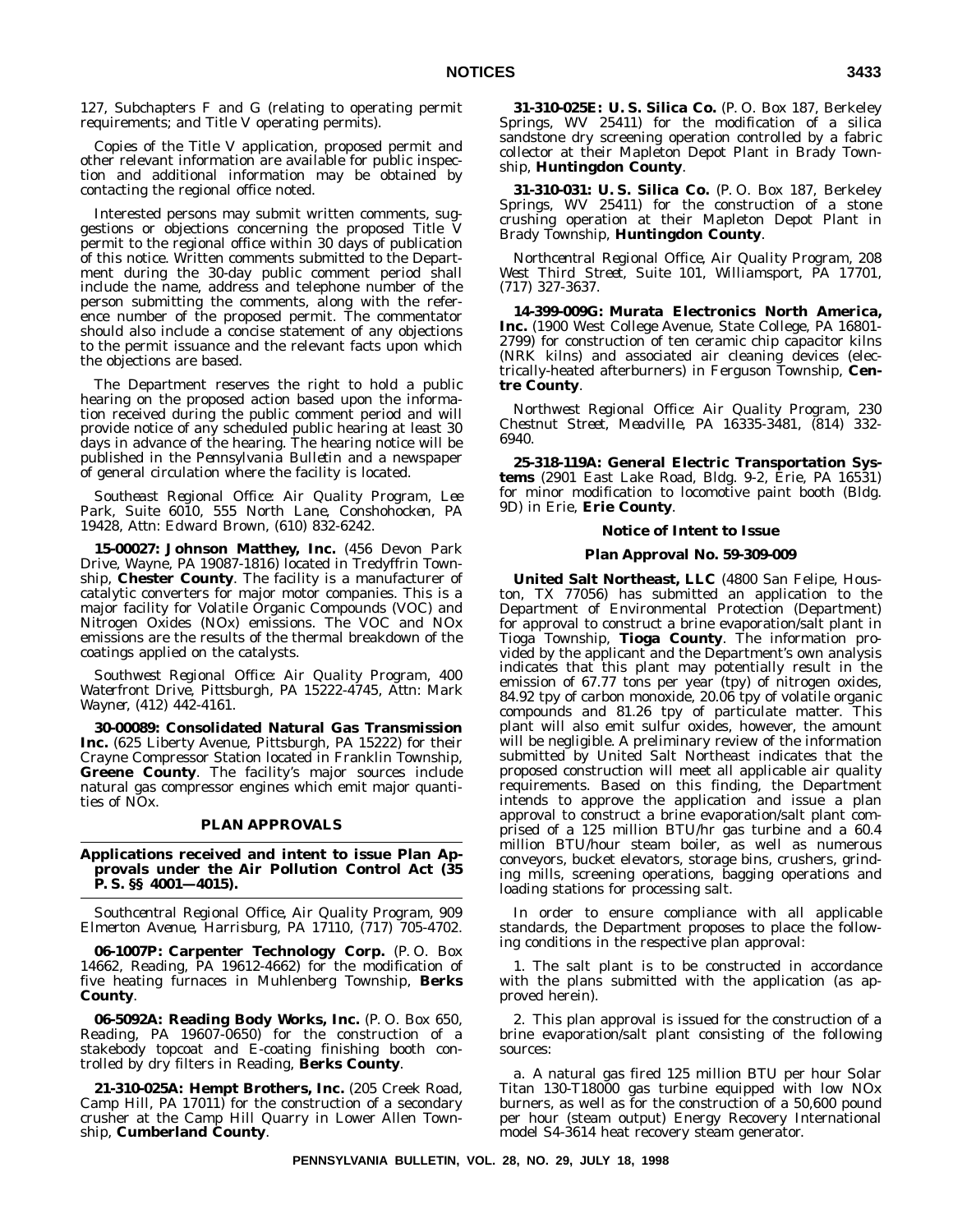b. A natural gas fired 60.4 million BTU per hour, 1500 Horsepower Series 509 Johnson Boiler Company steam boiler equipped with low NOx burners and flue gas recirculation.

c. A fluidized bed dryer/cooler, the air contaminant emissions from which shall be controlled by a cyclone separator and a model 7310 Heil countercurrent packed bed scrubber equipped with a multi-layered structural pad demister.

d. A central distribution system comprised of two bucket elevators, two distribution hoppers and five conveyors, the air contaminant emissions from which shall be controlled by a model 735 Heil countercurrent packed bed scrubber equipped with a multi-layered structural pad demister.

e. A pellet system comprised of surge bin, a bucket elevator, a single deck screen, two storage bins, two screen feeders, a bagging hopper, a bag filler and a dump station, the air contaminant emissions from which shall be controlled by a model 735 Heil countercurrent packed bed scrubber equipped with a multi-layered structural pad demister.

f. A pellet cooler, the air contaminant emissions from which shall be controlled by a model 739 Heil countercurrent packed bed scrubber equipped with a multi-layered structural pad demister.

g. An ice control system comprised of a surge bin, a crusher, two conveyors, a bucket elevator and two triple deck screens, the air contaminant emissions from which shall be controlled by a model 734 Heil countercurrent packed bed scrubber equipped with a multi-layered structural pad demister.

h. An ice control cooler, the air contaminant emissions from which shall be controlled by a model 739 Heil countercurrent packed bed scrubber equipped with a multi-layered structural pad demister.

i. A block press system comprised of two conveyors, a surge hopper, a dump hopper, a block press and a crusher, the air contaminant emissions from which shall be controlled by a model 732.5 Heil countercurrent packed bed scrubber equipped with a multi-layered structural pad demister.

limitations: (Note:  $gr/dscf = grains per dry standard cubic foot$ )

j. A flake and flour system comprised of a surge bin, a conveyor, two bucket elevators, two flake mills, a flour mill, two double deck screens, a triple deck screen, four storage bins and four screen feeders, the air contaminant emissions from which shall be controlled by a model 735 Heil countercurrent packed bed scrubber equipped with a multi-layered structural pad demister.

k. A bulk storage and bulk loading area comprised of four conveyors, three bucket elevators, two storage silos, two scalping screens, two truck loadouts and a rail loadout, the air contaminant emissions from which shall be controlled by a cyclone and a model 736 Heil countercurrent packed bed scrubber equipped with a multi-layered structural pad demister.

l. A granulated bagging area comprised of a belt conveyor, a surge bin, a scalping feeder, a bagging hopper and a bag filler; an anti-caking system comprised of three storage tanks; a storage bin and four conveyors for the ice control system; two bagging machines for the flake and flour area; as well as, a bagging hopper and a bag filler for the pellet area, the air contaminant emissions from which shall be controlled by a cyclone and a model 735 Heil countercurrent packed bed scrubber equipped with a multi-layered structural pad demister. This scrubber system shall be referred to herein as "dry processing areayps''.

3. The scrubbers, described in conditions 2c through 21 herein, shall be equipped with instrumentation to continuously monitor the differential pressure across each scrubber. This instrumentation shall be maintained in operable condition at all times.

4. The scrubbers, described in conditions 2c through 21 herein, shall be equipped with instrumentation to continuously monitor the recirculation and make up feed flow rates. This instrumentation shall be maintained in operable condition at all times.

5. Under the best available technology provisions of 25 Pa. Code §§ 127.1 and 127.12, the air contaminant emissions from the gas turbine shall not exceed, for each pollutant, the following limitations: (Note: ppmvd = parts per million by volume, dry basis, corrected to 15% oxygen)

nitrogen oxides (as NO<sub>2</sub>) 25 ppmvd or 12.44 pounds per hour carbon monoxide 30 ppmvd or 15.15 pounds per hour

50 ppmvd or 15.15 pounds per hour

volatile organic compounds 25 ppmvd or 4.34 pounds per hour

6. Under the best available technology provisions of 25 Pa. Code §§ 127.1 and 127.12, the air contaminant emissions from the steam boiler shall not exceed, for each pollutant, the following limitations:

nitrogen oxides (as  $NO<sub>2</sub>$ ) 2.12 pounds per hour carbon monoxide 4.24 pounds per hour volatile organic compounds

4.24 pounds per hour<br>0.24 pounds per hour 7. Under the best available technology provisions of 25 Pa. Code §§ 127.1 and 127.12, the particulate matter emissions from scrubbers controlling sources described in conditions 2.c) through 2.1) herein, shall not exceed the following

fluidized bed dryer / cooler 0.0119 gr/dscf or 3.30 pounds per hour pellet system 0.0121 gr/dscf or 0.88 pounds per hour  $0.0121$  gr/dscf or 3.00 pounds per hour ice control system 0.0121 gr/dscf or 0.65 pounds per hour ice control cooler and the control cooler and the control cooler of the control cooler of the control distribution system of the control of  $0.0121 \text{ gr/ds}$  and  $0.0121 \text{ gr/ds}$  of  $0.75 \text{ pounds per hour}$  $0.0121$  gr/dscf or  $0.75$  pounds per hour block press sytem  $0.0121$  gr/dscf or 0.25 pounds per hour<br>flake & flour system  $0.0121$  gr/dscf or 0.85 pounds per hour flake & flour system 0.0121 gr/dscf or 0.85 pounds per hour<br>bulk storage & loading 0.00033 gr/dscf or 0.03 pounds per hour  $0.00033$  gr/dscf or  $0.03$  pounds per hour dry processing area—yps 0.00027 gr/dscf or 0.01 pounds per hour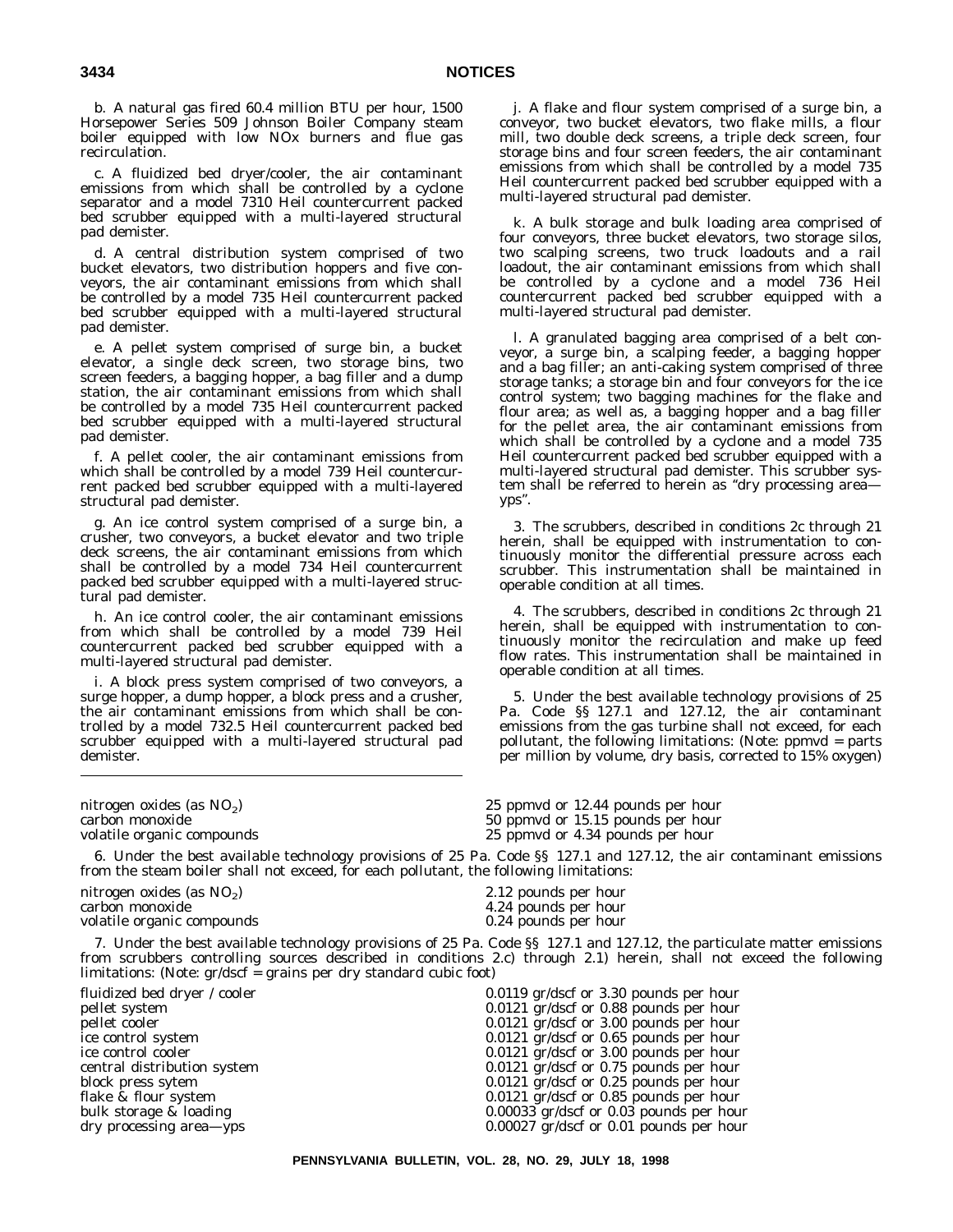8. Under the best available technology provisions of 25 Pa. Code §§ 127.1 and 127.12, the gas turbine and the steam boiler described herein shall only be fired on natural gas.

9. Under the best available technology provisions of 25 Pa. Code §§ 127.1 and 127.12, all open-top trucks shall be loaded by truck load-outs that are equipped with a spout retraction device to prevent the emission of fugitive particulate matter.

10. All open-top trucks hauling salt from this facility shall have their loads securely tarped. A sign or signs stating the existence of this requirement shall be posted in a prominent location near all truck load-outs.

11. Within 150 days following start up of the facility, but not later than 90 days from the time the facility first achieves full production, the company shall perform concurrent nitrogen oxides, carbon monoxide and volatile organic compound testing of the gas turbine using test methods and procedures deemed acceptable to the Department. The testing shall be performed while the turbine is operating under conditions typical of full load.

12. Within 150 days following start up of the facility, but not later than 90 days from the time the facility first achieves full production, the company shall perform concurrent nitrogen oxides, carbon monoxide and volatile organic compound testing of the steam boiler using test methods and procedures deemed acceptable to the Department. The testing shall be performed while the boiler is operating under conditions typical of full load.

13. Within 150 days following start up of the facility, but not later than 90 days from the time the facility first achieves full production, the company shall perform particulate matter testing upon the exhaust of scrubbers controlling sources described in conditions 2k through 2l herein, using test methods and procedures deemed acceptable to the Department. This testing shall be performed under conditions typical of maximum production.

14. At least 60 days before the performance of testing required by Conditions 11, 12 and 13 herein, the company shall submit two copies of a pretest protocol to the Department for review. The protocol shall describe the test methods and procedures to be used in the performance of testing, and shall include dimensioned sketches of the sources' exhaust systems showing the locations of all proposed sampling ports. The protocol shall also identify all process data which will be monitored and recorded during testing.

15. At least 10 days prior to the performance of any testing required by Conditions 11, 12 and 13 herein, the company shall notify the Department of the actual date(s) and time(s) that testing will occur so that Department personnel can arrange to be present during testing.

16. Within 60 days following the completion of testing required by Conditions 11, 12 and 13 herein, the company shall submit two copies of a test report to the Department. This report shall contain the results of the testing (expressed as both pounds per hour and parts per million by volume, dry basis, corrected to  $15\%$  O<sub>2</sub> for the turbine), a description of the test methods and procedures used, copies of all raw test data with sample calculations and copies of all process data recorded during testing.

17. The gas turbine is subject to Subpart GG of the Federal Standards of Performance for New Stationary Sources, 40 CFR 60.330—60.335 and the steam boiler is subject to Subpart Dc of the Federal Standards of Performance for New Stationary Sources. 40 CFR 60.40c60.48c. In addition, all conveyors, bucket elevators, storage bins, crushers, grinding mills, screening operations, bagging operations as well as, truck and rail loading stations, that process salt at this facility, are subject to Subpart OOO of the Federal Standards of Performance for New Stationary Sources, 40 CFR 60.670—60.676. The company shall comply with all applicable requirements of these Subparts as well as any other applicable Subpart of the Standards of Performance, including any recordkeeping and reporting requirements. Under 40 CFR 60.4 of the Standards of Performance, the submission of all requests, reports, applications, submittals and other communications required by the Standards of Performance must be made to both the Department of Environmental Protection and the Environmental Protection Agency. The Environmental Protection Agency copies may be sent to: Director, Air, Toxics and Radiation Division, U. S. EPA, Region III, 1650 Arch Street, Philadelphia, PA 19103- 2029.

18. The company shall immediately notify the Department of any malfunction of the sources or associated air cleaning devices which results in, or may possibly be resulting in, the emission of air contaminants in excess of the limitations specified in, or established under any applicable rule or regulation contained in Article III of the Rules and Regulations of the Department or in excess of the limitations specified in any condition contained herein or which otherwise results in, or may possibly be resulting in, noncompliance with the requirements specified in any condition contained herein.

19. Issuance of an operating permit for the aforementioned sources are contingent upon the sources being constructed, the control devices being installed, and the sources and associated air cleaning devices being maintained and operated, as described in the application and supplementary materials submitted for plan approval, as well as in accordance with all conditions contained herein, and upon satisfactory demonstration that any air contaminants emitted from the sources are in compliance with the requirements specified in all conditions contained herein and in sections 123.1, 123.11, 123.13, 123.21, 123.22 and 123.41 of Chapter 123 of Article III of the rules and regulations of the Department of Environmental Protection as well as in compliance with the requirements specified in, or established under, any other applicable rule or regulation contained in Article III.

20. The company shall not at any time operate sources at this facility without the simultaneous operation of the associated air cleaning device.

21. This Plan Approval authorizes temporary operation of the sources covered by this Plan Approval provided the following conditions are met.

a. The Department must receive written notice from the Owner/Operator of the completion of construction and the Operator's intent to commence operation at least 5 working days prior to the completion of construction. This notice should state when construction will be completed and when Operator expects to commence operation.

b. Operation is authorized only to facilitate the start-up and shake-down of sources and air cleaning devices, to permit operations pending the issuance of an Operating Permit or to permit the evaluation of the sources for compliance with all applicable regulations and requirements.

c. This condition authorizes temporary operation of the sources for a period of 180 days from the date of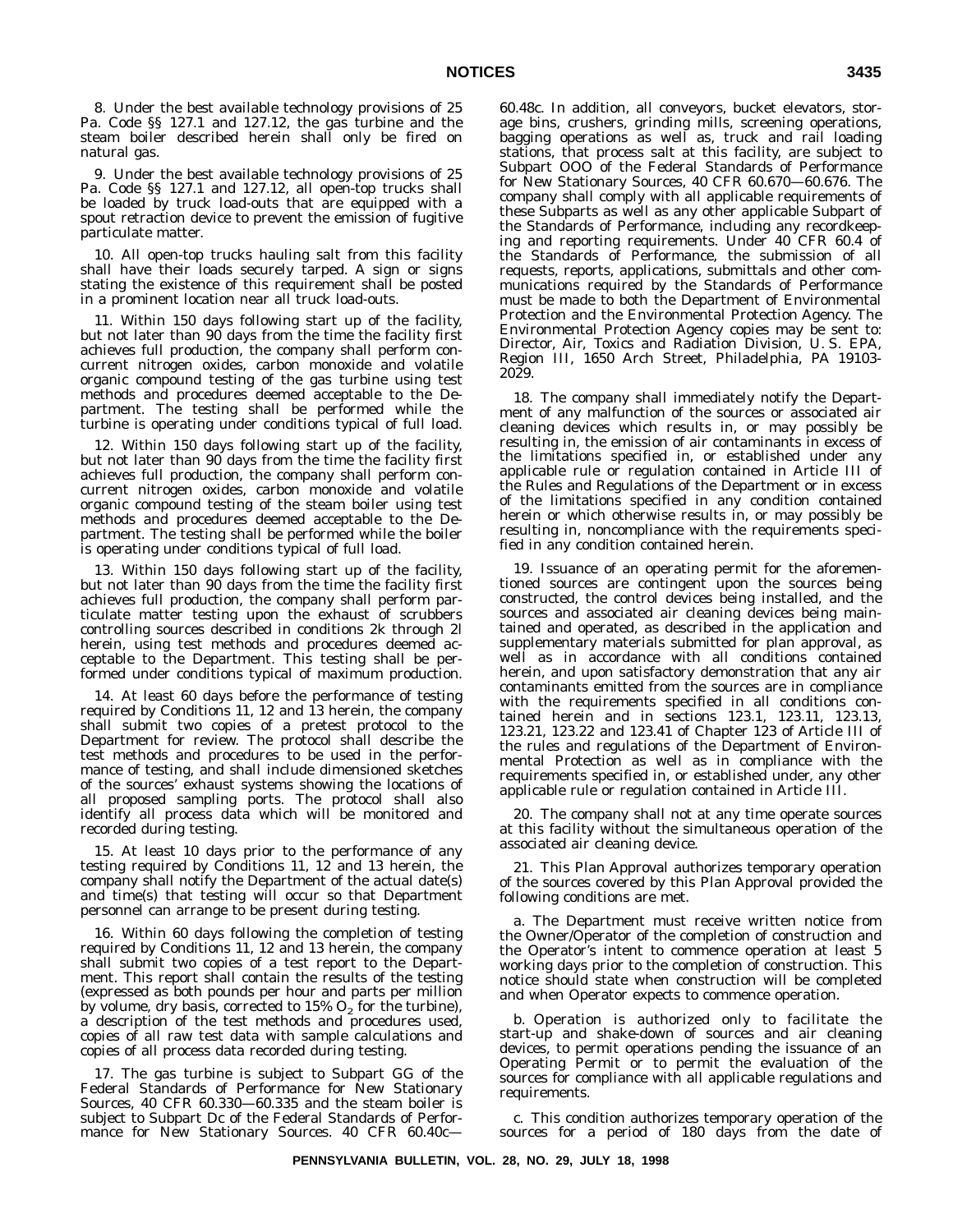commencement of operation, provided the Department receives notice from the Owner/Operator under Subpart (a), above.

d. The Owner/Operator may request an extension if compliance with all applicable regulations and Plan Approval requirements has not been established. The extension request shall be submitted in writing at least 15 days prior to the end of this period of temporary operation and shall provide a description of the compliance status of the source, a detailed schedule for establishing compliance, and the reasons compliance has not been established.

e. The notice submitted by the Owner/Operator under Subpart (a), above, prior to the expiration of this Plan Approval, shall modify the plan approval expiration date. The new plan approval expiration date shall be 180 days from the date of the written notice.

22. Any notification required as a result of any condition herein should be directed to Joseph J. Dwyer, Air Pollution Control Engineer, Air Quality Program, 208 West 3rd Street, Suite 101, Williamsport, PA 17701-6510, (717) 327-3642.

In accordance with 25 Pa. Code § 127.45 the conditions listed in this plan approval do one or more of the following:

1. Identify the sources and location.

2. Establish allowable emission rates.

3. Establish monitoring, recordkeeping, testing and reporting requirements.

4. Ensure proper operation and adequate maintenance.

Copies of the application, the Department's analysis and other documents used in the evaluation of the application are available for public inspection during normal business hours at the address listed.

Any person wishing to provide the Department with additional information which he/she believes should be considered prior to the issuance of the plan approval may submit the information to the Department at the address listed. A 30 day comment period, from the date of publication, will exist for the submission of comments. Each written comment shall include the following: name, address and telephone number of the person submitting the comments; identification of the proposed Plan Approval No. 59-309-009; and concise statement regarding the relevancy of the information or any objections to issuance of the plan approval.

A public hearing may be held, if the Department in their discretion, decides that such a hearing is warranted

The Department also proposes to establish 28.45 tons of volatile organic compound emission reduction credits (ERCs) for the shutdown of the wood furniture finishing operations at the respective facility.

One public hearing will be held for the purpose of receiving comments on the proposed operating permit and the proposed SIP revision. The hearing will be held on

based on the information received. All persons submitting comments or requesting a hearing will be notified of the decision to hold a hearing by publication in a newspaper of general circulation in the county in which the source is to be located or by the *Pennsylvania Bulletin*, or by telephone, where the Department determines such notification by telephone is sufficient. All comments and requests must be received by the Department no later than 30 days after final publication of this notice.

Written comments or requests for a public hearing should be directed to David W. Aldenderfer, Regional Air Quality Program Manager, Department of Environmental Protection, Northcentral Region—Field Operations, 208 West 3rd Street, Suite 101, Williamsport, PA 17701-6510, (717) 327-3648.

For additional information regarding the Department's analysis of the application, contact Joseph J. Dwyer, Air Pollution Control Engineer, Air Quality Program, 208 West 3rd Street, Suite 101, Williamsport, PA 17701-6510, (717) 327-3642.

# **REASONABLY AVAILABLE CONTROL TECHNOLOGY**

## **(RACT)**

# **Proposed Revision to the State Implementation Plan for Oxides of Nitrogen and Volatile Organic Compounds and Notice of Public Hearing**

# **Approval of Reasonably Available Control Technology (RACT) plan for Cabinet Industries, Inc.**

The Department of Environmental Protection (Department) has made a preliminary determination to approve a Reasonably Available Control Technology (RACT) plan and an amendment to the State Implementation Plan (SIP) for a wood furniture manufacturing facility (Water Street Plant) owned and operated by Cabinet Industries, Inc. in Danville Borough, Montour County.

The proposed SIP revision does not adopt any new regulations. It incorporates the provisions and requirements contained in the RACT approval for the facility to comply with current regulations.

The preliminary RACT determination, if finally approved, will be incorporated into an operating permit for the facility and will be submitted to the United States Environmental Protection Agency (EPA) as a revision to Pennsylvania's State Implementation Plan.

The preliminary RACT determination for various wood furniture finishing operations which previously existed at this facility is the use of coatings with volatile organic compound (VOC) contents of not greater than the following:

### *Coating VOC Content Limit*

topcoats 1.8 pounds per pound of coating solids

- Sealers 1.9 pounds per pound of coating solids
- Washcoats 7.0 pounds per gallon of coating (minus water)
- All Other Coatings 7.0 pounds per gallon of coating (minus water)

September 2, 1998, at 1 p.m. at the Department's Northcentral Regional Office, 208 West Third Street, Suite 101, Williamsport, PA. The public is invited to comment on the proposal. Persons interested in commenting are invited to appear at the public hearing.

Persons wishing to present testimony at the hearing should contact Daniel Spadoni at (717) 327-3659 at least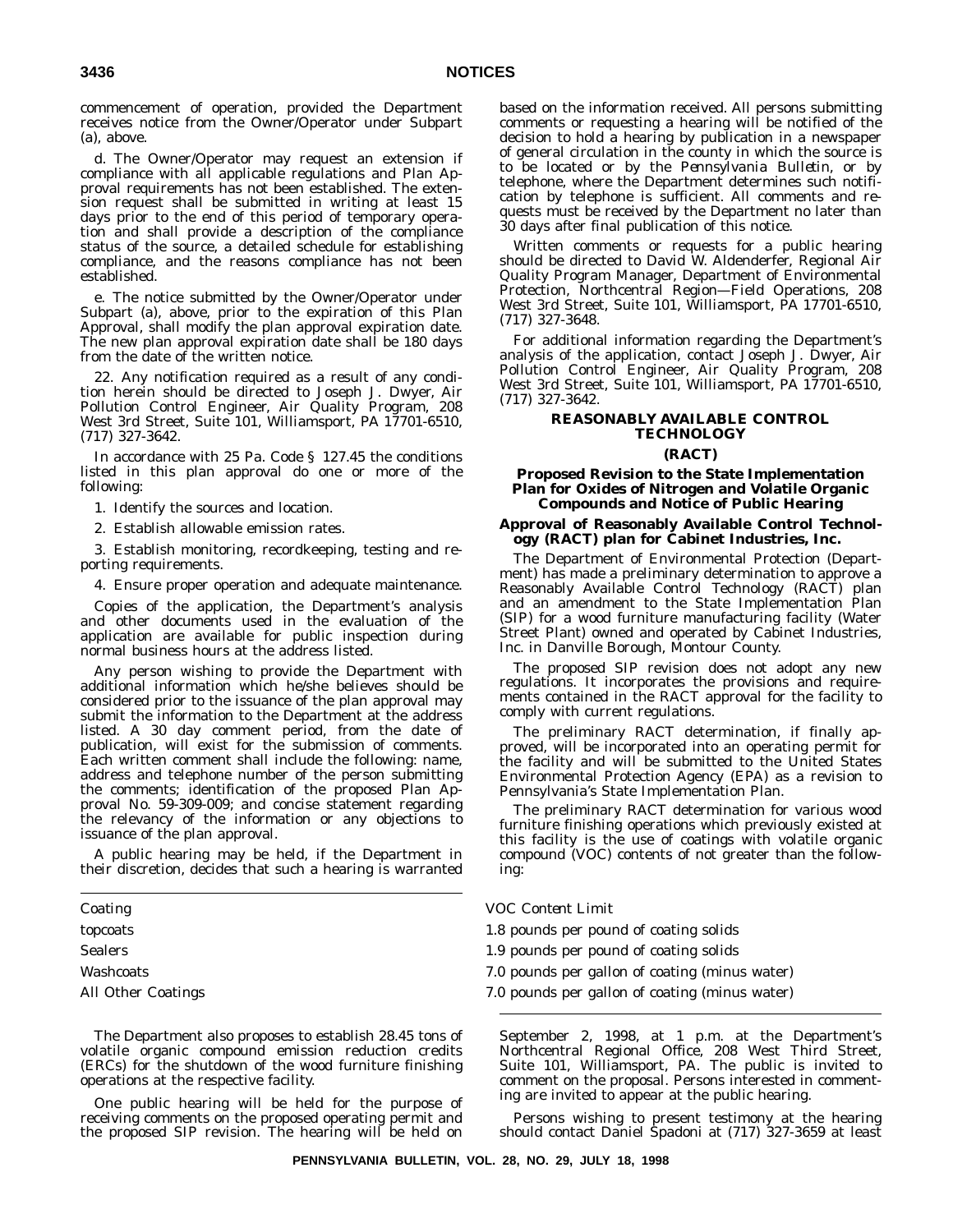1 week in advance of the hearing to reserve a time to present testimony. Oral testimony will be limited to a maximum of 10 minutes per individual and two written copies of the oral testimony are requested. Each organization is requested to designate one witness to present testimony on its behalf.

Persons with a disability who wish to comment and require an auxiliary aid, service or other accommodations to do so should contact Daniel Spadoni at (717) 327-3659 or the Pennsylvania AT&T relay service at (800) 654-5984 (TDD) to discuss how the Department may accommodate their needs.

Those unable to attend the hearing, but wishing to comment, should provide written comments to David Aldenderfer, Air Quality Environmental Program Manager, Pennsylvania DEP, 208 West Third Street, Suite 101, Williamsport, PA 17701-6448. Comments should be submitted by September 17, 1998.

All pertinent documents are available for review from 8 a.m. to 4 p.m. in the DEP Northcentral Regional Office, 208 West Third Street, Suite 101, Williamsport, PA 17701. Appointments for scheduling a review must be made by calling (717) 327-3693.

# **MINING**

# **APPLICATIONS TO CONDUCT COAL AND NONCOAL ACTIVITIES**

Applications under the Surface Mining Conservation and Reclamation Act (52 P. S. §§ 1396.1—1396.19a); the Noncoal Surface Mining Conservation and Reclamation Act (52 P. S. §§ 3301—3326); The Clean Streams Law (35 P. S. §§ 691.1—691.1001); the Coal Refuse Disposal Control Act (52 P. S. §§ 30.51—30.66); The Bituminous Mine Subsidence and Land Conservation Act (52 P. S. §§ 1406.1—1406.21). Mining activity permits issued in response to such applications will also address the applicable permitting requirements of the following statutes: the Air Pollution Control Act (35 P. S. §§ 4001—4015); the Dam Safety and Encroachments Act (32 P. S. §§ 693.1—693.27); and the Solid Waste Management Act (35 P. S. §§ 6018.101—6018.1003).

The following permit applications to conduct mining activities have been received by the Department of Environmental Protection (Department). A copy of the application is available for inspection at the District mining office indicated above each application. Where a 401 water quality certification is needed for any aspect of a particular proposed mining activity, the submittal of the permit application will serve as the request for such certification.

Written comments or objections, or requests for informal conferences on applications, may be submitted by any person or any officer or head of any Federal, State or local government agency or authority to the Department at the same address within 30 days of this publication, or within 30 days after the last publication of the applicant's newspaper advertisement, as provided by 25 Pa. Code §§ 77.121—77.123 and 86.31—86.34 (relating to public notices of filing of permit applications, opportunity for comment, and informal conferences).

Where any of the mining activities listed below will have discharges of wastewater to streams, the Department will incorporate NPDES permits into the mining activity permits issued in response to these applications. The NPDES permits will contain, at a minimum, technology-based effluent limitations (as described in the Department's regulations—25 Pa. Code §§ 77.522, 87.102,

88.92, 88.187, 88.242, 89.52 and 90.102) for iron, manganese, suspended solids, settleable solids, alkalinity and pH. In addition to the above, more restrictive effluent limitations, restrictions on discharge volume, or restrictions on the extent of mining which may occur will be incorporated into a mining activity permit when necessary for compliance with water quality standards (in accordance with 25 Pa. Code Chapters 93 and 95). Persons or agencies which have requested review of the NPDES permit requirements for a particular mining activity within the above-mentioned public comment period will be provided with a 30-day period to review and submit comments on those requirements.

Written comments or objections should contain the name, address and telephone number of persons submitting comments or objections; application number; and a statement of sufficient detail to inform the Department on the basis of comment or objection and relevant facts upon which it is based. Requests for an informal conference must contain the name, address and telephone number of requestor; application number; a brief summary of the issues to be raised by the requestor at the conference; and a statement whether the requestor desires to have the conference conducted in the locality of the proposed mining activities.

*Ebensburg District Office, 437 South Center Street, P. O. Box 625, Ebensburg, PA 15931-0625.*

#### *Coal Applications Received*:

**32823005.** Permit Renewal, **Blairsville Associates, Inc.** (P. O. Box 157, Blairsville, PA 15717-0157), commencement, operation and restoration of bituminous strip mine in Burrell and West Wheatfield Townships, **Indiana County**, affecting 367.0 acres, receiving stream a tributary to Black Lick Creek and Palmers Run and unnamed tributaries to Roaring Run, application received June 23, 1998.

**11960107.** Permit Revision, **T. J. Mining, Inc.** (P. O. Box 370, Carrolltown, PA 15722) for the purpose of adding augering in Cresson Township, **Cambria County**, affecting 62.0 acres, receiving stream unnamed tributary to Burgoon Run, application received June 30, 1998.

*Hawk Run District Office, P. O. Box 209, Hawk Run, PA 16840.*

**17980112. P & N Coal Co., Inc.** (P. O. Box 332, 240 West Mahoning Street, Punxsutawney, PA 15767), commencement, operation and restoration of a bituminous surface mine-auger, sand and gravel permit in Burnside Borough and Township, **Clearfield County** affecting 98.8 acres, receiving streams: West Branch Susquehanna River, application received May 28, 1998.

**17820181. Larson Enterprises, Inc.** (P. O. Box 96, Kylertown, PA 16847-0096), renewal of an existing bituminous surface mine permit in Cooper Township, **Clearfield County** affecting 181 acres, receiving streams: unnamed tributary to Sulphur Run, to Sulphur Run, and Sulphur Run, to Moshannon Creek to West Branch Susquehanna River to Susquehanna River, application received May 12, 1998.

**17813093. Sky Haven Coal, Inc.** (R. R. 1, Box 180, Penfield, PA 15849), renewal of an existing bituminous surface mine-coal refuse disposal-shale and fly ash disposal permit in Lawrence Township, **Clearfield County** affecting 112.5 acres, receiving streams: unnamed tributary to Wolf Run to Susquehanna River, application received May 20, 1998.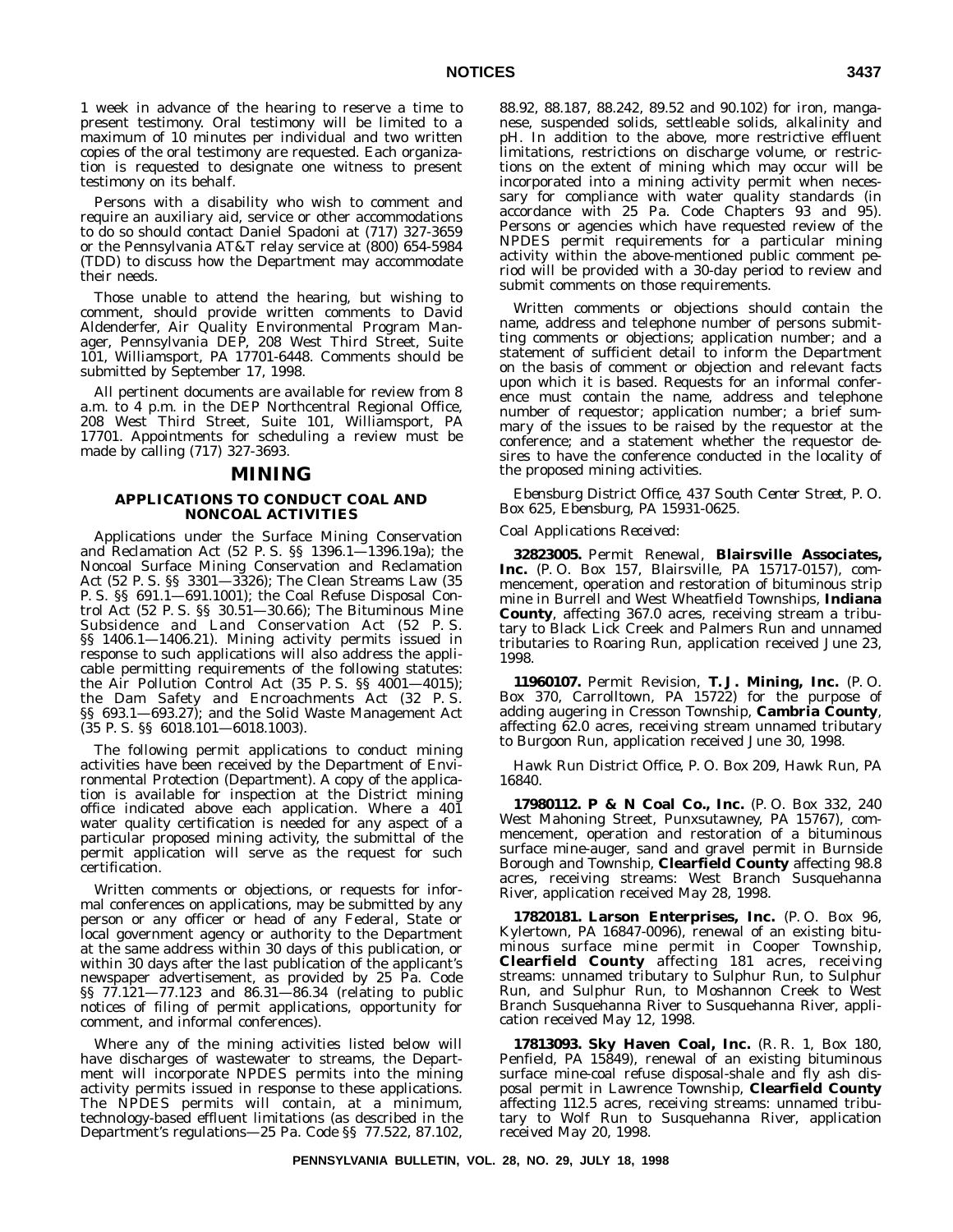**17880101. Hepburnia Coal Co.** (P. O. Box I, Grampian, PA 16838), renewal of an existing bituminous surface mine permit in Brady Township, **Clearfield County** affecting 262.3 acres, receiving streams: an unnamed tributary of Laurel Branch Run to Laurel Branch Run, Laurel Branch Run to East Branch Mahoning Creek, East Branch Mahoning Creek to Mahoning Creek, Mahoning Creek to Allegheny River, Allegheny River to Ohio River, Ohio River to Mississippi River, and Little Anderson Creek to Anderson Creek, Anderson Creek to West Branch Susquehanna River, application received May 29, 1998.

**17980113. Beth Contracting, Inc.** (R. D. 1, Box 208-C, Glen Campbell, PA 15742), commencement, operation and restoration of a bituminous surface mine permit in Gulich Township, **Clearfield County** affecting 137.8 acres, receiving streams: unnamed tributary to Little Muddy Run, application received June 12, 1998.

**17960117. Thunder Coal Company** (R. D. 1, Box 477, Grampian, PA 16838), revision to an existing bituminous surface mine permit for a Change in Acreage from 125.3 to 133.1 acres, Pike Township, **Clearfield County**, receiving streams: Hartshorn Run and Welch Run, application received June 9, 1998.

*Knox District Office, P. O. Box 669, Knox, PA 16232.*

**24930102. Fairview Coal Company** (P. O. Box R, Ridgway, PA 15853). Revision to an existing bituminous surface strip and auger operation in Horton Township, **Elk County** affecting 234.0 acres. Receiving streams: An unnamed tributary to Johnson Run and an unnamed tributary to Brandy Camp Creek. Revision to include a post mining landuse change from "forestland" to "unmanaged natural habitat'' on the lands of John L. and Margaret A. Buhler. Application received June 19, 1998.

**24930101. Fairview Coal Company** (P. O. Box R, Ridgway, PA 15853). Revision to an existing bituminous surface strip, auger and coal ash placement operation in Horton Township, **Elk County** affecting 65.3 acres. Receiving streams: Johnson Run. Revision to include a post mining landuse change from ''forestland'' to ''unmanaged natural habitat'' on the lands of John L. and Margaret A. Buhler. Application received June 19, 1998.

*Pottsville District Office, 5 West Laurel Boulevard, Pottsville, PA 17901-2454.*

**54980102. Triple T. Mining Company** (101 West Main Street, P. O. Box 376, Ringtown, PA 17967), commencement, operation and restoration of an anthracite surface mine operation in Blythe Township, **Schuylkill County** affecting 140.0 acres, receiving stream—none. Application received June 29, 1998.

*Ebensburg District Office, 437 South Center Street, P. O. Box 625, Ebensburg, PA 15931-0625.*

# *Small Industrial Minerals Applications Received*:

**32980801. William Paul Sharp** (Box 131, Shelocta, PA 15774), commencement, operation and restoration of a small industrial minerals mine in Armstrong Township, **Indiana County**, affecting 5 acres, receiving stream unnamed tributary to Crooked Creek to Crooked Creek, application received June 24, 1998.

*Knox District Office, P. O. Box 669, Knox, PA 16232. Noncoal Applications Received*:

**37930303. Rose Point Sand & Gravel** (R. D. 4, Box 496, New Castle, PA 16101). Renewal of an existing sand and gravel operation in Slippery Rock and Muddy Creek Townships, **Lawrence and Butler Counties** affecting

38.5 acres. Receiving streams: An unnamed tributary to Muddy Creek and Muddy Creek. Application received June 23, 1998.

**37800303. Slippery Rock Materials, Inc.** (R. D. 2, Box 228, Volant, PA 16156). Renewal of an existing sand and gravel operation in Plain Grove Township, **Lawrence County** affecting 127.0 acres. Receiving streams: Taylor Run. Application received June 23, 1998.

# **APPLICATIONS RECEIVED UNDER SECTION 401: FEDERAL WATER POLLUTION CONTROL ACT**

# **ENCROACHMENTS**

The following Dam Safety and Encroachment permit applications, requests for Environmental Assessment approval, and requests for water quality certification have been received by the Department of Environmental Protection. Section 401(a) of the Federal Water Pollution Control Act (33 U.S.C.A. § 1341(a)) requires the State to certify that the involved projects will not violate the applicable provisions of 33 U.S.C.A. §§ 1311—1313, 1316 and 1317, as well as relevant State requirements. Initial requests for 401 certification will be published concurrently with the permit application. Persons objecting to approval of a request for certification under Section 401 or to the issuance of a Dam Safety or Encroachment Permit or the approval of Environmental Assessments must submit any comments, suggestions or objections within 30 days of the date of this notice as well as any questions to the office noted above the application.

Persons with a disability who wish to attend the hearing and require an auxiliary aid, service or other accommodation to participate in the proceedings should contact the specified program. TDD users may contact the Department through the Pennsylvania AT&T Relay Service at (800) 654-5984.

**Applications received under the Dam Safety and Encroachments Act (32 P. S. §§ 693.1—693.27) and section 302 of the Flood Plain Management Act (32 P. S. § 679.302) and requests for certification under section 401 of the Federal Water Pollution Control Act.**

*Northeast Regional Office, Regional Soils and Waterways Section, 2 Public Square, Wilkes-Barre, PA 18711- 0790, (717) 826-5485.*

**E35-297.** Encroachment. **Sun Pipeline Company**, 1801 Market Street, Philadelphia, PA 19103-1699. To remove approximately 250 linear feet of 6-inch pipeline in Gardners Creek (CWF). The project is located northeast of the intersection of S. R. 3001 (Newton Ransom Boulevard) and S. R. 3007 (Ransom, PA Quadrangle N: 6.2 inches; W: 8.5 inches), in Ransom Township, **Lackawanna County** (Baltimore District, U. S. Army Corps of Engineers).

**E35-298.** Encroachment. **P.E.I. Power Corporation**, 1 P.E.I. Center, Wilkes-Barre, PA 18711-0601. To construct and maintain an 85 foot long,  $12$ -foot  $\times$  10-foot reinforced concrete arch extension to the existing 588 foot long stream enclosure in Laurel Run Creek (CWF). The project is to provide access to the proposed P.E.I. Power Park and is located downstream of the intersection of S. R. 6006 and Laurel Run Creek (Olyphant, PA Quadrangle N: 20.9 inches; W: 4.3 inches), in Archbald Borough, **Lackawanna County** (Baltimore District, U. S. Army Corps of Engineers).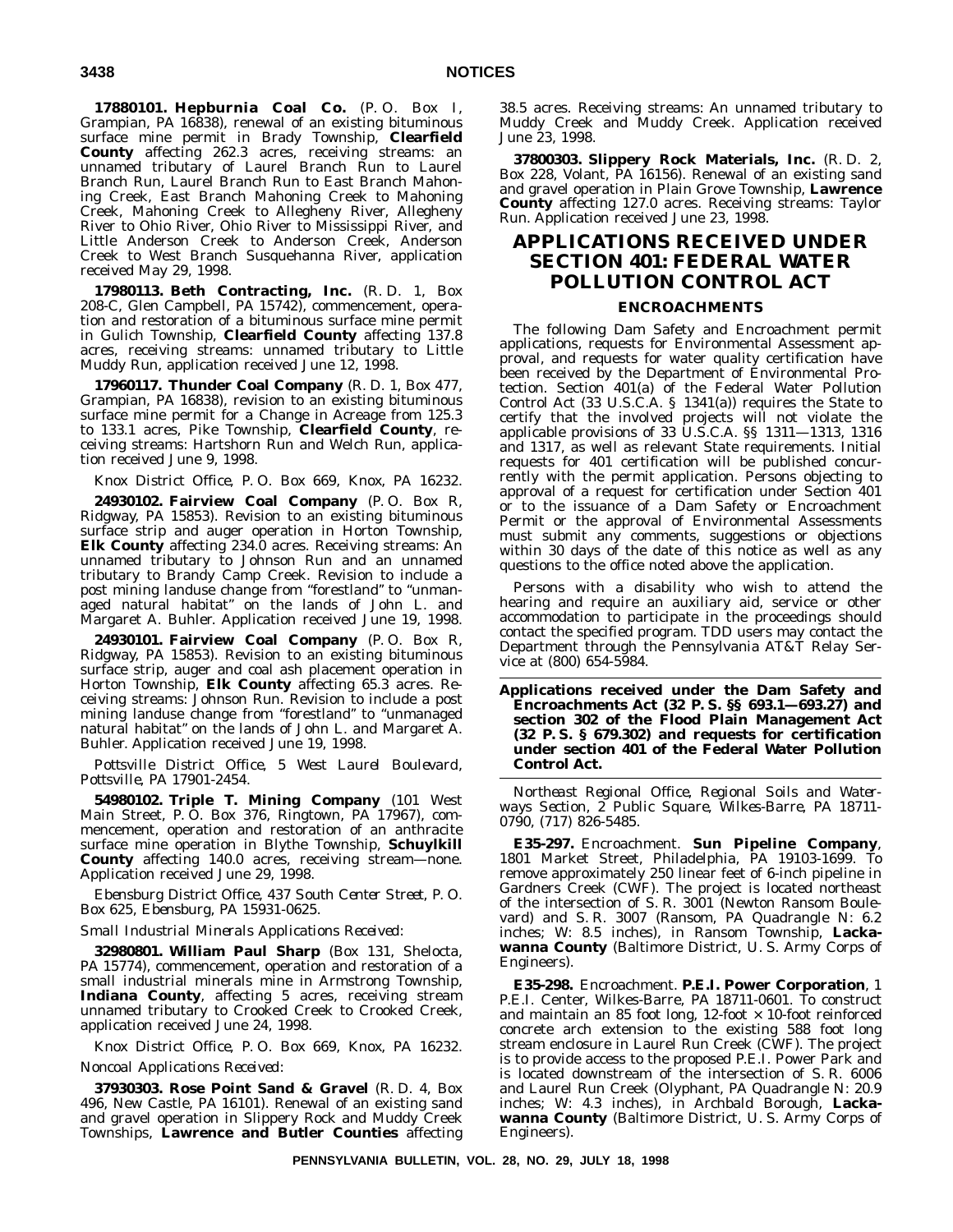**E35-299.** Encroachment. **J. B. Real Estate Development Group**, 1 Dunham Drive, Dunmore, PA 18512- 2664. To fill in 0.17 acre of wetlands and to place and maintain fill in and along the floodway of Little Roaring Brook (CWF). The project is associated with the J.B.R. Development, is located immediately north of the intersection of S. R. 0380 in Tigue Street (Olyphant, PA Quadrangle N: 7.2 inches; W: 12.7 inches), in Dunmore Borough, **Lackawanna County** (Baltimore District, U. S. Army Corps of Engineers).

**E45-357.** Encroachment. **Eldred Township**, P. O. Box 600, Kunkletown, PA 18058. To remove the existing structure and to construct and maintain an open-bottom, corrugated aluminum box culvert having a span of 22 feet 1 inch and underclearance of approximately 4.5 feet in Princess Run (CWF). The project is located along Township Road T369 (Beagle Run Road) (Kunkletown, PA Quadrangle N: 22.3 inches; W: 6.3 inches), in Eldred Township, **Monroe County** (Philadelphia District, U. S. Army Corps of Engineers).

**E45-359.** Encroachment. **Milford Commons, Ltd.**, 1520 Royal Palm Square Boulevard, Suite 360, Fort Myers, FL 33919. To place fill in 0.29 acre of PSS/FO wetlands for the purpose of constructing two wetland crossings along an access road to serve the proposed Milford Commons Townhouse Community. The project is located near Lake Valhalla, approximately 0.8 mile northeast of the intersection of S. R. 2012 (Business Route 209) and S. R. 0447 (East Stroudsburg, PA Quadrangle N: 5.5 inches; W: 7.0 inches) in Smithfield Township, **Monroe County** (Philadelphia District, U. S. Army Corps of Engineers).

**E54-249.** Encroachment. **Minersville Sewer Authority**, 2 East Sunbury Street, Minersville, PA 17954. To construct and maintain a building addition within the floodway of the West Branch Schuylkill River (CWF), for the purpose of accommodating new sludge dewatering equipment at the Minersville Sewage Treatment Plant. The building addition has a footprint of approximately 1,500 square feet. The project is located on the east side of S. R. 0901, approximately 400 feet south of the Minersville Borough/Branch Township boundary (Minersville, PA Quadrangle N: 11.1 inches; W: 0.8 inch), in Branch Township, **Schuylkill County** (Philadelphia District, U. S. Army Corps of Engineers).

*Southeast Regional Office, Program Manager, Water Management Program, Lee Park, Suite 6010, 555 North Lane, Conshohocken, PA 19428.*

**E46-811.** Encroachment. **Cellco Partnership d/b/a Bell Atlantic Mobile**, 5175 Campus Drive, Plymouth Meeting, PA 19462. To construct and maintain an addition to the existing Bell Atlantic Mobile Facility located at 600 Righters Ferry Road, Ward #9 at the Connelly Container Corporation property situated along the southern bank of the Schuylkill River (WWF) within 100-year floodway. The proposed addition consists of a 20-foot by 30-foot prefabricated building installed on a concrete pier foundation. The site is located approximately 1 mile northeast from the intersection of Righters Ferry Road and Belmont Avenue, adjacent to the Conrail Railroad tracks (Germantown, PA Quadrangle N: 3.6 inches; W: 13.0 inches) in Lower Merion Township, **Montgomery County**.

*Southcentral Regional Office: Section Chief, Water Management Program, Soils and Waterways Section, 909 Elmerton Avenue, 2nd Floor, Harrisburg, PA 17110, (717) 705-4707.*

**E67-629.** Encroachment. **North Hopewell Township**, Bruce Grove, 13081 High Point Road, Felton, PA 17322. To remove an existing structure and to construct and maintain an 81-inch by 59-inch corrugated metal culvert in the North Branch of Muddy Creek on Lebanon Church Road approximately 500 feet north of Mountain Road (Stewartstown, PA Quadrangle N: 16.0 inches; W: 11.25 inches) in Hopewell Township, **York County**.

**E67-630.** Encroachment. **Gerry Golden**, 201 S. Fileys Road, Dillsburg, PA 17019. To place fill in 0.094 acre of wetlands for the purpose of constructing the Hemlock Drive cul-de-sac and stormwater detention facility located in the proposed Hemlock Hollow subdivision west of Steigerwalt Hollow Road and south of Lewisberry Road (Lemoyne, PA Quadrangle N: 14.0 inches; W: 0.8 inch) in Fairview Township, **York County**. The permittee is required to provide a minimum of 0.094 acre of replacement wetlands.

**E67-631.** Encroachment. **Codorus and Manheim Townships**, Daniel Baugher, R. D. 2, Box 2650, Brodbecks, PA 17329. To remove an existing structure and to construct and maintain a 20-foot wide box culvert having an underclearance of 3 feet, 6 inches on the Codorus Creek at Pentland Road (T-370) located west of Hill Climb Road (Seven Valleys, PA Quadrangle N: 9.0 inches; W: 15.5 inches) in Codorus and Manheim Townships, **York County**.

*Northcentral Region, Water Management, Soils and Waterways Section, F. Alan Sever, Chief, 208 West Third St., Suite 101, Williamsport, PA 17701.*

**E53-315.** Encroachment. **PA Dept. of Transportation**, Engineering Dist. 2-0, 1924-30 Daisy St., Clearfield, PA 16830. To construct and maintain two stormwater outfall structures: 1) a 50-foot long rock-lined and vegetated channel 2) a 100-foot long rock-lined and vegetated channel to collect sediment discharges in the West Branch Pine Creek floodplain located immediately north of the intersection of SR 1020 with Third Street and with Fourth Street, respectively (Galeton, PA Quadrangle N: 19.5 inches; W: 2.5 inches) in the Borough of Galeton, **Potter County**. Estimated stream disturbance is 130 feet; stream classification is HQ-CWF.

**E14-328.** Encroachment. **Smith Partnership**, James Smith, P. O. Box 679, State College, PA 16804. To construct and maintain a low flow culvert crossing using seven 30-inch CMP pipes in Bullit Run off Bullit Run Road approximately 1 mile north of Route 150 (Mingoville, PA Quadrangle N: 21.75 inches; W: 13.75 inches) in Howard Township, **Centre County**. Estimated stream disturbance is approximately 20 feet with no wetland impact; stream classification is CWF.

*Southwest Regional Office, Soils & Waterways Section, 400 Waterfront Drive, Pittsburgh, PA 15222-4745.*

**E02-1238.** Encroachment. **Pittsburgh Harlequin Rugby Football Association**, 208 Braddock Road, Pittsburgh, PA 15221. To place and maintain fill in approximately 0.41 acre of wetlands (PEM) on the left bank of Deer Creek (CWF) for the purpose of constructing an athletic field for rugby and soccer. The project is located on the south side of Eisele Road, approximately 450 feet west from the intersection of Eisele Road and Cove Run Road (New Kensington West, PA Quadrangle N: 14.9 inches; W: 15.7 inches) in Indiana Township, **Allegheny County**. The permit applicant proposes to meet the wetland replacement requirement by participating in the Pennsylvania Wetland Replacement Project.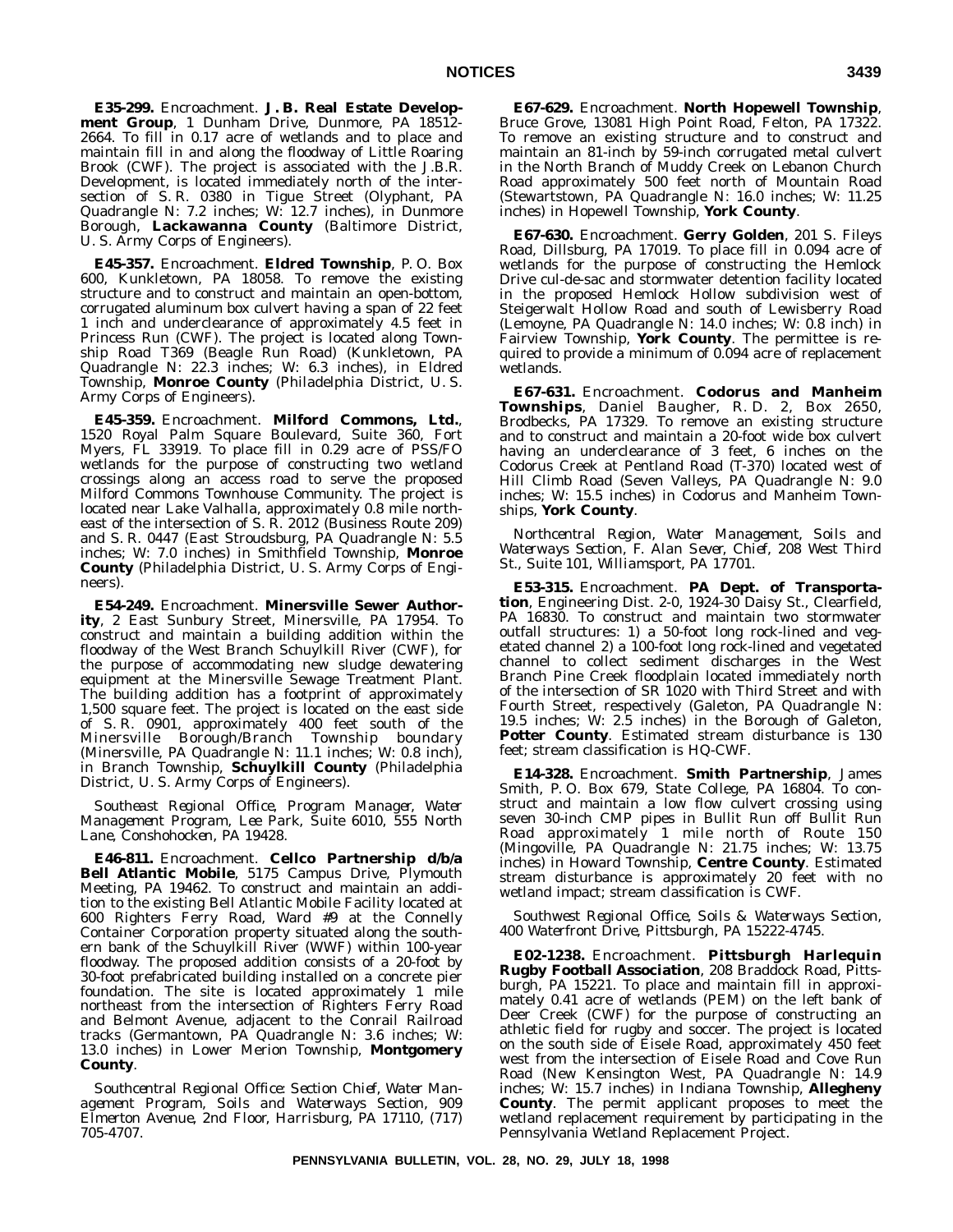**E02-1239.** Encroachment. **Allegheny Valley Joint Sewage Authority**, 2400 Freeport Road, P. O. Box 158, Cheswick, PA 15204. To construct and maintain a bank rehabilitation project consisting of placing rip rap and gabion baskets along the right bank of the Allegheny River (WWF) for a distance of approximately 200 feet for the purpose of preventing further stream bank erosion. The project is located approximately 1,300 feet upstream from the Hulton Bridge (New Kensington West, PA Quadrangle N: 5.6 inches; W: 13.5 inches) in Harmar Township, **Allegheny County**.

**E65-701.** Encroachment. **Redevelopment Authority of the County of Westmoreland**, Courthouse Square— Suite 601, 2 North Main Street, Greensburg, PA 15601. To operate and maintain an existing  $14$ -foot  $\times$  16-foot floating dock and to construct and maintain a 40-foot  $\times$ 60-foot concrete launching ramp in and along the Monongahela River (WWF) for the purpose of providing public recreational boat access. This project also includes developing a parking area and a site access roadway along the Monongahela River (WWF). The project is located at approximately River Mile 38.6 (Donora, PA Quadrangle N: 6.5 inches; W: 7.2 inches) in Rostraver Township, **Westmoreland County**.

*Northwest Regional Office, Soils and Waterways Section, 230 Chestnut Street, Meadville, PA 16335-3481, (814) 332-6942.*

**E10-281.** Encroachment. **Philip Litwak**, 100 Denniston Street #7, Pittsburgh, PA 15206. To authorize the after-the-fact excavation of approximately 1.03 acres of a wetland are (PEM/PSS) for the creation of a pond, the restoration of 0.05 acre of impacted wetland, and the creation of at least 2.20 acres of replacement wetlands (PEM/PSS). The project is located approximately 3,000 feet southeast of the intersection of SR 4010, Atwell Road, and Harrisville Road (West Sunbury, PA Quadrangle N: 15.6 inches; W: 4.7 inches) located in Cherry Township, **Butler County**.

# **ACTIONS**

# **FINAL ACTIONS TAKEN UNDER THE PENNSYLVANIA CLEAN STREAMS LAW AND THE FEDERAL CLEAN WATER ACT**

**[National Pollution Discharge Elimination System Program (NPDES)]**

# **DISCHARGE OF CONTROLLED INDUSTRIAL WASTE AND SEWERAGE WASTEWATER**

# **(Part I Permits)**

The Department of Environmental Protection (Department) has taken the following actions on previously received permit applications and requests for plan approval and has issued the following significant orders.

Any person aggrieved by this action may appeal, under section 4 of the Environmental Hearing Board Act (35 P. S. § 7514) and 2 Pa.C.S. §§ 501—508 and 701—704 (relating to the Administrative Agency Law), to the Environmental Hearing Board, Second Floor, Rachel Carson State Office Building, 400 Market Street, P. O. Box 8457, Harrisburg, PA 17105-8457, (717) 787-3483. TDD users may contact the Board through the Pennsylvania Relay Service, (800) 654-5984. Appeals must be filed with the Environmental Hearing Board within 30 days of receipt of written notice of this action unless the appropriate statute provides a different time period. Copies of the appeal form and the Board's rules of practice and procedure may be obtained from the Board. The appeal form and the Board's rules of practice and procedure are also available in braille or on audiotape from the Secretary to the Board at (717) 787-3483. This paragraph does not, in and of itself, create any right of appeal beyond that permitted by applicable statutes and decisional law.

# **Industrial waste and sewerage actions under The Clean Streams Law (35 P. S. §§ 691.1—691.1001).**

*Northeast Regional Office: Water Management Program Manager, 2 Public Square, Wilkes-Barre, PA 18711-0790, (717) 826-2511.*

# *Permits Issued*

**NPDES Permit No. PA-0061760.** Sewerage. **Blue Mountain School District**, Red Dale Road, Orwigsburg, PA 17961-0279, is authorized to discharge from a facility located in Wayne Township, **Schuylkill County**, to an unnamed tributary to Schuylkill River.

**NPDES Permit No. PA-0063100.** Sewerage. **Harford Township Board of Supervisors**, P. O. Box 250, Harford, PA 18823, is authorized to discharge from a facility located in Harford Township, **Susquehanna County**, to Nine Partners Creek.

**NPDES Permit No. PA-0060437.** Sewerage. **Pine Grove Estates Sewer Company**, R. R. 1, Box 1416, Beach Lake, PA 18405, is authorized to discharge from a facility located in Damascus Township, **Wayne County**, to an unnamed tributary of Delaware River.

**Permit No. 3998401.** Sewerage. **Coplay Whitehall Sewer Authority**, 3213 MacArthur Road, Whitehall, PA 18052. Permit to replace existing sewage pump station located in Whitehall Township, **Lehigh County**.

**Permit No. 4898401.** Sewerage. **Borough of Northampton**, 1401 Laubach Avenue, P. O. Box 70, Northampton, PA 18067-0070. Permit to construct gravity sewer interceptor to serve Allen Township, **Northampton County**.

**Permit No. 5498401.** Sewerage. **Eagle Rock Community Association**, 1031 Valley of Lakes, Hazleton, PA 18201. Permit to construct a low pressure sewer and lift station system for the Western Summit Section of Eagle Rock Community Association, located in North Union Township, **Schuylkill County**.

**Permit No. 5897402.** Sewerage. **Flying J, Inc.**, 50 West 990 South, Brigham City, UT 84302. Permit to construct sewage treatment plant facilities located in New Milford Township, **Susquehanna County**.

*Northcentral Regional Office, Department of Environmental Protection, 208 West Third Street, Suite 101, Grit Building, Williamsport, PA 17701.*

**NPDES Permit No. PA0024325.** Sewerage. **Muncy Borough Municipal Authority**, 14 North Washington Street, Muncy, PA 17756. Renew permit to discharge treated sewage from facility located at Muncy Borough, **Lycoming County**.

**NPDES Permit No. PA0024406, Amendment No. 1.** Sewerage. **Borough of Mount Carmel**, 100 North Vine St., Mt. Carmel, PA 17851. The amendment grants an extension of the total chlorine residual limit. The facility is located at Mt. Carmel Township, **Northumberland County**.

**PENNSYLVANIA BULLETIN, VOL. 28, NO. 29, JULY 18, 1998**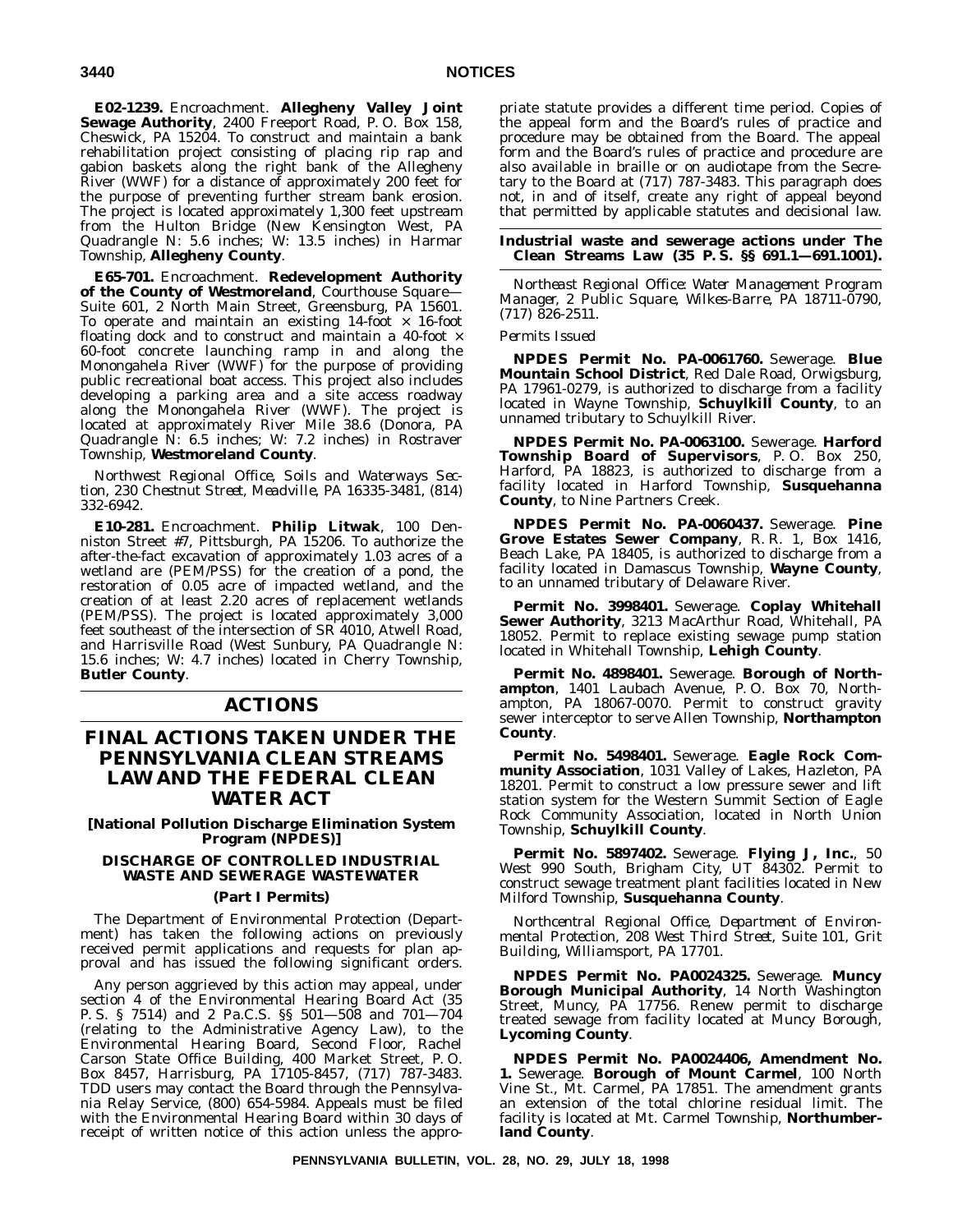**NPDES Permit No. PA0209619.** Sewerage. **N E Hub Partners, L P.**, P. O. Box 878, Wellsboro, PA 16901. Applicant granted permission to discharge treated sewerage to intermittent channel of Crawford Hollow. Facility located at Lawrence Township, **Tioga County**.

**NPDES Permit No. PA0209601.** Sewerage. **N E Hub Partners, L P.**, P. O. Box 878, Wellsboro, PA 16901. Applicant granted permission to discharge treated sewerage to intermittent channel of Cummings Creek. Facility located at Farmington Township, **Tioga County**.

**NPDES Permit No. PA0114120.** Sewerage. **Lycom**ing County Recreation Authority, R. R. I, Box 183, Montgomery, PA 17752. Applicant renewed permit to discharge to Black Hole Creek facility located at Clinton Township, **Lycoming County**.

**WQM Permit 4198404.** Sewerage. **Peter D & Linda L. Schultz**, R. D. 5, Box 452, Williamsport, PA 17701. Granted permission to construct a single residence sewer treatment facility located at Loyalsock Township, **Lycoming County**.

**WQM Permit 1795408-A31T1.** Sewerage. **Bradford Township/Myers**, P. O. Box 79, Woodland, PA 16881. Transfer was completed to the new property owner for a single residence treatment system located at Bradford Township, **Clearfield County**.

**WQM Permit 5998405.** Sewerage. **N E Hub Partners L. P., Site B**, P. O. Box 878, One Charles Street, Wellsboro, PA 16901. Permittee granted permission to construct a septic system to discharge to intermittent channel of Cummings Creek. Facility located at Farmington Township, **Tioga County**.

**WQM Permit 5998404.** Sewerage. **N E Hub Partners L. P., Site A**, P. O. Box 878, Wellsboro, PA 16901. Permittee granted permission to construct a septic system to discharge to intermittent channel of Cummings Creek. Facility located at Lawrence Township, **Tioga County**.

**WQM Permit 4198402.** Sewerage. **Coder, Christopher**, 336 Louisa St., Williamsport, PA 17701. Applicant granted permission to construct a single residence sewerage facility located at Loyalsock Township, **Lycoming County**.

*Southwest Regional Office, Water Management Program Manager, 400 Waterfront Drive, Pittsburgh, PA 15222- 4745, (412) 442-4000.*

**NPDES Permit No. PA0091685.** Industrial waste, **U. S. Steel Group**, A Unit of USX Corporation, 600 Grant Street, Pittsburgh, PA 15219-2749 is authorized to discharge from a facility located at Taylor Industrial Landfill, West Mifflin Borough, **Allegheny County** to Unnamed Tributaries to Streets Run.

**NPDES Permit No. PA0042234.** Sewage, **Kittanning Borough**, 300 South McKean Street, Kittanning, PA 16201 is authorized to discharge from a facility located at Kittanning Borough STP, **Armstrong County** to the Allegheny River.

**NPDES Permit No. PA0217522—Amendment No. 1.** Sewage, **Municipal Authority of the Borough of Smithton**, P. O. Box 350, Smithton, PA 15479 is authorized to discharge from a facility located at Smithton Borough Sewage Treatment Plant, Smithton Borough, **Westmoreland County**.

# **INDIVIDUAL PERMITS**

# **(PAS)**

# **The following NPDES Individual Permits for Discharges of Stormwater from Construction Activities have been issued.**

*Southeast Regional Office, Regional Water Management Program Manager, Lee Park, Suite 6010, 555 North Lane, Conshohocken, PA 19428-2233, (610) 832-6130.*

*NPDES Applicant Name County Receiving* PAS10-G308 Francis MJ Reardon 1505 Greenlawn Road Paoli, PA 19301

*Municipality* West Brandywine Township Chester County

Unnamed Tributaries to West Branch Brandywine Creek

### **INDIVIDUAL PERMITS**

#### **(PAR)**

The following parties have submitted Notices of Intent (NOIs) for Coverage under (1) General NPDES Permit(s) to discharge wastewater into the surface waters of this Commonwealth. The approval for coverage under these general NPDES permits is subject to applicable effluent limitations, monitoring, reporting requirements and other conditions set forth in the general permit; (2) General Permits for Beneficial Use of Sewage Sludge or Residential Septage by Land Application in Pennsylvania. The approval of coverage for land application of sewage sludge or residential septage under these general permits is subject to pollutant limitations, pathogen and vector attraction reduction requirements, operational standards, general requirements, management practices, and other conditions set forth in the respective general permit. The Department of Environmental Protection approves the following coverages under the specified General Permit.

The EPA Region III Regional Administrator has waived the right to review or object to this permit action under the waiver provision: 40 CFR 123.24.

The application and related documents, effluent limitations, permitting requirements, and other information are on file and may be inspected and arrangement made for copying at the contact office noted.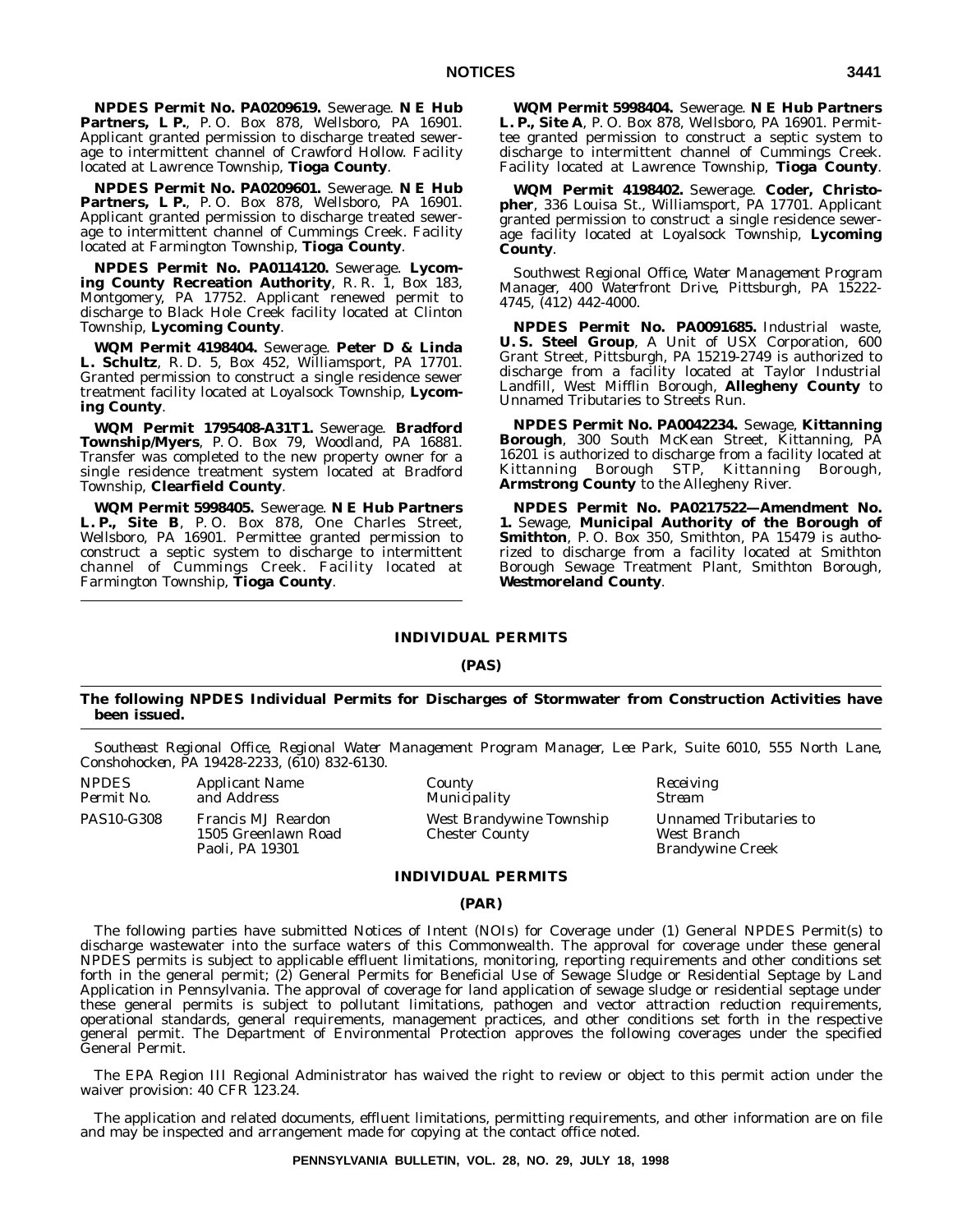*General Permit Type—PAG 2*

# **3442 NOTICES**

| List of NPDES and/or other<br>General Permit Type |                                                                                                                                                                                            |
|---------------------------------------------------|--------------------------------------------------------------------------------------------------------------------------------------------------------------------------------------------|
| $PAG-1$                                           | General Permit For Discharges From Stripper Oil Well Facilities                                                                                                                            |
| $PAG-2$                                           | General Permit For Discharges of Stormwater From Construction Activities                                                                                                                   |
| PAG-3                                             | General Permit For Discharges of Stormwater From Industrial Activities                                                                                                                     |
| PAG-4                                             | General Permit For Discharges From Single Residence Sewage Treatment<br>Plant                                                                                                              |
| PAG-5                                             | General Permit For Discharges From Gasoline Contaminated Ground Water<br><b>Remediation Systems</b>                                                                                        |
| $PAG-6$                                           | General Permit For Wet Weather Overflow Discharges From Combined Sewer<br><b>Systems</b>                                                                                                   |
| $PAG-7$                                           | General Permit For Beneficial Use of Exceptional Quality Sewage Sludge By<br><b>Land Application</b>                                                                                       |
| PAG-8                                             | General Permit For Beneficial Use of Non-Exceptional Quality Sewage Sludge<br>By Land Application to Agricultural Land, Forest, a Public Contact Site or a<br><b>Land Reclamation Site</b> |
| PAG-9                                             | General Permit For Beneficial Use of Residential Septage By Land Applica-                                                                                                                  |

tion to Agricultural Land, Forest or a Land Reclamation Site

| <b>Facility Location</b><br>County and<br>Municipality    | Permit No.       | <b>Applicant Name</b><br>and Address                                                                                                       | <b>Receiving Stream</b><br>or Body of Water | Contact Office and<br>Telephone No.                                            |
|-----------------------------------------------------------|------------------|--------------------------------------------------------------------------------------------------------------------------------------------|---------------------------------------------|--------------------------------------------------------------------------------|
| Franklin Township<br><b>Carbon County</b>                 | PAR101319        | <b>Otto's Camping Resort</b><br><b>Lehighton Land Company</b><br>1500 Rock Street<br>Lehighton, PA 18235                                   | Pohopoco Creek                              | Carbon CD<br>$(610)$ 377-4894                                                  |
| Upper Mt. Bethel<br>Township<br><b>Northampton County</b> | <b>PAR10U093</b> | Dr. Palmer Cotturo<br>45 N. 11th Street<br>Bangor, PA 18013                                                                                | <b>Allegheny Creek</b>                      | Northampton CD<br>$(610)$ 746-1971                                             |
| City of Bethlehem<br>Northampton County                   | PAR10092         | Bethlehem Steel Corp.<br>1170 Eighth Ave.-<br>Room 1923<br>Bethlehem, PA 18016-7699                                                        | <b>Saucon Creek</b>                         | Northampton CD<br>$(610)$ 746-1971                                             |
| <b>Athens Township</b><br><b>Bradford County</b>          | PAR100812        | Raven Holding Co., LLC<br>225 Colonial Dr.<br>Horseheads, NY 14845                                                                         | <b>Chemung River</b>                        | <b>Bradford County CD</b><br>R. R. 5, Box 5030C<br>Towanda, PA 18848           |
| <b>College Township</b><br><b>Centre County</b>           | <b>PAR10F69</b>  | <b>Sports Complex Parking Lot Private Storm Sewer</b><br>Expansion-PA State Univ.<br>Office of Physical Plant<br>University Park, PA 16802 | to Big Hollow                               | <b>Centre County CD</b><br>414 Holmes Ave.,<br>Suite 4<br>Bellefonte, PA 16830 |
| Spring & Walker<br>Townships<br><b>Centre County</b>      | <b>PAR10F072</b> | Springfield Subdivision<br>Kerstetter & Payne<br>Partnership<br>699 Weaver Hill Rd.<br>Bellefonte, PA 16823                                | <b>Nittany Creek</b>                        | <b>Centre County CD</b><br>414 Holmes Ave.,<br>Suite 4<br>Bellefonte, PA 16830 |
| <b>College Township</b><br><b>Centre County</b>           | <b>PAR10F065</b> | <b>State College Assembly of</b><br>God<br>2643 West College Ave.<br>State College, PĂ 16801                                               | Slab Cabin Run                              | <b>Centre County CD</b><br>414 Holmes Ave.,<br>Suite 4<br>Bellefonte, PA 16830 |
| Mt. Carmel Township<br>Northumberland<br>County           | PAR104922        | Mt. Carmel Borough<br>131 South Oak St.<br>Mt. Carmel, PA 17851                                                                            | <b>Shamokin Creek</b>                       | Northumberland<br><b>County CD</b><br>R. R. 3, Box 238C<br>Sunbury, PA 17801   |
| <b>Crawford County</b><br>Vernon Township                 | PAR102314        | Joseph B. Roosa<br><b>Staples Shopping Plaza</b><br>P. O. Box 67                                                                           | Van Horne Run                               | Crawford<br><b>Conservation District</b><br>1012 Water Street                  |

Conservation District 1012 Water Street Suite 18 Meadville, PA 16335 (814) 724-1793

Salamanca, NY 14779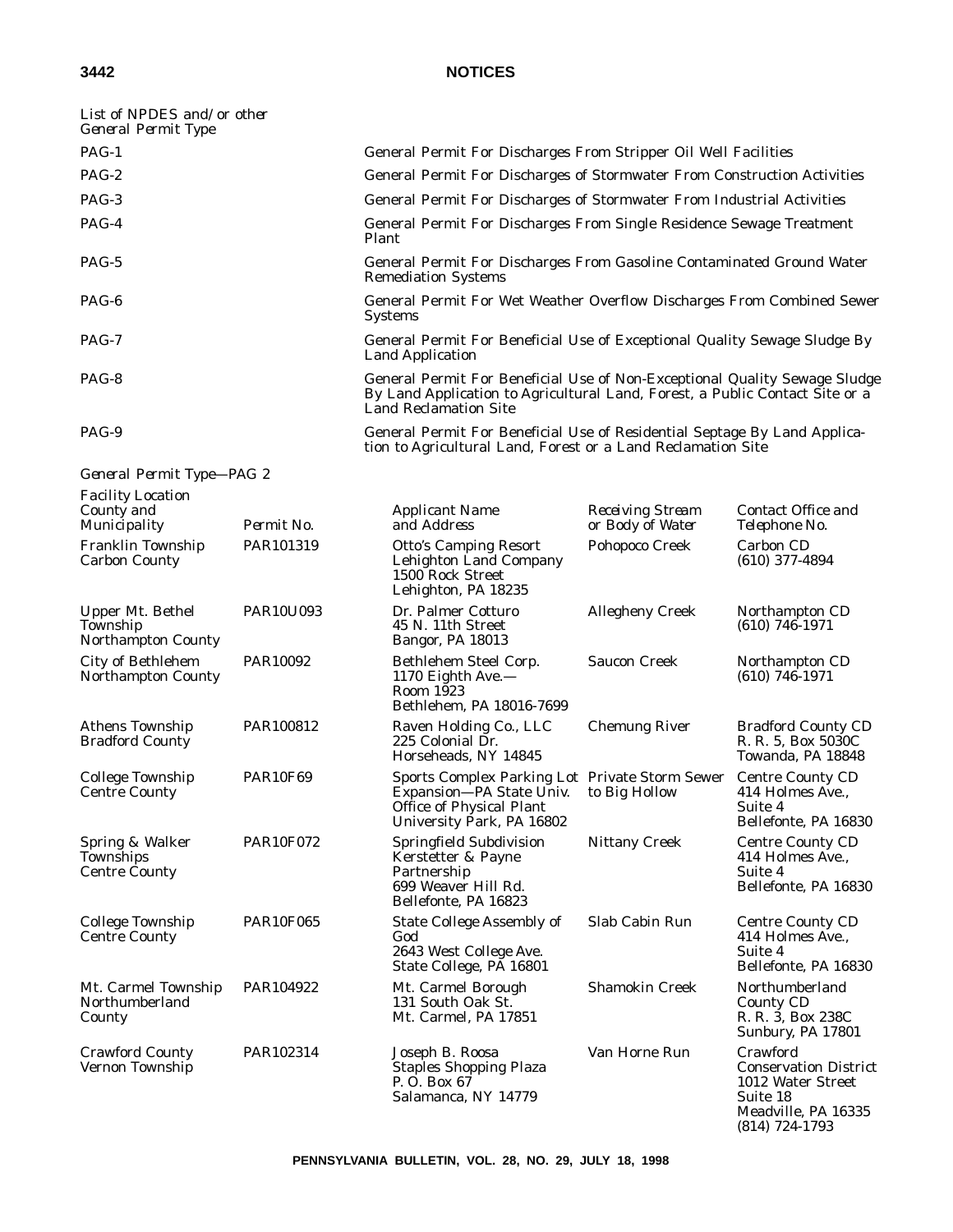| <b>Facility Location</b><br>County and<br>Municipality       | Permit No. | <b>Applicant Name</b><br>and Address                                                                | <b>Receiving Stream</b><br>or Body of Water            | Contact Office and<br>Telephone No.                                                                                                                          |
|--------------------------------------------------------------|------------|-----------------------------------------------------------------------------------------------------|--------------------------------------------------------|--------------------------------------------------------------------------------------------------------------------------------------------------------------|
| <b>Crawford County</b><br>Pine Township                      | PAR102315  | Michael W. Drexler<br><b>Drexler Allotment</b><br>P. O. Box 55<br>Harmonsburg, PA 16422             | <b>UNT Pymatuning</b><br>Reservoir                     | Crawford<br><b>Conservation District</b><br>1012 Water Street<br>Suite 18<br>Meadville, PA 16335<br>$(814)$ 724-1793                                         |
| <b>Lawrence County</b><br><b>Wayne Township</b>              | PAR103730  | Lariat Development<br>Dutch Ridge No. 2<br>331 Fanker Road<br>Harmony, PA 16037                     | Squaw Run/<br>Tributary<br>to Connoquenessing<br>Creek | Lawrence<br><b>Conservation District</b><br>Lawrence Co.<br><b>Government Center</b><br>430 Court Street<br>New Castle, PA<br>16101-3593<br>$(724)$ 652-4512 |
| <b>Upper Merion</b><br>Township<br><b>Montgomery County</b>  | PAR10-T432 | Shorty and Dave's Truck<br>Parts<br>588 Swedeland Road<br>King of Prussia, PA 19406                 | <b>Matsunk Creek</b>                                   | Southeast Regional<br><b>Office</b><br>Suite 6010, Lee Park,<br>555 North Lane<br>Conshohocken, PA<br>19428<br>$(610)$ 832-6131                              |
| Whitpain Township<br><b>Montgomery County</b>                | PAR10-T433 | <b>National Assisted Living</b><br>2150 Goodlette Road<br>Naples, FL 34102                          | <b>Stony Creek</b>                                     | Southeast Regional<br>Office<br>Suite 6010, Lee Park<br>555 North Lane<br>Conshohocken, PA<br>19428<br>$(610)$ 832-6131                                      |
| Pennsburg Township<br><b>Montgomery County</b>               | PAR10-T423 | <b>Trim Development</b><br>Company<br>229 Congo-Niantic Rd.<br>Barto, PA 19504                      | <b>Perkiomen Creek</b>                                 | Southeast Regional<br><b>Office</b><br>Suite 6010, Lee Park<br>555 North Lane<br>Conshohocken, PA<br>19428<br>$(610)$ 832-6131                               |
| <b>Lower Salford</b><br>Township<br><b>Montgomery County</b> | PAR10-T421 | WB Homes, Inc.<br>538 East Main Street<br>Lansdale, PA 19446                                        | West Branch<br><b>Skippack</b><br>Creek                | Southeast Regional<br>Office<br>Suite 6010, Lee Park<br>555 North Lane<br>Conshohocken, PA<br>19428<br>$(610)$ 832-6131                                      |
| <b>Skippack Township</b><br><b>Montgomery County</b>         | PAR10-T456 | <b>Constitution Bank</b><br>1608 Walnut St.<br>Philadelphia, PA 19103                               | <b>Unnamed Tributary</b><br>to Perkiomen Creek         | <b>Southeast Regional</b><br>Office<br>Suite 6010, Lee Park<br>555 North Lane<br>Conshohocken, PA<br>19428<br>$(610)$ 832-6131                               |
| <b>Lower Salford</b><br>Township<br><b>Montgomery County</b> | PAR10-T439 | <b>Westrum Land</b><br><b>Development Company</b><br>370 Commerce Drive<br>Ft. Washington, PA 19034 | <b>West Branch</b><br>Skippack<br>Creek                | <b>Southeast Regional</b><br><b>Office</b><br>Suite 6010, Lee Park<br>555 North Lane<br>Conshohocken, PA<br>19428<br>$(610)$ 832-6131                        |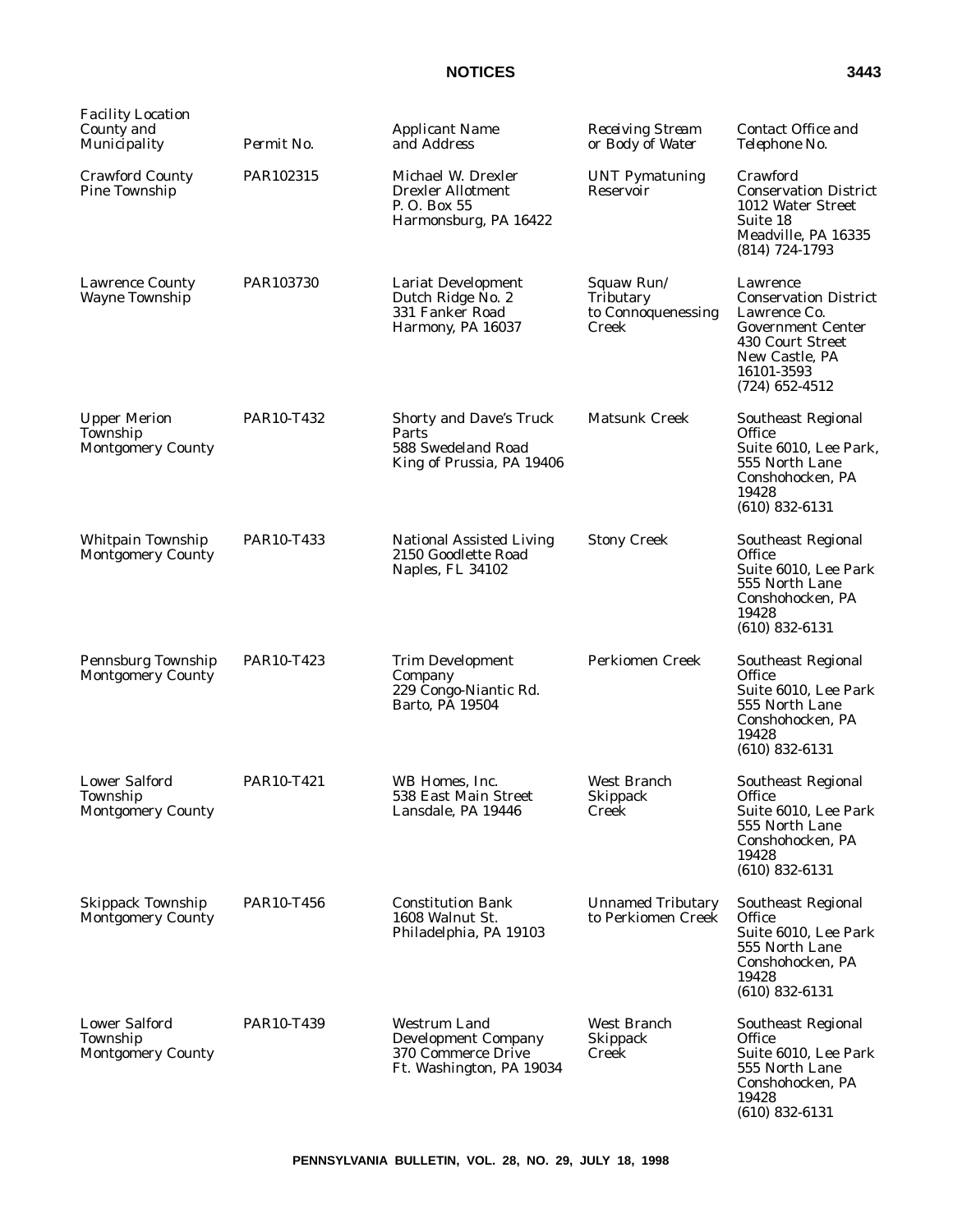| <b>Facility Location</b><br>County and<br>Municipality       | Permit No. | <b>Applicant Name</b><br>and Address                                                                     | <b>Receiving Stream</b><br>or Body of Water | Contact Office and<br>Telephone No.                                                                                              |
|--------------------------------------------------------------|------------|----------------------------------------------------------------------------------------------------------|---------------------------------------------|----------------------------------------------------------------------------------------------------------------------------------|
| Springfield Township<br><b>Montgomery County</b>             | PAR10-T424 | <b>Cornerstone Communities</b><br>771 East Lancaster Avenue<br>Villanova, PA 19085                       | Schuylkill River                            | <b>Southeast Regional</b><br>Office<br>Suite 6010, Lee Park<br>555 North Lane<br>Conshohocken, PA<br>19428<br>$(610)$ 832-6131   |
| <b>Upper Hanover</b><br>Township<br><b>Montgomery County</b> | PAR10-T422 | Texas Eastern Transmission Perkiomen Creek<br>Corporation<br>5444 Westheimer WT-485<br>Houston, TX 77056 |                                             | <b>Southeast Regional</b><br>Office<br>Suite 6010, Lee Park<br>555 North Lane<br>Conshohocken, PA<br>19428<br>$(610)$ 832-6131   |
| General Permit Type-PAG 3                                    |            |                                                                                                          |                                             |                                                                                                                                  |
| <b>Facility Location</b>                                     |            |                                                                                                          |                                             |                                                                                                                                  |
| County and<br>Municipality                                   | Permit No. | <b>Applicant Name</b><br>and Address                                                                     | <b>Receiving Stream</b><br>or Body of Water | Contact Office and<br>Telephone No.                                                                                              |
| <b>Clearfield County</b><br><b>Sandy Township</b>            | PAR324805  | American Rock Salt Co.<br><b>LLC</b><br>1510 Pennsylvania Avenue<br>Peckville, PA 18452                  | <b>Sandy Lick Creek</b><br>Tributary        | Northcentral<br>208 W. Third St.<br>Williamsport, PA<br>17701<br>$(717)$ 327-3664                                                |
| <b>Adams Township</b><br><b>Butler County</b>                | PAR208334  | Keystone Aluminum, Inc.<br>P. O. Box 807<br>Mars, PA 16046                                               | <b>Breakneck Creek</b><br><b>Water Shed</b> | <b>DEP</b><br>Northwest Region<br><b>Water Management</b><br>230 Chestnut St.<br>Meadville, PA<br>16335-3481<br>$(814)$ 332-6942 |
| <b>Butler Township</b><br><b>Butler County</b>               | PAR238301  | Air Products and<br>Chemicals. Inc.<br>P. O. Box 1528<br><b>Butler, PA 16001</b>                         | Connoquenessing<br>Creek                    | <b>DEP</b><br>Northwest Region<br><b>Water Management</b><br>230 Chestnut St.<br>Meadville, PA<br>16335-3481<br>(814) 332-6942   |
| General Permit Type-PAG 4                                    |            |                                                                                                          |                                             |                                                                                                                                  |
| <b>Facility Location</b>                                     |            |                                                                                                          |                                             |                                                                                                                                  |
| County and<br>Municipality                                   | Permit No. | <b>Applicant Name</b><br>and Address                                                                     | <b>Receiving Stream</b><br>or Body of Water | Contact Office and<br>Telephone No.                                                                                              |
| <b>Lycoming County</b><br>Loyalsock Township                 | PAG045013  | Peter D. & Linda A. Schultz Unnamed tributary<br>R. R. 5, Box 452<br>Williamsport, PA 17701              | of Graffius Run                             | Northcentral<br>208 W. Third St.<br>Williamsport, PA<br>17701<br>$(717)$ 327-3664                                                |
| <b>Clearfield County</b><br><b>Bradford Township</b>         | PAG045003  | Jeannie A. Myers<br>R. D. 1, Box 336B<br>West Decatur, PA 16878                                          | <b>Roaring Run</b>                          | Northcentral<br>208 W. Third St.<br>Williamsport, PA<br>17701<br>$(717)$ 327-3664                                                |
| <b>Lycoming County</b><br>Loyalsock                          | PAG045016  | <b>Christopher Coder</b><br>336 Louisa St.<br>Williamsport, PA 17701                                     | Unnamed tributary<br>to Mill Creek          | Northcentral<br>208 W. Third St.<br>Williamsport, PA<br>17701<br>$(717)$ 327-3664                                                |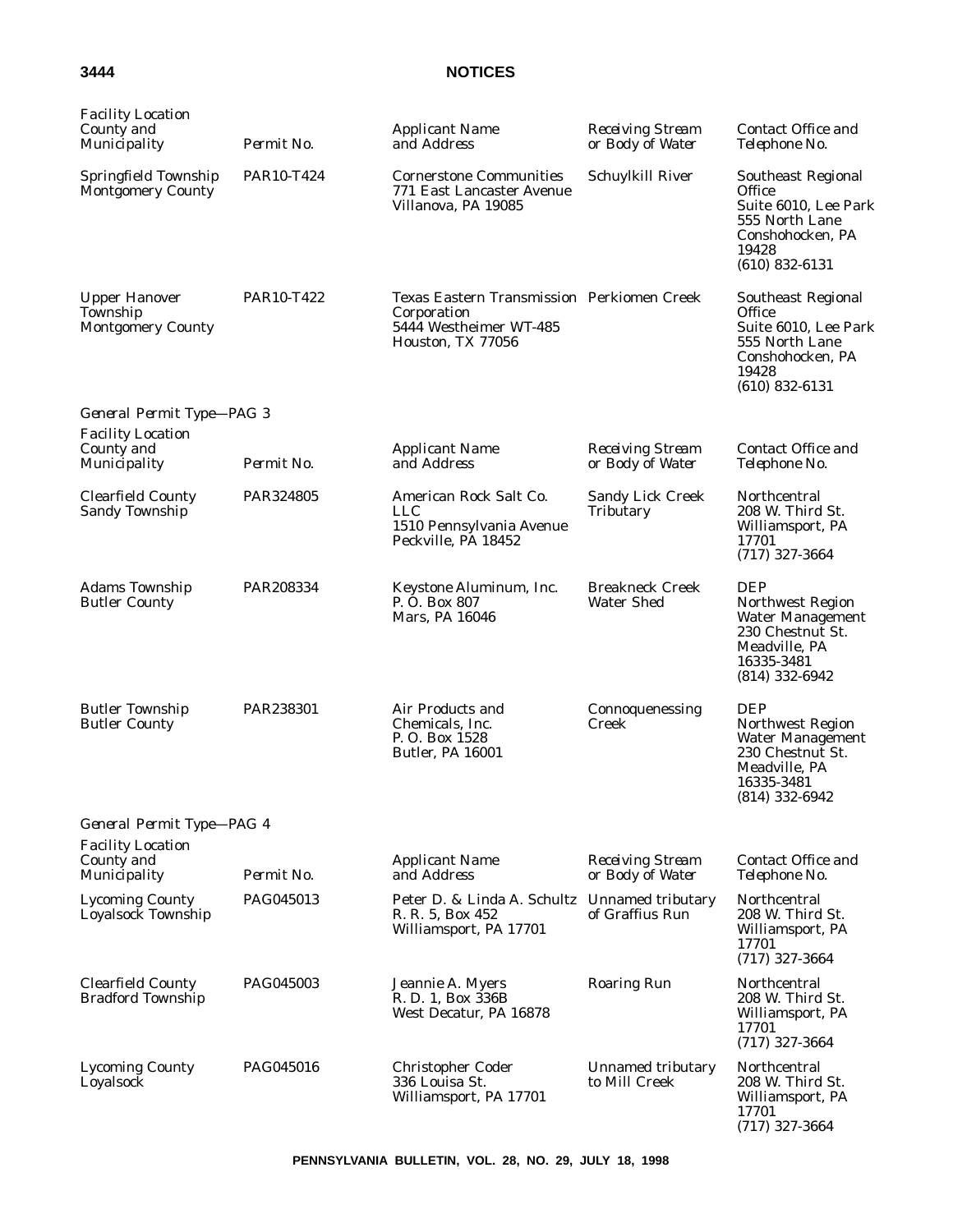| <i>Facility Location</i><br>County and<br>Municipality | Permit No. | <i>Applicant Name</i><br>and Address                                                      | <b>Receiving Stream</b><br>or Body of Water    | Contact Office and<br>Telephone No.                                                                                                                     |
|--------------------------------------------------------|------------|-------------------------------------------------------------------------------------------|------------------------------------------------|---------------------------------------------------------------------------------------------------------------------------------------------------------|
| Pine Grove Township<br>Warren County                   | PAG048519  | Shirley L. Gertsch<br>2250 Conewango Ave.<br>Warren, PA 16365                             | <b>Unnamed Tributary</b><br>to Conewango Creek | <b>DEP</b><br>Northwest Region<br><b>Water Management</b><br>230 Chestnut St.<br>Meadville, PA<br>16335-3481<br>$(814)$ 332-6942                        |
| Hayfield Township<br>Crawford County                   | PAG048517  | Russell W. and Ellen D.<br><b>Byham</b><br>14933 State Highway 198<br>Meadville, PA 16335 | <b>Unnamed Tributary</b><br>of Cussewago Creek | <b>DEP</b><br><b>Northwest Region</b><br><b>Water Management</b><br>230 Chestnut St.<br>Meadville, PA<br>16335-3481<br>$(814)$ 332-6942                 |
| Hayfield Township<br>Crawford County                   | PAG048516  | Dwight R. and Yolanda E.<br>Williams<br>17027 Townhouse Rd.<br>Saegertown, PA 16433       | <b>Unnamed Tributary</b><br>of Kerns Run       | <b>DEP</b><br><b>Northwest Region</b><br>Water Management<br>230 Chestnut St.<br>Meadville, PA<br>16335-3481<br>$(814)$ 332-6942                        |
| General Permit Type-PAG 5                              |            |                                                                                           |                                                |                                                                                                                                                         |
| Facility Location<br>County and<br>Municipality        | Permit No. | <b>Applicant Name</b><br>and Address                                                      | <b>Receiving Stream</b><br>or Body of Water    | Contact Office and<br>Telephone No.                                                                                                                     |
| Ferndale Borough<br>Cambria County                     | PAG056121  | Chris A. Riley<br>421 Ferndale Ave.<br>Johnstown, PA 15905                                | <b>Stony Creek</b>                             | Southwest Regional<br>Office:<br><b>Water Management</b><br>Program Manager<br>400 Waterfront Drive<br>Pittsburgh, PA<br>15222-4745<br>$(412)$ 442-4000 |

# **SEWAGE FACILITIES ACT**

# **PLAN APPROVAL**

The Department of Environmental Protection (Department) has taken actions on municipal requests for Act 537 Plan Approval.

Any person aggrieved by this action may appeal, under section 4 of the Environmental Hearing Board Act (35 P. S. § 7514), and 2 Pa.C.S. §§ 501—508 and 701—704 (relating to the Administrative Agency Law), to the Environmental Hearing Board, Second Floor, Rachel Carson State Office Building, 400 Market Street, P. O. Box 8457, Harrisburg, PA 17105-8457, (717) 787-3483. TDD users may contact the Board through the Pennsylvania Relay Service, (800) 654-5984. Appeals must be filed with the Environmental Hearing Board within 30 days of receipt of written notice of this action unless the appropriate statute provides a different time period. Copies of the appeal form and the Board's rules of practice and procedure are also available in Braille or on audio tape from the Secretary to the Board at (717) 787-3483. This paragraph does not, in and of itself, create any right of appeal beyond that permitted by applicable statutes and decisional law.

**Actions under the Pennsylvania Sewage Facilities Act (35 P. S. §§ 750.1—750.20).**

*Southeast Regional Office, Sewage Planning Specialist Supervisor, Lee Park, Suite 6010, 555 North Lane, Conshohocken, PA 19428.*

The Plan Approval is granted for a revision to the **Official Sewage Facilities Plan of Thornbury Township, Chester County** to provide for the elimination of the spray irrigation system, the installation of 40,000 gallons per day (gpd) drip irrigation system, and stream discharge of the balance of the 103,000 gpd not being applied to the drip irrigation system at the Brandywine at Thornbury development (AKA Bridlewood Farms). The Department and township commit to future re-evaluation of the drip irrigation system to determine if application rates may be increased. The township commits to further planning to eliminate any of the remaining stream discharge and providing for a 100% land application disposal, should an expansion of the treatment system beyond 103,000 gpd be proposed.

# **SAFE DRINKING WATER**

**Actions taken under the Pennsylvania Safe Drinking Water Act (35 P. S. §§ 721.1—721.17).**

*Regional Office: Sanitarian Regional Manager, 909 Elmerton Avenue, Harrisburg, PA 17110-8200, (717) 705- 4708.*

**Permit No. 0597501.** Public water supply. **St. Clairsville Area Water Corporation**, East St. Clair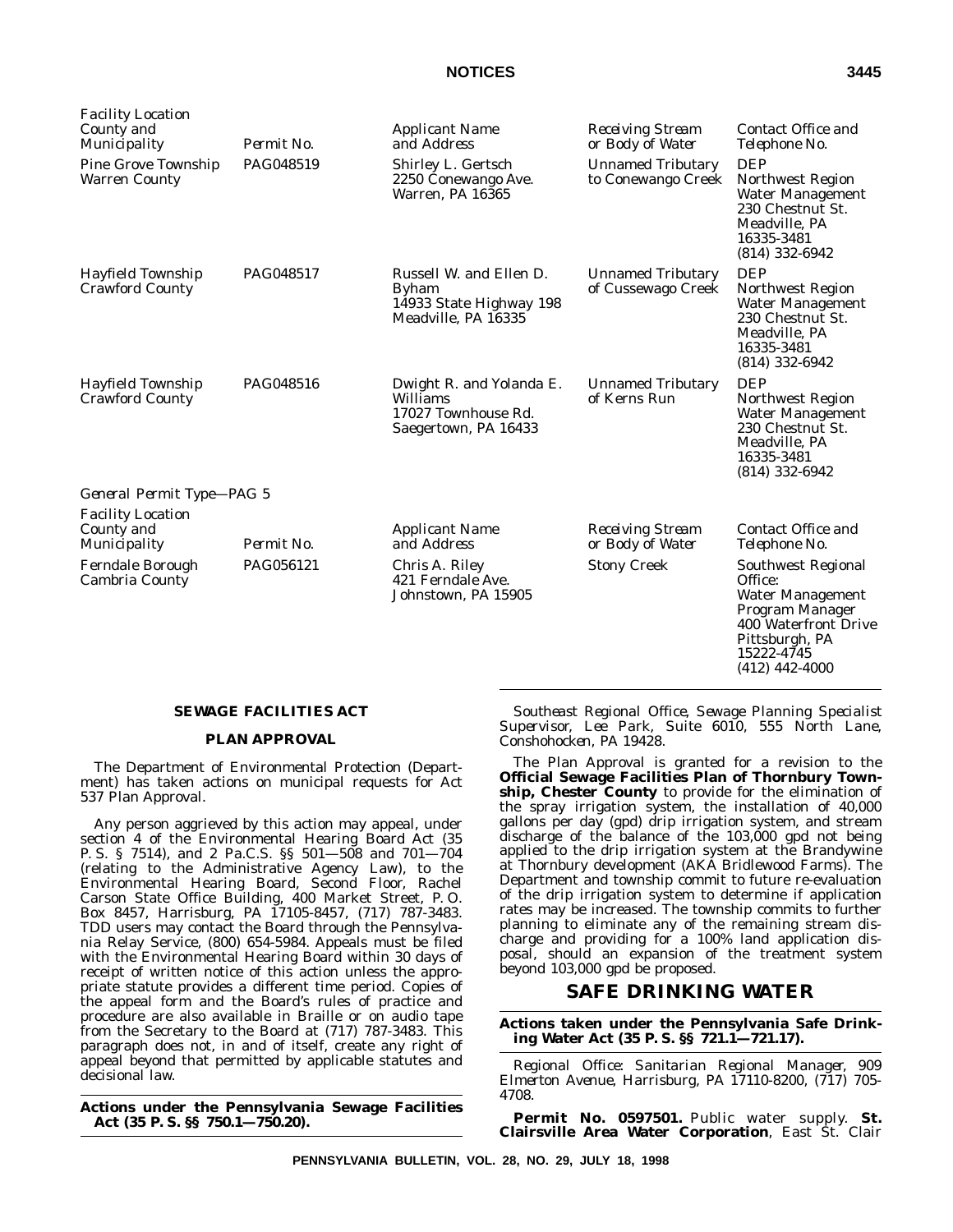Township, **Bedford County**. *Responsible Official*: Ella Imler, President, P. O. Box 284, Osterburg, PA 16667. *Type of Facility*: Modifications to the system include sedimentation tank, diatomaceous earth filtration, corrosion control treatment, booster pumps, 101,000 gallon storage tank and sludge holding tank.

**Permit No. 2298501.** Public water supply. **Steelton Borough Authority**, Borough of Steelton, **Dauphin County**. *Responsible Official*: Albert Gornik, Authority Chairperson, 123 N. Front Street, Steelton, PA 17113. *Type of Facility*: Construction of a 150,000 gallon elevated storage tank with a chlorine booster facility.

*Regional Office: Northcentral Field Operations, Environmental Program Manager, 208 West Third Street, Suite 101, Williamsport, PA 17701.*

**A. 4496453-M.A1.** The Department issued a construction permit application to **Augusta Boys, Inc.** (P. O. Box 132B, Sunbury, PA 17801; Ralpho Township, **Northumberland County**) for installation of vending machines for drinking water at three locations in the Northcentral Region.

*Northwest Regional Office, Regional Manager, 230 Chestnut Street, Meadville, PA (814) 332-6899.*

**Permit No. 4398501.** Public water supply. **Buhl Community Water Company**, 372 Old Ash Road, Mercer, PA 16137 has been issued a Construction Permit for their existing system. Existing pumps are being replaced and also expanding the filtration system in Springfield Township, **Mercer County**. *Type of Facility*: Community Water Supply. *Consulting Engineer*: Daniel F. Schmidt, P. E., Gibson—Thomas Engineering Co., Inc., P. O. Box 853, Latrobe, PA 15650. *Permit to Construct Issued*: July 1, 1998.

**Permit No. 1097506.** Public water supply. **Lake Arthur Estates**, 2925 New Castle Road, Portersville, PA 16051 has been issued a Construction Permit for a new filtration system with other associated controls, tanks and piping in Muddy Creek Township, **Butler County**. *Type of Facility*: Community Water Supply. *Consulting Engineer*: William P. Deemer, P. E., William P. Deemer & Associates, 205BSDuffy Road, Butler, PA 16001. *Permit to Construct Issued*: June 30, 1998.

#### **HAZARDOUS SITES CLEAN-UP**

# **Under the Act of October 18, 1988**

# **Prompt Interim Response under the Hazardous Sites Cleanup Act**

# **Susquehanna Road Drum Site Dresher, Montgomery County**

The Department of Environmental Protection (Department), under the authority of the Hazardous Sites Cleanup Act (HSCA) (35 P. S. §§ 6020.101—6020.1305), initiated a prompt interim response at the Susquehanna Road Drum Site in June 1998. The Susquehanna Road Drum Site is located at 1668 Susquehanna Road, Dresher, Montgomery County, PA. The site involved releases and potential releases of hazardous substances and materials from deteriorated drums and compressed gas cylinders being improperly stored in a barn. Hazardous substances and materials present included silicon tetrachloride, hydrogen chloride, lithium hydride, and silane. These releases and potential releases posed a substantial danger to the public health and safety of the environment and the Department determined that a prompt interim response was appropriate at this site. The prompt interim

response was implemented under the authority of sections 501(a) and 505(b) of HSCA (35 P. S. §§ 6020.501(a) and 6020.505(b)).

The Department's objective was to eliminate the threats to human health and safety caused by the release of hazardous substances. The Department considered the following alternative responses:

1. No Action.

2. Waste characterization and removal.

Since threats would not be eliminated under the No Action alternative it was rejected. The Department chose Alternative #2, waste characterization and removal, as the preferred course of action. Under this alternative all hazardous substances would be removed from the site for appropriate reuse, recycling, treatment or disposal at an approved facility.

Information pertaining to this site, contained in the administrative record, is available for public inspection and copying from 8 a.m. to 4 p.m. at the Department's Southeast Regional Office, Lee Park, Suite 6010, 555 North Lane, Conshohocken, PA. Please call Kevin Hess at (610) 832-6194 in order to make an appointment to review the administrative record at the Department's Southeast Regional Office.

Written comments concerning the Department's prompt interim response and related to information contained in the administrative record will be accepted in person, if delivered, or by mail, if postmarked, on or before November 2, 1998. Written comments should be directed to the attention of Kevin Hess, PA DEP Project Officer, Suite 6010 Lee Park, 555 North Lane, Conshohocken, PA 19428, (610) 832-6194.

In addition, the public will have an opportunity to present oral comments at a public hearing. The public hearing has been scheduled for September 1, 1998, at 6:30 p.m., at the Upper Dublin Township Building, 801 Loch Alsh Avenue, Fort Washington, PA. The meeting will be held in the Commissioner's Meeting Room. Persons wishing to present oral comments may register on or before the date of the public hearing by contacting John Gerdelmann, DEP Community Relations Coordinator, at (610) 832-6228.

Persons with a disability who wish to attend the public hearing discussed above and require an auxiliary aid, service or other accommodation to participate in the proceedings should contact Kevin Hess directly at (610) 832-6194 or the Pennsylvania AT&T Relay Service at (800) 654-5984 (TDD) to discuss how the DEP may accommodate their needs.

The Department is providing this notice under sections 505(b) and 506(b) of HSCA (35 P. S. §§ 6020.505(b) and 6020.506(b)). The date of publication of this notice in the *Pennsylvania Bulletin* initiates the minimum 90-day public comment period on the administrative record, as provided, under that act.

# **Notice of Proposed Settlement**

Under section 1113 of the Hazardous Sites Cleanup Act (35 P. S. § 6020.1113), notice is given by the Department of Environmental Protection (Department) that the Department has entered into a proposed settlement with the **Estate of H. Leroy Beaver, Shirley Beaver Bowen and Reclamation Resources, Inc. of Hatfield Township**, **Montgomery County**, for the reimbursement of certain response costs incurred by the Department.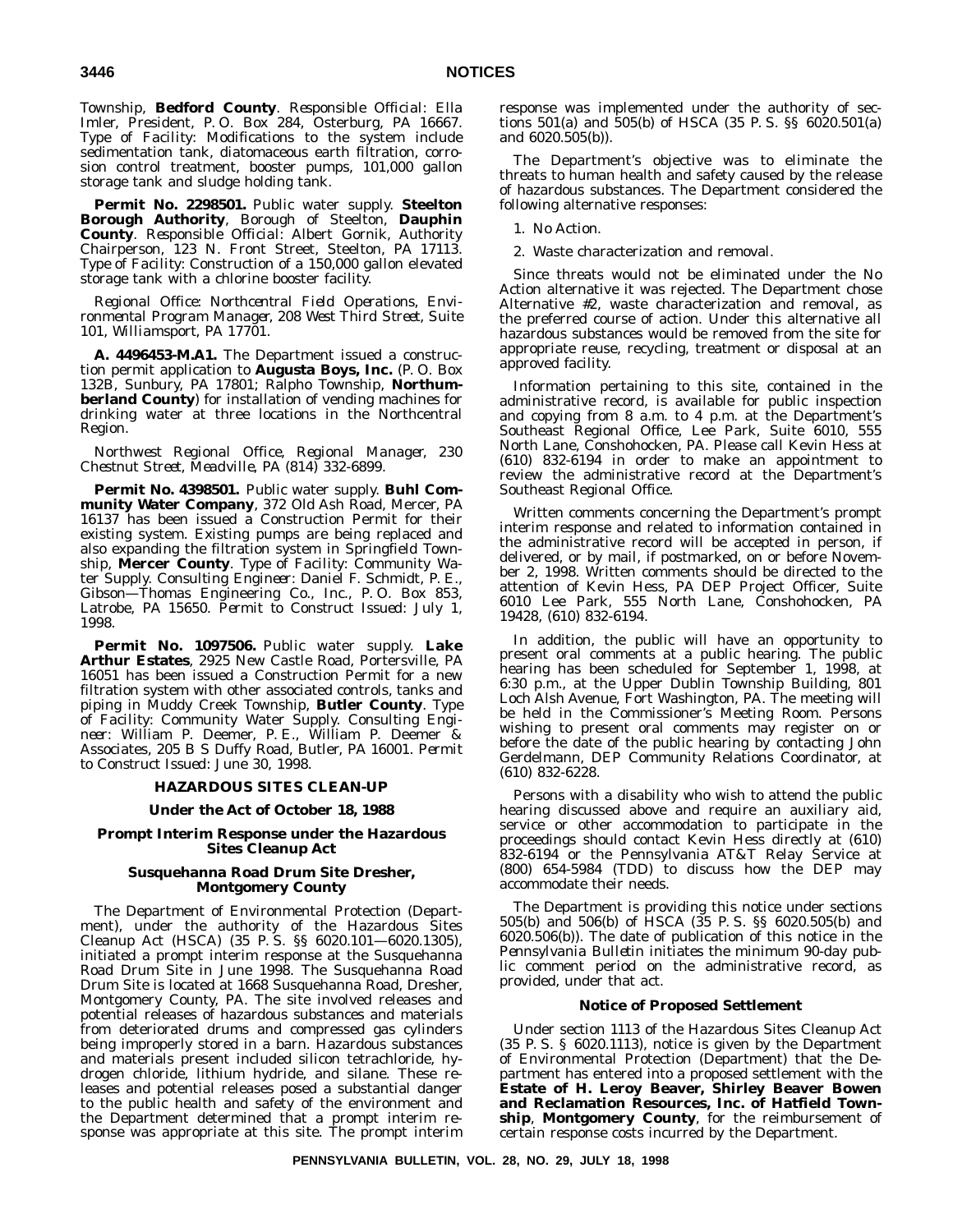The Department now proposes to enter into a Consent Order and Agreement with the Estate of H. Leroy Beaver, Shirley Beaver Bowen and Reclamation Resources, Inc. which provides for the following:

(1) the Department determined that Settlor cannot fully reimburse the Commonwealth for all response costs incurred; (2) In 1984 Mr. Beaver sold the property and established an escrow account in the amount of approximately \$60,000 to clear up any and all obstructions that clouded the title to the property; (3) the Department and Settlor agreed to enter into this financial-inability-to-pay settlement; (4) Settlor shall authorize the release of all monies remaining in the escrow account to be paid to the Department.

Copies of the Consent Order and Agreement may be obtained from the Department's Project Officer, David Ewald, or counsel to the Department, Anderson Lee Hartzell, at the Department's offices in Lee Park in Conshohocken, PA 19428.

Under section 1113 of HSCA, the Department will provide a 60 day comment period on the proposed settlement commencing on the date of publication of this notice. Interested persons may submit written comments to the Department which shall be addressed to David Ewald, Department of Environmental Protection, Lee Park, Suite 6010, 555 North Lane, Conshohocken, PA 19428. At the close of the comment period, the Department shall file a response to significant public comments. The settlement shall then become final, and this notice, the written comments, and the Department's response thereto shall constitute the written record upon which the settlement may be reviewed.

# **LAND RECYCLING AND ENVIRONMENTAL REMEDIATION**

# **Under Act 2, 1995**

#### **Preamble 3**

**The following final reports were submitted under the Land Recycling and Environmental Remediation Standards Act (35 P. S. §§ 6026.101—6026.908).**

Provisions of Chapter 3 of the Land Recycling and Environmental Remediation Standards Act (act) require the Department of Environmental Protection to publish in the *Pennsylvania Bulletin* a notice of submission of any final reports. A final report is submitted to document cleanup of a release of a regulated substance at a site to one of the act's remediation standards. A final report provides a description of the site investigation to characterize the nature and extent of contaminants in environmental media, the basis for selecting the environmental media of concern, documentation supporting the selection of residential or nonresidential exposure factors, a description of the remediation performed, and summaries of sampling methodology and analytical results which demonstrate that the remediation has attained the cleanup standard selected.

For further information concerning the final report, please contact the Environmental Cleanup Program in the Department of Environmental Protection Regional Office under which the notice of receipt of a final report appears. If information concerning a final report is required in an alternative form, contact the community relations coordinator at the appropriate Regional Office listed. TDD users may telephone the Department through the AT&T Relay Service at (800) 654-5984.

The Department has received the following final report(s).

*Northeast Regional Field Office, Joseph A. Brogna, Regional Environmental Cleanup Program Manager, 2 Public Square, Wilkes-Barre, PA 18711-0790, (717) 826- 2511.*

**Pennsylvania Power & Light Company (PP&L) Distribution Pole #62540S47627**, Whitehall Township, **Lehigh County**. PP&L, Environmental Management Division, 2 North Ninth Street, Allentown, PA 18101 has submitted a Final Report concerning the remediation of site soils found to have been contaminated with PCBs (polychlorinated biphenyls). The report was submitted in order to document remediation of the site to meet the Statewide human health standard.

**Pennsylvania Power & Light Company (PP&L) Distribution Pole #59930S45020**, Lower Macungie Township, **Lehigh County**. PP&L, Environmental Management Division, 2 North Ninth Street, Allentown, PA 18101 has submitted a Final Report concerning the remediation of site soils found to have been contaminated with PCBs (polychlorinated biphenyls). The report was submitted in order to document remediation of the site to meet the Statewide human health standard.

**Pennsylvania Power & Light Company (PP&L) Distribution Pole #63219S50608**, Allen Township, **Lehigh County**. PP&L, Environmental Management Division, 2 North Ninth Street, Allentown, PA 18101 has submitted a Final Report concerning the remediation of site soils found to have been contaminated with PCBs (polychlorinated biphenyls). The report was submitted in order to document remediation of the site to meet the Statewide human health standard.

# **SOLID AND HAZARDOUS WASTE**

# **OPERATE WASTE PROCESSING OR DISPOSAL AREA OR SITE**

**Permits issued under the Solid Waste Management Act (35 P. S. §§ 6018.101—6018.1003), the Municipal Waste Planning, Recycling and Waste Reduction Act (53 P. S. §§ 4000.101—4000.1904) and regulations to operate solid waste processing or disposal area or site.**

*Regional Office: Regional Solid Waste Manager, Lee Park, 555 North Lane, Suite 6010, Conshohocken, PA 19428.*

**Permit No. 101659. Champion Recycling**, Trestle Business Center, Lot #9, Downingtown, PA 19335. This permit is issued for the construction and operation of a Construction and Demolition Waste transfer and processing facility to be located at Trestle Bridge Business Center in East Caln Township, **Chester County**. Permit was issued in the Southeast Regional Office on June 30, 1998.

*Northcentral Regional Office, Regional Solid Waste Manager, 208 West Third Street, Suite 101, Williamsport, PA 17701, (717) 327-3653.*

**Permit No. 301315. PP&L, Montour SES, Ash Basin No. 1, Pennsylvania Power & Light Co.** (Two North 9th Street, Allentown, PA 18101-1179). Permit for Residual Waste disposal impoundment, located in Derry Township, **Montour County**, issued in the regional office on June 29, 1998.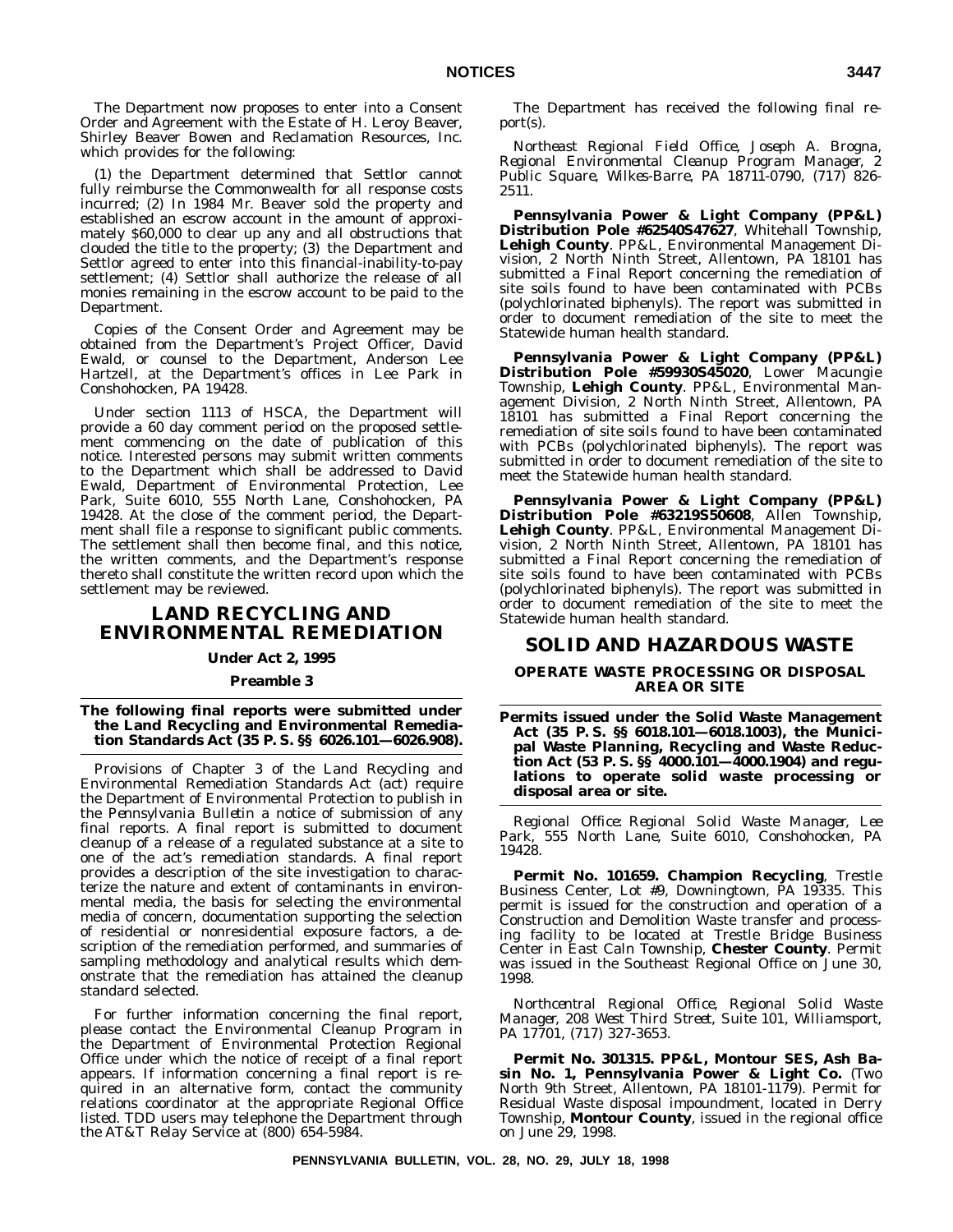# **Permits revoked under the Solid Waste Management Act (35 P. S. §§ 6018.101—6018.1003) and regulations to operate solid waste processing or disposal area or site.**

*Southcentral Regional Office, Regional Solid Waste Manager, 909 Elmerton Avenue, Harrisburg, PA 17110- 8200, (717) 705-4706.*

**Permit No. 602484**. **Kenneth Andrews Farm, Cumberland Township Authority** (1370 Fairfield Road, Gettysburg, PA 17325). This permit has been revoked at the applicants request for a site in Cumberland Township, **Adams County**. Permit revoked in the Regional Office June 23, 1998.

# **AIR QUALITY**

# **OPERATING PERMITS**

**Operating Permits issued under the Air Pollution Control Act (35 P. S. §§ 4001—4015) and regulations to construct, modify, reactivate or operate air contamination sources and associated air cleaning devices.**

*Southeast Regional Office, Air Quality Program, 555 North Lane, Conshohocken, PA 19428, (610) 832-6242.*

**09-313-084: AtoHaas North America, Inc.** (Old Route 13 & Route 413, Bristol, PA 19007) issued for the operation of an Acrylic Molding Resin Line 15 in Bristol Township, **Bucks County**.

**15-312-029**: **Sun Company, Inc.** (R&M) (601 East Lincoln Highway, Exton, PA 19341) issued for the operation of a Vapor Recovery Unit in West Whiteland Township, **Chester County**.

**Operating Permits Minor Modification issued under the Air Pollution Control Act (35 P. S. §§ 4001— 4015) and regulations to construct, modify, reactivate or operate air contamination sources and associated air cleaning devices.**

*Northeast Regional Office, Air Quality Program, Two Public Square, Wilkes-Barre, PA 17811-0790, (717) 826- 2531.*

**40-309-004A**: **The Celotex Corp.** (P. O. Box 663, Pittston, PA 18640) for the minor modification of the mineral wool cupola air pollution control system at Route 92, Exeter Township, **Luzerne County**.

**48-310-025A: Eastern Industries, Inc.** (Jacoby Creek Road, P. O. Box 207, Mount Bethel, PA 18343) for the minor modification of the stone crushing plant in Upper Mount Bethel Township, **Northampton County**.

**General Plan Approval and Operating Permit issued under the Air Pollution Control Act (35 P. S. §§ 4001—4015) and regulations to construct, modify, reactivate or operate air contamination sources and associated air cleaning devices.**

*Southcentral Regional Office, Air Quality Program, 909 Elmerton Avenue, Harrisburg, PA 17110, (717) 705-4702.*

**GP3-05-03008**: **New Enterprise Stone & Lime Co., Inc.** (P. O. Box 77, New Enterprise, PA 16648), issued for a Portable Nonmetallic Mineral Processing Plant in Snake Spring Township, **Bedford County**.

**Administrative Amendment of Operating Permits issued under the Air Pollution Control Act (35 P. S. §§ 4001—4015) and regulations to construct, modify, reactivate or operate air contamination sources and associated air cleaning devices.**

*Southeast Regional Office, Air Quality Program, 555 North Lane, Conshohocken, PA 19428, (610) 832-6242.*

**46-320-021**: **Universal Packaging Corp. (Formerly Flexofirst, Inc.)** (1196 Easton Road, Horsham, PA 19044) issued June 30, 1998, for a Flexographic Printing Press in Horsham Township, **Montgomery County**.

**46-320-031**: **Universal Packaging Corp. (Formerly Careco, Inc.)** (1196 Easton Road, Horsham, PA 19044) issued July 1, 1998, for Three Flexographic Printing Presses in Horsham Township, **Montgomery County**.

# **PLAN APPROVALS**

**Plan Approvals issued under the Air Pollution Control Act (35 P. S. §§ 4001—4015) and regulations to construct, modify, reactivate or operate air contamination sources and associated air cleaning devices.**

*Southeast Regional Office, Air Quality Program, 555 North Lane, Conshohocken, PA 19428, (610) 832-6242.*

**15-0069**: **Champion Recycling, Inc.** (Trestle Place, Downingtown, PA 19335) issued June 30, 1998, for the operation of a Diesel Engine in East Caln Township, **Chester County**.

**46-0057**: **Hale Products, Inc.** (433 Washington Street, Conshohocken, PA 19428) issued July 1, 1998, for the operation of a Kloster Sand Heater in Plymouth Township, **Montgomery County**.

**46-0060**: **PA Department of Public Welfare, Norristown State Hospital** (1001 East Sterigere Street, Norristown, PA 19401) issued July 6, 1998, for the operation of a #2 Fuel Oil Fired Boilers in Norristown Borough, **Montgomery County**.

*Northeast Regional Office, Air Quality Program, Two Public Square, Wilkes-Barre, PA 17811-0790, (717) 826- 2531.*

**40-320-007: Offset Paperback Mfg. Co.** (Route 309, P. O. Box N, Dallas, PA 18612) issued June 30, 1998, for the installation of a lithograph non-heat sheet fed press in Dallas Borough, **Luzerne County**.

*Southcentral Regional Office, Air Quality Program, 909 Elmerton Avenue, Harrisburg, PA 17110, (717) 705-4702.*

**21-0521A**: **Scranton-Altoona Terminals Corp.** (P. O. Box 2621) issued June 29, 1998, for construction of three gasoline (or distillate) storage tanks at the Star Mechanicsburg Terminal located in Silver Spring Township, **Cumberland County**. These sources are subject to 40 CFR 60, Subpart Kb, Standards of Performance for New Stationary Sources.

*Northwest Regional Office, Air Quality Program, 230 Chestnut Street, Meadville, PA 16335-3481, (814) 332- 6940.*

**61-064A**: **Con Air Group, Franklin Division** (Route 8 North, Franklin, PA 16323) issued July 1, 1998, for the operation of a painting process in Sugarcreek Township, **Venango County**.

**PENNSYLVANIA BULLETIN, VOL. 28, NO. 29, JULY 18, 1998**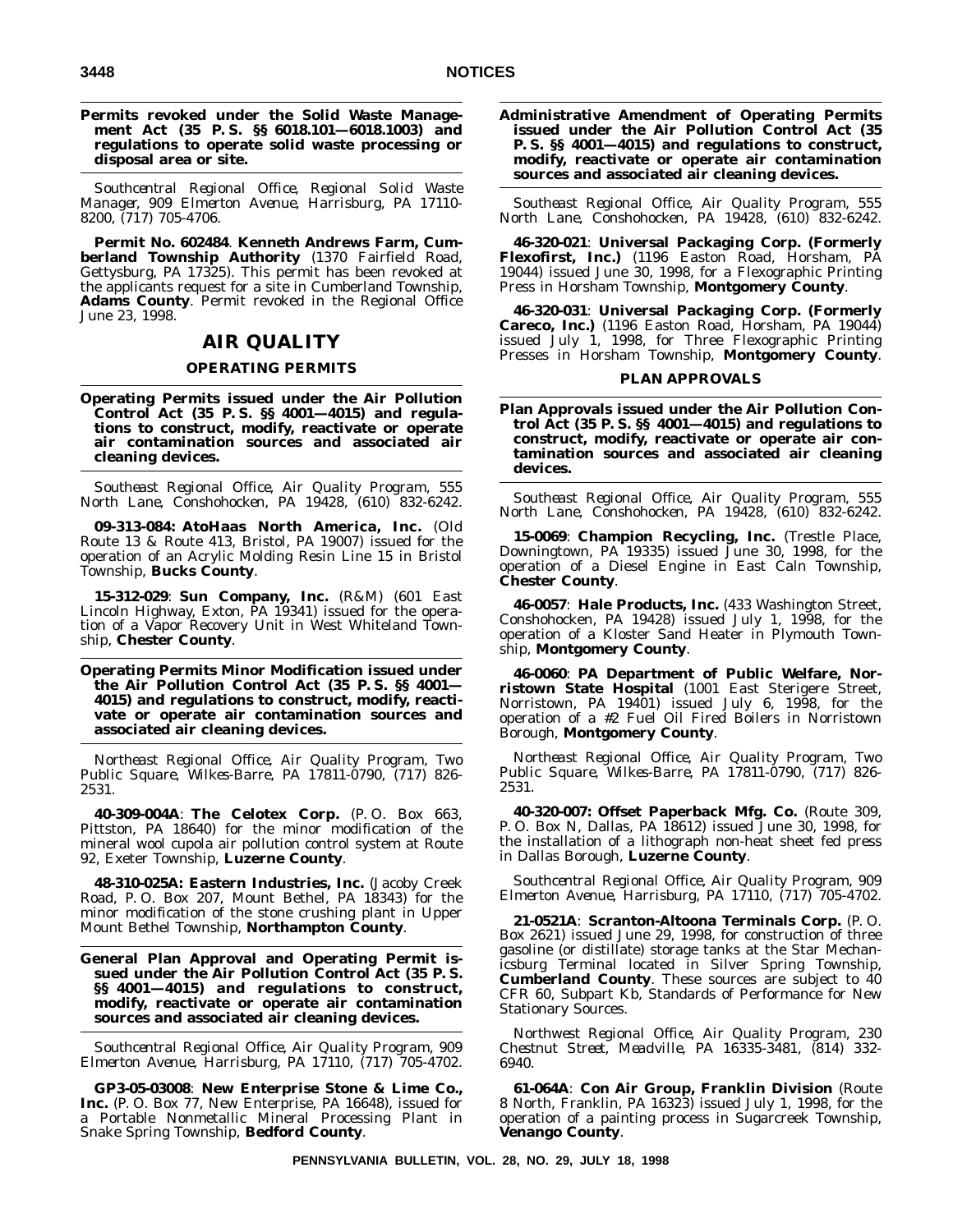**Plan Approvals extensions issued under the Air Pollution Control Act (35 P. S. §§ 4001—4015) and regulations to construct, modify, reactivate or operate air contamination sources and associated air cleaning devices.**

*Southeast Regional Office, Air Quality Program, 555 North Lane, Conshohocken, PA 19428, (610) 832-6242.*

**15-318-018**: **Graco Children's Products, Inc.** (47 Park Avenue, Elverson, PA 19520) issued June 29, 1998, for the operation of a Powder Coating System in Elverson Borough, **Chester County**.

**46-318-051**: **Wesco Manufacturing Co.** (206 Progress Drive, Montgomeryville, PA 18936) issued July 2, 1998, for the operation of a Paint Spray Booth in Montgomery Township, **Montgomery County**.

*Southcentral Regional Office, Air Quality Program, 909 Elmerton Avenue, Harrisburg, PA 17110, (717) 705-4702.*

**06-1023**: **Maier's Bakery** (640 Park Avenue, Reading, PA 19611) issued June 18, 1998, to authorize temporary operation of the bread and hard roll bakery covered by this Plan Approval until October 15, 1998, in Reading, **Berks County**.

**07-327-001A**: **Chicago Rivet & Machine Co., Inc.** (Industrial Park, Tyrone, PA 16686) issued May 19, 1998, to authorize temporary operation of the batch vapor degreaser in Tyrone Borough, **Blair County**. This source is subject to 40 CFR 63, Subpart T, National Emission Standards for Hazardous Air Pollutants.

**22-02005**: **Harrisburg Steam Works, Ltd.** (P. O. Box 2151, Harrisburg, PA 17105) issued June 13, 1998, to authorize temporary operation of the four No. 6 Oil/Gas boilers in the City of Harrisburg, **Dauphin County**.

# **MINING**

# **APPROVALS TO CONDUCT COAL AND NONCOAL ACTIVITIES**

Actions on applications under the Surface Mining Conservation and Reclamation Act (52 P. S. §§ 1396.1— 1396.19a); the Noncoal Surface Mining Conservation and Reclamation Act (52 P. S. §§ 3301—3326); The Clean Streams Law (35 P. S. §§ 691.1—691.1001); the Coal Refuse Disposal Control Act (52 P. S. §§ 30.51—30.66); The Bituminous Mine Subsidence and Land Conservation Act (52 P. S. §§ 1406.1—1406.21). The final action on each application also constitutes action on the request for 401 water quality certification. Mining activity permits issued in response to such applications will also address the applicable permitting requirements of the following statutes: the Air Quality Control Act (35 P. S. §§ 4001— 4015); the Dam Safety and Encroachments Act (32 P. S. §§ 693.1—693.27); and the Solid Waste Management Act (35 P. S. §§ 6018.101—6018.1003).

*Ebensburg District Office, 437 South Center Street, P. O. Box 625, Ebensburg, PA 15931-0625.*

#### *Coal Applications Issued*:

**56880103. Permit Renewal. Future Industries, Inc.** (P. O. Box 157, Meyersdale, PA 15552), commencement, operation and restoration of a bituminous strip mine in Summit Township, **Somerset County**, affecting 785.0 acres, receiving stream unnamed tributary to Casselman River, the Casselman River, two unnamed tributaries to Lick Run, Lick Run, two unnamed tributaries to Bigby Creek, and one unnamed tributary to Cranberry Run, application received January 28, 1998, permit issued June 24, 1998.

**56920106. Permit Renewal. Cooney Brothers Coal Company** (Box 246, Cresson, PA 16630), commencement, operation and restoration of a bituminous strip mine in Shade Township, **Somerset County**, affecting 276.0 acres, receiving stream unnamed tributary to Hinson Run, unnamed tributary to Shade Creek, unnamed tributary to Stony Creek, application received January 21, 1998, permit issued June 29, 1998.

**11860104. Permit Renewal. Cooney Brothers Coal Company** (Box 246, Cresson, PA 16630), commencement, operation and restoration of a bituminous strip mine in Conemaugh Township, **Cambria County**, affecting 456.0 acres, receiving stream Bear Run and unnamed tributaries to/and Little Conemaugh River, application received March 24, 1998, permit issued June 29, 1998.

**32970111. Dutch Run Coal, Inc.** (R. D. 2, Box 366, Shelocta, PA 15774), commencement, operation and restoration of a bituminous strip mine in Conemaugh Township, **Indiana County**, affecting 48.2 acres, receiving stream unnamed tributaries to/and Sulfur Run, application received September 18, 1997, permit issued June 30, 1998.

*Hawk Run District Office, P. O. Box 209, Hawk Run, PA 16840.*

# *Coal Permits Issued*:

**14820103. Al Hamilton Contracting Co.** (R. D. 1, Box 87, Woodland, PA 16881), revision to an existing bituminous surface mine permit for a change in Permit Acreage from 335.5 to 379.7 acres, Rush Township, **Clearfield County**, receiving streams: unnamed tributary to Trout Run and unnamed tributary to Moshannon Creek to Moshannon Creek, to West Branch Susquehanna River, to Susquehanna River, application received August 27, 1997, permit issued June 3, 1998.

**17970114. Sky Haven Coal, Inc.** (R. D. 1, Box 180, Penfield, PA 15849), commencement, operation and restoration of a bituminous surface mine permit in Goshen Township, **Clearfield County** affecting 70 acres, receiving streams: Little Trout Run to the West Branch of the Susquehanna River to the Susquehanna River, application received September 10, 1997, permit issued May 26, 1998.

**17960121. K & J Coal Co., Inc.** (P. O. Box 189, Westover, PA 16692), revision to an existing bituminous surface mine-auger permit for a Change in Permit Acreage from 290.0 to 297.5 acres, Chest and Ferguson Townships, **Clearfield County**, receiving streams: unnamed tributary to Wilson Run and McMasters Run and its unnamed tributary and an unnamed tributary to Chest Creek, application received February 6, 1998, permit issued June 16, 1998.

**17970119. Penn Grampian Coal Company** (P. O. Box 249, Clearfield, PA 16830), commencement, operation and restoration of a bituminous surface mine-auger permit in Gulich Township, **Clearfield County**, affecting 52.7 acres, receiving streams: Muddy Run, application received December 23, 1997, permit issued June 11, 1998.

**17980902. Moravian Run Reclamation Co., Inc.** (605 Sheridan Drive, Clearfield, PA 16830), commencement, operation and restoration of an Incidental Coal Extraction permit in Bigler Township, **Clearfield County** affecting 13.3 acres, receiving streams: Japling Run to Clearfield Creek to West Branch Susquehanna River, application received May 7, 1998, permit issued June 22, 1998.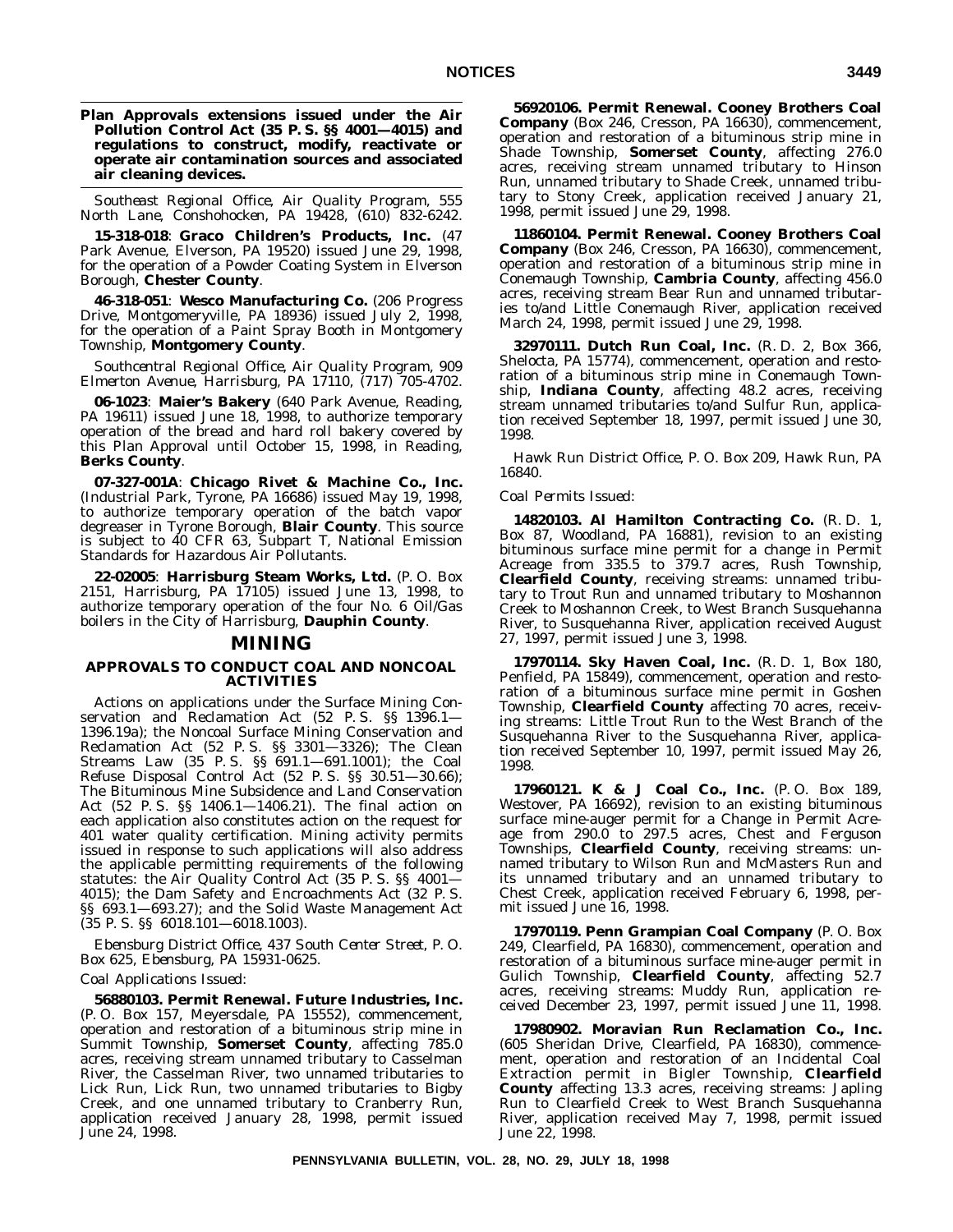*Greensburg District Office, R. D. 2, Box 603-C, Greensburg, PA 15601.*

**65920107. M. B. Energy, Inc.** (250 Airport Road, P. O. Box 1319, Indiana, PA 15701-1319). Revision issued to change post mining land use from forestland to pastureland, land occasionally cut for hay on the property of Thomas and Nancy Wandrisco, at a surface mining site located in Derry Township, **Westmoreland County**, affecting 86.1 acres. Application received April 3, 1998. Revision issued June 18, 1998.

**65950102R. Seven Sisters Mining Co., Inc.** (200 U. S. Route 22, Delmont, PA 15626). Renewal issued for continued operation and reclamation of a bituminous surface mine located in Upper Burrell Township, **Westmoreland County**, affecting 82.5 acres. Receiving streams: unnamed tributaries to Pucketa Creek, to Pucketa Creek. Application received March 4, 1998. Renewal issued June 19, 1998.

**03960107. Thomas J. Smith, Inc.** (R. D. 1, Box 260D, Shelocta, PA 15774). Permit issued for commencement, operation and reclamation of a bituminous surface/auger mine located in Burrell Township, **Armstrong County**, affecting 130.1 acres. Receiving streams: unnamed tributary to Cherry Run to Crooked Creek. Application received December 16, 1996. Permit issued June 19, 1998.

**03860111R. State Industries, Inc.** (P. O. Box 1022, Kittanning, PA 16201). Renewal permit issued for continued operation and reclamation of a bituminous surface auger mine located in East Franklin Township, **Armstrong County**, affecting 624.2 acres. Receiving streams: unnamed tributaries to the Allegheny River. Renewal application received April 20, 1998. Renewal permit issued June 24, 1998.

**03940101R. TDK Coal Sales, Inc.** (P. O. Box 627, Clarion, PA 16214). Renewal permit issued for continued operation and reclamation of a bituminous surface mine located in Bradys Bend Township, **Armstrong County**, affecting 129.2 acres. Receiving streams: unnamed tributary to Holder Run and to Holder Run to Sugar Creek. Renewal application received April 17, 1998. Renewal permit issued June 24, 1998.

**65910109R. Laurel Land Development, Inc.** (P. O. Box 629, Carrolltown, PA 15722). Renewal permit issued for continued operation and reclamation of a bituminous surface mine located in Derry Township, **Westmoreland County**, affecting 60.9 acres. Receiving streams: unnamed tributaries to Saxman Run and one unnamed tributary to Miller Run. Renewal application received April 21, 1998. Renewal permit issued July 1, 1998.

*Knox District Office, P. O. Box 669, Knox, PA 16232.*

**33880109**. **Colt Resources, Inc.** (R. D. 3, Box 48A, Clarion, PA 16214). Renewal of an existing bituminous strip and auger operation in McCalmont Township, **Jefferson County**, affecting 136.5 acres. This renewal is issued for reclamation only. Receiving streams: Four unnamed tributaries of Camp Run. Application received April 27, 1998. Permit issued June 22, 1998.

**10820122**. **Allegheny Mineral Corporation** (P. O. Box 1022, Kittanning, PA 16201). Renewal of an existing bituminous strip, auger and limestone removal operation in Mercer and Marion Townships, **Jefferson County**, affecting 598.6 acres. Receiving streams: Two unnamed tributaries to the North Branch Slippery Rock Creek. Application received April 24, 1998. Permit issued June 22, 1998.

**37930106**. **Amerikohl Mining, Inc.** (202 Sunset Drive, Butler, PA 16001). Renewal of an existing bituminous strip operation in Shenango Township, **Lawrence County**, affecting 158.0 acres. This renewal is issued for reclamation only. Receiving streams: Five unnamed tributaries to McKee Run. Application received April 27, 1998. Permit issued June 22, 1998.

**33930104**. **John R. Yenzi, Jr.** (P. O. Box 287, Anita, PA 15711). Renewal of an existing bituminous strip and auger operation in Winslow Township, **Jefferson County**, affecting 336.0 acres. Receiving streams: Unnamed tributary to Trout Run and Unnamed tributary to Front Run. Application received April 23, 1998. Permit issued June 22, 1998.

**10820142**. **Thomas E. Siegel** (208 Woodland Rd., Shippenville, PA 16254). Renewal of an existing bituminous strip and auger operation in Parker Township, **Butler County**, affecting 111.0 acres. Unnamed tributaries of Bear Creek and Bear Creek. Application received March 9, 1998. Permit issued June 19, 1998.

*Pottsville District Office, 5 West Laurel Boulevard, Pottsville, PA 17901-2454.*

**40663024T**. **Coal Contractors (1991), Inc.**, (Gowen Mine, Fern Glen, PA 18241), transfer of an existing anthracite surface mine operation in Hazle Township, **Schuylkill County**, affecting 925.0 acres, receiving stream—none. Transfer issued June 30, 1998.

*Knox District Office, P. O. Box 669, Knox, PA 16232. Noncoal Issued*:

**3175SM11**. **Medusa Aggregates Company** (3008 Monticello Boulevard, Cleveland Heights, OH 44118). Renewal of NPDES #PA0121631, Taylor and Shenango Townships, **Lawrence County**. Receiving streams: Unnamed tributary to McKee Run. Application received May 6, 1998. Permit issued June 22, 1998.

**4675SM18**. **G. L. Carlson, Inc.** (Box 97, Turtlepoint, PA 16750). Renewal of NPDES #PA0211222, Annin Township, **McKean County**. Receiving streams: Allegheny River. Application received April 30, 1998. Permit issued June 22, 1998.

*Pottsville District Office, 5 West Laurel Boulevard, Pottsville, PA 17901-2454.*

**40980301**. **Brdaric Excavating, Inc.** (230 Bunkerhill Road, Wyoming, PA 18644), commencement, operation and restoration of a quarry operation in Kingston Township, **Luzerne County**, affecting 44.8 acres, receiving stream—unnamed tributaries to Susquehanna River. Permit issued June 26, 1998.

**39870302C3**. **Haines & Kibblehouse, Inc.** (P. O. Box 196, 2052 Lucon Road, Skippack, PA 19474), renewal of NPDES Permit #PA0594326 in South Whitehall Township, **Lehigh County**, receiving stream—Jordan Creek. Renewal issued July 2, 1998.

*Hawk Run District Office, P. O. Box 209, Hawk Run, PA 16840.*

*Small Industrial Mineral Authorizations Granted*:

**17980801. H&HClearing & Excavating** (R. R. 1, Box 5, DuBois, PA 15801), commencement, operation and restoration of a Small Industrial Mineral (Shale) permit in Sandy Township, **Clearfield County**, affecting 5.2 acres, receiving streams: Clear Run and unnamed tributary to Clear Run, application received January 7, 1998, authorization granted May 26, 1998.

**PENNSYLVANIA BULLETIN, VOL. 28, NO. 29, JULY 18, 1998**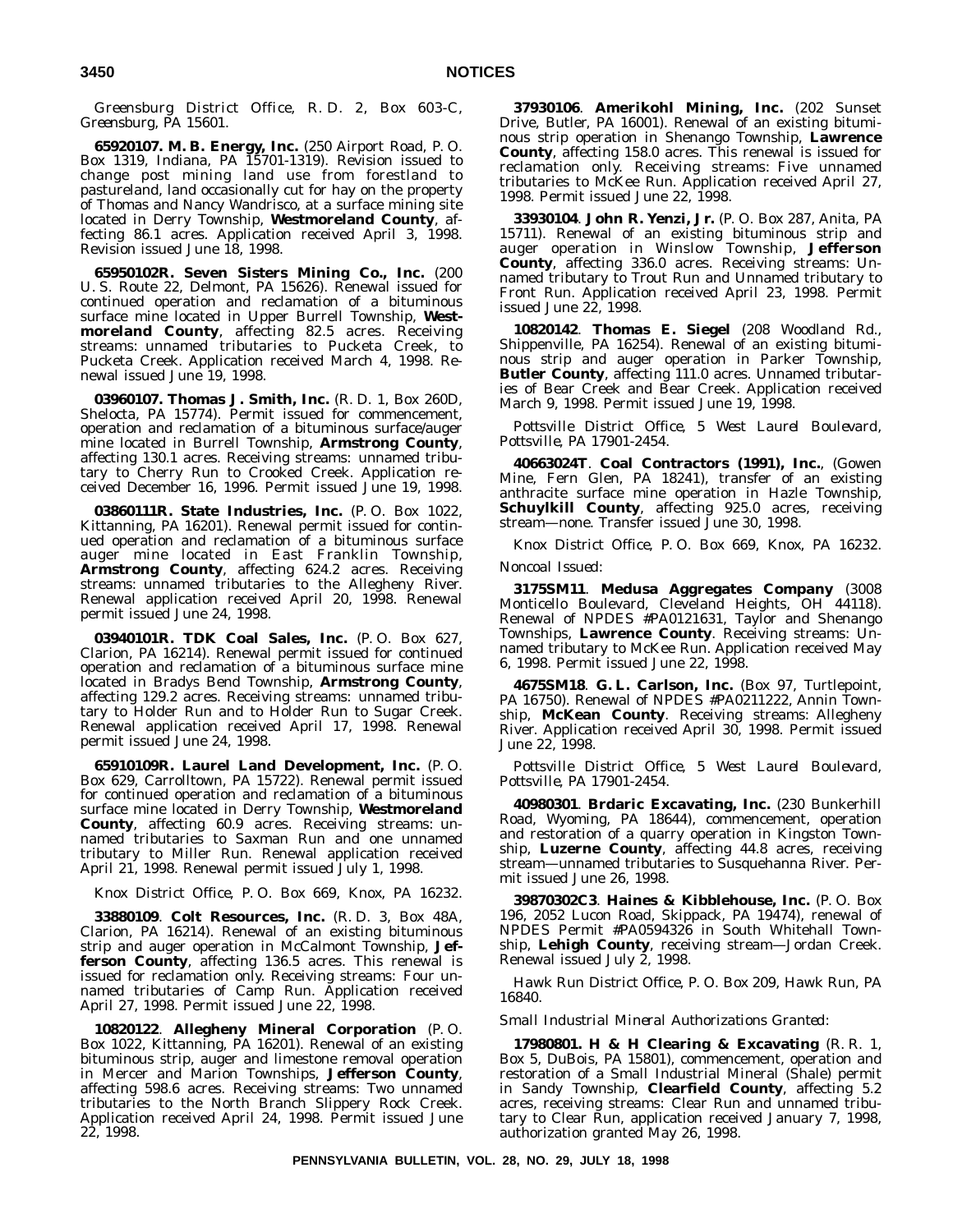**59980801. Terry Jacobson** (R. R. 4, Box 1109, Westfield, PA 16950), commencement, operation and restoration of a Small Industrial Mineral (Topsoil, Sand, Gravel) permit in Nelson Township, **Tioga County**, affecting 1.25 acres, receiving streams: Cowanesque, application received April 7, 1998, authorization granted June 2, 1998.

*Pottsville District Office, 5 West Laurel Boulevard, Pottsville, PA 17901-2454.*

*General Small Noncoal Authorizations Granted*:

**35970801. James T. O'Hara, Inc.** (R. R. 9, Box 9433, Moscow, PA 18444), commencement, operation and restoration of a quarry operation in Springbrook Township, **Lackawanna County**, affecting 3.0 acres, receiving stream—none. Authorization granted June 23, 1998.

**58970819. Monna and Lynn Adams** (R. R. 1, Box 302, Kingsley, PA 18826), commencement, operation and restoration of a bluestone quarry operation in Harford Township, **Susquehanna County**, affecting 1.0 acres, receiving stream—none. Authorization granted June 23, 1998.

**58980811**. **P. Tim McGavin** (P. O. Box 312, Meshoppen, PA 18630), commencement, operation and restoration of a small bluestone quarry operation in Bridgewater Township, **Susquehanna County**, affecting 1.0 acre, receiving stream—none. Authorization granted July 1, 1998.

# **ACTIONS TAKEN UNDER SECTION 401: FEDERAL WATER POLLUTION CONTROL ACT**

# **ENCROACHMENTS**

The Department of Environmental Protection (Department) has taken the following actions on previously received Dam Safety and Encroachment permit applications, requests for Environmental Assessment approval and requests for Water Quality Certification under section 401 of the Federal Water Pollution Control Act (33 U.S.C.A. § 1341(a)).

Persons aggrieved by this action may appeal under section 4 of the Environmental Hearing Board Act (35 P. S. § 7514) and 2 Pa.C.S. §§ 501—508 and 701—704 (relating to the Administrative Agency Law) to the Environmental Hearing Board, 400 Market Street, Floor 2, P. O. Box 8457, Harrisburg, PA 17105-8457, (717) 787- 3483. TDD users may contact the Board through the Pennsylvania Relay Service (800) 654-5984. Appeals must be filed with the Environmental Hearing Board within 30 days of receipt of the written notice of this action unless the appropriate statute provides a different time period. Copies of the appeal form and the Board's rules of practice and procedure may be obtained from the Board at (717) 787-3483. This paragraph does not, in and of itself, create any right of appeal beyond that permitted by applicable statutes and decisional law.

**Actions on applications filed under the Dam Safety and Encroachments Act (32 P. S. §§ 693.1—693.27) and section 302 of the Flood Plain Management Act (32 P. S. § 679.302) and sections 5 and 402 of The Clean Streams Law (35 P. S. §§ 691.5 and 691.402) and notice of final action for certification under section 401 of the Federal Water Pollution Control Act (33 U.S.C.A. § 1341(a)).** (*Note*: Permits issued for Small Projects do not include 401 Certification, unless specifically stated in the description.)

*Northeast Regional Office, Regional Soils and Waterways Section, 2 Public Square, Wilkes-Barre, PA 18711- 0790, (717) 826-5485.*

**E39-340.** Encroachment. **Borough of Emmaus**, 28 South Fourth Street, Emmaus, PA 18049. To remove the existing structure and to construct and maintain a 250 foot long,  $6$ -foot  $\times$  3-foot concrete box stream enclosure in a Tributary to Little Lehigh Creek. The project is located along the southwestern side of Klines Lane immediately upstream of the intersection of S. R. 2005 (Main Street) and Klines Lane (Allentown East, PA Quadrangle N: 7.3 inches; W: 15.5 inches) in Emmaus Borough, **Lehigh County**.

**E40-482.** Encroachment. **Pennsylvania Department of Transportation, Engineering District 4-0**, P. O. Box 111, Scranton, PA 18501-0111. To remove the existing structure and to construct and maintain a road crossing of Big Wapwallopen Creek, consisting of an 18.0-foot by 9.0-foot precast reinforced box culvert, with its invert depressed 1.0-foot below stream bed elevation. The project is located on S.R. 0437, Section 371, Segment 0230, Offset 0000, approximately 1.0 mile southeast of the intersection of S. R. 0437 and S. R. 0309 (Wilkes-Barre East, PA Quadrangle N: 7.3 inches; W: 15.7 inches), in Fairview Township, **Luzerne County**.

**E58-227.** Encroachment. **Pennsylvania Department of Transportation, Engineering District 4-0**, P. O. Box 111, Scranton, PA 18501. To remove the existing structure and to construct and maintain a road crossing of Butler Creek, consisting of twin 18.0-foot by 11.25-foot reinforced concrete box culverts, with their inverts depressed 1.0 foot below streambed elevation. One of the culverts will contain a 1.1-foot-high weir at the inlet. The project is located on S. R. 0547, Section 570, Segment 0180, Offset 0067 (Harford, PA Quadrangle N: 9.7 inches; W: 2.7 inches), in Gibson Township, **Susquehanna County**.

*Southcentral Regional Office, Section Chief, Water Management Program, Soils and Waterways Section, 909 Elmerton Avenue, 2nd Floor, Harrisburg, PA 17110, (717) 705-4707.*

**E05-264.** Encroachment. **Pennsylvania Turnpike Commission**, Andrew Lutz, P. O. Box 67676, Harrisburg, PA 17106. To rehabilitate eight existing stream crossings on unnamed tributaries to the Raystown Branch of the Juniata River as part of roadway widening and repaving located between Milepost 133.40 and 138.04 on the Pennsylvania Turnpike (Schellsburg, PA Quadrangle N: 2.0 inches; W: 4.1 inches) in Juniata and Napier Townships, **Bedford County**. This permit was issued under section 105.13(e) ''Small Projects.'' This permit also includes 401 Water Quality Certification.

**E22-381.** Encroachment **Londonderry Township**, Brenda Shuey, 783 S. Geyers Church Rd., Middletown, PA 17057. To remove an existing structure and to construct and maintain an 8-foot  $\times$  4-foot box culvert in the channel of Iron Run at a point at Snavely Road (Middletown, PA Quadrangle N: 18.1 inches; W: 6.4 inches) in Londonderry Township, **Dauphin County**. This permit was issued under section 105.13(e) ''Small Projects.'' This permit also includes 401 Water Quality Certification.

**E36-642.** Encroachment. **Seyval Sun, Spencer Stober**, 5 Market Plaza, Reinholds, PA 17569. To construct and maintain: (1) an 8-inch sanitary sewer main across 670 feet of wetlands and tributary to Little Muddy Creek located between Manholes S-3.1 and S-7; (2) a 10-inch waterline across about 60 feet of wetlands located on south side of SR 272 at the northwest corner of the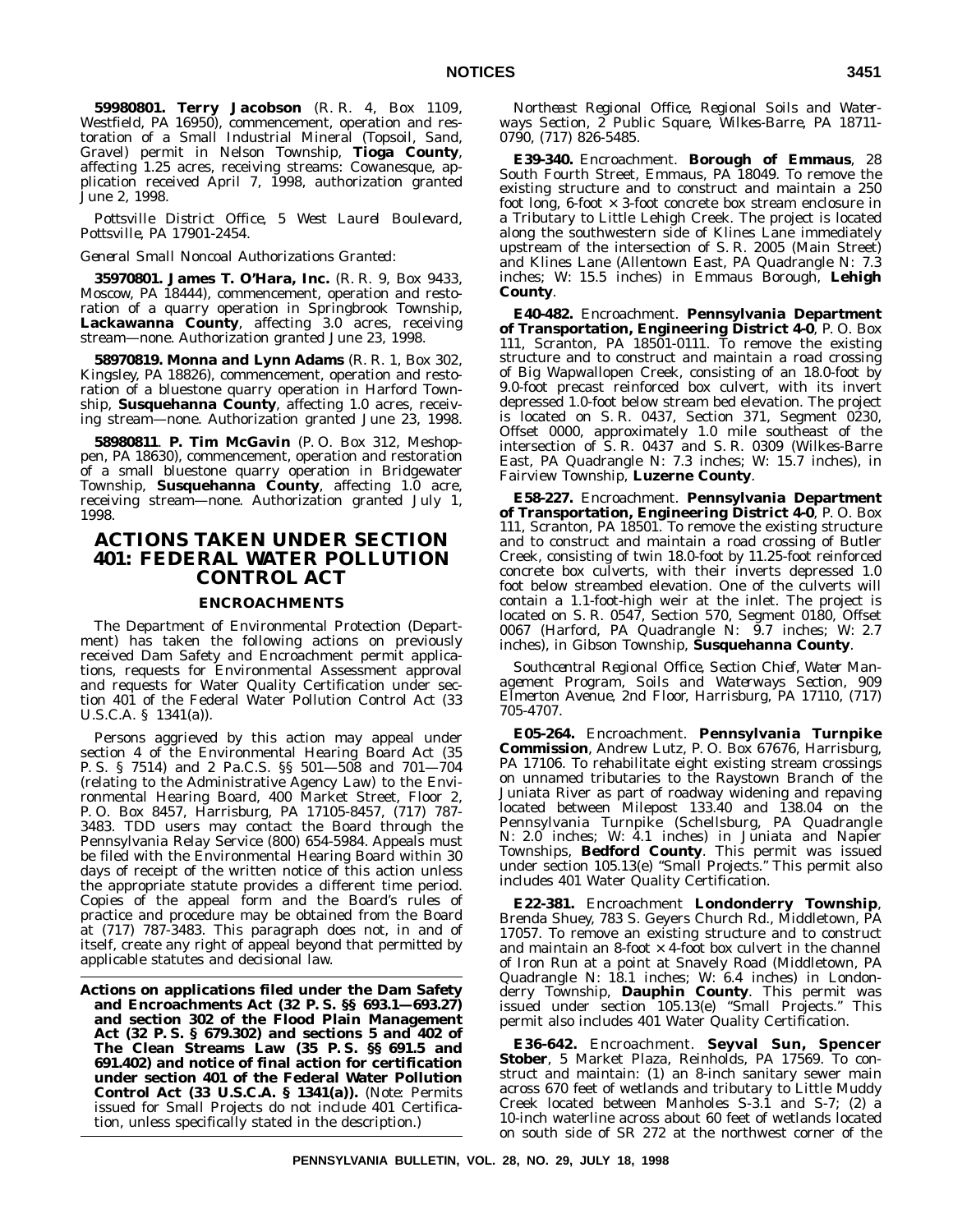Meadows at Adamstown; and (3) to bore an 8-inch waterline under a box culvert on Lancaster Avenue (SR 272) carrying a tributary to Little Muddy Creek. The utilities will serve Seyval Sun (west phase) and The Meadows at Adamstown developments (east phase). This permit also authorizes the filling of 0.11 acre of wetlands for construction of Meadow Drive across two wetland areas located within the Meadows at Adamstown (Terre Hill, PA Quadrangle N: 20.5 inches; W: 9.25 inches) in Adamstown Borough, **Lancaster County**. The permittee is required to provide 0.11 acre of replacement wetlands and to create an additional 0.64 acre of wetlands to compensate for indirect impacts created in The Meadows at Adamstown development. This permit also includes 401 Water Quality Certification.

*Northcentral Region, Water Management—Soils and Waterways, F. Alan Sever, Chief, 208 West Third St., Williamsport, PA 17701.*

**E18-251.** Encroachment. **Robert and Darla Aungst**, R. R. 2, Box 252, Mill Hall, PA 17751. To place and maintain fill in the floodway of Bald Eagle Creek for the upgrade of a private aboveground swimming pool. The fill encompassing the above ground swimming pool shall not exceed the dimensions of 30 feet  $\times$  70 feet  $\times$  5 feet or 648 cubic yards. The project is located along the eastern right-of-way of SR 0150 approximately 2,000 feet east of the intersection of SR 0150 and Crystal Road (Beech Creek, PA Quadrangle N: 19.1 inches; W: 0.5 inch) in Bald Eagle Township, **Clinton County**. This permit was issued under section 105.13(e) "Small Projects.

**E18-254.** Encroachment. **Sean A. Haines**, 216 East Park St., Lock Haven, PA 17745. To construct an 18 foot by 24 foot by 18.5 foot high pavilion on a 70 acre site adjacent to the West Branch of the Susquehanna River. The proposed pavilion is located off the banks of the east side of the river and Route 120 approximately 4,500 feet north of the intersection of Route 120 with SR 2020 (Lock Haven, PA Quadrangle N: 6.2 inches; W: 13.2 inches) in Woodward Township, **Clinton County**. This permit was issued under section 105.13(e) ''Small Projects.''

**E59-360.** Encroachment. **Middlebury Township Supervisors**, R. R. 2, Box 293A, Middlebury Center, PA 16935. To remove two gravel bars (approximately 40 feet wide  $\times$  200 feet long and 50 feet wide  $\times$  250 feet long) on an as needed basis and to maintain a low flow channel for a period of 5 years in Crooked Creek located upstream and downstream of the bridge on T-613 near the intersection of T-613 with RT 249 (Kenneyville, PA Quadrangle N: 19.5 inches; W: 11.8 inches) in Middlebury Township, **Tioga County**.

**E59-361.** Encroachment. **Middlebury Township Supervisors**, R. R. 2, Box 293A, Middlebury Center, PA 16935. To remove three gravel bars (400 feet by 50 feet, 400 feet by 70 feet and 200 feet by 50 feet) on an as-needed basis for a period of 5 years and to construct and maintain 100 feet of riprap dike and to operate and

maintain 400 feet of riprap dike along Crooked Creek at the confluence of State Road Creek and Crooked Creek (Kenneyville, PA Quadrangle N: 19.9 inches; W: 6.7 inches) in Middlebury Township, **Tioga County**.

**E59-362.** Encroachment. **Middlebury Township Supervisors**, R. R. 2, Box 293A, Middlebury Center, PA 16935. To remove two gravel bars (200 feet by 30 feet and 300 feet by 75 feet) on an as-needed basis for a period of 5 years and to operate and maintain approximately 1,575 feet of riprap dike along Locey Creek and Crooked Creek. The project centroid is located at the confluence of Locey Creek and Crooked Creek (Kenneyville, PA Quadrangle N: 19.9 inches; W: 6.7 inches) in Middlebury Township, **Tioga County**.

**E59-363.** Encroachment. **Middlebury Township Supervisors**, R. R. 2, Box 293A, Middlebury Center, PA 16935. To remove two gravel bars (390 feet by 90 feet and 500 feet by 150 feet) on an as-needed basis for a period of 5 years and to operate and maintain approximately 1,150 feet of riprap dike along Crooked Creek approximately 600 feet upstream of the bridge on Rt. 287 (Kenneyville, PA Quadrangle N: 19.9 inches; W: 4.1 inches) in Middlebury Township, **Tioga County**.

**E59-364 Reissuance.** Encroachment. **Dept. of Conservation & Natural Resources**, P. O. Box 8451, Harrisburg, PA 17105. To remove an existing structure and to construct, operate and maintain a single span prestressed concrete spread box beam bridge to carry Asaph Run Road across Asaph Run. The bridge shall be constructed with a clear single span of 60 feet, an average underclearance of 5.0 feet and a clear roadway width of 20.1 feet. The project is located along the northern right-of-way of SR 0006 approximately 1.9 miles northwest of the intersection of SR 3022 and Asaph Run Rd. (Asaph, PA Quadrangle N: 5.8 inches; W: 8.0 inches) in Shippen Township, **Tioga County**. This permit was issued under section 105.13(e) "Small Projects." This permit also includes 401 Water Quality Certification.

# **SPECIAL NOTICES**

# **Certification to Perform Radon-Related Activities in Pennsylvania**

In the month of June 1998 the Department of Environmental Protection of the Commonwealth of Pennsylvania, under the authority contained in the Radon Certification Act (63 P. S. §§ 2001—2014) and regulations promulgated thereunder at 25 Pa. Code Chapter 240, has certified the persons listed to perform radon-related activities in Pennsylvania. The period of certification is 2 years. For a complete list of persons currently certified to perform radon-related activities in Pennsylvania and for information as to the specific testing devices that persons certified for testing or laboratory are certified to use, contact the Bureau of Radiation Protection, Radon Division, P. O. Box 8469, Harrisburg, PA 17105-8469, (800) 23RADON.

| Gerald Aubrey<br>1517 Daws Road<br>Blue Bell, PA 19422<br>Paul Bellina<br>199 Duffield Street<br>Willow Grove, PA 19090<br>Cheryl Chase<br>P. O. Box 373 | Type of Certification |
|----------------------------------------------------------------------------------------------------------------------------------------------------------|-----------------------|
|                                                                                                                                                          | <b>Testing</b>        |
|                                                                                                                                                          | <b>Mitigation</b>     |
| Murrysville, PA 15668                                                                                                                                    | <b>Testing</b>        |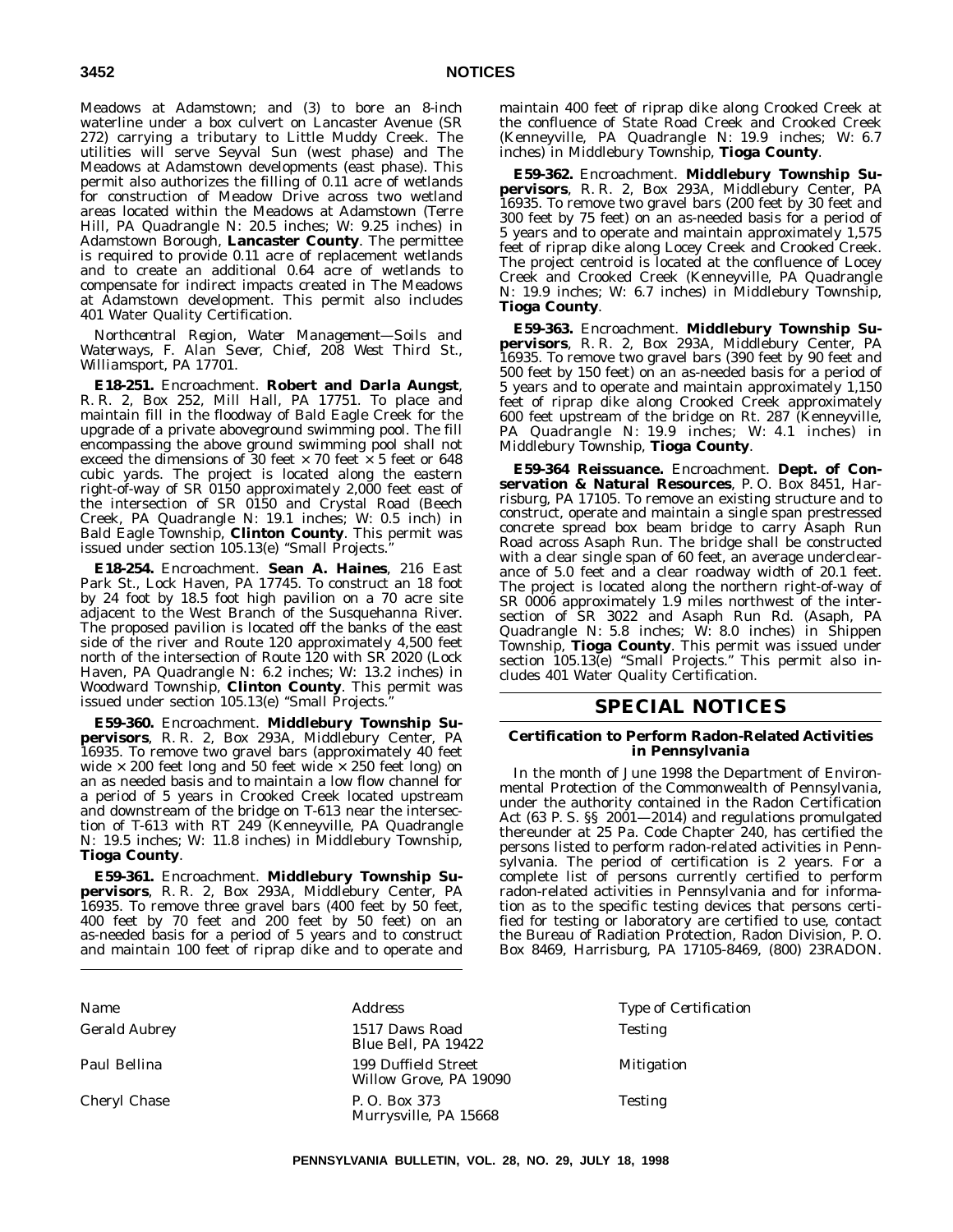| P.O. Box 902                                                                                       |  |
|----------------------------------------------------------------------------------------------------|--|
| James Fitzgerald<br><b>Testing</b><br>Blue Bell, PA 19422                                          |  |
| 353 Loveville Road<br>James F. Andrews Enterprises<br><b>Mitigation</b><br>Warriors Mark, PA 16877 |  |
| Paul McGowan<br>14520 Otis Drive<br><b>Mitigation</b><br>North Huntingdon, PA 15642                |  |
| Roman Paul<br>P.O. Box 731<br><b>Testing</b><br>Valley Forge, PA 19482                             |  |
| 812 Menock Manor<br>Peter Piazza<br><b>Testing</b><br>Greensburg, PA 15601                         |  |
| Jeffrey Porte<br>1962 Wager Road<br><b>Testing</b><br>Erie, PA 16509<br>Laboratory                 |  |
| Stanley Pryharski<br>214 Taft Street<br><b>Testing</b><br>Wilkes-Barre, PA 18702                   |  |
| Michael Tokarczyk<br>R. D. 1, Box 504B<br><b>Mitigation</b><br>Everett, PA 15537                   |  |

# **Recycling Grant Awards under the Municipal Waste Planning, Recycling and Waste Reduction Act**

The Department of Environmental Protection announces the following grants to municipalities for recycling programs under the Municipal Waste Planning, Recycling and Waste Reduction Act (Act 101) (53 P. S. § 902).

Grant funds are used to develop and implement recycling programs. Municipalities and counties are eligible for up to 90% funding of approved recycling program costs. Municipalities considered financially distressed under the Municipalities Financial Recovery Act (Am 199269) (53 P. S. §§ 11701.101—11701.501), are eligible to receive funding for an additional 10% of approved costs. All grant awards are predicated on the receipt of recycling fees required by sections 701 and 702 of Act 101, and the availability of monies in the Recycling Fund.

Inquiries regarding the grant offerings should be directed to Carl Hursh, Chief of Recycling and Markets, Department of Environmental Protection, Bureau of Land Recycling and Waste Management, Division of Waste Minimization and Planning, Rachel Carson State Office Building, P. O. Box 8472, Harrisburg, PA 17105-8472.

|                                                    | <b>Act 101 Section 902 Grants</b>                                                                 |             |
|----------------------------------------------------|---------------------------------------------------------------------------------------------------|-------------|
| Applicant                                          | Project Type                                                                                      | Award       |
| <b>Southeast Region</b>                            |                                                                                                   |             |
| <b>Pennsbury Township</b><br><b>Chester County</b> | Leaf Loader and Recycling Education Program                                                       | \$16,605    |
| Philadelphia City                                  | Recycling Collection Trucks, Containers and Education                                             | \$1,280,000 |
| Subtotals                                          | $\boldsymbol{2}$                                                                                  | \$1,296,605 |
| Northeast Region                                   |                                                                                                   |             |
| <b>Moscow Borough</b><br>Lackawanna County         | Recycling Collection Truck and Curbside Collection Containers                                     | \$17,809    |
| <b>Exeter Borough</b><br><b>Luzerne County</b>     | Front-end Loader for Recycling Center                                                             | \$116,694   |
| Subtotals                                          | 2                                                                                                 | \$134,503   |
| Southcentral Region                                |                                                                                                   |             |
| Conewago Township<br><b>Adams County</b>           | Recycling Education, Curbside Recycling Containers and Drop-off<br><b>Recycling Trailer Lease</b> | \$12,459    |
| Menallen Township<br><b>Adams County</b>           | <b>Wood Recycling Equipment</b>                                                                   | \$16,047    |
| Birdsboro Borough<br><b>Berks County</b>           | <b>Leaf Collection Equipment</b>                                                                  | \$13,380    |
| <b>Blair County</b>                                | <b>Composting Site Development and Equipment</b>                                                  | \$205,200   |
| <b>Greene Township</b><br><b>Franklin County</b>   | Yardwaste Composting Site Development, Equipment and Recycling<br><b>Education Programs</b>       | \$182,577   |
| Denver Borough<br><b>Lancaster County</b>          | Leaf Collection Equipment                                                                         | \$12.082    |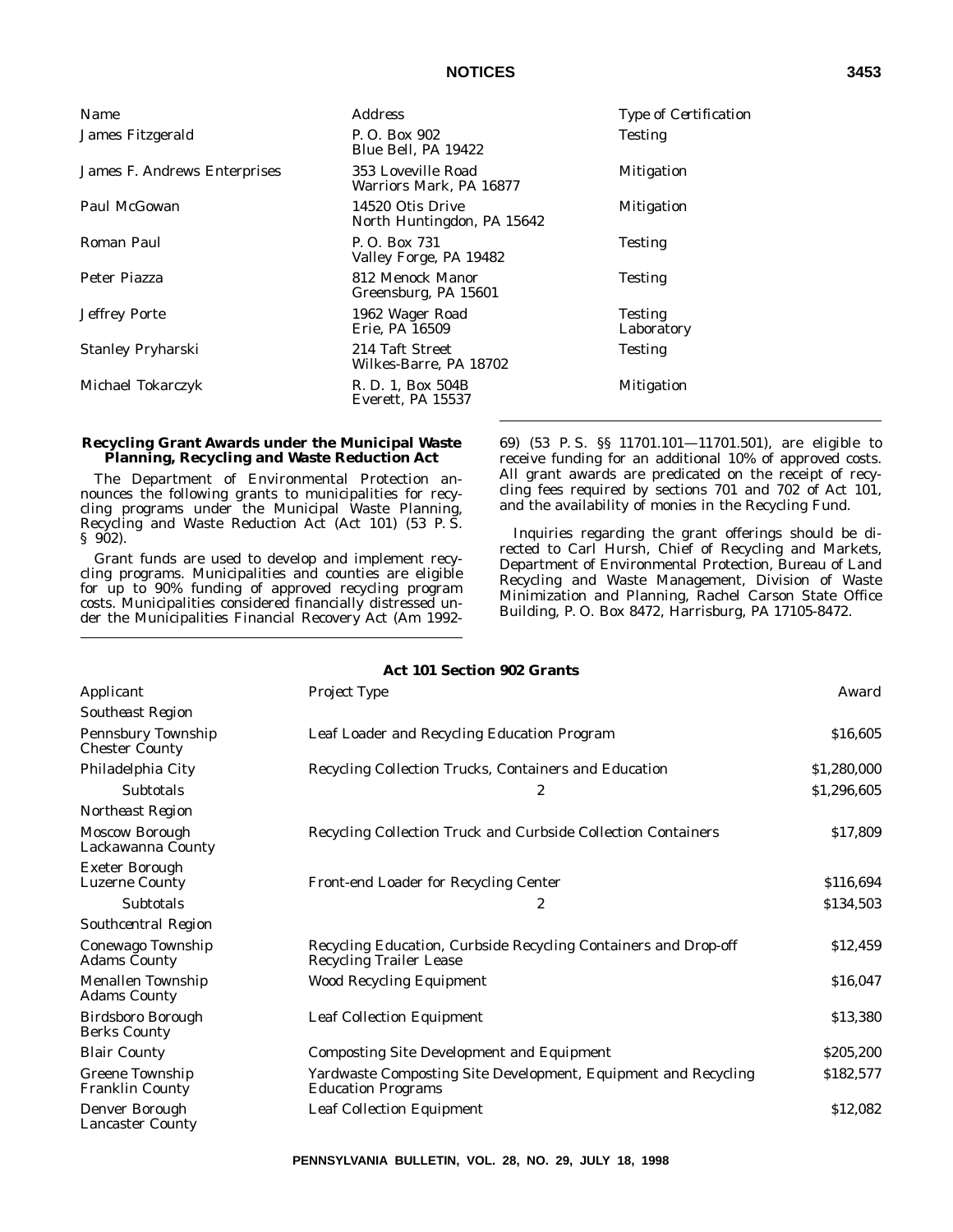|--|

| Applicant                                           | Project Type                                                                    | Award       |
|-----------------------------------------------------|---------------------------------------------------------------------------------|-------------|
| <b>Lancaster County</b>                             | <b>Wood Recycling Equipment</b>                                                 | \$20,746    |
| <b>Lancaser Township</b><br><b>Lancaster County</b> | Leaf Collection Equipment and Christmas Tree Chipper Rental                     | \$33,975    |
| Providence Township<br><b>Lancaster County</b>      | <b>Wood Recycling Equipment</b>                                                 | \$25,888    |
| Subtotals                                           | 9                                                                               | \$522,354   |
| Northcentral Region                                 |                                                                                 |             |
| Lawrence Township<br>Clearfield County              | <b>Leaf Collection Equipment</b>                                                | \$20,250    |
| North Centre Township<br>Columbia County            | <b>Recycling Education and Drop-off Collection Containers</b>                   | \$1,817     |
| <b>Montour County</b>                               | <b>Recycling Collection Truck</b>                                               | \$31,680    |
| Middleburg Borough<br><b>Snyder County</b>          | <b>Leaf Collection Equipment</b>                                                | \$12,960    |
| Mifflinburg Borough<br><b>Union County</b>          | Recycling Education, Collection Containers and Recycling Center<br>Improvements | \$49,147    |
| New Berlin Borough<br><b>Union County</b>           | Recycling Education, Collection Containers and Recycling Center<br>Improvements | \$41,409    |
| Subtotals                                           | 6                                                                               | \$157,263   |
| <b>Southwest Region</b>                             |                                                                                 |             |
| Swissvale Borough<br><b>Allegheny County</b>        | <b>Leaf Collection Equipment</b>                                                | \$60,750    |
| New Brighton Borough<br><b>Beaver County</b>        | Recycling Education and Leaf Collection Equipment                               | \$48,942    |
| Cambria Township<br>Cambria County                  | Recycling Education and Leaf Collection Equipment                               | \$39,163    |
| <b>Greene County</b>                                | Recycling Center Addition and Collection Containers                             | \$109,950   |
| Sewickley Township<br><b>Westmoreland County</b>    | Recycling Education and Leaf Collection Equipment                               | \$43,775    |
| Subtotals                                           | $\mathbf 5$                                                                     | \$302,580   |
| Northwest Region                                    |                                                                                 |             |
| Summit Township<br><b>Erie County</b>               | Wood Recycling Equipment and Recycling Education Program                        | \$28,826    |
| Tionesta Borough<br><b>Forest County</b>            | Backyard Composting Bins and Education Program                                  | \$8,575     |
| <b>Bradford Township</b><br><b>McKean County</b>    | Curbside Recycling Truck, Containers and Recycling Education<br>Program         | \$78,130    |
| Conewango Township<br>Warren County                 | Leaf Collection Equipment and Wood Recycling Equipment                          | \$32,504    |
| <b>Subtotals</b>                                    | 4                                                                               | \$148,035   |
| <b>TOTAL</b>                                        | 28                                                                              | \$2,561,340 |

[Pa.B. Doc. No. 98-1157. Filed for public inspection July 17, 1998, 9:00 a.m.]

# **Availability of Technical Guidance**

Technical guidance documents are on DEP's World Wide Web site (http://www.dep.state.pa.us) at the Public Participation Center. The "January 1998 Inventory" heading is the Governor's List of Nonregulatory Documents. The ''Search the Inventory of Technical Guidance Documents'' heading is a database of the Inventory. The ''Final Documents'' heading is the link to a menu of the various DEP bureaus and from there to each bureau's final technical guidance documents. The ''Draft Technical Guidance'' heading is the link to DEP's draft technical guidance documents.

DEP will continue to revise its documents, as necessary, throughout 1998.

# *Ordering Paper Copies of DEP Technical Guidance*

Persons can order a bound paper copy of the latest Inventory or an unbound paper copy of any of the final documents listed on the Inventory by calling DEP at (717) 783-8727.

In addition, bound copies of some of DEP's documents are available as DEP publications. Persons should check with the appropriate bureau for more information about the availability of a particular document as a publication.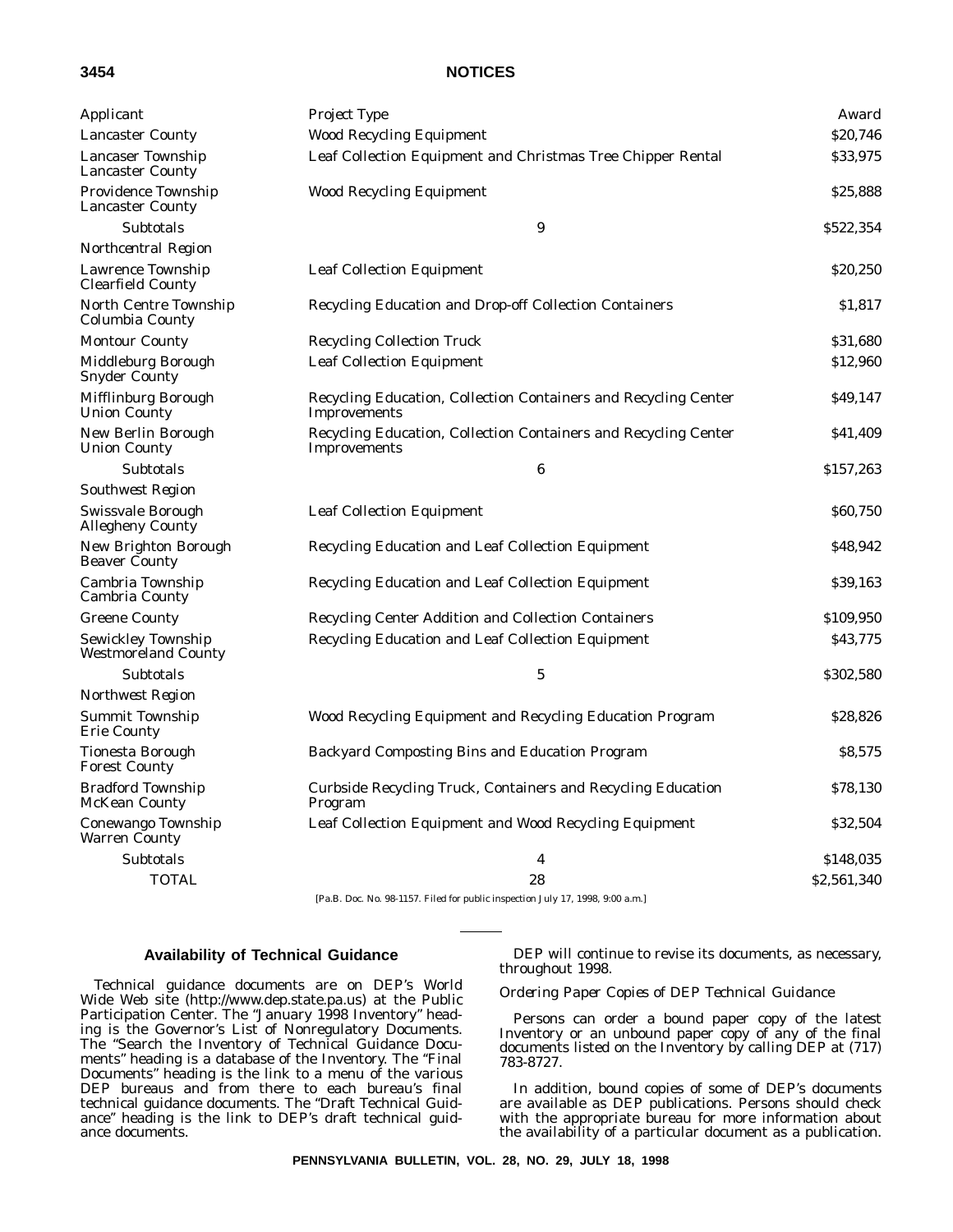### *Changes to Technical Guidance Documents*

Here is the current list of recent changes. Persons who have any questions or comments about a particular document should call the contact person whose name and phone number is listed with each document. Persons who have questions or comments in general should call Jonathan Brightbill at (717) 783-8727.

### *Final Draft Technical Guidance—New Guidance*

DEP ID: 253-0300-100 Title: Land Recycling Program Technical Manual Description: This manual provides suggestions and examples on how to best approach site characterization and remediation under the Land Recycling Program. Effective Date: December 1997 Page Length: 400 pages Location: Vol 05, Tab 32 Contact: Dave Harris at (717) 787-9870

#### *Draft Technical Guidance—New Guidance*

DEP ID: 273-4000-008 Title: Policy for Sampling and Determination of Compliance with Low RVP Gasoline Requirements in the Pittsburgh-Beaver Valley Ozone Non-attainment Area Description: Clarifies the procedures to implement the provisions of the low Reid Vapor Pressure (RVP) requirements found under Chapter 126, Subchapter C. Deadline of Submittal of Comments: August 17, 1998 Contact: Scott Kepner at (717) 772-2330

# *Notice of Intent to Rescind Draft Technical Guidance*

DEP ID: 580-2200-005 Title: Section 242(c): Criteria for Authorizing Entries in Common with the Belt Conveyor Entry Under Section 702 Description: DEP determined it will not develop an industry-wide variance for ventilating entries in common with the belt entry. Anticipated Effective Date: July 18, 1998 Contact: Richard E. Stickler at (724) 439-7469

> JAMES M. SEIF, *Secretary*

[Pa.B. Doc. No. 98-1158. Filed for public inspection July 17, 1998, 9:00 a.m.]

# **Retention of an Archaeological Consulting Firm**

# **Project Reference No. DEP-BWE-98:1**

The Department of Environmental Protection hereby issues this Request for Proposals to retain an Archaeological Consultant to conduct Phase 1, 2 and 3 surveys on proposed water related project sites. The Consultant's area of responsibility shall include projects throughout the entire Commonwealth. The Bureau of Waterways Engineering personnel will identify and assign projects to be reviewed.

The services will include, but are not limited to, a preliminary meeting for each project in the Bureau of Waterways Engineering office in Harrisburg, Pennsylvania, a site visit and the required archeological surveys and subsequent reports with his recommendations for each project. It is important that upon assignment of a specific project, the selected firm must be capable of completing the necessary work and submitting a report in a timely manner. The selected firm may be required to perform work on multiple sites concurrently and complete and submit reports to the Bureau in a format acceptable to the Pennsylvania Historical and Museum Commission. The contract shall be based on the hours of service and qualifying expenses not exceeding the contract amount.

The reports will be reviewed and, when acceptable, will be approved by personnel of the Bureau of Waterways Engineering.

Interested professionals and firms must be listed in the most recent edition of *Archaeological Consultants* as maintained by the Pennsylvania Historical and Museum Commission. Personnel involved in providing these services shall have at least the minimum educational and professional experience requirements as defined by the Pennsylvania Historical and Museum Commission in Appendix B of *A Comprehensive State Plan for the Conservation of Archaeological Resources, Volume 1:* PHMC: 1985.

#### **General Requirements and Information**

Firms interested in performing the required services for this project are invited to submit proposals to Michael D. Conway, P.E., Director, Bureau of Waterways Engineering, P. O. Box 8460, Harrisburg, PA 17105-8460. The Bureau of Waterways Engineering is located on the 3rd Floor, Rachel Carson State Office Building, 400 Market Street, Harrisburg, PA.

A complete proposal shall consist of the following:

#### 1. *Letter of Interest*

Each Letter of Interest must include the firm's Federal Identification Number and the Project Reference Number. The Letter of Interest shall also include three examples and brief descriptions of the most recently completed projects similar to this work being sought. Descriptions shall include the client with contact person and phone number, the cost of the work performed by your firm, the project manager, and names and positions of all personnel who made major contributions to the project.

2. *Standard DGS Forms 150 and 150-S*

The standard DGS Forms must accompany the Letter of Interest and shall indicate the individual in charge.

#### 3. *Serb Information*

Commitment to Enhance Socially/Economically Restricted Businesses (SERB).

The Commonwealth of Pennsylvania strongly encourages the submission of proposals by SERBs.

To achieve the objective of enhancing SERB participation, the Commonwealth has established SERG utilization as a selection criteria in the evaluation process.

The Bureau of Contract Administration and Business Development (BCABD) will evaluate the aforementioned criteria and will assign a point value to be considered within the overall RFP total point tabulation.

Proposals submitted by individuals claiming SERB status or proposals submitted by individuals reflecting joint venture and subcontracting opportunities with SERBs must submit documentation verifying their claim.

SERBs are businesses whose economic growth and development has been restricted based on social and economic bias. The businesses are BCABD certified minority and women-owned businesses and certain restricted businesses whose development has been impeded because their primary or headquarter facility is physically located in an area designated by the Commonwealth as being in an enterprise zone. Businesses will not be considered socially/economically restricted if one of the conditions listed below exists:

1. The business has gross revenues exceeding \$4 million annually.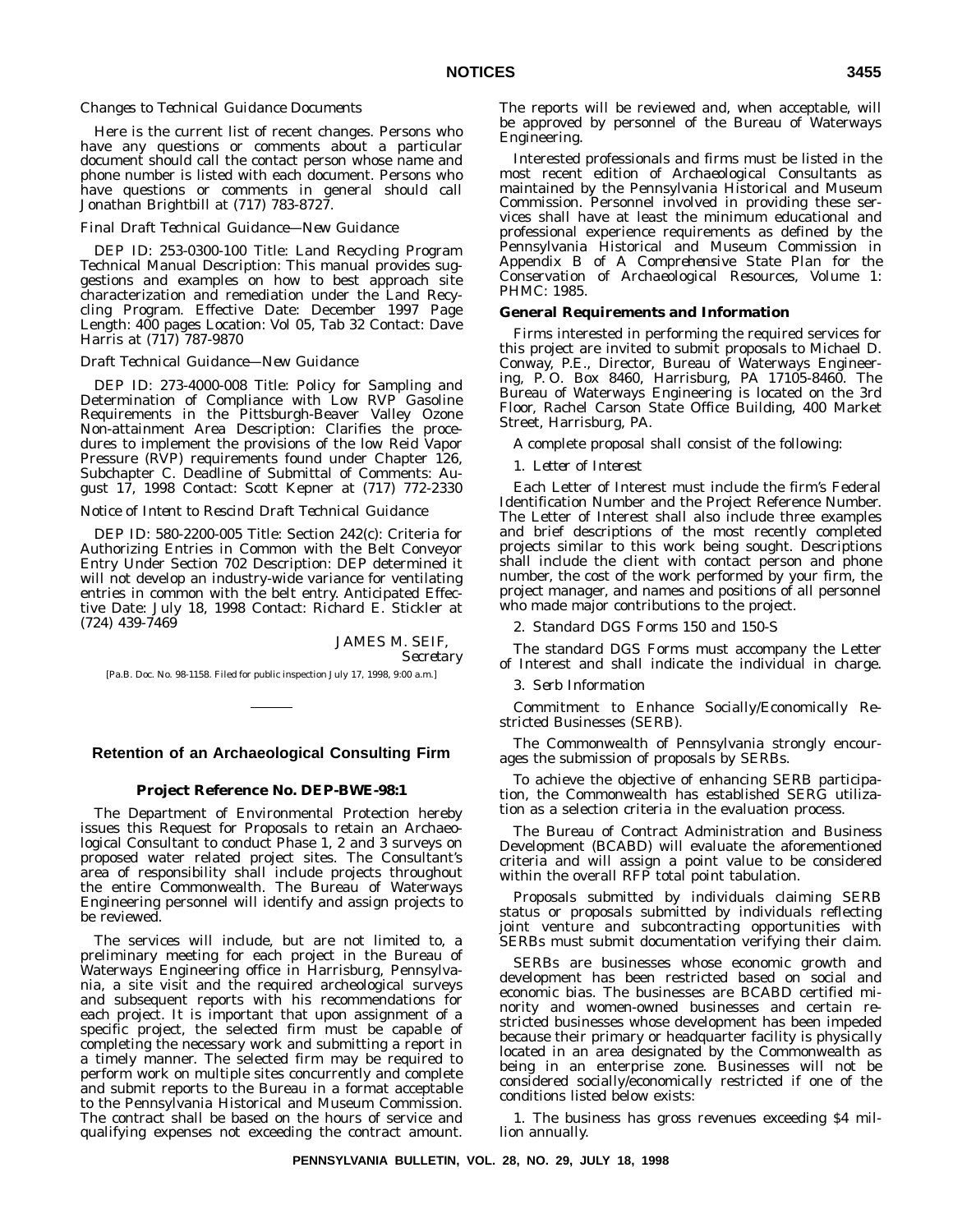2. The concentration of an industry is such that more than 50% of the market is controlled by the same type of SERB (Minority Business Enterprise (MBE)/Women Business Enterprise (WBE)) or businesses within designated enterprise zones.

3. Proposers not considered to be socially/economically restricted businesses seeking to identify such businesses for joint ventures and subcontracting opportunities are encouraged to contact:

Department of General Services Bureau of Contract Administration and Business Development Room 502, North Office Building Harrisburg, PA 17125 Phone (717) 787-7380 FAX (717) 787-7052

*SERB Information*. SERBs are encouraged to participate as prime proposers. SERBs qualifying as an MBE/ WBE must provide their BCABD certification number. SERBs qualifying as a result of being located in a designated enterprise zone must provide proof of this status.

Proposers not considered to be SERBs must describe, in a narrative form, their company's approach to enhance SERB utilization on a professional level in the implementation of this proposal.

The following options will be considered as part of the final criteria for selection:

*Priority Rank 1.* Proposals submitted by SERBs.

*Priority Rank 2.* Proposals submitted from a joint venture with a Commonwealth approved SERB as a joint venture partner.

*Priority Rank 3.* Proposals submitted with subcontracting commitments to SERBs.

Each proposal will be rated for its approach to enhancing the utilization of SERB. The optional approach used will be evaluated with Option Number 1 receiving the greatest value and the succeeding options receiving a value in accordance with the above-listed priority ranking.

*Note*: Affirmative action and contract compliance statements referring to company equal employment opportunity policies or past contract compliance practices are unacceptable in reference to the following questions.

1. Is the prime proposer a SERB? If yes, provide evidence of SERB status.

2. Does the prime proposer qualify as a Minority Business Enterprise (MBE) or Woman Business Enterprise (WBE)? If yes, provide the BCABD certification number.

3. Is the prime proposer a qualifying SERB as a result of being located in a designated enterprise zone? If yes, provide proof of this status.

4. If the prime proposer is not considered to be a SERB then describe the company's approach/commitment to enhance SERB utilization on a professional level in the implementation of any contract that may result from this RFP.

5. Is the proposal submitted as a joint venture with a Commonwealth-approved SERB as a joint partner. If yes, answer the following:

a. What work, goods, or services will the SERB(s) perform or provide?

b. Where will the SERB(s) perform these services?

c. When will the SERB(s) provide or deliver the goods or services?

d. Why was the SERB(s) selected?

e. Identify each SERB, and provide a contact person and telephone number for each.

f. How will the SERB(s) be compensated?

g. What percentage of the total value of the services or products required by this RFP will be provided by the SERB(s)?

h. In the SERB participation value portion of the proposal, provide the estimated dollar value of the contract to the SERB(s).

6. Is the proposal submitted with subcontracting commitments to SERBs that would be directly associated with the professional performance of any contract that may be entered into as a result of this RFP? If yes, answer the following:

a. What work, goods, or services will the SERB(s) perform or provide?

b. Where will the SERB(s) perform these services?

c. When will the SERB(s) provide or deliver the goods or services?

d. Why was the SERB(s) selected?

e. Identify each SERB, and provide a contact person and telephone number for each.

f. How will the SERB(s) be compensated?

g. What percentage of the total value of the services or products required by this RFP will be provided by the SERB(s)?

h. In the SERB participation value portion of the proposal, provide the estimated dollar value of the contract to the SERB(s), including total estimate and dollar commitment to each SERB.

7. Is the proposal commited to the utilization of SERBs to perform or provide goods or services indirectly associated with the performance of the proposal as a support function, such as general office equipment, office space, transportation, etc.? If yes, answer the following:

a. What work, goods, or services will the SERB(s) perform or provide?

b. Where will the SERB(s) perform these services?

c. When will the SERB(s) provide or deliver the goods or services?

d. Why was the SERB(s) selected?

e. Identify each SERB, and provide a contact person and telephone number for each.

f. How will the SERB(s) be compensated?

g. What percentage of the total value of the services or products required by this RFP will be provided by the SERB(s)?

h. In the SERB participation value portion of the proposal, provide the estimated dollar value of the contract to the SERB(s).

*Note*: This portion of the proposal must be identified as socially/economically restricted business (SERB) information and bound and sealed separately from the remainder of the proposal.

**PENNSYLVANIA BULLETIN, VOL. 28, NO. 29, JULY 18, 1998**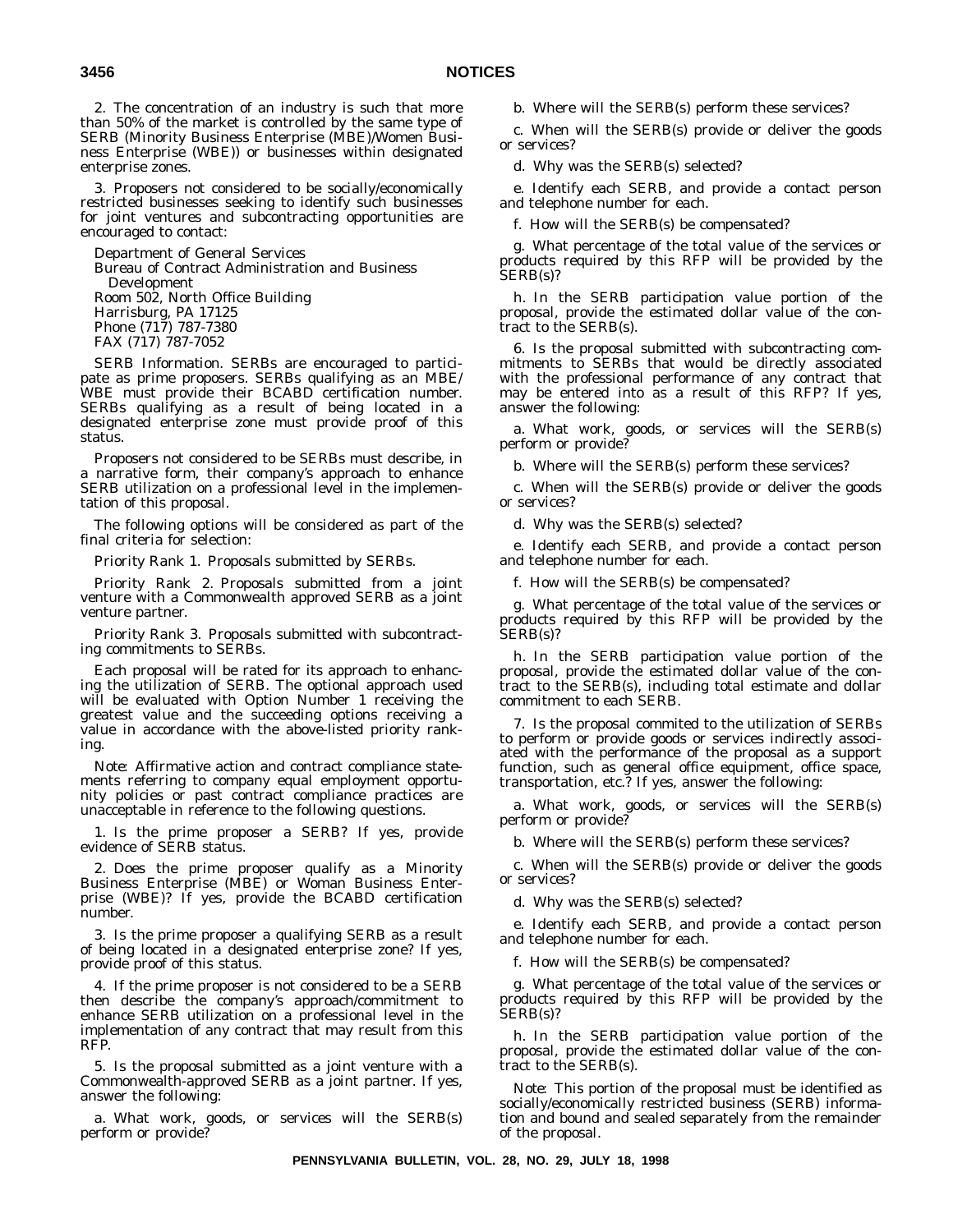The dollar value designated for SERB commitment should be placed in a separate sealed envelope and stapled to the SERB section of the proposal. Contractor proposals should also include the SERB value in the Cost and Price Analysis section of the proposal. The applicable items shown in the Cost and Price Analysis section should also be used to prepare and detail the proposed SERB commitment value including, if applicable, fiscal year breakdown. The selected contractor's SERB commitment amount will be included as a contractual obligation when a contract is entered into.

# 4. *Cost and Price Analysis*

In addition to the Letters of Interest, the DGS Forms 150 and 150-S, and SERB information, a single copy of the hourly rates of the persons who will be working on the projects shall be submitted. Such copy shall be in a sealed envelope clearly identified as to its contents. The contents of this envelope will be opened after the evaluation committee submits its report to the Director on other aspects of the proposal.

The hourly rates shall be itemized to show the basic rates plus fringe benefits, profits, administrative costs, etc., for these persons. Examples of such people shall include a firm principal, professional staff, draftspersons and secretary. Travel expenses shall be based on the current State rates per mile of automobile travel and for subsistence. Miscellaneous expenses such as telephone, printing and mailing shall be reimbursed at cost upon approval by the Department.

This contract will be a multiple year contract for a period of 4 years with an anticipated effective date of July 1, 1998. The extent of work for the second, third and fourth years will be dependent on the availability of additional funds and additional projects. Should hourly rates change during the second, third or fourth year of the contract, these rates must also be included in the sealed proposal on a fiscal year basis.

### 5. *Criteria for Selection*:

The following factors will be considered during the evaluation of the firm's proposal.

a. *Understanding the problem*. This refers to the contractor's understanding of the agency needs that generated the RFP, of the agency's objectives in asking for the services or undertaking the study, and of the nature and scope of the work involved.

b. *Contractor Qualifications*. This refers to the ability of the contractor to meet the terms of the RFP, especially the time constraint and the quality, relevancy, and recency of studies and projects completed by the contractor. This also includes the contractor's financial ability to undertake a project of this size.

c. *Personnel Qualifications*. This refers to the competence of professional personnel who would be assigned to the job by the contractor. Qualifications of professional personnel will be measured by experience and education, with particular reference to experience on studies/services similar to that described in the RFP. Particular emphasis is placed on the qualifications of the project manager.

d. *Soundness of Approach*. Emphasis here is on the techniques for collecting and analyzing date, sequence and relationships of major steps, and methods for managing the study/service. Of equal importance is whether the technical approach is completely responsive to all written specifications and requirements contained in the RFP and if it appears to meet agency objectives.

e. *SERB Participation*. Emphasis here is placed on:

1. Proposals submitted by MWBEO approved SERBs.

2. Commitments by proposers not considered to be SERBS which significantly utilize approved SERBS in joint ventures.

3. Commitments by proposers not considered to be SERBs which aggressively pursue the utilization of approved SERBs in subcontracting opportunities.

f. *Cost*. While this area will be weighted heavily, it will not normally be the deciding factor in the selection process.

Maximum weights for each major criterion have been established by the developers of the RFP prior to the review of the proposals.

The first four criteria will be rated by a panel of at least four members. BCABD will rate the ''SERB Participation'' criterion. The cost criterion will be rated by the Bureau Director and other Department personnel, independent of the first five criteria.

Five copies of the letter of interest, the required standard DGC forms, and the SERB information, and a single separately sealed copy of the cost and price analysis must be received no later than 4 p.m. on August 18, 1998. The envelope containing the proposal should be clearly marked ''PROPOSAL—DEP PROJECT NO. DEP-BWE-98:1.''

The Commonwealth reserves the right to reject any and all proposals received as a result of this request, or to negotiate separately with competing contractors.

JAMES M. SEIF,

*Secretary*

[Pa.B. Doc. No. 98-1159. Filed for public inspection July 17, 1998, 9:00 a.m.]

# **DEPARTMENT OF GENERAL SERVICES**

# **Insurance Broker Services**

# **Project No. DGS 570-27 Construction of a New Close-Security State Correctional Institution Western Pennsylvania**

P. J. Dick Incorporated will receive written proposals for technical qualifications for risk management and insurance broker services for a controlled insurance program (CIP) for the design and construction of the proposed Western Pennsylvania State Correctional Institution. The facility is to be located in the southwestern region of this Commonwealth within approximately 50 miles of the city of Pittsburgh, PA.

Separate and sealed proposals will be received by the Construction Manager, P.J. Dick Incorporated, 1020 Lebanon Road, West Mifflin, PA 15122, until 2 p.m. on Thursday, August 20, 1998. Proposals will be opened privately and reviewed by the Construction Manager. At the Construction Manager's option, one or more of the proposers may be required to make an oral presentation at the offices of the Construction Manager. The presentation will be within 10 calendar days of the date established for receipt of written proposals.

**PENNSYLVANIA BULLETIN, VOL. 28, NO. 29, JULY 18, 1998**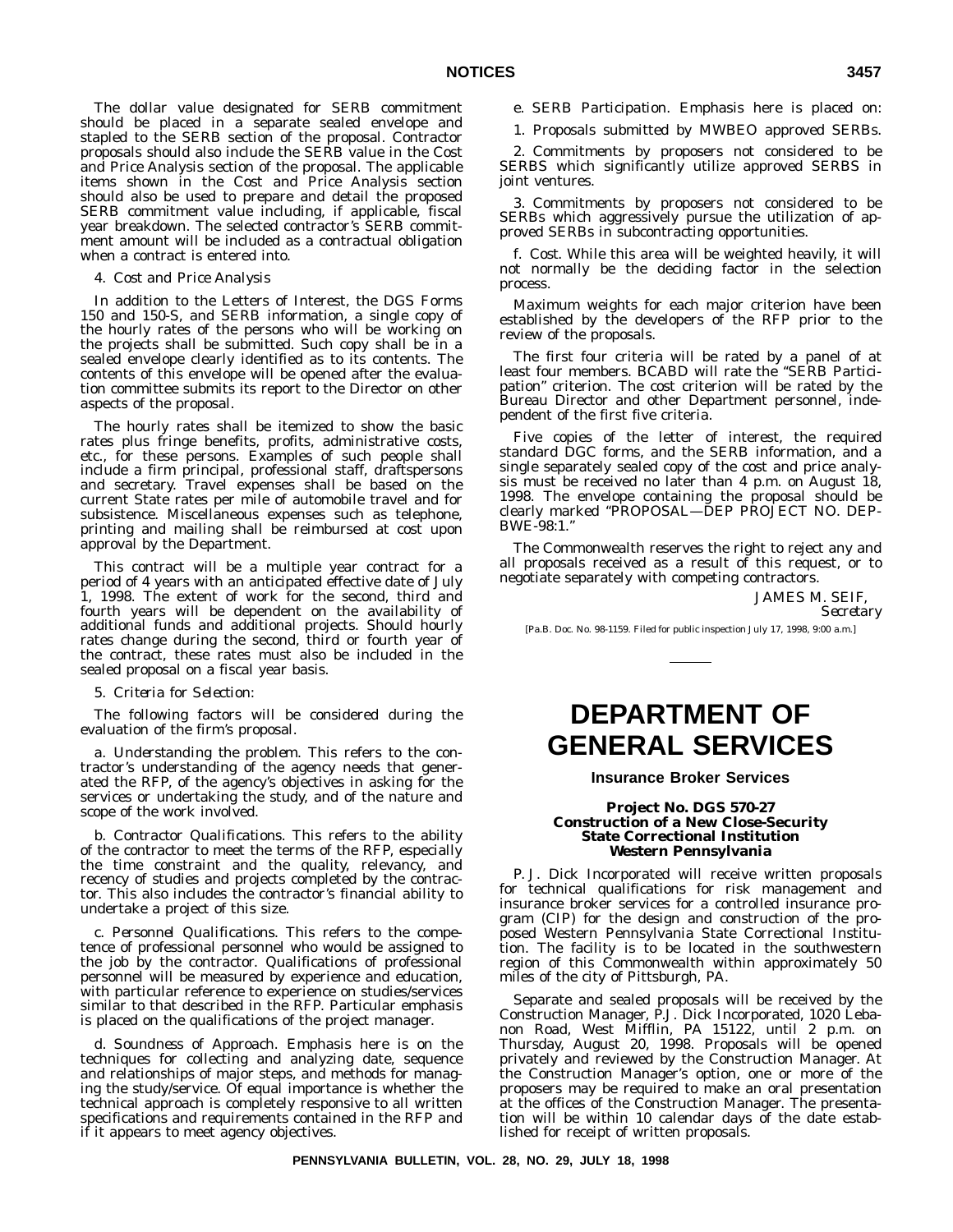Copies of the Request for Technical Qualifications may be obtained upon written request, on or after July 16, 1998, at the office of: P.J. Dick Incorporated, 1020 Lebanon Road, West Mifflin, PA 15122, Phone—(412) 462-9300, Fax—(412) 462-2588.

A preproposal conference will be held at the office of P. J. Dick Incorporated on Thursday, July 30, 1998, at 2 p.m.

Proposals shall be submitted in the form described in the request for proposal and must include responses to all items described therein in order to be considered.

For purposes of clarification, the following information is provided:

*Owner of Project*: Commonwealth of Pennsylvania, Department of General Services

*Construction Manager*: P. J. Dick Incorporated

*Design Professional*: L. Robert Kimball & Associates The CM reserves the right to accept or reject any or all proposals.

Work under this aforementioned contract is subject to the requirements of the Pennsylvania Prevailing Wage Act.

P. J. Dick Incorporated is an Equal Opportunity Employer and does not discriminate against an applicant for employment, an independent contractor or any other person because of race, color, religion, creed, ancestry, national origin, age or sex.

> GARY E. CROWELL, *Secretary*

[Pa.B. Doc. No. 98-1160. Filed for public inspection July 17, 1998, 9:00 a.m.]

# **DEPARTMENT OF LABOR AND INDUSTRY**

# **Current Prevailing Wage Act Debarments**

The contractors referenced as follows have been determined to have intentionally violated the Pennsylvania Prevailing Wage Act (act) (43 P. S. §§ 165-11—165-17). This notice is published for the information and convenience of public bodies subject to the act. Under section 11(e) of the act  $(43 \text{ P. S. } \text{S}^{\text{I}} 165-11 \text{ (e)}),$  this firm or these persons, or any firms, corporations or partnerships in which the firm or persons have an interest, shall be awarded no contract for 3 years after the date listed.

| Contractor                                                                                         | <i>Address</i>                                             | Date of<br><i>Debarment</i> |
|----------------------------------------------------------------------------------------------------|------------------------------------------------------------|-----------------------------|
| Gregg Uliano                                                                                       | 3465 Central Avenue<br>Huntingdon Valley,<br>PA 19006-4128 | 06/03/98                    |
| J. Demby, Sr.,<br>Enterprises, and<br>Joseph E. Demby, Sr.<br>(Fed. ER Tax I.D.<br>No. 22-3214361) | 848 Rancocas Road<br>Mt. Holly, NJ 08060                   | 06/12/98                    |
|                                                                                                    |                                                            |                             |

JOHNNY J. BUTLER, *Secretary*

[Pa.B. Doc. No. 98-1161. Filed for public inspection July 17, 1998, 9:00 a.m.]

# **DEPARTMENT OF REVENUE**

# **Pennsylvania Harley-Davidson Instant Lottery Game**

Under the State Lottery Law (72 P. S. §§ 3761-101— 3761-314) and 61 Pa. Code § 819.203 (relating to notice of instant game rules), the Secretary of Revenue hereby provides public notice of changes to the Pennsylvania Harley-Davidson instant lottery game rules that were published at 28 Pa.B. 2545 (May 30, 1998).

Due to an overwhelming response to the Pennsylvania Harley-Davidson instant lottery game, the Lottery has determined that an additional 4,080,000 tickets will be printed for the Pennsylvania Harley-Davidson instant lottery game. Accordingly, the Lottery is also increasing the total number of prizes available for the Second Chance drawing.

The total number of winners and a description of prizes for the Second Chance Drawing is as follows:

| <b>Description of Prizes</b>                        | Number of<br><i>Winners</i> |
|-----------------------------------------------------|-----------------------------|
| Harley-Davidson Sportster 1200 Custom<br>Motorcycle | 4                           |
| Gift Certificate—\$400 Value                        | 16                          |
| Harley-Davidson Stadium Blanket                     | 800                         |
| Harley-Davidson Telephone                           | 1,800                       |
| Harley-Davidson Umbrella                            | 3.400                       |
| Harley-Davidson Baseball Cap                        | 4,100                       |
| Harley-Davidson Play Cards Set                      | 9,000                       |
|                                                     |                             |

ROBERT A. JUDGE, Sr.,

*Secretary*

[Pa.B. Doc. No. 98-1162. Filed for public inspection July 17, 1998, 9:00 a.m.]

# **DEPARTMENT OF TRANSPORTATION**

# **Contemplated Sale of Land No Longer Needed for Transportation Purposes**

The Department of Transportation under 71 P. S. § 513(e)(7) intends to sell certain land owned by the Department.

The following property is available for sale by the Department. A parcel of unimproved land located in Radnor Township, Delaware County. Vacant land was formerly identified as being owned by Richard G. Lonsdorf and Alice B. Lonsdorf at 110 Willowburn Road, Villanova, Pennsylvania 19085 and consists of 35,452 square feet more or less or Parcel #51 on the highway plan. The Department has determined that the land is no longer needed for present or future transportation purposes. The appraised value is \$36,000.

Interested public entities are invited to express their interest in purchasing this site within thirty (30) calendar days from the date of publication of this notice to Mr. Andrew Warren, District Administrator-Transportation, District 0600, 200 Radnor-Chester Road, St. Davids, PA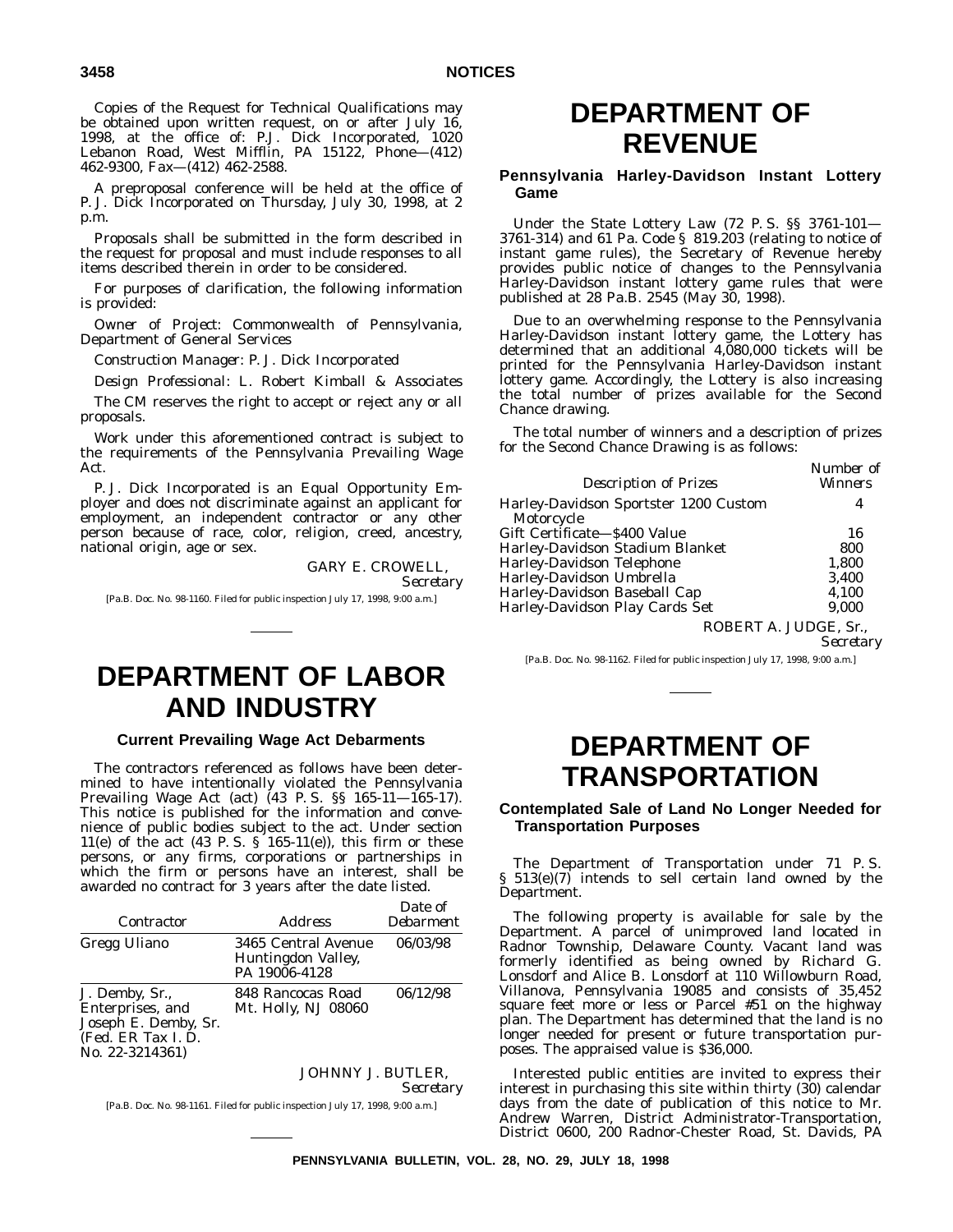19087-5178, ATTENTION: Matthew J. Kulpa, Jr., Real Estate Technician, King of Prussia Annex, Telephone No. (610) 768-3101.

> BRADLEY L. MALLORY, *Secretary*

[Pa.B. Doc. No. 98-1163. Filed for public inspection July 17, 1998, 9:00 a.m.]

# **Decentralized Driver Licensing and Vehicle Registration Services by Messenger Service Center Mainframe Connection**

In accordance with Act 92-166, the Department of Transportation has installed several types of pilot programs of private sector, decentralized services for motor vehicle and driver license services. As one component of decentralization, the Department is expanding the On-Line Messenger Pilot. The Department will allow authorized messenger services to provide some vehicle registration and driver licensing services via a mainframe connection with the Department at up to 50 additional sites. Each of the service vendors will provide face-to-face decentralized services via at least one site. Applicants must be currently authorized messenger services who have been actively engaged in messenger services in Pennsylvania since October 16, 1995. Applicants shall not have been sanctioned by the Department for violations of 75 Pa.C.S. or Department regulations since October 16, 1995. The term of the project will be January 4, 1999 to January 4, 2004.

Interested messenger services may obtain a copy of the application procedures and program requirements by contacting Donna Moyer, 1101 South Front Street, 4th Floor, Harrisburg, PA, 17104, Phone Number (717) 783- 5923. Questions should be submitted in writing to Donna Moyer by 4:00 PM, August 3, 1998. In addition, a meeting will be held at 10:00 AM on August 13, 1998 on the second floor of the Rachel Carson Building, 400 Market Street, Harrisburg, PA 17101 to address all questions from prospective applicants. Completed applications must be received by 4:00 PM, October 16, 1998. Applications should be mailed to Driver and Vehicle Program Services, Attention: Donna Moyer, 1101 South Front Street, Fourth Floor, Riverfront Office Center, Harrisburg, PA 17104, or should be delivered to Ms. Moyer at 1101 South Front Street, Fourth Floor, Riverfront Office Center, Harrisburg. Late applications will not be considered.

# BRADLEY L. MALLORY,

*Secretary*

[Pa.B. Doc. No. 98-1164. Filed for public inspection July 17, 1998, 9:00 a.m.]

# **Retention of Engineering Firms**

# **Beaver County Project Reference No. 08430AG2218**

The Department of Transportation will retain an engineering firm to perform preliminary engineering, environmental studies, final design, shop drawing review and consultation during construction for the replacement of the Herman Road Bridge (S. R. 0588, Section B05). The structure being replaced is a seventy-eight foot simple span pony truss over Brush Creek. This project will also

involve approximately one thousand feet of roadway realignment in order to meet current design criteria. The project is located on S. R. 0588 over Brush Creek in Marion Township approximately 300 feet west of the intersection with S. R. 1019 in Beaver County.

Required services will include preliminary and final geotechnical engineering, right-of-way investigation and final right-of-way plan, hydrologic and hydraulic report, type, size and location submission, Step 9 submission, field survey in preliminary and final design, final bridge design plans, value engineering, utility coordination and investigation, final roadway design, also plans (lighting, pavement marking and signing), Maintenance and Protection of Traffic, final P. S. & E. submission construction consultation and shop drawing review.

The design of this project will be developed in metric units.

The following factors, listed in order of importance, will be considered by the Department during the evaluation of the firms submitting letters of interest:

a. Ability to package and present the letter of interest in accordance with the ''General Requirements and Information'' section.

b. Specialized experience and technical competence of firm.

c. Experience and abilities to key personnel (project manager, bridge engineer, etc.) that will be assigned to the project.

d. Past record of performance for similar type projects with respect to cost control, work quality and ability to meet schedules.

e. Subconsultants assigned to this project.

f. Special requirements of project.

g. Other factors, if any, specific to the project.

The District will announce the firms that have been shortlisted at an open public meeting to be held at Engineering District 11-0, 45 Thoms Run Road, Bridgeville, PA 15017 at 10 a.m. on Thursday September 10, 1998. Please specify a contact person, phone number and address in the letter of interest.

The goal for Disadvantaged Business Enterprise (DBE) participation in this Agreement shall be fifteen (15%) percent of the total contract price. Additional information concerning DBE participation in this Agreement is contained in the General Requirements and Information section after the advertised project(s).

Limits to the letter of interest submittals in addition to the General Requirements and Information are as follows:

a. Resumes five (5) total pages of resumes, one-sided.

b. Standard Form 255, Item 8 (Number of project descriptions which demonstrate the firm's competence) five (5) project descriptions.

The District's copy of the Letter of Interest and required forms (see general requirements and information section) shall be sent to: Mr. Henry Nutbrown, P.E., District Engineer, District 11-0, 45 Thoms Run Road, Bridgeville, PA 15017, Attention Mr. Richard T. Curry, P.E.

Any technical questions concerning the requirements for this project should be directed to: Mr. Robert Collins, P.E., District 11-0, at (412) 429-4928.

Any questions concerning the submittal of the letter of interest can be directed to the Consultant Agreement Division at (717) 783-9309.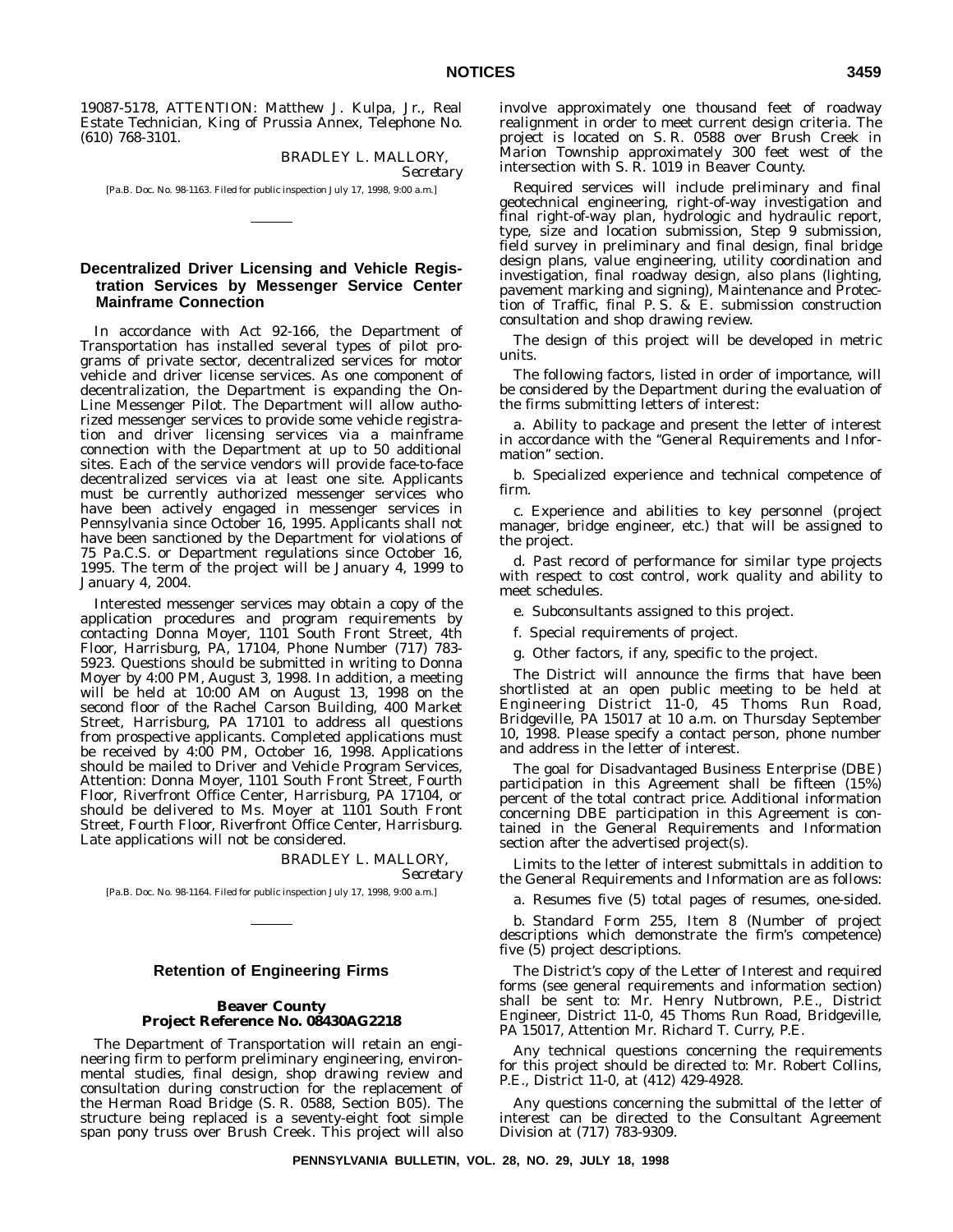# **Bradford, Tioga, Lycoming, Sullivan, Columbia, Montour, Northumberland, Snyder, and Union Counties Project Reference No. 08430AG2219**

The Department of Transportation will retain two (2) engineering firms for two (2) Open-End Contracts for various engineering and/or environmental services on various projects located in Engineering District 3-0, that is Bradford, Tioga, Lycoming, Sullivan, Columbia, Montour, Northumberland, Snyder and Union Counties. Each Contract will be for a sixty (60) month period with projects assigned on an as-needed basis. The maximum amount of each Open-End Contract will be \$1.0 million.

The Department will establish an order of ranking of a minimum of five (5) firms for the purpose of negotiating two (2) Open-End Contracts based on the Department's evaluation of the letters of interest received in response to this solicitation. The ranking will be established directly from the letters of interest. Technical proposals will not be requested prior to the establishment of the ranking.

The following factors, listed in order of importance, will be considered by the Department during the evaluation of the firms submitting letters of interest:

a. Ability to package and present the Letter of Interest in accordance with the "General Requirements and Information'' section.

b. Past record of performance with respect to cost control, work quality, ability to meet schedules, and previous experience on Open-End Contracts. The specific experience of individuals who constitute the firms shall be considered.

c. Project workload for the next two (2) years.

d. Available staffing for this assignment.

e. Specialized experience and technical competence of firm.

f. Location of consultant in respect to the District.

g. Resumes of all *key* personnel.

h. Relative size of firm to size of projects that may be completed under these contracts.

i. Capability for fast response time.

The work and services required under these Contracts may encompass a wide range of environmental studies and engineering efforts with the possibility of several different types of projects with short completion schedules being assigned concurrently. The anticipated types of projects include, but not limited to, bridge replacements or bridge rehabilitation with minor approach work, environmental studies, roadway betterments (3R type,) minor capital improvement projects (bridges or roadway), railroad grade crossing projects, and minor location studies, etc.

The engineering work and services which may be required under these Contracts include, but are not limited to, perform field surveys; plot topography and cross sections; prepare submission for utility verification and relocations engineering; prepare all pertinent submissions and materials necessary for the Department to prepare the application to PUC and for the PUC field conference; attend and supply any required information for all PUC meetings and hearings during the design of the project; develop erosion control details and narrative; prepare right of way plans; complete structure designs including type, size and location reports, core boring

layouts and foundation designs and reports; develop traffic control plans with narratives; conduct soils investigations and prepare soils reports; investigate utility involvement on projects; provide material for and participate in value engineering reviews; coordinate contacts with railroad officials and procure railroad related costs, permits, and insurance; collect signal timing, accident data and other traffic flow data; document engineering study findings and activities; alternative analysis to assess impacts and mitigation; and prepare construction plans, specifications, and estimates.

The areas of environmental study required under these Contracts may include, but are not limited to: air quality; noise; energy; vibration; hazardous waste; surface water and ground water quality; surface water and ground water hydrology; terrestrial ecology including threatened and endangered species; wetlands; soils; geology; farmlands; visual quality; socio-economic resources; cultural resources; Section 4(f) Evaluations; early coordination and; scoping correspondence; meeting minutes; public meeting and hearing presentations; visualization materials, handouts and displays; technical basis reports (TBRs) and/or technical files; NEPA environmental documents; Section 106 documents; mitigation plans and reports; wetland and floodplain findings; and preliminary engineering plans, and remote sensing/mapping innovations; The format and content of all documents will be consistent with applicable State and Federal regulations, policies and guidelines.

The engineering services and environmental studies identified above are the general work activities that can be expected under these Open-End Contracts. A more specific and project-related Scope of Work will be outlined for each individual Work Order developed under these Open-End Contracts.

The District's copy of the letter of interest and required forms (see ''General Requirements and Information'' section) shall be sent to: Mr. Paul E. Heise, P.E., District Engineer, District 3-0, 715 Jordan Avenue, Montoursville, PA 17754.

Any technical questions concerning the requirements for this project should be directed to: Mr. Robert M. Hippenstiel, P.E., District 3-0, at (717) 368-4346.

Any questions concerning the submittal of the letter of interest for this Open-End Contract can be directed to the Consultant Agreement Division at (717) 783-9309.

# **Bucks County Project Reference No. 08430AG2220**

The Department of Transportation will retain an engineering firm to perform environmental mitigation design, final design, and construction consultation for S. R. 0202, Section 721, U.S. 202 Relocation in Doylestown Township and Warrington Township, Bucks County. This project involves final design and construction of a portion of the New Alignment Alternative for U.S. 0202 between Warrington and Doylestown, Bucks County as outlined in the U.S. 0202, Section 700, Final Environmental Impact Statement (October, 1997).

The limits of the design project are U.S. 0202 at Pickertown Road in Warrington Township, Bucks County to a point just north of the S. R. 0611 interchange in Doylestown Township, Bucks County, a distance of approximately four (4) miles. The estimated construction cost of this portion is \$70 million.

The selected firm will be required to provide environmental mitigation services to complete the following: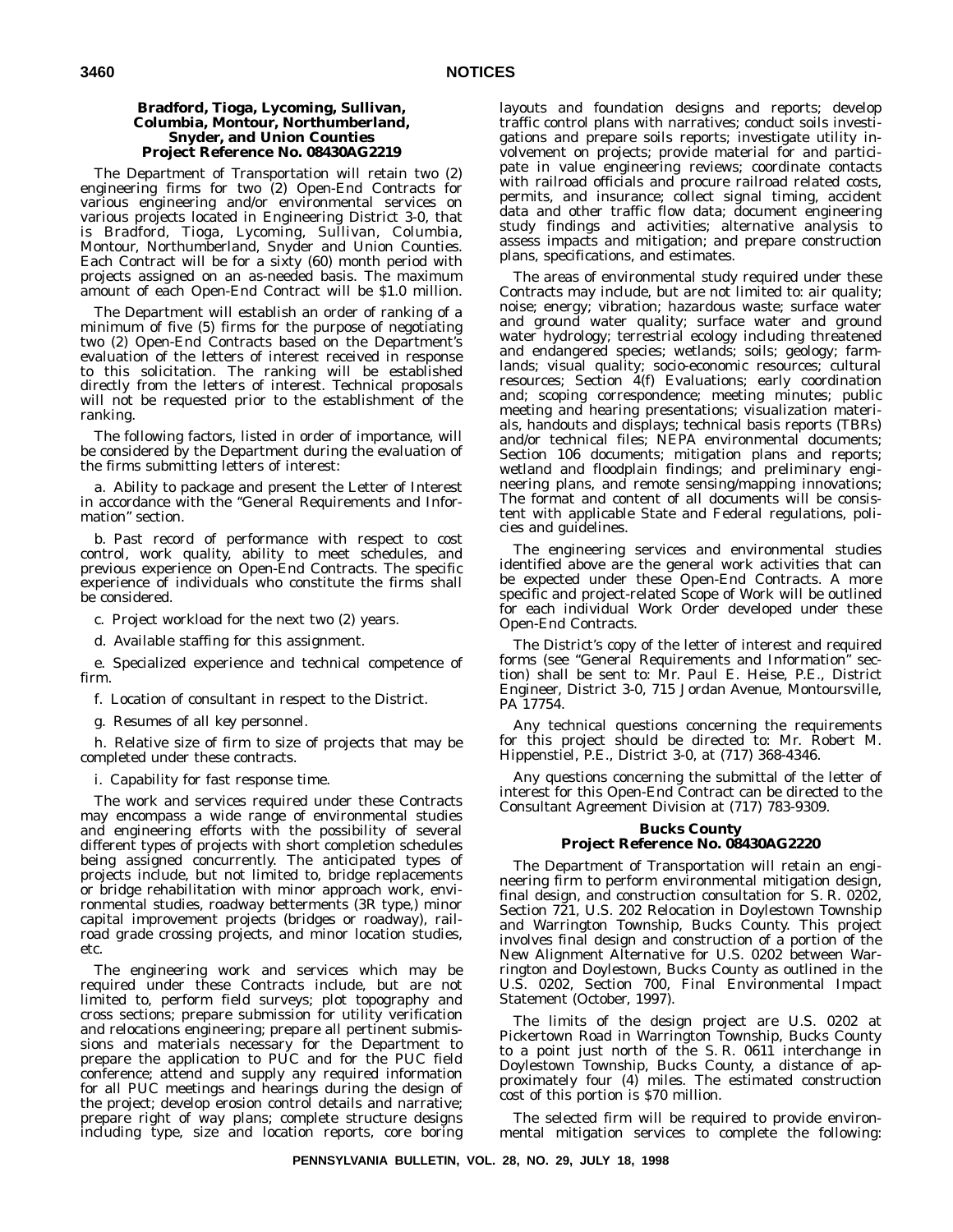groundwater protection; and noise abatement. These services will be conducted to complete the design and construction proposals. The selected firm will be required to provide all necessary environmental services, material and equipment necessary to collect, analyze and organize data, assess impacts, conduct agency and public involvement activities, and prepare reports and plans. The reports and other written graphic material to be prepared may include, but are not limited to, meeting minutes; and coordinating the development of the design with various agencies and special interest groups.

The selected firm will be required to provide the following engineering and design services: surveys; roadway design; pavement design; preparation of cross sections; soils and geological investigations; erosion and sedimentation control design; highway lighting design; right-of-way investigation and plan preparation; structure design; hydrologic and hydraulic analysis; preparation of traffic control, pavement marking and signing plans; traffic signal design; sign lighting pans; utility coordination and design; highway lighting; coordination with PUC, PennDEP, US Army Corps of Engineers, municipal officials, and the public; preparation of final plans, specifications and estimates; shop drawing reviews; alternate design review; and construction consultation.

Firms that are currently serving, or are being considered for selection as municipal engineer in the municipalities listed in the project description will not be considered for this assignment. Also, firms that are under contract, or are being considered, to provide engineering services to a land developer for a site located along the project will likewise not be considered for this assignment. Firms should state in the letter of interest that they are not serving in either capacity as a municipal engineer or as a representative of a site developer. Any questions concerning this requirement should be directed to Mr. Tim O'Brien, at the telephone number listed below.

The consultant selection meeting will be held in the District 6-0 Engineering Office, 200 Radnor-Chester Road, St. Davids, PA on August 14, 1998.

The goal for Disadvantaged Business Enterprise (DBE) participation in this Agreement shall be fifteen (15%) percent of the total contract price. Additional information concerning DBE participation in this Agreement is contained in the General Requirements and Information section after the advertised project(s).

The District's copy of the Letter of Interest and required forms (see general requirements and information section) shall be sent to: Mr. Andrew Warren, District Administrator, Engineering District 6-0, 200 Radnor-Chester Road, St. Davids, Pa 19087.

Any technical questions concerning the requirements for this project should be directed to: Mr. Tim O'Brien, P.E., District 6-0, at (610) 964-6526, or Mr. Randy Wanger, P.E., District 6-0, at (610) 964-6548.

Any questions concerning the submittal of the letter of interest can be directed to the Consultant Agreement Division at (717) 783-9309.

# **Westmoreland and Fayette Counties Project Reference No. 08430AG2221**

The Department of Transportation will retain an engineering firm to provide supplementary construction inspection staff of approximately fifteen (15) inspectors, under the Department's Inspector(s)-in-Charge, for construction inspection and documentation services for the following two (2) projects in Engineering District 12-0:

1. S. R. 0022, Section B03, Westmoreland County This project involves the construction of a new interchange at the intersection of Traffic Route 22 with Traffic Route 66 in Delmont Borough.

2. S. R. 0031, Section 122, Fayette County This project involves the construction of turning lanes on Traffic Route 31 at the intersection with Traffic Route 982 in Laurelville.

The Department will establish an order of ranking of a minimum of three (3) firms for the purpose of negotiating an Engineering Agreement based on the Department's evaluation of the acceptable letters of interest received in response to this solicitation. The ranking will be established directly from the letters of interest. Technical proposals will not be requested prior to the establishment of the ranking.

The following factors, listed in order of importance, will be considered by the Department during the evaluation of the firms submitting letters of interest:

a. Ability to package and present the Letter of Interest in accordance with the ''General Requirements and Information'' section.

b. Number of available inspectors in each payroll classification.

c. Number of NICET certified inspectors in each payroll classifications.

d. Review of inspectors' resumes with emphasis on construction inspection capabilities.

- e. CDS Experience.
- f. Past Performance.

The qualifications and experience required of the firm's inspectors will be established by the Department, and the qualifications of the firm's proposed employees will be reviewed and approved by the Department.

It is anticipated that the supplementary construction inspection staff for this assignment will consist of the following number of inspectors who meet the requirements for the following inspection classifications:

| <i>Inspectors</i> |
|-------------------|
| 3(3)              |
| 9 (6)             |
| 3(0)              |
|                   |

The number(s) in parenthesis above indicate the number of inspectors in each Classification that must meet at least one of the following requirements:

1. Be certified by the National Institute for Certification in Engineering Technologies (NICET) in the field of Transportation Engineering Technology, subfield of Highway Construction, or subfield of Highway Materials, at the Level required for the Inspection Classification.

2. Be registered as a Professional Engineer by the Commonwealth of Pennsylvania with the required highway experience specified for the Inspection Classification.

*No. of*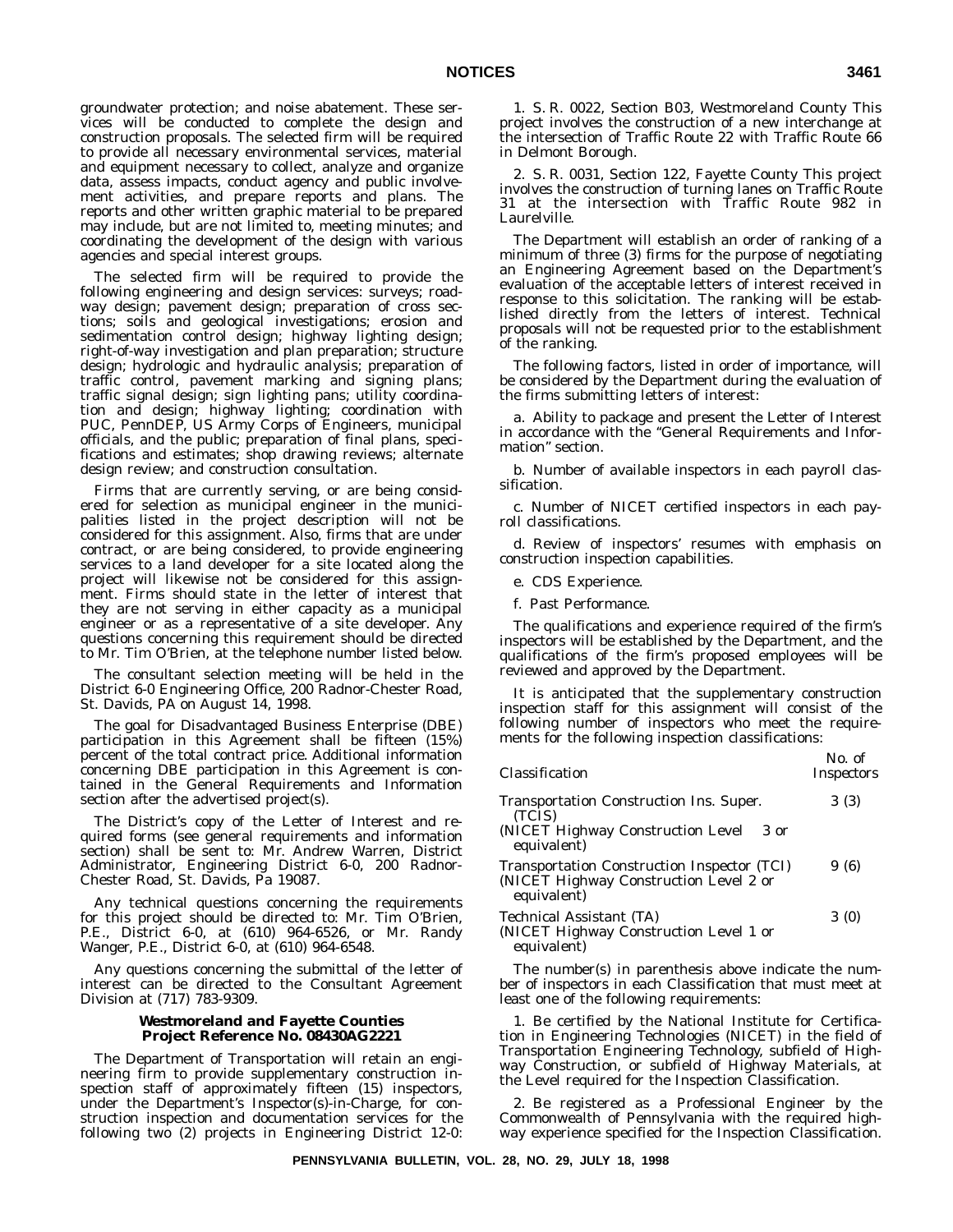3. Be certified as an Engineer-in-Training by the Commonwealth of Pennsylvania with the required highway experience specified for the Inspection Classification.

4. Hold a Bachelor of Science Degree in Civil Engineering or a Bachelor of Science Degree in Civil Engineering Technology with the required highway experience specified for the Inspection Classification.

5. Hold an Associate Degree in Civil Engineering Technology with the required highway experience specified for the Inspection Classification.

The maximum reimbursement per hour of inspection for each Department Payroll Classification for calendar year of 1998:

|                        | Maximum Straight Time         |
|------------------------|-------------------------------|
|                        | <b>Reimbursement Per Hour</b> |
| Payroll Classification | Of Inspection                 |
| (TCIS)                 | \$38.21                       |
| (TCI)                  | \$33.44                       |
| (TA)                   | S22.98                        |

The maximum reimbursement per hour of inspection includes all costs for providing construction inspection services at the project site during the normal work week.

Maximum reimbursement per hour of inspection for subsequent calendar years, if applicable, will be established at the scope of work meeting.

The firm selected may be required to attend a preconstruction conference with the Department and the construction contractor for this project. Under the supervision and direction of the Department, the selected firm will be required to keep records and document the construction work; prepare current and final estimates for payment to the construction contractor; assist the Department in obtaining compliance with the labor standards, safety and accident prevention, and equal opportunity provisions of the contract item; and perform other duties as may be required. *Firms applying must have qualified personnel capable of climbing structures during painting, rehabilitation, or construction*.

The firm selected will be required to supply the following equipment at no direct cost to the Department:

- 
- 2 Nuclear Densometer Gauges/License<br>2 Vehicles for the Transportation of Nu Vehicles for the Transportation of Nuclear Gauges

The goal for Disadvantaged Business Enterprise (DBE) participation in this Agreement shall be fifteen (15%) of the total contract price. Additional information concerning DBE participation in this Agreement is contained in the General Requirements and Information section after the advertised project(s).

Letters of interest for this project must include a letter, signed by the individuals you propose for all TCIS positions, giving their approval to use their name in your letter of interest for this specific project.

The maximum number of resumes to be included in the letter of interest shall be as follows:

| Classification | No. of Resumes |
|----------------|----------------|
| <b>TCIS</b>    |                |
| <b>TCI</b>     |                |

No resumes are required for the TA Classification.

The District's copy of the letter of interest and required forms, (see general requirements and information section shall be sent to: Mr. Michael H. Dufalla, P.E., District Engineer, Engineering District 12-0, P. O. Box 459, Uniontown, PA 15401.

Any technical questions concerning the requirements for this project should be directed to: Mr. Anthony M. Dzurko, P.E., District 12-0 at (724) 439-7137.

Any questions concerning the submittal of the letter of interest can be directed to the Consultant Agreement Division at (717) 783-9309.

# **Washington County Project Reference No. 08430AG2222**

The Department of Transportation will retain an engineering firm to provide supplementary construction inspection staff of approximately twelve (12) inspectors, under the Department's Inspector(s)-in-Charge, for construction inspection and documentation services on S. R. 0079, Section N11 in Washington County. This project involves the reconstruction of Interstate 79 in the Meadow Lands area.

The Department will establish an order of ranking of a minimum of three (3) firms for the purpose of negotiating an Engineering Agreement based on the Department's evaluation of the acceptable letters of interest received in response to this solicitation. The ranking will be established directly from the letters of interest. Technical proposals will not be requested prior to the establishment of the ranking.

The following factors, listed in order of importance, will be considered by the Department during the evaluation of the firms submitting letters of interest:

a. Ability to package and present the Letter of Interest in accordance with the ''General Requirements and Information'' section.

b. Number of available inspectors in each payroll classification.

c. Number of NICET certified inspectors in each payroll classifications.

d. Review of inspectors' resumes with emphasis on construction inspection capabilities.

- e. CDS Experience.
- f. Past Performance.

The qualifications and experience required of the firm's inspectors will be established by the Department, and the qualifications of the firm's proposed employees will be reviewed and approved by the Department.

It is anticipated that the supplementary construction inspection staff for this assignment will consist of the following number of inspectors who meet the requirements for the following inspection classifications:

| Classification                                                                                                       | No. of<br><i>Inspectors</i> |
|----------------------------------------------------------------------------------------------------------------------|-----------------------------|
| <b>Transportation Construction Ins. Super.</b><br>(TCIS)<br>(NICET Highway Construction Level<br>3 or<br>equivalent) | 3(3)                        |
| Transportation Construction Inspector (TCI)<br>(NICET Highway Construction Level 2 or<br>equivalent)                 | 7(5)                        |
| Technical Assistant (TA)<br>(NICET Highway Construction Level 1 or<br>equivalent)                                    | 2(0)                        |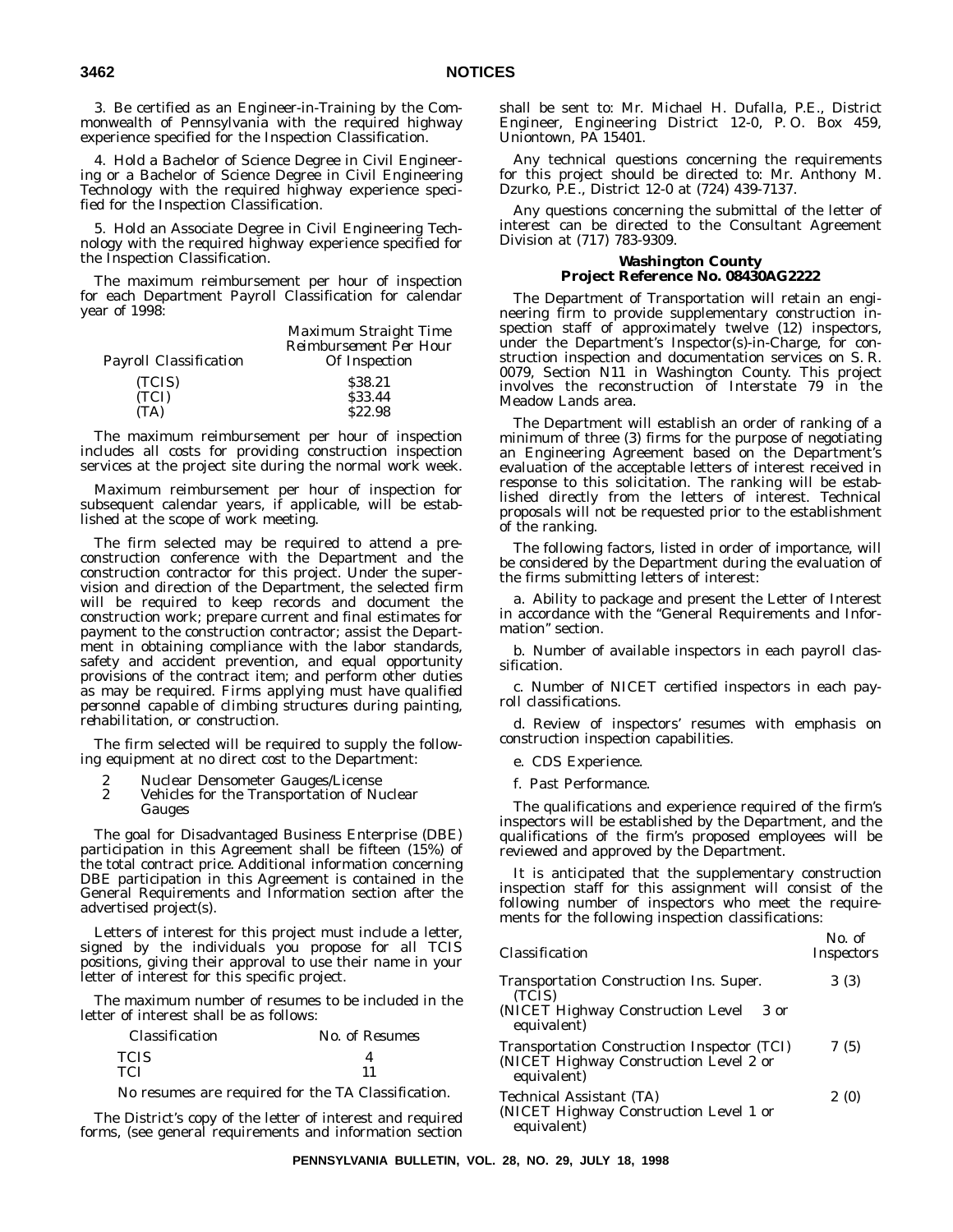The number(s) in parenthesis above indicate the number of inspectors in each Classification that must meet at least one of the following requirements:

1. Be certified by the National Institute for Certification in Engineering Technologies (NICET) in the field of Transportation Engineering Technology, subfield of Highway Construction, or subfield of Highway Materials, at the Level required for the Inspection Classification.

2. Be registered as a Professional Engineer by the Commonwealth of Pennsylvania with the required highway experience specified for the Inspection Classification.

3. Be certified as an Engineer-in-Training by the Commonwealth of Pennsylvania with the required highway experience specified for the Inspection Classification.

4. Hold a Bachelor of Science Degree in Civil Engineering or a Bachelor of Science Degree in Civil Engineering Technology with the required highway experience specified for the Inspection Classification.

5. Hold an Associate Degree in Civil Engineering Technology with the required highway experience specified for the Inspection Classification.

The maximum reimbursement per hour of inspection for each Department Payroll Classification for calendar year of 1998:

|                               | Maximum Straight Time                          |
|-------------------------------|------------------------------------------------|
| <b>Payroll Classification</b> | <b>Reimbursement Per Hour</b><br>Of Inspection |
| (TCIS)                        | \$38.21                                        |
| (TCI)                         | \$33.44                                        |
| (TA)                          | \$22.98                                        |

The maximum reimbursement per hour of inspection includes all costs for providing construction inspection services at the project site during the normal work week.

Maximum reimbursement per hour of inspection for subsequent calendar years, if applicable, will be established at the scope of work meeting.

The firm selected may be required to attend a preconstruction conference with the Department and the construction contractor for this project. Under the supervision and direction of the Department, the selected firm will be required to keep records and document the construction work; prepare current and final estimates for payment to the construction contractor; assist the Department in obtaining compliance with the labor standards, safety and accident prevention, and equal opportunity provisions of the contract item; and perform other duties as may be required. *Firms applying must have qualified personnel capable of climbing structures during painting, rehabilitation, or construction*.

The firm selected will be required to supply the following equipment at no direct cost to the Department:

- 1 Nuclear Densometer Gauges/License
- 1 Vehicles for the Transportation of Nuclear Gauges

The goal for Disadvantaged Business Enterprise (DBE) participation in this Agreement shall be fifteen (15%) of the total contract price. Additional information concerning DBE participation in this Agreement is contained in the General Requirements and Information section after the advertised project(s).

Letters of interest for this project must include a letter, signed by the individuals you propose for all TCIS positions, giving their approval to use their name in your letter of interest for this specific project.

The maximum number of resumes to be included in the letter of interest shall be as follows:

| Classification | No. of Resumes |
|----------------|----------------|
| <b>TCIS</b>    |                |
| TCI            | 9              |

No resumes are required for the TA Classification.

The District's copy of the letter of interest and required forms, (see general requirements and information section shall be sent to: Mr. Michael H. Dufalla, P.E., District Engineer, Engineering District 12-0, P. O. Box 459, Uniontown, PA 15401.

Any technical questions concerning the requirements for this project should be directed to: Mr. Anthony M. Dzurko, P.E., District 12-0 at (724) 439-7137.

Any questions concerning the submittal of the letter of interest can be directed to the Consultant Agreement Division at (717) 783-9309.

# **General Requirements and Information**

Firms interested in providing the above work and services are invited to submit two copies of a Letter of Interest are required information for each Project Reference Number for which the applicant wishes to be considered.

The first copy of the Letter of Interest and required information must be submitted to: Mr. Charles W. Allwein, P.E., Chief, Consultant Selection Committee, 7th Floor, Forum Place, 555 Walnut Street, P. O. Box 3060, Harrisburg, Pennsylvania 17105-3060. Note: The Zip Code for express Mailing is 17101-1900.

The Letter of Interest and required information must be received within twenty (20) calendar days of this Notice. The Deadline for receipt of a Letter of Interest at the above address is 4:30 p.m. prevailing time of the twentieth day.

The second copy of the letter of interest and required information must be submitted to the appropriate District Engineer/Administrator or the Bureau Director as indicated in the individual advertisement. This copy must be postmarked or delivered on or before the deadline indicated above.

If an individual, firm, or corporation not authorized to engage in the practice of engineering desires to submit a Letter of Interest, said individual, firm, or corporation may do so as part of a Joint Venture with an individual, firm, or corporate which is permitted under the state law to engage in the practice of engineering.

If a Joint Venture responds to a project advertisement, the Department of Transportation will not accept separate Letters of Interest from the Joint Venture constituents. A firm will not be permitted to submit on more than one (1) Joint Venture for the same Project Reference Number. Also a firm that responds to a project as a prime may not be included as a designated subcontractor to another firm that responds as a prime to the project. Multiple responses under any of the foregoing situations will cause the rejection of all responses of the firm or firms involved. The above does not preclude a firm from being set forth as a designated subcontractor to more than one (1) prime responding to the project advertisement.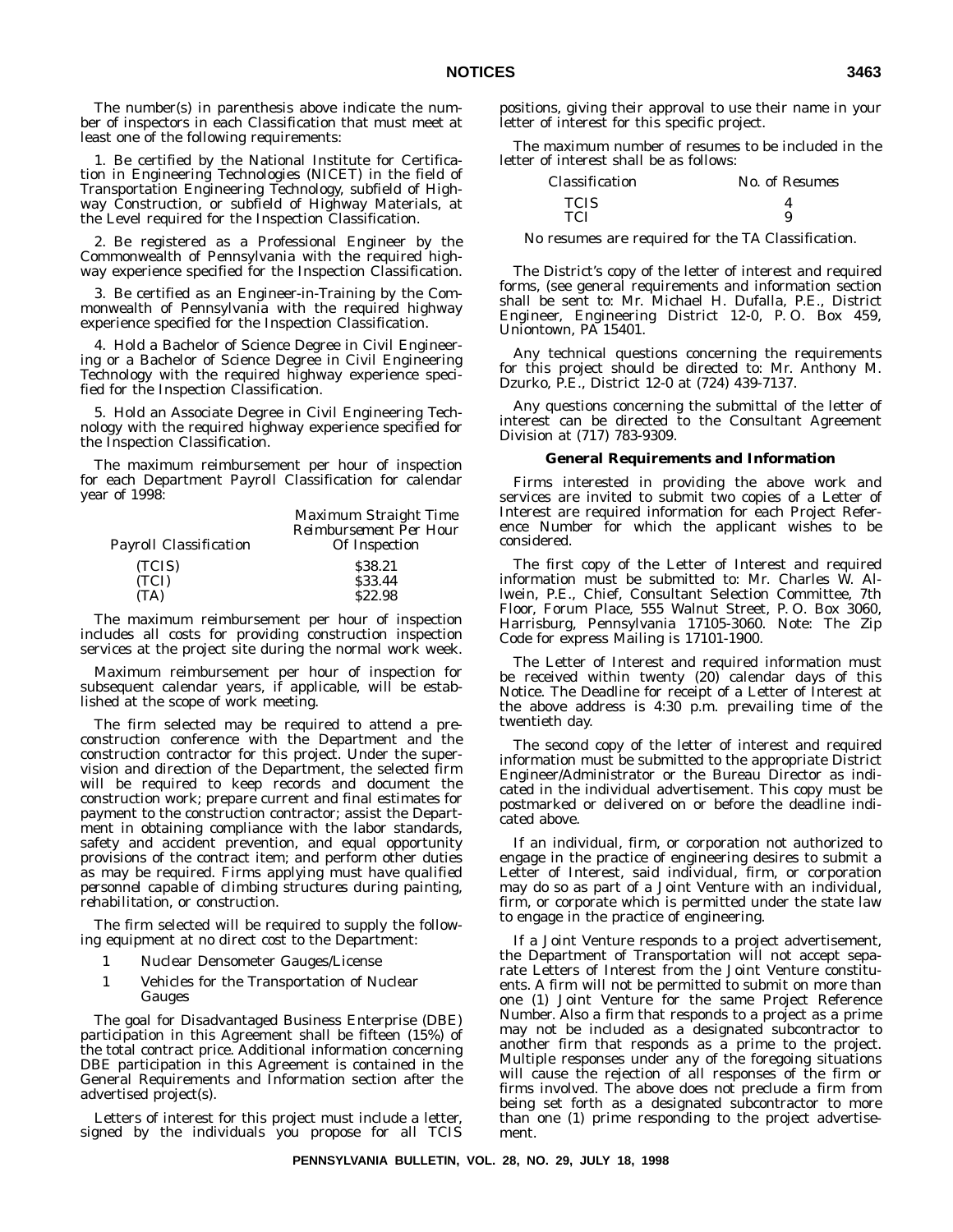If a goal for Disadvantaged Business Enterprise (DBE) participation is established for an advertised project, firms expressing interest in the project must agree to ensure that Disadvantaged Business Enterprise (DBE) firms as defined in the Intermodal Surface Transportation Efficiency Act of 1991 and currently certified by the Department of Transportation shall have the maximum opportunity to participate in any subcontracting or furnishing supplies or services approved under Form 442, Section 1.10(a). The Act requires that firms owned and controlled by women (WBEs) be included, as a presumptive group, within the definition of Disadvantaged Business Enterprise (DBE). The goal for DBE participation shall be as stated in the individual project advertisement. Responding firms shall make good faith efforts to meet the DBE goal using DBEs (as they were defined prior to the act, WEBs or combinations thereof.

Proposing DBE firms must be certified at the time of submission of the Letter of Interest. If the selected firm fails to meet the established DBE participation goal, it shall be required to demonstrate its good faith efforts to attain the goal.

Responses are encouraged by small firms, Disadvantaged Business Enterprise (DBE) firms, and other firms who have not previously performed work for the Department of Transportation.

Each Letter of Interest must include the following information and the information *must be* packaged and presented in the following order:

1. Transmittal Letter (Maximum of two (2) 8 1/2'' x 11'' typed pages, one side)

The subject heading of the transmittal letter must include the project reference number for which the applicant wishes to be considered, the firm's legal name, fictitious name (if applicable), and the firm's federal identification number. If the project advertisement indicated the Department will retain an engineering firm for the project, the applicant must indicate in the body of their transmittal letter the names and Professional Engineer License Number of individuals who are directing heads or employees of the firm who have responsible charge of the firm's engineering activities, and whose names and seals shall be stamped on all plans, specifications, plats, and reports issued by the firm.

2. Project Organizational Chart (one page, one side, maximum size  $11'' \times 17''$ )

This Chart must show key staff from the prime and each subconsultant and their area of responsibility.

3. Standard Form 255, ''Architect-Engineer and Related Services Questionnaire for Specific Project'' (one Form 255 for the project team)

The Standard Form 255 must be signed, dated, and filled out in its entirety, including Item No. 6 listing the proposed subconsultants and the type of work or service they will perform on the project.

Under Item 4 of this form, Column A must specify only the number of subconsultant personnel and Column B must specify only the number of prime consultant personnel to be assigned to work on this project reference number. Do *not* include the total personnel for either the subconsultant or prime consultant under Item 4 unless the total personnel are necessary to provide the required work and services.

The prime and each subconsultant may include no more than one page each for Items 10 and 11.

If a Disadvantaged Business Enterprise (DBE) goal is specified for the project, the DBE must be currently certified by the Department of Transportation, and the name of the DBE and the work to be performed must be indicated in Item No. 6. If a Woman Business Enterprise (WBE) firm is substituted for the DBE, the WBE firm must also be presently certified by the Department of Transportation and indicated in Item 6.

4. Standard Form 254, ''Architect-Engineer for Related Services Questionnaire''

A Standard Form 254, not more than one (1) year old as of the date of this advertisement, must accompany each Letter of Interest for the firm, each party to a Joint Venture, and for each subconsultant the firm or Joint Venture is proposing to use for the performance of professional services regardless of whether the subconsultant is an individual, a college professor, or a Company, unless an acceptable Standard Form 254 for the prime and *each* subconsultant/subcontractor is on file in both the Bureau of Design and the Engineering District Office or Central Office Bureau identified in the individual project advertisement.

If the Standard Form 254 is not submitted with the Letter of Interest, the transmittal letter shall indicate the dates that the Standard Forms 254 were submitted to the Bureau of Design and appropriate Engineering District/ Central Office Bureau.

These Forms must be assembled with the prime's form first, followed by the form for each subconsultant in the same order as the subconsultants appear in Item 6 of Form 255.

5. Workload Projection Graph (Not required for Construction Inspection Services)

Separate Workload Projection Graphs for the prime and each subconsultant shown in Item 6 of the Form 255 must be included and must indicate the firm's current and anticipated workload compared to the anticipated capacity available for the next two-year time frame. The Workload Projection Graphs must be submitted for the office(s) where the work would be performed and must only include the personnel classifications required for providing the advertised services and work.

6. Authorization Letters (For Construction Inspections Services, if required)

If the advertisement requires a letter signed by individuals giving their approval to use their name in the Letter of Interest, the letters from proposed prime employees must be first, followed by subconsultant employees, in the same order as shown in Item 6 of Form 255.

# 7. Registration To Do Business

Firms with out-of-state headquarters or corporations not incorporated in Pennsylvania must include, with each Letter of Interest, a copy of their registration to do business in the Commonwealth as provided by the Department of State. Firms who are not registered to do business in Pennsylvania at the time of this advertisement must document that they have applied for registration to the Department of State, Corporation Bureau. The telephone number for the Corporation Bureau is (717) 787-1057 or (717) 787-2004.

8. Overhead Rates (one page)

A single page summary must indicate the latest audited overhead rate developed in accordance with Federal Acquisition Regulations (FAR) for the prime consultant and each subconsultant. If a FAR rate is not available, the

**PENNSYLVANIA BULLETIN, VOL. 28, NO. 29, JULY 18, 1998**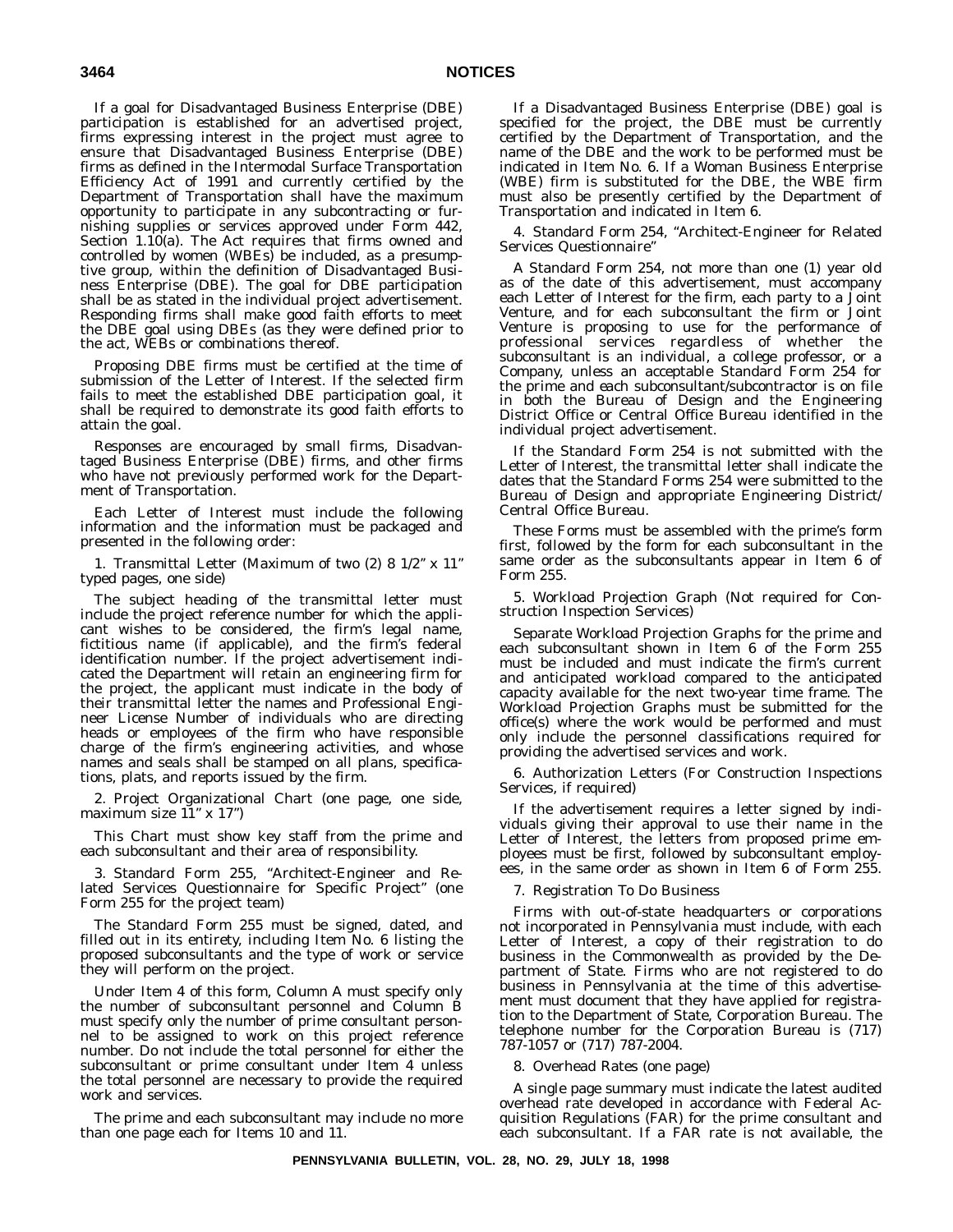latest rate available from a Certified Public Accountant must be indicated. New firms should indicate how long the firm has been in existence and when an audited overhead rate would be available.

9. Additional Information

Additional information, not to exceed ten (10) one sided 8  $1/2$ " x  $11$ " pages or five (5) double sided 8  $1/2$ " x  $11$ " pages may be included at the discretion of the submitting firm.

The assignment of the agreement/contract for the above advertisement(s) will be made to one of the firms who submitted an acceptable Letter of Interest in response to the project advertisement. The assignment will be made based on the Department's evaluation of the firm's qualification and capabilities. The Department reserves the right to reject all letters submitted, to cancel the solicitations requested under this Notice, and/or to readvertise solicitation for the work and services.

# BRADLEY L. MALLORY,

*Secretary*

[Pa.B. Doc. No. 98-1165. Filed for public inspection July 17, 1998, 9:00 a.m.]

# **Retention of Engineering Firms**

# **Lawrence County Project Reference No. 08430AG2223**

The Department of Transportation will retain an engineering firm to perform preliminary engineering, environmental studies, final design, shop drawing review and consultation during construction for the replacement of the Vangorder Mill Road Bridge (S. R. 2005, Section L02). The structure being replaced is a 277 foot simple span over the Slippery Rock Creek. This project will also require roadway realignment in order to meet current design. This project is located on S. R. 2005 in Perry and Wayne Townships approximately 1.5 miles north of S. R. 0488 in Lawrence County.

Required services will include Preliminary and Final Geotechnical Engineering, Right-of-Way Investigation and Final Right-of-Way Plan, Hydrologic and Hydraulic Report, Type, Size and Location Submission, Step 9 Submission, Field Survey in Preliminary and Final Design, Final Bridge Design Plans, Value Engineering, Utility Coordination and Investigation, Final Roadway Design, Also Plans (lighting, pavement marking and signing), Maintenance and Protection of Traffic, Final P. S. & E. Submission, Construction Consultation and Shop Drawing Review.

The design of this project will be developed in metric units.

The following factors, listed in order of importance, will be considered by the Department during the evaluation of the firms submitting Letters of Interest:

1. Ability to package and present the letter of interest in accordance with the ''General Requirements and information'' section.

2. Specialized experience and technical competence of firm.

3. Experience and abilities of key personnel (project manager, bridge engineer, etc.) that will be assigned to this project.

4. Past record of performance for similar type projects with respect to cost control, work quality and ability to meet schedules.

- 5. Subconsultants assigned to this project.
- 6. Special requirements of project.
- 7. Other factors, if any, specific to the project.

The District will announce the firms that have been shortlisted at an open public meeting to be held at Engineering District 11-0, 45 Thomas Run Road, Bridgeville, PA 15017 at 10:00 AM on Thursday, September 10, 1998. Please specify a contact person, phone number and address in the letter of interest.

The goal for Disadvantaged Business Enterprise (DBE) participation in the Agreement shall be 15% of the total contract price. Additional information concerning DBE participation in this Agreement is contained in the General Requirements and Information section after the advertised projects.

Limits to the letter of interest submittals in addition to the General Requirements and Information are as follows:

a. Resumes—five total pages of resumes, one-sided

b. Standard Form 255, Item 8 (Number of project descriptions which demonstrate the firm's competence) five (5) project descriptions

The second copy of the letter of interest and required forms (see general requirements and information section) shall be sent to: Henry Nutbrown, P.E. District Engineer, District 11-0, 45 Thoms Run Road, Bridgeville, PA 15017, Attention: Richard T. Curry, P.E.

Any technical questions concerning the requirements for this project should be directed to Robert Collins, P.E., District 11-0, at (412) 429-4928.

Any question concerning the submittal of the letter of interest can be directed to the Consultant Agreement Division at (717) 783-9309.

### **General Requirements and Information**

Firms interested in providing the above work and services are invited to submit two copies of a Letter of Interest are required information for each Project Reference Number for which the applicant wishes to be considered.

The first copy of the Letter of Interest and required information must be submitted to: Mr. Charles W. Allwein, P.E., Chief, Consultant Selection Committee, 7th Floor, Forum Place, 555 Walnut Street, P. O. Box 3060, Harrisburg, Pennsylvania 17105-3060. Note: The Zip Code for express Mailing is 17101-1900.

The Letter of Interest and required information must be received within twenty (20) calendar days of this Notice. The Deadline for receipt of a Letter of Interest at the above address is 4:30 P.M. prevailing time of the twentieth day.

The second copy of the letter of interest and required information must be submitted to the appropriate District Engineer/Administrator or the Bureau Director as indicated in the individual advertisement. This copy must be postmarked or delivered on or before the deadline indicated above.

If an individual, firm, or corporation not authorized to engage in the practice of engineering desires to submit a Letter of Interest, said individual, firm, or corporation may do so as part of a Joint Venture with an individual, firm, or corporate which is permitted under the state law to engage in the practice of engineering.

If a Joint Venture responds to a project advertisement, the Department of Transportation will not accept sepa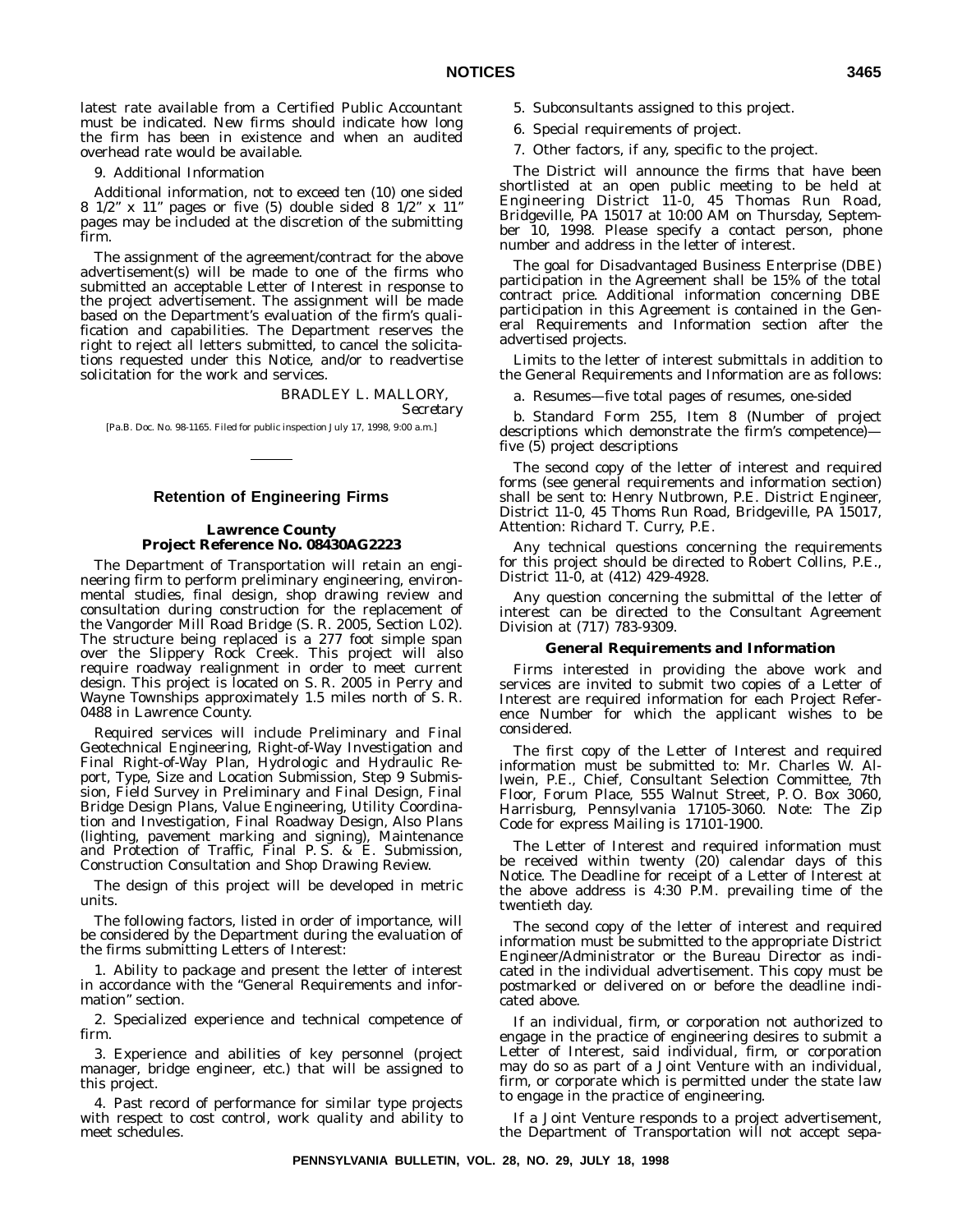rate Letters of Interest from the Joint Venture constituents. A firm will not be permitted to submit on more than one (1) Joint Venture for the same Project Reference Number. Also a firm that responds to a project as a prime may not be included as a designated subcontractor to another firm that responds as a prime to the project. Multiple responses under any of the foregoing situations will cause the rejection of all responses of the firm or firms involved. The above does not preclude a firm from being set forth as a designated subcontractor to more than one (1) prime responding to the project advertisement.

If a goal for Disadvantaged Business Enterprise (DBE) participation is established for an advertised project, firms expressing interest in the project must agree to ensure that Disadvantaged Business Enterprise (DBE) firms as defined in the Intermodal Surface Transportation Efficiency Act of 1991 and currently certified by the Department of Transportation shall have the maximum opportunity to participate in any subcontracting or furnishing supplies or services approved under Form 442, Section 1.10(a). The Act requires that firms owned and controlled by women (WBEs) be included, as a presumptive group, within the definition of Disadvantaged Business Enterprise (DBE). The goal for DBE participation shall be as stated in the individual project advertisement. Responding firms shall make good faith efforts to meet the DBE goal using DBEs (as they were defined prior to the act, WEBs or combinations thereof.

Proposing DBE firms must be certified at the time of submission of the Letter of Interest. If the selected firm fails to meet the established DBE participation goal, it shall be required to demonstrate its good faith efforts to attain the goal.

Responses are encouraged by small firms, Disadvantaged Business Enterprise (DBE) firms, and other firms who have not previously performed work for the Department of Transportation.

Each Letter of Interest must include the following information and the information *must be* packaged and presented in the following order:

1. Transmittal Letter (Maximum of two (2) 8 1/2'' x 11'' typed pages, one side)

The subject heading of the transmittal letter must include the project reference number for which the applicant wishes to be considered, the firm's legal name, fictitious name (if applicable), and the firm's federal identification number. If the project advertisement indicated the Department will retain an engineering firm for the project, the applicant must indicate in the body of their transmittal letter the names and Professional Engineer License Number of individuals who are directing heads or employees of the firm who have responsible charge of the firm's engineering activities, and whose names and seals shall be stamped on all plans, specifications, plats, and reports issued by the firm.

2. Project Organizational Chart (one page, one side, maximum size  $11'' \times 17''$ )

This Chart must show key staff from the prime and each subconsultant and their area of responsibility.

3. Standard Form 255, ''Architect-Engineer and Related Services Questionnaire for Specific Project'' (one Form 255 for the project team)

The Standard Form 255 must be signed, dated, and filled out in its entirety, including Item No. 6 listing the

proposed subconsultants and the type of work or service they will perform on the project.

Under Item 4 of this form, Column A must specify only the number of subconsultant personnel and Column B must specify only the number of prime consultant personnel to be assigned to work on this project reference number. Do *not* include the total personnel for either the subconsultant or prime consultant under Item 4 unless the total personnel are necessary to provide the required work and services.

The prime and each subconsultant may include no more than one page each for Items 10 and 11.

If a Disadvantaged Business Enterprise (DBE) goal is specified for the project, the DBE must be currently certified by the Department of Transportation, and the name of the DBE and the work to be performed must be indicated in Item No. 6. If a Woman Business Enterprise (WBE) firm is substituted for the DBE, the WBE firm must also be presently certified by the Department of Transportation and indicated in Item 6.

4. Standard Form 254, ''Architect-Engineer for Related Services Questionnaire''

A Standard Form 254, not more than one (1) year old as of the date of this advertisement, must accompany each Letter of Interest for the firm, each party to a Joint Venture, and for each subconsultant the firm or Joint Venture is proposing to use for the performance of professional services regardless of whether the subconsultant is an individual, a college professor, or a Company, unless an acceptable Standard Form 254 for the prime and *each* subconsultant/subcontractor is on file in both the Bureau of Design and the Engineering District Office or Central Office Bureau identified in the individual project advertisement.

If the Standard Form 254 is not submitted with the Letter of Interest, the transmittal letter shall indicate the dates that the Standard Forms 254 were submitted to the Bureau of Design and appropriate Engineering District/ Central Office Bureau.

These Forms must be assembled with the prime's form first, followed by the form for each subconsultant in the same order as the subconsultants appear in Item 6 of Form 255.

5. Workload Projection Graph (Not required for Construction Inspection Services)

Separate Workload Projection Graphs for the prime and each subconsultant shown in Item 6 of the Form 255 must be included and must indicate the firm's current and anticipated workload compared to the anticipated capacity available for the next two-year time frame. The Workload Projection Graphs must be submitted for the office(s) where the work would be performed and must only include the personnel classifications required for providing the advertised services and work.

6. Authorization Letters (For Construction Inspections Services, if required)

If the advertisement requires a letter signed by individuals giving their approval to use their name in the Letter of Interest, the letters from proposed prime employees must be first, followed by subconsultant employees, in the same order as shown in Item 6 of Form 255.

7. Registration To Do Business

Firms with out-of-state headquarters or corporations not incorporated in Pennsylvania must include, with each Letter of Interest, a copy of their registration to do

**PENNSYLVANIA BULLETIN, VOL. 28, NO. 29, JULY 18, 1998**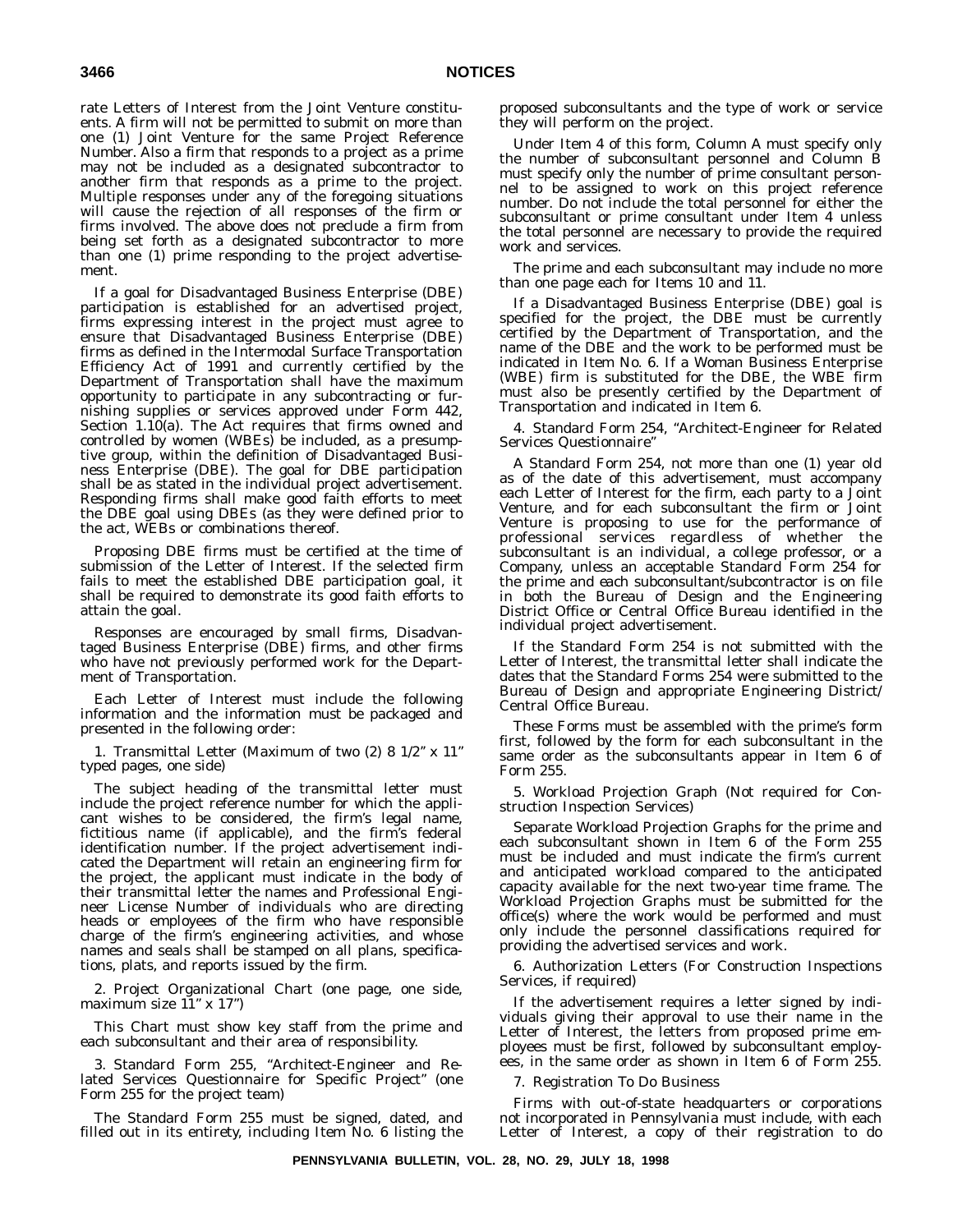business in the Commonwealth as provided by the Department of State. Firms who are not registered to do business in Pennsylvania at the time of this advertisement must document that they have applied for registration to the Department of State, Corporation Bureau. The telephone number for the Corporation Bureau is (717) 787-1057 or (717) 787-2004.

8. Overhead Rates (one page)

A single page summary must indicate the latest audited overhead rate developed in accordance with Federal Acquisition Regulations (FAR) for the prime consultant and each subconsultant. If a FAR rate is not available, the latest rate available from a Certified Public Accountant must be indicated. New firms should indicate how long the firm has been in existence and when an audited overhead rate would be available.

9. Additional Information

Additional information, not to exceed ten (10) one sided 8 1/2'' x 11'' pages or five (5) double sided 8 1/2'' x 11'' pages may be included at the discretion of the submitting firm.

The assignment of the agreement/contract for the above advertisement(s) will be made to one of the firms who submitted an acceptable Letter of Interest in response to the project advertisement. The assignment will be made based on the Department's evaluation of the firm's qualification and capabilities. The Department reserves the right to reject all letters submitted, to cancel the solicitations requested under this Notice, and/or to readvertise solicitation for the work and services.

> BRADLEY L. MALLORY, *Secretary*

[Pa.B. Doc. No. 98-1166. Filed for public inspection July 17, 1998, 9:00 a.m.]

# **HEALTH CARE COST CONTAINMENT COUNCIL**

# **Mandated Benefits**

Section 9 of Act 34 of 1993 requires that the Health Care Cost Containment Council (Council) review existing or proposed mandated health benefits on request of the executive and legislative branches of government. The Council has been requested by Senator Edwin G. Holl, Chairperson of the Senate Banking and Insurance Committee, to review Senate Bill 499, Printers Number 526 (O'Pake), the Home Health Care Reimbursement Act, which would require all health insurance policies providing reimbursement for medically necessary services to also offer ''optional health insurance benefits payable with respect to home health care in accordance with a home health care plan of treatment prescribed by a physician."

Initial notification of request for information and documentation was published in the *Pennsylvania Bulletin* on May 2, 1998, with documentation due to the Council by July 2, 1998.

Following is a list of the documentation received. This information is available for public review and comment at the Council offices during regular business hours (8:30 a.m. to 5 p.m.) until August 7, 1998. Any additional comments on this information must be received by this time. Council offices are located at: 225 Market Street, Suite 400, Harrisburg, PA 17101. Send comments (six copies) to Flossie Wolf at this address.

# *Senate Bill 499 Submissions*

1. Managed Care Association of Pennsylvania (Kimberly Kockler, Executive Director)

• Letter addressing Section 9 requirements, opposing Senate Bill 499.

• Attachments addressing home health care and long term care.

2. The Insurance Federation of Pennsylvania (John R. Doubman, Secretary and Counsel)

• Letter addressing Section 9 requirements and opposing Senate Bill 499.

3. Highmark (Bruce R. Hironimus, Vice President, Government Affairs)

• Statement addressing Section 9 requirements and opposing Senate Bill 499.

• Attachments addressing home health care and long term care.

4. AFLAC—American Family Life Assurance Company of Columbus (Richard J. Gmerek and Elvira O. Guida from the Law Offices of Maley, Williamson, Hayden & Gmerek)

• Statement of AFLAC requesting that language be added to Senate Bill 499 excluding certain types of supplemental policies.

5. Pennsylvania Business Roundtable (Michael T. Mc-Carthy, President)

• Letter opposing mandates in general, including those proposed in Senate Bill 499.

MARC P. VOLAVKA,

*Executive Director*

[Pa.B. Doc. No. 98-1167. Filed for public inspection July 17, 1998, 9:00 a.m.]

# **Mandated Benefits**

Section 9 of Act 34 of 1993 requires that the Health Care Cost Containment Council (Council) review existing or proposed mandated health benefits on request of the executive and legislative branches of government. The Council has been requested by Senator Edwin G. Holl, Chairperson of the Senate Banking and Insurance Committee, to review Senate Bill 590, Printers Number 622 (Williams), which requires health insurance companies and private and public health programs to provide coverage of acupuncture services at the same reimbursement whether the provider is a licensed physician or licensed acupuncturist.

Initial notification of request for information and documentation was published in the *Pennsylvania Bulletin* on May 2, 1998, with documentation due to the Council by July 2, 1998.

Following is a list of the documentation received. This information is available for public review and comment at the Council offices during regular business hours (8:30 a.m. to 5 p.m.) until August 7, 1998. Any additional comments on this information must be received by this time. Council offices are located at: 225 Market Street, Suite 400, Harrisburg, PA 17101. Send comments (six copies) to Flossie Wolf at this address.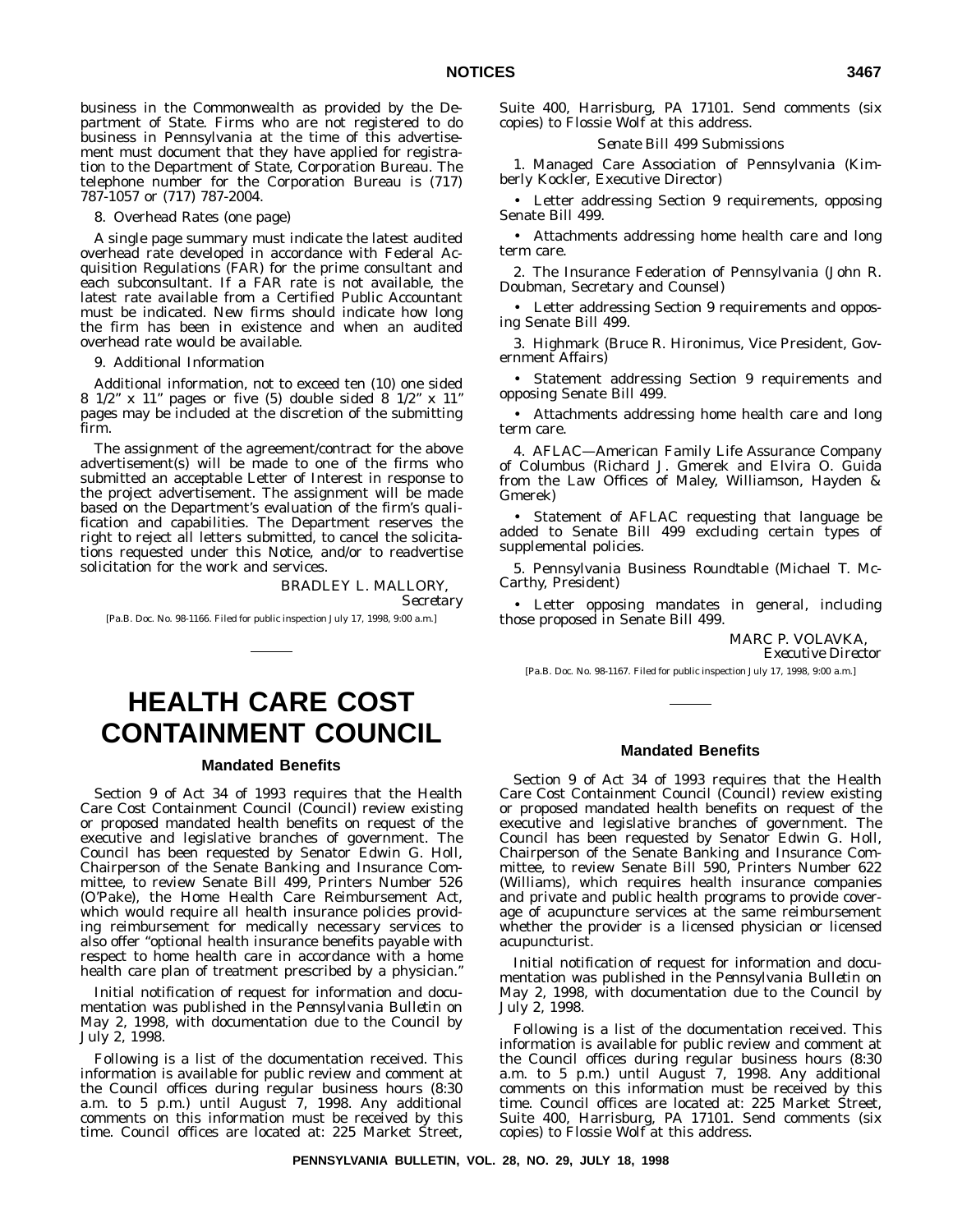# *Senate Bill 590 Submissions*

1. American Academy of Medical Acupuncture (Dr. Marshall H. Sager, D.O., Board Member)

• Letter addressing Section 9 requirements and opposing Senate Bill 590.

2. The Insurance Federation of Pennsylvania, Inc. (John R. Doubman, Secretary and Counsel)

• Letter addressing Section 9 requirements and opposing Senate Bill 590.

3. Highmark (Bruce R. Hironimus, Vice President, Government Affairs)

• Statement addressing Section 9 requirements and opposing Senate Bill 590.

• Attachments addressing acupuncture.

4. AFLAC—American Family Life Assurance Company of Columbus (Richard J. Gmerek and Elvira O. Guida from the Law offices of Maley, Williamson, Hayden & Gmerek)

• Statement of AFLAC requesting that language be added to Senate Bill 590 to exclude certain types of supplemental policies.

5. Pennsylvania Business Roundtable (Michael T. Mc-Carthy, President)

• Letter opposing mandated benefits in general, including those proposed in Senate Bill 590.

> MARC P. VOLAVKA, *Executive Director*

[Pa.B. Doc. No. 98-1168. Filed for public inspection July 17, 1998, 9:00 a.m.]

# **Mandated Benefits**

Section 9 of Act 34 of 1993 requires that the Health Care Cost Containment Council (Council) review existing or proposed mandated health benefits on request of the executive and legislative branches of government. The Council has been requested by Senator Edwin G. Holl, Chairperson of the Senate Banking and Insurance Committee, to review Senate Bill 1183, Printers Number 1449 (Greenleaf), which would require every health insurance policy that provides pregnancy-related benefits to also provide coverage for the expenses of diagnosis and treatment of infertility, including, but not limited to, in vitro fertilization, uterine embryo lavage, embryo transfer, artificial insemination, gamete intrafallopian tube transfer, zygote intrafallopian tube transfer and low tubal ovum transfer, under certain medical conditions.

Initial notification of request for information and documentation was published in the *Pennsylvania Bulletin* on May 2, 1998, with documentation due to the Council by July 2, 1998.

Following is a list of the documentation received. This information is available for public review and comment at the Council offices during regular business hours (8:30 a.m. to 5 p.m.) until August 7, 1998. Any additional comments on this information must be received by this time. Council offices are located at: 225 Market Street, Suite 400, Harrisburg, PA 17101. Send comments (six copies) to Flossie Wolf at this address.

*Senate Bill 1183 Submissions*

1. Highmark (Bruce R. Hironimus, Vice President, Government Affairs)

• Statement addressing Section 9 requirements and opposing Senate Bill 1183.

• Attachments addressing costs, effectiveness and social issues surrounding infertility.

2. Independence Blue Cross (Mary Ellen McMillen, Vice President, Legislative Policy)

• Letter opposing Senate Bill 1183.

• Attachments about the cost/prevalence of health insurance.

3. The Managed Care Association of Pennsylvania (Kimberly J. Kockler, Executive Director)

• Letter addressing Section 9 requirements and opposing Senate Bill 1183.

• Attachments addressing costs, effectiveness and social issues surrounding infertility.

4. The Insurance Federation of Pennsylvania (John R. Doubman, Secretary and Counsel)

• Letter addressing Section 9 requirements and opposing Senate Bill 1183.

• Attachments addressing insurance costs and coverage for infertility.

5. AFLAC—American Family Life Assurance Company of Columbus (Richard J. Gmerek and Elvira Guida of the Law Office of Maley, Williamson, Haley & Gmerek)

• Statement addressing Senate Bill 1183 and requesting exemptions for certain supplemental policies.

6. The American Society for Reproductive Medicine (Sean Tipton, Public Affairs Administrator)

• Letter and attachments addressing infertility services and treatments.

7. Pennsylvania Reproductive Associates (Dr. Andrea Braverman, Director of Psychological Services)

• Letter and attachments addressing the psychological aspects of infertility.

8. RESOLVE of Philadelphia (Patti Gellman, Advocacy Committee Co-Chair)

• Statement supporting Senate Bill 1183.

• Attachments addressing effectiveness and costs of infertility.

9. RESOLVE of South Central PA (Tara Mayes)

• Letter addressing infertility issues.

10. RESOLVE, The National Infertility Association (Deborah Wachenheim, Government Affairs Director)

• Information on infertility, infertility treatment costs and insurance coverage.

11. Serono Laboratories (Nicholas L. Ruggieri, Vice President, Government Affairs)

• Information on the cost of infertility insurance benefits.

12. Dr. William F. Panak, Martha Griffin, Dr. M. Shelton Smith, Brandie Dennler, Jennifer Erickson

• Statement addressing Section 9 requirements and supporting Senate Bill 1183.

• Attachments addressing costs and effectiveness of infertility treatments.

MARC P. VOLAVKA,

*Executive Director*

[Pa.B. Doc. No. 98-1169. Filed for public inspection July 17, 1998, 9:00 a.m.]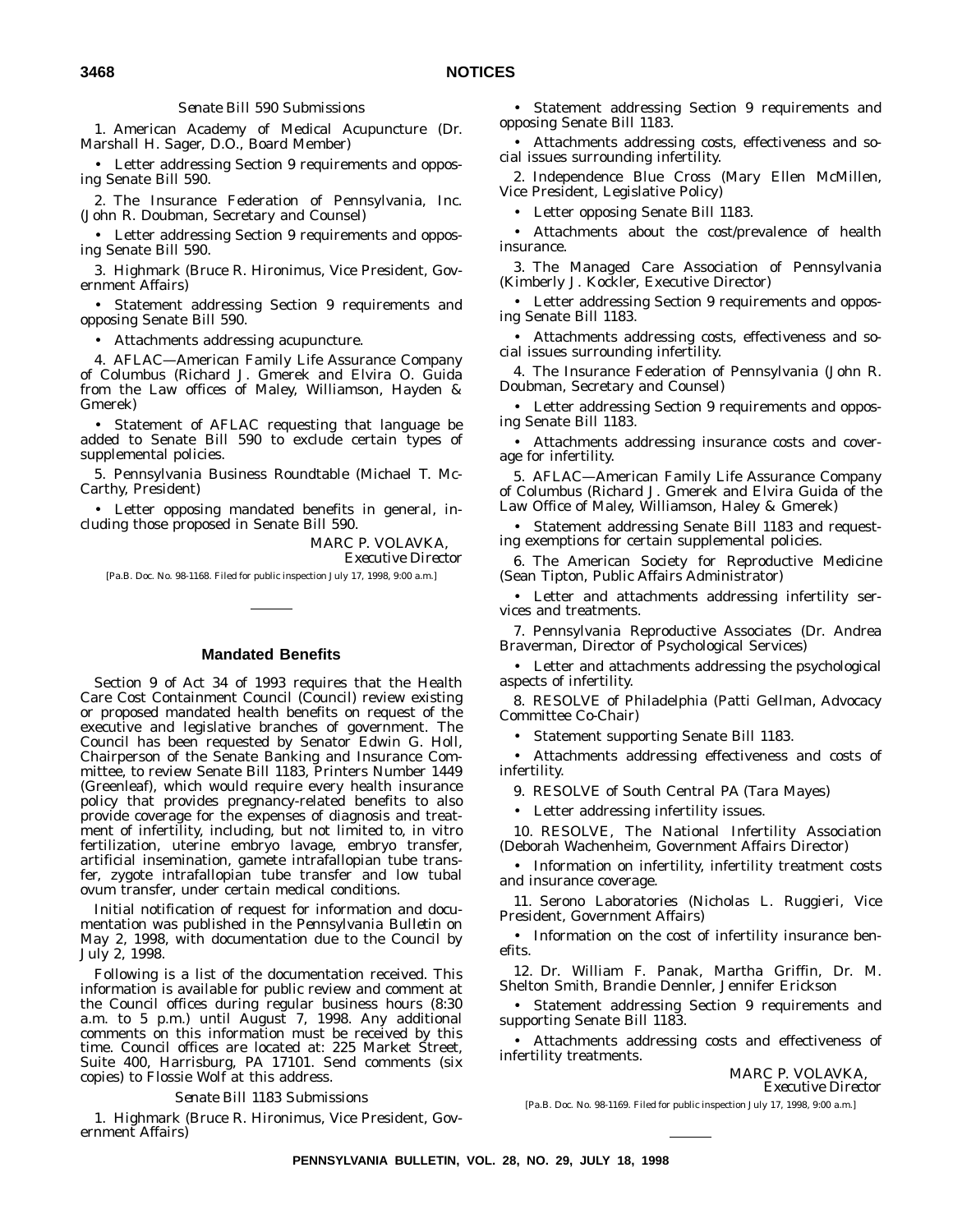# **Special Reports and Requests for Data**

The Health Care Cost Containment Council, according to its enabling legislation, is to publish a listing of all special reports and data that have been prepared during the previous fiscal year period. The following represents a summary of the reports and requests for data generated by the Council in calendar years 1996 and 1997. Questions about these reports and procedures for obtaining access to data should be addressed to Tina Haines, Supervisor, Special Requests Unit, Health Care Cost Containment Council, 225 Market Street, Suite 400, Harrisburg, PA 17101, (717) 232-6787, *www.PHC4.org.*

| <b>Agency for Health</b><br><b>Care Policy and</b><br><b>Research</b>         | 1994 and 1995 inpatient discharge data will be used for the HCUP-3 Project.                                                                                                                                                                                                                                                                                                                                   |
|-------------------------------------------------------------------------------|---------------------------------------------------------------------------------------------------------------------------------------------------------------------------------------------------------------------------------------------------------------------------------------------------------------------------------------------------------------------------------------------------------------|
| <b>Allied Services</b>                                                        | 1994 inpatient discharge data will be used for strategic planning and competitive analysis of<br>rehabilitation hospital referrals and potential referrals from acute care facilities statewide.                                                                                                                                                                                                              |
| <b>APM, Incorporated</b>                                                      | Second, third and fourth quarters 1994 and first quarter 1995 inpatient discharge data will be<br>used in a benchmarking analysis for a women's hospital in Toronto, Canada. The following<br>hospital's data will be used as reference points in this analysis: Allegheny General Hospital,<br>University of Pittsburgh, Mercy Hospital of Pittsburgh, St. Francis Medical Center and West<br>Penn Hospital. |
| <b>Center for</b><br><b>Healthcare Industry</b><br><b>Performance Studies</b> | 1994 and 1995 inpatient discharge data will be used in a commercial software product.                                                                                                                                                                                                                                                                                                                         |
| <b>Chambersburg</b><br>Hospital                                               | The third and fourth quarters of 1994 and the first quarter of 1995 data will be used to<br>facilitate a better understanding of the acute care needs of residents in their service area and<br>to identify outmigration of quantitatively evaluating the number of patients and types of<br>services patients require, and where these patients are receiving that care.                                     |
| <b>Chester County</b><br><b>Memorial Hospital</b>                             | First and second quarters 1994 inpatient discharge data for Regions 5, 7, 8 and 9 will be used<br>as part of market analysis in preparation for filing merger documents between Chester County<br>and Brandywine Hospitals. It is for research purposes only.                                                                                                                                                 |
| Chi Systems, Inc.                                                             | 1994 inpatient discharge data will be used to look at patient migration patterns for a client.                                                                                                                                                                                                                                                                                                                |
| <b>Children's Hospital</b><br>of Philadelphia                                 | 1990-1993 inpatient discharge data will be used for a grant proposal for an epidemiological<br>study of meningioma.                                                                                                                                                                                                                                                                                           |
| <b>Cochran Research</b><br>Center                                             | 1992 and 1994 inpatient data for Regions 8 and 9 will be used by faculty in the School of<br>Business and Management, Department of Health Administration for academic research. The<br>Cochran Research Center is the Center which coordinates all School of Business and<br>Management faculty research.                                                                                                    |
| <b>Cochran Research</b><br>Center                                             | 1992 inpatient discharge data will be used by faculty in the School of Business and<br>Management, Department of Health Administration for research (academic).                                                                                                                                                                                                                                               |
| <b>Community General</b><br>Osteopathic Hospital                              | 1994 and 1995 inpatient discharge data will be used to analyze the market share for hospitals<br>in the greater Harrisburg area.                                                                                                                                                                                                                                                                              |
| <b>Cooper Health</b><br><b>System</b>                                         | 1992-1994 inpatient discharge data for Regions 8 and 9 will be used for public health research.                                                                                                                                                                                                                                                                                                               |
| <b>Coopers &amp; Lybrand</b>                                                  | 1994 inpatient discharge data will be used to create an internal database related to market<br>share and utilization by DRG.                                                                                                                                                                                                                                                                                  |
| <b>Deloitte &amp; Touche</b>                                                  | Third and fourth quarters of 1993 and first and second quarters of 1994 inpatient discharge<br>data will be used to assess which counties belong together based on patient migration to<br>hospitals.                                                                                                                                                                                                         |
| <b>Eastern Mercy</b><br><b>Health Systems</b>                                 | 1994 and first quarter 1995 inpatient discharge data will be used for strategic planning.                                                                                                                                                                                                                                                                                                                     |
| <b>Eastern Mercy</b><br><b>Health Systems</b>                                 | Third and fourth quarter of 1995 inpatient discharge data for Regions 8 and 9 is used for the<br>strategic planning and development process in the regional EMHS facilities. Admission<br>patterns, utilization, competitor analysis, and some quality measurements are examined. The<br>data is always used in a summary basis, grouped by DRG, zip code, ICD9 codes.                                        |
| <b>Easton Hospital</b>                                                        | 1994 inpatient discharge data will be used for internal strategic planning including market<br>share analysis.                                                                                                                                                                                                                                                                                                |
|                                                                               |                                                                                                                                                                                                                                                                                                                                                                                                               |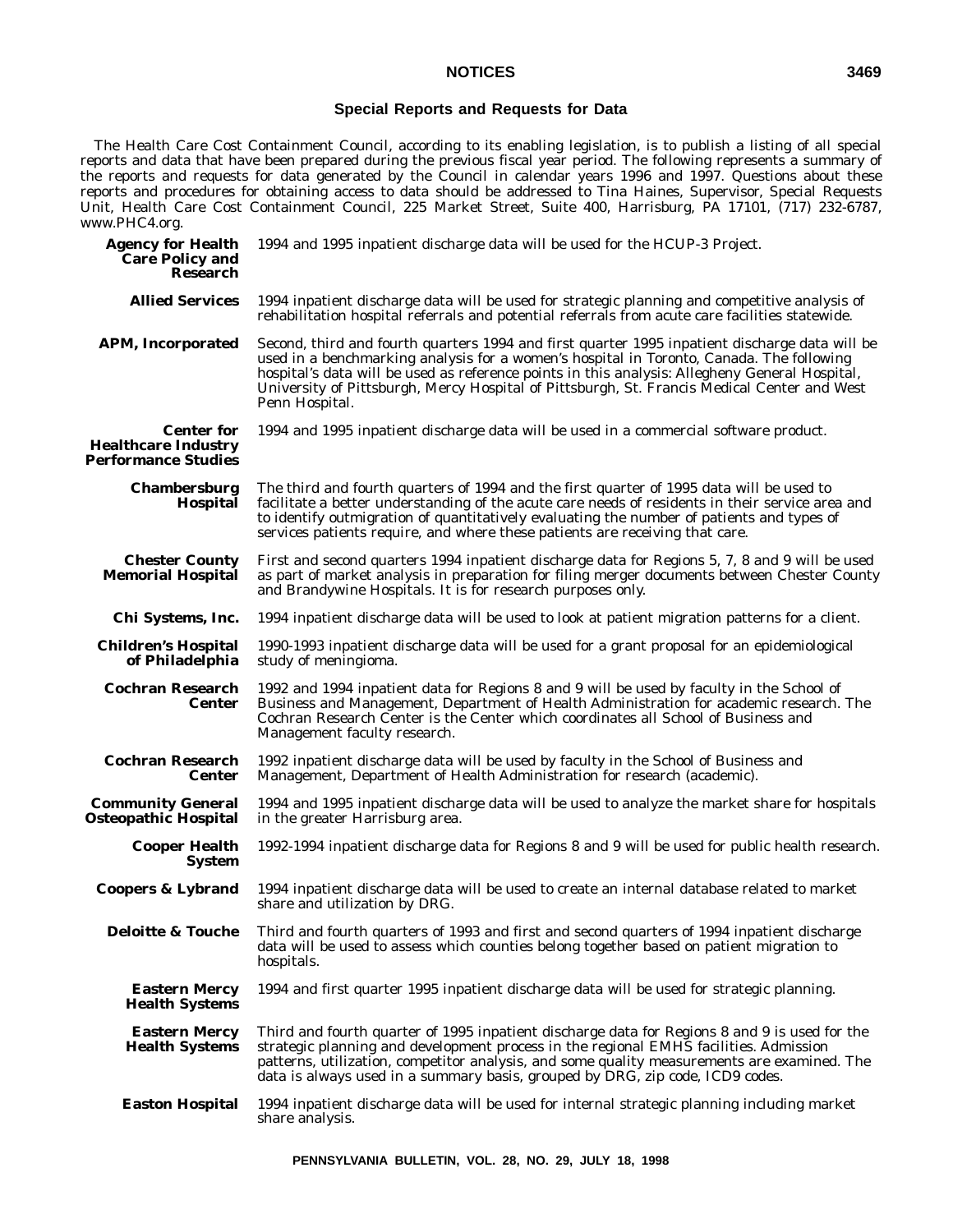| <b>Easton Hospital</b>                                          | 1995 inpatient discharge data for a specific list of zip codes will be used in internal strategic<br>market planning.                                                                                                                                                                                                                                                                                                                                                                               |
|-----------------------------------------------------------------|-----------------------------------------------------------------------------------------------------------------------------------------------------------------------------------------------------------------------------------------------------------------------------------------------------------------------------------------------------------------------------------------------------------------------------------------------------------------------------------------------------|
| <b>Economists</b><br>Incorporated                               | A report for 1990 data record counts by hospital will be used to perform an analysis of<br>geographic markets for hospital cardiovascular surgery services.                                                                                                                                                                                                                                                                                                                                         |
| <b>Economists</b><br>Incorporated                               | The request for 1990 inpatient discharge data will be used to perform an analysis of the<br>geographic area from which Wyoming Valley Health Care received patients by different payor<br>types.                                                                                                                                                                                                                                                                                                    |
| <b>Federal Trade</b><br>Commission                              | First quarter 1995 inpatient discharge data for Region 2 will be used as a geographic market<br>definition for a hospital merger investigation.                                                                                                                                                                                                                                                                                                                                                     |
| <b>First Chesapeake</b><br>Group                                | 1994 and 1995 Regions 4 & 6 inpatient discharge data will be used for consulting on behalf of<br>Guthrie Healthcare System.                                                                                                                                                                                                                                                                                                                                                                         |
| <b>First Chesapeake</b><br>Group                                | 1995 inpatient discharge data for Region 7 general acute care hospitals will be used to<br>challenge local Pennsylvania taxing authorities when trying to change local hospitals from<br>tax-exempt to non-exempt.                                                                                                                                                                                                                                                                                  |
| <b>Ford Research</b><br>Laboratory                              | 1989, 1990, and 1991 inpatient discharge data for Allegheny County will be used to determine<br>whether there is an association between particular matter in the atmosphere and hospital<br>admissions.                                                                                                                                                                                                                                                                                             |
| <b>Gilead Community</b><br>House                                | 1989-1994 inpatient discharge data for a selected group of DRG's will be used for conducting a<br>capitol campaign planning study for Gilead Community House and for marketing information.                                                                                                                                                                                                                                                                                                         |
| <b>Goldberg Enterprise</b><br><b>Services</b>                   | 1995 inpatient discharge data for Region 8 will be used for a market share analysis for a<br>physician group to support development of a capitation rate.                                                                                                                                                                                                                                                                                                                                           |
| <b>Graduate Health</b><br><b>System</b>                         | 1994 inpatient discharge data will be used for comparison between our facilities and other<br>regional hospitals.                                                                                                                                                                                                                                                                                                                                                                                   |
| <b>Hamot Medical</b><br><b>Center</b>                           | The 1993 AMI data set will be used to produce a custom market share report on average length<br>of stay for the Medicor Cardiology Group.                                                                                                                                                                                                                                                                                                                                                           |
| <b>Harvard School of</b><br><b>Public Health</b>                | 1993 inpatient discharge data will be used for research purposes using aggregated admissions<br>data.                                                                                                                                                                                                                                                                                                                                                                                               |
| <b>Hay Health Care</b><br><b>Consulting Group</b>               | Second, third and fourth quarters of 1994 and first quarter 1995 inpatient discharge data will<br>be used as part of a hospital database.                                                                                                                                                                                                                                                                                                                                                           |
| <b>HBS</b> International                                        | 1994 data will be used in a commercial software product.                                                                                                                                                                                                                                                                                                                                                                                                                                            |
| <b>HBS</b> International                                        | 1995 revenue code detail will be used in a commercial software product.                                                                                                                                                                                                                                                                                                                                                                                                                             |
| <b>HealthAmerica</b>                                            | 1994 inpatient discharge data will be used for internal database purposes.                                                                                                                                                                                                                                                                                                                                                                                                                          |
| <b>Healthcare Research</b><br>Affiliates, Inc.                  | 1992, 1993 and the first and second quarters of 1994 will be used to provide hospitals,<br>physician groups, managed care organizations and other health care decision makers with<br>quality, charge and utilization statistics and market share figures.                                                                                                                                                                                                                                          |
| <b>Healthsouth</b><br>Rehabilitation<br><b>Hospital of York</b> | The 1994 inpatient discharge data will be used to determine the relationship that exists<br>between a patient's underlying health status and the outcomes they achieve in rehab. medicine.<br>Specifically, this project will examine the relationship between a patient's health status, as<br>evidenced by the presence of co-morbid diseases (ICD-9-CM codes) and inpatient admission<br>MedisGroup score, and outcome measures such as length of stay and total charges for the<br>rehab. care. |
| <b>Hershey Medical</b><br><b>Center</b>                         | 1994 inpatient discharge data will be used for research purposes.                                                                                                                                                                                                                                                                                                                                                                                                                                   |
| <b>Highmark</b>                                                 | 1994 and 1995 inpatient discharge data will be used to conduct account and community<br>reporting and consulting, selective contracting, utilization review, and applied health services<br>research. In these instances we expect to release only aggregate data, if at all, and to credit<br>HC4 as a data source.                                                                                                                                                                                |
| <b>Hospital Association</b><br>of Pennsylvania                  | 1994 and 1995 inpatient discharge data will be used to produce internal reports for Association<br>members. The primary use will be to generate a report on payor mix by facility and by<br>groupings of facilities.                                                                                                                                                                                                                                                                                |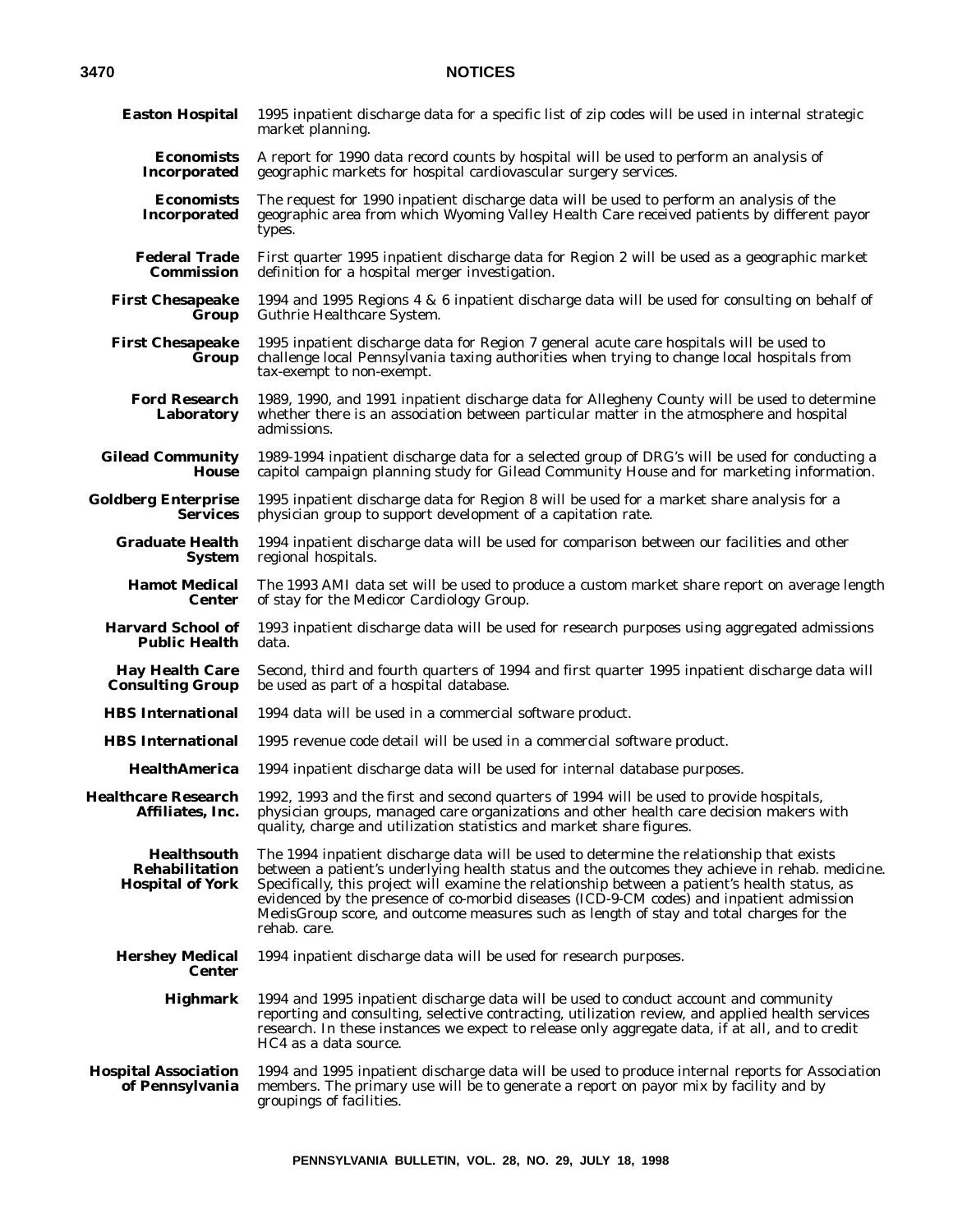| <b>Hospital Council of</b><br>Western<br>Pennsylvania                    | 1994 inpatient discharge data will be used for two purposes: 1) for incorporation into<br>HCMAS-PA software, and 2) to prepare reports based on HC4 data to provide or sell to other<br>entities.                                                                                                                                                                                                                                            |
|--------------------------------------------------------------------------|----------------------------------------------------------------------------------------------------------------------------------------------------------------------------------------------------------------------------------------------------------------------------------------------------------------------------------------------------------------------------------------------------------------------------------------------|
| <b>Hospital Council of</b><br>Western<br>Pennsylvania                    | The 1991, 1992 and 1993 inpatient discharge data will be used to allow heath providers and<br>other organizations who use HCMAS to plan and design health care services more efficiently.                                                                                                                                                                                                                                                    |
| <b>Hospital Executive</b><br>Council                                     | Third and fourth quarters of 1994 and first quarter 1995 inpatient discharge data were used in<br>a customized report of all acute discharges and patient days for a select group of DRG's. These<br>data will be used to conduct a comparative analysis of hospital admission/discharge rates and<br>length of stay for a specific area.                                                                                                    |
| Iameter, Inc.                                                            | 1994 inpatient discharge data will be used for internal research.                                                                                                                                                                                                                                                                                                                                                                            |
| Iameter, Inc.                                                            | 1995 inpatient discharge data is used to develop severity-adjusted NORMS for length of stay,<br>charges and mortalities. It is also for use in analyzing the severity-adjusted outcomes of client<br>hospitals in the state of Pennsylvania.                                                                                                                                                                                                 |
| <b>Institute for Health</b><br><b>Care Research and</b><br><b>Policy</b> | 1994 inpatient discharge data will be used to construct aggregate tabulations and multivariate<br>statistical analyses. As part of a study of academic health center hospitals supported by The<br>Commonwealth Fund, we will calculate relative odds of HMO patients' use of academic health<br>centers and other hospitals categorized by teaching status and size across market areas that<br>contain an academic health center hospital. |
| <b>Intellimed</b><br><b>International</b><br>Corporation                 | 1994 inpatient discharge data for two hospitals will be used for consulting purposes.                                                                                                                                                                                                                                                                                                                                                        |
| <b>Intellimed</b><br><b>International</b><br>Corporation                 | 1995 inpatient discharge data will be used in a commercial software product.                                                                                                                                                                                                                                                                                                                                                                 |
| Jefferson Medical<br><b>College</b>                                      | The 1993 AMI data set will be used for an analysis of the PHC4 database.                                                                                                                                                                                                                                                                                                                                                                     |
| <b>Lehigh Valley</b><br>Hospital                                         | 1994 -1996 inpatient discharge data will be used for market share analysis and released<br>marketing research.                                                                                                                                                                                                                                                                                                                               |
| <b>Lower Extremity</b><br><b>Amputation State</b><br>Group               | Third and fourth quarters of 1994 and first and second quarters of 1995 inpatient discharge<br>data will be used to investigate geographical variations in the number of lower extremity<br>amputations.                                                                                                                                                                                                                                     |
| <b>Marian Community</b><br><b>Hospital</b>                               | 1993 and 1994 inpatient discharge data for Region 6 will be used for internal analysis.                                                                                                                                                                                                                                                                                                                                                      |
| <b>Marianne Patrylak</b><br>Consulting                                   | 1995 inpatient discharge data for a specific list of zip codes will be used by Hazleton - St.<br>Joseph Hospital for market share analysis.                                                                                                                                                                                                                                                                                                  |
| <b>Market Insights</b>                                                   | 1994 inpatient discharge data will be used for internal benchmarking.                                                                                                                                                                                                                                                                                                                                                                        |
| <b>Massachusetts</b><br><b>Health Research</b><br>Institute              | 1994 and 1995 inpatient discharge data will be used to measure the "value" of particular<br>non-profit hospital's tax exemption and to compare it to various definitions of community<br>benefits including free care provided and debt incurred.                                                                                                                                                                                            |
| McBride, Baker and<br>Coles                                              | 1993 and 1994 inpatient discharge data will be used by Dr. Dench to determine where patients<br>obtain surgical services. An economist may assist in the analysis of the data.                                                                                                                                                                                                                                                               |
| <b>Medical Advisors,</b><br>Inc.                                         | 1993, 1994, and 1995 inpatient data for a specific list of zip codes and DRG's will be used to<br>conduct analysis regarding historical trends, identify the existing market for cardiac surgical<br>cases, project growth in cardiac surgery and assess opportunities for market expansion.                                                                                                                                                 |
| <b>MEDIQ Consulting</b><br>Group                                         | 1995 inpatient discharge data for Regions 8 and 9 will be used in consulting projects.                                                                                                                                                                                                                                                                                                                                                       |
| <b>MediQual Systems,</b><br>Inc.                                         | 1994 inpatient discharge data will be used by anyone purchasing a Pennsylvania state<br>database for use with Atlas Market View. Usually those purchasers are Pennsylvania hospitals.                                                                                                                                                                                                                                                        |
| <b>MediQual Systems,</b><br>Inc.                                         | 1995 inpatient discharge data will be used for research purposes.                                                                                                                                                                                                                                                                                                                                                                            |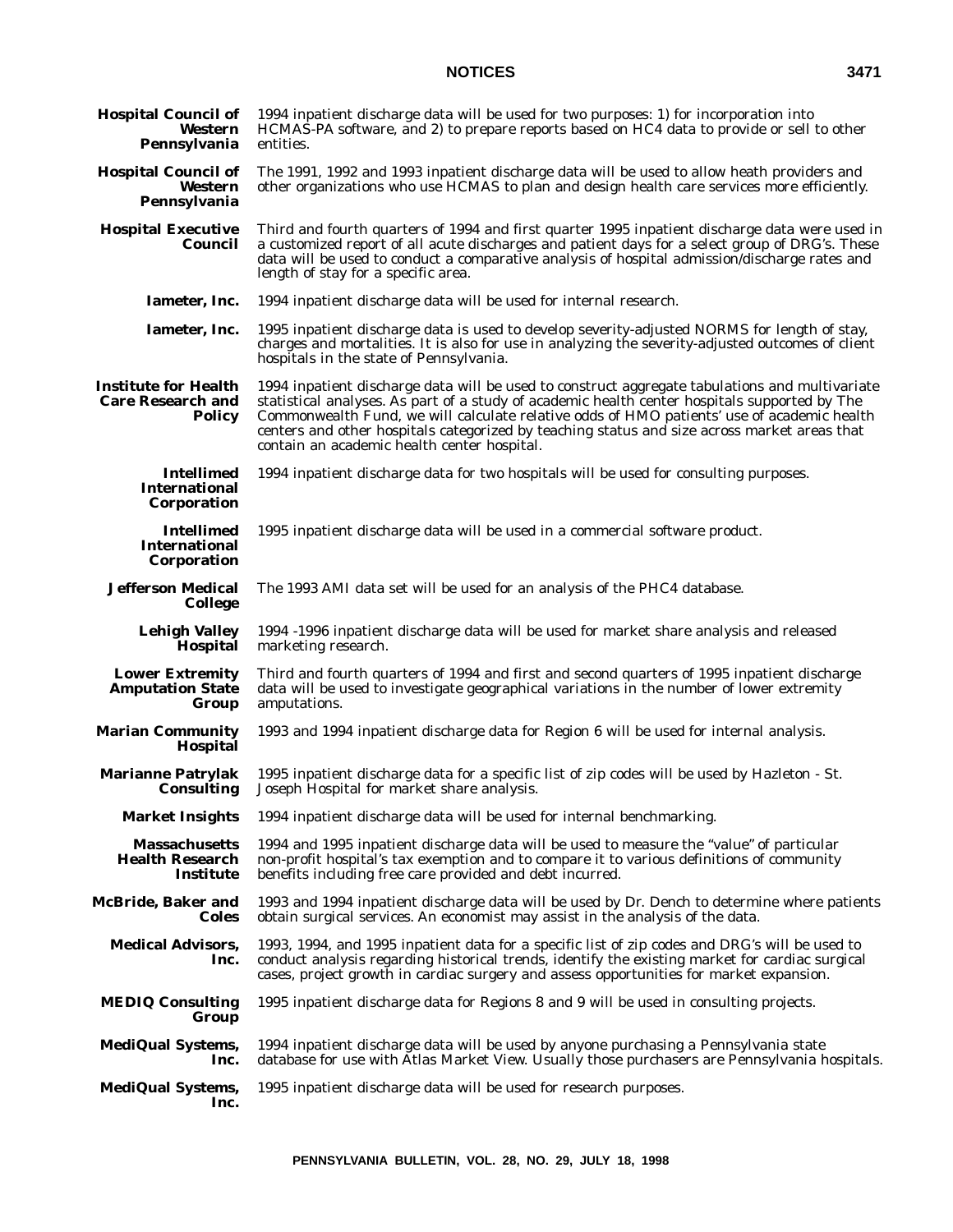| <b>Milliman and</b><br>Robertson, Inc.                | 1994 and 1995 inpatient discharge data will be used to 1) determine the level of efficiency for a<br>hospital or payor as compared to well-managed efficient experience as defined by M&R's<br>HealthCare Management Guidelines; 2) compare the cost and utilization by geographic region<br>to other reporting data sources (that is, HCFA, AHA, and the like), and reconcile any<br>discrepancies; 3) research migration patterns of patients (that is, how far do they travel for<br>care and which hospitals do they choose); and 4) determine length of stay and charges by DRG. |
|-------------------------------------------------------|---------------------------------------------------------------------------------------------------------------------------------------------------------------------------------------------------------------------------------------------------------------------------------------------------------------------------------------------------------------------------------------------------------------------------------------------------------------------------------------------------------------------------------------------------------------------------------------|
| Morrison<br>Informatics, Inc.                         | 1995 inpatient discharge data for a specific list of hospitals will be used in a market analysis<br>for one hospital in the group. The results will allow the determination of the market share of<br>patients sent to post acute care.                                                                                                                                                                                                                                                                                                                                               |
| <b>Newcomb Medical</b><br><b>Center</b>               | 1992, 1993 and 1994 inpatient discharge data will be used to identify the number of Southern<br>New Jersey residents who travel to Delaware Valley Hospitals for cardiac catheterization<br>procedures.                                                                                                                                                                                                                                                                                                                                                                               |
| Oconco Healthcare<br><b>Consultants</b>               | The Pennsylvania 1995 inpatient discharge data will be used to investigate utilization rates<br>and trends by zip code. It is also used to study trends in patient migration in the tri-state<br>region.                                                                                                                                                                                                                                                                                                                                                                              |
| <b>Oxford Health Plans</b>                            | 1994 and 1995 inpatient discharge data will be used to analyze severity adjusted lengths of<br>stay, charges, and costs across hospitals, for various clinical specialties, to determine market<br>share for hospitals in the greater Harrisburg area.                                                                                                                                                                                                                                                                                                                                |
| <b>PA Department of</b><br><b>Agriculture</b>         | The 1995 data on chlorine gas exposures is needed for regulatory review of Department's<br>swimming pool certification requirements.                                                                                                                                                                                                                                                                                                                                                                                                                                                  |
| <b>PA</b> Department of<br><b>Health</b>              | The 1994 inpatient discharge data will be linked to the Pennsylvania Department of Health<br>Emergency Medical Services data and the PA Department of Transportation Accident Reporting<br>System data. The linked data set will be used to carry out specific research interests of all<br>participating agencies and Departments in the 1994 Crash Outcomes and Data Evaluation Set<br>Project (CODES '94).                                                                                                                                                                         |
| <b>PA Department of</b><br>Health                     | The 1993, 1994, and 1995 statewide inpatient discharge data will be used to update a<br>comprehensive report of baseline data for Pennsylvania that corresponds to many of the several<br>hundred public health objectives for the year 2000 as defined by the US Public Health Service<br>in Healthy People 2000, National Health Promotion and Disease Prevention Objectives.                                                                                                                                                                                                       |
| <b>PA Department of</b><br><b>Labor and Industry</b>  | First quarter 1995 inpatient discharge data will be used to complete a workers' compensation<br>study for the Department of Labor and Industry.                                                                                                                                                                                                                                                                                                                                                                                                                                       |
| <b>PA Department of</b><br><b>Public Health</b>       | Custom data for 1995 will be used to prepare annual reports of injury related data, special<br>topical monographs, and respond to requests for aggregate data at the local level.<br>Subcontractor will be the University of Pittsburgh, Center for Injury Research and Control.                                                                                                                                                                                                                                                                                                      |
| <b>PA</b> Department of<br><b>Public Welfare</b>      | 1994 inpatient discharge data will be used for patient origin and market share information as<br>part of a DPW commercial study.                                                                                                                                                                                                                                                                                                                                                                                                                                                      |
| <b>PA Office of the</b><br><b>Attorney General</b>    | Third and fourth quarters of 1994 and first and second quarters of 1995 inpatient discharge<br>data for 29 counties will be used to investigate the proposed merger between the University of<br>Pittsburgh Medical Center and Shadyside Hospital in Pittsburgh, PA. Requested data will be<br>used to determine the relevant product and geographic markets within which to analyze the<br>competitive effect of the proposed merger.                                                                                                                                                |
| PA Office of the<br><b>Attorney General</b>           | 1995 inpatient data will be used by Dr. Gary Bowman who is a Temple University economist<br>we retain to help us determine the relevant geographic and product markets in reference to<br>hospital merger cases. Dr. Bowman's analysis is utilized by the Pennsylvania Office of Attorney<br>General only, to evaluate the competitive or anticompetitive effects of hospital mergers.                                                                                                                                                                                                |
| <b>PA Department of</b><br><b>Aging/PACE</b>          | First and second quarters of 1993 and first through fourth quarters of 1994 data will be used in<br>a research study of outcomes of polypharmacy in elderly persons enrolled in PACE. The<br>Department of Aging will provide a file containing Social Security Numbers for PACE enrollees.<br>HC4 data, matched by Social Security Number will be linked with PACE pharmacy claims and<br>with mortality data provided by the Department of Health.                                                                                                                                  |
| Philadelphia<br><b>Department of Public</b><br>Health | The 1994 hospital discharge data set, with social security number identifiers represents an<br>important source of information for us since it will help us to document improved outcomes<br>and/or cost savings associated with our Title V programs.                                                                                                                                                                                                                                                                                                                                |
| <b>Philipsburg Area</b><br><b>Hospital</b>            | 1993 inpatient discharge data for a specific range of zip codes and facilities will be used to<br>strategically evaluate their market share in the Moshannon Valley for internal planning<br>purposes.                                                                                                                                                                                                                                                                                                                                                                                |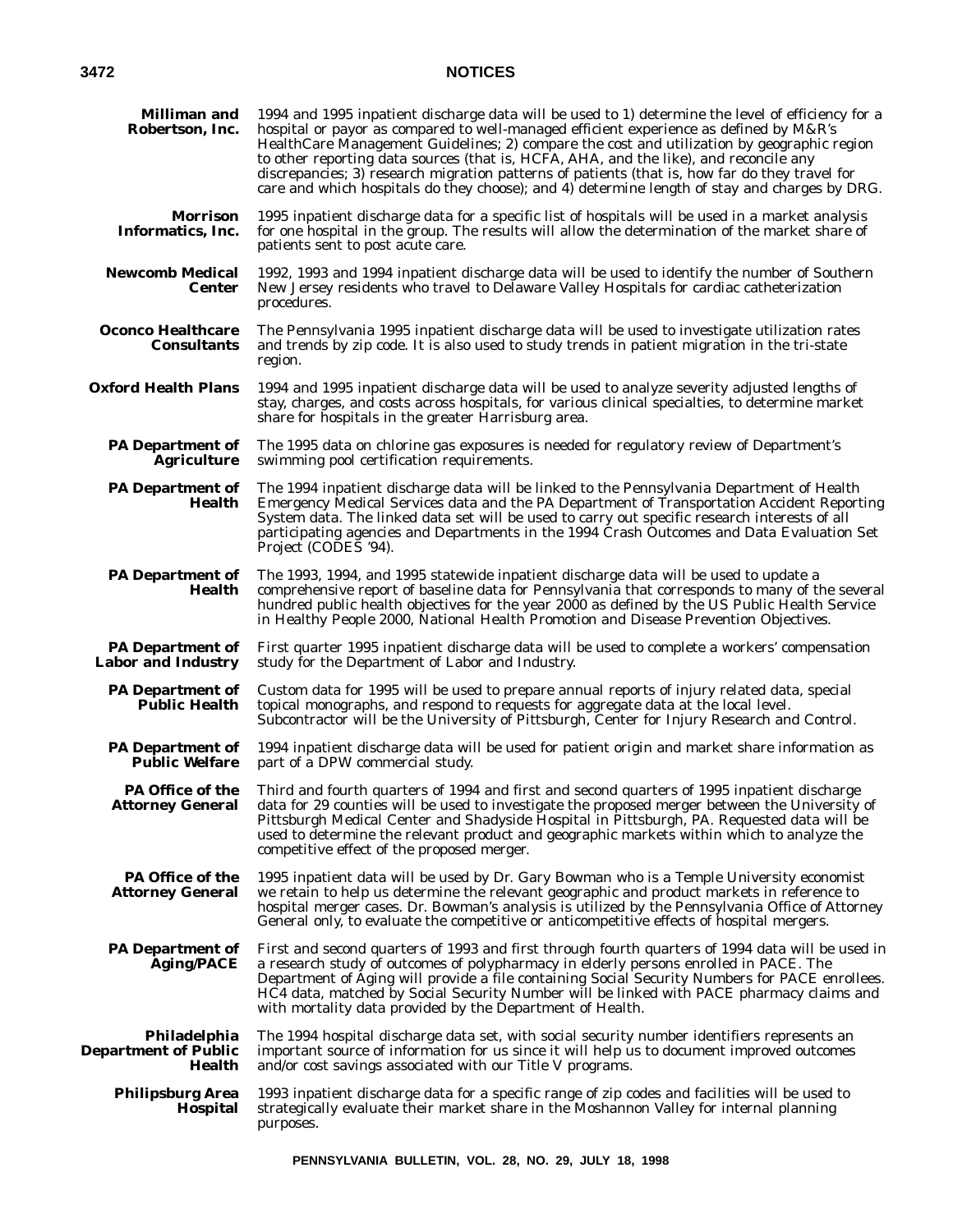| <b>Philipsburg Area</b><br>Hospital                                | 1995 inpatient discharge data will be used to assess the admission trends of rural PA hospitals<br>over the past several years.                                                                                                                                                                                                                                                                                                 |
|--------------------------------------------------------------------|---------------------------------------------------------------------------------------------------------------------------------------------------------------------------------------------------------------------------------------------------------------------------------------------------------------------------------------------------------------------------------------------------------------------------------|
| Premier, Inc.                                                      | 1995 and 1996 inpatient discharge data will be placed into a comparative analytical tool.<br>Current Premier member hospitals, which include approximately 30% of all PA short term<br>hospitals, may have access to use this tool to perform various comparative analyses.                                                                                                                                                     |
| <b>Sachs Group, Inc.</b>                                           | 1994 and 1995 inpatient discharge data will be used in a commercial software product.                                                                                                                                                                                                                                                                                                                                           |
| <b>Saint Vincent Health</b><br><b>Center</b>                       | 1990, 1991, 1992 and 1993 inpatient discharge data will be used, in conjunction with other<br>community providers, to assess community health. By reviewing this information we hope to be<br>able to determine if there is adequate access to primary care in our area. The health center and<br>other providers will then determine the health indicators which we are lacking and as a<br>community should begin working on. |
| <b>Sharon Regional</b><br><b>Health System</b>                     | 1994 inpatient discharge data for a specific list of zip codes will be used to study out migration<br>in order to evaluate the number of patients from the hospitals' service area and determine<br>what patients are seeking services in the state of Ohio.                                                                                                                                                                    |
| <b>Soldiers and Sailors</b><br><b>Memorial Hospital</b>            | The 1994 and 1995 inpatient data will be used to determine Tioga County residents that were<br>discharged from a provided list of hospitals, by DRG, by physician.                                                                                                                                                                                                                                                              |
| St. Joseph's<br><b>University</b>                                  | The 1995 market report to be generated from the data will be used for educational purposes.                                                                                                                                                                                                                                                                                                                                     |
| <b>St. Francis Medical</b><br><b>Center</b>                        | 1994 inpatient discharge data will be used for internal benchmarking.                                                                                                                                                                                                                                                                                                                                                           |
| <b>St. Luke's Hospital</b>                                         | 1994 inpatient discharge data for selected regions will be used as part of a market analysis in<br>preparation for filing merger documents between St. Luke's Hospital and Allentown<br>Osteopathic Medical Center. The data is for research purposes only.                                                                                                                                                                     |
| <b>Sunbury Hospital</b>                                            | 1994 inpatient discharge data for a specific list of hospitals will be used for internal<br>benchmarking.                                                                                                                                                                                                                                                                                                                       |
| <b>The APEX</b><br><b>Management Group,</b><br>Inc.                | 1993 inpatient discharge data will be used to complete a hospital inpatient utilization analysis<br>for a client in the Lancaster County area. We will be studying aggregate hospital utilization<br>patterns in the Lancaster area and comparing those statistics to hospitals in other regions.                                                                                                                               |
| <b>The APEX</b><br><b>Management Group,</b><br>Inc.                | 1995 inpatient discharge data will be used for hospital inpatient utilization analyses.                                                                                                                                                                                                                                                                                                                                         |
| The MEDSTAT Group                                                  | 1993 through 1996 inpatient discharge data will be used in a commercial software product.                                                                                                                                                                                                                                                                                                                                       |
| <b>U.S. Quality</b><br>Algorithms, Inc.                            | 1994 and 1995 inpatient discharge data will be used in a commercial software product.                                                                                                                                                                                                                                                                                                                                           |
| <b>University Hospital</b><br>of Cleveland                         | 1995 inpatient discharge data for Regions 1 and 2 will be used for analyses of total hospital<br>usage by residents of NE Ohio.                                                                                                                                                                                                                                                                                                 |
| <b>University of</b><br><b>Delaware</b>                            | 1992, 1993, and 1994 inpatient discharge data will be used in conjunction with the Delaware,<br>Maryland, and NJ discharge data to try to estimate the appropriate market for the Medical<br><b>Center of Delaware.</b>                                                                                                                                                                                                         |
| <b>University of</b><br>Pennsylvania                               | 1991 through 1995 inpatient discharge data will be used for a research project, "Effectiveness<br>of Regional Trauma Care for Children" funded by the Center for Control and Prevention.                                                                                                                                                                                                                                        |
| <b>University of</b><br><b>Pittsburgh Medical</b><br><b>Center</b> | First and second quarters of 1994 inpatient discharge data will be used to compare the cost and<br>outcome of care at UPMC with other PA hospitals. The purpose is to enable UPMC physicians<br>to reduce the cost and improve the quality of care.                                                                                                                                                                             |
| <b>University of</b><br><b>Pittsburgh Medical</b><br><b>Center</b> | 1993 inpatient discharge data will be used to determine whether there are differences in the<br>outcomes (mortality rates) for patients with AMI focusing on the differences between those who<br>live in urban and rural areas. In addition to mortality, cost differences, and length of stay, care<br>for the individuals will also be examined.                                                                             |
| <b>Valley Health</b>                                               | 1993 Pandora market share reports will be used for market research.                                                                                                                                                                                                                                                                                                                                                             |
| <b>Washington County</b><br>Hospital                               | 1993 inpatient discharge data will be used to determine the amount of Maryland residents that<br>are going to four PA hospitals.                                                                                                                                                                                                                                                                                                |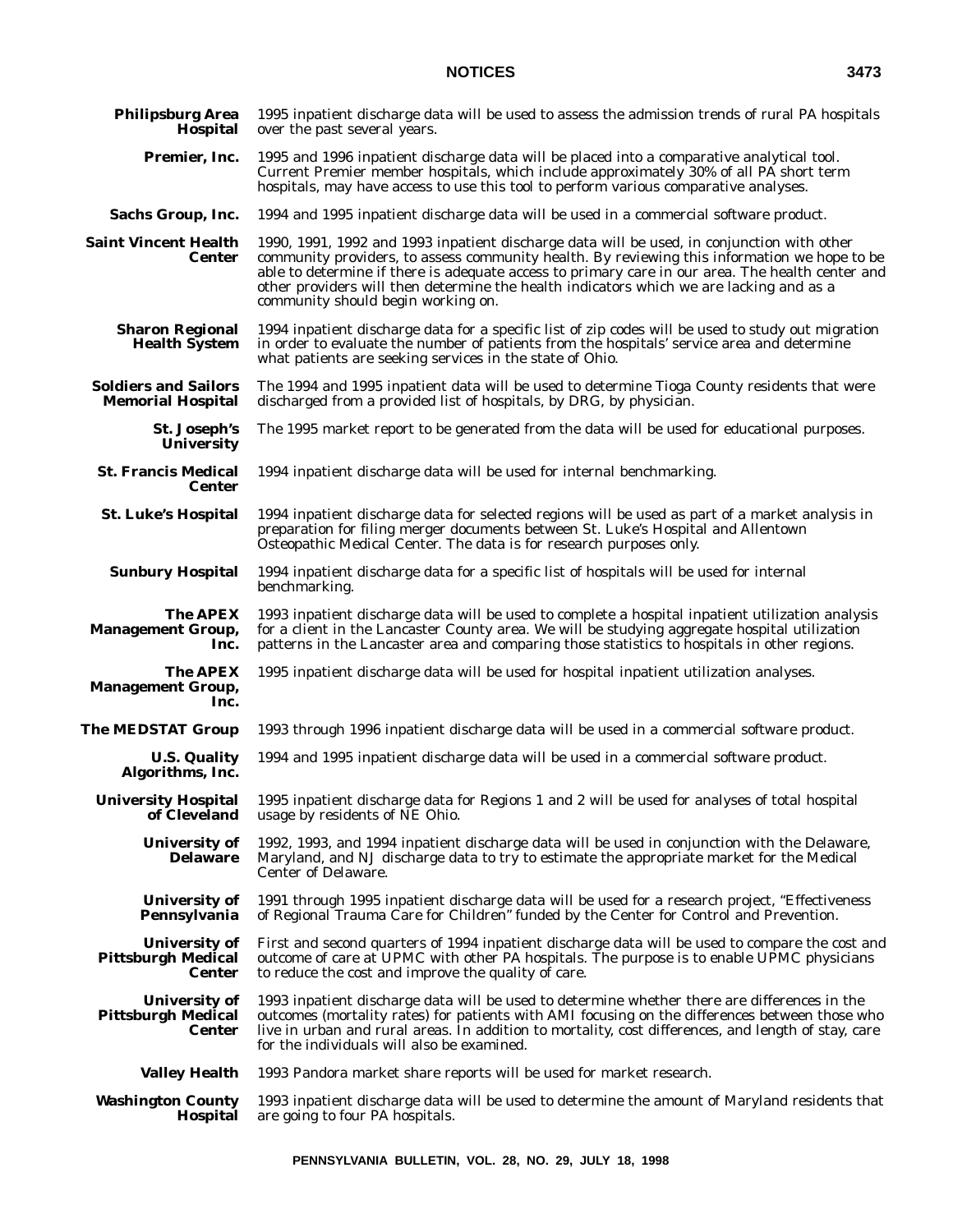**Wayne Memorial Hospital** 1994 and 1995 inpatient discharge data for Region 6 will be used to conduct a market analysis.

MARC P. VOLAVKA, *Executive Director*

[Pa.B. Doc. No. 98-1170. Filed for public inspection July 17, 1998, 9:00 a.m.]

# **INDEPENDENT REGULATORY REVIEW COMMISSION**

### **Notice of Filing of Final-Form Rulemakings**

The Independent Regulatory Review Commission received, on the dates indicated, the following final-form regulations for review. To obtain the date and time of the meeting, interested parties may contact the office of the Commission at (717) 783-5417. To obtain a copy of the regulation, interested parties should contact the agency promulgating the regulation.

|         | Reg. No. Agency/Title                                                                                                                                                                                                                                                                                                | Received |
|---------|----------------------------------------------------------------------------------------------------------------------------------------------------------------------------------------------------------------------------------------------------------------------------------------------------------------------|----------|
| 14-444  | Department of Public Welfare<br><b>General Eligibility Provisions;</b><br><b>Allowances And Benefits:</b><br>Resources: Income                                                                                                                                                                                       | 7/6/98   |
| #14-439 | Department of Public Welfare<br><b>General Provisions</b> ; Application<br>Process; Redetermining Eligibility;<br><b>General Eligibility Provisions; Age;</b><br>Residence; Employment and<br><b>Community Work Experience</b><br>Program; Transitional Child Care;<br><b>Budget Group Provisions for</b><br>AFDC/GA | 7/6/98   |
|         | JOHN R. MCGINLEY, Jr.,                                                                                                                                                                                                                                                                                               |          |

*Chairperson*

[Pa.B. Doc. No. 98-1171. Filed for public inspection July 17, 1998, 9:00 a.m.]

# **INSURANCE DEPARTMENT**

**Appeal of Aetna Life Insurance Company, et al.; Pennsylvania Life and Health Insurance Guaranty Association; Doc. No. FC98-07-002**

Under the Administrative Rules of Practice and Procedure, 1 Pa. Code § 31.1, et seq., a prehearing/settlement conference shall be held on August 12, 1998, at 11 a.m. in Room 200, Administrative Hearings Office, Capitol Associates Building, 901 North Seventh Street, Harrisburg, PA 17102. Motions preliminary to those at hearing, protest petitions to intervene, or notices of intervention, if any, must be filed with the Docket Clerk on or before August 3, 1998. A party, person or entity petitioning to intervene, shall show cause by filing objections in writing on or before August 3, 1998, why this matter should not be consolidated with Doc. No. FC98-07-001, Appeal of Canada Life Assurance Company. A date for a hearing shall be determined, if necessary, at the August 12, 1998 prehearing/settlement conference.

This is an appeal by members of the Pennsylvania Life and Health Insurance Guaranty Association (PLHIGA)

from determinations of the Board of Directors of PLHIGA dated May 1, 1998 and June 26, 1998, in which the Board declined to act on the members' appeal from PLHIGA's 1997 Assessment and Recalculated Annuity Assessment. The appeal seeks recalculation of certain assessments, prohibition of PLHIGA from retrospective recalculation or reassessments, modification of the assessment scheme and segregation of certain paid assessments into a dedicated interest-bearing escrow account.

Persons with a disability who wish to attend the above-referenced administrative hearing and require an auxiliary aid service or other accommodation to participate in the hearing, should contact Tracey Pontius, Agency Coordinator at (717) 787-4298.

> M. DIANE KOKEN, *Insurance Commissioner*

[Pa.B. Doc. No. 98-1172. Filed for public inspection July 17, 1998, 9:00 a.m.]

### **Appeal of Canada Life Assurance Company; Pennsylvania Life and Health Insurance Guaranty Association; Doc. No. FC98-07-001**

Under the Administrative Rules of Practice and Procedure, 1 Pa. Code § 31.1, et seq., a prehearing/settlement conference shall be held on August 12, 1998, at 11 a.m. in Room 200, Administrative Hearings Office, Capitol Associates Building, 901 North Seventh Street, Harrisburg, PA 17102. Motions preliminary to those at hearing, protest petitions to intervene, or notices of intervention, if any, must be filed with the Docket Clerk on or before August 3, 1998. A party, person or entity petitioning to intervene, shall show cause by filing objections in writing on or before August 3, 1998, why this matter should not be consolidated with Doc. No. FC98-07-002, Appeal of Aetna Life Insurance Company, et al. A date for a hearing shall be determined, if necessary, at the August 12, 1998 prehearing/settlement conference.

This is an appeal by a member of the Pennsylvania Life and Health Insurance Guaranty Association (PLHIGA) from a determination of the Board of Directors of PLHIGA dated May 1, 1998, in which the Board declined to act on the member's appeal from PLHIGA's 1997 Assessment and Recalculated Annuity Assessment. The appeal seeks recalculation of Canada Life Assurance Company's assessments, modification of the assessment scheme as applied to Canada Life, award of interest and costs to Canada Life and other relief.

Persons with a disability who wish to attend the above-referenced administrative hearing and require an auxiliary aid service or other accommodation to participate in the hearing, should contact Tracey Pontius, Agency Coordinator at (717) 787-4298.

M. DIANE KOKEN,

*Insurance Commissioner*

[Pa.B. Doc. No. 98-1173. Filed for public inspection July 17, 1998, 9:00 a.m.]

**PENNSYLVANIA BULLETIN, VOL. 28, NO. 29, JULY 18, 1998**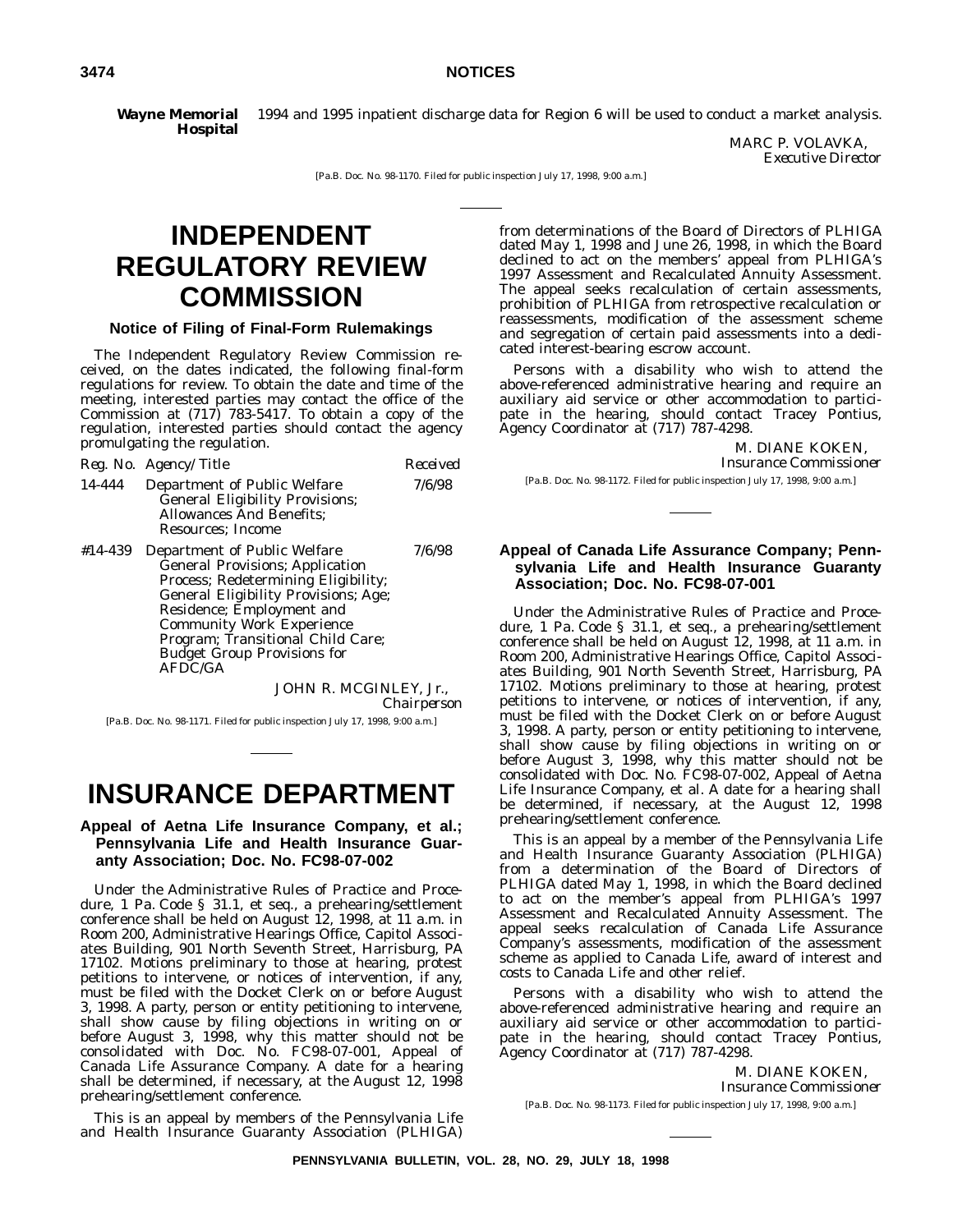### **Eligible Surplus Lines Insurer List**

In accordance with section 1605(b) of The Insurance Company Law of 1921 (40 P. S. § 991.1605(b)), the Insurance Department hereby publishes the most recent Eligible Surplus Lines Insurer List. This list replaces in its entirety the Eligible Surplus Lines Insurer List as of January 1, 1998, published at 28 Pa.B. 170 (January 10, 1998).

Persons who have questions concerning this notice should contact Cressinda Bybee, Company Licensing Division, Insurance Department, 1345 Strawberry Square, Harrisburg, PA 17120, (717) 787-2735.

| As of: July 1, 1998 |  |  |
|---------------------|--|--|
|---------------------|--|--|

| <b>Key Number</b> | Company Name                                                | <b>Statutory Home Address</b>                                                                  |
|-------------------|-------------------------------------------------------------|------------------------------------------------------------------------------------------------|
| 4001              | <b>Acceptance Insurance Company</b>                         | 222 South 15th Street<br>Suite 600 North<br>Omaha, NE 68102-1616                               |
| 4002              | <b>Admiral Insurance Company</b>                            | 1209 Orange Street<br>Wilmington, DE 19801                                                     |
| 4005              | <b>Adriatic Insurance Company</b>                           | 314 East Thayer Avenue<br>Bismarck, ND 58501                                                   |
| 4010              | <b>Agricultural Excess and Surplus Insurance Company</b>    | The Corporation Trust Company<br>1209 Orange Street<br>Wilmington, DE 19801                    |
| 4014              | Alliance General Insurance Company                          | 6 West Hubbard<br>Chicago, IL 60610                                                            |
| 4017              | Allianz Underwriters Insurance Company                      | 3400 Riverside Drive<br>Suite 300<br>Burbank, CA 91505-4669                                    |
| 4047              | American Dynasty Surplus Lines Insurance Company            | The Corporation Trust Company<br>1209 Orange Street<br>Wilmington, DE 19801                    |
| 4050              | American Empire Surplus Lines Insurance Company             | 1209 Orange Street<br>Wilmington, DE 19801                                                     |
| 4052              | American Equity Insurance Company                           | 7676 East Pinnacle Peak Road<br>Scottsdale, AZ 85255                                           |
| 4055              | American International Specialty Lines Insurance<br>Company | 550 West 7th Street<br>Anchorage, AK 99501                                                     |
| 4062              | American Western Home Insurance Company                     | 600 Fidelity Plaza<br>Oklahoma City, OK 73102                                                  |
| 4070              | Americas Insurance Company                                  | 400 Poydras Street<br><b>Suite 2200</b><br>New Orleans, LA 70130                               |
| 4081              | Appalachian Insurance Company                               | <b>Allendale Park</b><br>P.O. Box 7500<br>Johnston, RI 02919-0500                              |
| 4085              | Assicurazioni Generali Di Trieste                           | Piazza Duca Degli Abruzzi, 2<br>Trieste, 34132 Italy                                           |
| 4090              | Associated Electric & Gas Insurance Services Limited        | Argus Insurance Building<br>P. O. Box HM1064<br>Hamilton, HMEX Bermuda                         |
| 4095              | Associated International Insurance Company                  | 21820 Burbank Boulevard, #330<br>Woodland Hills, CA 91367                                      |
| 4100              | <b>Audubon Indemnity Company</b>                            | 2829 Lakeland Drive<br>Suite 1400<br>Jackson, MS 39208                                         |
| 4000              | AXA Reinsurance UK plc                                      | <b>London Underwriting Centre</b><br>3 Minster Court, Mincing Lane<br>London, EC3R 7DD England |
| 4135              | <b>British Aviation Insurance Company Limited</b>           | <b>Fitzwilliam House</b><br>10 St. Mary's Axe<br>London, EC3A 8EQ England                      |
| 4145              | <b>Caliber One Indemnity Company</b>                        | 1209 Orange Street<br>Wilmington, DE 19801                                                     |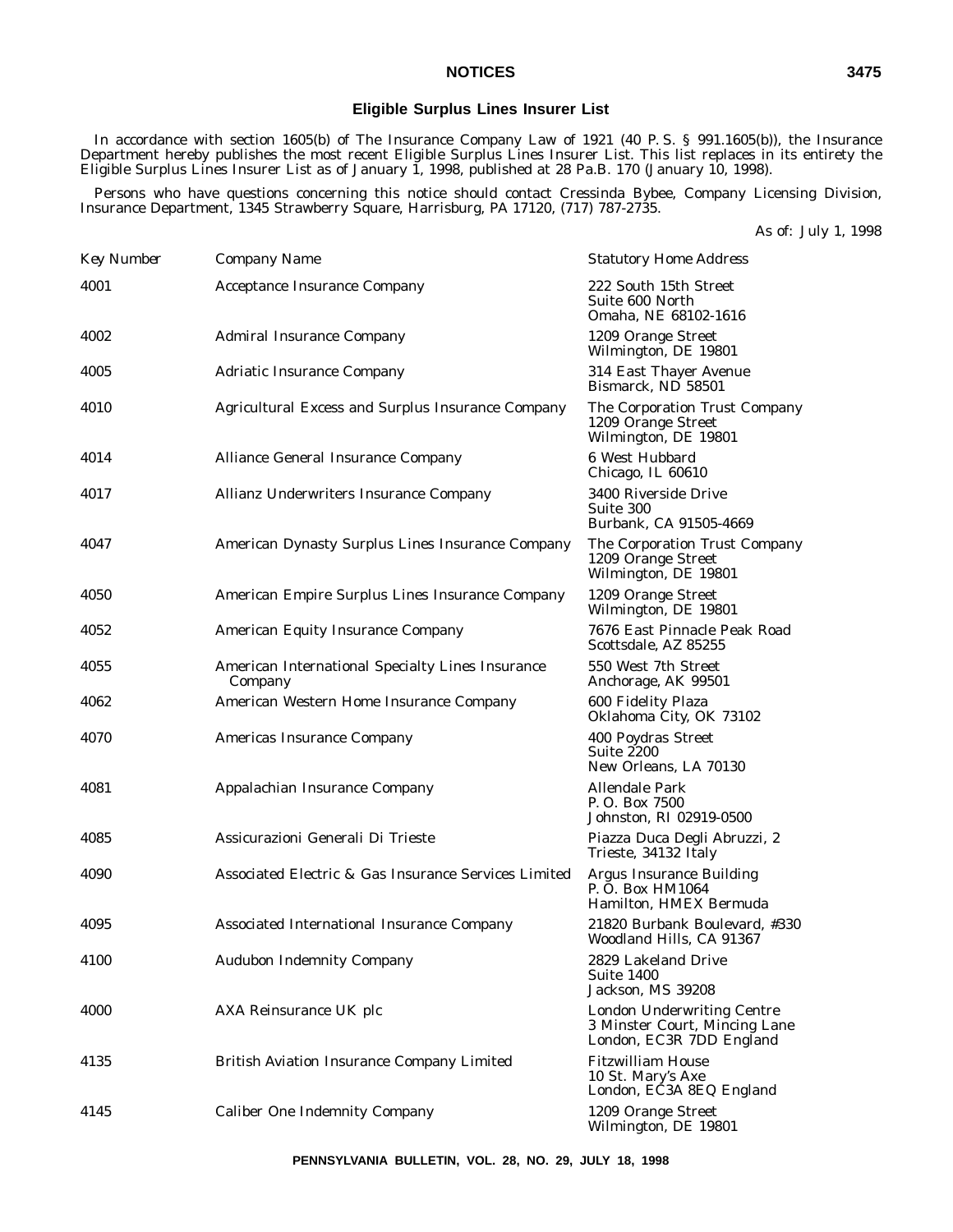| <b>Key Number</b> | Company Name                                      | <b>Statutory Home Address</b>                                                                   |
|-------------------|---------------------------------------------------|-------------------------------------------------------------------------------------------------|
| 4150              | <b>Canal Indemnity Company</b>                    | 400 East Stone Avenue<br>Greenville, SC 29601                                                   |
| 4158              | <b>Centennial Casualty Company</b>                | 2200 Woodcrest Place<br>Suite 200<br>Birmingham, AL 35209                                       |
| 4159              | <b>Century American Insurance Company</b>         | 3401 West End Avenue<br>Suite 600<br>Nashville, TN 37209                                        |
| 4160              | <b>Century Surety Company</b>                     | 2400 Corporate Exchange Drive<br>Columbus, OH 43231                                             |
| 4170              | Chubb Custom Insurance Company                    | 32 Loockeman Square<br>Dover, DE 19901                                                          |
| 4140              | <b>CNA Reinsurance Company Limited</b>            | <b>Fountain House</b><br>125-135 Fenchurch Street<br>London, EC3M 5DJ England                   |
| 4180              | <b>Colony Insurance Company</b>                   | 9201 Forest Hill Avenue<br>Suite 200<br>Richmond, VA 23235-6865                                 |
| 4193              | <b>Columbia Casualty Company</b>                  | <b>CNA Plaza</b><br>Chicago, IL 60685                                                           |
| 4196              | <b>Commercial Underwriters Insurance Company</b>  | 200 Corporate Pointe<br>Suite 300<br>Culver City, CA 90230                                      |
| 4200              | Commercial Union Assurance Company plc            | St. Helen's<br>1 Undershaft<br>London, EC3P 3DQ England                                         |
| 4210              | <b>Commonwealth Insurance Company</b>             | 595 Burrard Street, Suite 1500<br><b>Bentall Centre III</b><br>Vancouver, B. C., V7X 1G4 Canada |
| 4213              | <b>Connecticut Specialty Insurance Company</b>    | 9 Farm Springs Road<br>Farmington, CT 06032                                                     |
| 4216              | Copenhagen Reinsurance Company (UK) Limited       | 25/26 Lime Street<br>London, EC3M 7HR England                                                   |
| 4215              | Copenhagen Reinsurance Company Limited            | 4, Lyngby Hovedgade<br>P. O. Box 325<br>Lyngby, DK-2800 Denmark                                 |
| 4220              | <b>Coregis Indemnity Company</b>                  | 181 West Madison Avenue<br>Suite 2600<br>Chicago, IL 60602                                      |
| 4225              | <b>Crusader Insurance Company</b>                 | 23251 Mulholland Drive<br>Woodland Hills, CA 91364                                              |
| 4232              | Diamond State Insurance Company                   | 1600 Capital Ctr. S.<br>201 N. Illinois Street<br>Indianapolis, IN 46204                        |
| 4245              | Eden Park Insurance Company                       | One Indiana Square<br>Suite 1800<br>Indianapolis, IN 46204                                      |
| 4255              | <b>Empire Indemnity Insurance Company</b>         | 809 Northwest 36th Street<br>Oklahoma City, OK 73118                                            |
| 4268              | <b>Essex Insurance Company</b>                    | 1209 Orange Street<br>Wilmington, DE 19801                                                      |
| 4270              | <b>Evanston Insurance Company</b>                 | Shand Morahan Plaza<br>Evanston, IL 60201                                                       |
| 4275              | <b>Everest Indemnity Insurance Company</b>        | <b>Corporation Trust Center</b><br>1209 Orange Street<br>Wilmington, DE 19801                   |
| 4280              | <b>Executive Risk Specialty Insurance Company</b> | 82 Hopmeadow Street<br>Simsbury, CT 06070-7683                                                  |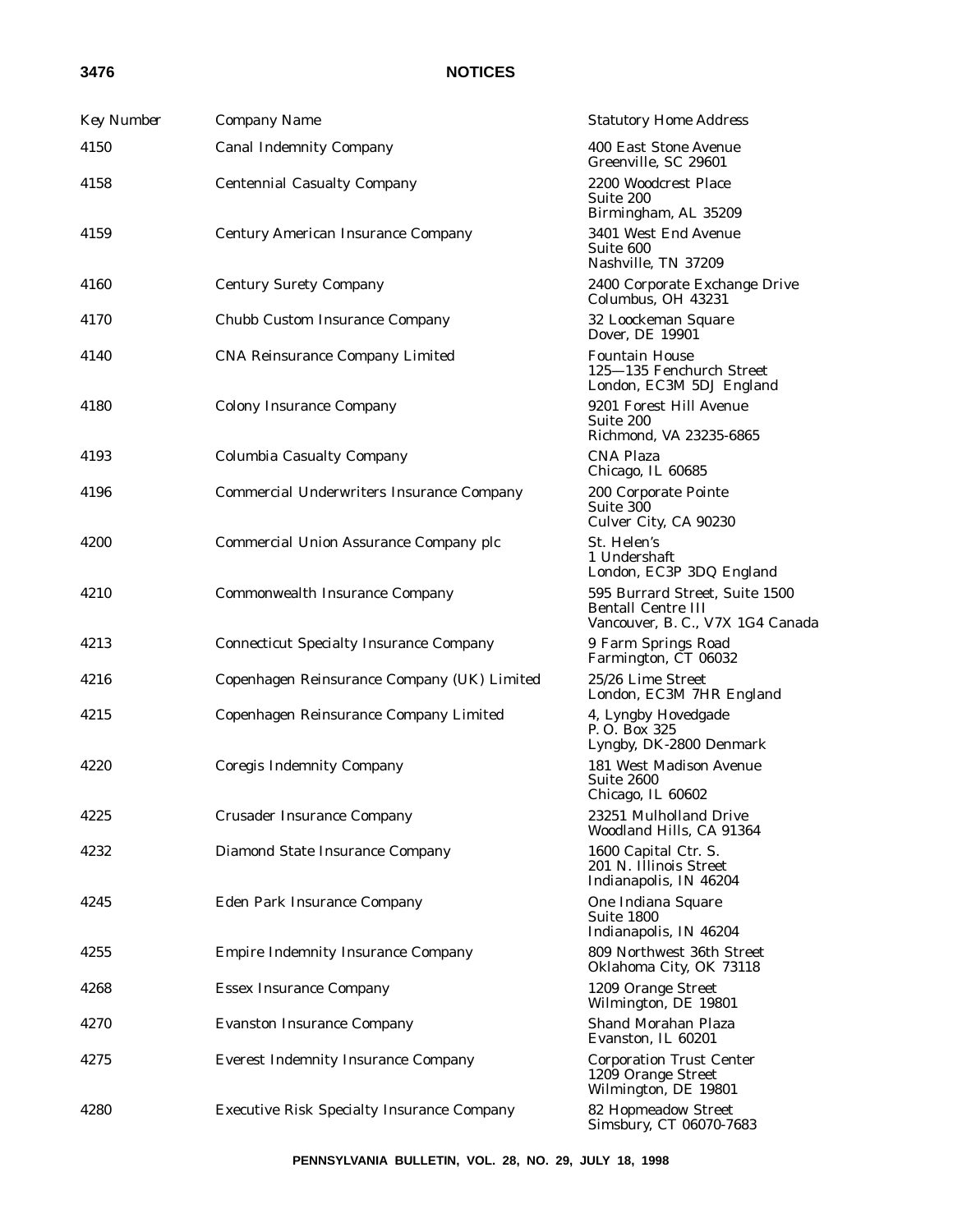| <b>Key Number</b> | Company Name                                      | <b>Statutory Home Address</b>                                                   |
|-------------------|---------------------------------------------------|---------------------------------------------------------------------------------|
| 4315              | Fidelity Excess and Surplus Insurance Company     | 515 Main Street<br>Cincinnati, OH 45202                                         |
| 4317              | Fireman's Fund Insurance Company of Ohio          | 312 Walnut Street<br>Suite 1100<br>Cincinnati, OH 45202                         |
| 4319              | First Financial Insurance Company                 | 528 South Fifth Street<br>Suite 210<br>Springfield, IL 62701-1822               |
| 4320              | <b>First Mercury Insurance Company</b>            | 525 West Monroe Street, Suite 1600<br>Chicago, IL 60661                         |
| 4321              | <b>First Specialty Insurance Corporation</b>      | 237 East High Street<br>Jefferson City, MO 65102                                |
| 4329              | Frontier Pacific Insurance Company                | 4250 Executive Square<br>Suite 200<br>La Jolla, CA 92037                        |
| 4331              | <b>Fulcrum Insurance Company</b>                  | 199 Water Street<br>New York, NY 10038-3526                                     |
| 4332              | Gan Insurance Company Limited                     | <b>Gan House</b><br>12 Arthur Street<br>London, EC4R 9BJ England                |
| 4335              | General Agents Insurance Company of America, Inc. | 4308 North Classen Boulevard<br>Oklahoma City, OK 73118                         |
| 4338              | <b>General Star Indemnity Company</b>             | 695 East Main Street<br>P. O. Box 10354<br>Stamford, CT 06904-2354              |
| 4345              | <b>Generali-France Assurances</b>                 | 5, rue de Londres<br>Paris, 75009 France                                        |
| 4350              | <b>Genesis Indemnity Insurance Company</b>        | 316 North Fifth Street<br>Bismarck, ND 58501                                    |
| 4360              | <b>Gotham Insurance Company</b>                   | 330 Madison Avenue<br>New York, NY 10017                                        |
| 4370              | Great Lakes Reinsurance (UK) PLC                  | Upper Ground Floor, 1 Minster Court<br>Mincing Lane<br>London, EC3R 7AA England |
| 4390              | <b>Gulf Underwriters Insurance Company</b>        | 9200 Watson Road<br>St. Louis, MO 63101                                         |
| 4395              | Hallmark Insurance Company, Inc.                  | Three Bala Plaza, East<br>Suite 300<br>Bala Cynwyd, PA 19004                    |
| 4420              | <b>Houston Casualty Company</b>                   | 13403 Northwest Freeway<br>Houston, TX 77040-6094                               |
| 4427              | <b>Illinois Emcasco Insurance Company</b>         | 815 Commerce Drive<br>Oak Brook, IL 60521-1978                                  |
| 4432              | <b>Illinois Union Insurance Company</b>           | 8755 West Higgins Road<br>Chicago, IL 60631                                     |
| 4438              | <b>Indemnity Marine Assurance Company Limited</b> | St. Helen's<br>1 Undershaft<br>London, EC3P 3DQ England                         |
| 4441              | <b>Indian Harbor Insurance Company</b>            | One Greenwich Plaza<br>P. O. Box 2568<br>Greenwich, CT 06836-2568               |
| 4430              | <b>INEX Insurance Exchange</b>                    | 1 South Wacker Drive<br><b>Suite 2720</b><br>Chicago, IL 60606-4617             |
| 4444              | Insurance Company of North America (UK) Limited   | Cigna House<br>8 Lime Street<br>London, EC3M 7NA England                        |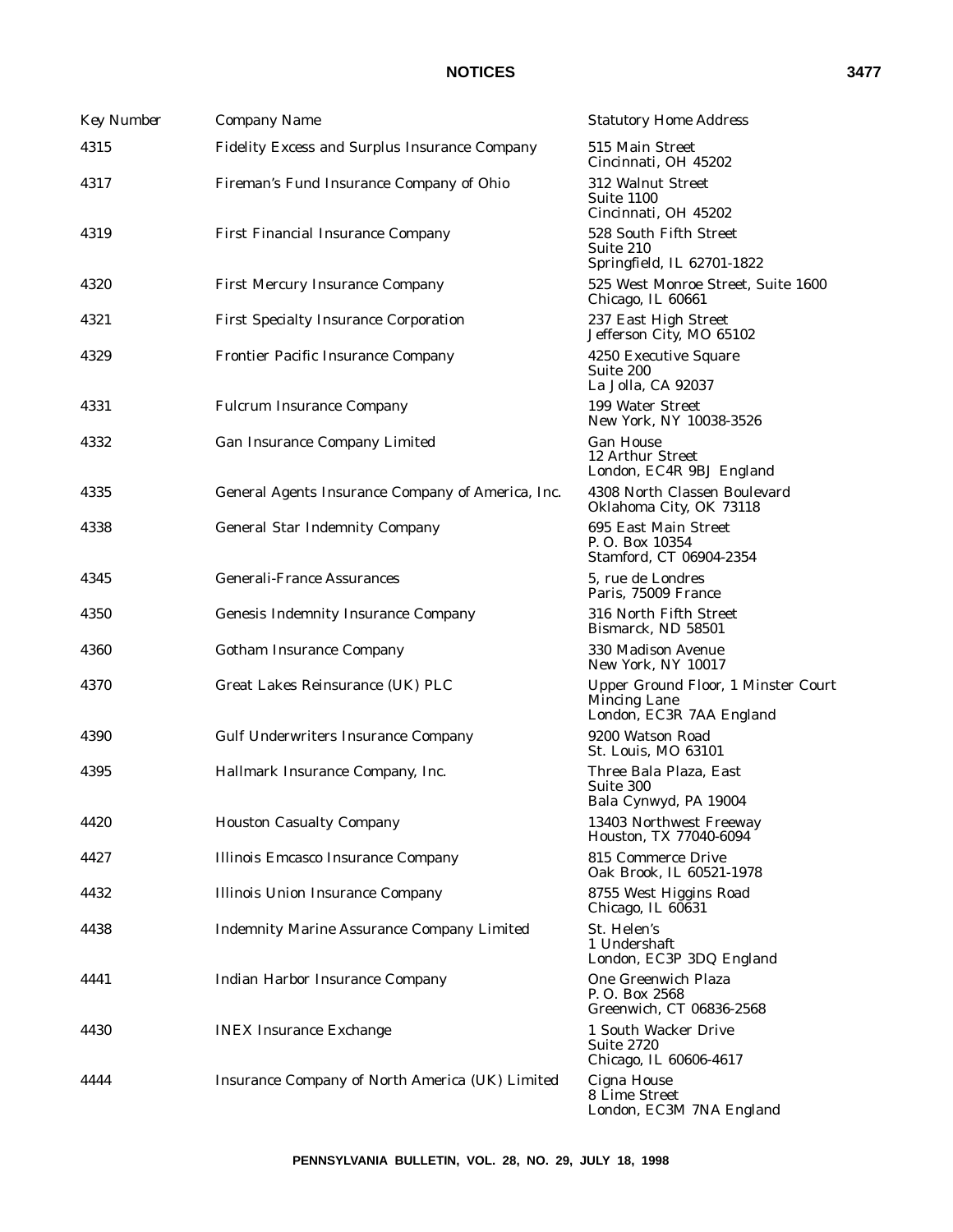| <b>Key Number</b> | Company Name                                   | <b>Statutory Home Address</b>                                                   |
|-------------------|------------------------------------------------|---------------------------------------------------------------------------------|
| 4451              | <b>Interstate Fire &amp; Casualty Company</b>  | 55 East Monroe Street<br>Chicago, IL 60603                                      |
| 4453              | <b>Investors Insurance Company of America</b>  | 200 Schulz Drive<br>Red Bank, NJ 07701-6741                                     |
| 4425              | ITT Pacific Insurance Company, Limited         | <b>Hartford Plaza</b><br>Hartford, CT 06115                                     |
| 4471              | Landmark American Insurance Company            | 9800 South Meridian Boulevard<br>Englewood, CO 80112                            |
| 4472              | Landmark Insurance Company                     | 777 South Figueroa Street<br>Los Angeles, CA 90017                              |
| 4475              | <b>Legion Indemnity Company</b>                | 190 S. LaSalle Street<br>Chicago, IL 60603                                      |
| 4478              | <b>Lexington Insurance Company</b>             | 1209 Orange Street<br>Wilmington, DE 19801                                      |
| 4482              | Liberty Mutual Insurance Company (UK) Limited  | 4th Floor, One Minster Court<br><b>Mincing Lane</b><br>London, EC3R 7AA England |
| 4492              | Lloyd's (Underwriters at)                      | <b>One Lime Street</b><br>London, EC3M 7HA England                              |
| 4510              | London and Edinburgh Insurance Company Limited | <b>Excess House</b><br>13 Fenchurch Avenue<br>London, EC3M 5BT England          |
| 4530              | Marine Insurance Company Limited               | 34/36 Lime Street<br>London, EC3M 7JE England                                   |
| 4540              | Maritime Insurance Company Limited             | P. O. Box 6<br><b>Surrey Street</b><br>Norfolk, NR1 3NS England                 |
| 4565              | Monticello Insurance Company                   | 1209 Orange Street<br>Wilmington, DE 19801                                      |
| 4575              | Mt. Hawley Insurance Company                   | 7400 College Boulevard<br>Suite 330<br>Overland Park, KS 66210                  |
| 4590              | NAMIC Insurance Company, Inc.                  | 3601 Vincennes Road<br>Indianapolis, IN 46268                                   |
| 4598              | National Fire & Marine Insurance Company       | 3024 Harney Street<br>Omaha, NE 68131-3580                                      |
| 4605              | <b>Nautilus Insurance Company</b>              | 7273 East Butherus Drive<br>Scottsdale, AZ 85260                                |
| 4595              | NIC Insurance Company                          | 123 William Street<br>New York, NY 10038-3871                                   |
| 4637              | North American Capacity Insurance Company      | 650 Elm Street<br>Manchester, NH 03101-2524                                     |
| 4645              | Northern Assurance Company Limited             | St. Helen's<br>1 Undershaft<br>London, EC3P 3DQ England                         |
| 4652              | Northfield Insurance Company                   | 12935 North Forty Drive<br>St. Louis, MO 63141                                  |
| 4665              | <b>Nutmeg Insurance Company</b>                | <b>Hartford Plaza</b><br>Hartford, CT 06115                                     |
| 4667              | Ocean Marine Insurance Company Limited         | St. Helen's<br>1 Undershaft<br>London, EC3P 3DQ England                         |
| 4840              | Odyssey Re (London) Limited                    | 52-54 Leadenhall Street<br>London, EC3A 2BJ England                             |
| 4668              | Old Republic Union Insurance Company           | 307 North Michigan Avenue<br>Chicago, IL 60601                                  |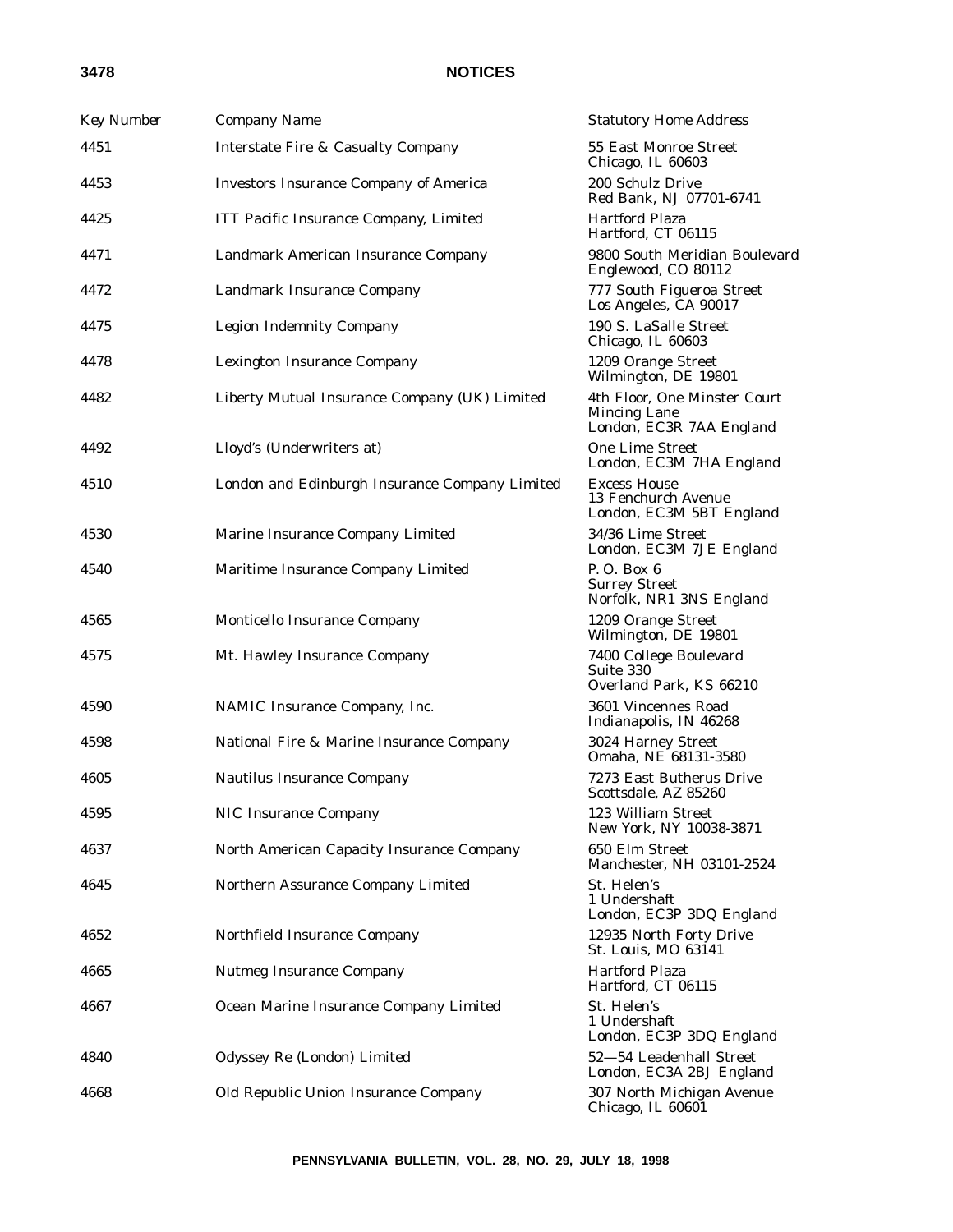| <b>Key Number</b> | Company Name                                              | <b>Statutory Home Address</b>                                            |
|-------------------|-----------------------------------------------------------|--------------------------------------------------------------------------|
| 4700              | Pacific Insurance Company                                 | $c/o$ CT Corp<br>818 West 7th Street<br>Los Angeles, CA 90017            |
| 4710              | Paradigm Insurance Company                                | 2450 One Indiana Square<br>Indianapolis, IN 46204                        |
| 4720              | Phoenix Assurance plc                                     | 1 Bartholomew Lane<br>London, EC2N 2AB England                           |
| 4730              | Preferred National Insurance Company                      | 210 University Drive<br>Suite 900<br>Coral Springs, FL 33071             |
| 4735              | Princeton Excess and Surplus Lines Insurance<br>Company   | 1013 Centre Road<br>Wilmington, DE 19805                                 |
| 4740              | Professional Underwriters Liability Insurance<br>Company  | 50 West Broadway<br>Salt Lake City, UT 84101                             |
| 4755              | QBE International Insurance Limited                       | 14 Fenchurch Avenue<br>London, EC3M 5BS England                          |
| 4756              | Queensway International Indemnity Company                 | 27 East Robinson Street<br>Orlando, FL 32801                             |
| 4757              | Realm National Insurance Company                          | 125 Maiden Lane<br>New York, NY 10038                                    |
| 4760              | Reliance Insurance Company of Illinois                    | 233 South Wacker Drive<br>Suite 9220<br>Chicago, IL 60606                |
| 4787              | <b>Rock River Insurance Company</b>                       | 3400 80th Street<br>Moline, IL 61265-5886                                |
| 4793              | Royal Surplus Lines Insurance Company                     | 500 Winding Brook Drive<br>Glastonbury, CT 06033                         |
| 4802              | <b>SAFECO Surplus Lines Insurance Company</b>             | <b>SAFECO Plaza</b><br>Seattle, WA 98185                                 |
| 4810              | Savers Property & Casualty Insurance Company              | 700 West 47th Street<br>Kansas City, MO 64112-1802                       |
| 4816              | Scottsdale Insurance Company                              | One Nationwide Plaza<br>Columbus, OH 43215                               |
| 4819              | <b>Sheffield Insurance Corporation</b>                    | 3760 River Run Drive<br>Birmingham, AL 35243                             |
| 4823              | Skandia International Insurance Corporation               | S-103 50 Stockholm<br>Sweden                                             |
| 4804              | SR International Business Insurance Company<br>Limited    | 71-77 Leadenhall Street<br>London, EC3A 2PQ England                      |
| 4806              | St. Paul Reinsurance Company Limited                      | 51 Lime Street<br>London, EC3M 7BS England                               |
| 4807              | St. Paul Surplus Lines Insurance Company                  | 32 Loockerman Square<br>Dover, DE 19901                                  |
| 4845              | <b>Steadfast Insurance Company</b>                        | Suite 202<br>32 Loockerman Square<br>Dover, DE 19901                     |
| 4849              | <b>Stonewall Insurance Company</b>                        | 31 Inverness Center Parkway<br>Suite 200<br>Birmingham, AL 35242         |
| 4860              | <b>Storebrand Skadeforsikring AS</b>                      | P. O. Box 1380 Vika<br>Oslo, 0114 Norway                                 |
| 4875              | Terra Nova Insurance Company Limited                      | 41/43 Mincing Lane<br>London, EC3R 7SP England                           |
| 4880              | Through Transport Mutual Insurance Association<br>Limited | Windsor Place, Queen Street<br>P. O. Box HM655<br>Hamilton, HMCX Bermuda |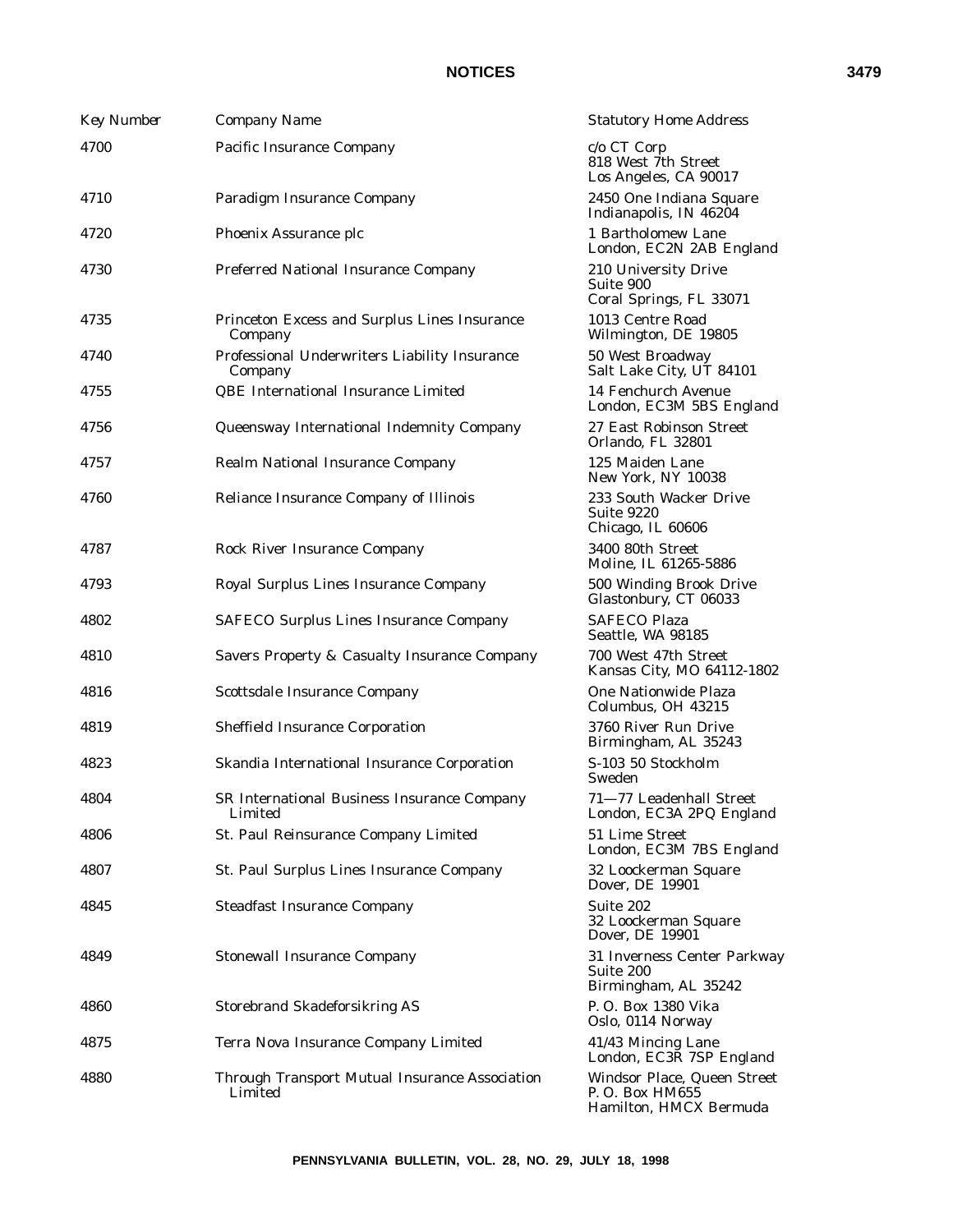| <b>Key Number</b> | Company Name                                      | <b>Statutory Home Address</b>                                                               |
|-------------------|---------------------------------------------------|---------------------------------------------------------------------------------------------|
| 4870              | <b>TIG Specialty Insurance Company</b>            | 444 Market Street<br>San Francisco, CA 94111                                                |
| 4882              | Travelers Excess and Surplus Lines Company        | <b>One Tower Square</b><br>Hartford, CT 06183                                               |
| 4884              | <b>Tudor Insurance Company</b>                    | 91 Court Street<br>Keene, NH 03431                                                          |
| 4893              | U.S. Underwriters Insurance Company               | 316 North Fifth Street<br><b>Sixth Floor</b><br>Bismarck, ND 58501                          |
| 4887              | <b>ULICO Indemnity Company</b>                    | 320 West Capital Street<br>Suite 1000<br>Little Rock, AR 72201-3525                         |
| 4889              | <b>Underwriters Indemnity Company</b>             | 8 Greenway Plaza<br>Suite 400<br>Houston, TX 77046                                          |
| 4890              | Unionamerica Insurance Company Limited            | The London Underwriting Centre<br>3 Minster Court, Mincing Lane<br>London, EC3R 7DD England |
| 4897              | <b>United Capitol Insurance Company</b>           | 400 Perimeter Center Terrace<br>Atlanta. GA 30346                                           |
| 4900              | <b>United Coastal Insurance Company</b>           | 40 North Central Avenue<br>Phoenix, AZ 85004                                                |
| 4925              | Vanguard Underwriters Insurance Company           | 5810 East Skelly Drive<br>Suite 700<br>Tulsa, OK 74135                                      |
| 4930              | Vesta Insurance Company Limited                   | Folke Bernadottes vei 50<br>Bergen, 5020 Norway                                             |
| 4935              | Voyager Indemnity Insurance Company               | 5950 Live Oak Parkway<br>Suite 300<br>Norcross, GA 30093                                    |
| 4950              | WASA International (UK) Insurance Company Limited | <b>WASA House</b><br>26/27 Regency Square<br>Brighton, E. Sussex, BN1 2FX England           |
| 4955              | Wausau General Insurance Company                  | 1431 Opus Place<br>Downers Grove, IL 60515-1169                                             |
| 4957              | Westchester Surplus Lines Insurance Company       | Six Concourse Parkway<br>Suite 2500<br>Atlanta, GA 30328-5346                               |
| 4962              | Western Heritage Insurance Company                | 6263 N. Scottsdale Road<br>Suite 240<br>Scottsdale, AZ 85250                                |
| 4963              | <b>Western Indemnity Insurance Company</b>        | 820 Gessner<br>Suite 1200<br>Houston, TX 77024                                              |
| 4966              | Western World Insurance Company                   | 91 Court Street<br>Keene, NH 03431                                                          |
| 4980              | Yorkshire Insurance Company Limited               | Pitheavlis<br>Perth, PH2 0NH Scotland                                                       |
| 4985              | <b>ZC Specialty Insurance Company</b>             | 400 West 15th Street<br>Suite 7<br>Austin, TX 78701                                         |
| 4990              | Zurich International (Bermuda) Ltd.               | <b>Crawford House</b><br>50 Cedar Avenue<br>Hamilton, HM 11 Bermuda                         |
| 4995              | Zurich Reinsurance (London) Limited               | The Zurich Building<br>90 Fenchurch Street<br>London, EC3M 4JX England                      |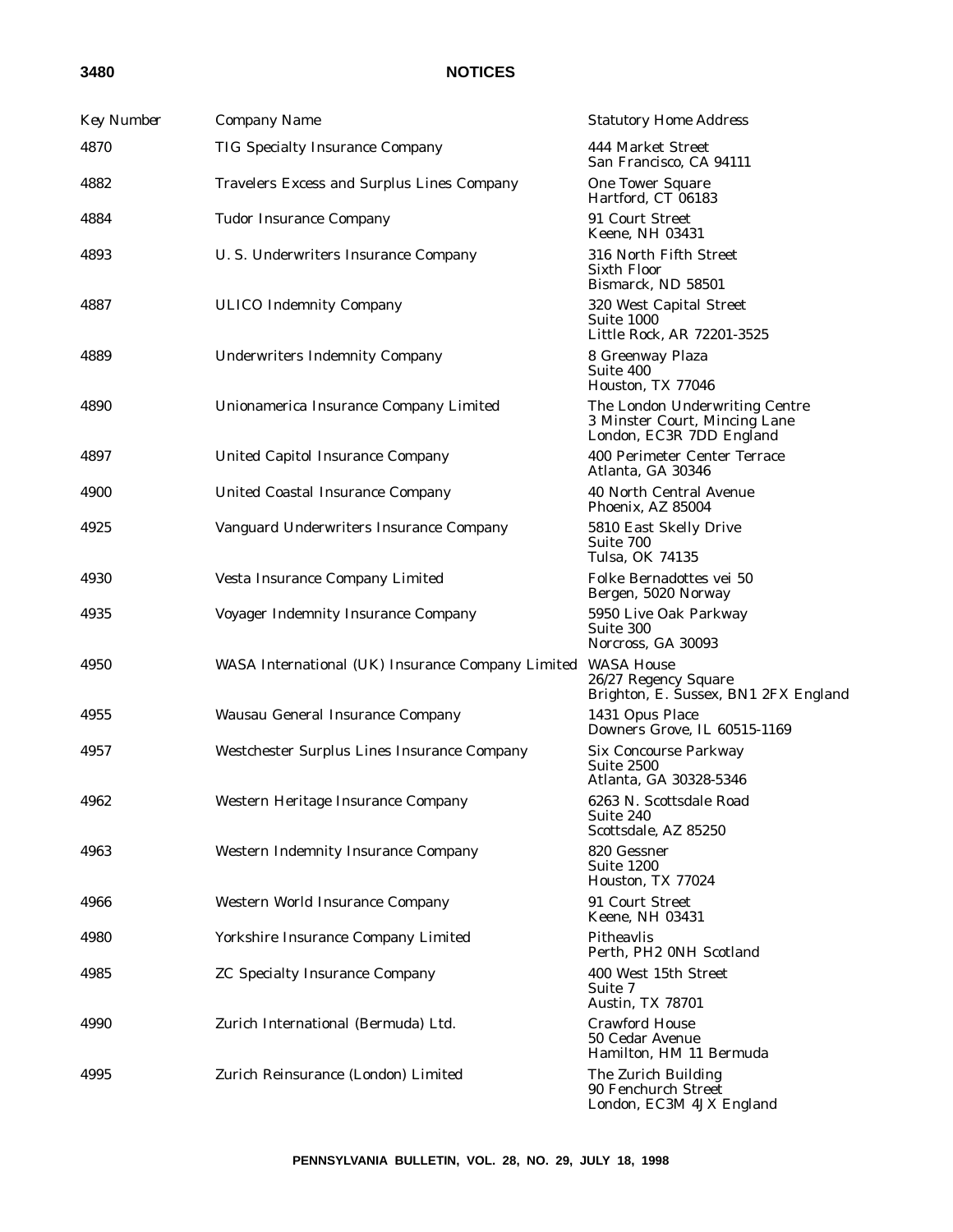Since publication of the January 1, 1998 eligible surplus lines insurer list, the following significant changes have

| occurred:                     |                              |                                                                                                                                                                       |                                                         |
|-------------------------------|------------------------------|-----------------------------------------------------------------------------------------------------------------------------------------------------------------------|---------------------------------------------------------|
|                               | (Key Number)                 | (Company Name)                                                                                                                                                        | (Date)                                                  |
| <b>Additions:</b>             | 4595<br>4275<br>4735<br>4215 | NIC Insurance Company<br><b>Everest Indemnity Insurance Company</b><br>Princeton Excess and Surplus Lines Insurance Company<br>Copenhagen Reinsurance Company Limited | 04/23/98<br>06/09/98<br>06/18/98<br>06/19/98            |
| Deletions:                    | 4025                         | Alpine Insurance Company                                                                                                                                              | 04/20/98                                                |
| Name Changes:<br>From:<br>To: | 4430<br>4430                 | Illinois Insurance Exchange<br><b>INEX</b> Insurance Exchange                                                                                                         | 04/20/98                                                |
| From:<br>To:                  | 4840<br>4840                 | Sphere Drake Insurance plc<br>Odyssey Re (London) Limited                                                                                                             | 05/05/98                                                |
|                               |                              |                                                                                                                                                                       | M. DIANE KOKEN,<br><i><b>Insurance Commissioner</b></i> |

[Pa.B. Doc. No. 98-1174. Filed for public inspection July 17, 1998, 9:00 a.m.]

### **Review Procedure Hearings; Cancellation or Refusal of Insurance**

The following insureds have requested a hearing, as authorized by section 9(a) of the act of June 5, 1968 (P. L. 140, No. 78) (40 P. S. § 1008.9(a)) in connection with their company's termination of the insured's automobile policies.

The hearings will be held in the Capitol Associates Building, 901 North Seventh Street, Second Floor Hearing Room, Harrisburg, PA 17102.

Appeal of Mark M. Moyer; file no. 98-210-32159; State Farm Mutual Automobile Ins. Co.; doc. no. PH98-07-004; August 12, 1998, at 1 p.m.;

Appeal of Esther L. Schneier; file no. 98-121-04123; Erie Insurance Group; doc. no. P98-07-003; August 13, 1998, at 2 p.m.;

Appeal of Geoffrey M. Smith; file no. 98-280-32326; State Farm Fire and Casualty Co.; doc. no. PH98-07-006; August 18, 1998, at 11 a.m.

Parties may appear with or without counsel and offer relevant testimony or evidence to support their respective positions. The representative of the company must bring relevant claims files, documents, photographs, drawings, witnesses and the like necessary to substantiate the case. The insured must bring any evidence which the insured may want to offer at the hearing. The hearing will be held in accordance with the requirements of sections 9 and 10 of the act (40 P. S. §§ 1008.9 and 1008.10) and 1 Pa. Code Part II (relating to the General Rules of Administrative Practice and Procedure).

After the hearing, the Insurance Commissioner will issue a written order resolving the factual issues presented at the hearing and stating what remedial action, if any, is required. The Commissioner's Order will be sent to those persons participating in the hearing or their designated representatives. The order of the Commissioner is subject to judicial review by the Commonwealth Court.

Persons with a disability who wish to attend the above-referenced administrative hearing and require an auxiliary aid, service or other accommodation to participate in the hearing should contact Tracey Pontius, Agency Coordinator at (717) 787-4298.

M. DIANE KOKEN, *Insurance Commissioner* [Pa.B. Doc. No. 98-1175. Filed for public inspection July 17, 1998, 9:00 a.m.]

### **Appeal of Saucon Valley School District under the Storage Tank and Spill Prevention Act; Underground Storage Tank Indemnification Fund; Doc. No. UT98-06-033**

A prehearing conference shall be held on July 30, 1998 at 2 p.m. in Room 200, Administrative Hearings Office, Capitol Associates Building, 901 North Seventh Street, Harrisburg, PA 17102. Motions preliminary to those at hearing, protest petitions to intervene, or notices of intervention, if any, must be filed with the Docket Clerk on or before July 23, 1998.

The hearing shall occur on August 13, 1998 at 10 a.m. in Room 200, Administrative Hearing Office, Capitol Associates Building, 901 North Seventh Street, Harrisburg, PA 17102.

Persons with a disability who wish to attend the above-referenced administrative hearing and require an auxiliary aid service or other accommodation to participate in the hearing should contact Tracey Pontius, Agency Coordinator at (717) 787-4298.

M. DIANE KOKEN,

*Insurance Commissioner*

[Pa.B. Doc. No. 98-1176. Filed for public inspection July 17, 1998, 9:00 a.m.]

# **LEGISLATIVE REFERENCE BUREAU**

### **Documents Filed But Not Published**

The Legislative Reference Bureau accepted the following documents during the preceding calendar month for filing without publication under 1 Pa. Code § 3.13(b) (relating to contents of Bulletin). The Bureau will continue to publish on a monthly basis either a summary table identifying the documents accepted during the preceding calendar month under this subsection or a statement that no such documents have been received. For questions concerning or copies of documents filed, but not published, please call (717) 783-1530.

#### *Executive Board*

Resolution #CB-98-119, Dated, June 4, 1998. The Commonwealth of Pennsylvania entered into a Collective

**PENNSYLVANIA BULLETIN, VOL. 28, NO. 29, JULY 18, 1998**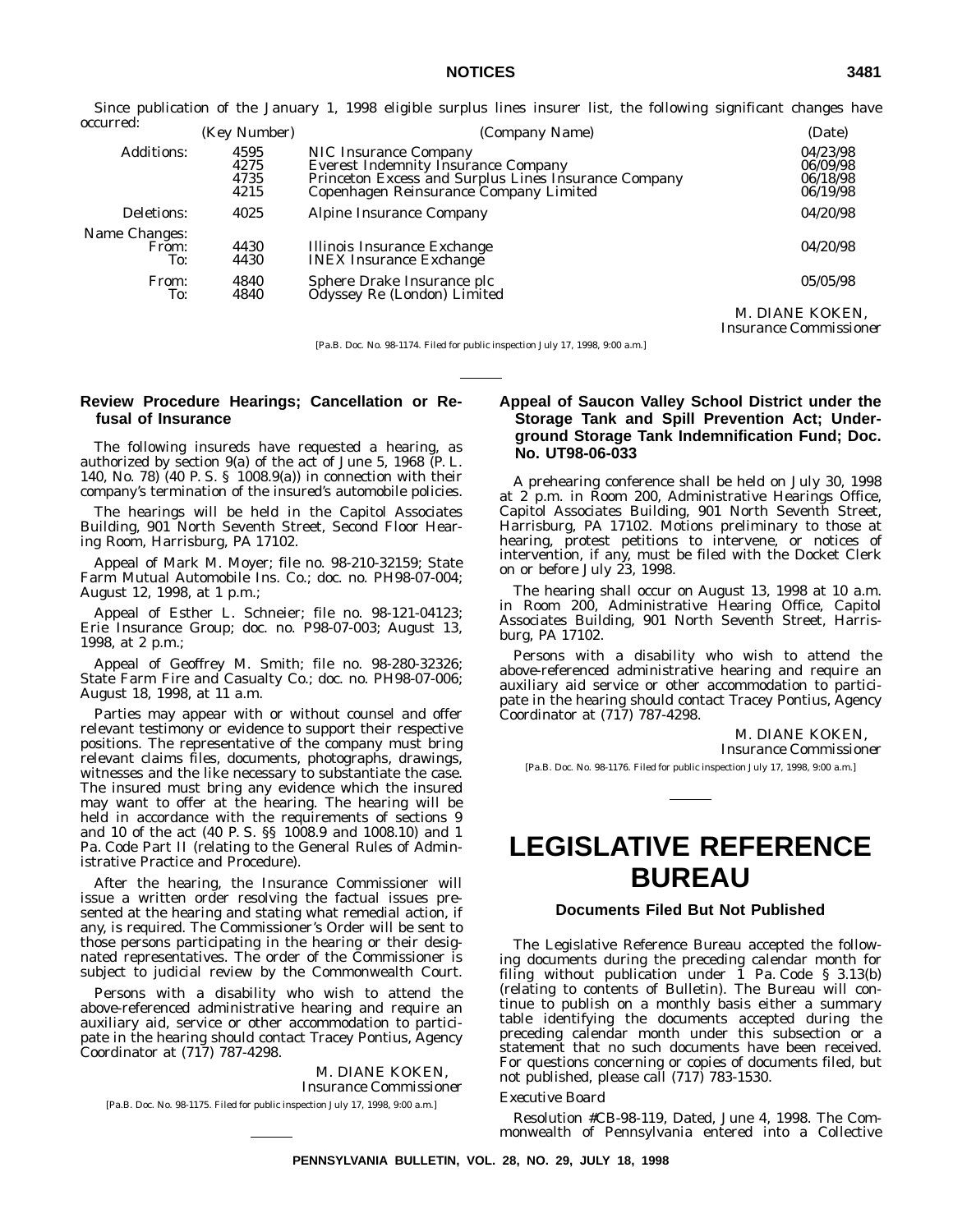Bargaining Agreement with the American Federation of State, County, and Municipal Employees, AFL-CIO, Pennsylvania Game Commission Act 111 bargaining unit; the arbitration award encompasses approximately 195 employes in a bargaining unit certified by the Pennsylvania Labor Relations Board, PF-R-92-122-E.

*Governor's Office*

Manual M315.1—Municipal Tax Rate Schedules— Revision No. 6-Dated June 1, 1998.

Management Directive No. 220.5—Payment of Interagency Billings for Centralized Services—Amended—May 21, 1998.

Management Directive No. 230.14—Foreign Areas Subsistence Allowances—Amended—June 1, 1998.

Management Directive No. 315.28—Taxability of State-Provided Parking—Revision No. 2—Dated—June 1, 1998.

Management Directive No. 505.11—Emergency Assignments of Employes During Emergencies—Amended— June 17, 1998.

Management Directive No. 615.3—Rates and Billing for Motor Vehicles of the Commonwealth Automotive Fleet— Amended—June 5, 1998.

Administrative Circular No. 98-14—Submission of Construction Requisitions Financed by Lapsing Funds— Dated—June 1, 1998.

Administrative Circular No. 98-15—Closing Instruction No. 3, Prior Encumbrances for Act 57 Waivers and Contracted Repairs—June 1, 1998.

Administrative Circular No. 98-16—Use of Seat Belts in Commonwealth Fleet Vehicles—June 5, 1998.

Administrative Circular No. 98-17—State Employes Purchasing Vehicles at the Commonwealth Auction—June 5, 1998.

Administrative Circular No. 98-18—Workers' Compensation Rates—June 8, 1998.

Administrative Circular No. 98-19—Relocation of the Office of Inspector General—June 17, 1998.

> GARY R. HOFFMAN, *Director Pennsylvania Bulletin*

[Pa.B. Doc. No. 98-1177. Filed for public inspection July 17, 1998, 9:00 a.m.]

# **PENNSYLVANIA PUBLIC UTILITY COMMISSION**

## **Electric and Steam Service Without Hearing**

**P-00981405. PEI Power Corporation.** Petition of PEI Power Corporation for a declaratory order concluding that the provision of electric and steam services by PEI Power Corporation to prospective property owners and tenants located within a fixed geographic area does not constitute the provision of public utility service under 66 Pa.C.S. § 102.

This Petition may be considered without a hearing. Comments may be filed with the Pennsylvania Public Utility Commission, P. O. Box 3265, Harrisburg, PA 17105-3265, with a copy served on the petitioner on or before July 28, 1998, under 52 Pa. Code (relating to public utilities).

*Petitioner*: PEI Power Corporation.

*Through and By Counsel*: Norman J. Kennard, Esquire, Lillian S. Harris, Esquire, Malatesta, Hawke and McKeon, Harrisburg Energy Center, 100 North Tenth Street, Harrisburg, PA 17101.

> JAMES J. MCNULTY, *Secretary*

[Pa.B. Doc. No. 98-1178. Filed for public inspection July 17, 1998, 9:00 a.m.]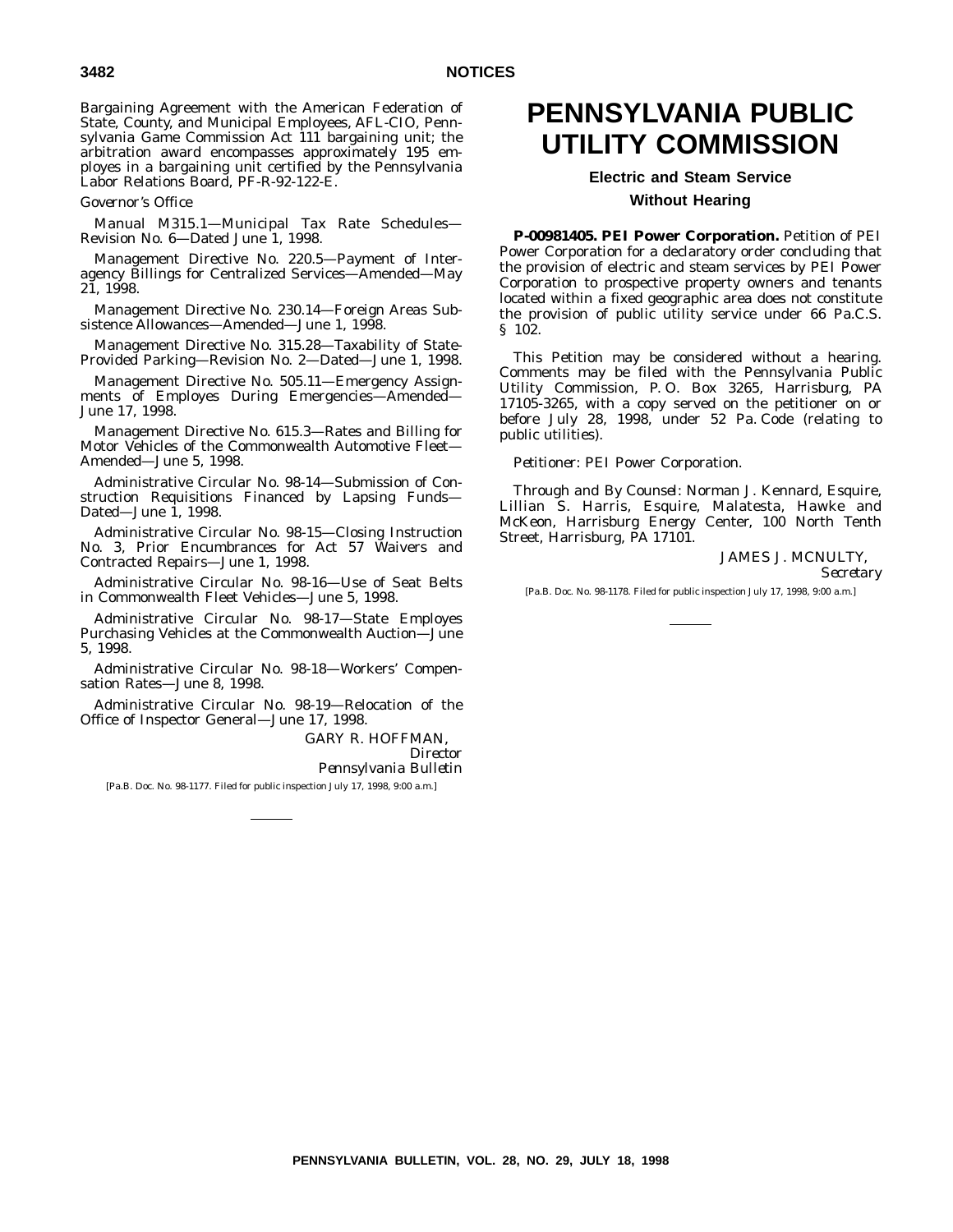# **STATE CONTRACTS INFORMATION DEPARTMENT OF GENERAL SERVICES**

Notices of invitations for bids and requests for proposals on State contracts for services and commodities for which the bid amount is reasonably expected to be over \$10,000, are published in the State Contracts Information Section of the *Pennsylvania Bulletin* prior to bid opening date. Information in this publication is intended only as notification to its subscribers of available bidding and contracting opportunities, and is furnished through the Department of General Services, Vendor Information and Support Division. No action can be taken by any subscriber or any other person, and the Commonwealth of Pennsylvania is not liable to any subscriber or any other person, for any damages or any other costs incurred in connection with the utilization of, or any other reliance upon, any information in the State Contracts Information Section of the *Pennsylvania Bulletin*. Interested persons are encouraged to call the contact telephone number listed for the particular solicitation for current, more detailed information.

**EFFECTIVE JULY 1, 1985, A VENDOR'S FEDERAL IDENTIFICATION NUMBER (NUMBER ASSIGNED WHEN FILING INCOME TAX DOCUMENTS) OR SOCIAL SECURITY NUMBER IF VENDOR IS AN INDIVIDUAL, MUST BE ON ALL CONTRACTS, DOCUMENTS AND INVOICES SUBMITTED TO THE COMMONWEALTH.**

> Act 266 of 1982 provides for the payment of interest penalties on certain invoices of ''qualified small business concerns''. A qualified small business concern is an independently owned, operated for profit, business employing 100 or fewer employes and is not a subsidiary or affiliate of a corporation otherwise not qualified.

Such penalties apply to invoices for goods or services when payments are not made by the required payment date or within a 15 day grace period thereafter. The small business concern must include on every invoice submitted to the Commonwealth: "(name of vendor) is a qualified small business concern as defined at 4 Pa. Code § 2.32''.

For information on the required payment date and annual interest rate, please call the Pennsylvania Department of Commerce, Small Business Action Center, 483 Forum Building, 783-5700.

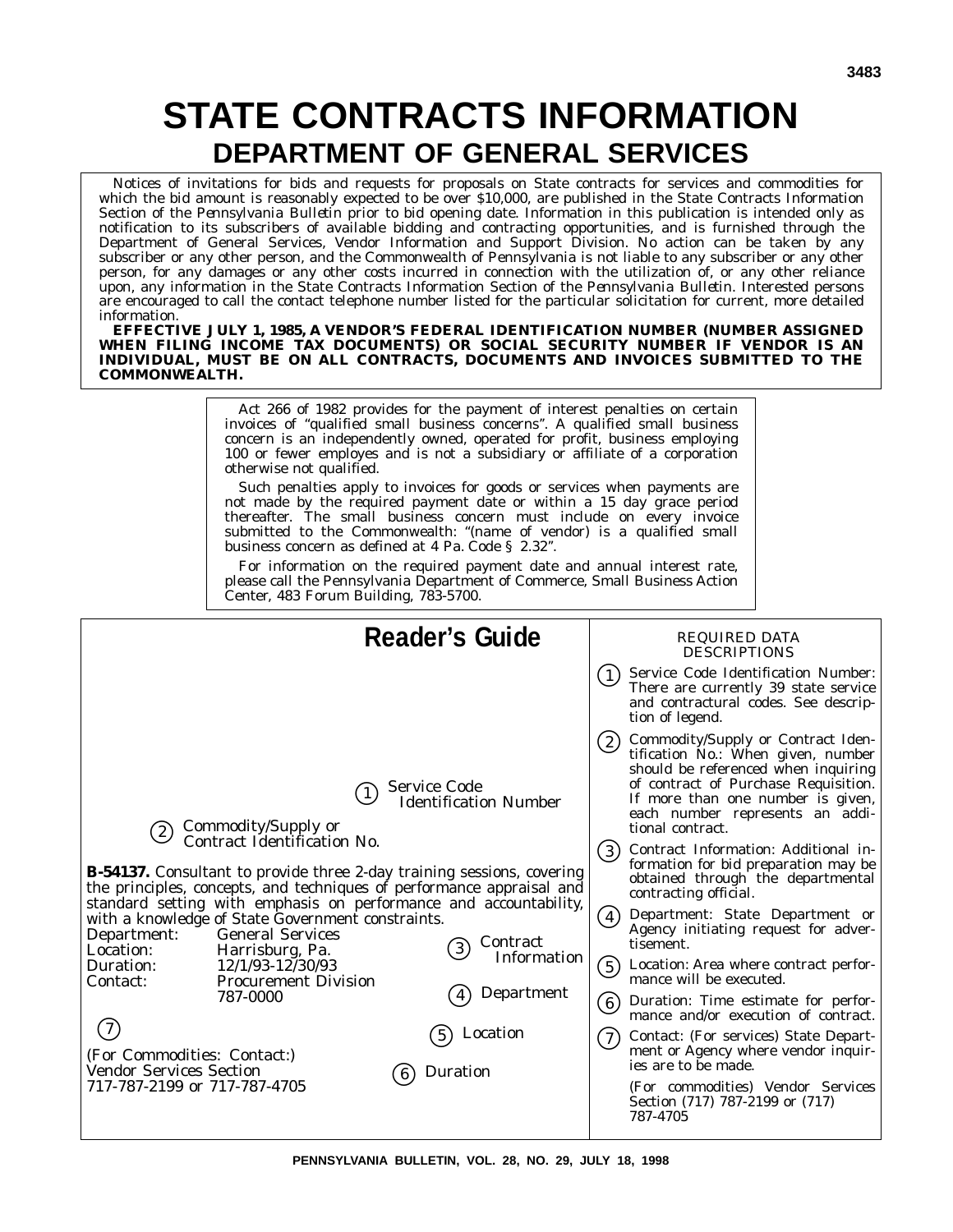### **GET A STEP AHEAD IN COMPETING FOR A STATE CONTRACT!**

The Treasury Department's Bureau of Contracts and Public Records can help you do business with state government agencies. Our efforts focus on guiding the business community through the maze of state government offices. The bureau is, by law, the central repository for all state contracts over \$5,000. Bureau personnel can supply descriptions of contracts, names of previous bidders, pricing breakdowns and other information to help you submit a successful bid on a contract. We will direct you to the appropriate person and agency looking for your product or service to get you ''A Step Ahead.'' Services are free except the cost of photocopying contracts or dubbing a computer diskette with a list of current contracts on the database. A free brochure, *''Frequently Asked Questions About State Contracts,''* explains how to take advantage of the bureau's services.

### Contact: **Bureau of Contracts and Public Records** Pennsylvania State Treasury Room G13 Finance Building Harrisburg, PA 17120 717-787-2990 1-800-252-4700

BARBARA HAFER, *State Treasurer*

## **Online Subscriptions At http://www.statecontracts.com 1-800-334-1429 x340**

**6675-01** Annual Contract—Drafting equipment and supplies.

| <b>Commodities</b>                                                                                                                                                                                                                                                                                                                                                                                                            | <b>Department:</b> Various<br>Location:<br><b>Various</b><br><b>Duration:</b><br>$11/15 - 11/14$<br><b>Contact:</b><br>Vendor Services, fax request to (717) 787-0725 or call (717) 787-2199<br>7111-02 Annual Contract-Diskettes, SD, DD, SS, DS.<br><b>Department:</b> Various<br><b>Location:</b><br><b>Various</b><br><b>Duration:</b><br>$11/01 - 10/31$<br><b>Contact:</b><br>Vendor Services, fax request to (717) 787-0725 or call (717) 787-2199 |
|-------------------------------------------------------------------------------------------------------------------------------------------------------------------------------------------------------------------------------------------------------------------------------------------------------------------------------------------------------------------------------------------------------------------------------|-----------------------------------------------------------------------------------------------------------------------------------------------------------------------------------------------------------------------------------------------------------------------------------------------------------------------------------------------------------------------------------------------------------------------------------------------------------|
|                                                                                                                                                                                                                                                                                                                                                                                                                               | 7370-01 Annual Contract—Disposable dietary products/aprons, bibs, etc.<br><b>Department:</b> Various<br><b>Location:</b><br><b>Various</b><br><b>Duration:</b><br>$11/01 - 10/31$<br><b>Contact:</b><br>Vendor Services, fax request to (717) 787-0725 or call (717) 787-2199                                                                                                                                                                             |
| <b>1040208</b> Aircraft and airframe structural components—2 each engines, aircraft, new or<br>remanufactured to include all manufacturer's warranties; engine must be a Textron<br>Lycoming Model, 10-360-A1B6 Part No. 8622 no substitute; 2 each two exchange<br>engines will be provided upon receipt of the new engines.<br><b>Department:</b> State Police<br>New Cumberland, Cumberland County, PA<br><b>Location:</b> | 7910-02 Annual Contract-Floor polishers, vacuum cleaners and related equipment<br>and accessories.<br><b>Department:</b> Various<br>Location:<br><b>Various</b><br><b>Duration:</b><br>$11/01 - 10/31$<br><b>Contact:</b><br>Vendor Services, fax request to (717) 787-0725 or call (717) 787-2199                                                                                                                                                        |
| <b>Duration:</b><br>FY 98-99<br>Vendor Services, fax request to (717) 787-0725 or call (717) 787-2199<br><b>Contact:</b><br>3930-01 Annual Contract-Forklifts, walkie stackers and other related items.<br><b>Department:</b> Various<br><b>Location:</b><br><b>Various</b>                                                                                                                                                   | 8010-04 Annual Contract—White and yellow traffic line paint/low heat/rapid dry.<br><b>Department:</b> Various<br>Location:<br><b>Various</b><br><b>Duration:</b><br>$12/01 - 11/30$<br><b>Contact:</b><br>Vendor Services, fax request to (717) 787-0725 or call (717) 787-2199                                                                                                                                                                           |
| <b>Duration:</b><br>$10/01 - 09/30$<br><b>Contact:</b><br>Vendor Services, fax request to (717) 787-0725 or call (717) 787-2199<br>5630-01 Annual Contract—Reinforced cement concrete pipe.<br><b>Department:</b> Various<br><b>Location:</b><br><b>Various</b>                                                                                                                                                               | 8540-01 Annual Contract-Paper towels, tissues, dietary napkins.<br><b>Department:</b> Various<br>Location:<br><b>Various</b><br><b>Duration:</b><br>$11/01 - 10/31$<br>Vendor Services, fax request to (717) 787-0725 or call (717) 787-2199<br><b>Contact:</b>                                                                                                                                                                                           |
| <b>Duration:</b><br>$12/01 - 11/30$<br><b>Contact:</b><br>Vendor Services, fax request to (717) 787-0725 or call (717) 787-2199<br>5660-01 Annual Contract-Deer/Elk deterrent fence components (GAME).<br><b>Department:</b> Game Commission                                                                                                                                                                                  | 1085128 Communication equipment-1 each Display Maker 6000 62" printer/accessory<br>kit, Display Maker 6000 52" printer/accessory kit.<br><b>Department:</b> Labor and Industry<br><b>Location:</b><br>Harrisburg, Dauphin County, PA<br>FY 98-99                                                                                                                                                                                                          |
| Location:<br><b>Various</b><br><b>Duration:</b><br>$11/01 - 10/31$<br><b>Contact:</b><br>Vendor Services, fax request to (717) 787-0725 or call (717) 787-2199<br>5660-03 Annual Contract-Guide rail and accessories.                                                                                                                                                                                                         | <b>Duration:</b><br><b>Contact:</b><br>Vendor Services, fax request to (717) 787-0725 or call (717) 787-2199<br>PSU 4375-g Computer and related equipment-UPS systems.<br><b>Department:</b> Penn State University                                                                                                                                                                                                                                        |
| <b>Department:</b> Various<br>Location:<br><b>Various</b><br><b>Duration:</b><br>$11/01 - 10/31$<br><b>Contact:</b><br>Vendor Services, fax request to (717) 787-0725 or call (717) 787-2199                                                                                                                                                                                                                                  | Location:<br>University Park, Centre County, PA<br>FY 98-99<br><b>Duration:</b><br>Steve Blazer, fax (814) 865-3028 or call (814) 865-1402<br><b>Contact:</b>                                                                                                                                                                                                                                                                                             |
| 6505-08 Annual Contract—Infant feeding and food supplements.<br><b>Department:</b> Various<br><b>Location:</b><br><b>Various</b><br><b>Duration:</b><br>$11/15 - 11/14$<br><b>Contact:</b><br>Vendor Services, fax request to (717) 787-0725 or call (717) 787-2199                                                                                                                                                           |                                                                                                                                                                                                                                                                                                                                                                                                                                                           |
| 6510-01 Annual Contract—Surgical dressings and miscellaneous hospital supplies.<br><b>Department:</b> Various<br><b>Location:</b><br><b>Various</b><br><b>Duration:</b><br>$11/01 - 10/31$<br><b>Contact:</b><br>Vendor Services, fax request to (717) 787-0725 or call (717) 787-2199                                                                                                                                        |                                                                                                                                                                                                                                                                                                                                                                                                                                                           |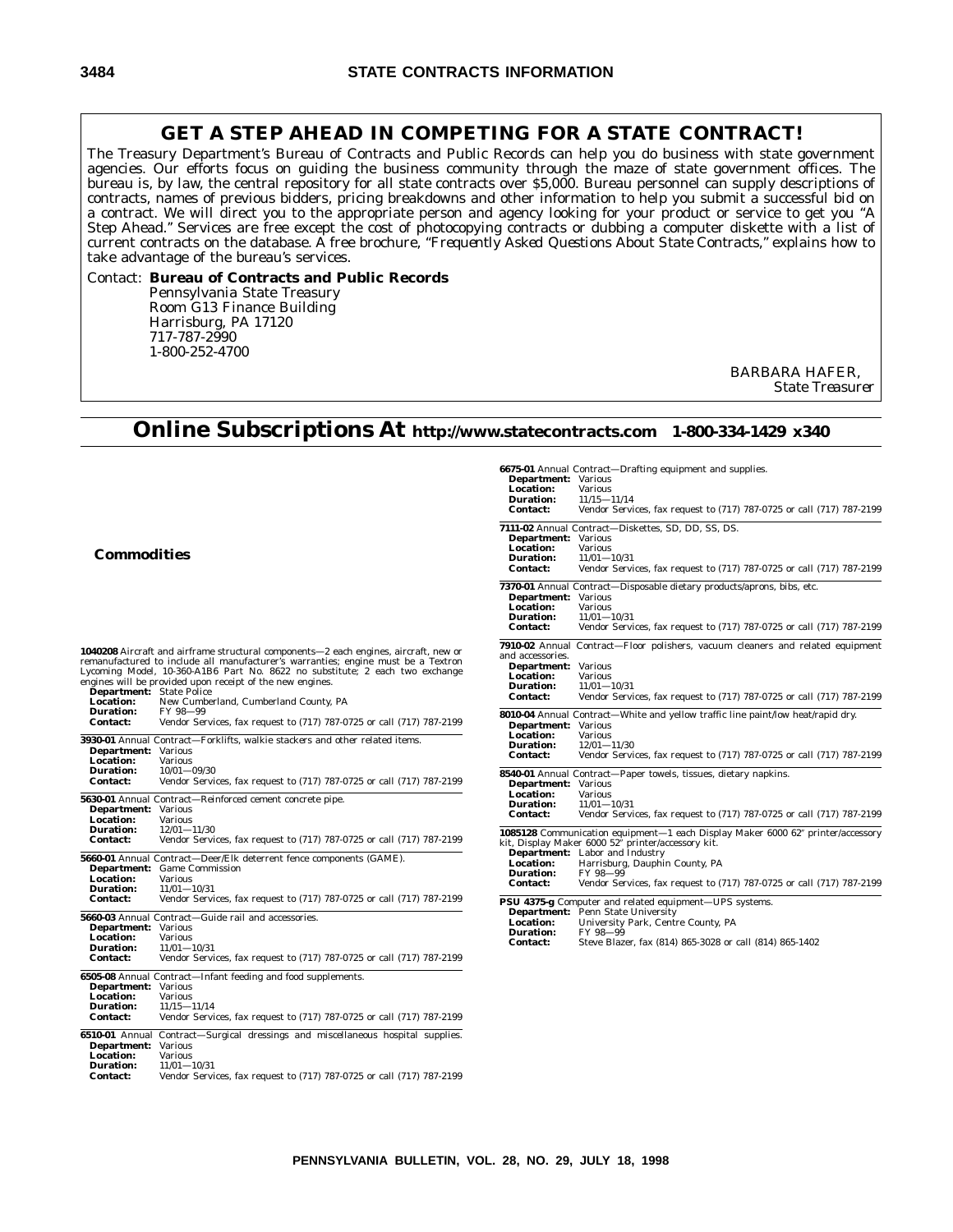### **STATE CONTRACTS IN**

**8139330** Construction and building materials—53 each  $6'' \times 6'' \times 16'$  treated No. 2 or better Southern Yellow Pine; 538 each 2″ x 4″ x 12′ Purlins and Girts No. 2 or better<br>Spruce, Pine or Fir; 73 each 2″ x 4″ x 6′ Purlins and Girts No. 2 or better Spruce, Pine<br>or Fir; 18 each 2″ x 8″ x 12′ fascia board No. 12" soffit aluminum .019 gauge vented, color white; 180 feet fascia aluminum 0.019 gauge color white; 28 each 2" x 6" x 12' truss knee brace No. 2 or better Spruce, Pine or Fir; 2 each 2" x 6" x 20' door opening header No treated No. 2 or better Southern Yellow Pine w/minimum retention of 0.40 pounds per cubic foot CCa; 91 each 10' drip edge, standard color white; 300 each H-clips Stell 5/8";<br>13 rolls felt paper 15 lbs. 4 square/roll; 53 square 5,300 sq. ft. 25 year shingle<br>fiberglass tan weight 270 lbs.; 170 each 5/8" x aluminum downspouts, gutters and accessories; 12 each 3" x 4" aluminum downspouts<br>elbows; 16 each 36' wood truss with 1' overhang and 4 1/2 pitch and  $2$ " x 4"<br>construction; 48 each 16' 1/2 wood truss w/1' overhang and 4/ bracket; 2 lbs. galvanized roofing nails 50 lb. 1 1/4"; 2 lbs. galvanized nails 50 lb. 16D;<br>1 lb. aluminum nails 10 lb.; 1 lb. galvanized nails 10 lb.; 1 each commercial main door<br>and frame steel 36" x 84"; 1 each panic ha garage framing and 1/2 truss support ledge; 1 each skylight white aluminum frame<br>clear non opening 4″ x 8′ x 2′.

|                  | <b>Department:</b> Transportation                                     |
|------------------|-----------------------------------------------------------------------|
| <b>Location:</b> | Washington, Washington County, PA                                     |
| <b>Duration:</b> | FY 98-99                                                              |
| <b>Contact:</b>  | Vendor Services, fax request to (717) 787-0725 or call (717) 787-2199 |

**1083238** Hardware and abrasives—39 roll Game Bird netting, polypropylene, made of synthetic Olefin fibers.

|                  | <b>Department:</b> Game Commission                                    |
|------------------|-----------------------------------------------------------------------|
| <b>Location:</b> | Harrisburg, Dauphin County, PA                                        |
| Duration:        | FY 98-99                                                              |
| <b>Contact:</b>  | Vendor Services, fax request to (717) 787-0725 or call (717) 787-2199 |
|                  |                                                                       |

**1050238** Paper and printing—10M deer tapes size 50 inches long by 1 1/2" wide, Tyvek 1073 to be printed on one side; solid daylight fluorescent orange background w/black logo, letter and numbers.

|                  | <b>Department:</b> Game Commission                                               |
|------------------|----------------------------------------------------------------------------------|
| <b>Location:</b> | Harrisburg, Dauphin County, PA                                                   |
| <b>Duration:</b> | FY 98-99                                                                         |
| <b>Contact:</b>  | Vendor Services, fax request to (717) 787-0725 or call (717) 787-2199            |
|                  | <b>1080128</b> Paper and printing-750M UC-640/640A easy mailer monthly notice of |
|                  | compensation charge employes report on conflict between wages and benefits.      |
|                  | <b>Department:</b> Labor and Industry                                            |

**Department:** Labor and Industry **Location:** Harrisburg, Dauphin County, PA

- **Duration:** FY 98-99<br>**Contact:** Vendor Ser
- **Contact:** Vendor Services, fax request to (717) 787-0725 or call (717) 787-2199

| <b>INFORMATION</b>                                                                                            | 3485                                                                                                                                                                                                                                                                                                                                             |
|---------------------------------------------------------------------------------------------------------------|--------------------------------------------------------------------------------------------------------------------------------------------------------------------------------------------------------------------------------------------------------------------------------------------------------------------------------------------------|
| <b>Department:</b> Education<br><b>Location:</b><br><b>Duration:</b><br><b>Contact:</b>                       | 1089168 Paper and printing-50M envelopes size 10" x 13" booklet side seam<br>w/regular flap No. 32 white Kraft, print black ink.<br>Harrisburg, Dauphin County, PA<br>FY 98-99<br>Vendor Services, fax request to (717) 787-0725 or call (717) 787-2199                                                                                          |
|                                                                                                               | 1105048 Paper and printing—Various quantities dog license for the years 1999 and                                                                                                                                                                                                                                                                 |
| 2000.<br><b>Department:</b> Agriculture<br><b>Location:</b><br><b>Duration:</b><br><b>Contact:</b>            | Harrisburg, Dauphin County, PA<br>FY 98-99<br>Vendor Services, fax request to (717) 787-0725 or call (717) 787-2199                                                                                                                                                                                                                              |
| <b>Department:</b> State Police<br>Location:<br><b>Duration:</b><br><b>Contact:</b>                           | 1097208 Photographic equipment-1,500 packages alcohol breath testing simulator<br>solution 500 ml size 2 bottles per package; 750 packages alcohol breath testing<br>simulator solution 500 ml Aie 2 bottles per package.<br>Harrisburg, Dauphin County, PA<br>FY 98-99<br>Vendor Services, fax request to (717) 787-0725 or call (717) 787-2199 |
|                                                                                                               | 1047158 Prefab structures and scaffolding-1 each greenhouse, furnish only, Janco                                                                                                                                                                                                                                                                 |
| <b>Location:</b><br><b>Duration:</b><br><b>Contact:</b>                                                       | Greenhouse Model Highlander, straight eave, glass to ground.<br><b>Department:</b> Youth Development Center<br>Loysville, Perry County, PA<br>FY 98-99<br>Vendor Services, fax request to (717) 787-0725 or call (717) 787-2199                                                                                                                  |
|                                                                                                               | 1024118 Textiles-5,000 yards flannel color snow white (Pantone Color No. 11-0602)                                                                                                                                                                                                                                                                |
| TC).<br><b>Department:</b> Corrections<br><b>Location:</b><br><b>Duration:</b><br><b>Contact:</b>             | Dallas, Luzerne County, PA<br>FY 98-99<br>Vendor Services, fax request to (717) 787-0725 or call (717) 787-2199                                                                                                                                                                                                                                  |
|                                                                                                               | 1030118 Textiles-20,000 yards raincoating material 100Y nylon 200 denier durable                                                                                                                                                                                                                                                                 |
| water repellent.<br><b>Department:</b> Corrections<br><b>Location:</b><br><b>Duration:</b><br><b>Contact:</b> | Huntingdon, Huntingdon County, PA<br>FY 98-99<br>Vendor Services, fax request to (717) 787-0725 or call (717) 787-2199                                                                                                                                                                                                                           |
|                                                                                                               | 1058118 Textiles-10,000 yards flannel color gray (Pantone Color No. 15-4503TC).                                                                                                                                                                                                                                                                  |
| <b>Department:</b> Corrections<br><b>Location:</b><br><b>Duration:</b><br><b>Contact:</b>                     | Dallas, Luzerne County, PA<br>FY 98-99<br>Vendor Services, fax request to (717) 787-0725 or call (717) 787-2199                                                                                                                                                                                                                                  |
|                                                                                                               |                                                                                                                                                                                                                                                                                                                                                  |
|                                                                                                               | 1066118 Textiles-4,000 yards interlock stretch knit, 50/50 polyester/cotton blend.                                                                                                                                                                                                                                                               |

**Department:** Corrections<br>**Location:** Dallas, Luz **Location:** Dallas, Luzerne County, PA<br>Duration: FY 98-99 **Duration:** FY 98-99<br>Contact: Vender Set

**Contact:** Vendor Services, fax request to (717) 787-0725 or call (717) 787-2199 1079118 Textiles-20,000 yards Stahchek XL 54" wide 105 oz/sq. yd. 100 yards/roll

color Fawn flame retardant antibacterial fluid proof antistatic to meet Flammability Standard DOCFF 4-72 as manufactured by Herculite Products, Inc.

**Department:** Corrections<br> **Location:** Dallas. Luze **Location:** Dallas, Luzerne County, PA<br> **Duration:** FY 98-99

**Duration:** FY 98-99<br>**Contact:** Vendor Ser **Contact:** Vendor Services, fax request to (717) 787-0725 or call (717) 787-2199

# **SERVICES**

### **Advertising, Public Relations—01**

### **Audio/Video—04**

**ENT-1** The Bureau of State Parks requires various promotional items to be purchased from vendor catalogs. To be awarded to vendors meeting bid requirements. **Department:** Conservation and Natural Resources

| рерагишени.      | Conservation and ivaluat resources                                                                                         |
|------------------|----------------------------------------------------------------------------------------------------------------------------|
| <b>Location:</b> | Various locations throughout PA                                                                                            |
| <b>Duration:</b> | 2 years from execution w/renewal options                                                                                   |
| - -              | $\alpha$ $\alpha$ $\alpha$ $\beta$ $\beta$ $\alpha$ $\beta$ $\alpha$ $\alpha$ $\alpha$ $\alpha$ $\alpha$ $\alpha$ $\alpha$ |

**Contact:** Corey Gaiski, (717) 783-0760

**060206** Telephone Answering Service. The objective of this project is to provide<br>answering services for the Department of Transportation (District 6-0) Maintenance<br>offices in Bucks, Chester, Delaware and Montgomery Counti State holidays.<br>Department:<br>Location:

**Department:** Transportation **Location:** PennDOT Maintenance Office, 200 Radnor-Chester Road, St. Davids,

- 
- PA 19087-5178; District 6-0 various counties **Duration:** August 20, 1998 to August 19, 2000 **Contact:** Charles Stone, (610) 964-6520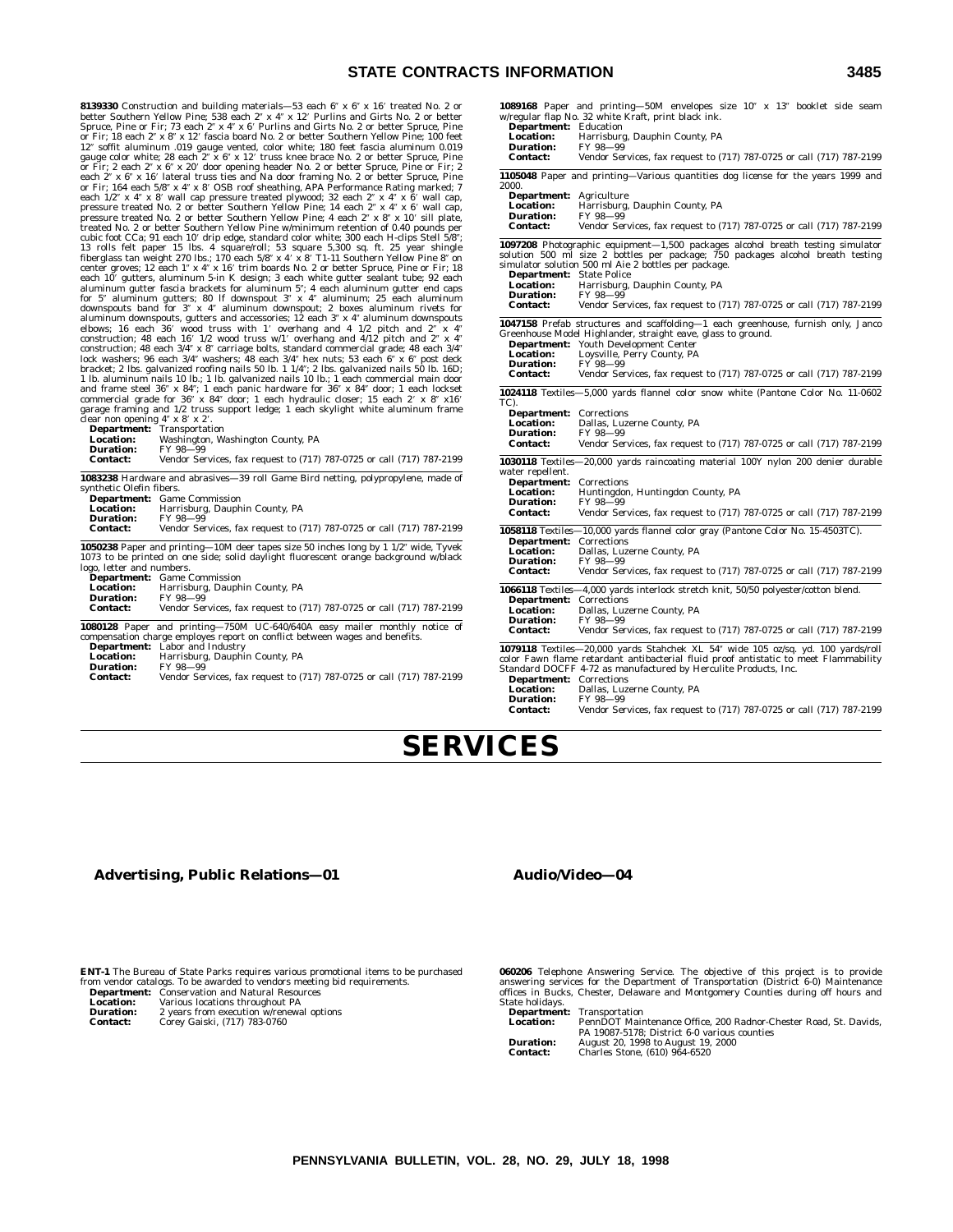### **3486 STATE CONTRACTS INFORMATION**

### **Computer Related Services—08**

**RFP No. IT0898** The State System of Higher Education is soliciting proposals for<br>subscriptions and/or licensing of disciplined base electronic databases for library and<br>research purposes. Please contact Linda Venneri at ( to receive an RFP package. Proposals must be submitted by 8/17/98, 4 p.m.

|                 | <b>Department:</b> State System of Higher Education |
|-----------------|-----------------------------------------------------|
| Location:       | 2986 North 2nd Street, Harrisburg, PA 17110         |
| Duration:       | Indeterminate 1998-99                               |
| <b>Contact:</b> | Linda Venneri, (717) 720-4135                       |

**ITQ—Consulting Reissue 001** The OA/OIT is requesting vendors to submit a response to ITQ-Consulting Reissue 001. The intent of this ITQ is to continue to provide Commonwealth agencies with IT Consulting services which will include operational, organizational, financial, planning, electronic commerce/EDI, telecommu-<br>nications, help desk, research and analysis and consulting support services. In<br>addition, the current services provide under the Statewi

into this proposed ITQ. **Department:** OA/Office for Information Technology **Location:** Statewide Services will be delivered to any requesting Commonwealth Agency

| <b>Duration:</b> | Initial three (3) year agreement with two (2) one (1) year renewal |  |
|------------------|--------------------------------------------------------------------|--|
|                  | options                                                            |  |
| <b>Contact:</b>  | Katie Williams or Karen Redclift. (717) 772-8046                   |  |

**Construction—09**

|  |  |  |  | 0211 Repair to the University's waste water treatment plant's rotating biological    |  |  |  |  |
|--|--|--|--|--------------------------------------------------------------------------------------|--|--|--|--|
|  |  |  |  | contactor. Repair the south RBC shaft; inspection and repair of the RBC drive and    |  |  |  |  |
|  |  |  |  | installation of shaft bearings. Fax request to: Office of Contracts, (610) 399-2128. |  |  |  |  |

**Department:** State System of Higher Education **Location:** Cheyney University, Cheyney and Creek Roads, Cheyney, PA 19319<br>**Duration:** 90 days **Duration:**<br>Contact:

**Contact:** Antonia Williams, Contract Administrator, (610) 399-2360

**0212** Demolition of plaster ceiling system at Marian Anderson Music Center. Work<br>consists of all labor, tools, materials, equipment, PPE, clean-up and removal of<br>approximately 2,100 sf of ceiling and plaster. Fax request

|                  | <b>Department:</b> State System of Higher Education            |
|------------------|----------------------------------------------------------------|
| <b>Location:</b> | Cheyney University, Cheyney and Creek Roads, Cheyney, PA 19319 |
| <b>Duration:</b> | 60 days                                                        |
| <b>Contact:</b>  | Antonia Williams, Contract Administrator, (610) 399-2360       |

**DGS A 251-470** Project title: New Fuel Facility, Brief description: Install two 10,000 gallon diesel underground storage tanks (UST) with fuel island and canopy and associated control and monitor and electrical systems. E listed below to arrange for delivery of documents. A separate check must be submitted<br>to cover the cost of delivery. Mail requests to: The Department of General Services,<br>Room 107, Headquarters Building, 18th and Herr Stre

|                  | <b>Department.</b> General Services                              |  |  |  |
|------------------|------------------------------------------------------------------|--|--|--|
| <b>Location:</b> | Pennsylvania Department of Transportation, Kittanning, Armstrong |  |  |  |
|                  | County, PA                                                       |  |  |  |
| Duration:        | 120 calendar dave from date of initial job conference            |  |  |  |

**Duration:** 120 calendar days from date of initial job conference **Contact:** Contract Bidding Unit, (717) 787-6556

**DGS A251-486** Project title: Salt Storage Building. Brief description: Provide a complete salt storage building with a wooden material structure on concrete walls. General construction Plans deposit: S25 per set. Payable

|                  | <b>Department:</b> General Services                          |
|------------------|--------------------------------------------------------------|
| Location:        | PennDOT Maintenance District 2-2. Chestnut Grove, Clearfield |
|                  | County, PA                                                   |
| <b>Duration:</b> | 120 calendar days from date of initial job conference        |
| Contact:         | Contract Bidding Unit, (717) 787-6556                        |

**DGS A 970-135** Project title: Furnace Replacement. Brief description: Replacement of existing oil-fired furnace with new indirect-fired space heater. Testing, balancing and<br>placing entire heating system into operation. Heating construction. Plans deposit: \$25<br>per set. Payable to: The Commonwealth of Pennsy plans and specifications in reusable condition as construction documents within 15 days after the bid opening date. The bidder is responsible for the cost of delivery of the ans and specifications. Contact the office liste requests to: The Department of General Services, Room 107, Headquarters Building, 18th and Herr Streets, Harrisburg, PA 17125, (717) 787-3923. Bid date: Wednesday,

August 12, 1998 at 1 p.m.<br> **Department:** General Services<br> **Location:** PAARNG Armory, Building 55, Fort Mifflin, Philadelphia County, PA<br> **Duration:** 75 calendar days from date of initial job conference<br> **Contact:** Contrac

**Demolition—11**

**0500, Right of Way** Contracting for demolition and/or removal of structures. Notice is<br>hereby given by the Department of Transportation, that it is seeking bids for the<br>demolition and/or removal of certain residential and tion with the construction of S. R. 222, Sections 001/002/003 in the County of Berks, Townships of Brecknock, Cumru, Spring and Borough of Wyomissing. There is asbestos in some or all of the structures. For bid forms, date of the inspections, specifications

and further information contact:<br> **Department:** Transportation<br> **Location:** Engineering D **Department:** Transportation **Location:** Engineering District 5-0, 2460 Parkwood Drive, Allentown, PA 18103 **Duration:** As specified in contract **Contact:** John David, Property Manager, (610) 791-6027

### **Engineering Services—14**

**08430AG2218** To provide preliminary engineering, environmental studies, final design, shop drawing, review and consultation during construction on S. R. 0588-B05, Herman Road Bridge, in Beaver County. **Department:** Transportation

| Department:      | Transportation                                |
|------------------|-----------------------------------------------|
| <b>Location:</b> | <b>Engineering District 11-0</b>              |
| <b>Duration:</b> | Thirty (30) months                            |
| <b>Contact:</b>  | Consultant Agreement Division, (717) 783-9309 |

**08430AG2220** To perform environmental mitigation design, final design, shop drawing review and consultation during construction for S. R. 0202, Section 721, Bucks County.

| <b>Department:</b> | Transportation                                |
|--------------------|-----------------------------------------------|
| <b>Location:</b>   | Engineering District 6-0                      |
| <b>Duration:</b>   | Thirty (30) months                            |
| <b>Contact:</b>    | Consultant Agreement Division, (717) 783-9309 |

**08430AG2221** To provide supplementary construction inspection staff of approximately 15 inspectors, under the Department's Inspector-in-Charge, for construction inspection and documentation services on S. R. 0022, Section B03 in Westmoreland County and S. R. 0031, Section 122, in Fayette County.

|                  | $5.$ K. 6001, Section 122, in Fayette County. |
|------------------|-----------------------------------------------|
| Department:      | Transportation                                |
| <b>Location:</b> | <b>Engineering District 12-0</b>              |
| Duration:        | Twenty four (94) months                       |

**Duration:** Twenty-four (24) month<br>**Contact:** Consultant Agreement Consultant Agreement Division, (717) 783-9309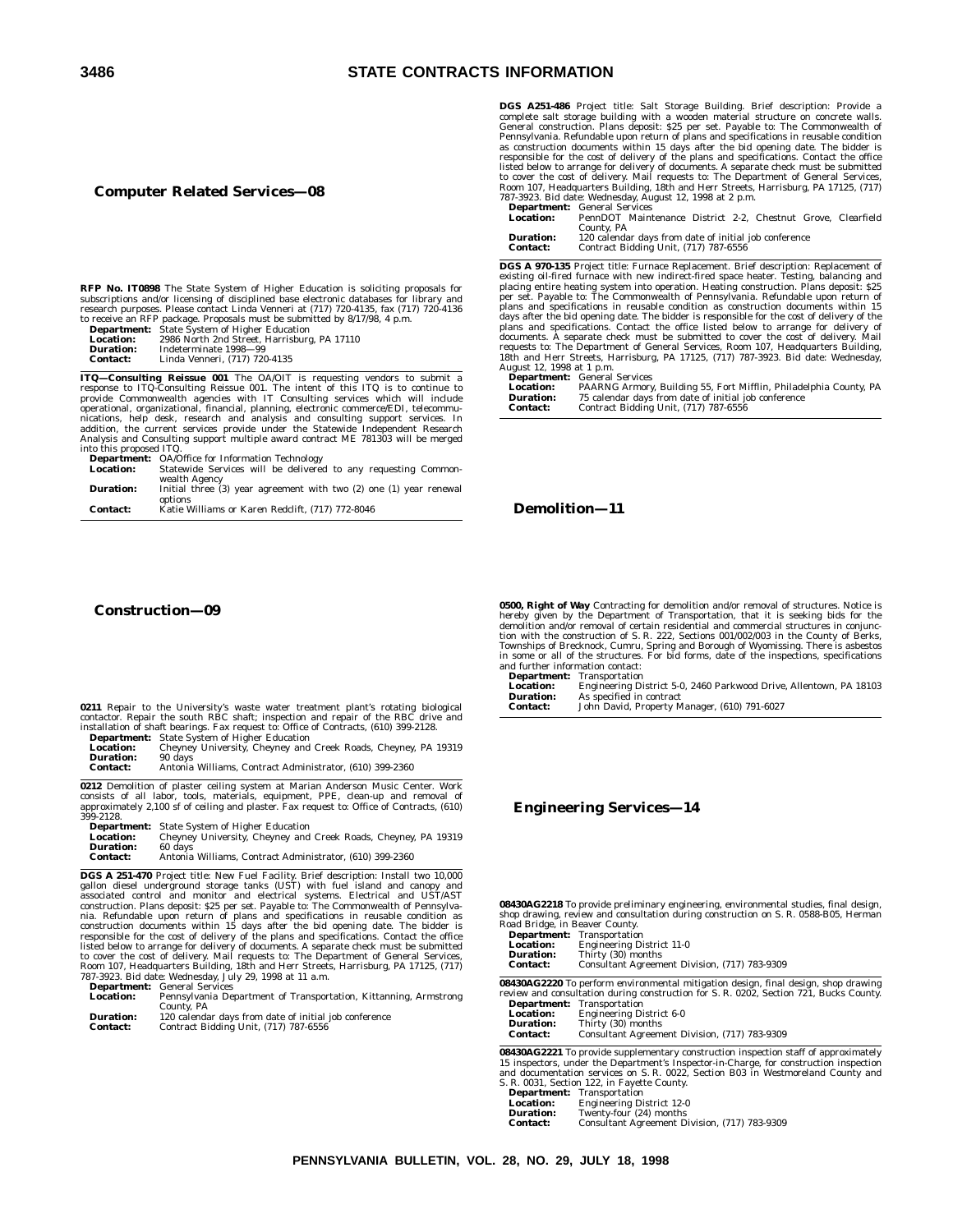### **STATE CONTRACTS INFORMATION 3487**

**08430AG2219** Two open-end contracts for various engineering and environmental services on various projects in Engineering District 3-0, that is Bradford, Columbia, Lycoming, Montour, Northumberland, Snyder, Sullivan, Tioga and Union Counties.

|                  | <b>Department:</b> Transportation             |
|------------------|-----------------------------------------------|
| <b>Location:</b> | <b>Engineering District 3-0</b>               |
| <b>Duration:</b> | Sixty (60) months                             |
| <b>Contact:</b>  | Consultant Agreement Division, (717) 783-9309 |

**08430AG2222** To provide supplementary construction inspection staff at approximately 12 inspectors, under the Department's Inspector-in-Charge, for construction inspection and documentation services on S. R. 0079, Section N11 in Washington County.

| <b>Department:</b> | Transportation                                |
|--------------------|-----------------------------------------------|
| <b>Location:</b>   | <b>Engineering District 12-0</b>              |
| <b>Duration:</b>   | Eighteen (18) months                          |
| <b>Contact:</b>    | Consultant Agreement Division, (717) 783-9309 |
|                    |                                               |

**08430AG2223** To provide preliminary engineering, environmental studies, final design, shop drawing, review and consultation during construction on S. R. 2005-L02, Van Gorden Mill Road Bridge in Lawrence County.

| Department:      | Transportation                                |  |
|------------------|-----------------------------------------------|--|
| <b>Location:</b> | <b>Engineering District 11-0</b>              |  |
| <b>Duration:</b> | Thirty-six (36) calendar months               |  |
| <b>Contact:</b>  | Consultant Agreement Division, (717) 783-9309 |  |
|                  |                                               |  |

**DEP-BWE-98:1** Retain services of an archaeological consultant to provide Phase 1, 2 and 3 archaeological surveys for our flood protection, stream improvement and wetland creation projects on a Statewide basis as needed. For further information, refer to the notice section, Department of Environmental Protection, located in the front of this bulletin.

| <b>Department:</b> | <b>Environmental Protection</b>                    |
|--------------------|----------------------------------------------------|
| Location:          | Waterways Engineering throughout Pennsylvania      |
| Duration:          | 4 years after Notice to Proceed (to June 30, 2002) |
| Contact:           | Dale A. Hamlen. (717) 787-3411                     |

**X2695** Provide facilitator/consultant to conduct and obtain a consensus from stakehold-ers on ways to control air pollution in two locations of Pennsylvania (Susquehanna Valley and the Greater Lehigh Valley).

|                                     | <b>Department:</b> Environmental Protection                                |
|-------------------------------------|----------------------------------------------------------------------------|
| <b>Location:</b>                    | Bureau of Air Quality, 12th Floor, Rachel Carson State Office              |
|                                     | Building, 400 Market Street, Harrisburg, PA                                |
| <b>Duration:</b><br><b>Contact:</b> | Through June 30, 2000, with option to renew<br>Ally Hubler, (717) 787-2471 |

### **Environmental Maintenance—15**

**OSM 49(3205)101.1** Backfilling strip pits and openings, Shamokin South involves<br>clearing and grubbing, backfilling, grading an estimated 659,500 c. y. and 82 acres of<br>seeding. One hundred percent (100%) of this project is

**Department:** Environmental Protection<br> **Location:** Mount Carmel Township,<br> **Duration:** 400 days after Notice to P **Location:** Mount Carmel Township, Northumberland County, PA **Duration:** 400 days after Notice to Proceed **Contact:** Construction Contracts Unit, (717) 783-7994

**Food—19**

|                                | <b>B-5</b> Meat-to be delivered weekly during contract period.                              |
|--------------------------------|---------------------------------------------------------------------------------------------|
|                                | <b>Department:</b> Military Affairs                                                         |
| <b>Location:</b>               | Southeastern PA Veterans Center, Spring City, Chester County, PA<br>19475                   |
| <b>Duration:</b>               | October 1, 1998-December 31, 1998                                                           |
| <b>Contact:</b>                | Theresa Barthel, Purchasing Agent, (610) 948-2493                                           |
|                                | B-6 Poultry-to be delivered weekly during contract period.                                  |
|                                | <b>Department:</b> Military Affairs                                                         |
| <b>Location:</b>               | Southeastern PA Veterans Center, Spring City, Chester County, PA<br>19475                   |
| <b>Duration:</b>               | October 1, 1998-December 31, 1998                                                           |
| <b>Contact:</b>                | Theresa Barthel, Purchasing Agent, (610) 948-2493                                           |
|                                | <b>B-7</b> Frozen foods—to be delivered weekly during contract period.                      |
|                                | <b>Department:</b> Military Affairs                                                         |
| <b>Location:</b>               | Southeastern PA Veterans Center, Spring City, Chester County, PA<br>19475                   |
| <b>Duration:</b>               | October 1, 1998-December 31, 1998                                                           |
| <b>Contact:</b>                | Theresa Barthel, Purchasing Agent, (610) 948-2493                                           |
|                                | <b>S-9</b> Milk, 2%, 1/2 pint containers—500,000 container; skim milk, 1/2 pint containers— |
|                                | 30,000 containers. To be bid out by institution as needed.                                  |
| <b>Department:</b> Corrections |                                                                                             |
| Location:                      | State Correctional Institution at Coal Township, 1 Kelley Drive, Coal<br>Township, PA 17866 |
| <b>Duration:</b>               | August 1, 1998 through June 30, 1999                                                        |
| <b>Contact:</b>                | Nancy A. Lasko, Purchasing Agent II, (717) 644-7890, Ext. 142                               |

#### **HVAC—22**

**Project No. 159-097** Project title: Electrical and Plumbing Construction. Project description: Install electrical and plumbing systems in existing Building No. SB-722. Plumbing includes well pump, piping, tanks and fixtur

|                  | <b>Department.</b> Game commission                           |
|------------------|--------------------------------------------------------------|
| <b>Location:</b> | State Game Lands No. 159, Lebanon Township, Wayne County, PA |
| <b>Duration:</b> | 60 calendar days from contract issuance                      |
| <b>Contact:</b>  | Engineering and Contract Management Division, (717) 787-9620 |

**Project No. 172-149** Project title: Installation of HVAC Systems. Project description: Install ground source HVAC system in Building No. SB-113 and Building No. SB-722. Installation in Building No. SB-113 includes selecting and installing a ground source heat pump unit and ductwork. Installation in Building No. 722 includes vertical bore holes, closed loop piping, ground source heat pump unit and ductwork. **Department:** Game Commission

**Location:** SGL 172, Building No. SB-113, Wilmot Township, Bradford County; SGL 159, Building No. SB-722, Lebanon Township, Wayne County, PA

**Duration:** 60 calendar days from contract issuance **Contact:** Engineering and Contract Management Division, (717) 787-9620

WC 6866 West Chester University is soliciting sealed bids for food service work in the<br>main kitchen, fast food serving and fast food dining areas. Work in the fast food<br>serving and fast food dining areas includes new venti mail.

|                  | <b>Department:</b> State System of Higher Education              |
|------------------|------------------------------------------------------------------|
| <b>Location:</b> | West Chester University, 210 East Rosedale Avenue, West Chester. |
|                  | PA 19383                                                         |
| <b>Duration:</b> | All work to be completed by January 15, 1999                     |
| <b>Contact:</b>  | L. Robert Kimball & Associates. (610) 692-2232                   |

|                                     | $\bf{B}$ $\bf{v}$ is the product to be defined a three weekly during contract perfour  |
|-------------------------------------|----------------------------------------------------------------------------------------|
|                                     | <b>Department:</b> Military Affairs                                                    |
| <b>Location:</b>                    | Southeastern PA Veterans Center, Spring City, Chester County, PA<br>19475              |
| <b>Duration:</b><br><b>Contact:</b> | October 1, 1998-December 31, 1998<br>Theresa Barthel, Purchasing Agent, (610) 948-2493 |
|                                     |                                                                                        |

**B-2** Fresh produce—to be delivered 2 times weekly during contract period.

**B-3** Bread and rolls—to be delivered 3 times weekly during contract period. **Department:** Military Affairs<br> **Location:** Southeastern F **Location:** Southeastern PA Veterans Center, Spring City, Chester County, PA 19475 **Duration:** October 1, 1998—December 31, 1998<br> **Contact:** Theresa Barthel, Purchasing Agent, 1 **Contact:** Theresa Barthel, Purchasing Agent, (610) 948-2493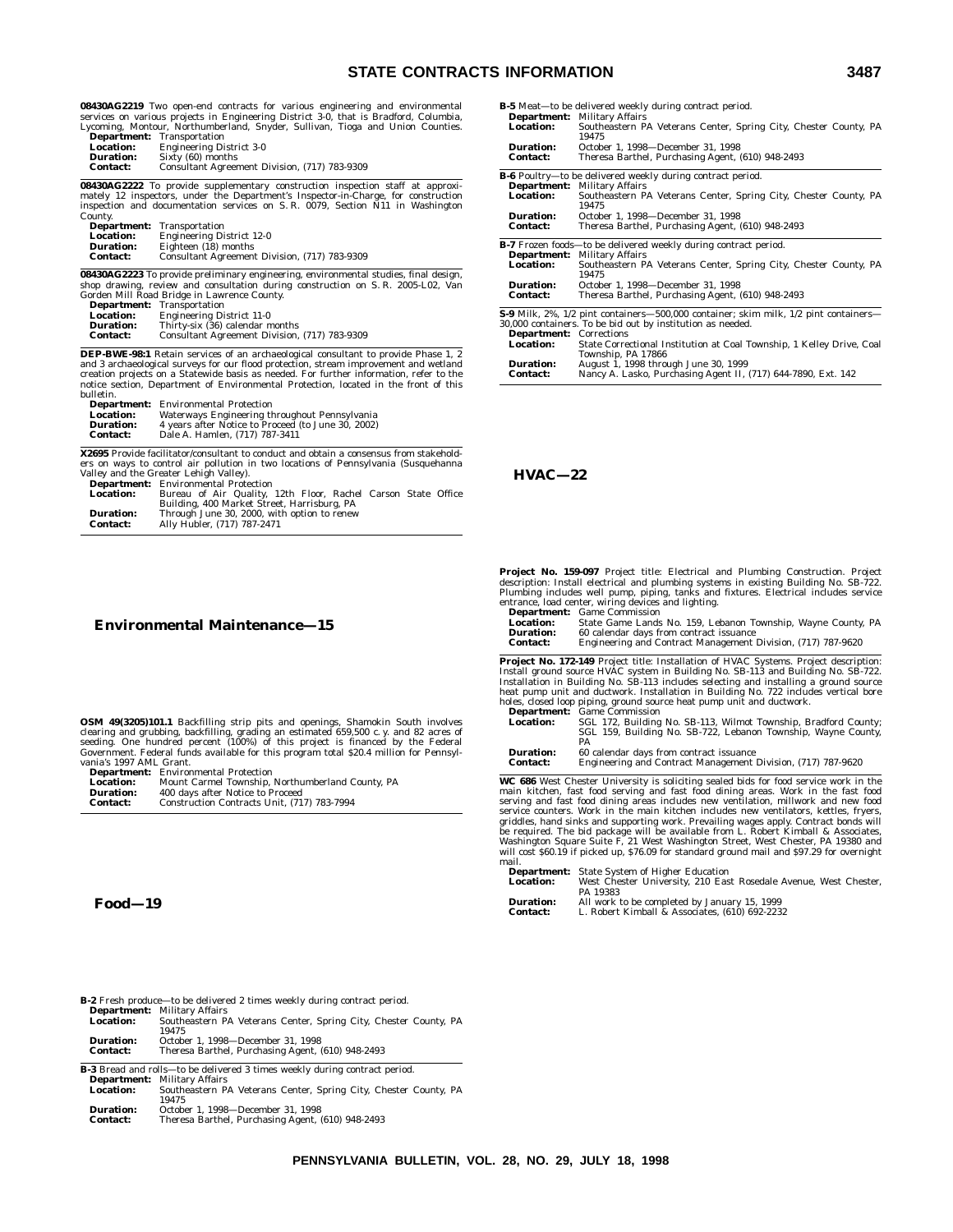### **Janitorial Services—23**

### **Property Maintenance—33**

**JC-14-98** Janitorial services: to be provided on a daily basis, Monday through Friday, except State holidays, after 5 p.m. Involves 10,707 square feet of office space. **Department:** Labor and Industry

| <b>Department.</b> Labor and mudstry                         |
|--------------------------------------------------------------|
| JCFO. Hazleton Job Center. 75 North Laurel Street. Hazleton. |
| Luzerne County, PA                                           |
| Two years (October 1, 1998 through September 30, 2000)       |
| Robert J. Kozak, Manager, (717) 459-3855                     |
|                                                              |

### **Lodging/Meeting—27**

**SP-367653** Second Annual Conference for the Pennsylvania Against Underage Drinking Coalition to be held on Thursday, October 22, 1998 and Friday, October 23, 1998 in the Greater Harrisburg Area. (Approximately 300 attendees).

| <b>Department:</b> | Liquor Control Board          |
|--------------------|-------------------------------|
| <b>Location:</b>   | Greater Harrisburg Area, PA   |
| <b>Duration:</b>   | October 22-23, 1998           |
| <b>Contact:</b>    | Debra Brinser, (717) 772-2043 |

### **Medical Services—29**

**RFP 97-07-20** Request for Proposal to perform newborn screening tests on blood filter paper specimens for the following disorders: phenylketonuria (pku), congenital hypothyroidism, hemoglobinopathies and maple syrup urine

| рерагицени:      | пеаш                       |
|------------------|----------------------------|
| <b>Location:</b> | Statewide                  |
| <b>Duration:</b> | 3 years                    |
| <b>Contact:</b>  | Jack Means. (717) 783-8143 |

**N11697** Contractor to provide pharmaceutical services (filling of prescriptions) and health supplies for student resident of include: 1) filling of prescriptions; 2) delivery of drugs 7 days weekly to the YDC atteration

|                  | <b>Department:</b> Public Welfare                               |
|------------------|-----------------------------------------------------------------|
| <b>Location:</b> | Youth Development Center, Frew Mill Road, R. R. 6, Box 21A, New |
|                  | Castle, Lawrence County, PA 16101                               |
| <b>Duration:</b> | January 1, 1999 through December 31, 2001                       |
| <b>Contact:</b>  | T. F. Mateja, Purchasing Agent, (724) 656-7310                  |

N11797 Contractor to provide general medical services of a licensed physician. Services<br>are to be provided generally on the grounds of YDC at New Castle. Licensed physician<br>must have privileges to practice the medical arts

| <b>Location:</b> | Youth Development Center, Frew Mill Road, R. R. 6, Box 21A, New |
|------------------|-----------------------------------------------------------------|
|                  | Castle, Lawrence County, PA 16101                               |
| <b>Duration:</b> | January 1, 1999 through December 31, 2001                       |
| <b>Contact:</b>  | T. F. Mateja, Purchasing Agent, (724) 656-7310                  |
|                  |                                                                 |

| Department:<br><b>Location:</b><br><b>Duration:</b><br><b>Contact:</b>                                                                                                                                                                                                                                                                                                                                                                                                                                                                                                                                                                                                                                      | 013 Remove and replace existing garage windows.<br>Transportation<br>District 12-4, Washington County Garage, Murtland Avenue, Route<br>19 South, Washington, Washington County, PA<br>August 31, 1998 to November 30, 1998<br>Liberty Hill, (724) 439-7361                                                                                                                                                                                                                                                                              |  |
|-------------------------------------------------------------------------------------------------------------------------------------------------------------------------------------------------------------------------------------------------------------------------------------------------------------------------------------------------------------------------------------------------------------------------------------------------------------------------------------------------------------------------------------------------------------------------------------------------------------------------------------------------------------------------------------------------------------|------------------------------------------------------------------------------------------------------------------------------------------------------------------------------------------------------------------------------------------------------------------------------------------------------------------------------------------------------------------------------------------------------------------------------------------------------------------------------------------------------------------------------------------|--|
| <b>Department:</b><br><b>Location:</b><br><b>Duration:</b><br><b>Contact:</b>                                                                                                                                                                                                                                                                                                                                                                                                                                                                                                                                                                                                                               | <b>Project No. 815</b> Installation of concrete pad.<br>Military and Veterans Affairs<br>OMS, 324 Emerson Street, Pittsburgh, Allegheny County, PA<br>August 1, 1998—September 30, 1999<br>Emma Schroff, (717) 861-8518                                                                                                                                                                                                                                                                                                                  |  |
| <b>Location:</b><br><b>Duration:</b><br><b>Contact:</b>                                                                                                                                                                                                                                                                                                                                                                                                                                                                                                                                                                                                                                                     | 0210-Roof Repair Repair the flat portion of Marcus Foster roof. Repair includes the<br>application of a sprayed polyurethane silicon roofing coating or approved polymer to<br>approximately 5,600 sq. ft. of roof. Repair or replacement to specialties and trim are<br>included. Fax requests to: Office of Contracts, (610) 399-2128.<br><b>Department:</b> State System of Higher Education<br>Cheyney University, Cheyney and Creek Roads, Cheyney, PA 19319<br>30 days<br>Antonia Williams, Contract Administrator, (610) 399-2360 |  |
| required at the time of the bid.<br><b>Location:</b><br><b>Duration:</b><br><b>Contact:</b>                                                                                                                                                                                                                                                                                                                                                                                                                                                                                                                                                                                                                 | 120R-018 Tree trimming and removal along various routes in Fayette County.<br>Contract will be bid on a per mile basis, payment will be made lump sum per line<br>item. Department of Agriculture Business License number for pesticide application is<br><b>Department:</b> Transportation<br>Fayette County various State Routes as identified in Bid Package<br>Variable<br>Michael D. Maurer, (724) 439-7374                                                                                                                         |  |
| <b>Department:</b><br><b>Location:</b><br><b>Duration:</b><br><b>Contact:</b>                                                                                                                                                                                                                                                                                                                                                                                                                                                                                                                                                                                                                               | <b>Project No. 9933 Exterior stair cover.</b><br>Military and Veterans Affairs<br>PAARNG, 23rd and Randstead Streets, Philadelphia, Philadelphia<br>County, PA<br>August 1, 1998-June 30, 1999<br>Emma Schroff, (717) 861-8518                                                                                                                                                                                                                                                                                                           |  |
| <b>Location:</b><br><b>Duration:</b><br><b>Contact:</b>                                                                                                                                                                                                                                                                                                                                                                                                                                                                                                                                                                                                                                                     | <b>Project No. 9934</b> Guard railing and water pit cover.<br><b>Department:</b> Military and Veterans Affairs<br>PAARNG Armory, 1046 Belvoir Road, Norristown, Montgomery<br>County, PA<br>August 1, 1998—September 30, 1999<br>Emma Schroff, (717) 861-8518                                                                                                                                                                                                                                                                            |  |
| <b>Project No. 9935</b> Fence repairs.<br>Department:<br><b>Location:</b><br><b>Duration:</b><br><b>Contact:</b>                                                                                                                                                                                                                                                                                                                                                                                                                                                                                                                                                                                            | Military and Veterans Affairs<br>PAARNG Armory, 280 Market Street, Wilkes-Barre, Luzerne County,<br>PA<br>August 1, 1998—June 30, 1999<br>Emma Schroff, (717) 861-8518                                                                                                                                                                                                                                                                                                                                                                   |  |
| CL-482-Renovations, Keeling Health Center Clarion University of the State<br>System of Higher Education is soliciting bids for construction of a new entrance,<br>renovation of portions of the interior for offices and other uses which includes<br>modifications to plumbing, mechanical and electrical systems, with four prime<br>contracts to be awarded. Pre-bid conference: 10 a.m., July 28, 1998. Bids due: 2 p.m.,<br>August 11, 1998. Plans available from the architect: Foreman Architects/Engineers,<br>Inc., Box 189, 525 West New Castle Street, Zelienople, PA 16063. Contact: Karen<br>Hicks, (724) 452-9690. \$60 nonrefundable deposit required by check made payable to<br>architect. |                                                                                                                                                                                                                                                                                                                                                                                                                                                                                                                                          |  |
| Department:<br><b>Location:</b><br><b>Duration:</b><br><b>Contact:</b><br>. .<br>и.                                                                                                                                                                                                                                                                                                                                                                                                                                                                                                                                                                                                                         | <b>State System of Higher Education</b><br>Clarion University, Clarion, Clarion County, PA<br>90 days from Notice to Proceed<br>Judy McAninch, Contract Manager, (814) 226-2240                                                                                                                                                                                                                                                                                                                                                          |  |

**JC-13-98** Snow/ice removal services: to be provided on an as needed basis. Area involves 20,332 square feet (parking lot, driveway and sidewalks).

|                  | <b>Department:</b> Labor and Industry                        |
|------------------|--------------------------------------------------------------|
| <b>Location:</b> | JCFO. Hazleton Job Center. 75 North Laurel Street. Hazleton. |
|                  | Luzerne County, PA                                           |
| <b>Duration:</b> | Two years (October 1, 1998 through April 30, 2000)           |
| <b>Contact:</b>  | Robert J. Kozak, Manager, (717) 459-3855                     |

**WC 693** West Chester University is soliciting sealed bids for the supply and installation of new substrate, color acrylic playing surface, repair of retaining walls, and provision of lighting and associated electrical conduit and wiring for six tennis<br>courts at South Campus, South New Street, West Chester University. Prevailing wages<br>apply. Performance and payment bonds will be require

- 
- 19383
- **Duration:** 60 days from Notice to Proceed **Contact:** Jacki Marthinsen, Contracts Manager, (610) 436-2705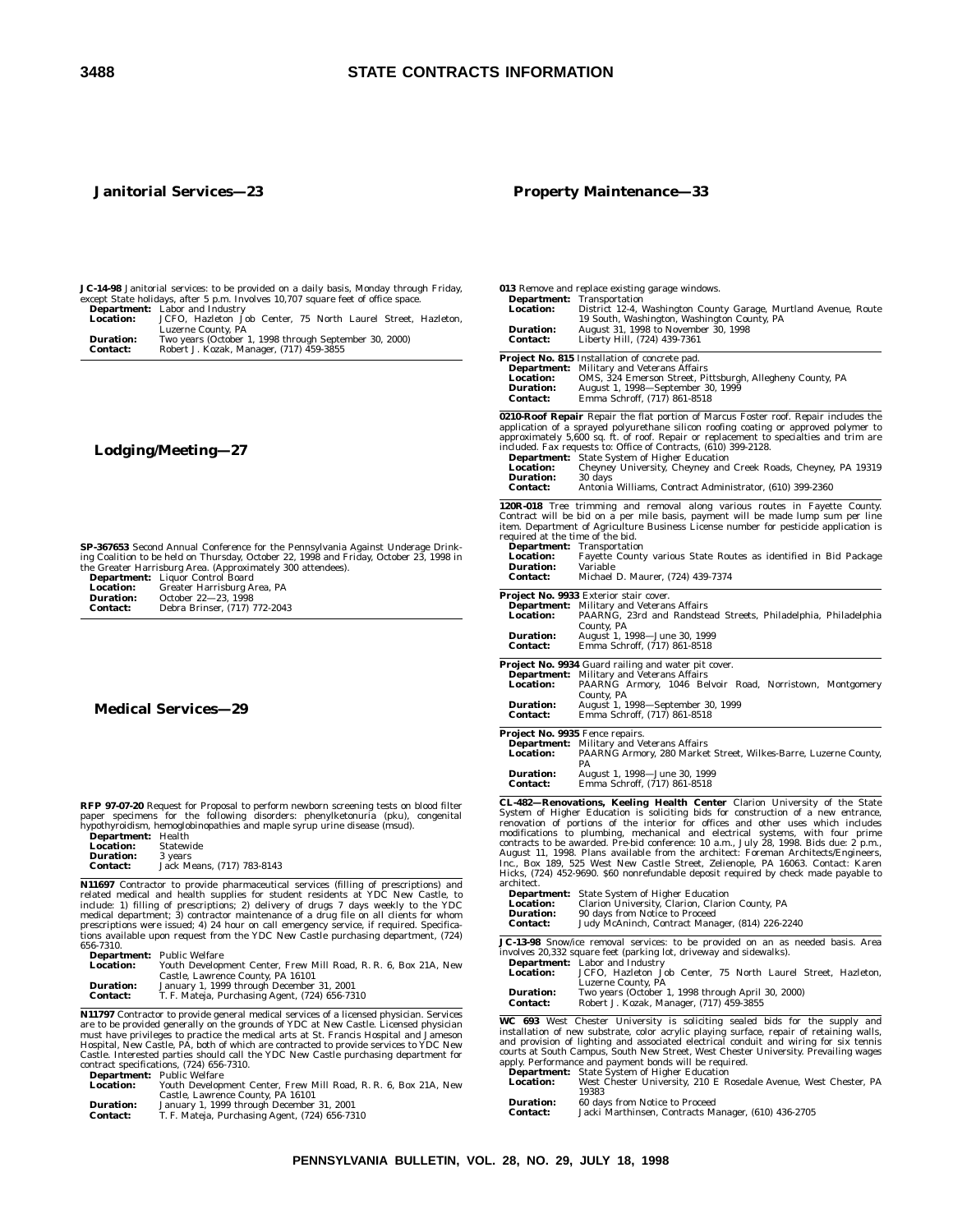#### **Real Estate Services—35**

**74A** Lease Office Space to the Commonwealth of Pennsylvania. Proposals are invited<br>to provide the Department of Public Welfare with 13,062 useable square feet of new or<br>existing office space in Franklin, Venango County, P

business district.<br> **Department:** General Services<br> **Location:** Real Estate, 505 North Office Building, Harrisburg, PA 17105<br> **Duration:** Indeterminate 1998—99<br> **Contact:** Cynthia T. Lentz, (717) 787-4394, Ext. 3108

### **Sanitation—36**

**98-521** Refuse and trash removal service: one 8-cubic yard dumpster to be provided at each of the following locations within Carbon County with the number of pickups<br>designated: Stockpile No. 01/SR 0902, Lehighton—60; Sto 05/SR 0902, Lehighton—52. Bids will be opened 2 weeks after publication date.

|                  | <b>Department:</b> Transportation                   |
|------------------|-----------------------------------------------------|
| <b>Location:</b> | Above-referenced locations within Carbon County, PA |
| <b>Duration:</b> | One year with four 1-year renewals                  |
| <b>Contact:</b>  | Bob Rutko. (610) 377-1880                           |

**321162 Rebid** Contractor shall be responsible for removal of trash (solid waste) throughout the facility. Contract shall call for placement of 4, 6 and 8 cubic yard containers. 30 cubic yard be required on an as needed ba

| <b>Location:</b> | Bensalem Youth Development Center, 3701 Old Trevose Road, |  |  |  |
|------------------|-----------------------------------------------------------|--|--|--|
|                  | Bensalem. PA 19020                                        |  |  |  |
| <b>Duration:</b> | October 1, 1998 through June 30, 2001                     |  |  |  |
| <b>Contact:</b>  | Mary Jo Scanlon, (215) 953-6405                           |  |  |  |

#### **Miscellaneous—39**

**01** Conservation treatment of two historic vehicles, a hearse and a funeral carriage, currently located at the Commonwealth Conservation Center, 908 Market Street,<br>Harrisburg, PA 17101. Bids are to be broken down by the following costs: treatment<br>and documentation, analysis, material costs, purchase or fabr August 24, 1998. Bidder must meet certain qualification criteria, for example, must be a practicing professional artifact conservator, member in good standing of AIC, possess prior experience in vehicle conservation.

**Department:** Historical and Museum Commission **Location:** Commonwealth Conservation Center, 908 Market Street, 3rd Floor, Harrisburg, PA 17101 **Duration:** 2 years from award of contract

**Contact:** E. John Hartmann, Jr., (717) 787-2292

| <b>Department:</b> Corrections |                                                    |
|--------------------------------|----------------------------------------------------|
| <b>Location:</b>               | 2520 Lisburn Road, Camp Hill, PA 17011             |
| <b>Duration:</b>               | Up to 3 years                                      |
| Contact:                       | Suzanne Malhenzie, RFP Coordinator, (717) 975-4973 |

**010341** District 1-0 is requesting proposals to develop, install and deliver data to a system to display NWS radar and satellite images. The system is to operate on a Windows NT based token ring network. The system will b **Department:** Transportation

|                  | <b>Department.</b> Iransportation                                 |
|------------------|-------------------------------------------------------------------|
| <b>Location:</b> | Engineering District 1-0, 1140 Liberty Street, Franklin, PA 16323 |
| <b>Duration:</b> | 3 years                                                           |
| <b>Contact:</b>  | Doug Schofield, District 1-0, (814) 437-4238                      |

**IFB No. PPSS98** The State System of Higher Education is soliciting bids for the purchase of a pressure activated paper/folder/sealer system. Please contact Linda Venneri at (717) 720-4135, fax (717) 720-4136 to receive an IFB package. Bids must be submitted by August 21, 1998, 4 p.m.

|                  | <b>Department:</b> State System of Higher Education |
|------------------|-----------------------------------------------------|
| <b>Location:</b> | 2986 North 2nd Street, Harrisburg, PA 17110         |
| <b>Duration:</b> | Indeterminate 1998-99                               |
| <b>Contact:</b>  | Linda Venneri, (717) 720-4135                       |

**Lumber-HN-WPL-No. 2** Supply 13,000 1″ x 6″ x 6′ White Pine lumber No. 2 or better,<br>S4SKD (may substitute w/spruce or fir). Approximate quantity, actual amount received

may be greater or less than what was bid, but no more than 10%. **Department:** Game Commission **Location:** Howard Nursery, Centre County, PA

| <b>Duration:</b> | August 1, 1998 to October 5, 1998 |
|------------------|-----------------------------------|
| <b>Contact:</b>  | Roger L. Lehman, (717) 787-9613   |

[Pa.B. Doc. No. 98-1179. Filed for public inspection July 17, 1998, 9:00 a.m.]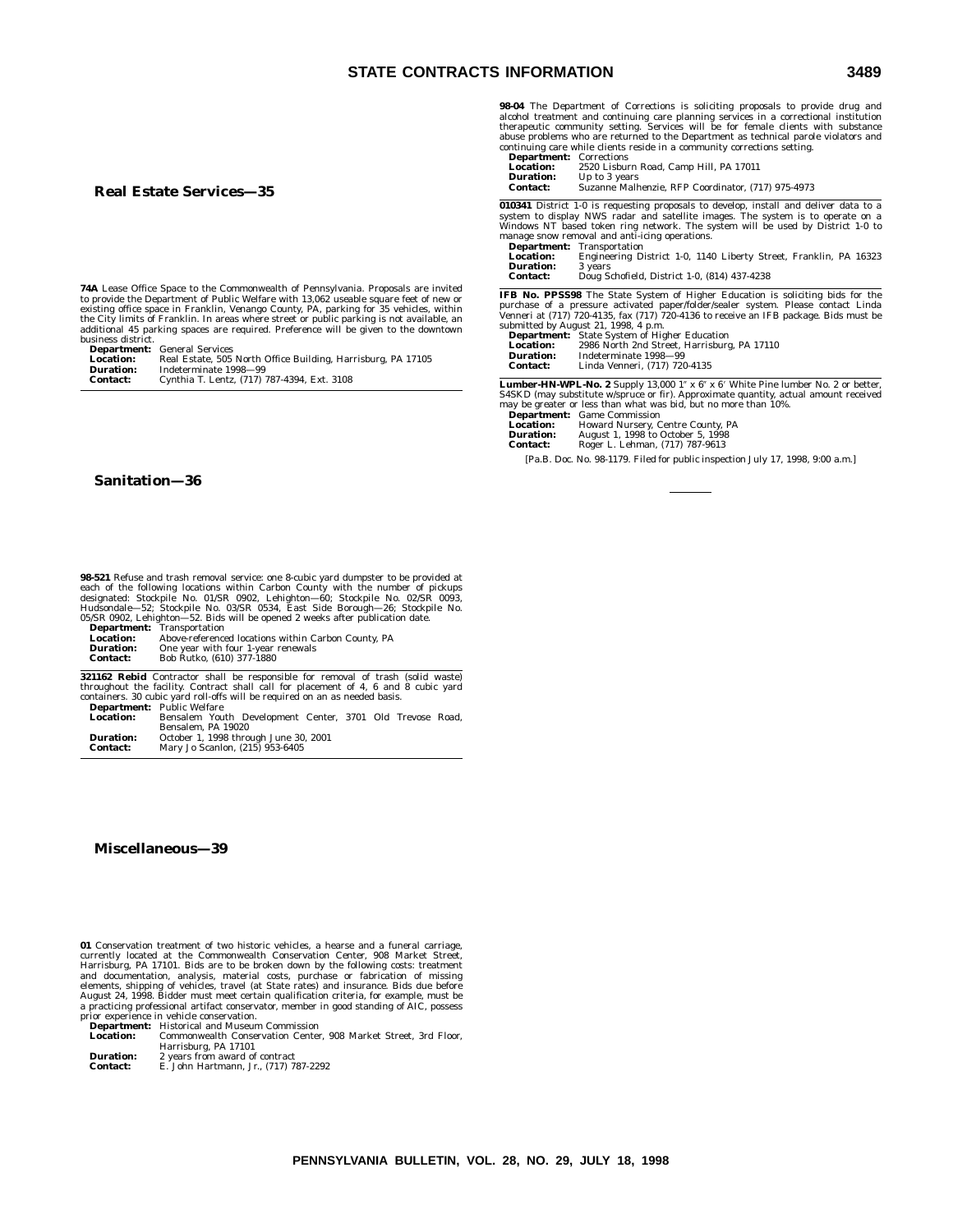# **DESCRIPTION OF LEGEND**

- **1** Advertising, Public Relations, Promotional **Materials**
- **2** Agricultural Services, Livestock, Equipment, Supplies & Repairs: Farming Equipment Rental & Repair, Crop Harvesting & Dusting, Animal Feed, etc.
- **3** Auctioneer Services
- **4** Audio/Video, Telecommunications Services, Equipment Rental & Repair
- **5** Barber/Cosmetology Services & Equipment
- **6** Cartography Services
- **7** Child Care
- **8** Computer Related Services & Equipment Repair: Equipment Rental/Lease, Programming, Data Entry, Payroll Services, Consulting
- **9** Construction & Construction Maintenance: Buildings, Highways, Roads, Asphalt Paving, Bridges, Culverts, Welding, Resurfacing, etc.
- **10** Court Reporting & Stenography Services
- **11** Demolition—Structural Only
- **12** Drafting & Design Services
- **13** Elevator Maintenance
- **14** Engineering Services & Consultation: Geologic, Civil, Mechanical, Electrical, Solar & Surveying
- **15** Environmental Maintenance Services: Well Drilling, Mine Reclamation, Core & Exploratory Drilling, Stream Rehabilitation Projects and Installation Services
- **16** Extermination Services
- **17** Financial & Insurance Consulting & Services
- **18** Firefighting Services
- **19** Food
- **20** Fuel Related Services, Equipment & Maintenance to Include Weighing Station Equipment, Underground & Above Storage Tanks
- **21** Hazardous Material Services: Abatement, Disposal, Removal, Transportation & **Consultation**
- **22** Heating, Ventilation, Air Conditioning, Electrical, Plumbing, Refrigeration Services, Equipment Rental & Repair
- **23** Janitorial Services & Supply Rental: Interior
- **24** Laboratory Services, Maintenance & Consulting
- **25** Laundry/Dry Cleaning & Linen/Uniform Rental
- **26** Legal Services & Consultation
- **27** Lodging/Meeting Facilities
- **28** Mailing Services
- **29** Medical Services, Equipment Rental and Repairs & Consultation
- **30** Moving Services
- **31** Personnel, Temporary
- **32** Photography Services (includes aerial)
- **33** Property Maintenance & Renovation—Interior & Exterior: Painting, Restoration, Carpentry Services, Snow Removal, General Landscaping (Mowing, Tree Pruning & Planting, etc.)
- **34** Railroad/Airline Related Services, Equipment & Repair
- **35** Real Estate Services—Appraisals & Rentals
- **36** Sanitation—Non-Hazardous Removal, Disposal & Transportation (Includes Chemical Toilets)
- **37** Security Services & Equipment—Armed Guards, Investigative Services & Security Systems
- **38** Vehicle, Heavy Equipment & Powered Machinery Services, Maintenance, Rental, Repair & Renovation (Includes ADA Improvements)
- **39** Miscellaneous: This category is intended for listing all bids, announcements not applicable to the above categories

GARY E. CROWELL, *Secretary*